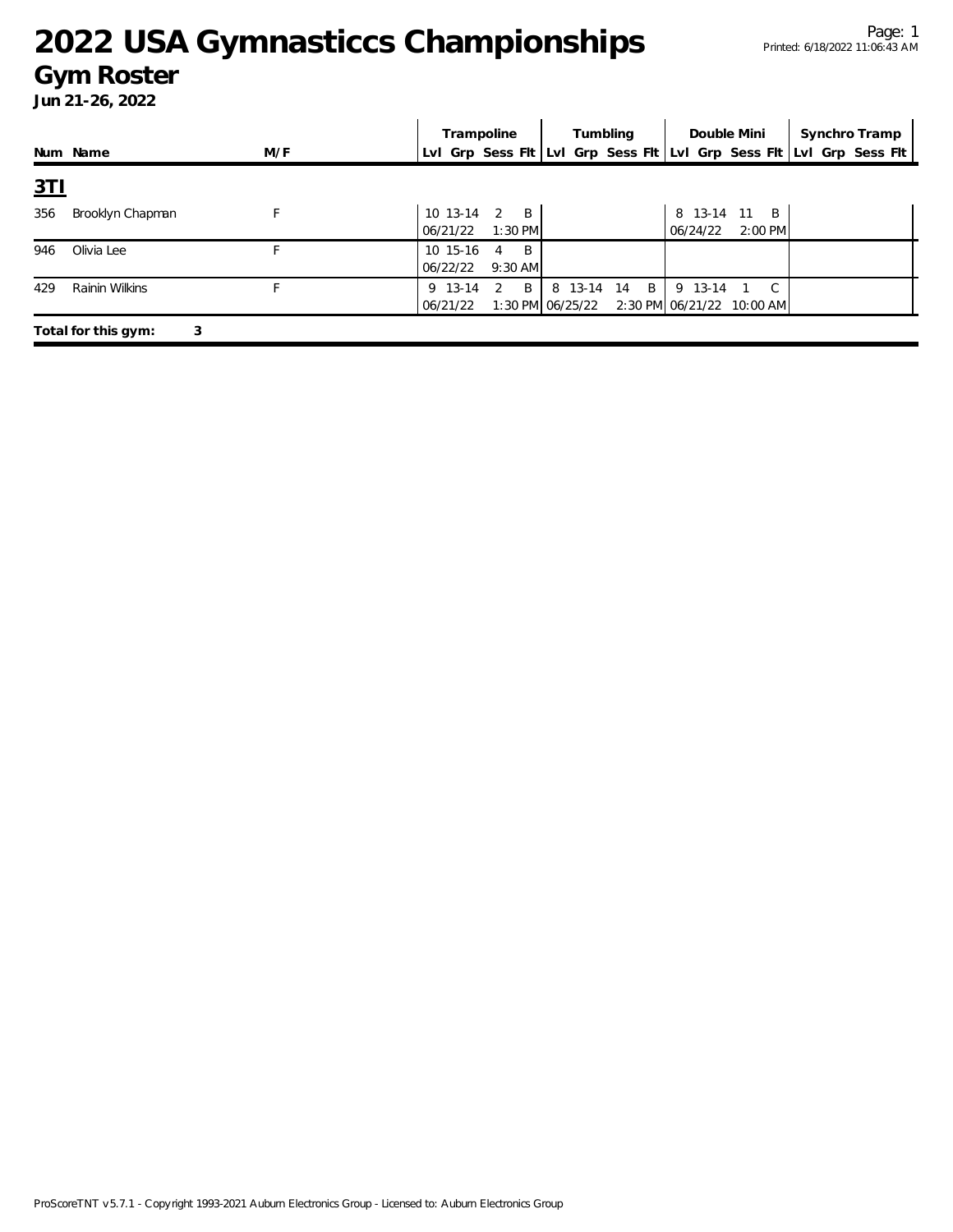### **Gym Roster**

|     |                          |     | Trampoline           |                                            |           |       | Tumbling |   | Double Mini                                                         |               |                           | Synchro Tramp |  |
|-----|--------------------------|-----|----------------------|--------------------------------------------|-----------|-------|----------|---|---------------------------------------------------------------------|---------------|---------------------------|---------------|--|
|     | Num Name                 | M/F |                      |                                            |           |       |          |   | Lyl Grp Sess Fit Lyl Grp Sess Fit Lyl Grp Sess Fit Lyl Grp Sess Fit |               |                           |               |  |
|     | <b>Action Athletics</b>  |     |                      |                                            |           |       |          |   |                                                                     |               |                           |               |  |
| 655 | Jacob Ikezawa            | M   | 10 15-16<br>06/22/22 | $5^{\circ}$<br>$\overline{B}$<br>$2:00$ PM |           |       |          |   | 10 15-16<br>06/22/22                                                | 5             | $\Box$<br>$3:00$ PM       |               |  |
| 729 | <b>Brooke Lewis</b>      | F.  | $9 \t15+$            | 4 E<br>06/22/22 11:00 AM 06/21/22          | $9 \t15+$ |       |          | A | OP 17-21<br>9:00 AM 06/22/22                                        | 5             | $\overline{C}$<br>2:30 PM |               |  |
| 468 | <b>Toby Scott</b>        | M   | $OP$ 22+<br>06/22/22 | $5 \quad E$                                | 9         | $15+$ | 1 C      |   | $9 \t15+$<br>3:30 PM 06/21/22 10:00 AM 06/22/22                     |               | 5 C<br>$2:30$ PM          |               |  |
| 762 | Emerson Sonoda           | M   |                      |                                            |           |       |          |   | OP 17-21<br>06/21/22                                                | $\mathcal{P}$ | $D^{\bullet}$<br>2:30 PM  |               |  |
|     | Total for this gym:<br>4 |     |                      |                                            |           |       |          |   |                                                                     |               |                           |               |  |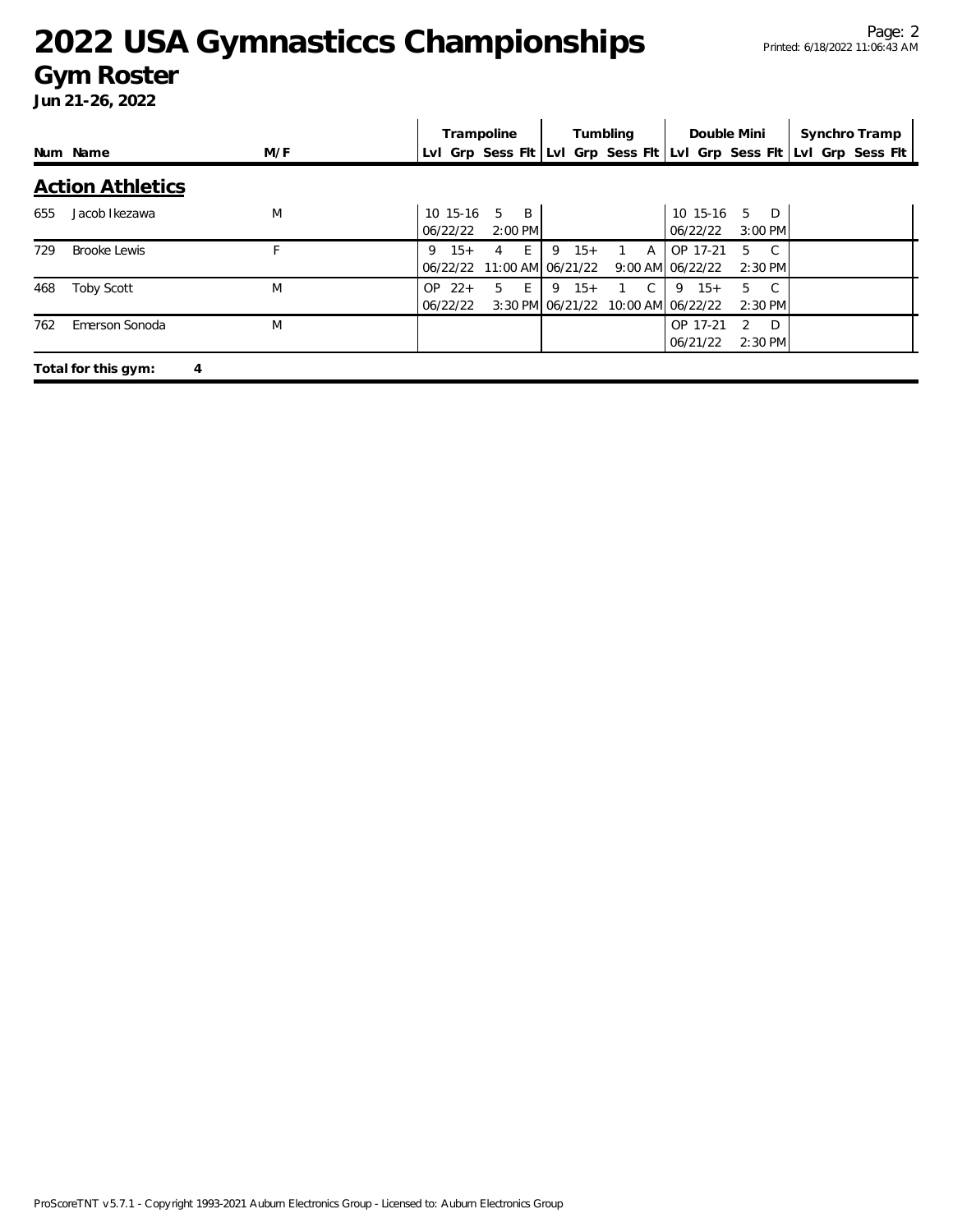### **Gym Roster**

|         |                     |     |                        | Trampoline                             | Tumbling  |                              | Double Mini                       |                        | Synchro Tramp                                                       |
|---------|---------------------|-----|------------------------|----------------------------------------|-----------|------------------------------|-----------------------------------|------------------------|---------------------------------------------------------------------|
|         | Num Name            | M/F |                        |                                        |           |                              |                                   |                        | Lvl Grp Sess Flt Lvl Grp Sess Flt Lvl Grp Sess Flt Lvl Grp Sess Flt |
| Agility |                     |     |                        |                                        |           |                              |                                   |                        |                                                                     |
| 288     | Kyra Delatorre      |     |                        | 8 13-14 13 D<br>06/25/22 10:30 AM      |           |                              | 8 13-14 11<br>06/24/22            | E<br>$3:30$ PM         |                                                                     |
| 105     | Addyson Hill        |     | $15+$<br>8<br>06/24/22 | $\mathsf{C}$<br>11<br>2:30 PM 06/25/22 | 8         | 13<br>G<br>12:00 PM 06/25/22 | $15+$<br>8 <sub>1</sub>           | - D<br>14<br>$3:30$ PM |                                                                     |
| 454     | Gabbie Medina       |     | $15+$<br>8<br>06/24/22 | 11<br>- E -<br>3:30 PM 06/21/22        | $9 \t15+$ | A                            | $9 \t15+$<br>$9:00$ AM $06/22/22$ | -B<br>4<br>$9:30$ AM   |                                                                     |
|         | Total for this gym: | 3   |                        |                                        |           |                              |                                   |                        |                                                                     |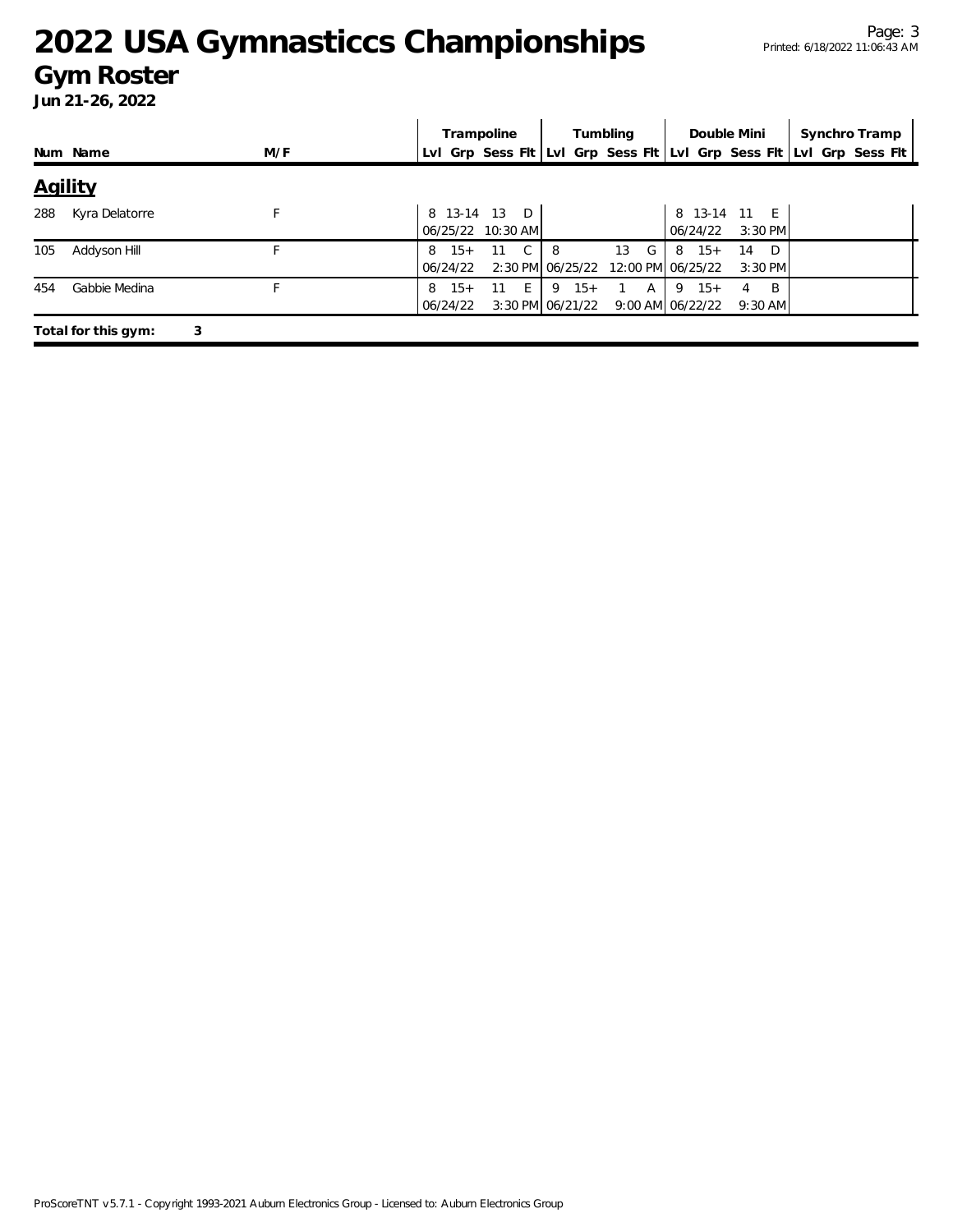### **Gym Roster**

|     |                          |     | Synchro Tramp<br>Trampoline<br>Tumbling<br>Double Mini                                                                                    |  |
|-----|--------------------------|-----|-------------------------------------------------------------------------------------------------------------------------------------------|--|
|     | Num Name                 | M/F | LvI Grp Sess FIt LvI Grp Sess FIt LvI Grp Sess FIt LvI Grp Sess FIt                                                                       |  |
|     | <b>Air Extreme</b>       |     |                                                                                                                                           |  |
| 872 | Gracie Hernandez         | F   | $9 \t15+$<br>B<br>06/21/22<br>$9:30$ AM                                                                                                   |  |
| 306 | Eliana Magnini           | F   | 8 13-14 13<br>8 13-14<br>$\mathcal{C}$<br>G<br>11<br>06/25/22 10:00 AM<br>06/24/22<br>4:30 PM                                             |  |
| 163 | Parker Rasor             | F   | 8 11-12<br>$9$ 11-12<br>D<br>8 11-12<br>F<br>13<br>11<br>$\mathcal{C}$<br>4:00 PM 06/25/22<br>06/21/22 10:30 AM 06/24/22<br>10:00 AM      |  |
|     | 1032  Rasor-Reed         | F   | S9<br>3<br><b>12U</b><br>C<br>06/21/22<br>6:00 PM                                                                                         |  |
| 164 | Peija Reed               | F   | D<br>$9$ 11-12<br>8 11-12<br>8 11-12<br>11<br>13<br>G<br>10:00 AM 06/24/22<br>3:00 PM 06/25/22<br>06/21/22<br>12:00 PM                    |  |
| 465 | Ayden Rideout            | M   | $9 \t15+$<br>5<br>10 15-16<br>5<br>B<br>$\mathcal{C}$<br>$9 \t15+$<br>D<br>06/22/22<br>2:00 PM 06/21/22<br>10:00 AM 06/22/22<br>$3:00$ PM |  |
| 169 | Jakob Saldana            | M   | 5<br>9 13-14<br>D<br>8 13-14<br>10<br>E<br>8 13-14<br>13<br>A<br>06/22/22<br>3:00 PM 06/24/22 11:00 AM 06/25/22<br>$9:00$ AM              |  |
|     | Total for this gym:<br>7 |     |                                                                                                                                           |  |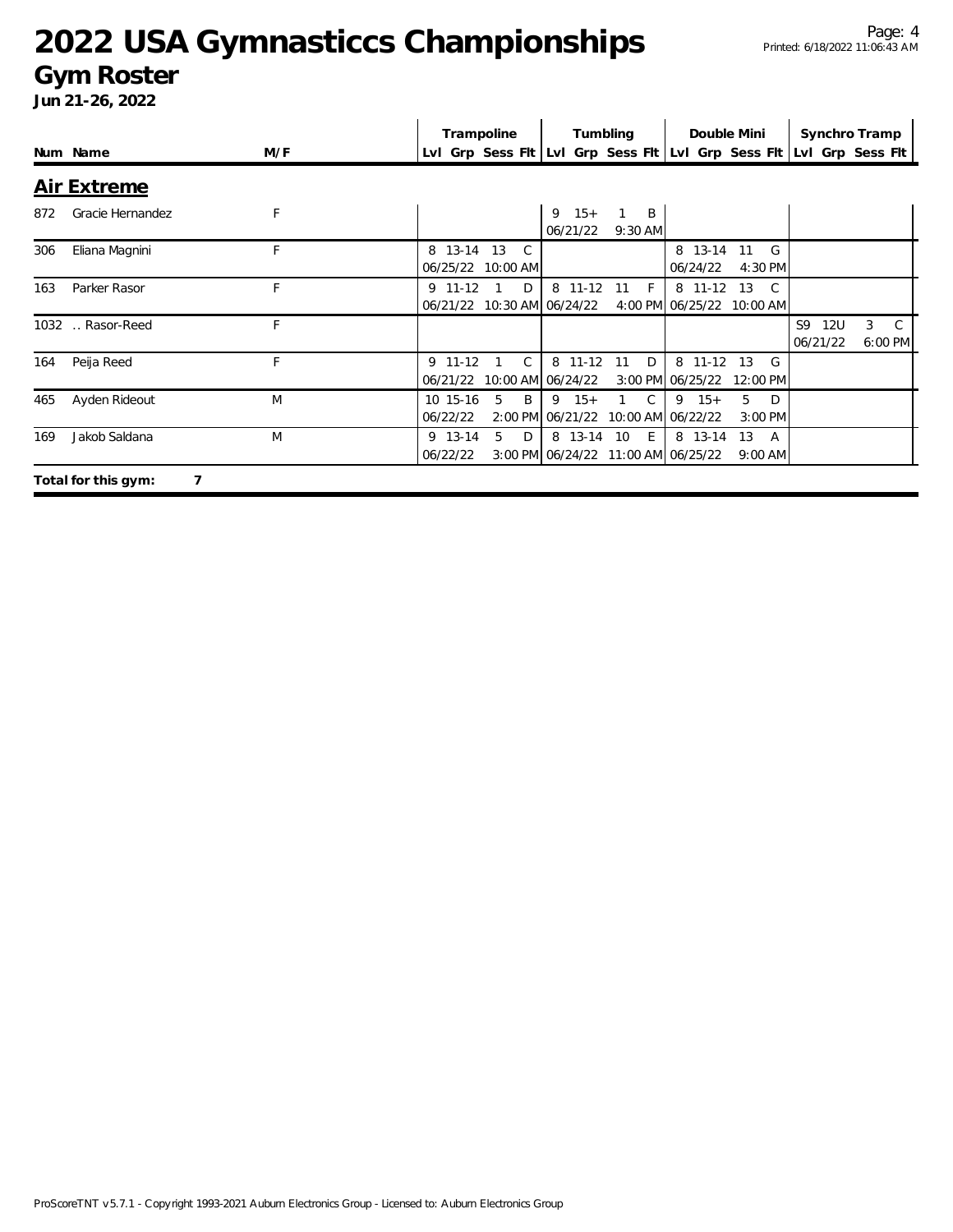### **Gym Roster**

|     |                          |     | Trampoline<br>Tumbling<br>Double Mini                                                                                                      | Synchro Tramp |
|-----|--------------------------|-----|--------------------------------------------------------------------------------------------------------------------------------------------|---------------|
|     | Num Name                 | M/F | Lvl Grp Sess Fit Lvi Grp Sess Fit Lvi Grp Sess Fit Lvi Grp Sess Fit                                                                        |               |
|     | <b>Airbenders</b>        |     |                                                                                                                                            |               |
| 406 | Miranda Goodnight        | F   | 8 15+ 13 E 9 15+<br>$4$ D<br>4 A<br>$9 \t15+$<br>06/22/22 10:30 AM 06/25/22 11:00 AM 06/22/22<br>$9:00$ AM                                 |               |
| 614 | Hudson Hensley           | M   | 1 C<br>10 15-16<br>5<br>$\overline{B}$<br>$9 \t15+$<br>10 15-16<br>$5$ D<br>2:00 PM 06/21/22<br>10:00 AM 06/22/22<br>06/22/22<br>$3:00$ PM |               |
| 734 | Seth Landrum             | M   | OP 17-21<br>$5$ D<br>4 A OP 17-21<br>OP 17-21<br>$2 \quad D$<br>3:00 PM 06/22/22<br>9:00 AM 06/21/22<br>06/22/22<br>$2:30$ PM              |               |
| 559 | Izzy Peters              | F   | 10 <sup>°</sup><br>$9 \t15+$<br>4 A<br>$4 \quad F$<br>06/22/22 11:30 AM<br>06/22/22<br>$9:00$ AM                                           |               |
| 313 | Sophie Purdum            |     | 8 13-14<br>$-F$<br>13<br>8 13-14<br>11<br>06/25/22 11:30 AM<br>06/24/22<br>4:00 PM                                                         | $-F$          |
|     | 5<br>Total for this gym: |     |                                                                                                                                            |               |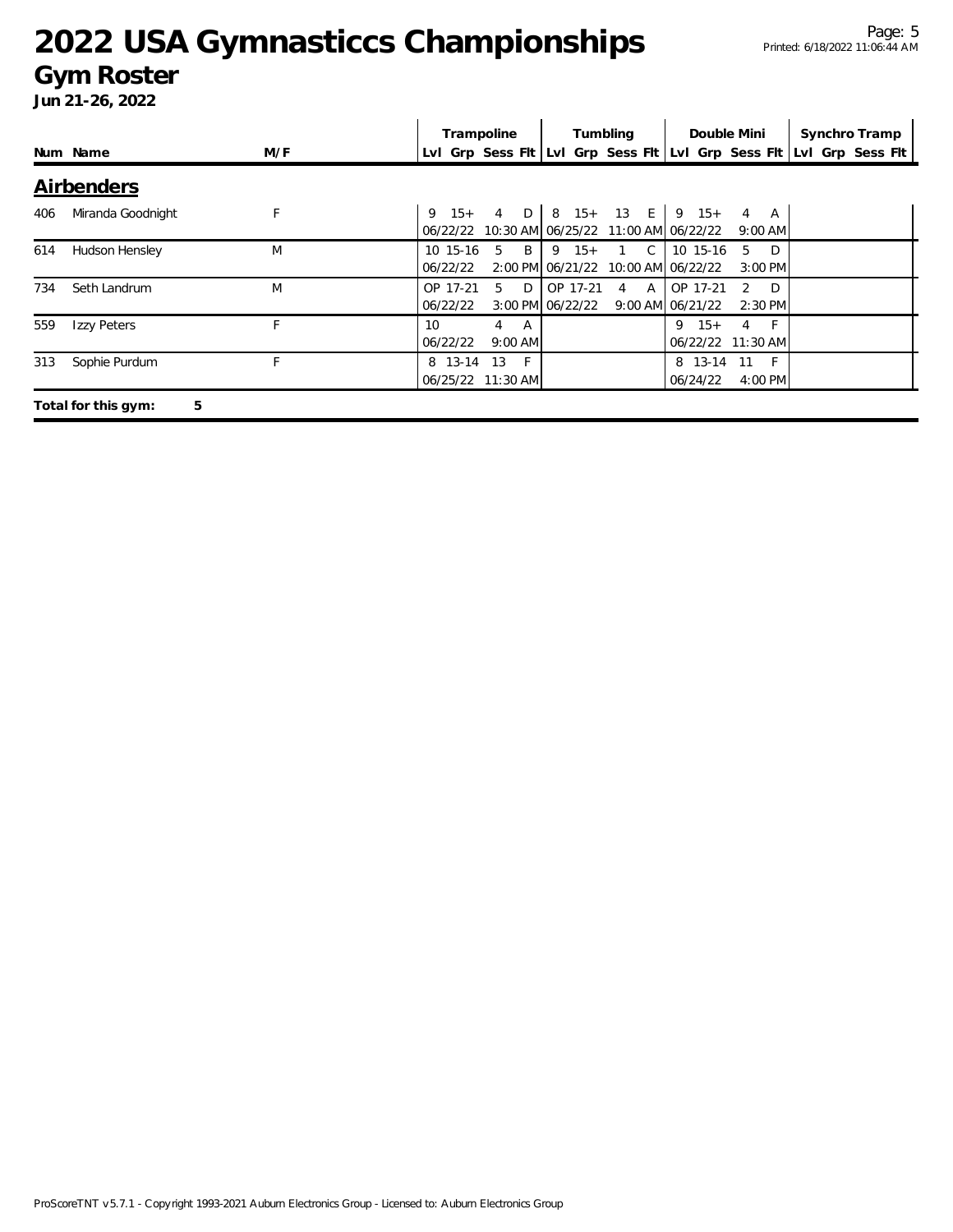### **Gym Roster**

|     |                          |     |                               | Trampoline      |          |  | Tumbling | Double Mini                                                                          |    |                  | Synchro Tramp                                                       |   |                         |
|-----|--------------------------|-----|-------------------------------|-----------------|----------|--|----------|--------------------------------------------------------------------------------------|----|------------------|---------------------------------------------------------------------|---|-------------------------|
|     | Num Name                 | M/F |                               |                 |          |  |          |                                                                                      |    |                  | Lvl Grp Sess Fit Lvl Grp Sess Fit Lvl Grp Sess Fit Lvl Grp Sess Fit |   |                         |
|     | <b>Airborne Academy</b>  |     |                               |                 |          |  |          |                                                                                      |    |                  |                                                                     |   |                         |
| 432 | Riley Cain               | F   | 06/22/22                      |                 |          |  |          | 10 15-16 4 A   8 15+ 13 C   9 15+ 4 E<br>9:00 AM 06/25/22 10:00 AM 06/22/22 11:00 AM |    |                  |                                                                     |   |                         |
|     | 1011  Cain-Raddish       | F   |                               |                 |          |  |          |                                                                                      |    |                  | S1 15-16<br>06/21/22                                                | 3 | $\mathbb{C}$<br>6:00 PM |
| 309 | <b>Tess McHugh</b>       |     | 8 13-14<br>06/25/22 11:30 AM  | 13              | $-F$     |  |          | 8 13-14<br>06/24/22                                                                  | 11 | - E<br>$3:30$ PM |                                                                     |   |                         |
| 312 | Hailey Norton            | F   | 8 13-14<br>06/25/22           | 13<br>$9:00$ AM | <b>A</b> |  |          | 8 13-14<br>06/24/22                                                                  | 11 | B.<br>2:00 PM    |                                                                     |   |                         |
| 658 | Jaelyn Raddish           | F   | 10 15-16<br>06/22/22 10:00 AM | 4               | C.       |  |          | 10 15-16<br>06/22/22                                                                 | 4  | A<br>$9:00$ AM   |                                                                     |   |                         |
|     | 5<br>Total for this gym: |     |                               |                 |          |  |          |                                                                                      |    |                  |                                                                     |   |                         |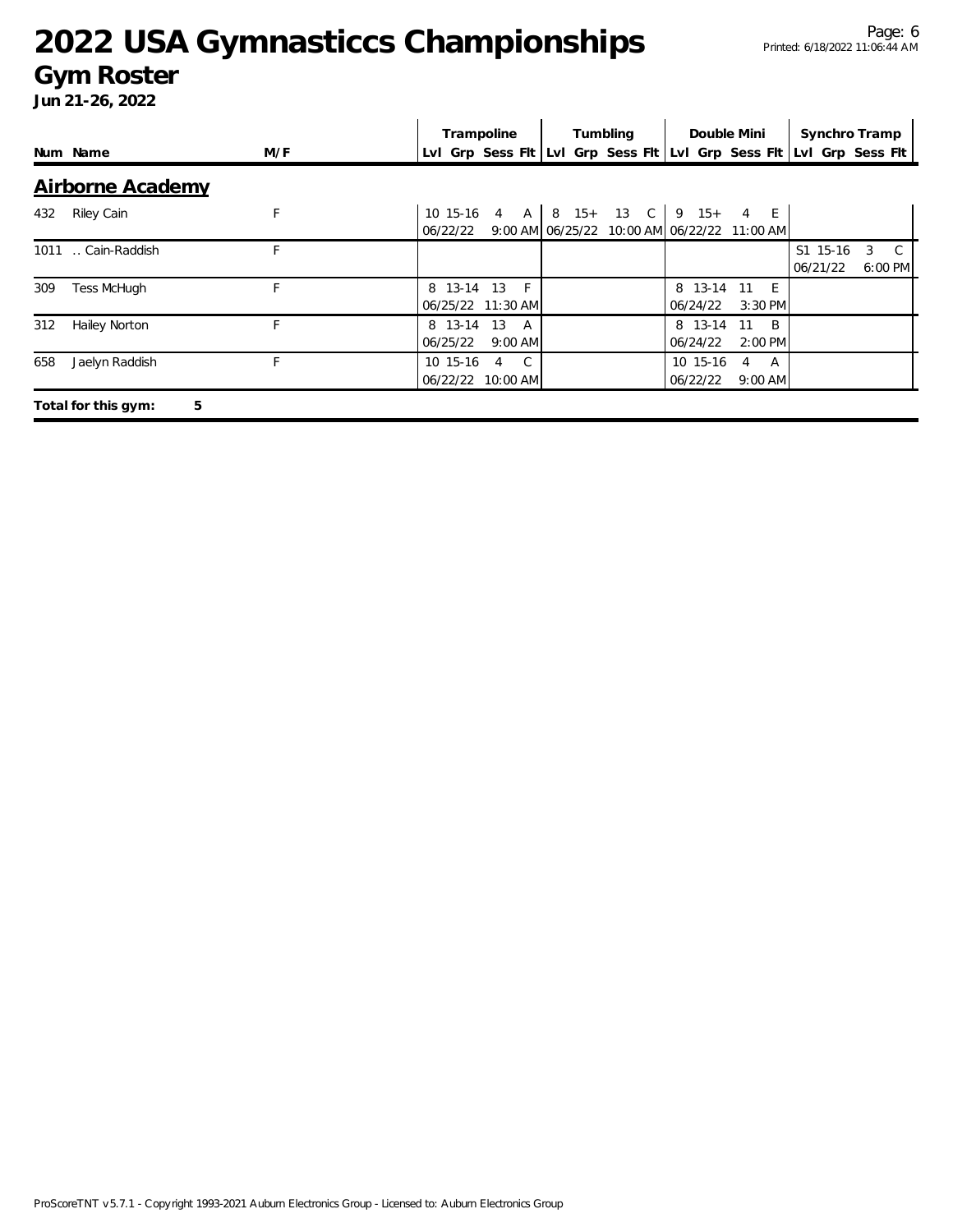### **Gym Roster**

|                                  | Trampoline | Tumbling                                   | Double Mini | Synchro Tramp                                   |                                                                     |
|----------------------------------|------------|--------------------------------------------|-------------|-------------------------------------------------|---------------------------------------------------------------------|
| Num Name                         | M/F        |                                            |             |                                                 | Lvl Grp Sess Flt Lvl Grp Sess Flt Lvl Grp Sess Flt Lvl Grp Sess Flt |
| Airborne Colorado                |            |                                            |             |                                                 |                                                                     |
| Lucia Arozamena Ringuelet<br>359 | F          |                                            |             | 14 E<br>$15+$<br>8<br>06/25/22<br>4:00 PM       |                                                                     |
| Suhani Daw<br>492                | F          | $15+$<br>D<br>9<br>4<br>06/22/22 10:30 AM  |             | $9 \t15+$<br>B<br>4<br>06/22/22<br>$9:30$ AM    |                                                                     |
| Daw-Zamora<br>1033               | F          |                                            |             |                                                 | S9<br>$13+$<br>3<br>B<br>06/21/22<br>5:30 PM                        |
| Tanner Latimer<br>364            | M          |                                            |             | $15+$<br>8<br>14<br>$-F$<br>06/25/22<br>4:30 PM |                                                                     |
| Chloe Zamora<br>354              | F          | 9 13-14<br>2<br>B<br>06/21/22<br>$1:30$ PM |             | 8 13-14<br>-11<br>A<br>06/24/22<br>$1:30$ PM    |                                                                     |
| 5<br>Total for this gym:         |            |                                            |             |                                                 |                                                                     |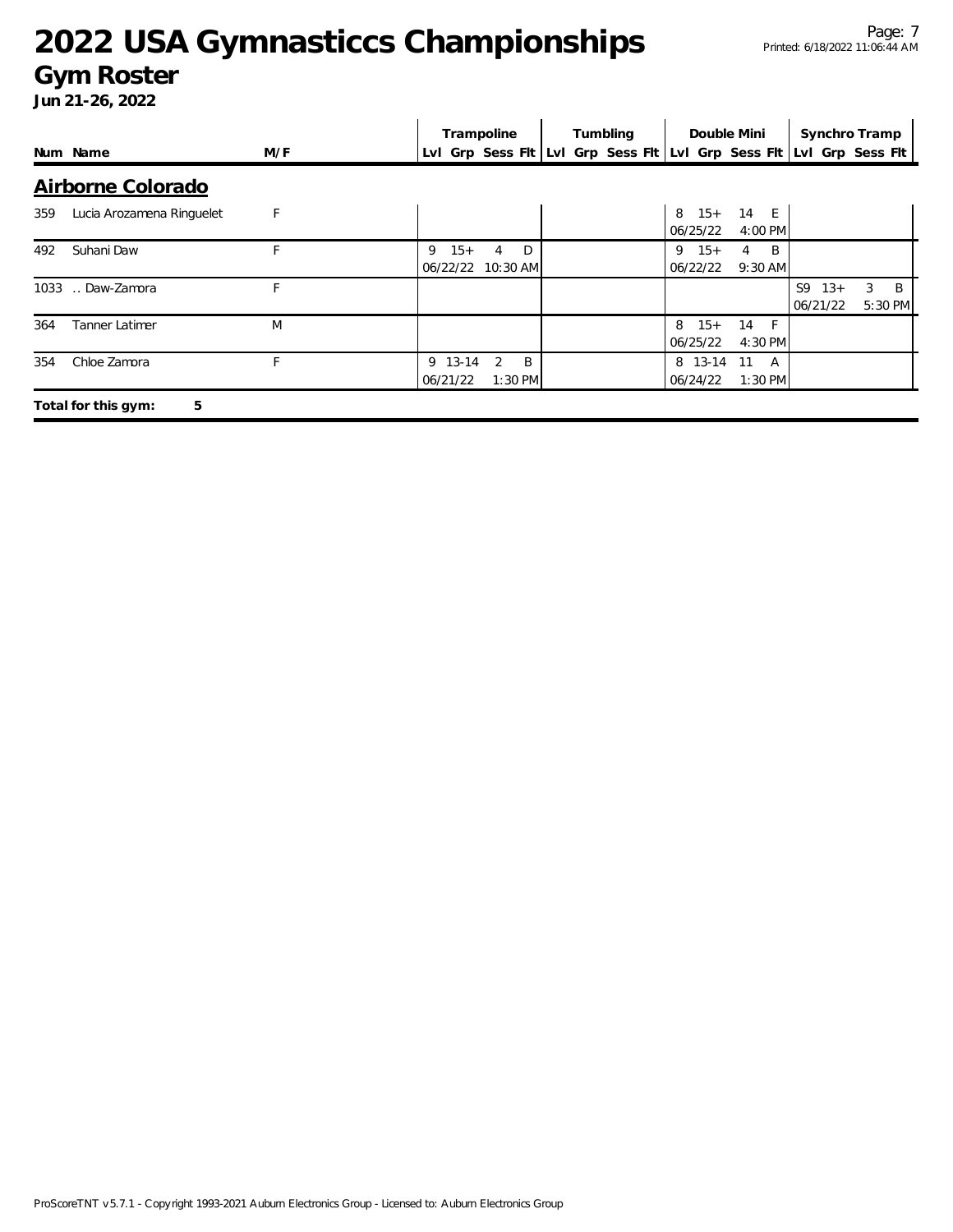### **Gym Roster**

|     |                          |     | Trampoline                |                                        | Tumbling     |                                                                     | Double Mini                             |                                  | Synchro Tramp |
|-----|--------------------------|-----|---------------------------|----------------------------------------|--------------|---------------------------------------------------------------------|-----------------------------------------|----------------------------------|---------------|
|     | Num Name                 | M/F |                           |                                        |              | Lvl Grp Sess Fit Lvl Grp Sess Fit Lvl Grp Sess Fit Lvl Grp Sess Fit |                                         |                                  |               |
|     | <b>All American</b>      |     |                           |                                        |              |                                                                     |                                         |                                  |               |
| 149 | Mason Braswell           | M   | $8\quad 9-10$<br>06/24/22 | B<br>11<br>2:00 PM 06/24/22            | 8 9-10       |                                                                     | 11 H   8 9-10 11 A<br>5:00 PM 06/24/22  | $1:30$ PM                        |               |
| 117 | Miles Braswell           | M   | 8 11-12<br>06/25/22       | 13<br>E<br>11:00 AM 06/25/22           | 8 11-12      | 13<br>B                                                             | 8 11-12<br>9:30 AM 06/24/22             | 11<br>E<br>$3:30$ PM             |               |
| 118 | Braylee Brittian Winn    | F   | 8 11-12<br>06/25/22       | 14<br>D<br>3:30 PM 06/24/22            | 8 11-12      | 11 G                                                                | 8 11-12 13<br>4:30 PM 06/25/22 11:30 AM | $-F$                             |               |
| 705 | <b>Blake Graham</b>      | F.  | JR 15-16<br>06/23/22      | 8<br>$\mathcal{C}$<br>2:50 PM 06/23/22 | JR 15-16     | 8<br>$\mathsf{A}$                                                   | JR 15-16<br>1:50 PM 06/23/22            | 8<br>$-E$<br>$3:50$ PM           |               |
| 818 | Chandler Graham          | F   | YE 13-14<br>06/23/22      | 8<br>B<br>2:20 PM                      |              |                                                                     | YE 13-14<br>06/23/22                    | 8<br>$-F$<br>4:20 PM             |               |
| 463 | Evie Granado             | F   | $9.9 - 10$<br>06/21/22    | $\mathsf{A}$<br>9:00 AM 06/22/22       | $9 - 9 - 10$ | 5<br>$\mathcal{C}$                                                  | $9 - 9 - 10$<br>2:30 PM 06/21/22        | $\overline{2}$<br>B<br>$1:30$ PM |               |
| 298 | Emily Harrison           | F   | 8 13-14<br>06/25/22       | 13<br>B<br>$9:30$ AM                   |              |                                                                     | 8 13-14<br>06/24/22                     | B<br>11<br>$2:00$ PM             |               |
| 317 | Bj Skipworth             | F   | 8 13-14                   | 13<br>- E<br>06/25/22 11:00 AM         |              |                                                                     | 8 13-14<br>06/24/22                     | 11<br>- F<br>4:00 PM             |               |
| 318 | Kolt Swick               | M   | 8 13-14 13                | $\Box$<br>06/25/22 10:30 AM            |              |                                                                     | 8 13-14<br>06/25/22                     | 13<br>A<br>$9:00$ AM             |               |
|     | 9<br>Total for this gym: |     |                           |                                        |              |                                                                     |                                         |                                  |               |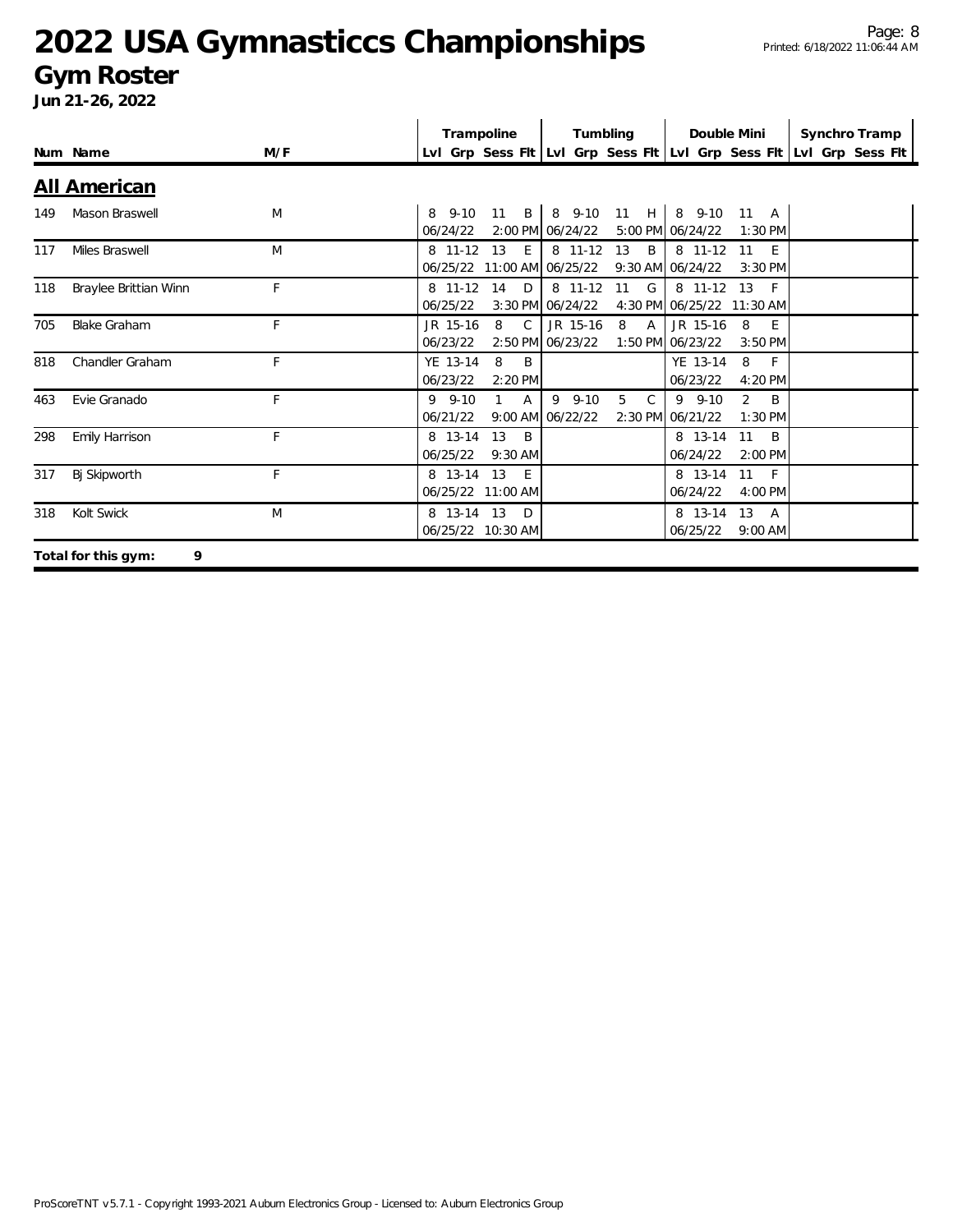#### Page: 9 Printed: 6/18/2022 11:06:44 AM

## **2022 USA Gymnasticcs Championships**

### **Gym Roster**

|     |                          |     |                                                                     | Trampoline |                        |                                            | Double Mini              |                                   | Synchro Tramp |  |
|-----|--------------------------|-----|---------------------------------------------------------------------|------------|------------------------|--------------------------------------------|--------------------------|-----------------------------------|---------------|--|
|     | Num Name                 | M/F | Lvl Grp Sess Fit Lvl Grp Sess Fit Lvl Grp Sess Fit Lvl Grp Sess Fit |            |                        |                                            |                          |                                   |               |  |
|     | Alpha TNT                |     |                                                                     |            |                        |                                            |                          |                                   |               |  |
| 377 | Allie Beaubien           | F   |                                                                     |            |                        |                                            | 8 13-14 11 C<br>06/24/22 | 2:30 PM                           |               |  |
| 372 | Jonathan Hooser          | M   |                                                                     |            |                        |                                            | 8 11-12<br>06/24/22      | 11<br>D <sub>D</sub><br>$3:00$ PM |               |  |
| 176 | Miranda Loya             | F.  |                                                                     |            | 8<br>$15+$             | 13 D<br>06/25/22 10:30 AM 06/25/22         | $8 \t15+$                | 14<br>A<br>$2:00$ PM              |               |  |
| 194 | Adrian Magallanez        | M   |                                                                     |            |                        | 8 13-14 10 D<br>06/24/22 10:30 AM 06/25/22 | 8 13-14 13 A             | $9:00$ AM                         |               |  |
| 847 | Alexis Moreno            | F   |                                                                     |            | 8 11-12 11<br>06/24/22 | $\mathbb{C}$<br>2:30 PM                    |                          |                                   |               |  |
|     | 5<br>Total for this gym: |     |                                                                     |            |                        |                                            |                          |                                   |               |  |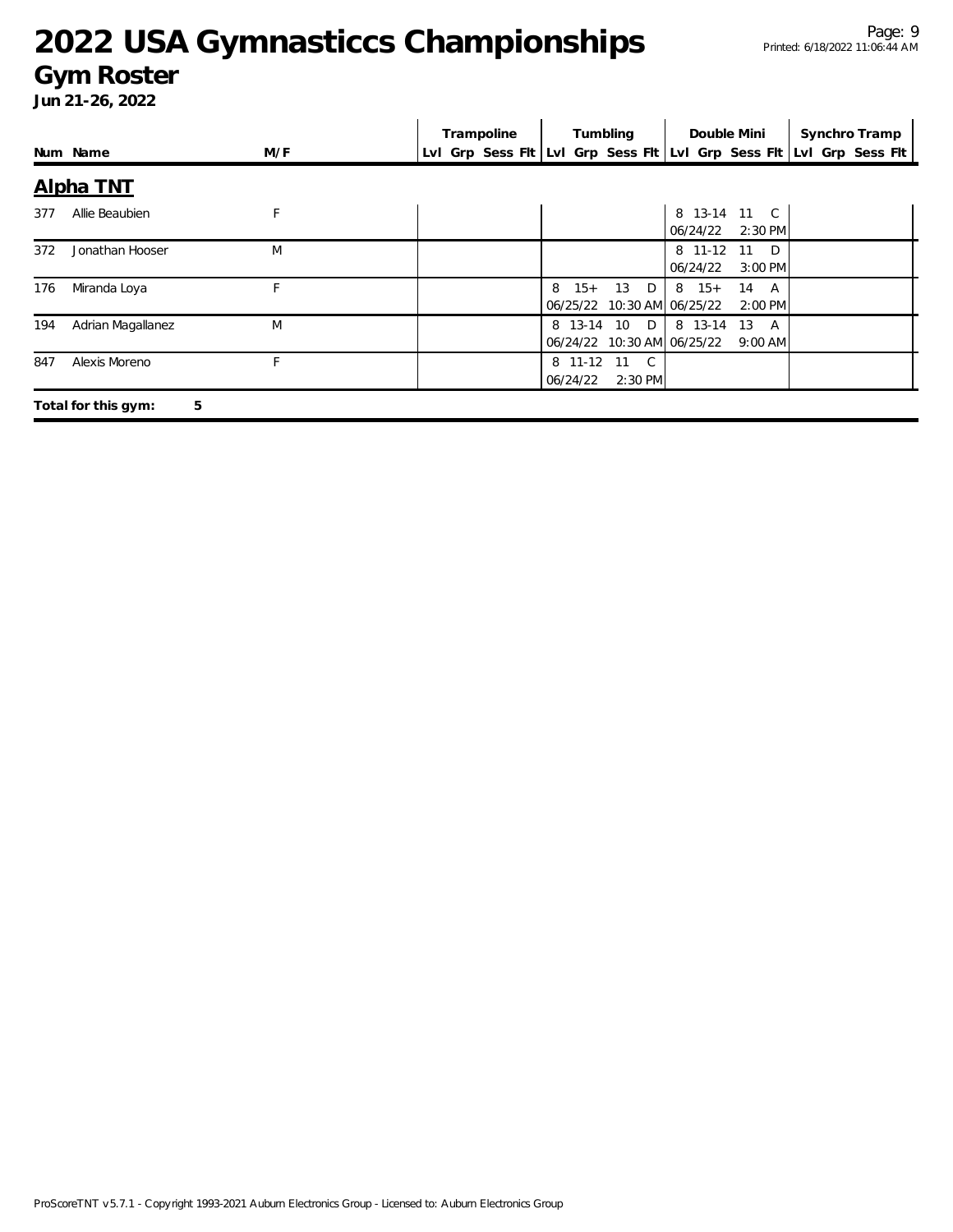### **Gym Roster**

|               |                          |     | Trampoline                |                |                              | Tumbling                       | Double Mini                                        |                                |                         | Synchro Tramp     |
|---------------|--------------------------|-----|---------------------------|----------------|------------------------------|--------------------------------|----------------------------------------------------|--------------------------------|-------------------------|-------------------|
|               | Num Name                 | M/F | Lvl Grp Sess Flt          |                |                              |                                | Lvl Grp Sess Fit Lvl Grp Sess Fit Lvl Grp Sess Fit |                                |                         |                   |
| <b>Aspire</b> |                          |     |                           |                |                              |                                |                                                    |                                |                         |                   |
| 716           | Van Larson               | M   | JR 15-16<br>8<br>06/23/22 | A<br>$1:50$ PM |                              |                                | JR 15-16<br>06/23/22                               | 8<br>D<br>$3:20$ PM            |                         |                   |
| 537           | Joshua McCallen          | M   | 5<br>9 13-14<br>06/22/22  | C.<br>2:30 PM  |                              |                                | 9 13-14<br>06/22/22                                | 5<br>A<br>$1:30$ PM            |                         |                   |
|               | 1042  McCallen-Novak     | M   |                           |                |                              |                                |                                                    |                                | S9<br>$13+$<br>06/21/22 | 3<br>B<br>5:30 PM |
| 140           | Natalie Metz             | F   | 8 13-14<br>13<br>06/25/22 | E              | 8 13-14<br>11:00 AM 06/25/22 | B<br>14                        | 8 13-14<br>2:30 PM 06/24/22                        | D<br>11<br>$3:00$ PM           |                         |                   |
| 539           | Joseph Novak             | M   | 5<br>9 13-14<br>06/22/22  | D<br>3:00 PM   |                              |                                | 9 13-14<br>06/22/22                                | 5<br>A<br>1:30 PM              |                         |                   |
| 733           | Bryan Olas               | M   | $OP$ 22+<br>5<br>06/22/22 | E              | OP.<br>3:30 PM 06/22/22      | $\mathsf{A}$<br>$\overline{4}$ | $OP$ 22+<br>9:00 AM 06/21/22                       | $\overline{2}$<br>D<br>2:30 PM |                         |                   |
|               | Total for this gym:<br>6 |     |                           |                |                              |                                |                                                    |                                |                         |                   |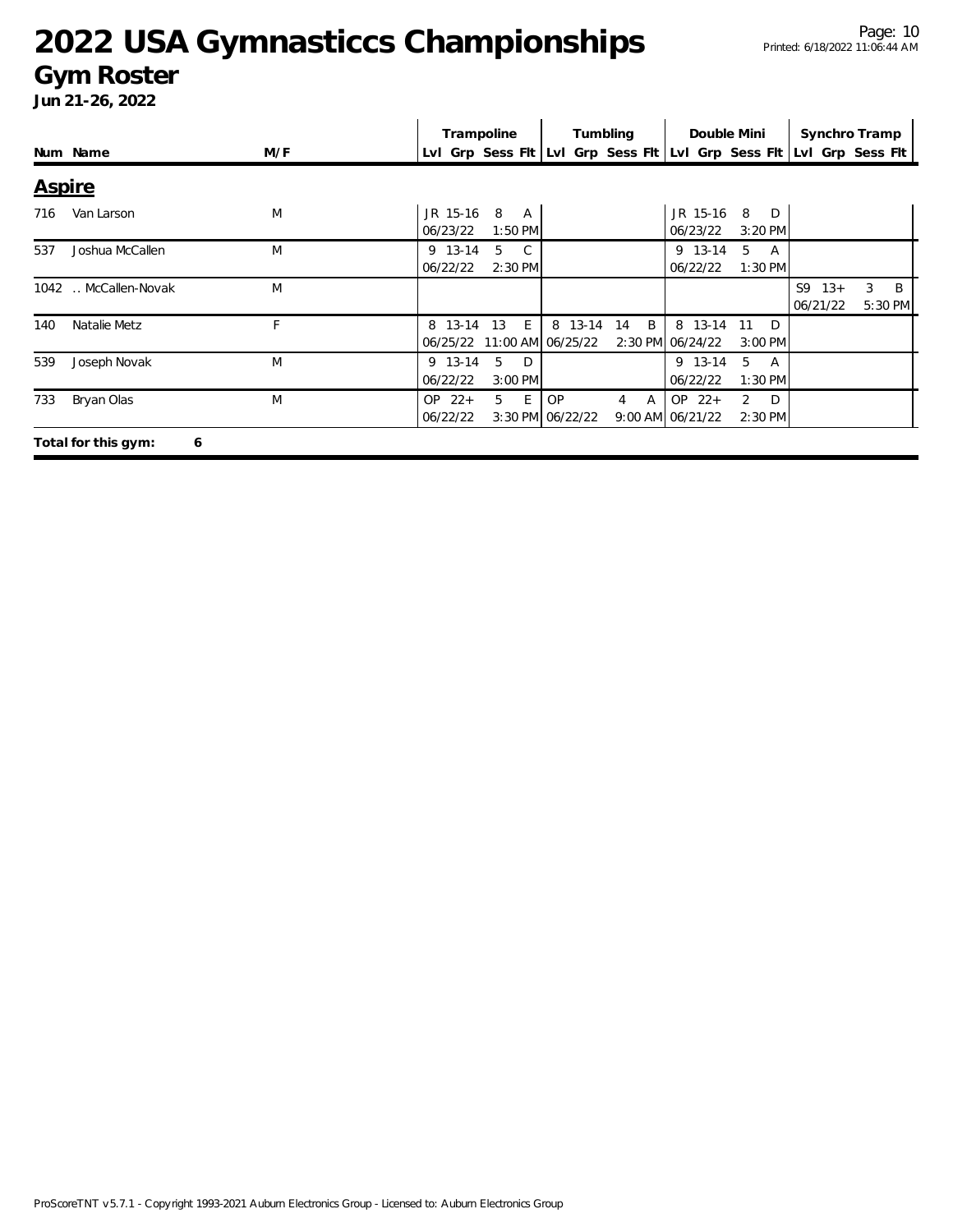### **Gym Roster**

|     |                          |     | Tumbling<br>Trampoline |                   | Double Mini |   | Synchro Tramp |       |            |     |                                                                     |                 |              |  |  |  |
|-----|--------------------------|-----|------------------------|-------------------|-------------|---|---------------|-------|------------|-----|---------------------------------------------------------------------|-----------------|--------------|--|--|--|
|     | Num Name                 | M/F |                        |                   |             |   |               |       |            |     | Lyl Grp Sess Fit Lyl Grp Sess Fit Lyl Grp Sess Fit Lyl Grp Sess Fit |                 |              |  |  |  |
|     | <b>Aspire Gymnastics</b> |     |                        |                   |             |   |               |       |            |     |                                                                     |                 |              |  |  |  |
| 761 | Lauren Primm             |     |                        |                   |             |   |               |       |            |     | OP 17-21<br>06/22/22                                                | .5<br>$1:30$ PM | A            |  |  |  |
| 110 | Shelby Rogers            |     | 8                      | $15+$<br>06/24/22 | 11          | B | 8             | $15+$ | 13<br>$-F$ |     | $8 \t15+$<br>2:00 PM 06/25/22 11:30 AM 06/25/22                     | 14<br>$2:30$ PM | <sup>B</sup> |  |  |  |
| 111 | Daniel Vogel             | M   | 8                      | $15+$<br>06/24/22 | 11          | C | 8             | $15+$ | 10         | -F. | $8 \t15+$<br>2:30 PM 06/24/22 11:30 AM 06/25/22                     | 14<br>4:30 PM   |              |  |  |  |
|     | Total for this gym:<br>3 |     |                        |                   |             |   |               |       |            |     |                                                                     |                 |              |  |  |  |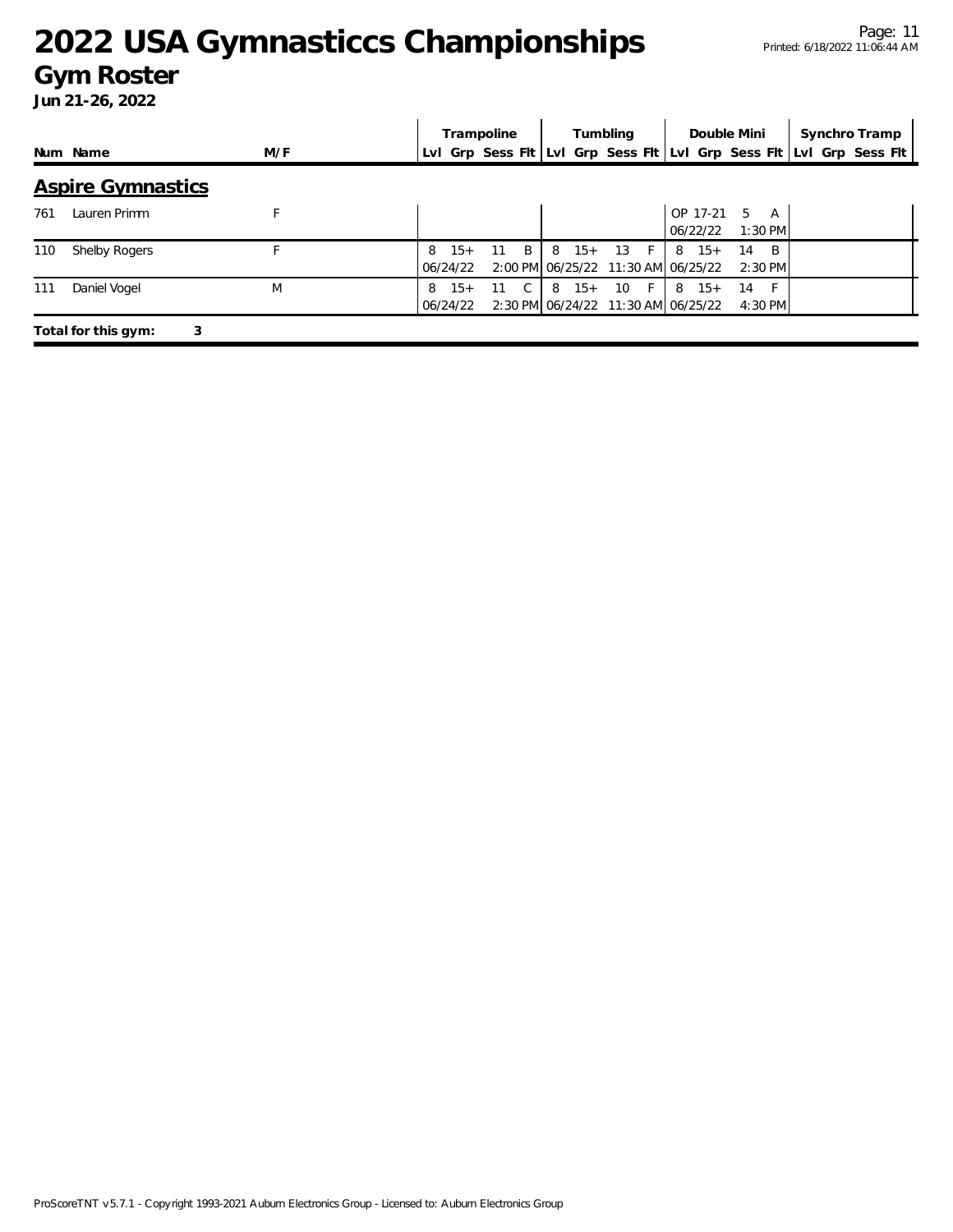### **Gym Roster**

|     |                        |     | Trampoline                                                          | Tumbling | Double Mini                                      | Synchro Tramp |
|-----|------------------------|-----|---------------------------------------------------------------------|----------|--------------------------------------------------|---------------|
|     | Num Name               | M/F | LvI Grp Sess FIt LvI Grp Sess FIt LvI Grp Sess FIt LvI Grp Sess FIt |          |                                                  |               |
|     | <b>Basels All Star</b> |     |                                                                     |          |                                                  |               |
| 249 | Jeremiah Corbin        | M   | 8 11-12 13 F<br>06/25/22 11:30 AM                                   |          | 8 11-12 11 C<br>$2:30$ PM<br>06/24/22            |               |
| 273 | <b>Gabriel Ornelas</b> | M   | 8 11-12<br>- 13<br>- E -<br>06/25/22 11:00 AM                       |          | 8 11-12<br>-11<br>- F -<br>$3:30$ PM<br>06/24/22 |               |
|     | Total for this gym:    |     |                                                                     |          |                                                  |               |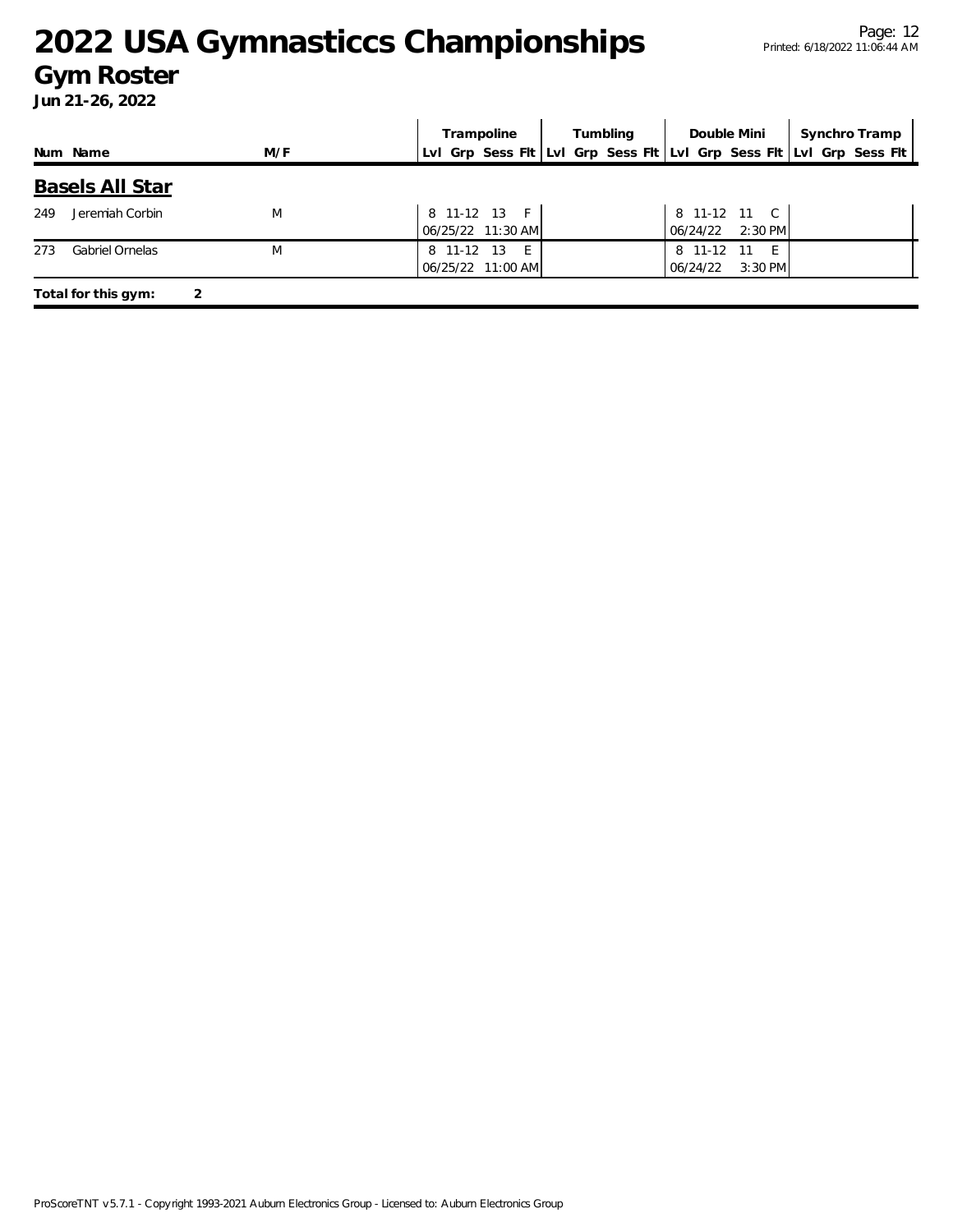### **Gym Roster**

|     |                          |     |                        | Trampoline                                                                                    |  | Tumbling | Double Mini                     |                            |                  |                |                   | Synchro Tramp |                             |
|-----|--------------------------|-----|------------------------|-----------------------------------------------------------------------------------------------|--|----------|---------------------------------|----------------------------|------------------|----------------|-------------------|---------------|-----------------------------|
|     | Num Name                 | M/F |                        | Lvl Grp Sess Flt Lvl Grp Sess Flt Lvl Grp Sess Flt Lvl Grp Sess Flt                           |  |          |                                 |                            |                  |                |                   |               |                             |
|     | <b>Black Diamond-PC</b>  |     |                        |                                                                                               |  |          |                                 |                            |                  |                |                   |               |                             |
| 402 | Lily Christensen         | F   |                        | 9 $15+$ 4 F   8 $15+$ 13 G   9 $15+$<br>06/22/22 11:30 AM 06/25/22 12:00 PM 06/22/22 10:00 AM |  |          |                                 | 4 C                        |                  |                |                   |               |                             |
|     | 1035  Christensen-Dudley | F   |                        |                                                                                               |  |          |                                 |                            |                  | S <sub>9</sub> | $13+$<br>06/21/22 |               | $3 \overline{A}$<br>5:00 PM |
| 493 | Kirsten Dudley           |     | $15+$<br>9<br>06/22/22 | D<br>4<br>10:30 AM                                                                            |  |          | $15+$<br>9<br>06/22/22 11:00 AM | 4                          | $-E$             |                |                   |               |                             |
| 499 | Rebekah Judd             | F.  | 9<br>$15+$<br>06/22/22 | B<br>4<br>$9:30$ AM                                                                           |  |          | $15+$<br>9<br>06/22/22          | $\overline{4}$<br>10:00 AM | C.               |                |                   |               |                             |
|     | 1036  Judd-Spencer       | F   |                        |                                                                                               |  |          |                                 |                            |                  | S9             | $13+$<br>06/21/22 | 3             | A<br>5:00 PM                |
| 513 | Abby Spencer             | F   | $15+$<br>9             | $-F$<br>4<br>06/22/22 11:30 AM                                                                |  |          | 9<br>$15+$<br>06/22/22          | 4                          | - B<br>$9:30$ AM |                |                   |               |                             |
|     | Total for this gym:<br>6 |     |                        |                                                                                               |  |          |                                 |                            |                  |                |                   |               |                             |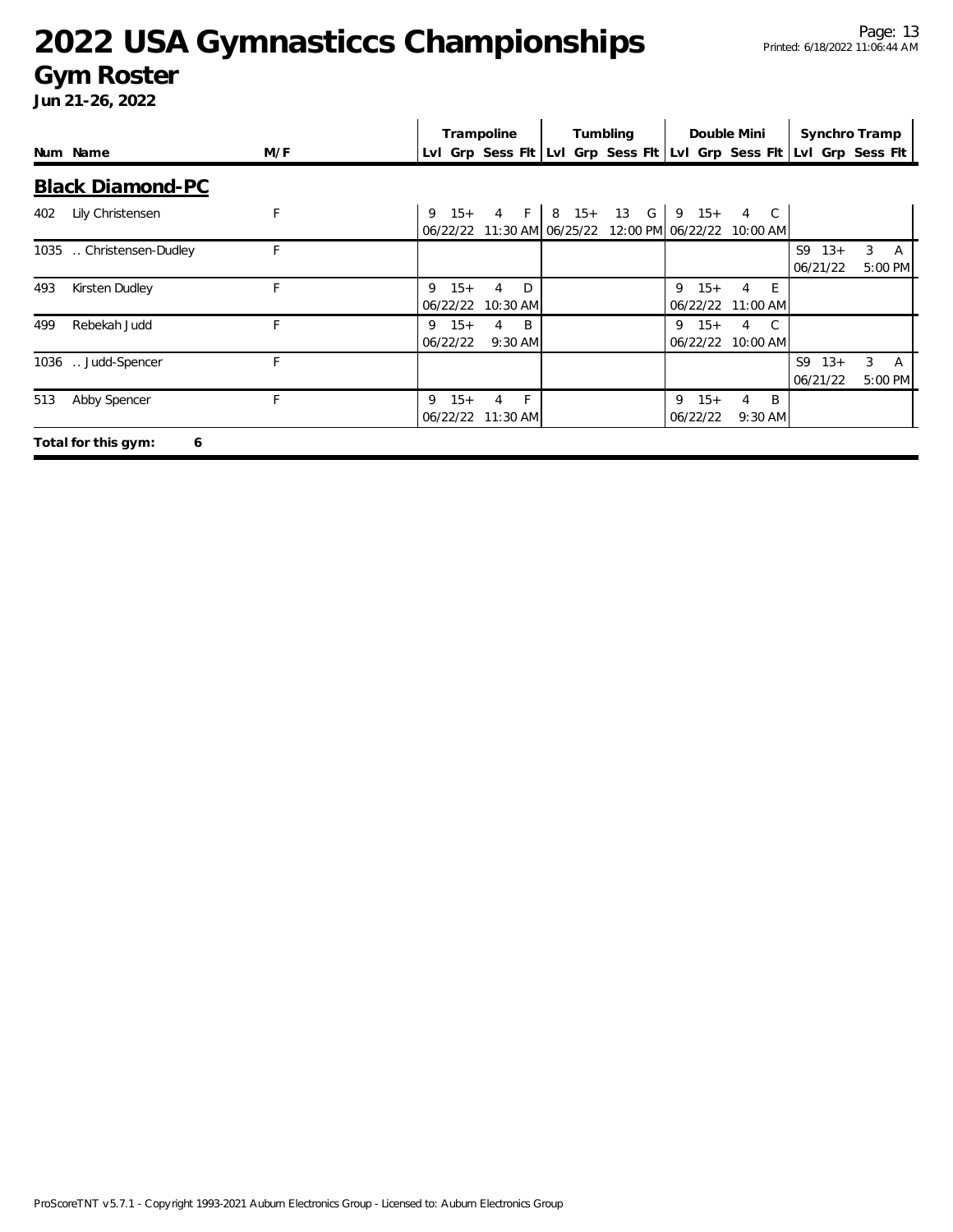### **Gym Roster**

|                     |     | Trampoline                                                          | Tumbling | Double Mini                         | Synchro Tramp |
|---------------------|-----|---------------------------------------------------------------------|----------|-------------------------------------|---------------|
| Num Name            | M/F | LvI Grp Sess Fit LvI Grp Sess Fit LvI Grp Sess Fit LvI Grp Sess Fit |          |                                     |               |
| <b>BRAG</b>         |     |                                                                     |          |                                     |               |
| Ethan Riggle<br>229 | M   | 8 15+ 11 C<br>06/24/22 2:30 PM                                      |          | 8 15+ 14 E<br>$4:00$ PM<br>06/25/22 |               |
| Total for this gym: |     |                                                                     |          |                                     |               |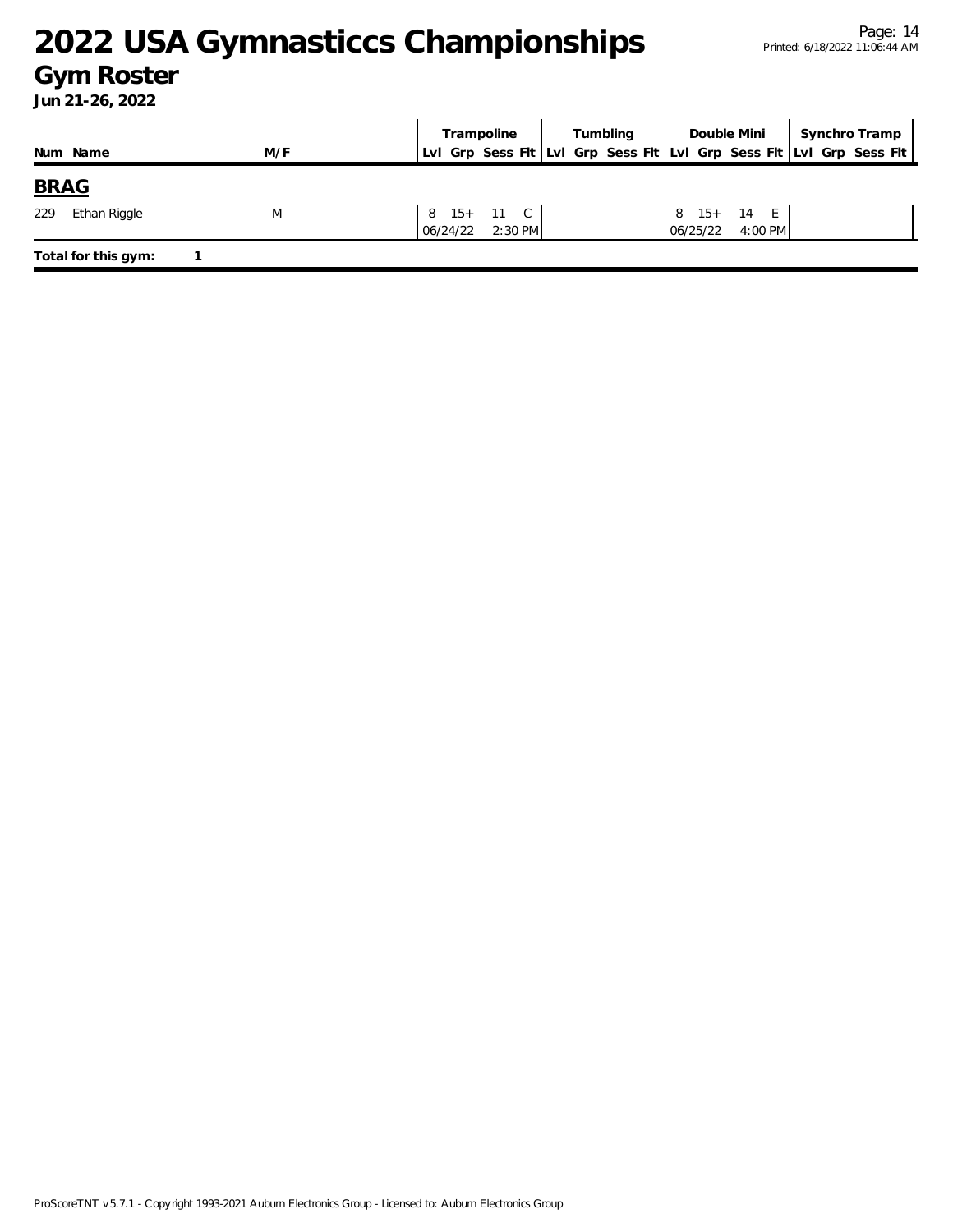### **Gym Roster**

|     |                           |     |   | Trampoline        |      |         |   |                           | Tumbling |              |                                                                     | Double Mini            | Synchro Tramp |  |
|-----|---------------------------|-----|---|-------------------|------|---------|---|---------------------------|----------|--------------|---------------------------------------------------------------------|------------------------|---------------|--|
|     | Num Name                  | M/F |   |                   |      |         |   |                           |          |              | Lvl Grp Sess Flt Lvl Grp Sess Flt Lvl Grp Sess Flt Lvl Grp Sess Flt |                        |               |  |
|     | <b>Capital Gymnastics</b> |     |   |                   |      |         |   |                           |          |              |                                                                     |                        |               |  |
| 224 | Emi Lundblad              | F   | 8 | $15+$<br>06/24/22 | 11 E | 3:30 PM |   |                           |          |              | $8 \t15+$<br>06/25/22                                               | 14 D<br>$3:30$ PM      |               |  |
| 186 | Grayson Matlis            | M   |   |                   |      |         |   | 8 11-12 13<br>06/25/22    |          | $\mathsf{A}$ | 8 11-12<br>9:00 AM 06/24/22                                         | D<br>-11<br>$3:00$ PM  |               |  |
| 108 | Jade Owens                | E   | 8 | $15+$<br>06/24/22 | 11   | - E -   | 8 | $15+$<br>3:30 PM 06/25/22 | 13       | B            | $8 \t15+$<br>$9:30$ AM $06/25/22$                                   | - D<br>14<br>$3:30$ PM |               |  |
|     | Total for this gym:<br>3  |     |   |                   |      |         |   |                           |          |              |                                                                     |                        |               |  |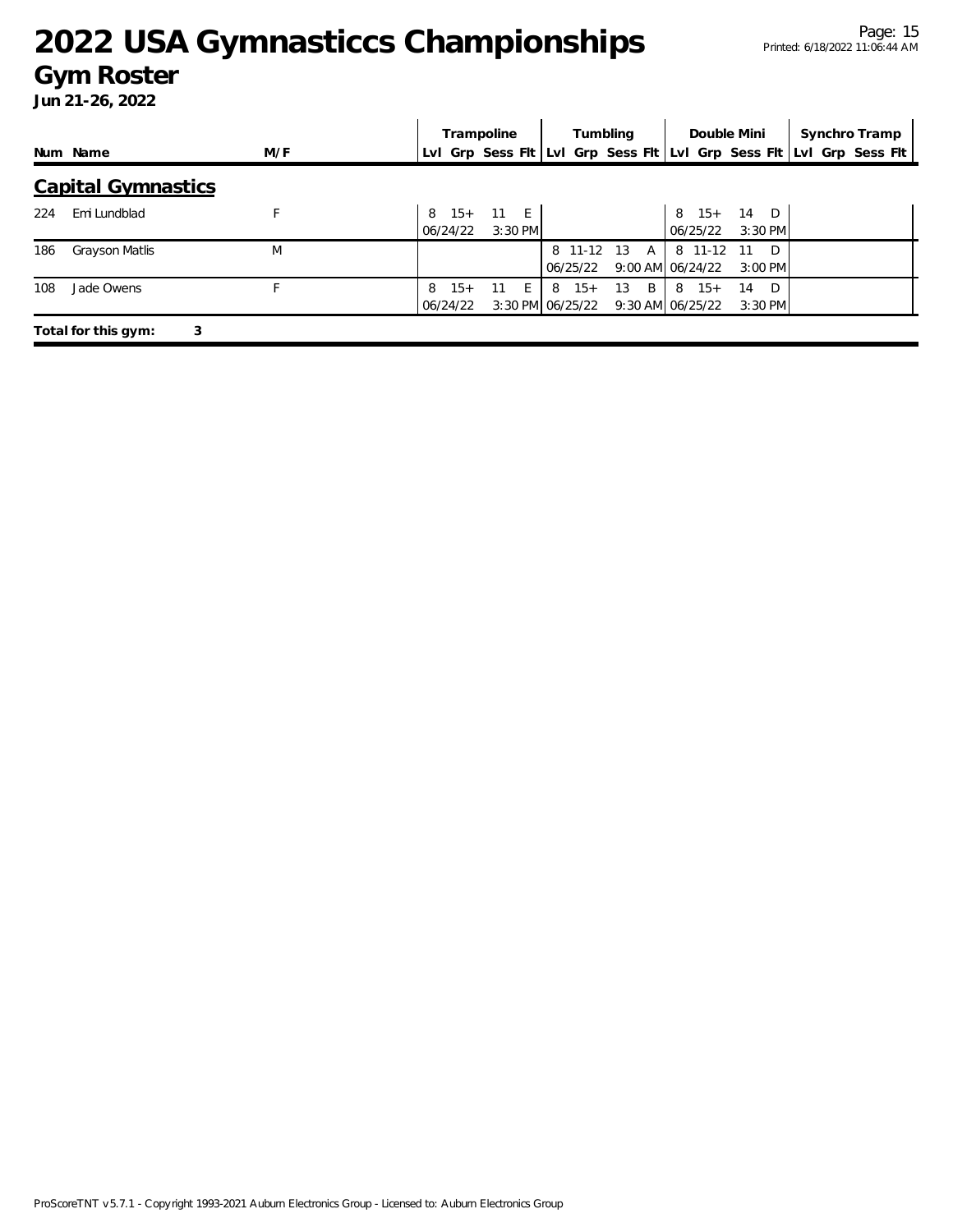### **Gym Roster**

|     |                          |     |          | Trampoline                                                          | Tumbling | Double Mini |                    | Synchro Tramp         |         |          |
|-----|--------------------------|-----|----------|---------------------------------------------------------------------|----------|-------------|--------------------|-----------------------|---------|----------|
|     | Num Name                 | M/F |          | Lvl Grp Sess Fit Lvl Grp Sess Fit Lvl Grp Sess Fit Lvl Grp Sess Fit |          |             |                    |                       |         |          |
|     | <b>Carolina Elite</b>    |     |          |                                                                     |          |             |                    |                       |         |          |
| 520 | Kierstyn Bonner          | F   | 9 11-12  | B                                                                   |          | $9$ 11-12   | $2\degree$ C       |                       |         |          |
|     |                          |     | 06/21/22 | $9:30$ AM                                                           |          | 06/21/22    | $2:00$ PM          |                       |         |          |
|     | 1008  Bonner-Kelley      | F   |          |                                                                     |          |             |                    | S <sub>1</sub><br>14U | 3       | <b>A</b> |
|     |                          |     |          |                                                                     |          |             |                    | 06/21/22              | 5:00 PM |          |
| 349 | Leah Compton             | F   | 9 13-14  | 2<br>A                                                              |          | 8 13-14     | $\mathbb{C}$<br>11 |                       |         |          |
|     |                          |     | 06/21/22 | 1:00 PM                                                             |          | 06/24/22    | $2:30$ PM          |                       |         |          |
| 563 | Meah Kelley              | F   | 10 11-12 | B                                                                   |          | $9$ 11-12   | 2<br>$\mathbb{C}$  |                       |         |          |
|     |                          |     | 06/21/22 | $9:30$ AM                                                           |          | 06/21/22    | $2:00$ PM          |                       |         |          |
| 991 | Remole-Stennett          | M   |          |                                                                     |          |             |                    | IE 17-21              | 3       | F.       |
|     |                          |     |          |                                                                     |          |             |                    | 06/21/22              | 7:30 PM |          |
|     | Total for this gym:<br>5 |     |          |                                                                     |          |             |                    |                       |         |          |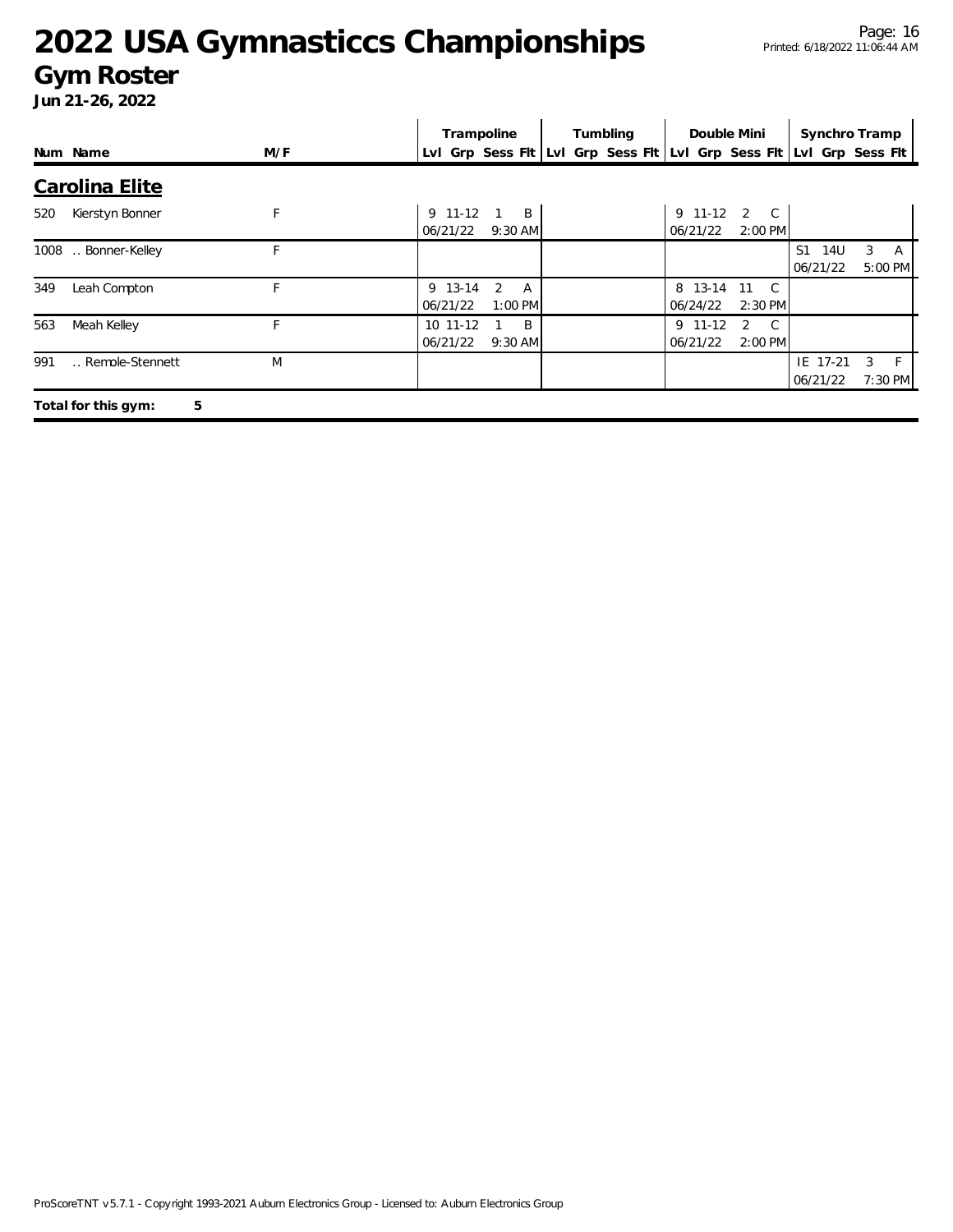### **Gym Roster**

|             |                           |             | Trampoline                                                            | Tumbling                                                            | Double Mini                                                              | Synchro Tramp                                            |
|-------------|---------------------------|-------------|-----------------------------------------------------------------------|---------------------------------------------------------------------|--------------------------------------------------------------------------|----------------------------------------------------------|
|             | Num Name                  | M/F         |                                                                       | Lvl Grp Sess Fit Lvl Grp Sess Fit Lvl Grp Sess Fit Lvl Grp Sess Fit |                                                                          |                                                          |
| <b>CAVU</b> |                           |             |                                                                       |                                                                     |                                                                          |                                                          |
| 653         | Phoenix Britt             | F           | 10 15-16 4 A                                                          |                                                                     | 10 15-16 4<br>$\mathsf{C}$                                               |                                                          |
|             |                           |             | 06/22/22<br>$9:00$ AM                                                 |                                                                     | 06/22/22 10:00 AM                                                        |                                                          |
| 708         | ZaQuae Carter             | M           |                                                                       | JR 15-16<br>8<br>$\mathsf{C}$                                       | JR 15-16<br>8<br>E                                                       |                                                          |
|             | Isabella Filosa           | $\mathsf F$ | $\overline{2}$<br>9 13-14<br>$\mathcal{C}$                            | 06/23/22                                                            | 2:50 PM 06/23/22<br>3:50 PM<br>$\mathbf{1}$<br>9 13-14<br>$\overline{A}$ |                                                          |
| 531         |                           |             | 06/21/22<br>2:00 PM                                                   |                                                                     | 06/21/22<br>$9:00$ AM                                                    |                                                          |
|             | 1049  Filosa-Glynn        | F           |                                                                       |                                                                     |                                                                          | OP 17-21<br>3<br>D                                       |
|             |                           |             |                                                                       |                                                                     |                                                                          | 06/21/22<br>6:30 PM                                      |
| 756         | Amelia Glynn              | F           | OP 17-21<br>$\overline{4}$<br>D<br>06/22/22 10:30 AM                  |                                                                     | OP 17-21<br>5<br>B<br>06/22/22<br>2:00 PM                                |                                                          |
| 533         | Sophia Han                | F           | 9 13-14<br>2<br>$\mathsf{A}$                                          |                                                                     | 9 13-14<br>$\mathbf{1}$<br>B                                             |                                                          |
|             |                           |             | 06/21/22<br>1:00 PM                                                   |                                                                     | 06/21/22<br>9:30 AM                                                      |                                                          |
| 263         | Emilia Harris             | F           | 8 11-12<br>14<br>B                                                    |                                                                     | 8 11-12<br>13<br>B                                                       |                                                          |
|             |                           |             | 06/25/22<br>2:30 PM                                                   |                                                                     | 06/25/22<br>9:30 AM                                                      |                                                          |
| 738         | Tara Higgins              | F           |                                                                       | OP 17-21<br>B<br>$\overline{4}$                                     | OP 17-21<br>5<br>$\mathsf{C}$                                            |                                                          |
|             |                           | F           |                                                                       | 06/22/22                                                            | 9:30 AM 06/22/22<br>2:30 PM                                              |                                                          |
| 656         | Maya Kantor               |             | $\overline{4}$<br>10 15-16<br>$\overline{A}$<br>06/22/22<br>$9:00$ AM |                                                                     | $\overline{4}$<br>10 15-16<br>$\mathcal{C}$<br>06/22/22 10:00 AM         |                                                          |
| 556         | Josephine Kuo             | F           | $\overline{4}$<br>10 15-16<br>B                                       |                                                                     | $\overline{4}$<br>$9 \t15+$<br>$\mathsf{F}$                              |                                                          |
|             |                           |             | 9:30 AM<br>06/22/22                                                   |                                                                     | 06/22/22 11:30 AM                                                        |                                                          |
|             | 1020 Kuo-Lim              | F           |                                                                       |                                                                     |                                                                          | $\mathbf{3}$<br>$\mathsf{C}$<br>S1 15-16                 |
| 638         | Abby Lim                  | F           | $\mathbf{1}$<br>B<br>10 11-12                                         |                                                                     | $10$ 11-12<br>$\overline{2}$<br>$\overline{A}$                           | 06/21/22<br>6:00 PM                                      |
|             |                           |             | 06/21/22<br>9:30 AM                                                   |                                                                     | 06/21/22<br>$1:00$ PM                                                    |                                                          |
| 628         | Ty-LA Morris              | F           |                                                                       | $\overline{1}$<br>10 15-16<br>D                                     | 10 15-16<br>$\overline{4}$<br>D                                          |                                                          |
|             |                           |             |                                                                       |                                                                     | 06/21/22 10:30 AM 06/22/22 10:30 AM                                      |                                                          |
| 631         | Lyla Rubino               | F           |                                                                       | 8<br>JR 15-16<br>$\overline{A}$<br>06/23/22                         | $\overline{4}$<br>10 15-16<br>$\overline{A}$                             |                                                          |
| 188         | Gia Salveson              | F           |                                                                       | 8 11-12<br>11<br>E                                                  | 1:50 PM 06/22/22<br>9:00 AM<br>13<br>8 11-12<br>D                        |                                                          |
|             |                           |             |                                                                       | 06/24/22                                                            | 3:30 PM 06/25/22 10:30 AM                                                |                                                          |
| 189         | Amelia Sampson            | F           |                                                                       | 8 11-12<br>11<br>D                                                  | 8 11-12 13<br>E                                                          |                                                          |
|             |                           |             |                                                                       | 06/24/22                                                            | 3:00 PM 06/25/22 11:00 AM                                                |                                                          |
|             | 315 Maximus Sampson       | M           | 8 13-14 13 C                                                          |                                                                     | 8 13-14 13 B                                                             |                                                          |
|             | Kaitlyn Siksnius          | F           | 06/25/22 10:00 AM                                                     | JR 15-16 8<br>$\overline{A}$                                        | 06/25/22 9:30 AM<br>10 15-16 4<br>D                                      |                                                          |
| 632         |                           |             |                                                                       | 06/23/22                                                            | 1:50 PM 06/22/22 10:30 AM                                                |                                                          |
| 666         | Olivia Stecky             | F           | 8<br>JR 15-16<br>D                                                    |                                                                     | 10 15-16 4 A                                                             |                                                          |
|             |                           |             | 06/23/22<br>3:20 PM                                                   |                                                                     | 06/22/22 9:00 AM                                                         |                                                          |
| 546         | Julia Tambor              | F           | 9 13-14<br>2<br>D                                                     |                                                                     | 9 13-14 1<br>D                                                           |                                                          |
|             |                           |             | 06/21/22<br>2:30 PM                                                   |                                                                     | 06/21/22 10:30 AM                                                        |                                                          |
|             | 1040  Tambor-Vivona       | F           |                                                                       |                                                                     |                                                                          | $S9 \t13+$<br>3 <sup>7</sup><br>B<br>06/21/22<br>5:30 PM |
| 321         | Jake Treonze              | M           | 8 13-14 13 D                                                          |                                                                     | 8 13-14 13 C                                                             |                                                          |
|             |                           |             | 06/25/22 10:30 AM                                                     |                                                                     | 06/25/22 10:00 AM                                                        |                                                          |
| 516         | Ella Vivona               | F           | $9 \t15+$<br>$\overline{4}$<br>$\overline{A}$                         |                                                                     | $9 \t15+$<br>$4$ F                                                       |                                                          |
|             |                           |             | 06/22/22<br>9:00 AM                                                   |                                                                     | 06/22/22 11:30 AM                                                        |                                                          |
| 710         | Amare Walker              | M           |                                                                       | JR 15-16<br>8 C<br>06/23/22                                         | JR 15-16 8 E<br>2:50 PM 06/23/22<br>3:50 PM                              |                                                          |
|             | 196 Izzy Wise             | F           |                                                                       | 8 13-14 14 A                                                        | 8 13-14 11 G                                                             |                                                          |
|             |                           |             |                                                                       | 06/25/22                                                            | 2:00 PM 06/24/22<br>4:30 PM                                              |                                                          |
|             | Total for this gym:<br>25 |             |                                                                       |                                                                     |                                                                          |                                                          |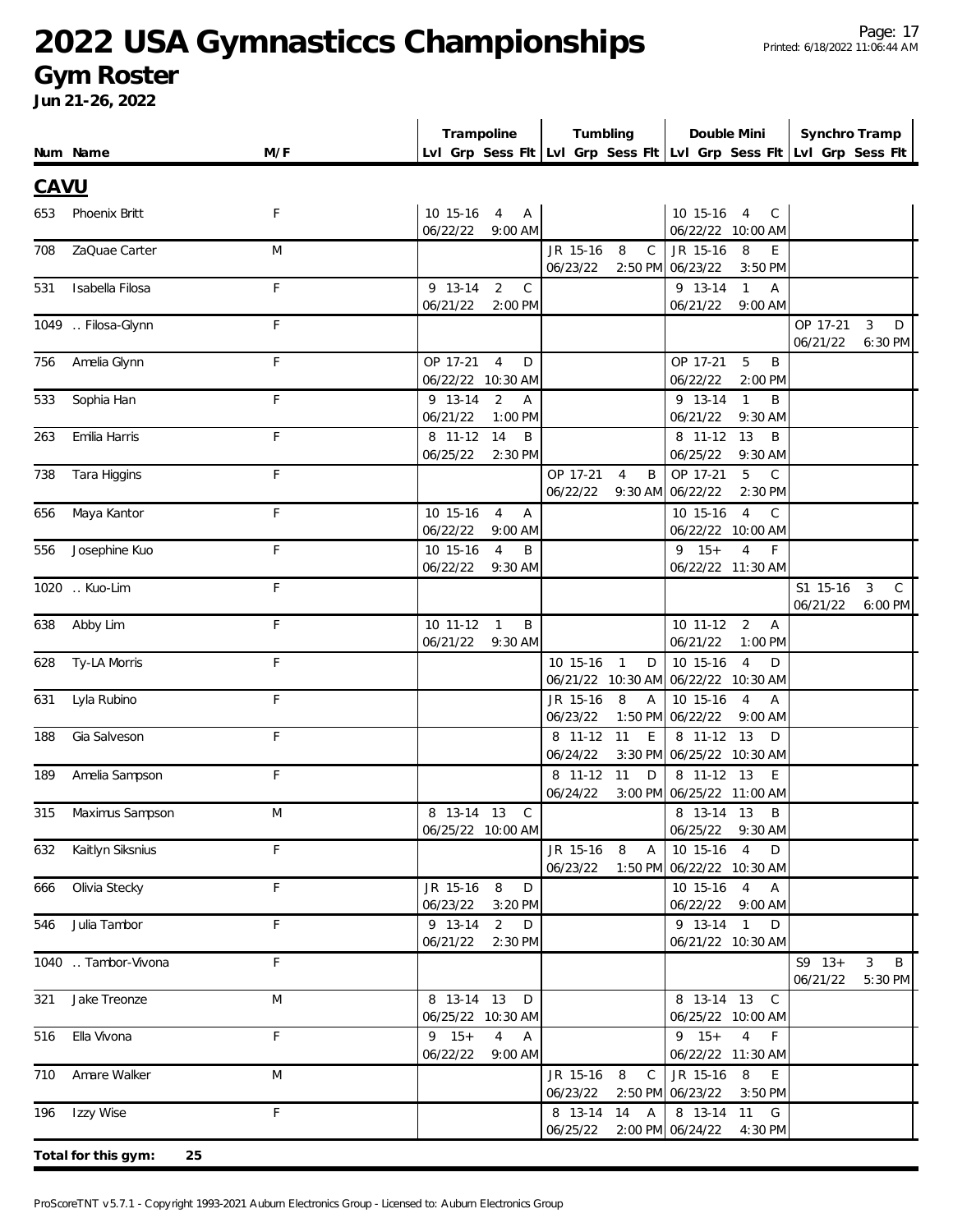### **Gym Roster**

|       |                     |     | Trampoline                                | Tumbling                                 | Double Mini                                                         | Synchro Tramp |
|-------|---------------------|-----|-------------------------------------------|------------------------------------------|---------------------------------------------------------------------|---------------|
|       | Num Name            | M/F |                                           |                                          | LvI Grp Sess FIt LvI Grp Sess FIt LvI Grp Sess FIt LvI Grp Sess FIt |               |
| CCT&T |                     |     |                                           |                                          |                                                                     |               |
| 833   | Makayla Dykes       |     |                                           | 06/25/22<br>4:30 PM                      |                                                                     |               |
| 139   | Danielle Hunter     |     | 8 13-14 13<br>$\mathsf{A}$<br>06/25/22    | E.<br>8 13-14<br>-14<br>9:00 AM 06/25/22 | 8 13-14 11<br>A<br>4:00 PM 06/24/22<br>$1:30$ PM                    |               |
| 267   | Hayden Mathiason    |     | 8 11-12<br>14<br>A<br>06/25/22<br>2:00 PM |                                          | 11-12<br>13<br>8<br>06/25/22 11:30 AM                               |               |
|       | Total for this gym: | 3   |                                           |                                          |                                                                     |               |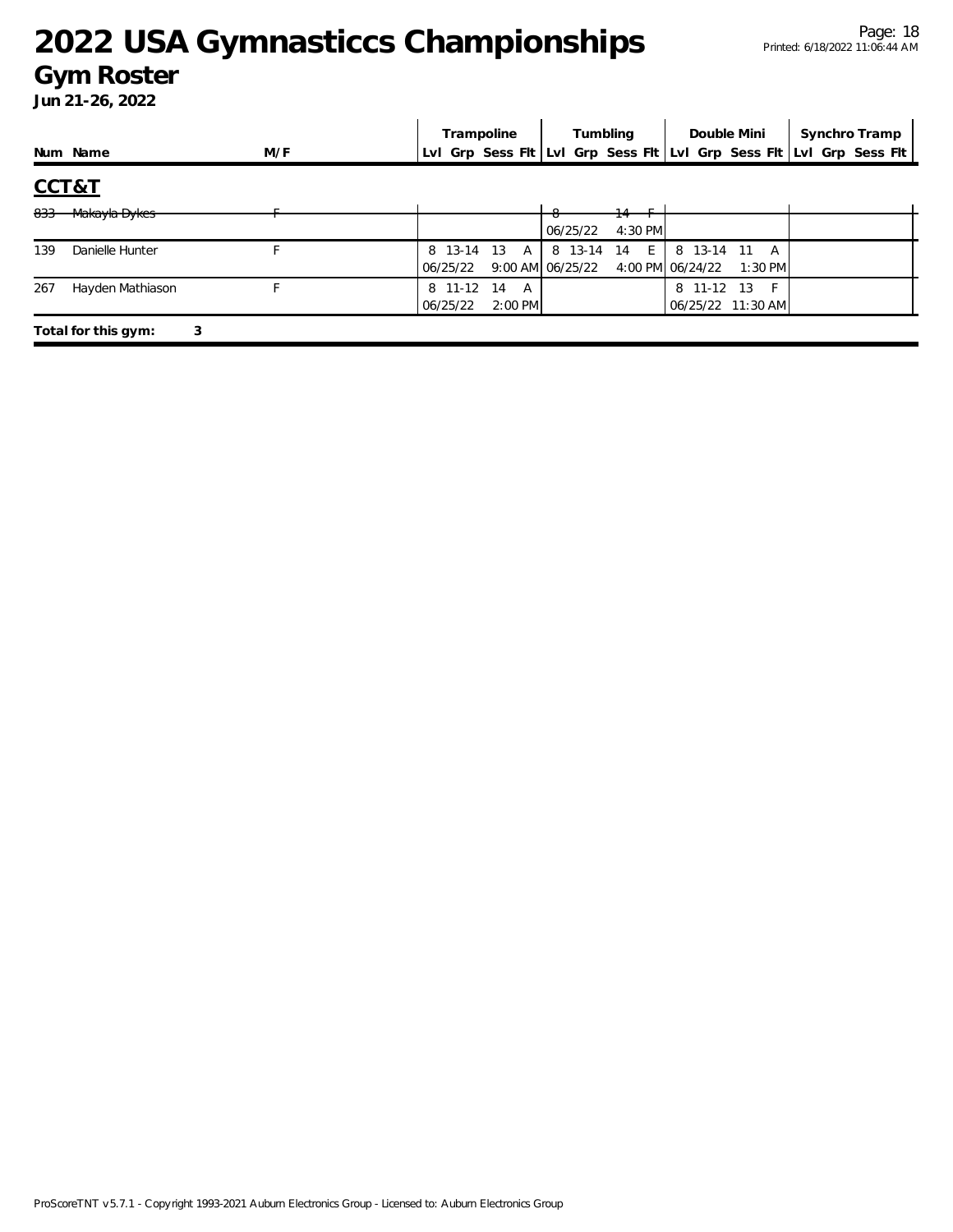### **Gym Roster**

|            |                       |     | Trampoline                            | Tumbling                                                         | Double Mini                                                         | Synchro Tramp |
|------------|-----------------------|-----|---------------------------------------|------------------------------------------------------------------|---------------------------------------------------------------------|---------------|
|            | Num Name              | M/F |                                       |                                                                  | Lvl Grp Sess Fit Lvl Grp Sess Fit Lvl Grp Sess Fit Lvl Grp Sess Fit |               |
| <b>CEG</b> |                       |     |                                       |                                                                  |                                                                     |               |
| 283        | Mollie Bortz          |     | 8 13-14 13 A<br>$9:00$ AM<br>06/25/22 |                                                                  | 8 13-14 11 F<br>4:00 PM<br>06/24/22                                 |               |
| 380        | <b>Gabriel Hudish</b> | M   |                                       |                                                                  | 8 13-14<br>13<br>$\overline{B}$<br>$9:30$ AM<br>06/25/22            |               |
| 421        | Andrew Neatrour       | M   | 5<br>9 13-14<br>E<br>06/22/22         | 8 13-14 10<br>$E_{\rm{H}}$<br>3:30 PM 06/24/22 11:00 AM 06/22/22 | 9 13-14<br>- B<br>5<br>2:00 PM                                      |               |
|            | Total for this gym:   | 3   |                                       |                                                                  |                                                                     |               |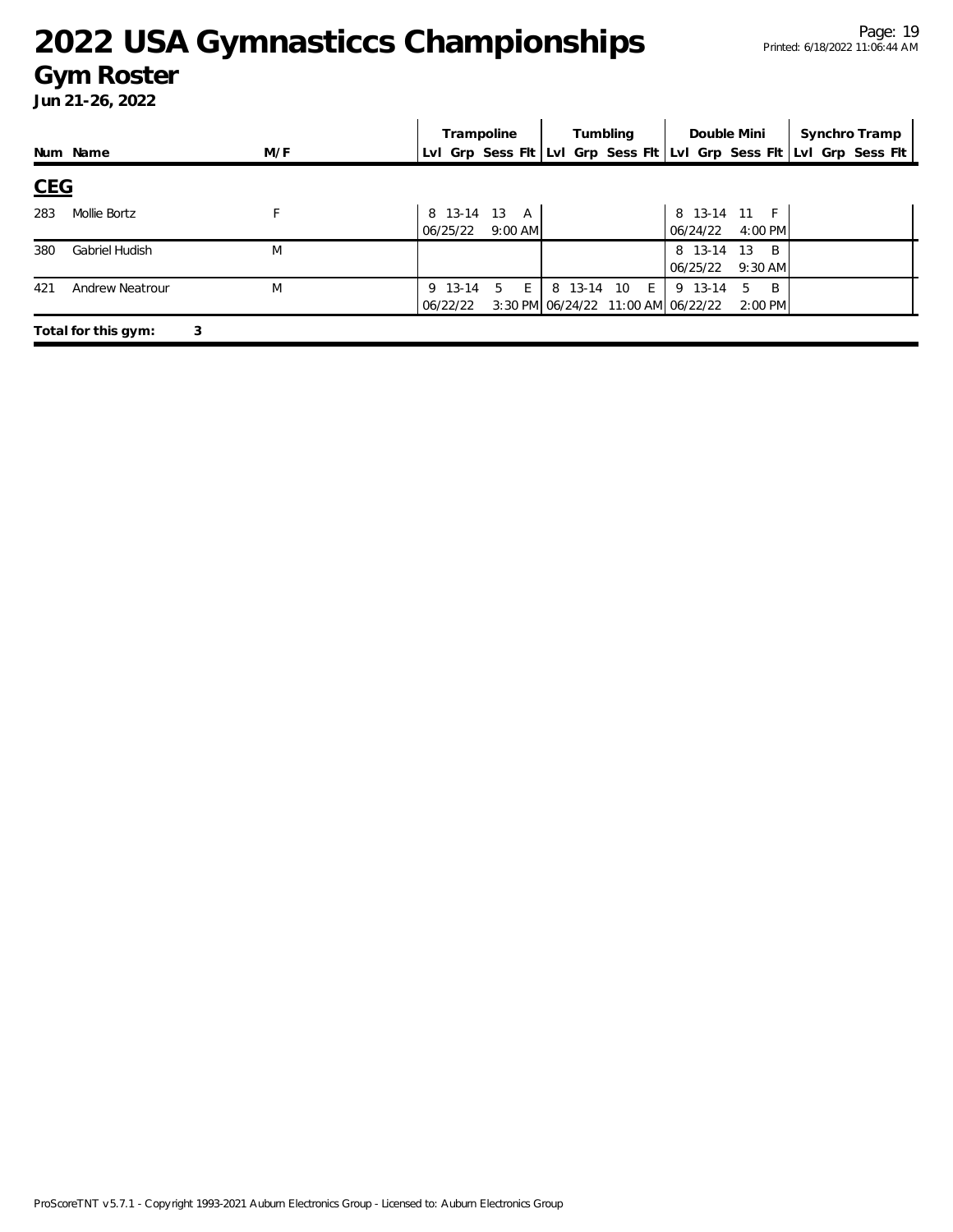### **Gym Roster**

|                              |     |                    | Trampoline          | Tumbling | Double Mini                             | Synchro Tramp |                                                                     |
|------------------------------|-----|--------------------|---------------------|----------|-----------------------------------------|---------------|---------------------------------------------------------------------|
| Num Name                     | M/F |                    |                     |          |                                         |               | LvI Grp Sess Fit LvI Grp Sess Fit LvI Grp Sess Fit LvI Grp Sess Fit |
| <b>CEGW</b>                  |     |                    |                     |          |                                         |               |                                                                     |
| 223<br><b>Allison Lovett</b> |     | $06/24/22$ 1:30 PM | $8 \t15 + \t11 \tA$ |          | $8 \t15 + \t14 \tA$<br>06/25/22 2:00 PM |               |                                                                     |
| Total for this gym:          |     |                    |                     |          |                                         |               |                                                                     |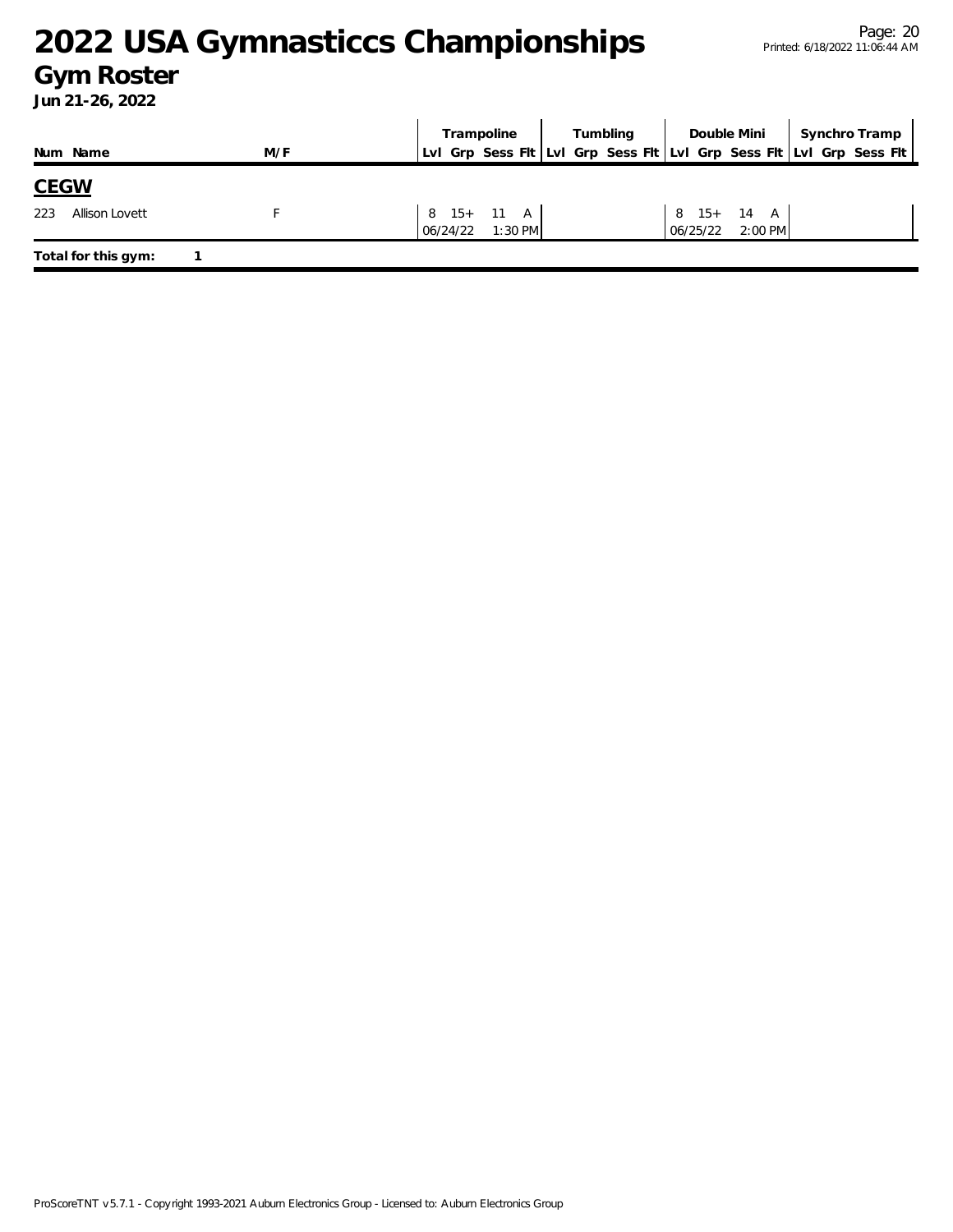### **Gym Roster**

|     |                           |     | Trampoline                                         |                                         |          |         | Tumbling            |   | Double Mini                            |                     | Synchro Tramp        |   |              |
|-----|---------------------------|-----|----------------------------------------------------|-----------------------------------------|----------|---------|---------------------|---|----------------------------------------|---------------------|----------------------|---|--------------|
|     | Num Name                  | M/F | Lvl Grp Sess Fit Lvl Grp Sess Fit Lvl Grp Sess Fit |                                         |          |         |                     |   |                                        |                     | Lvl Grp Sess Flt     |   |              |
|     | <b>Champions Westlake</b> |     |                                                    |                                         |          |         |                     |   |                                        |                     |                      |   |              |
| 815 | Joseph Borders            | M   | YE 13-14<br>06/23/22                               | 8<br>- E<br>$3:50$ PM                   |          |         |                     |   | YE 13-14<br>06/23/22                   | 8<br>D<br>$3:20$ PM |                      |   |              |
|     | 1061  Borders-Rozenshteyn | M   |                                                    |                                         |          |         |                     |   |                                        |                     | YE 13-14<br>06/21/22 | 3 | D<br>6:30 PM |
| 589 | Clayton Choy              | M   | $10 \t13 - 14$<br>06/21/22                         | C.<br>$\mathcal{P}$<br>2:00 PM 06/24/22 |          | 8 13-14 | 10                  | D | 10 13-14<br>10:30 AM 06/21/22 11:00 AM | - F                 |                      |   |              |
| 686 | Antonio Figueroa          | M   | OP 17-21<br>06/22/22                               | $5 -$<br>D<br>3:00 PM 06/22/22          | OP 17-21 |         | A<br>4<br>$9:00$ AM |   |                                        |                     |                      |   |              |
|     | Total for this gym:<br>4  |     |                                                    |                                         |          |         |                     |   |                                        |                     |                      |   |              |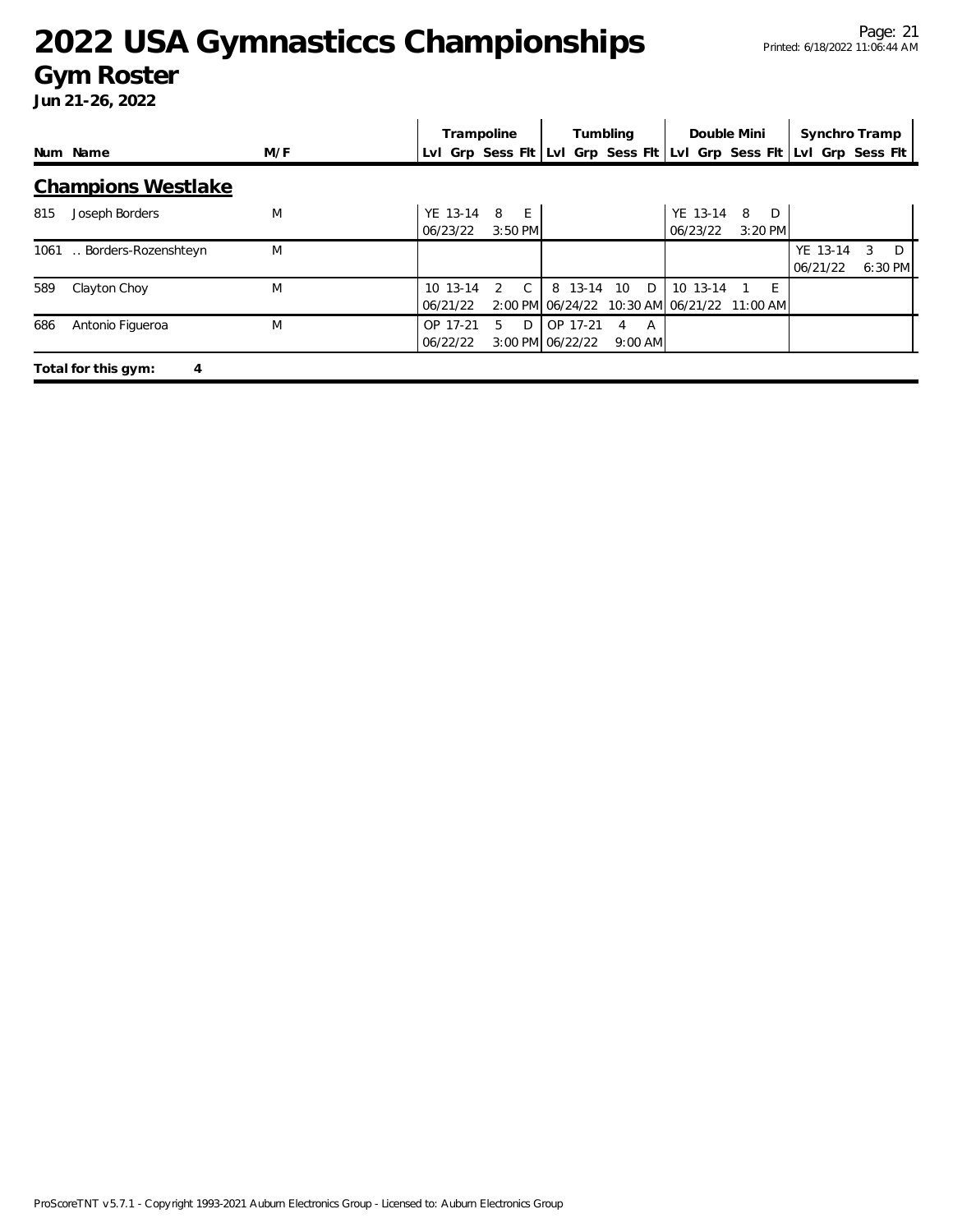### **Gym Roster**

|             |                     |     | Trampoline | Tumbling                                       | Double Mini | Synchro Tramp                                                       |
|-------------|---------------------|-----|------------|------------------------------------------------|-------------|---------------------------------------------------------------------|
|             | Num Name            | M/F |            |                                                |             | Lvl Grp Sess Flt Lvl Grp Sess Flt Lvl Grp Sess Flt Lvl Grp Sess Flt |
| <b>CIGA</b> |                     |     |            |                                                |             |                                                                     |
| 908         | Morgan Coker        | F   |            | YE 13-14 8 D<br>06/23/22<br>$3:20$ PM          |             |                                                                     |
| 887         | Amelia Gasper       |     |            | JR 15-16 8<br>A<br>06/23/22<br>$1:50$ PM       |             |                                                                     |
| 841         | Kyndal Hattan       | F   |            | 8 13-14 14 D<br>06/25/22<br>$3:30$ PM          |             |                                                                     |
| 843         | Lauren Hohulin      |     |            | 8 11-12<br>$-E$<br>- 11<br>06/24/22<br>3:30 PM |             |                                                                     |
|             | Total for this gym: | 4   |            |                                                |             |                                                                     |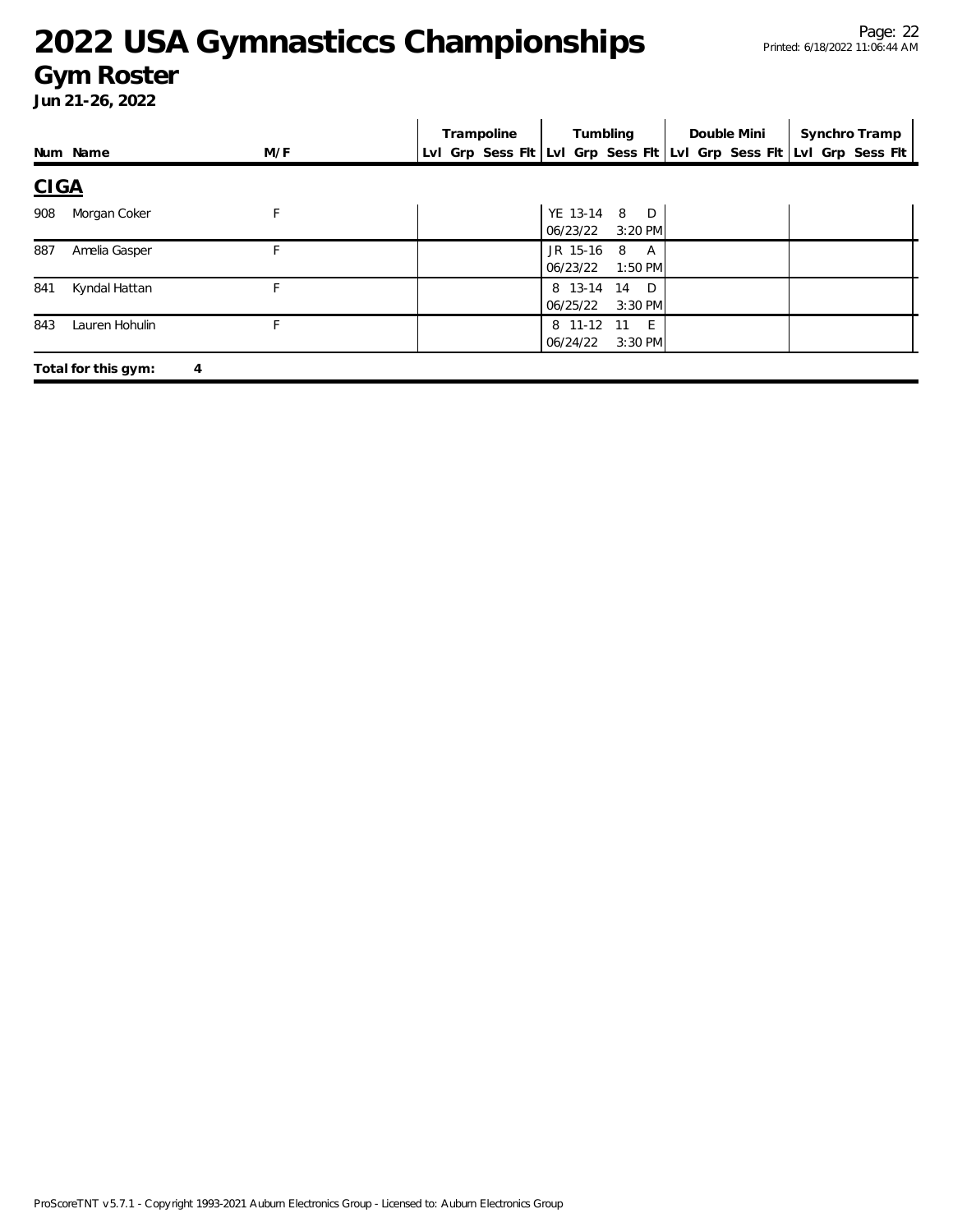### **Gym Roster**

|                     |     | Trampoline | Tumbling                                                                                                                                  | Double Mini | Synchro Tramp                                                       |
|---------------------|-----|------------|-------------------------------------------------------------------------------------------------------------------------------------------|-------------|---------------------------------------------------------------------|
| Num Name            | M/F |            |                                                                                                                                           |             | Lvl Grp Sess Flt Lvl Grp Sess Flt Lvl Grp Sess Flt Lvl Grp Sess Flt |
| <u>CTR</u>          |     |            |                                                                                                                                           |             |                                                                     |
| 420 Aidyn McClain   |     |            | 9 13-14 2 E   8 13-14 14 C   9 13-14 1 C<br>$\begin{bmatrix} 06/21/22 & 3:00 \text{ PM} \end{bmatrix}$ 06/25/22 3:00 PM 06/21/22 10:00 AM |             |                                                                     |
| Total for this gym: |     |            |                                                                                                                                           |             |                                                                     |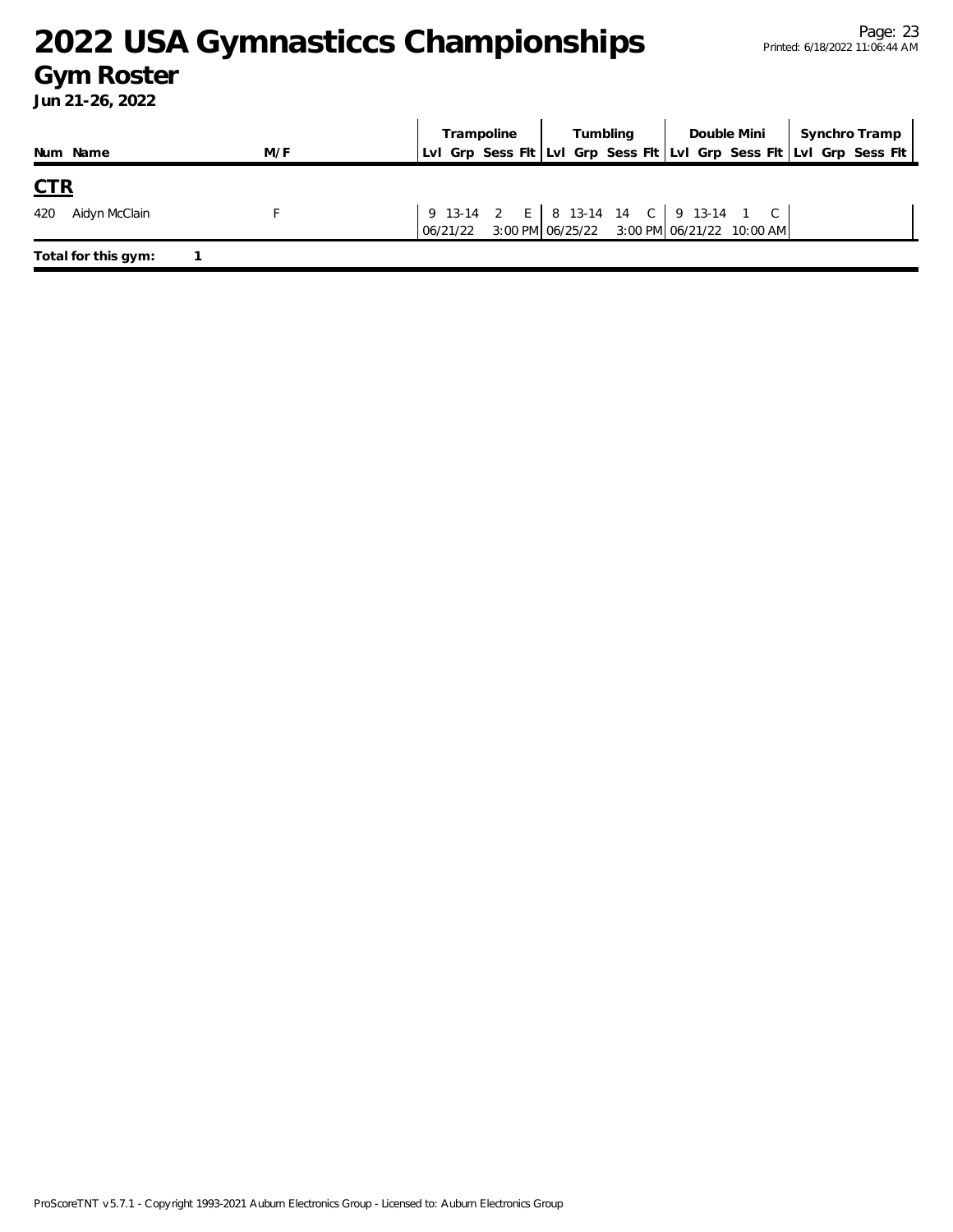### **Gym Roster**

|                     |     | Trampoline                                                          | <b>Tumbling</b> |                                                                | Double Mini   Synchro Tramp |
|---------------------|-----|---------------------------------------------------------------------|-----------------|----------------------------------------------------------------|-----------------------------|
| Num Name            | M/F | LvI Grp Sess Fit LvI Grp Sess Fit LvI Grp Sess Fit LvI Grp Sess Fit |                 |                                                                |                             |
| <u>Culp</u>         |     |                                                                     |                 |                                                                |                             |
| 813<br>Luke Todd    | M   |                                                                     |                 | YE 13-14 8 B YE 13-14 8 D<br>06/23/22 2:20 PM 06/23/22 3:20 PM |                             |
| Total for this gym: |     |                                                                     |                 |                                                                |                             |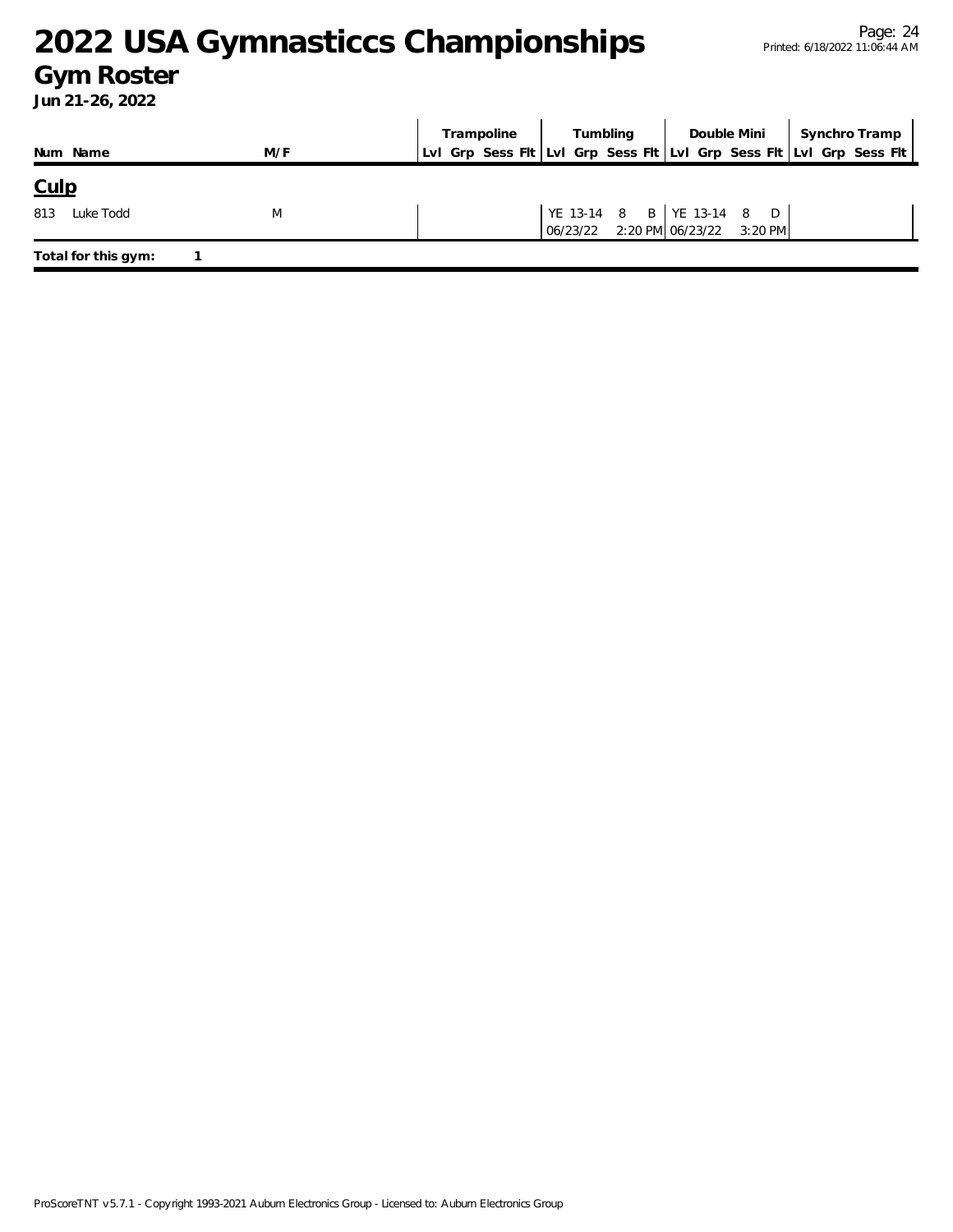### **Gym Roster**

|     |                          |     |             | Trampoline          |                  | Tumbling                       | Double Mini                                 |                      | Synchro Tramp                                                       |  |
|-----|--------------------------|-----|-------------|---------------------|------------------|--------------------------------|---------------------------------------------|----------------------|---------------------------------------------------------------------|--|
|     | Num Name                 | M/F |             |                     |                  |                                |                                             |                      | Lvl Grp Sess Flt Lvl Grp Sess Flt Lvl Grp Sess Flt Lvl Grp Sess Flt |  |
|     | <b>Desert Gymcats</b>    |     |             |                     |                  |                                |                                             |                      |                                                                     |  |
| 345 | <b>Grant Bauder</b>      | M   | $9$ 11-12 1 | E                   |                  |                                | 8 11-12 11 E                                |                      |                                                                     |  |
|     |                          |     |             | 06/21/22 11:00 AM   |                  |                                | 06/24/22                                    | 3:30 PM              |                                                                     |  |
| 607 | Kai Fujii                | M   | 10 13-14    | $\overline{C}$<br>2 |                  | 9 13-14 4 D                    | 10 13-14                                    | $\Box$               |                                                                     |  |
|     |                          |     | 06/21/22    |                     |                  |                                | 2:00 PM 06/22/22 10:30 AM 06/21/22 10:30 AM |                      |                                                                     |  |
| 365 | Wil Lubas-Nadal          | M   |             |                     |                  |                                | $8 \t15+$                                   | 14<br>D <sub>D</sub> |                                                                     |  |
|     |                          |     |             |                     |                  |                                | 06/25/22                                    | $3:30$ PM            |                                                                     |  |
| 735 | Daniel Sjafiroeddin      | M   | OP 17-21    | 5<br>E              | OP 17-21         | $\mathsf{A}$<br>$\overline{4}$ | OP 17-21                                    | D.<br>$\mathcal{P}$  |                                                                     |  |
|     |                          |     | 06/22/22    |                     | 3:30 PM 06/22/22 |                                | 9:00 AM 06/21/22                            | $2:30$ PM            |                                                                     |  |
| 453 | Bella Viellion           | E   |             |                     |                  | 8 13-14 14 F                   | 9 13-14                                     | $\overline{C}$       |                                                                     |  |
|     |                          |     |             |                     | 06/25/22         |                                | 4:30 PM 06/21/22 10:00 AM                   |                      |                                                                     |  |
|     | Total for this gym:<br>5 |     |             |                     |                  |                                |                                             |                      |                                                                     |  |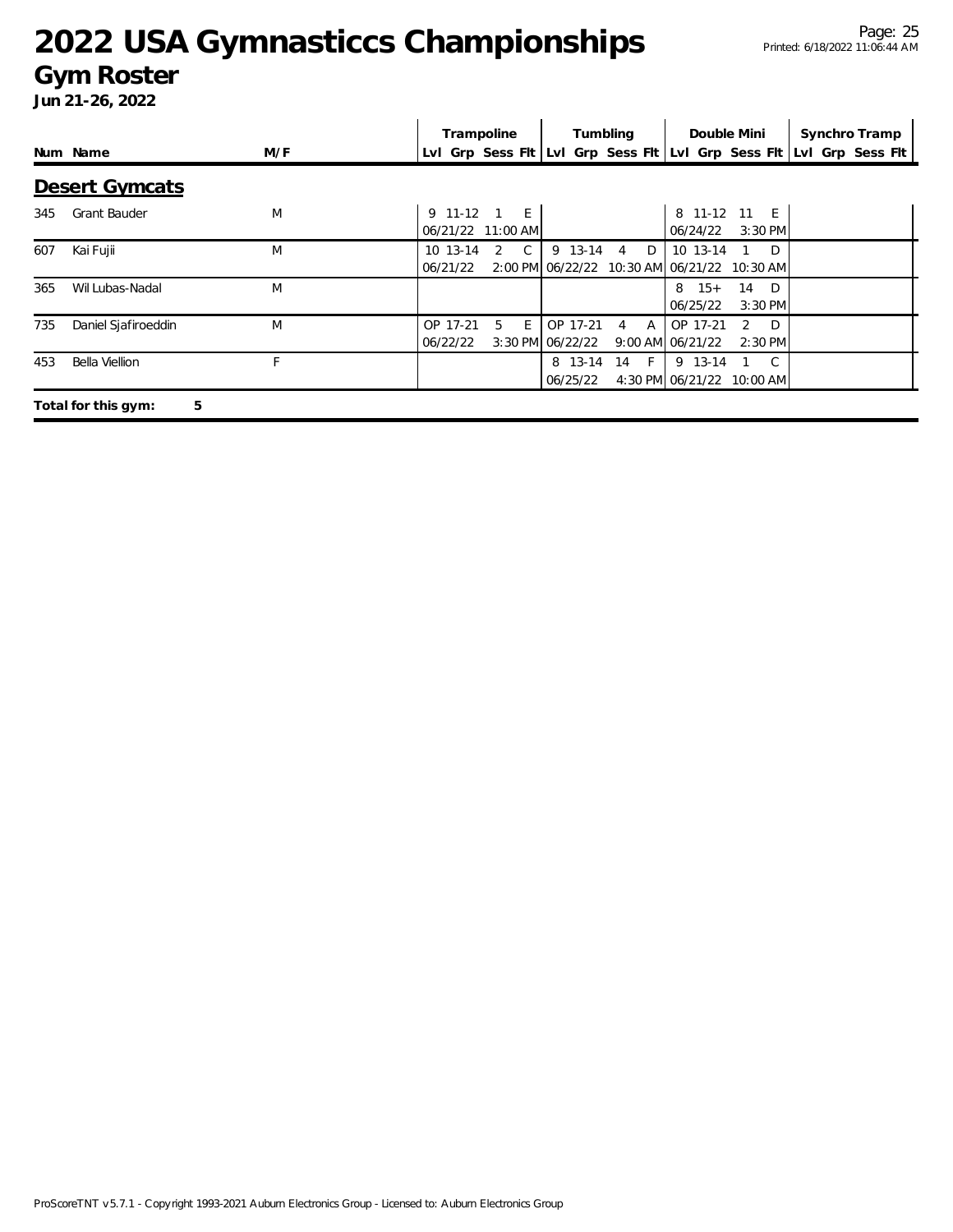### **Gym Roster**

|     |                          |     | Trampoline<br>Tumbling                                                        | Double Mini                                              | Synchro Tramp    |  |  |  |  |  |
|-----|--------------------------|-----|-------------------------------------------------------------------------------|----------------------------------------------------------|------------------|--|--|--|--|--|
|     | Num Name                 | M/F | Lyl Grp Sess FIt Lyl Grp Sess FIt Lyl Grp Sess FIt                            |                                                          | Lvl Grp Sess Flt |  |  |  |  |  |
|     | DeVeau's                 |     |                                                                               |                                                          |                  |  |  |  |  |  |
| 280 | Jojo Arata               | F   | $13$ D<br>8 13-14<br>06/25/22 10:30 AM                                        | 8 13-14<br>11<br>$\overline{B}$<br>06/24/22<br>$2:00$ PM |                  |  |  |  |  |  |
| 114 | Audrey Barnard           | F   | 8 11-12<br>8 11-12<br>14<br>A<br>$-11$<br>F<br>2:00 PM 06/24/22<br>06/25/22   | 8 11-12<br>13<br>D.<br>4:00 PM 06/25/22 10:30 AM         |                  |  |  |  |  |  |
| 489 | <b>Madison Brooks</b>    | F   | $9 \t15+$<br>$\Box$<br>4<br>06/22/22 10:30 AM                                 | $9 \t15+$<br>4 A<br>06/22/22<br>$9:00$ AM                |                  |  |  |  |  |  |
| 159 | Makenna Dammeier         | F   | $\mathsf{C}$<br>G<br>$9$ 11-12<br>8 11-12<br>11<br>06/21/22 10:00 AM 06/24/22 | 8 11-12 13<br>D.<br>4:30 PM 06/25/22 10:30 AM            |                  |  |  |  |  |  |
| 310 | Brianna McIlvaine        | F   | 8 13-14<br>13<br>$\mathsf{C}$<br>06/25/22 10:00 AM                            | 8 13-14<br>11<br><sup>B</sup><br>06/24/22<br>2:00 PM     |                  |  |  |  |  |  |
| 233 | Benjamin Smith           | M   | 11<br>$\overline{C}$<br>$15+$<br>8<br>06/24/22<br>2:30 PM                     | 14<br>D<br>8<br>$15+$<br>06/25/22<br>$3:30$ PM           |                  |  |  |  |  |  |
|     | Total for this gym:<br>6 |     |                                                                               |                                                          |                  |  |  |  |  |  |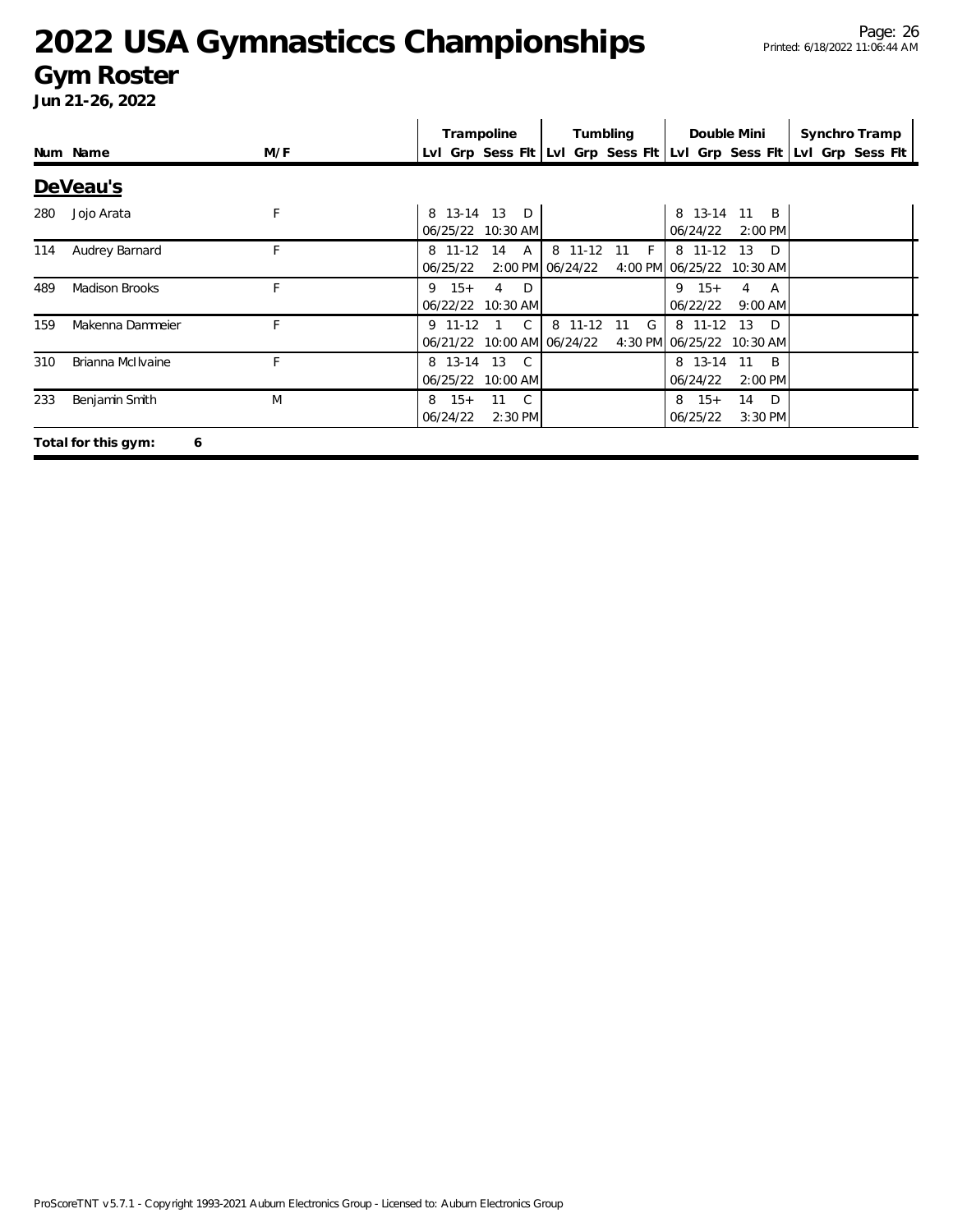### **Gym Roster**

|     |                          |     |                     | Trampoline               | Tumbling |  | Double Mini |                           | Synchro Tramp |                                                                     |
|-----|--------------------------|-----|---------------------|--------------------------|----------|--|-------------|---------------------------|---------------|---------------------------------------------------------------------|
|     | Num Name                 | M/F |                     |                          |          |  |             |                           |               | Lvl Grp Sess Flt Lvl Grp Sess Flt Lvl Grp Sess Flt Lvl Grp Sess Flt |
|     | <b>Dulles Gymnastics</b> |     |                     |                          |          |  |             |                           |               |                                                                     |
| 755 | Sarah Fila               |     | OP 17-21            | 4 D<br>06/22/22 10:30 AM |          |  | 06/22/22    | OP 17-21 5 B<br>$2:00$ PM |               |                                                                     |
| 538 | Naomi McGinnis           |     | 9 13-14<br>06/21/22 | -2<br>A<br>$1:00$ PM     |          |  | 9 13-14     | 06/21/22 10:00 AM         |               |                                                                     |
|     | Total for this gym:      |     |                     |                          |          |  |             |                           |               |                                                                     |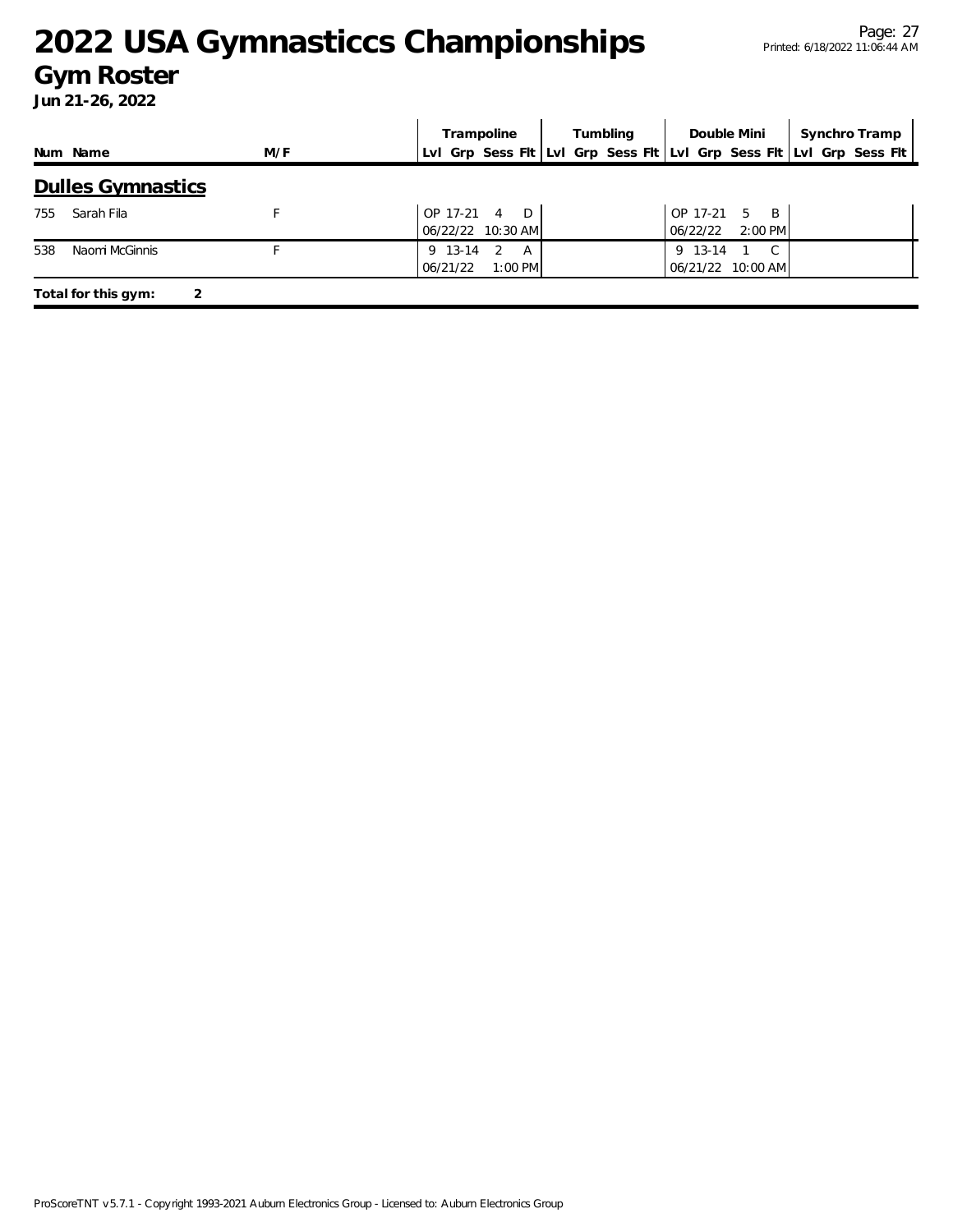### **Gym Roster**

|                          |     | Tumbling<br>Trampoline |  |  | Double Mini | Synchro Tramp |                          |  |                                                                     |  |
|--------------------------|-----|------------------------|--|--|-------------|---------------|--------------------------|--|---------------------------------------------------------------------|--|
| Num Name                 | M/F |                        |  |  |             |               |                          |  | Lvl Grp Sess Fit Lvl Grp Sess Fit Lvl Grp Sess Fit Lvl Grp Sess Fit |  |
| <b>DUPG</b>              |     |                        |  |  |             |               |                          |  |                                                                     |  |
| 577<br>Andrew Kammerzell | M   |                        |  |  |             | 06/22/22      | $9$ 15+ 5 D<br>$3:00$ PM |  |                                                                     |  |
| Total for this gym:      |     |                        |  |  |             |               |                          |  |                                                                     |  |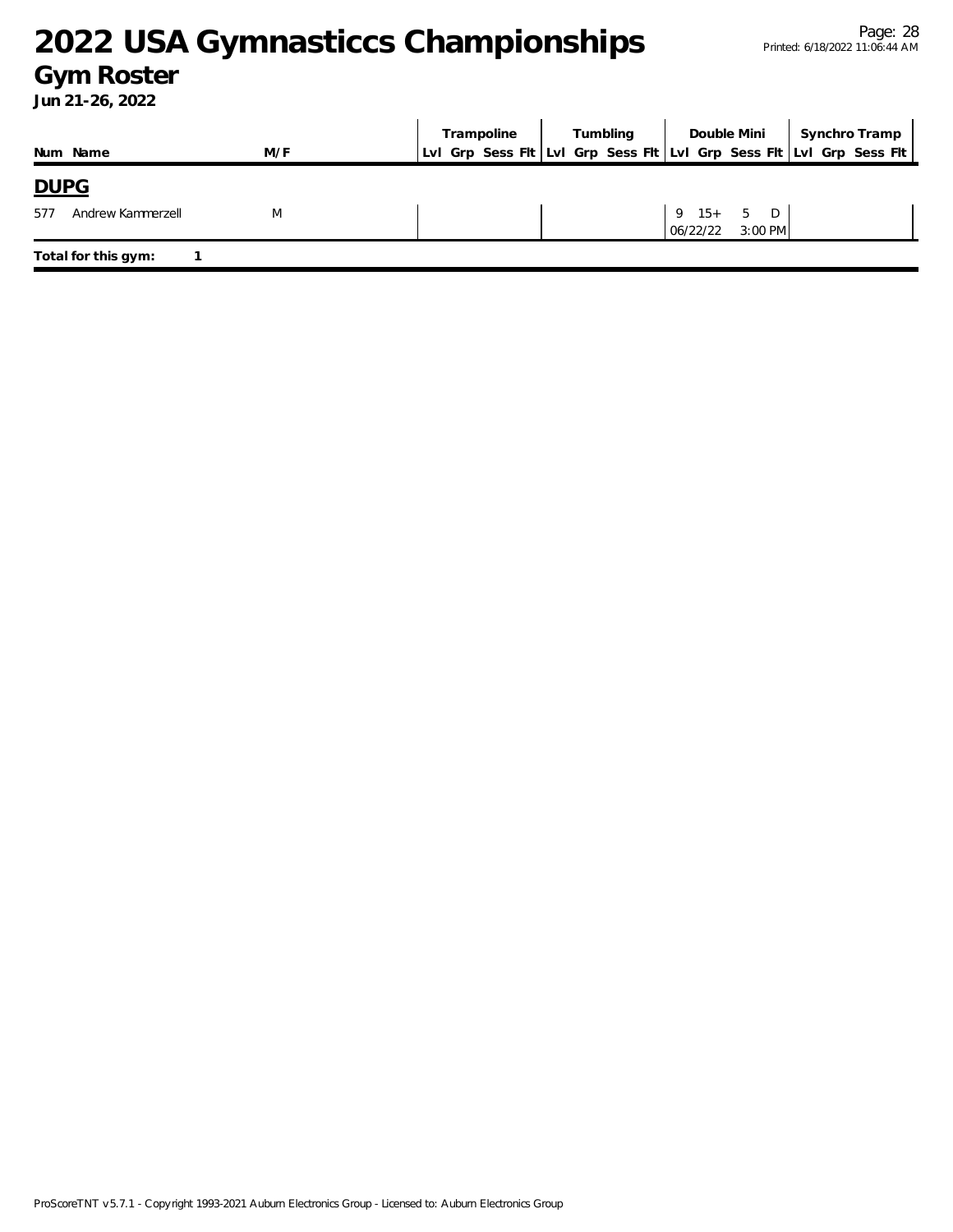### **Gym Roster**

|     |                           |     | Trampoline<br>Tumbling                                                                                                                         | Double Mini<br>Synchro Tramp     |
|-----|---------------------------|-----|------------------------------------------------------------------------------------------------------------------------------------------------|----------------------------------|
|     | Num Name                  | M/F | Lvl Grp Sess Flt Lvl Grp Sess Flt Lvl Grp Sess Flt Lvl Grp Sess Flt                                                                            |                                  |
|     | <b>Dynamic Gymnastics</b> |     |                                                                                                                                                |                                  |
| 410 | Jeremiah Anthony          | M   | 8 11-12 13 B 9 11-12 2 A<br>$9 11-12 1 E$<br>06/21/22 11:00 AM 06/25/22<br>9:30 AM 06/21/22                                                    | 1:00 PM                          |
| 247 | Ian Cheatham              | M   | 8 11-12 13 E<br>8 11-12<br>06/25/22 11:00 AM<br>06/24/22                                                                                       | 11<br>$\Box$<br>$3:00$ PM        |
| 399 | Cami Martin               | F   | 13<br><sup>B</sup><br>8 13-14<br>9 13-14<br>8 13-14<br>14<br>D<br>06/25/22<br>3:30 PM 06/21/22 11:00 AM<br>$9:30$ AM $06/25/22$                | E<br>$\mathbf{1}$                |
| 926 | Kasey Morrison            | F   | 11<br>$\overline{B}$<br>$8 \t15+$<br>06/24/22<br>2:00 PM                                                                                       |                                  |
| 740 | Ainslee Ridout            | F   | B<br>OP 17-21<br>OP 17-21<br>$\overline{4}$<br>06/22/22<br>9:30 AM 06/22/22                                                                    | 5<br><sup>B</sup><br>2:00 PM     |
| 395 | Jonah Seay                | M   | $15+$<br>$8 \t15+$<br>10 <sup>°</sup><br>$-$ F $\rightarrow$<br>$9 \t15+$<br>8<br>11<br>D<br>3:00 PM 06/24/22<br>11:30 AM 06/22/22<br>06/24/22 | $5^{\circ}$<br>$\Box$<br>3:00 PM |
| 624 | A.J Thomas                | M   | 10 13-14<br>10 13-14<br>-5<br>$\mathsf{A}$<br>1:30 PM 06/21/22 10:30 AM<br>06/22/22                                                            | $\Box$                           |
| 277 | <b>Barrett Tweedy</b>     | M   | 8 11-12 13<br>8 11-12<br>- F<br>06/24/22<br>06/25/22 11:30 AM                                                                                  | 11<br>$\mathcal{C}$<br>2:30 PM   |
|     | Total for this gym:<br>8  |     |                                                                                                                                                |                                  |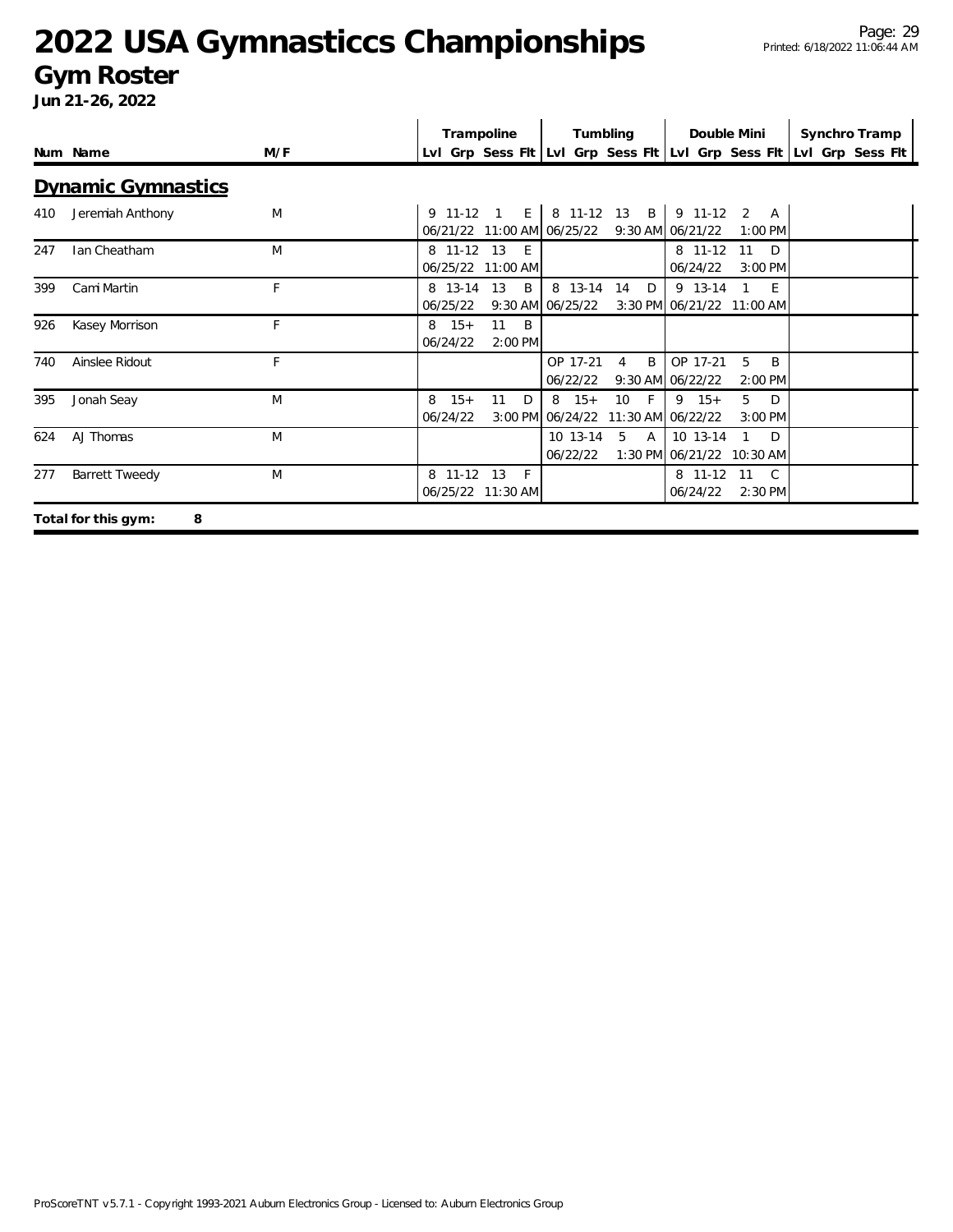### **Gym Roster**

|     |                            |     | Trampoline<br>Tumbling |                             | Double Mini |                                                 | Synchro Tramp                 |                                |                                                                     |  |
|-----|----------------------------|-----|------------------------|-----------------------------|-------------|-------------------------------------------------|-------------------------------|--------------------------------|---------------------------------------------------------------------|--|
|     | Num Name                   | M/F |                        |                             |             |                                                 |                               |                                | Lvl Grp Sess Flt Lvl Grp Sess Flt Lvl Grp Sess Flt Lvl Grp Sess Flt |  |
|     | <b>Dynamite Gymnastics</b> |     |                        |                             |             |                                                 |                               |                                |                                                                     |  |
| 497 | Paulina Horowitz           | F   | Q                      | E<br>4<br>06/22/22 11:00 AM |             |                                                 | $9 \t15+$<br>06/22/22         | 4<br><sup>B</sup><br>$9:30$ AM |                                                                     |  |
| 699 | Kai Lawson                 | M   | $JR$ 15-16<br>06/23/22 | 8<br>A                      | 8<br>$15+$  | 10<br>- F<br>1:50 PM 06/24/22 11:30 AM 06/23/22 | JR 15-16                      | D<br>8<br>3:20 PM              |                                                                     |  |
| 672 | Rafi Pikofsky-Christiansen | M   | YE 13-14<br>06/23/22   | 8<br>E<br>$3:50$ PM         |             |                                                 | 10 13-14<br>06/21/22 11:00 AM | - F                            |                                                                     |  |
| 572 | Oliver Strent              | M   | OP 17-21<br>06/22/22   | -5<br>E<br>3:30 PM          |             |                                                 |                               |                                |                                                                     |  |
|     | Total for this gym:<br>4   |     |                        |                             |             |                                                 |                               |                                |                                                                     |  |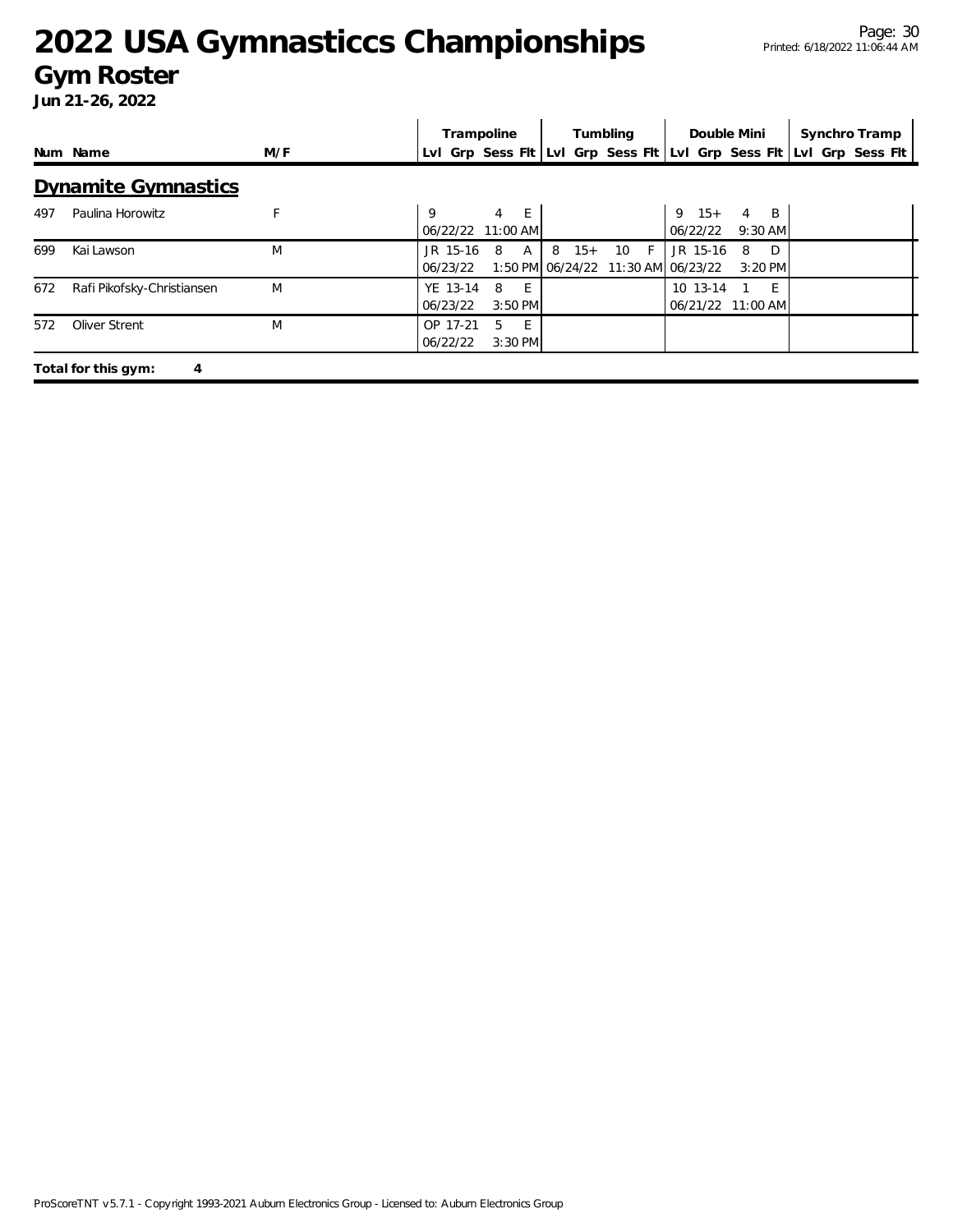### **Gym Roster**

|     | Num Name                   | M/F         | Trampoline<br>Lvl Grp Sess Fit Lvl Grp Sess Fit Lvl Grp Sess Fit Lvl Grp Sess Fit | Tumbling                                                                             | Double Mini                                               | Synchro Tramp                                         |
|-----|----------------------------|-------------|-----------------------------------------------------------------------------------|--------------------------------------------------------------------------------------|-----------------------------------------------------------|-------------------------------------------------------|
|     | <b>Eagle Gymnastics TX</b> |             |                                                                                   |                                                                                      |                                                           |                                                       |
| 441 | Kate Arakawa               | F           | JR 15-16<br>8<br>$\mathsf D$<br>06/23/22                                          | $8 \t15+$<br>$13$ D<br>3:20 PM 06/25/22 10:30 AM 06/22/22                            | $9 \t15+$<br>$\overline{4}$<br>Α<br>$9:00$ AM             |                                                       |
| 286 | Ellie Bridge               | F           | 8 13-14 13<br>E<br>06/25/22 11:00 AM                                              |                                                                                      | 8 13-14<br>11<br>$\overline{A}$<br>06/24/22<br>1:30 PM    |                                                       |
| 442 | Shelby Cannon              | $\mathsf F$ | OP 17-21<br>$\overline{4}$<br>D<br>06/22/22 10:30 AM 06/25/22 11:30 AM            | $8 \t15+$<br>13<br>F                                                                 | $9 \t15+$<br>$\overline{4}$<br>E<br>06/22/22 11:00 AM     |                                                       |
| 478 | Rocki Cook                 | F           | 9 13-14<br>2<br>E<br>06/21/22<br>3:00 PM                                          | 10 13-14<br>5<br>$\overline{A}$<br>06/22/22<br>1:30 PM                               | 9 13-14<br>$\overline{1}$<br>E<br>06/21/22 11:00 AM       |                                                       |
| 433 | Cate Devlin                | F           | 10 15-16<br>$\overline{4}$<br>B<br>06/22/22                                       | $15+$<br>13<br>E<br>8<br>9:30 AM 06/25/22 11:00 AM 06/22/22                          | $15+$<br>9<br>$\overline{4}$<br>Α<br>$9:00$ AM            |                                                       |
|     | 1005  Devlin-Dickson       | F           |                                                                                   |                                                                                      |                                                           | S1 15-16<br>3<br>$\mathcal{C}$<br>06/21/22<br>6:00 PM |
| 621 | Kalyana Dickson            | F           | 10 15-16<br>$\overline{4}$<br>$\overline{A}$<br>06/22/22                          | 10 15-16<br>D<br>$\overline{1}$<br>9:00 AM 06/21/22 10:30 AM 06/22/22                | 10 15-16<br>B<br>$\overline{4}$<br>$9:30$ AM              |                                                       |
| 357 | Grace Encalade             | F           | YE 11-12<br>8<br>$\overline{A}$<br>06/23/22<br>$1:50$ PM                          |                                                                                      | 8 11-12 13<br>E<br>06/25/22 11:00 AM                      |                                                       |
| 867 | Maya Goode                 | F           | YE 13-14<br>8<br>$\overline{A}$<br>06/23/22                                       | $\overline{9}$ 13-14<br>$\overline{4}$<br>$\mathcal{C}$<br>1:50 PM 06/22/22 10:00 AM |                                                           |                                                       |
|     | 1065  Goode-Kim            | F           |                                                                                   |                                                                                      |                                                           | YE 13-14<br>3<br>D<br>06/21/22<br>6:30 PM             |
| 811 | Skye Hawk                  | F           |                                                                                   | YE 13-14<br>D<br>8<br>06/23/22<br>3:20 PM                                            | YE 13-14<br>8<br>F<br>06/23/22<br>4:20 PM                 |                                                       |
| 162 | Casen Kim                  | M           | $9$ 11-12<br>E<br>$\mathbf{1}$<br>06/21/22 11:00 AM 06/25/22                      | 13<br>8 11-12<br>A                                                                   | 8 11-12<br>11<br>D<br>9:00 AM 06/24/22<br>3:00 PM         |                                                       |
| 444 | Channing Kim               | F           | YE 13-14<br>8<br>$\overline{A}$<br>06/23/22<br>1:50 PM                            | 14<br>8 13-14<br>E<br>06/25/22                                                       | 9 13-14<br>$\mathbf{1}$<br>D<br>4:00 PM 06/21/22 10:30 AM |                                                       |
| 126 | Quinn McCraw               | F           | 8 11-12<br>14<br>D<br>06/25/22<br>3:30 PM                                         | 8 11-12<br>11<br>$\mathcal{C}$<br>06/24/22                                           | 8 11-12<br>13<br>E<br>2:30 PM 06/25/22 11:00 AM           |                                                       |
|     | 1057  Rowley-Shostak       | M           |                                                                                   |                                                                                      |                                                           | F<br>SR 18+<br>3<br>06/21/22<br>7:30 PM               |
| 992 | Snider-Walker              | F           |                                                                                   |                                                                                      |                                                           | F<br>IE 17-21<br>3<br>06/21/22<br>7:30 PM             |
|     | Total for this gym:<br>16  |             |                                                                                   |                                                                                      |                                                           |                                                       |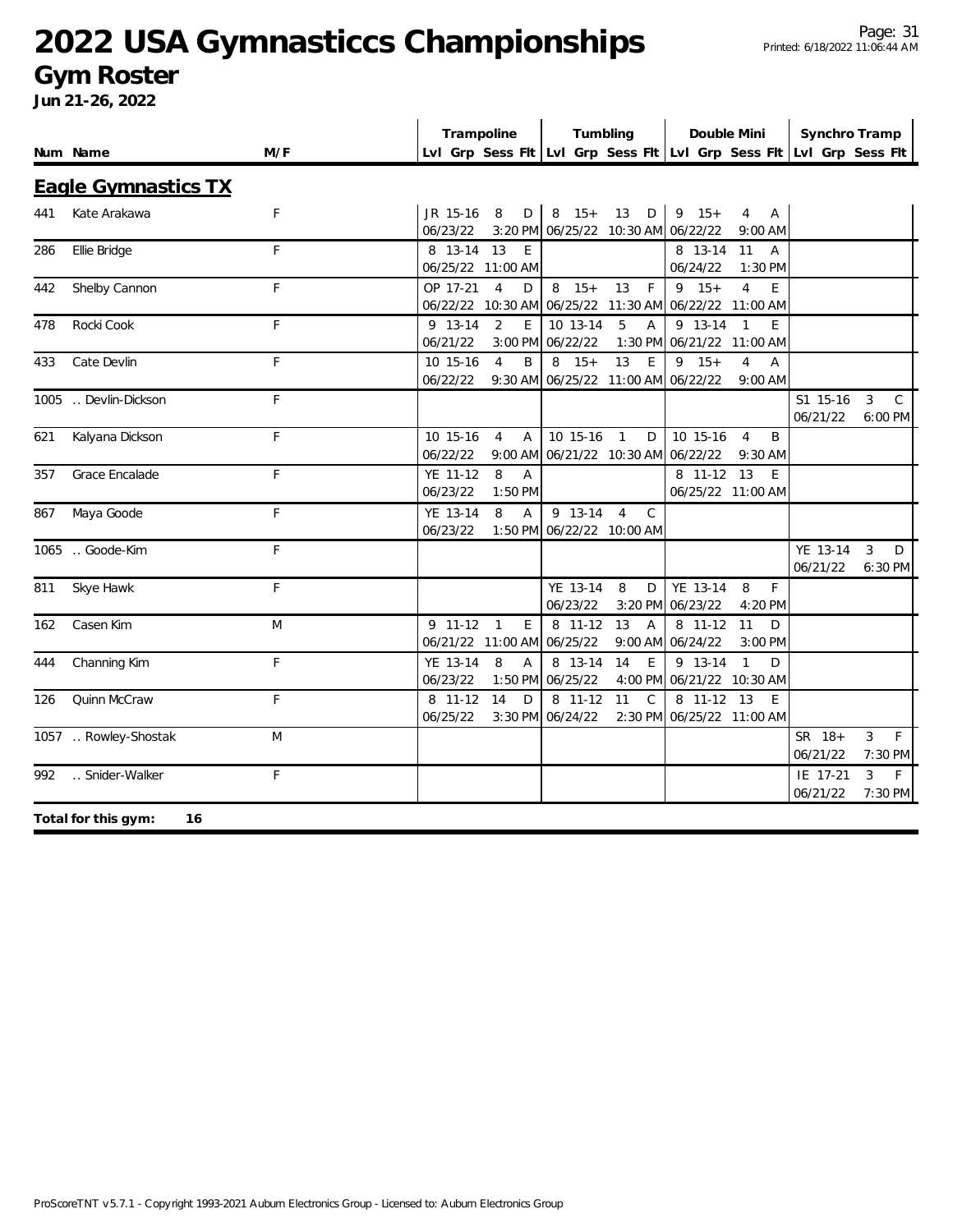### **Gym Roster**

|     |                     |     |                           |       | Trampoline   |   |                                | Tumbling       | Double Mini                                                      |                |                             | Synchro Tramp                                                       |
|-----|---------------------|-----|---------------------------|-------|--------------|---|--------------------------------|----------------|------------------------------------------------------------------|----------------|-----------------------------|---------------------------------------------------------------------|
|     | Num Name            | M/F |                           |       |              |   |                                |                |                                                                  |                |                             | Lvl Grp Sess Fit Lvl Grp Sess Fit Lvl Grp Sess Fit Lvl Grp Sess Fit |
|     | <b>Edge Sports</b>  |     |                           |       |              |   |                                |                |                                                                  |                |                             |                                                                     |
| 174 | <b>Tylee Day</b>    | F   |                           |       |              |   |                                |                | 8 15+ 13 F   8 15+ 14 B<br>06/25/22 11:30 AM 06/25/22            |                | $2:30$ PM                   |                                                                     |
| 602 | Kamri Durbin        | F.  | 9                         | $15+$ | 4            | D | $9 \t15+$                      | $1 \quad A$    | 10 15-16<br>06/22/22 10:30 AM 06/21/22 9:00 AM 06/22/22 10:00 AM | $\overline{4}$ | $\overline{C}$              |                                                                     |
| 204 | Oakley Holmes       | F   |                           |       | 8 13-14 13 E |   |                                | 9 13-14 4 C    | 8 13-14 11<br>06/25/22 11:00 AM 06/22/22 10:00 AM 06/24/22       |                | $-F$<br>4:00 PM             |                                                                     |
| 620 | Akela Magee         | F.  | 9                         | $15+$ | 4 E          |   |                                | $10$ 15-16 1 D | 10 15-16<br>06/22/22 11:00 AM 06/21/22 10:30 AM 06/22/22         | 4              | $\overline{B}$<br>$9:30$ AM |                                                                     |
| 154 | Chloe Morgan        | F   | $8\quad 9-10$<br>06/25/22 |       | 13 A         |   | 8 9-10<br>$9:00$ AM $06/24/22$ | 11 A           | 8 9-10<br>1:30 PM 06/25/22                                       | 14             | A<br>2:00 PM                |                                                                     |
|     | Total for this gym: | 5   |                           |       |              |   |                                |                |                                                                  |                |                             |                                                                     |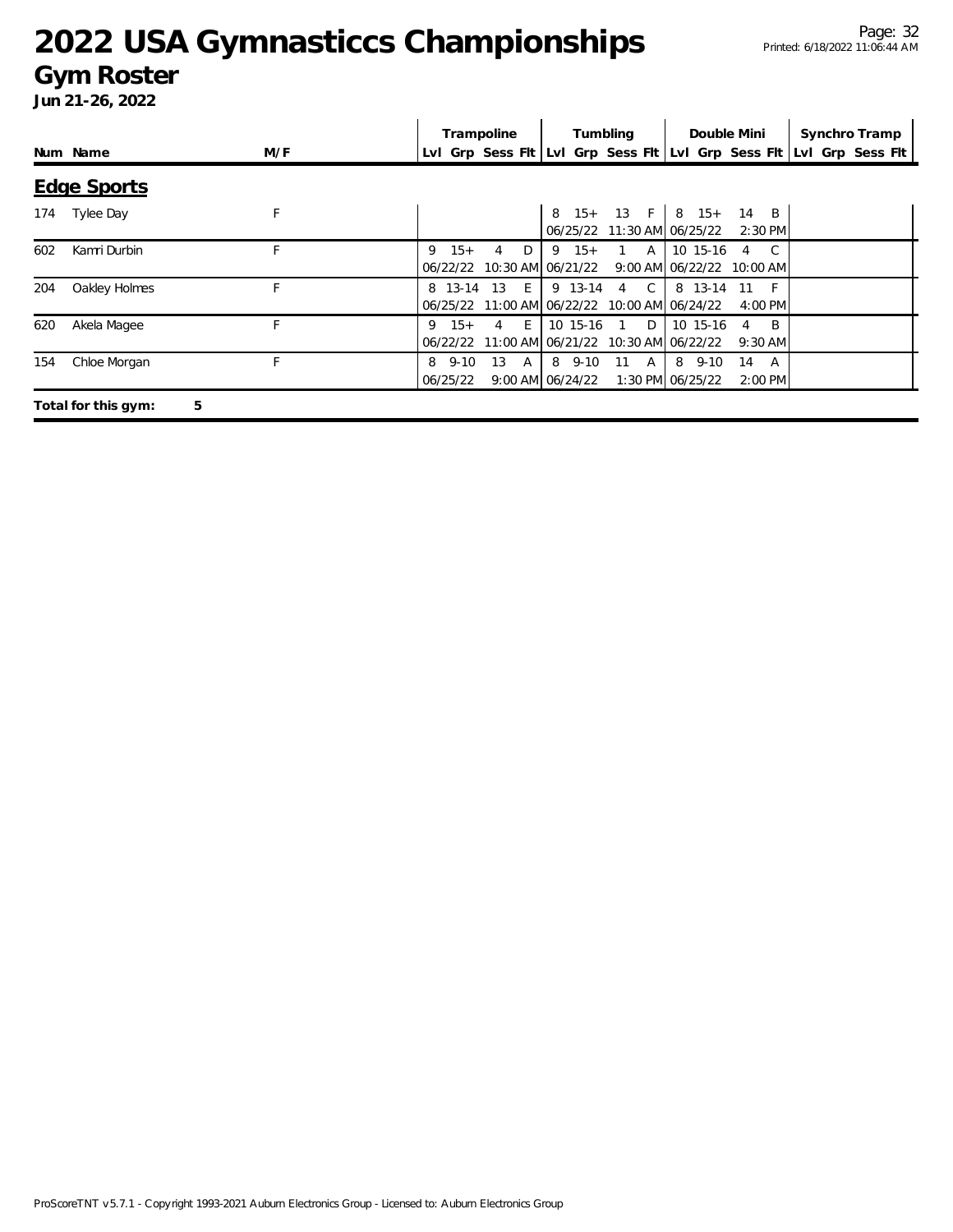### **Gym Roster**

| Num Name             | M/F | Trampoline   Tumbling<br>LvI Grp Sess FIt LvI Grp Sess FIt LvI Grp Sess FIt LvI Grp Sess FIt | Double Mini                           | Synchro Tramp |
|----------------------|-----|----------------------------------------------------------------------------------------------|---------------------------------------|---------------|
| <u>EGA</u>           |     |                                                                                              |                                       |               |
| 381<br>Megan Johnson |     |                                                                                              | 8 13-14 11 A<br>$1:30$ PM<br>06/24/22 |               |
| Total for this gym:  |     |                                                                                              |                                       |               |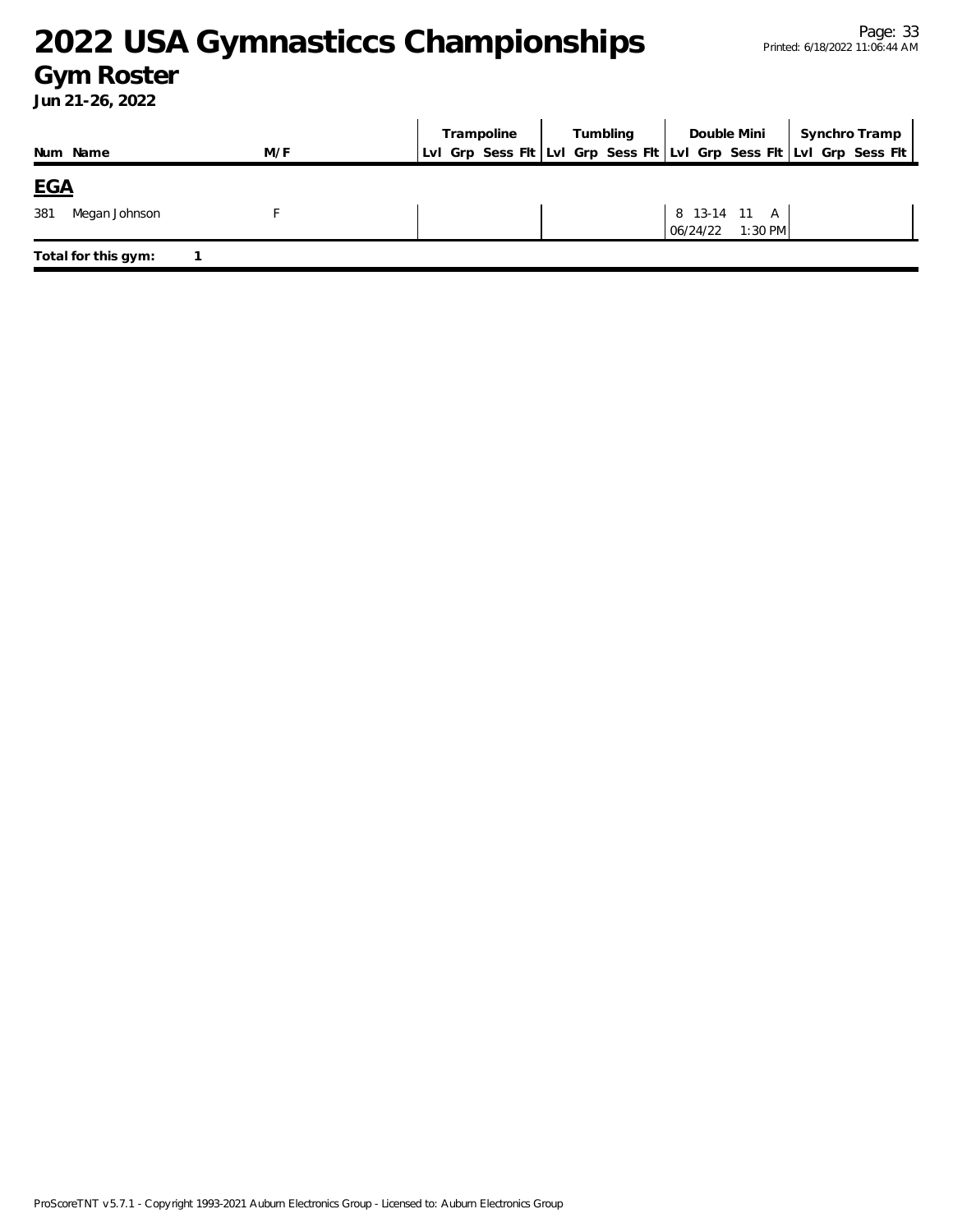### **Gym Roster**

|                              |     | Tumbling<br>Trampoline                                              |  | Double Mini           | Synchro Tramp |
|------------------------------|-----|---------------------------------------------------------------------|--|-----------------------|---------------|
| Num Name                     | M/F | Lvl Grp Sess Fit Lvl Grp Sess Fit Lvl Grp Sess Fit Lvl Grp Sess Fit |  |                       |               |
| <b>Elevated</b>              |     |                                                                     |  |                       |               |
| 667<br><b>Tyler Tolerico</b> | M   | JR 15-16 8 B                                                        |  | 10 15-16 5 D          |               |
|                              |     | 06/23/22 2:20 PM                                                    |  | $3:00$ PM<br>06/22/22 |               |
| Total for this gym:          |     |                                                                     |  |                       |               |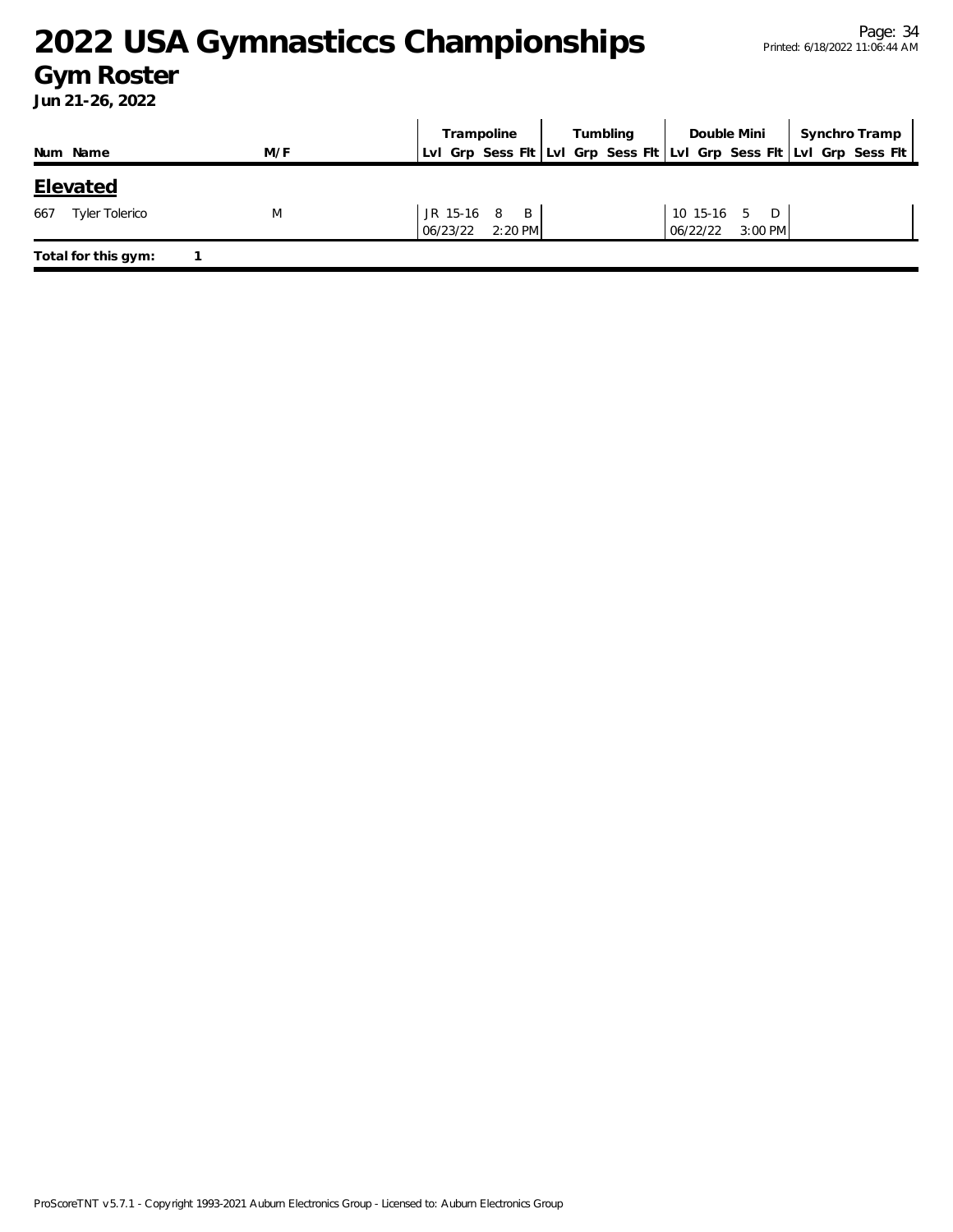### **Gym Roster**

|     |                          |     | Trampoline | Tumbling                                                 | Double Mini                                                               | Synchro Tramp                                                       |
|-----|--------------------------|-----|------------|----------------------------------------------------------|---------------------------------------------------------------------------|---------------------------------------------------------------------|
|     | Num Name                 | M/F |            |                                                          |                                                                           | LvI Grp Sess FIt LvI Grp Sess FIt LvI Grp Sess FIt LvI Grp Sess FIt |
|     | <b>Elite World</b>       |     |            |                                                          |                                                                           |                                                                     |
| 626 | Justin Booker-Kincaid    | M   |            | 10 15-16 1 E 10 15-16 5 E<br>06/21/22 11:00 AM 06/22/22  | $3:30$ PM                                                                 |                                                                     |
| 907 | Miya Hutchens            | F   |            | 8<br>YE 11-12<br>D<br>06/23/22<br>3:20 PM                |                                                                           |                                                                     |
| 635 | Amari Jackson            | F   |            | YE 13-14<br>8<br>D<br>06/23/22                           | 10 13-14<br>$\overline{A}$<br>$\mathbf{1}$<br>3:20 PM 06/21/22<br>9:00 AM |                                                                     |
| 446 | Adi Leake                | F   |            | 13<br>G<br>$8 \t15+$<br>06/25/22                         | $9 \t15+$<br>$\overline{4}$<br>F<br>12:00 PM 06/22/22 11:30 AM            |                                                                     |
| 205 | Aja McBurrows            | F   |            | $10$ 11-12<br>$5^{\circ}$<br>$\overline{A}$<br>06/22/22  | 8 11-12 13<br>D<br>1:30 PM 06/25/22 10:30 AM                              |                                                                     |
| 846 | Aleah McBurrows          | F   |            | 11 A<br>$8, 9-10$<br>06/24/22<br>1:30 PM                 |                                                                           |                                                                     |
| 848 | Sophia O'Riley           | F   |            | 8 9-10<br>$11 \quad A$<br>06/24/22<br>1:30 PM            |                                                                           |                                                                     |
| 878 | Hailey Pellegrini        | F   |            | 10 13-14<br>5<br>$\overline{A}$<br>06/22/22<br>$1:30$ PM |                                                                           |                                                                     |
| 203 | Kyra Williams            | F   |            | 8 9-10<br>B<br>11<br>06/24/22                            | B<br>8<br>$9 - 10$<br>14<br>2:00 PM 06/25/22<br>2:30 PM                   |                                                                     |
|     | 9<br>Total for this gym: |     |            |                                                          |                                                                           |                                                                     |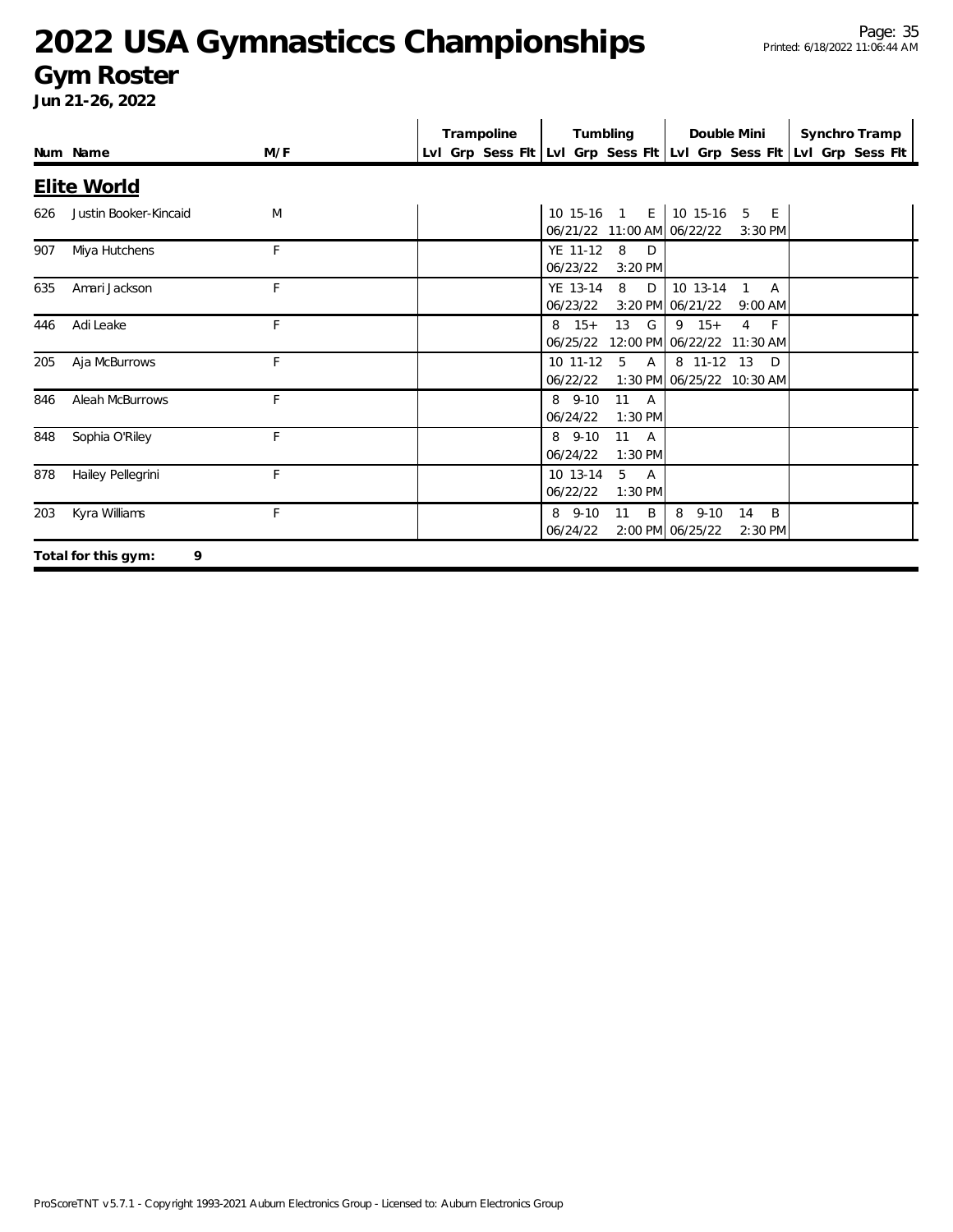### **Gym Roster**

|     |                          |     |                     | Trampoline |               |                             | Tumbling         | Double Mini                           |                        | Synchro Tramp                                                       |  |
|-----|--------------------------|-----|---------------------|------------|---------------|-----------------------------|------------------|---------------------------------------|------------------------|---------------------------------------------------------------------|--|
|     | Num Name                 | M/F |                     |            |               |                             |                  |                                       |                        | Lvl Grp Sess Flt Lvl Grp Sess Flt Lvl Grp Sess Flt Lvl Grp Sess Flt |  |
|     | Elmwood                  |     |                     |            |               |                             |                  |                                       |                        |                                                                     |  |
| 180 | Royal Celestine          | M   |                     |            |               | 8<br>06/25/22               | 13<br>A          | 8 11-12 11 D<br>$9:00$ AM $06/24/22$  | $3:00$ PM              |                                                                     |  |
| 121 | Kaitlyn Hernandez-Nunez  | F   | 8 11-12<br>06/25/22 | 14         | $D^{\bullet}$ | 8 11-12<br>3:30 PM 06/24/22 | $\sim$ G +<br>11 | 8 11-12<br>4:30 PM 06/25/22           | B<br>- 13<br>$9:30$ AM |                                                                     |  |
| 636 | Tyse Love                | M   |                     |            |               | 06/23/22                    | YE 13-14 8 B     | 10 13-14<br>2:20 PM 06/21/22 10:30 AM | D                      |                                                                     |  |
| 479 | Olivia Pierce            | F   |                     |            |               | JR 15-16<br>06/23/22        | 8<br>A           | $15+$<br>9<br>1:50 PM 06/22/22        | B<br>4<br>$9:30$ AM    |                                                                     |  |
|     | Total for this gym:<br>4 |     |                     |            |               |                             |                  |                                       |                        |                                                                     |  |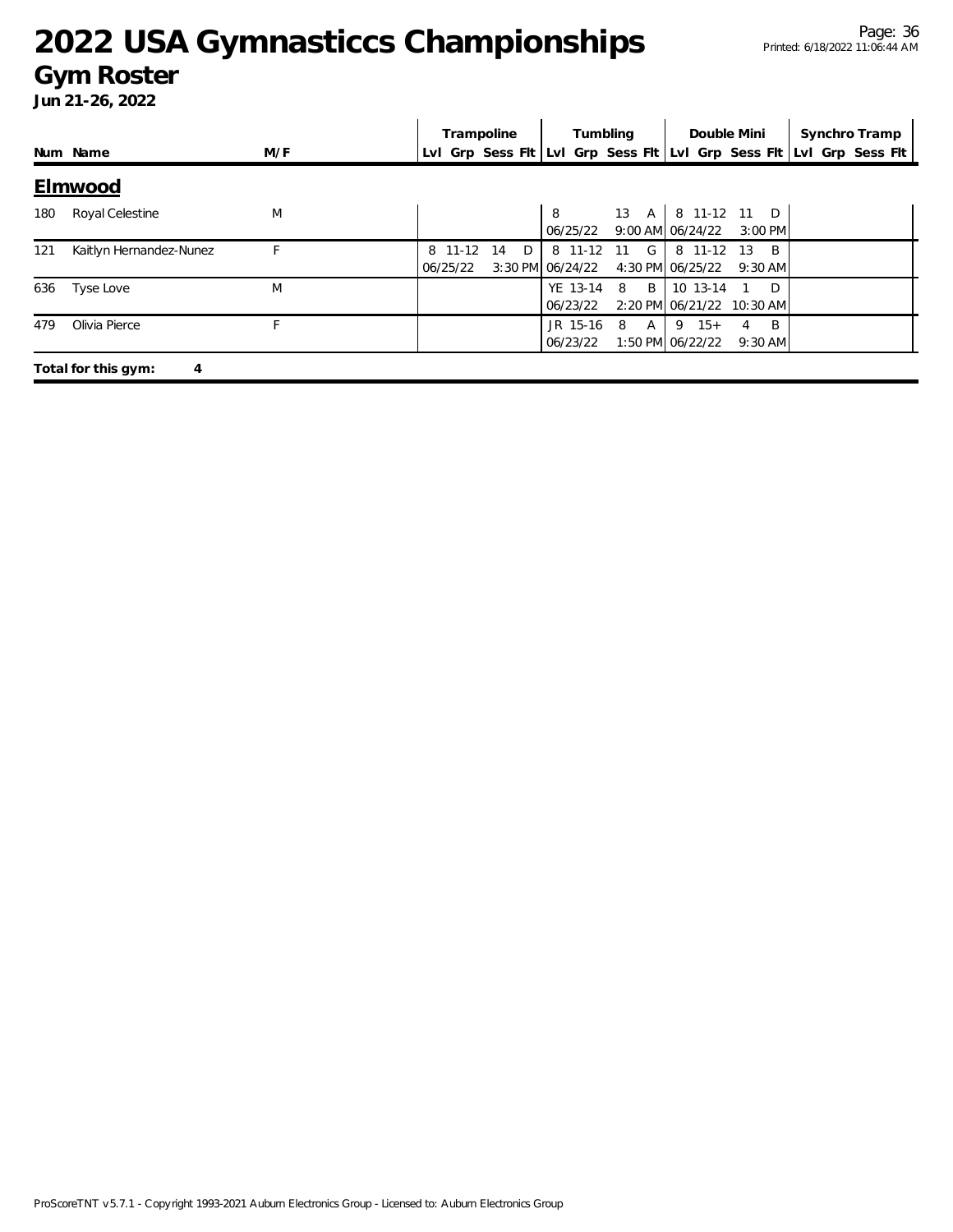### **Gym Roster**

|                                                |     | Trampoline                         |  | Tumbling                  | Double Mini | Synchro Tramp                                                       |
|------------------------------------------------|-----|------------------------------------|--|---------------------------|-------------|---------------------------------------------------------------------|
| Num Name                                       | M/F |                                    |  |                           |             | Lvl Grp Sess Fit Lvl Grp Sess Fit Lvl Grp Sess Fit Lvl Grp Sess Fit |
| <u>Eneray</u><br>864<br><b>Anthony Andrews</b> | M   | OP 17-21 5 E 9 15+ 1 C<br>06/22/22 |  | 3:30 PM 06/21/22 10:00 AM |             |                                                                     |
| Total for this gym:                            |     |                                    |  |                           |             |                                                                     |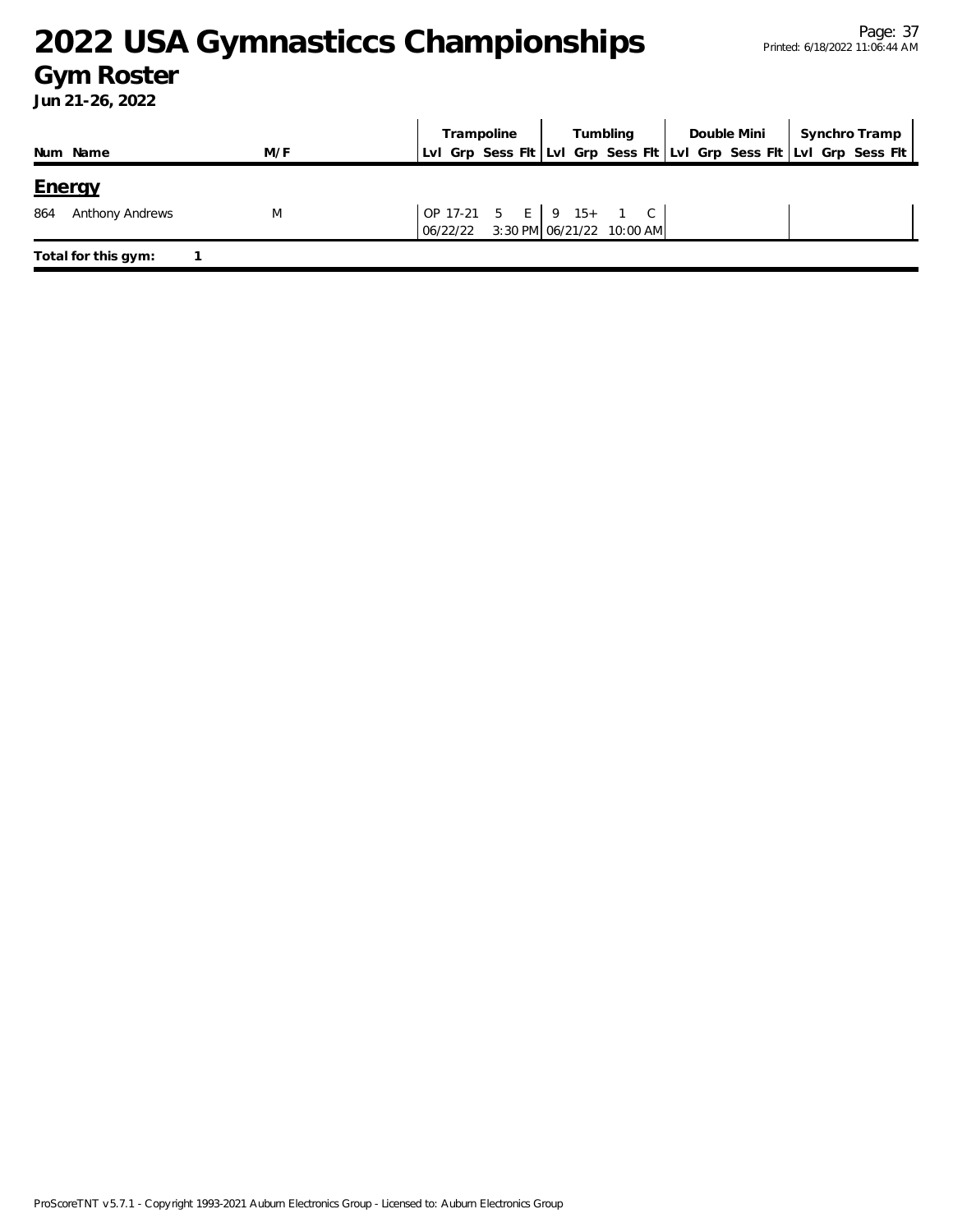#### **Gym Roster**

|             |                     |     | Trampoline           | Tumbling                                                      | Double Mini                                | Synchro Tramp                                                       |
|-------------|---------------------|-----|----------------------|---------------------------------------------------------------|--------------------------------------------|---------------------------------------------------------------------|
|             | Num Name            | M/F |                      |                                                               |                                            | Lvl Grp Sess Fit Lvl Grp Sess Fit Lvl Grp Sess Fit Lvl Grp Sess Fit |
| <b>ESCX</b> |                     |     |                      |                                                               |                                            |                                                                     |
| 172         | Mae Binkowski       | F   |                      | 06/25/22 10:30 AM 06/25/22                                    | 8 15+ 13 D   8 15+ 14 C<br>$3:00$ PM       |                                                                     |
| 398         | Oscar Binkowski     | M   | - 13<br>C<br>8 13-14 | 8 13-14 10 El<br>06/25/22 10:00 AM 06/24/22 11:00 AM 06/22/22 | 9 13-14<br>5<br>A<br>$1:30$ PM             |                                                                     |
| 709         | Jackie Kent         |     |                      | JR 15-16 8 A JR 15-16<br>06/23/22                             | 8<br>- E<br>1:50 PM 06/23/22<br>$3:50$ PM  |                                                                     |
| 392         | Freddie Wanat       | M   |                      |                                                               | 8 9-10<br>11<br>A<br>06/24/22<br>$1:30$ PM |                                                                     |
|             | Total for this gym: | 4   |                      |                                                               |                                            |                                                                     |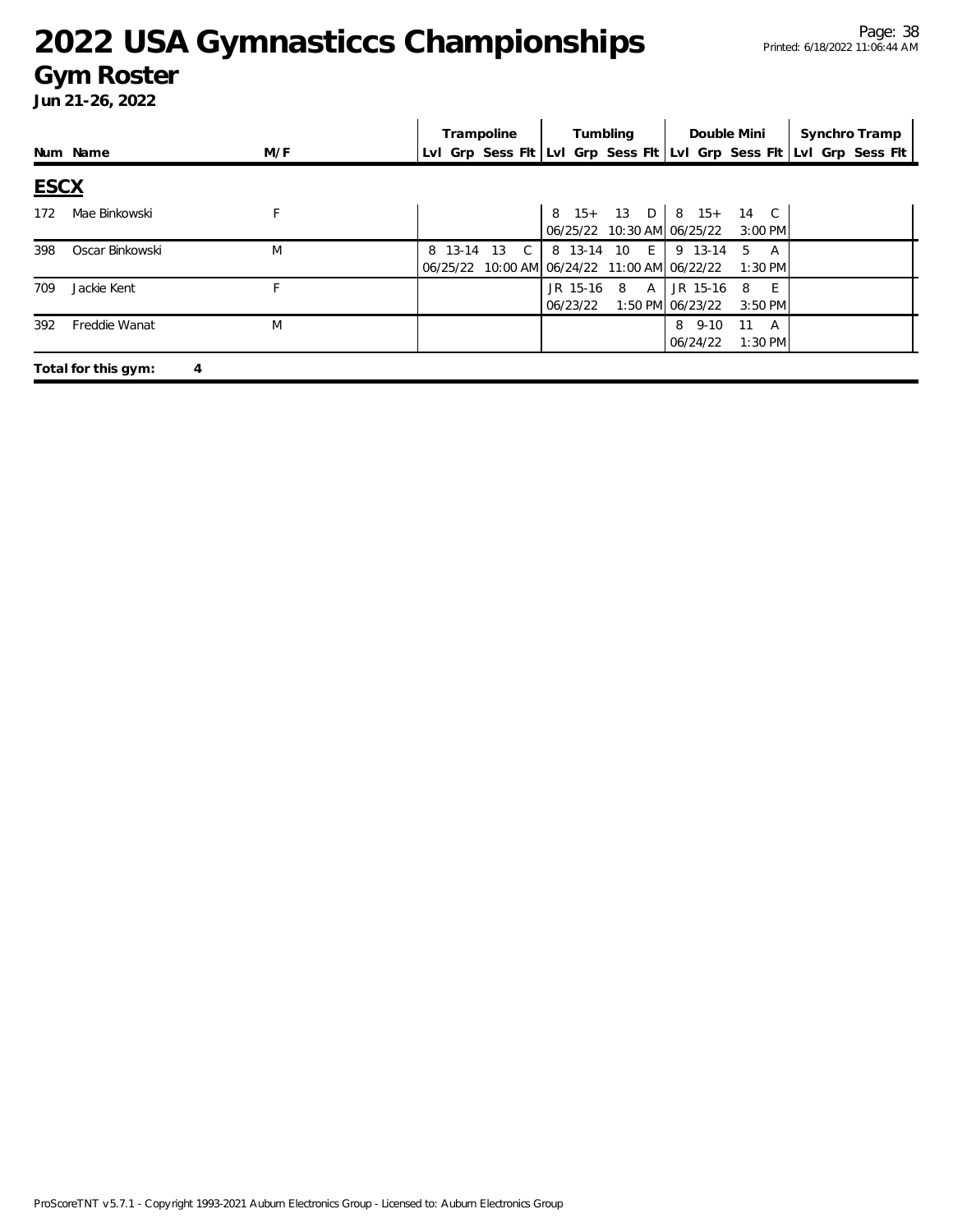#### **Gym Roster**

| Lvl Grp Sess Fit Lvl Grp Sess Fit Lvl Grp Sess Fit Lvl Grp Sess Fit<br>M/F<br>Num Name<br><b>ETA</b><br>10 11-12 1<br>8 11-12 11<br>C<br>9 11-12<br>Kenadie Bohannon<br>F<br>$\mathsf{C}$<br>2<br>C<br>436<br>06/21/22 10:00 AM 06/24/22<br>2:30 PM 06/21/22<br>2:00 PM<br>F<br>1007  Bohannon-Zink<br>S1 14U<br>3<br>A<br>06/21/22<br>5:00 PM<br>$9$ 11-12<br>F<br>10 11-12<br>$\mathbf{1}$<br>2<br>Autumn Bruno<br>B<br>C<br>560<br>06/21/22<br>9:30 AM<br>06/21/22<br>2:00 PM<br>Sarah Bruno<br>F<br>10 13-14<br>2<br>10 13-14<br>C<br>Α<br>$\mathbf{1}$<br>641<br>06/21/22<br>06/21/22 10:00 AM<br>1:00 PM<br>8 9-10<br>Vivienne Bruno<br>F<br>8 9-10<br>13<br>14<br>A<br>Α<br>327<br>06/25/22<br>06/25/22<br>2:00 PM<br>9:00 AM<br>1019  Bruno-Salvado<br>F<br>S1 14U<br>3<br>A<br>06/21/22<br>5:00 PM<br>F<br>1016  Bruno-Valente<br>S1 15-16<br>3<br>C<br>06/21/22<br>6:00 PM<br>Tessa Christopher<br>F<br>YE 13-14<br>10 13-14<br>8<br>B<br>B<br>670<br>$\mathbf{1}$<br>06/23/22<br>2:20 PM<br>06/21/22<br>9:30 AM<br>F<br>1062  Christopher-Radkova<br>YE 13-14<br>3<br>D<br>06/21/22<br>6:30 PM<br>F<br>8 11-12 14<br>8 11-12 13<br>Amanda Cusson<br>C<br>250<br>C<br>06/25/22<br>06/25/22 10:00 AM<br>3:00 PM<br>10 11-12 1<br>Lexie Cusson<br>F<br>10 11-12<br>2<br>$\mathsf{C}$<br>Α<br>637<br>06/21/22 10:00 AM<br>06/21/22<br>1:00 PM<br>F<br>1014  Cusson-Patterson<br>S1 14U<br>3<br>B<br>06/21/22<br>5:30 PM<br>F<br>Ava DeHanes<br>JR 15-16<br>959<br>8<br>D<br>06/23/22<br>3:20 PM<br>F<br>DeHanes-Mytnik<br>JR 15-16<br>3<br>996<br>E<br>06/21/22<br>7:00 PM<br>Aaron Edelman<br>M<br>10 15-16<br>5<br>945<br>A<br>06/22/22<br>1:30 PM<br>F<br>Leah Edelman<br>JR 15-16<br>8<br>JR 15-16<br>8<br>E<br>714<br>D<br>06/23/22<br>06/23/22<br>3:20 PM<br>3:50 PM<br>Edelman-Garafalo<br>F<br>JR 15-16<br>995<br>3<br>E<br>06/21/22<br>7:00 PM<br>9 11-12 2<br>562 Callie Fatjo<br>F<br>10 11-12 1 C<br>$\mathsf E$<br>06/21/22 10:00 AM<br>06/21/22 3:00 PM<br>F<br>JR 15-16 8<br>960 Leah Garafalo<br>D<br>06/23/22 3:20 PM<br>F<br>SR 18+<br>$3 \quad F$<br>1053  Hernando-Sherman<br>06/21/22<br>7:30 PM<br>${\sf M}$<br>8 11-12 13 E<br>8 11-12 11 E<br>264<br>Jack Hutchinson<br>06/25/22 11:00 AM<br>06/24/22 3:30 PM<br>F<br>JR 15-16 8<br>963 Logan McCoy<br>$\mathsf{C}$<br>06/23/22 2:50 PM<br>F<br>331 Emily McGowan<br>8 9-10 13 A<br>8 9-10 14 C<br>06/25/22<br>$9:00$ AM<br>06/25/22<br>$3:00$ PM<br>F<br>YE 13-14 8<br>$\sf B$<br>986 Alexandra Mytnik<br>06/23/22<br>2:20 PM<br>F<br>9 11-12 1 C<br>8 11-12 13 G<br>347 Grace Nicosia<br>06/21/22 10:00 AM<br>06/25/22 12:00 PM |  | Trampoline | Tumbling | Double Mini | Synchro Tramp |  |
|------------------------------------------------------------------------------------------------------------------------------------------------------------------------------------------------------------------------------------------------------------------------------------------------------------------------------------------------------------------------------------------------------------------------------------------------------------------------------------------------------------------------------------------------------------------------------------------------------------------------------------------------------------------------------------------------------------------------------------------------------------------------------------------------------------------------------------------------------------------------------------------------------------------------------------------------------------------------------------------------------------------------------------------------------------------------------------------------------------------------------------------------------------------------------------------------------------------------------------------------------------------------------------------------------------------------------------------------------------------------------------------------------------------------------------------------------------------------------------------------------------------------------------------------------------------------------------------------------------------------------------------------------------------------------------------------------------------------------------------------------------------------------------------------------------------------------------------------------------------------------------------------------------------------------------------------------------------------------------------------------------------------------------------------------------------------------------------------------------------------------------------------------------------------------------------------------------------------------------------------------------------------------------------------------------------------------------------------------------------------------------------------------------------------------------------------------------------------------------------------------------------------------------------------------------------------------------------------------------------|--|------------|----------|-------------|---------------|--|
|                                                                                                                                                                                                                                                                                                                                                                                                                                                                                                                                                                                                                                                                                                                                                                                                                                                                                                                                                                                                                                                                                                                                                                                                                                                                                                                                                                                                                                                                                                                                                                                                                                                                                                                                                                                                                                                                                                                                                                                                                                                                                                                                                                                                                                                                                                                                                                                                                                                                                                                                                                                                                  |  |            |          |             |               |  |
|                                                                                                                                                                                                                                                                                                                                                                                                                                                                                                                                                                                                                                                                                                                                                                                                                                                                                                                                                                                                                                                                                                                                                                                                                                                                                                                                                                                                                                                                                                                                                                                                                                                                                                                                                                                                                                                                                                                                                                                                                                                                                                                                                                                                                                                                                                                                                                                                                                                                                                                                                                                                                  |  |            |          |             |               |  |
|                                                                                                                                                                                                                                                                                                                                                                                                                                                                                                                                                                                                                                                                                                                                                                                                                                                                                                                                                                                                                                                                                                                                                                                                                                                                                                                                                                                                                                                                                                                                                                                                                                                                                                                                                                                                                                                                                                                                                                                                                                                                                                                                                                                                                                                                                                                                                                                                                                                                                                                                                                                                                  |  |            |          |             |               |  |
|                                                                                                                                                                                                                                                                                                                                                                                                                                                                                                                                                                                                                                                                                                                                                                                                                                                                                                                                                                                                                                                                                                                                                                                                                                                                                                                                                                                                                                                                                                                                                                                                                                                                                                                                                                                                                                                                                                                                                                                                                                                                                                                                                                                                                                                                                                                                                                                                                                                                                                                                                                                                                  |  |            |          |             |               |  |
|                                                                                                                                                                                                                                                                                                                                                                                                                                                                                                                                                                                                                                                                                                                                                                                                                                                                                                                                                                                                                                                                                                                                                                                                                                                                                                                                                                                                                                                                                                                                                                                                                                                                                                                                                                                                                                                                                                                                                                                                                                                                                                                                                                                                                                                                                                                                                                                                                                                                                                                                                                                                                  |  |            |          |             |               |  |
|                                                                                                                                                                                                                                                                                                                                                                                                                                                                                                                                                                                                                                                                                                                                                                                                                                                                                                                                                                                                                                                                                                                                                                                                                                                                                                                                                                                                                                                                                                                                                                                                                                                                                                                                                                                                                                                                                                                                                                                                                                                                                                                                                                                                                                                                                                                                                                                                                                                                                                                                                                                                                  |  |            |          |             |               |  |
|                                                                                                                                                                                                                                                                                                                                                                                                                                                                                                                                                                                                                                                                                                                                                                                                                                                                                                                                                                                                                                                                                                                                                                                                                                                                                                                                                                                                                                                                                                                                                                                                                                                                                                                                                                                                                                                                                                                                                                                                                                                                                                                                                                                                                                                                                                                                                                                                                                                                                                                                                                                                                  |  |            |          |             |               |  |
|                                                                                                                                                                                                                                                                                                                                                                                                                                                                                                                                                                                                                                                                                                                                                                                                                                                                                                                                                                                                                                                                                                                                                                                                                                                                                                                                                                                                                                                                                                                                                                                                                                                                                                                                                                                                                                                                                                                                                                                                                                                                                                                                                                                                                                                                                                                                                                                                                                                                                                                                                                                                                  |  |            |          |             |               |  |
|                                                                                                                                                                                                                                                                                                                                                                                                                                                                                                                                                                                                                                                                                                                                                                                                                                                                                                                                                                                                                                                                                                                                                                                                                                                                                                                                                                                                                                                                                                                                                                                                                                                                                                                                                                                                                                                                                                                                                                                                                                                                                                                                                                                                                                                                                                                                                                                                                                                                                                                                                                                                                  |  |            |          |             |               |  |
|                                                                                                                                                                                                                                                                                                                                                                                                                                                                                                                                                                                                                                                                                                                                                                                                                                                                                                                                                                                                                                                                                                                                                                                                                                                                                                                                                                                                                                                                                                                                                                                                                                                                                                                                                                                                                                                                                                                                                                                                                                                                                                                                                                                                                                                                                                                                                                                                                                                                                                                                                                                                                  |  |            |          |             |               |  |
|                                                                                                                                                                                                                                                                                                                                                                                                                                                                                                                                                                                                                                                                                                                                                                                                                                                                                                                                                                                                                                                                                                                                                                                                                                                                                                                                                                                                                                                                                                                                                                                                                                                                                                                                                                                                                                                                                                                                                                                                                                                                                                                                                                                                                                                                                                                                                                                                                                                                                                                                                                                                                  |  |            |          |             |               |  |
|                                                                                                                                                                                                                                                                                                                                                                                                                                                                                                                                                                                                                                                                                                                                                                                                                                                                                                                                                                                                                                                                                                                                                                                                                                                                                                                                                                                                                                                                                                                                                                                                                                                                                                                                                                                                                                                                                                                                                                                                                                                                                                                                                                                                                                                                                                                                                                                                                                                                                                                                                                                                                  |  |            |          |             |               |  |
|                                                                                                                                                                                                                                                                                                                                                                                                                                                                                                                                                                                                                                                                                                                                                                                                                                                                                                                                                                                                                                                                                                                                                                                                                                                                                                                                                                                                                                                                                                                                                                                                                                                                                                                                                                                                                                                                                                                                                                                                                                                                                                                                                                                                                                                                                                                                                                                                                                                                                                                                                                                                                  |  |            |          |             |               |  |
|                                                                                                                                                                                                                                                                                                                                                                                                                                                                                                                                                                                                                                                                                                                                                                                                                                                                                                                                                                                                                                                                                                                                                                                                                                                                                                                                                                                                                                                                                                                                                                                                                                                                                                                                                                                                                                                                                                                                                                                                                                                                                                                                                                                                                                                                                                                                                                                                                                                                                                                                                                                                                  |  |            |          |             |               |  |
|                                                                                                                                                                                                                                                                                                                                                                                                                                                                                                                                                                                                                                                                                                                                                                                                                                                                                                                                                                                                                                                                                                                                                                                                                                                                                                                                                                                                                                                                                                                                                                                                                                                                                                                                                                                                                                                                                                                                                                                                                                                                                                                                                                                                                                                                                                                                                                                                                                                                                                                                                                                                                  |  |            |          |             |               |  |
|                                                                                                                                                                                                                                                                                                                                                                                                                                                                                                                                                                                                                                                                                                                                                                                                                                                                                                                                                                                                                                                                                                                                                                                                                                                                                                                                                                                                                                                                                                                                                                                                                                                                                                                                                                                                                                                                                                                                                                                                                                                                                                                                                                                                                                                                                                                                                                                                                                                                                                                                                                                                                  |  |            |          |             |               |  |
|                                                                                                                                                                                                                                                                                                                                                                                                                                                                                                                                                                                                                                                                                                                                                                                                                                                                                                                                                                                                                                                                                                                                                                                                                                                                                                                                                                                                                                                                                                                                                                                                                                                                                                                                                                                                                                                                                                                                                                                                                                                                                                                                                                                                                                                                                                                                                                                                                                                                                                                                                                                                                  |  |            |          |             |               |  |
|                                                                                                                                                                                                                                                                                                                                                                                                                                                                                                                                                                                                                                                                                                                                                                                                                                                                                                                                                                                                                                                                                                                                                                                                                                                                                                                                                                                                                                                                                                                                                                                                                                                                                                                                                                                                                                                                                                                                                                                                                                                                                                                                                                                                                                                                                                                                                                                                                                                                                                                                                                                                                  |  |            |          |             |               |  |
|                                                                                                                                                                                                                                                                                                                                                                                                                                                                                                                                                                                                                                                                                                                                                                                                                                                                                                                                                                                                                                                                                                                                                                                                                                                                                                                                                                                                                                                                                                                                                                                                                                                                                                                                                                                                                                                                                                                                                                                                                                                                                                                                                                                                                                                                                                                                                                                                                                                                                                                                                                                                                  |  |            |          |             |               |  |
|                                                                                                                                                                                                                                                                                                                                                                                                                                                                                                                                                                                                                                                                                                                                                                                                                                                                                                                                                                                                                                                                                                                                                                                                                                                                                                                                                                                                                                                                                                                                                                                                                                                                                                                                                                                                                                                                                                                                                                                                                                                                                                                                                                                                                                                                                                                                                                                                                                                                                                                                                                                                                  |  |            |          |             |               |  |
|                                                                                                                                                                                                                                                                                                                                                                                                                                                                                                                                                                                                                                                                                                                                                                                                                                                                                                                                                                                                                                                                                                                                                                                                                                                                                                                                                                                                                                                                                                                                                                                                                                                                                                                                                                                                                                                                                                                                                                                                                                                                                                                                                                                                                                                                                                                                                                                                                                                                                                                                                                                                                  |  |            |          |             |               |  |
|                                                                                                                                                                                                                                                                                                                                                                                                                                                                                                                                                                                                                                                                                                                                                                                                                                                                                                                                                                                                                                                                                                                                                                                                                                                                                                                                                                                                                                                                                                                                                                                                                                                                                                                                                                                                                                                                                                                                                                                                                                                                                                                                                                                                                                                                                                                                                                                                                                                                                                                                                                                                                  |  |            |          |             |               |  |
|                                                                                                                                                                                                                                                                                                                                                                                                                                                                                                                                                                                                                                                                                                                                                                                                                                                                                                                                                                                                                                                                                                                                                                                                                                                                                                                                                                                                                                                                                                                                                                                                                                                                                                                                                                                                                                                                                                                                                                                                                                                                                                                                                                                                                                                                                                                                                                                                                                                                                                                                                                                                                  |  |            |          |             |               |  |
|                                                                                                                                                                                                                                                                                                                                                                                                                                                                                                                                                                                                                                                                                                                                                                                                                                                                                                                                                                                                                                                                                                                                                                                                                                                                                                                                                                                                                                                                                                                                                                                                                                                                                                                                                                                                                                                                                                                                                                                                                                                                                                                                                                                                                                                                                                                                                                                                                                                                                                                                                                                                                  |  |            |          |             |               |  |
|                                                                                                                                                                                                                                                                                                                                                                                                                                                                                                                                                                                                                                                                                                                                                                                                                                                                                                                                                                                                                                                                                                                                                                                                                                                                                                                                                                                                                                                                                                                                                                                                                                                                                                                                                                                                                                                                                                                                                                                                                                                                                                                                                                                                                                                                                                                                                                                                                                                                                                                                                                                                                  |  |            |          |             |               |  |
|                                                                                                                                                                                                                                                                                                                                                                                                                                                                                                                                                                                                                                                                                                                                                                                                                                                                                                                                                                                                                                                                                                                                                                                                                                                                                                                                                                                                                                                                                                                                                                                                                                                                                                                                                                                                                                                                                                                                                                                                                                                                                                                                                                                                                                                                                                                                                                                                                                                                                                                                                                                                                  |  |            |          |             |               |  |
|                                                                                                                                                                                                                                                                                                                                                                                                                                                                                                                                                                                                                                                                                                                                                                                                                                                                                                                                                                                                                                                                                                                                                                                                                                                                                                                                                                                                                                                                                                                                                                                                                                                                                                                                                                                                                                                                                                                                                                                                                                                                                                                                                                                                                                                                                                                                                                                                                                                                                                                                                                                                                  |  |            |          |             |               |  |
|                                                                                                                                                                                                                                                                                                                                                                                                                                                                                                                                                                                                                                                                                                                                                                                                                                                                                                                                                                                                                                                                                                                                                                                                                                                                                                                                                                                                                                                                                                                                                                                                                                                                                                                                                                                                                                                                                                                                                                                                                                                                                                                                                                                                                                                                                                                                                                                                                                                                                                                                                                                                                  |  |            |          |             |               |  |
|                                                                                                                                                                                                                                                                                                                                                                                                                                                                                                                                                                                                                                                                                                                                                                                                                                                                                                                                                                                                                                                                                                                                                                                                                                                                                                                                                                                                                                                                                                                                                                                                                                                                                                                                                                                                                                                                                                                                                                                                                                                                                                                                                                                                                                                                                                                                                                                                                                                                                                                                                                                                                  |  |            |          |             |               |  |
|                                                                                                                                                                                                                                                                                                                                                                                                                                                                                                                                                                                                                                                                                                                                                                                                                                                                                                                                                                                                                                                                                                                                                                                                                                                                                                                                                                                                                                                                                                                                                                                                                                                                                                                                                                                                                                                                                                                                                                                                                                                                                                                                                                                                                                                                                                                                                                                                                                                                                                                                                                                                                  |  |            |          |             |               |  |
|                                                                                                                                                                                                                                                                                                                                                                                                                                                                                                                                                                                                                                                                                                                                                                                                                                                                                                                                                                                                                                                                                                                                                                                                                                                                                                                                                                                                                                                                                                                                                                                                                                                                                                                                                                                                                                                                                                                                                                                                                                                                                                                                                                                                                                                                                                                                                                                                                                                                                                                                                                                                                  |  |            |          |             |               |  |
|                                                                                                                                                                                                                                                                                                                                                                                                                                                                                                                                                                                                                                                                                                                                                                                                                                                                                                                                                                                                                                                                                                                                                                                                                                                                                                                                                                                                                                                                                                                                                                                                                                                                                                                                                                                                                                                                                                                                                                                                                                                                                                                                                                                                                                                                                                                                                                                                                                                                                                                                                                                                                  |  |            |          |             |               |  |
|                                                                                                                                                                                                                                                                                                                                                                                                                                                                                                                                                                                                                                                                                                                                                                                                                                                                                                                                                                                                                                                                                                                                                                                                                                                                                                                                                                                                                                                                                                                                                                                                                                                                                                                                                                                                                                                                                                                                                                                                                                                                                                                                                                                                                                                                                                                                                                                                                                                                                                                                                                                                                  |  |            |          |             |               |  |
|                                                                                                                                                                                                                                                                                                                                                                                                                                                                                                                                                                                                                                                                                                                                                                                                                                                                                                                                                                                                                                                                                                                                                                                                                                                                                                                                                                                                                                                                                                                                                                                                                                                                                                                                                                                                                                                                                                                                                                                                                                                                                                                                                                                                                                                                                                                                                                                                                                                                                                                                                                                                                  |  |            |          |             |               |  |
|                                                                                                                                                                                                                                                                                                                                                                                                                                                                                                                                                                                                                                                                                                                                                                                                                                                                                                                                                                                                                                                                                                                                                                                                                                                                                                                                                                                                                                                                                                                                                                                                                                                                                                                                                                                                                                                                                                                                                                                                                                                                                                                                                                                                                                                                                                                                                                                                                                                                                                                                                                                                                  |  |            |          |             |               |  |
|                                                                                                                                                                                                                                                                                                                                                                                                                                                                                                                                                                                                                                                                                                                                                                                                                                                                                                                                                                                                                                                                                                                                                                                                                                                                                                                                                                                                                                                                                                                                                                                                                                                                                                                                                                                                                                                                                                                                                                                                                                                                                                                                                                                                                                                                                                                                                                                                                                                                                                                                                                                                                  |  |            |          |             |               |  |
|                                                                                                                                                                                                                                                                                                                                                                                                                                                                                                                                                                                                                                                                                                                                                                                                                                                                                                                                                                                                                                                                                                                                                                                                                                                                                                                                                                                                                                                                                                                                                                                                                                                                                                                                                                                                                                                                                                                                                                                                                                                                                                                                                                                                                                                                                                                                                                                                                                                                                                                                                                                                                  |  |            |          |             |               |  |
|                                                                                                                                                                                                                                                                                                                                                                                                                                                                                                                                                                                                                                                                                                                                                                                                                                                                                                                                                                                                                                                                                                                                                                                                                                                                                                                                                                                                                                                                                                                                                                                                                                                                                                                                                                                                                                                                                                                                                                                                                                                                                                                                                                                                                                                                                                                                                                                                                                                                                                                                                                                                                  |  |            |          |             |               |  |
|                                                                                                                                                                                                                                                                                                                                                                                                                                                                                                                                                                                                                                                                                                                                                                                                                                                                                                                                                                                                                                                                                                                                                                                                                                                                                                                                                                                                                                                                                                                                                                                                                                                                                                                                                                                                                                                                                                                                                                                                                                                                                                                                                                                                                                                                                                                                                                                                                                                                                                                                                                                                                  |  |            |          |             |               |  |
|                                                                                                                                                                                                                                                                                                                                                                                                                                                                                                                                                                                                                                                                                                                                                                                                                                                                                                                                                                                                                                                                                                                                                                                                                                                                                                                                                                                                                                                                                                                                                                                                                                                                                                                                                                                                                                                                                                                                                                                                                                                                                                                                                                                                                                                                                                                                                                                                                                                                                                                                                                                                                  |  |            |          |             |               |  |
|                                                                                                                                                                                                                                                                                                                                                                                                                                                                                                                                                                                                                                                                                                                                                                                                                                                                                                                                                                                                                                                                                                                                                                                                                                                                                                                                                                                                                                                                                                                                                                                                                                                                                                                                                                                                                                                                                                                                                                                                                                                                                                                                                                                                                                                                                                                                                                                                                                                                                                                                                                                                                  |  |            |          |             |               |  |
|                                                                                                                                                                                                                                                                                                                                                                                                                                                                                                                                                                                                                                                                                                                                                                                                                                                                                                                                                                                                                                                                                                                                                                                                                                                                                                                                                                                                                                                                                                                                                                                                                                                                                                                                                                                                                                                                                                                                                                                                                                                                                                                                                                                                                                                                                                                                                                                                                                                                                                                                                                                                                  |  |            |          |             |               |  |
|                                                                                                                                                                                                                                                                                                                                                                                                                                                                                                                                                                                                                                                                                                                                                                                                                                                                                                                                                                                                                                                                                                                                                                                                                                                                                                                                                                                                                                                                                                                                                                                                                                                                                                                                                                                                                                                                                                                                                                                                                                                                                                                                                                                                                                                                                                                                                                                                                                                                                                                                                                                                                  |  |            |          |             |               |  |
|                                                                                                                                                                                                                                                                                                                                                                                                                                                                                                                                                                                                                                                                                                                                                                                                                                                                                                                                                                                                                                                                                                                                                                                                                                                                                                                                                                                                                                                                                                                                                                                                                                                                                                                                                                                                                                                                                                                                                                                                                                                                                                                                                                                                                                                                                                                                                                                                                                                                                                                                                                                                                  |  |            |          |             |               |  |
|                                                                                                                                                                                                                                                                                                                                                                                                                                                                                                                                                                                                                                                                                                                                                                                                                                                                                                                                                                                                                                                                                                                                                                                                                                                                                                                                                                                                                                                                                                                                                                                                                                                                                                                                                                                                                                                                                                                                                                                                                                                                                                                                                                                                                                                                                                                                                                                                                                                                                                                                                                                                                  |  |            |          |             |               |  |
|                                                                                                                                                                                                                                                                                                                                                                                                                                                                                                                                                                                                                                                                                                                                                                                                                                                                                                                                                                                                                                                                                                                                                                                                                                                                                                                                                                                                                                                                                                                                                                                                                                                                                                                                                                                                                                                                                                                                                                                                                                                                                                                                                                                                                                                                                                                                                                                                                                                                                                                                                                                                                  |  |            |          |             |               |  |
|                                                                                                                                                                                                                                                                                                                                                                                                                                                                                                                                                                                                                                                                                                                                                                                                                                                                                                                                                                                                                                                                                                                                                                                                                                                                                                                                                                                                                                                                                                                                                                                                                                                                                                                                                                                                                                                                                                                                                                                                                                                                                                                                                                                                                                                                                                                                                                                                                                                                                                                                                                                                                  |  |            |          |             |               |  |
|                                                                                                                                                                                                                                                                                                                                                                                                                                                                                                                                                                                                                                                                                                                                                                                                                                                                                                                                                                                                                                                                                                                                                                                                                                                                                                                                                                                                                                                                                                                                                                                                                                                                                                                                                                                                                                                                                                                                                                                                                                                                                                                                                                                                                                                                                                                                                                                                                                                                                                                                                                                                                  |  |            |          |             |               |  |
|                                                                                                                                                                                                                                                                                                                                                                                                                                                                                                                                                                                                                                                                                                                                                                                                                                                                                                                                                                                                                                                                                                                                                                                                                                                                                                                                                                                                                                                                                                                                                                                                                                                                                                                                                                                                                                                                                                                                                                                                                                                                                                                                                                                                                                                                                                                                                                                                                                                                                                                                                                                                                  |  |            |          |             |               |  |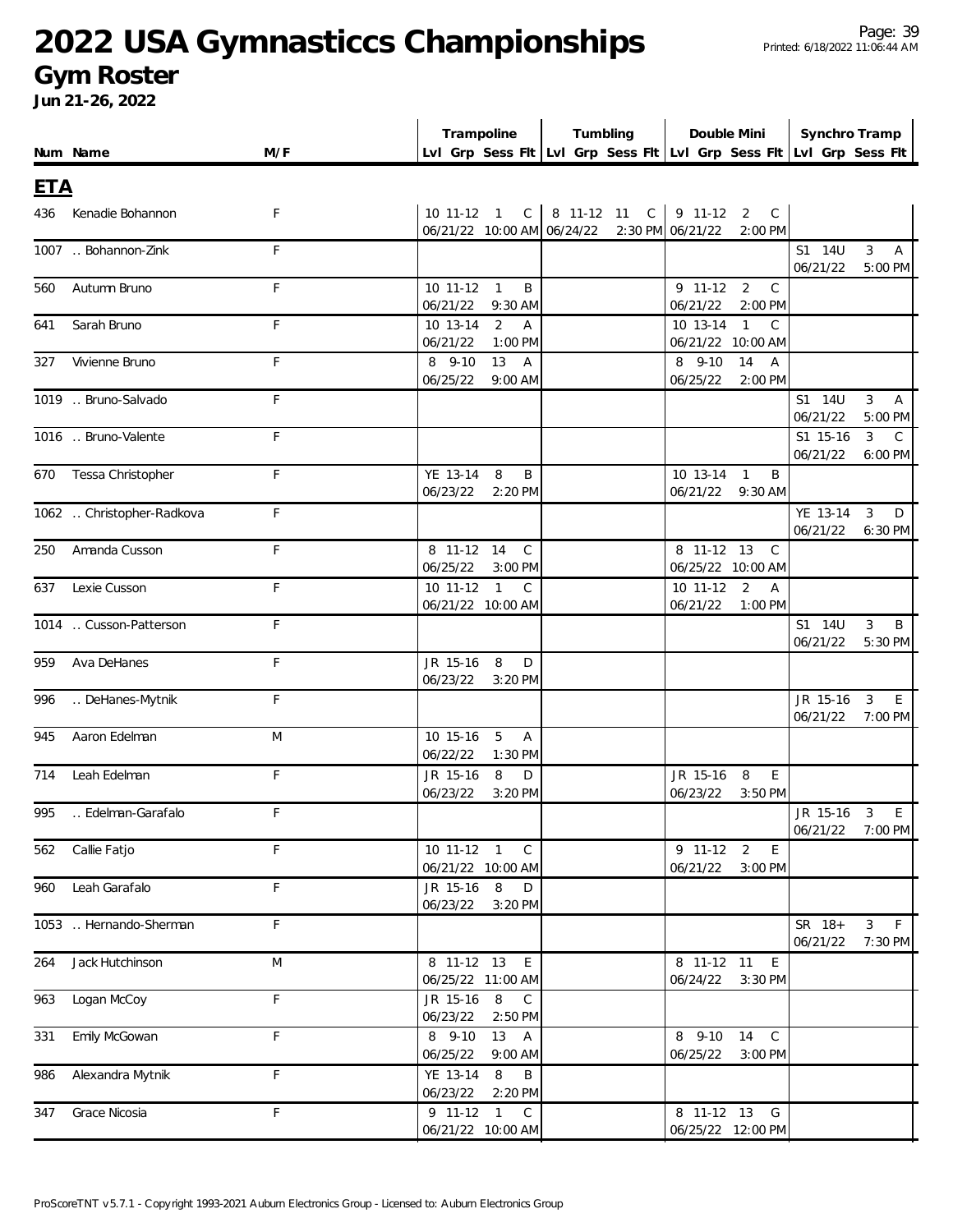### **Gym Roster**

|            |                           |     |                      | Trampoline                                         | Tumbling            |                    | Double Mini                   |                                 | Synchro Tramp                                                       |                              |
|------------|---------------------------|-----|----------------------|----------------------------------------------------|---------------------|--------------------|-------------------------------|---------------------------------|---------------------------------------------------------------------|------------------------------|
|            | Num Name                  | M/F |                      |                                                    |                     |                    |                               |                                 | Lvl Grp Sess Fit Lvl Grp Sess Fit Lvl Grp Sess Fit Lvl Grp Sess Fit |                              |
| <u>ETA</u> | continued                 |     |                      |                                                    |                     |                    |                               |                                 |                                                                     |                              |
|            | 1037  Nicosia-Rosen       | F   |                      |                                                    |                     |                    |                               |                                 | S9 12U<br>06/21/22                                                  | $\mathsf{C}$<br>3<br>6:00 PM |
| 332        | Margaux Oxley             | F   | 8 9-10<br>06/25/22   | 13<br>B<br>9:30 AM                                 |                     |                    | 8 9-10<br>06/25/22            | 14<br>$\overline{A}$<br>2:00 PM |                                                                     |                              |
| 587        | Sophia Patterson          | F   | 10 11-12<br>06/21/22 | B<br>$\mathbf{1}$<br>9:30 AM                       | 8 11-12<br>06/24/22 | 11<br>$\mathsf{C}$ | 10 11-12<br>2:30 PM 06/21/22  | 2<br>B<br>1:30 PM               |                                                                     |                              |
| 673        | Victoria Radkova          | F   | YE 13-14<br>06/23/22 | 8<br>B<br>2:20 PM                                  |                     |                    | 10 13-14<br>06/21/22          | $\mathbf{1}$<br>B<br>9:30 AM    |                                                                     |                              |
| 415        | Sydney Rosen              | F   | $9$ 11-12            | $\mathbf{1}$<br>D<br>06/21/22 10:30 AM             | 8 11-12<br>06/24/22 | 11<br>$\mathsf{F}$ | $9$ 11-12<br>4:00 PM 06/21/22 | $\overline{2}$<br>E<br>3:00 PM  |                                                                     |                              |
| 675        | Alex Rozenshteyn          | M   | YE 13-14<br>06/23/22 | 8<br>E<br>3:50 PM                                  |                     |                    | 10 13-14<br>06/21/22 10:30 AM | $\mathbf{1}$<br>D               |                                                                     |                              |
| 334        | Anthony Rozenshteyn       | M   | 8 9-10<br>06/24/22   | 11<br>B<br>2:00 PM                                 |                     |                    | 8 9-10<br>06/24/22            | 11<br>$\overline{A}$<br>1:30 PM |                                                                     |                              |
| 639        | Sophie Salvado            | F   | 10 11-12             | $\mathbf{1}$<br>$\mathcal{C}$<br>06/21/22 10:00 AM |                     |                    | 10 11-12<br>06/21/22          | $\overline{2}$<br>B<br>1:30 PM  |                                                                     |                              |
| 964        | Ashley Sherman            | F   | JR 15-16<br>06/23/22 | 8<br>D<br>3:20 PM                                  |                     |                    |                               |                                 |                                                                     |                              |
| 999        | Sherman-Ursu              | F   |                      |                                                    |                     |                    |                               |                                 | JR 15-16<br>06/21/22                                                | 3<br>E<br>7:00 PM            |
| 676        | Bella Ursu                | F   | YE 13-14<br>06/23/22 | 8<br>Α<br>1:50 PM                                  |                     |                    | 10 13-14<br>06/21/22          | $\mathbf{1}$<br>Α<br>9:00 AM    |                                                                     |                              |
| 661        | Gia Valente               | F   | 10 15-16<br>06/22/22 | $\overline{4}$<br>A<br>9:00 AM                     |                     |                    | 10 15-16<br>06/22/22          | $\overline{4}$<br>B<br>9:30 AM  |                                                                     |                              |
| 338        | Sabrina Viggiani          | F   | 8 9-10<br>06/25/22   | 13<br>Α<br>9:00 AM                                 |                     |                    | 8 9-10<br>06/25/22            | 14<br>B<br>2:30 PM              |                                                                     |                              |
| 568        | Madeline Zink             | F   | 10 13-14<br>06/21/22 | $\overline{2}$<br>B<br>1:30 PM                     |                     |                    | 9 13-14<br>06/21/22           | $\mathbf{1}$<br>B<br>9:30 AM    |                                                                     |                              |
| 340        | Julia Zlotnikov           | F   | 8 9-10<br>06/25/22   | 13<br>$\overline{A}$<br>9:00 AM                    |                     |                    | 8 9-10<br>06/25/22            | 14<br>$\overline{A}$<br>2:00 PM |                                                                     |                              |
|            | Total for this gym:<br>40 |     |                      |                                                    |                     |                    |                               |                                 |                                                                     |                              |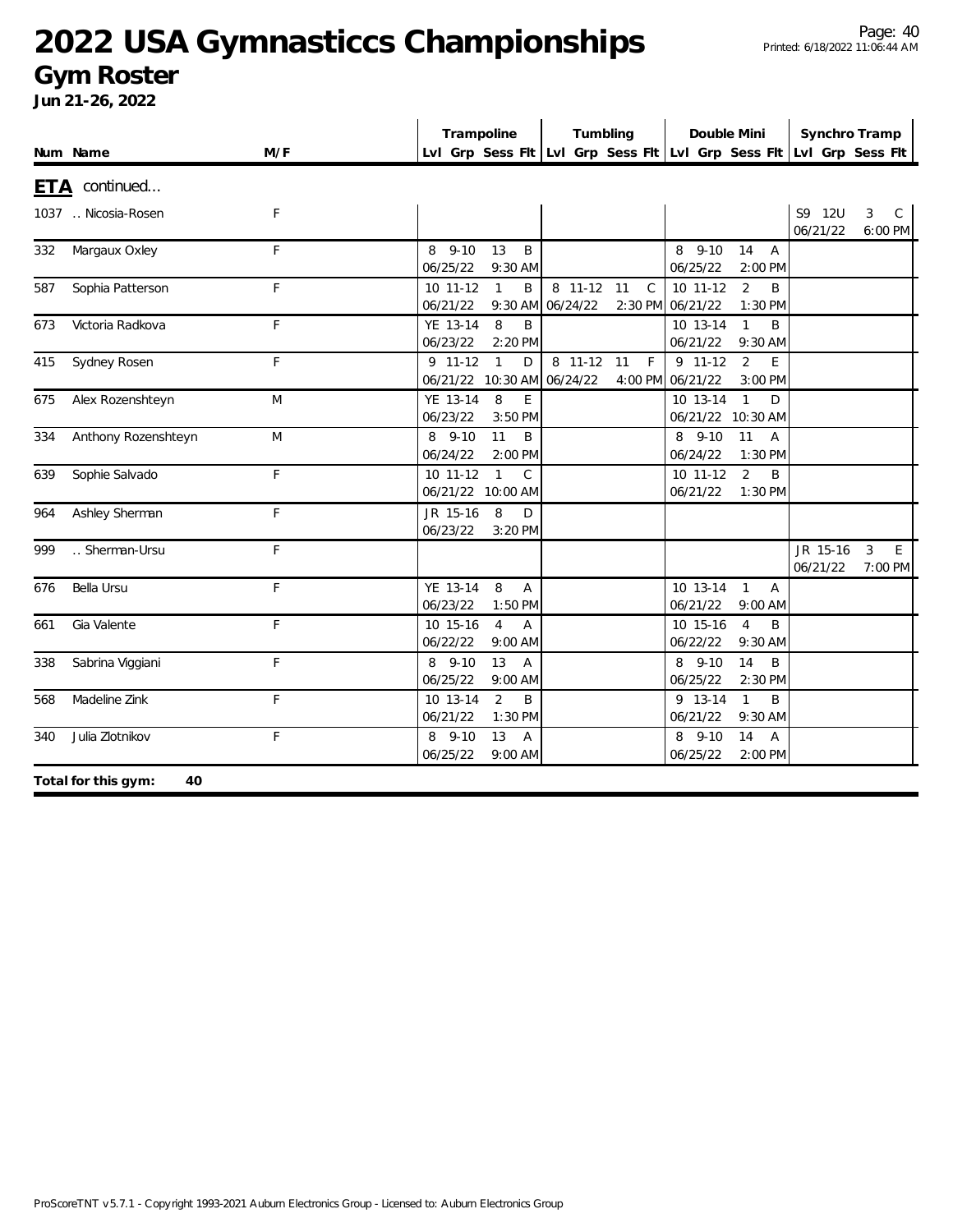#### **Gym Roster**

|     |                          |     | Trampoline                      |                                  |   |                     | Tumbling |              | Double Mini                   |                                  |                                                                     | Synchro Tramp                |  |
|-----|--------------------------|-----|---------------------------------|----------------------------------|---|---------------------|----------|--------------|-------------------------------|----------------------------------|---------------------------------------------------------------------|------------------------------|--|
|     | Num Name                 | M/F |                                 |                                  |   |                     |          |              |                               |                                  | Lvl Grp Sess Fit Lvl Grp Sess Fit Lvl Grp Sess Fit Lvl Grp Sess Fit |                              |  |
|     | <b>EWA Prosper</b>       |     |                                 |                                  |   |                     |          |              |                               |                                  |                                                                     |                              |  |
| 244 | Logan Borrowman          | M   | 8 11-12 13<br>06/25/22 11:30 AM | $-F$                             |   |                     |          |              | 8 11-12 11<br>06/24/22        | D<br>$3:00$ PM                   |                                                                     |                              |  |
| 191 | Noelle Borrowman         | F   |                                 |                                  |   | 8 13-14<br>06/25/22 | 14       | D            | 8 13-14<br>3:30 PM 06/24/22   | 11<br>E<br>3:30 PM               |                                                                     |                              |  |
| 584 | Zarah Lugosi             | F   | $9$ 11-12<br>06/21/22           | B<br>9:30 AM 06/24/22            |   | 8 11-12             | 11       | $\mathsf{F}$ | 10 11-12<br>4:00 PM 06/21/22  | $\overline{2}$<br>B<br>$1:30$ PM |                                                                     |                              |  |
|     | 1025 . Lugosi-Luoma      | F   |                                 |                                  |   |                     |          |              |                               |                                  | S9<br>12U<br>06/21/22                                               | 3<br>$\mathbb{C}$<br>6:00 PM |  |
| 646 | Kate Ragan               | F   | 10 13-14<br>06/21/22            | 2<br>$\mathsf{A}$<br>$1:00$ PM   |   |                     |          |              | 10 13-14<br>06/21/22          | A<br>$9:00$ AM                   |                                                                     |                              |  |
|     | 1010  Ragan-Tubbs        | F.  |                                 |                                  |   |                     |          |              |                               |                                  | S <sub>1</sub><br>14U<br>06/21/22                                   | 3<br>B<br>5:30 PM            |  |
| 600 | Sam Taylor               | F   |                                 |                                  | 8 | $15+$<br>06/25/22   | 13       | E            | 10 15-16<br>11:00 AM 06/22/22 | D<br>$\overline{4}$<br>10:30 AM  |                                                                     |                              |  |
| 663 | Camden Weddle            | M   | 10 15-16<br>06/22/22            | 5<br>$\overline{A}$<br>$1:30$ PM |   |                     |          |              | 10 15-16<br>06/22/22          | 5<br>E<br>$3:30$ PM              |                                                                     |                              |  |
|     | Total for this gym:<br>8 |     |                                 |                                  |   |                     |          |              |                               |                                  |                                                                     |                              |  |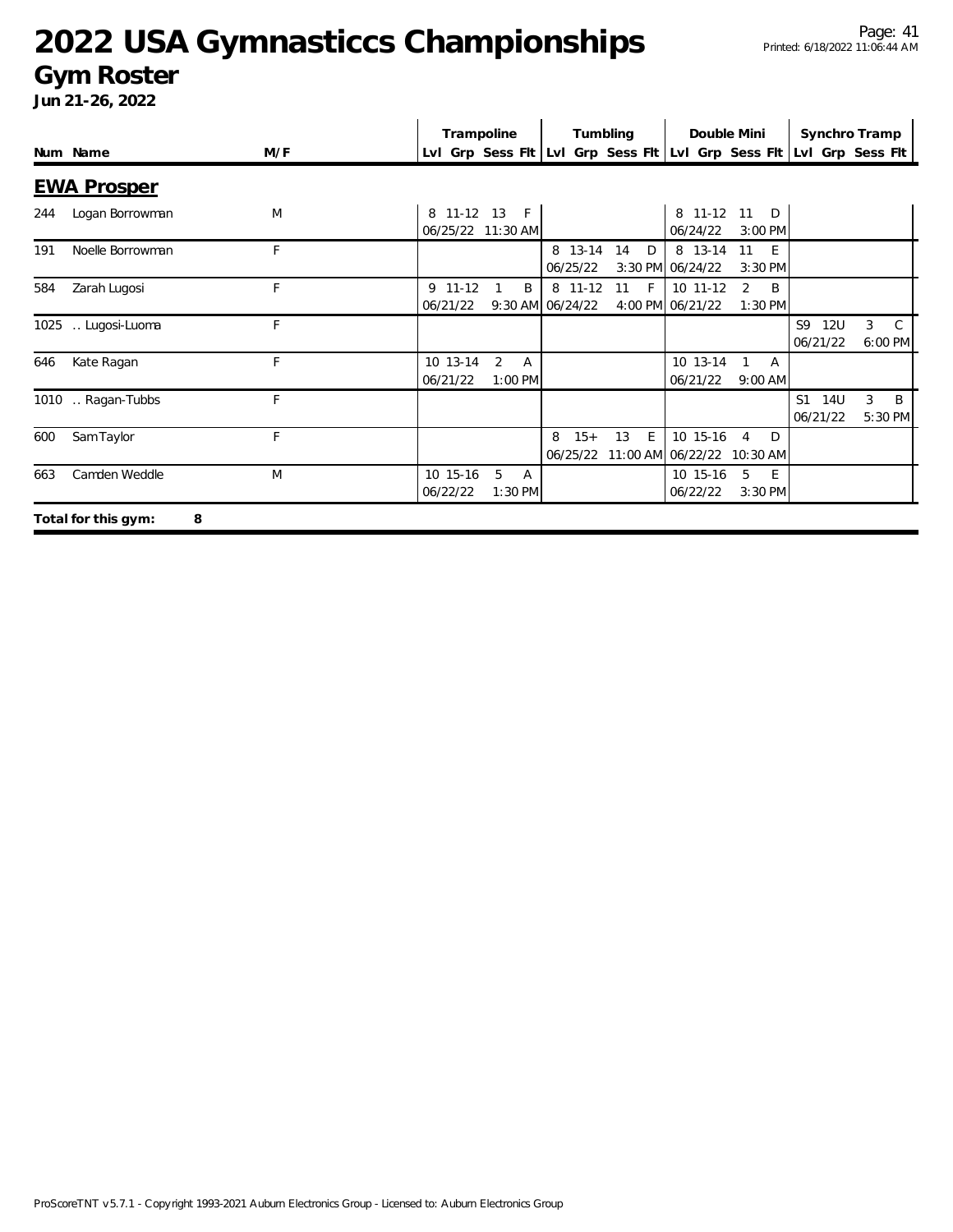#### **Gym Roster**

|     |                          |     |                            | Trampoline                     |                  | Tumbling                                         | Double Mini    |                                 | Synchro Tramp                                                       |  |
|-----|--------------------------|-----|----------------------------|--------------------------------|------------------|--------------------------------------------------|----------------|---------------------------------|---------------------------------------------------------------------|--|
|     | Num Name                 | M/F |                            |                                |                  |                                                  |                |                                 | Lvl Grp Sess Flt Lvl Grp Sess Flt Lvl Grp Sess Flt Lvl Grp Sess Flt |  |
|     | <b>EXTREME</b>           |     |                            |                                |                  |                                                  |                |                                 |                                                                     |  |
| 153 | Tommy Horal              | M   | 06/24/22                   | 8 9-10 11 A 8 9-10 11 H 8 9-10 |                  | 1:30 PM 06/24/22 5:00 PM 06/24/22                |                | $11 \quad B$<br>$2:00$ PM       |                                                                     |  |
| 127 | Makayla Otto             |     | 8 11-12<br>06/25/22        | <b>A</b><br>14                 | 2:00 PM 06/24/22 | 8 11-12 11 F<br>4:00 PM 06/25/22                 | 8 11-12        | -13<br>$9:00$ AM                |                                                                     |  |
| 464 | Wyatt Otto               | M   | $9 \quad 9-10$<br>06/21/22 | $1 \quad A$                    |                  | 9 9-10 4 C<br>9:00 AM 06/22/22 10:00 AM 06/21/22 | $9 \quad 9-10$ | $\mathcal{L}$<br>A<br>$1:00$ PM |                                                                     |  |
| 112 | Serenity Watkins         |     | $15+$<br>8<br>06/24/22     | 11 E                           | $8 \t15+$        | 13 G<br>3:30 PM 06/25/22 12:00 PM 06/25/22       | $8 \t15+$      | D <sub>D</sub><br>14<br>3:30 PM |                                                                     |  |
|     | Total for this gym:<br>4 |     |                            |                                |                  |                                                  |                |                                 |                                                                     |  |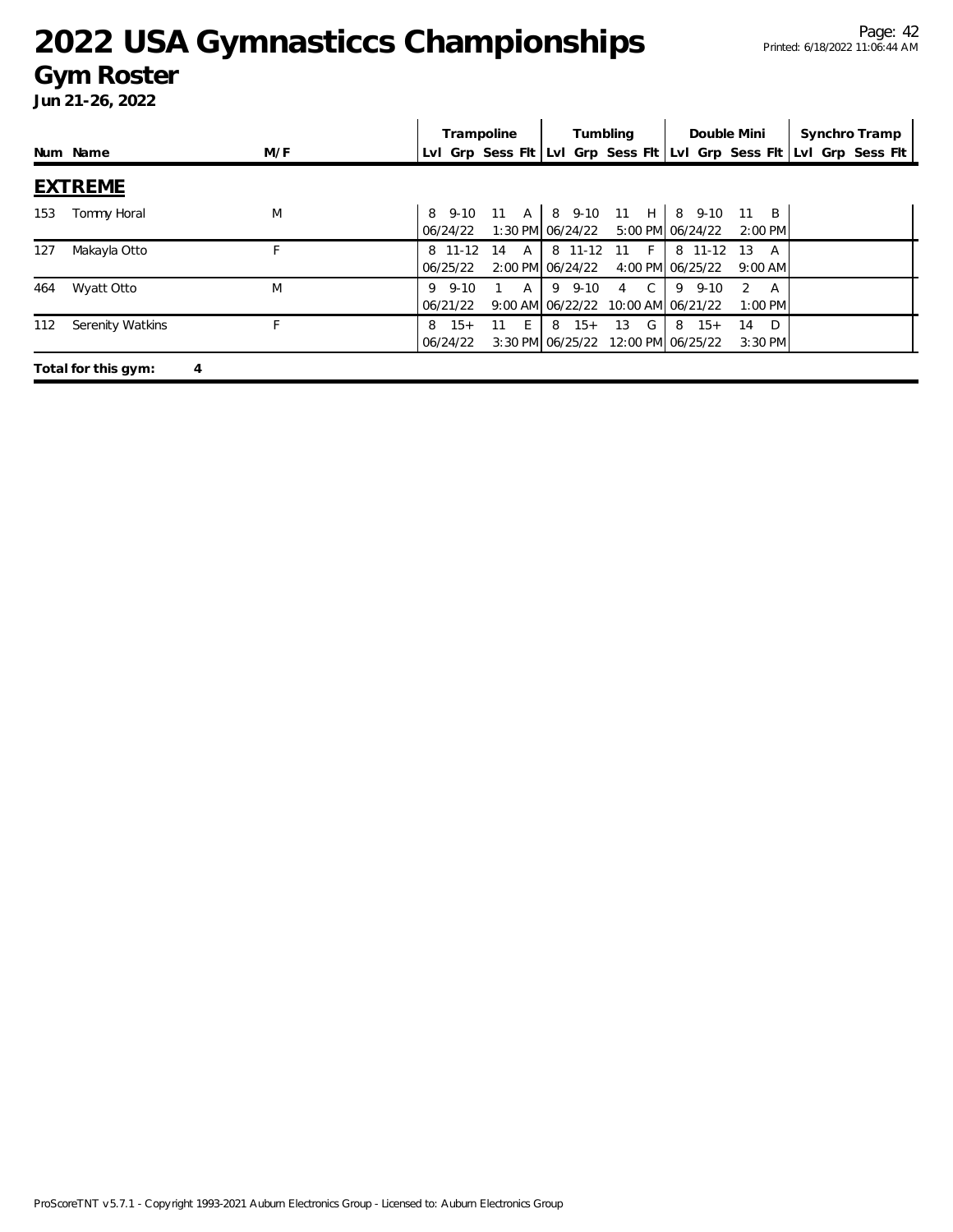#### **Gym Roster**

|     |                              |              | Trampoline                                                          |                      |                        | Tumbling               |                        | Double Mini                   |                        | Synchro Tramp     |
|-----|------------------------------|--------------|---------------------------------------------------------------------|----------------------|------------------------|------------------------|------------------------|-------------------------------|------------------------|-------------------|
|     | Num Name                     | M/F          | LvI Grp Sess FIt LvI Grp Sess FIt LvI Grp Sess FIt LvI Grp Sess FIt |                      |                        |                        |                        |                               |                        |                   |
|     | <b>Fairland Gymnastics</b>   |              |                                                                     |                      |                        |                        |                        |                               |                        |                   |
|     | 1058  Amano-Stevens          | $\mathsf{F}$ |                                                                     |                      |                        |                        |                        |                               | $SR$ 18+<br>06/21/22   | 3<br>F<br>7:30 PM |
| 554 | Michael Armonda              | M            | 10 15-16<br>06/22/22                                                | 5<br>B<br>2:00 PM    |                        |                        | $9 \t15+$<br>06/22/22  | 5<br>C.<br>2:30 PM            |                        |                   |
| 918 | Dylan Grace                  | F            | 8 13-14<br>06/25/22                                                 | 13<br>A<br>$9:00$ AM |                        |                        |                        |                               |                        |                   |
| 342 | Erin Grace                   | F            | $9 \t15+$<br>06/22/22 10:00 AM                                      | C.<br>4              |                        |                        | 8<br>$15+$<br>06/25/22 | $\mathsf{C}$<br>14<br>3:00 PM |                        |                   |
|     | 1039  Grace-Vielman-Alvarado | F            |                                                                     |                      |                        |                        |                        |                               | $S9 \t13+$<br>06/21/22 | 3<br>A<br>5:00 PM |
| 852 | Mia Taylor                   | F            |                                                                     |                      | $15+$<br>8<br>06/25/22 | 13<br>$-F$<br>11:30 AM |                        |                               |                        |                   |
| 943 | Allison Vielman-Alvarado     | E            | 9 13-14<br>06/21/22                                                 | 2<br>B<br>$1:30$ PM  |                        |                        |                        |                               |                        |                   |
|     | 7<br>Total for this gym:     |              |                                                                     |                      |                        |                        |                        |                               |                        |                   |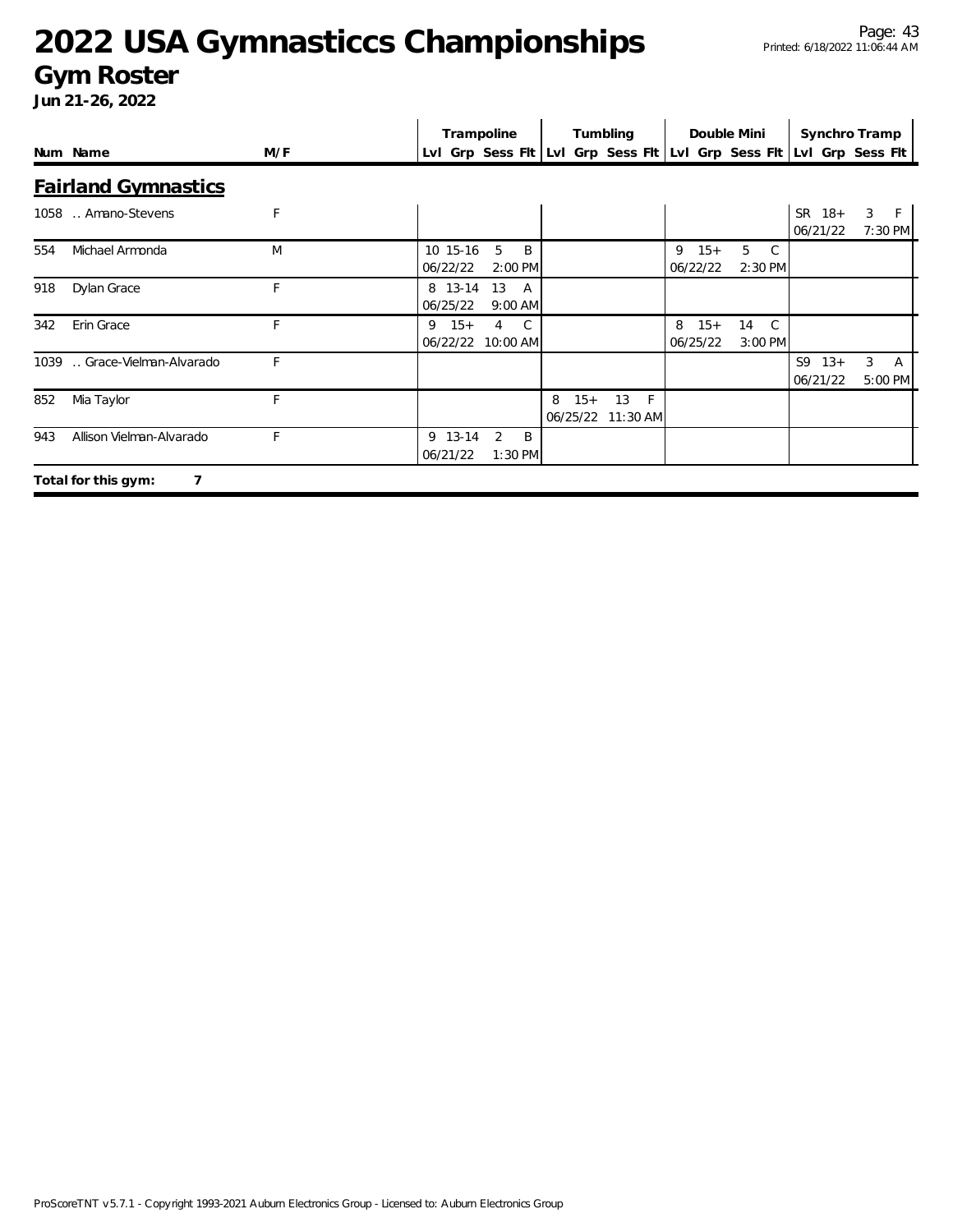#### **Gym Roster**

|     |                           |             | Trampoline                                                        | Tumbling                                                              | Double Mini                                                          | Synchro Tramp                                                       |
|-----|---------------------------|-------------|-------------------------------------------------------------------|-----------------------------------------------------------------------|----------------------------------------------------------------------|---------------------------------------------------------------------|
|     | Num Name                  | M/F         |                                                                   |                                                                       |                                                                      | Lvl Grp Sess Fit Lvl Grp Sess Fit Lvl Grp Sess Fit Lvl Grp Sess Fit |
|     | <b>Flip Factory</b>       |             |                                                                   |                                                                       |                                                                      |                                                                     |
| 206 | Jack Adams                | M           | $8 \t15+$<br>11<br>D<br>06/24/22<br>3:00 PM                       |                                                                       | $15+$<br>14<br>E<br>8<br>06/25/22<br>4:00 PM                         |                                                                     |
| 712 | Will Cockrill             | M           | 8<br>JR 15-16<br>$\overline{A}$<br>06/23/22<br>1:50 PM            |                                                                       | JR 15-16<br>E<br>8<br>06/23/22<br>3:50 PM                            |                                                                     |
| 214 | Alison Frantz             | $\mathsf F$ | 11<br>$8 \t15+$<br>D<br>06/24/22<br>3:00 PM                       |                                                                       | $8 \t15+$<br>14<br>$\overline{A}$<br>06/25/22<br>2:00 PM             |                                                                     |
| 523 | Layton Horner             | M           | $9$ 11-12<br>$\overline{1}$<br>E.<br>06/21/22 11:00 AM            |                                                                       | $\overline{2}$<br>$9$ 11-12<br>$\overline{A}$<br>06/21/22<br>1:00 PM |                                                                     |
| 889 | Lawrence Owens            | F           |                                                                   | JR 15-16<br>8<br>$\overline{A}$<br>06/23/22<br>$1:50$ PM              |                                                                      |                                                                     |
| 674 | Brianna Richardson        | F           | YE 13-14<br>8<br>B<br>06/23/22<br>2:20 PM                         |                                                                       | 10 13-14 1<br>$\mathcal{C}$<br>06/21/22 10:00 AM                     |                                                                     |
| 741 | Sarah Shahidi             | F           |                                                                   | OP 17-21<br>$\overline{4}$<br>B<br>06/22/22                           | OP 17-21<br>5<br>$\mathsf{C}$<br>9:30 AM 06/22/22<br>2:30 PM         |                                                                     |
| 232 | Lindsay Shreve            | F           | 11<br>E<br>$8 \t15+$<br>06/24/22<br>3:30 PM                       |                                                                       | $\mathsf{C}$<br>$8 \t15+$<br>14<br>06/25/22<br>3:00 PM               |                                                                     |
| 814 | Michael Sofia             | M           | 10 11-12<br>$\mathbf{1}$<br>$\overline{A}$<br>06/21/22<br>9:00 AM |                                                                       | 8<br>YE 11-12<br>D<br>06/23/22<br>3:20 PM                            |                                                                     |
| 548 | Logan Vitale              | M           | 5<br>9 13-14<br>E.<br>06/22/22<br>3:30 PM                         |                                                                       | $9 13 - 14$<br>5<br>$\overline{A}$<br>06/22/22<br>1:30 PM            |                                                                     |
| 549 | Luca Vitale               | M           | 5<br>9 13-14<br>D<br>06/22/22<br>3:00 PM                          |                                                                       | $5^{\circ}$<br>9 13-14<br>$\overline{A}$<br>06/22/22<br>1:30 PM      |                                                                     |
|     | 1031  Vitale-Vitale       | M           |                                                                   |                                                                       |                                                                      | $S9 \t13+$<br>3<br>B<br>06/21/22<br>5:30 PM                         |
| 649 | Aidan Wittenberg          | M           | $\overline{2}$<br>$\mathsf{C}$<br>10 13-14<br>06/21/22<br>2:00 PM |                                                                       | 10 13-14 1<br>D<br>06/21/22 10:30 AM                                 |                                                                     |
| 113 | Olivia Young              | F           | $8 \t15+$<br>11<br>D<br>06/24/22                                  | $8 \t15+$<br>13<br>$\mathsf{C}$<br>3:00 PM 06/25/22 10:00 AM 06/25/22 | $8 \t15+$<br>14<br>C<br>3:00 PM                                      |                                                                     |
|     | Total for this gym:<br>14 |             |                                                                   |                                                                       |                                                                      |                                                                     |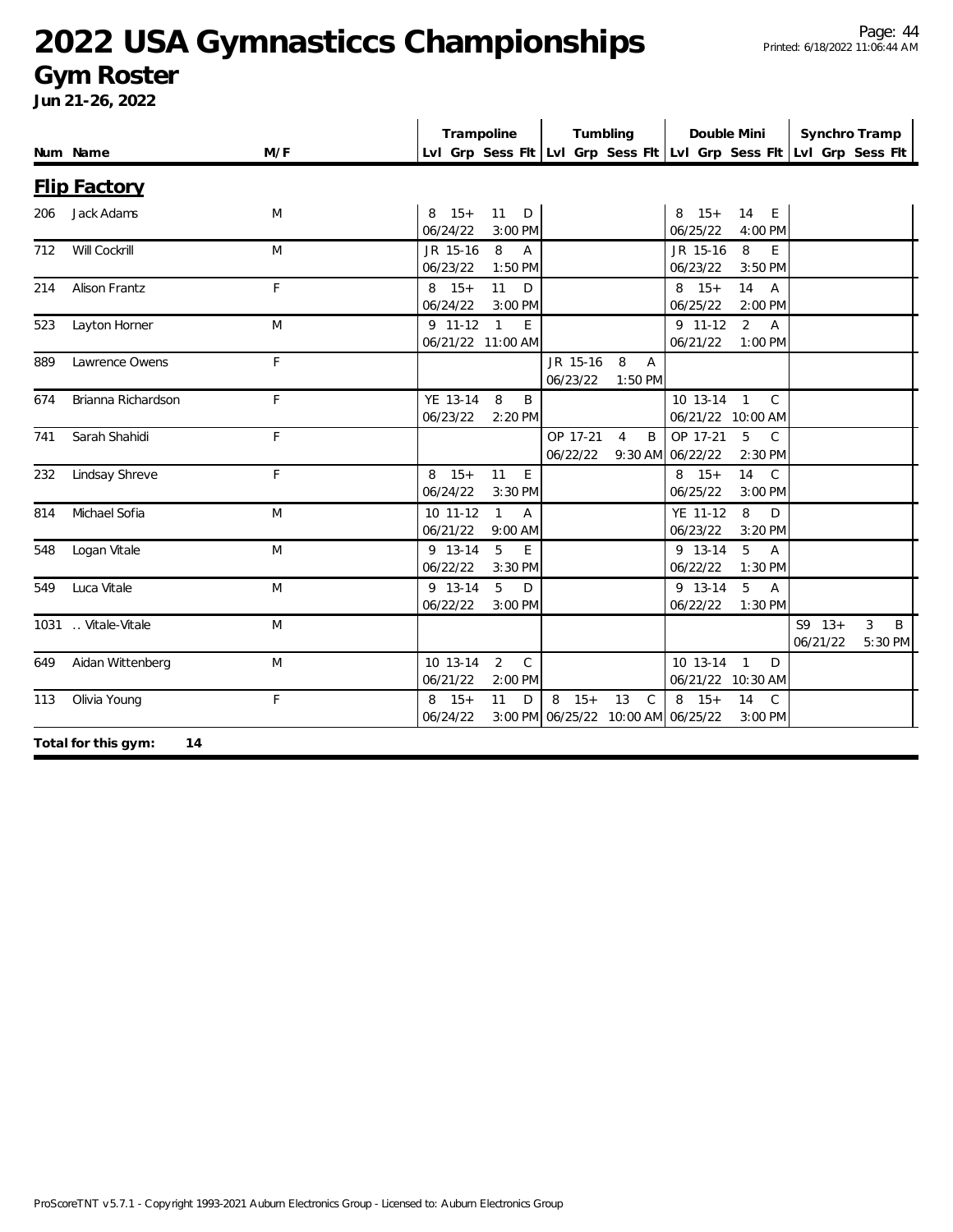### **Gym Roster**

|     |                     |     |  | Trampoline |                                |  |  | Tumbling |  | Double Mini                      |  | Synchro Tramp                                                       |  |
|-----|---------------------|-----|--|------------|--------------------------------|--|--|----------|--|----------------------------------|--|---------------------------------------------------------------------|--|
|     | Num Name            | M/F |  |            |                                |  |  |          |  |                                  |  | Lvl Grp Sess Flt Lvl Grp Sess Flt Lvl Grp Sess Flt Lvl Grp Sess Flt |  |
|     | <b>Flip Tops</b>    |     |  |            |                                |  |  |          |  |                                  |  |                                                                     |  |
| 217 | Alex Hager          | M   |  |            | 8 15+ 11 C<br>06/24/22 2:30 PM |  |  |          |  | 8 15+ 14 F<br>$06/25/22$ 4:30 PM |  |                                                                     |  |
|     | Total for this gym: |     |  |            |                                |  |  |          |  |                                  |  |                                                                     |  |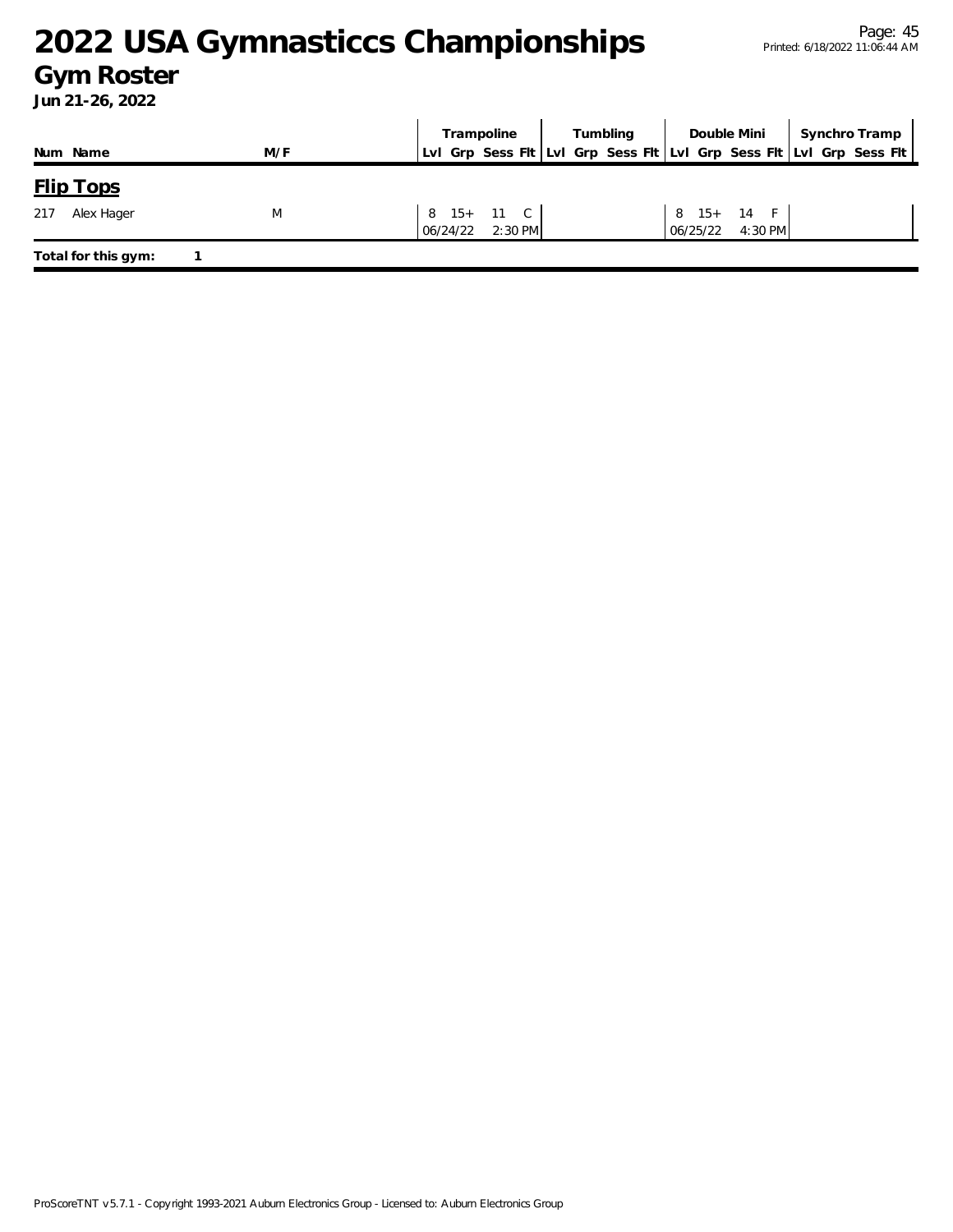#### **Gym Roster**

|     | Num Name                 | M/F | Trampoline | Tumbling                                                       | Double Mini | Synchro Tramp<br>Lvl Grp Sess Fit Lvl Grp Sess Fit Lvl Grp Sess Fit Lvl Grp Sess Fit |
|-----|--------------------------|-----|------------|----------------------------------------------------------------|-------------|--------------------------------------------------------------------------------------|
|     | <b>FlipCity South</b>    |     |            |                                                                |             |                                                                                      |
| 830 | MaKayla Bullard          | F   |            | 8 13-14 14 D<br>06/25/22<br>3:30 PM                            |             |                                                                                      |
| 835 | Emeri Echols             | F   |            | $8 \t15+$<br>13 C<br>06/25/22<br>10:00 AM                      |             |                                                                                      |
| 836 | Emani Freeman            | F   |            | 8 13-14 14 E<br>06/25/22<br>4:00 PM                            |             |                                                                                      |
| 871 | Kiki Henderson           | F   |            | $9 \t15+$<br>$1 \quad A$<br>06/21/22<br>$9:00$ AM              |             |                                                                                      |
| 877 | Caleb Merckson           | M   |            | 10 15-16<br>1 E<br>06/21/22 11:00 AM                           |             |                                                                                      |
| 881 | <b>Emmanuel Riley</b>    | M   |            | 10 13-14<br>$5\overline{)}$<br><b>A</b><br>06/22/22<br>1:30 PM |             |                                                                                      |
| 855 | Amir Wilkerson           | F   |            | 8 13-14<br>14 B<br>06/25/22<br>2:30 PM                         |             |                                                                                      |
|     | 7<br>Total for this gym: |     |            |                                                                |             |                                                                                      |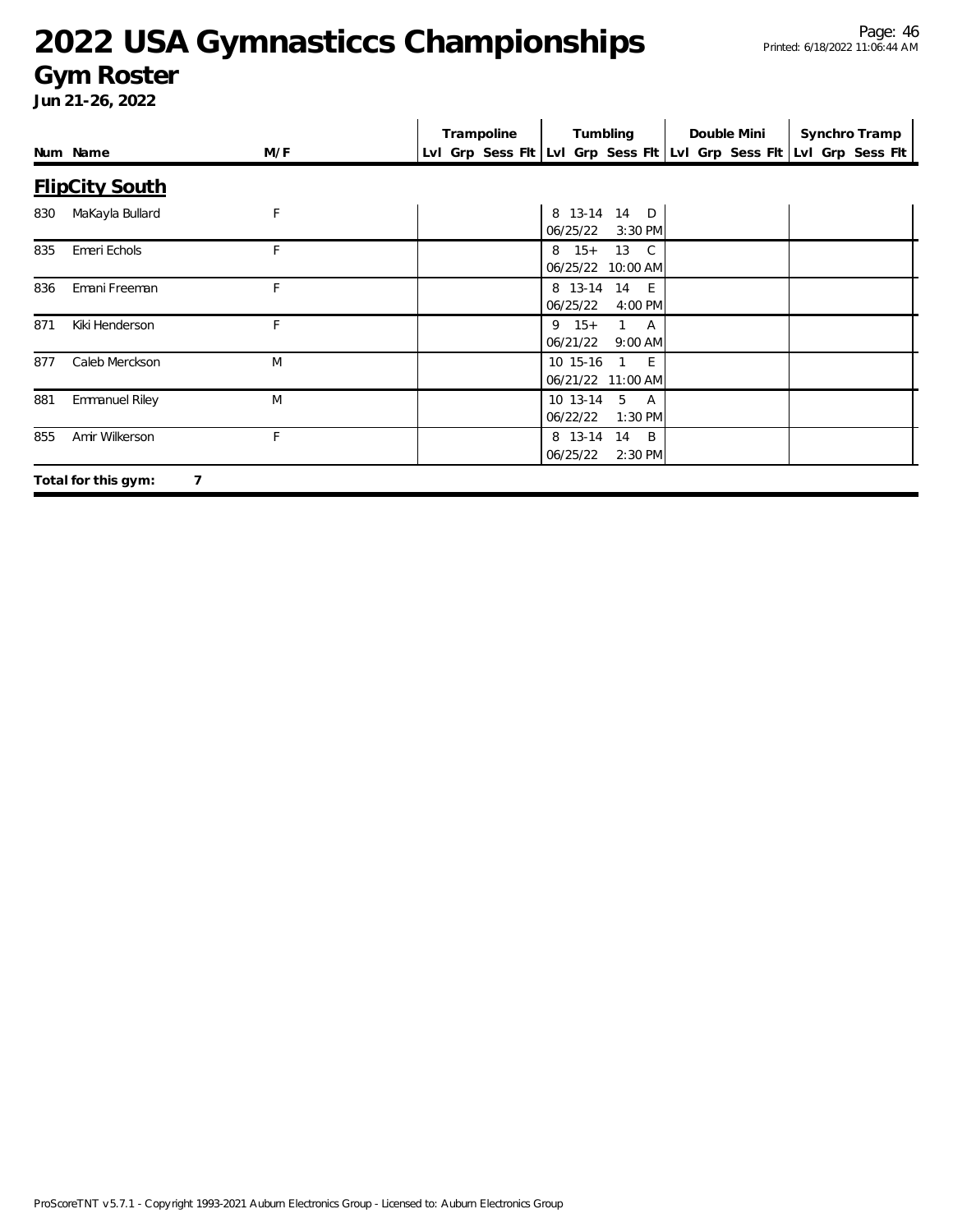#### **Gym Roster**

|      |                     |     | Trampoline                             |                        | Tumbling                                        |                                                     | Double Mini                               |                                               | Synchro Tramp                                                       |                   |
|------|---------------------|-----|----------------------------------------|------------------------|-------------------------------------------------|-----------------------------------------------------|-------------------------------------------|-----------------------------------------------|---------------------------------------------------------------------|-------------------|
|      | Num Name            | M/F |                                        |                        |                                                 |                                                     |                                           |                                               | LvI Grp Sess FIt LvI Grp Sess FIt LvI Grp Sess FIt LvI Grp Sess FIt |                   |
|      | <b>Flipside</b>     |     |                                        |                        |                                                 |                                                     |                                           |                                               |                                                                     |                   |
| 116  | Oaklee Boots        | F   | 06/25/22                               | 8 11-12 14 E           | 4:00 PM 06/24/22                                | 8 11-12 11 G                                        | 8 11-12 13 E<br>4:30 PM 06/25/22 11:00 AM |                                               |                                                                     |                   |
| 411  | Alex Burst          | M   | $9$ 11-12<br>06/21/22                  | E<br>11:00 AM 06/25/22 | 8 11-12                                         | 13<br>B                                             | $9$ 11-12<br>9:30 AM 06/21/22             | $\mathcal{P}$<br>A<br>$1:00$ PM               |                                                                     |                   |
| 393  | Avery Cox           | F   | $8 \t15+$<br>06/24/22                  | $11 \quad A$           | $8 \t15+$<br>1:30 PM 06/25/22                   | 13<br>D                                             | $9 \t15+$<br>10:30 AM 06/22/22 11:30 AM   | $\overline{4}$<br>$-F$                        |                                                                     |                   |
| 152  | Charli Harris       | F   | $8$ 9-10<br>06/25/22                   | 13<br><b>A</b>         | 8 9-10<br>9:00 AM 06/24/22                      | 11<br>B                                             | 8 9-10<br>2:00 PM 06/25/22                | 14<br>A<br>2:00 PM                            |                                                                     |                   |
| 606  | Ainslee Kline       | F   | 10 11-12<br>06/21/22 10:00 AM 06/22/22 | $\mathcal{C}$          | $9$ 11-12                                       | 5<br>B                                              | 10 11-12<br>2:00 PM 06/21/22              | $\overline{2}$<br>B<br>1:30 PM                |                                                                     |                   |
| 726  | Hayden Kline        | M   | OP 17-21<br>06/22/22                   | 5<br>D                 | $8 \t15+$<br>3:00 PM 06/24/22 11:30 AM 06/21/22 | 10 <sup>1</sup><br>$-F$                             | OP 17-21                                  | $\mathfrak{D}$<br>$\mathcal{C}$<br>2:00 PM    |                                                                     |                   |
| 1021 | Kline-Schreiner     | F   |                                        |                        |                                                 |                                                     |                                           |                                               | S1<br>14U<br>06/21/22                                               | 3<br>B<br>5:30 PM |
| 609  | Allison McMurray    | F   | 10 13-14<br>06/21/22                   | 2<br>$\overline{A}$    | 9 13-14<br>1:00 PM 06/22/22                     | $\mathsf{C}$<br>$\overline{4}$<br>10:00 AM 06/21/22 | 10 13-14                                  | B<br>$9:30$ AM                                |                                                                     |                   |
| 604  | Lexie Schreiner     | F   | 10 10U<br>06/21/22                     | $\mathsf{A}$           | $9.9 - 10$<br>9:00 AM 06/22/22                  | 5<br>$\mathsf{C}$                                   | 10 10U<br>2:30 PM 06/21/22                | $\overline{2}$<br>$\overline{A}$<br>$1:00$ PM |                                                                     |                   |
|      | Total for this gym: | 9   |                                        |                        |                                                 |                                                     |                                           |                                               |                                                                     |                   |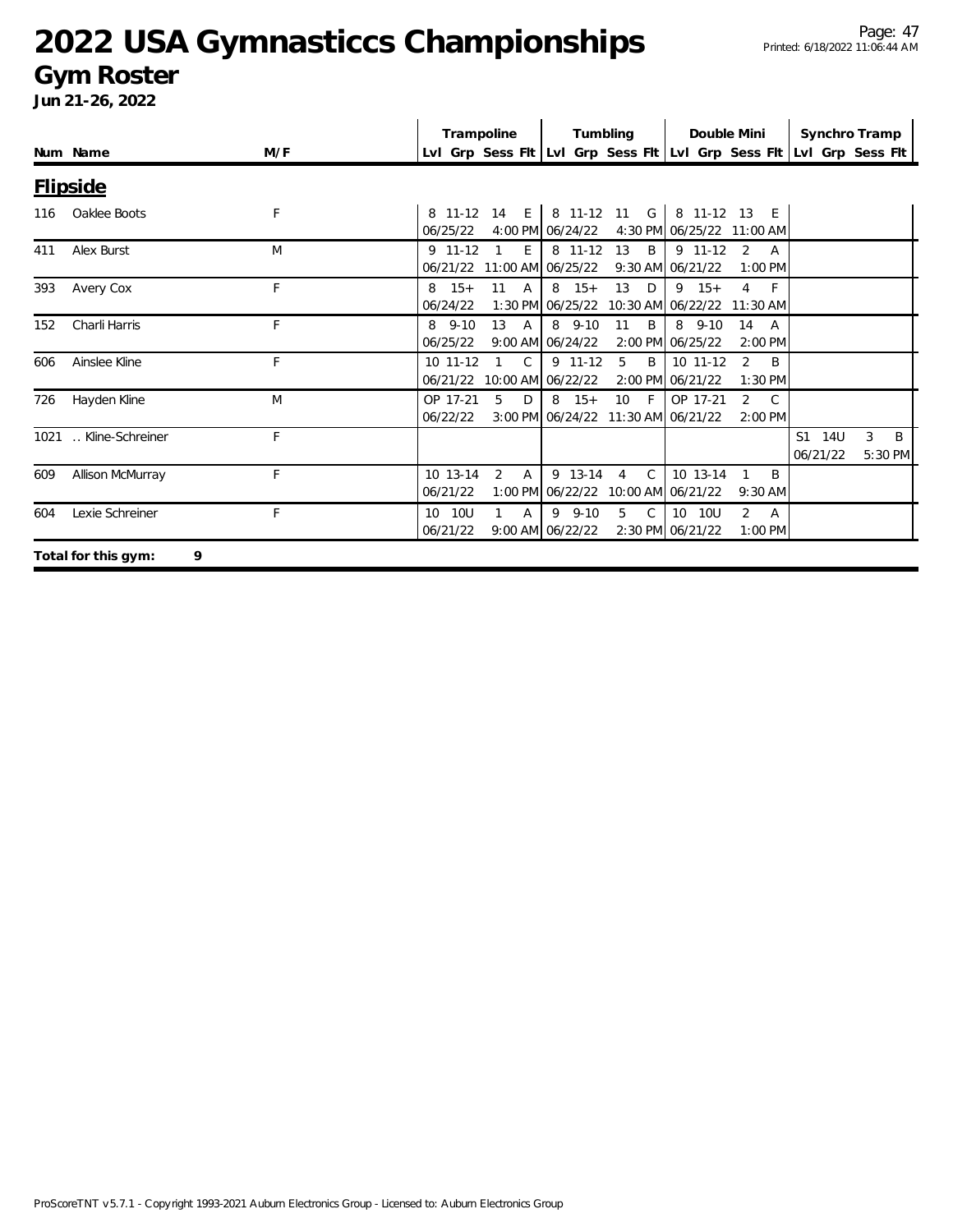### **Gym Roster**

|             |                          |     | Trampoline<br>Tumbling<br>Double Mini<br>Synchro Tramp                                                                                                |
|-------------|--------------------------|-----|-------------------------------------------------------------------------------------------------------------------------------------------------------|
|             | Num Name                 | M/F | Lvl Grp Sess Fit Lvl Grp Sess Fit Lvl Grp Sess Fit<br>Lvl Grp Sess Flt                                                                                |
| <b>FOND</b> |                          |     |                                                                                                                                                       |
| 329         | Caleb Gerber             | M   | $9 - 10$<br>11<br>8 9-10<br>11<br>$\overline{B}$<br>8<br><b>A</b><br>06/24/22<br>$1:30$ PM<br>06/24/22<br>2:00 PM                                     |
| 845         | Willa Klenzman           | F   | 8 13-14 14 C<br>06/25/22<br>$3:00$ PM                                                                                                                 |
| 718         | Clara McNew              | F   | JR 15-16<br>8<br>JR 15-16<br>8<br>- E<br>C.<br>06/23/22<br>2:50 PM<br>06/23/22<br>3:50 PM                                                             |
| 155         | Abryna Odari             | F   | $8$ 9-10<br>$8\quad 9-10$<br>13<br>- B<br>B<br>8 9-10<br>11<br>14<br>C.<br>9:30 AM 06/24/22<br>2:00 PM 06/25/22<br>06/25/22<br>3:00 PM                |
| 130         | Zayne Roberts            | M   | 8 11-12<br>13<br>8 11-12<br>13<br>8 11-12<br>$-F$<br>$\mathcal{C}$<br>$\mathsf{A}$<br>11<br>06/25/22 11:30 AM 06/25/22<br>9:00 AM 06/24/22<br>2:30 PM |
| 440         | Sammy Young              | M   | 8<br>9 13-14<br>5<br>B<br>10<br>06/22/22<br>2:00 PM                                                                                                   |
|             | Total for this gym:<br>6 |     |                                                                                                                                                       |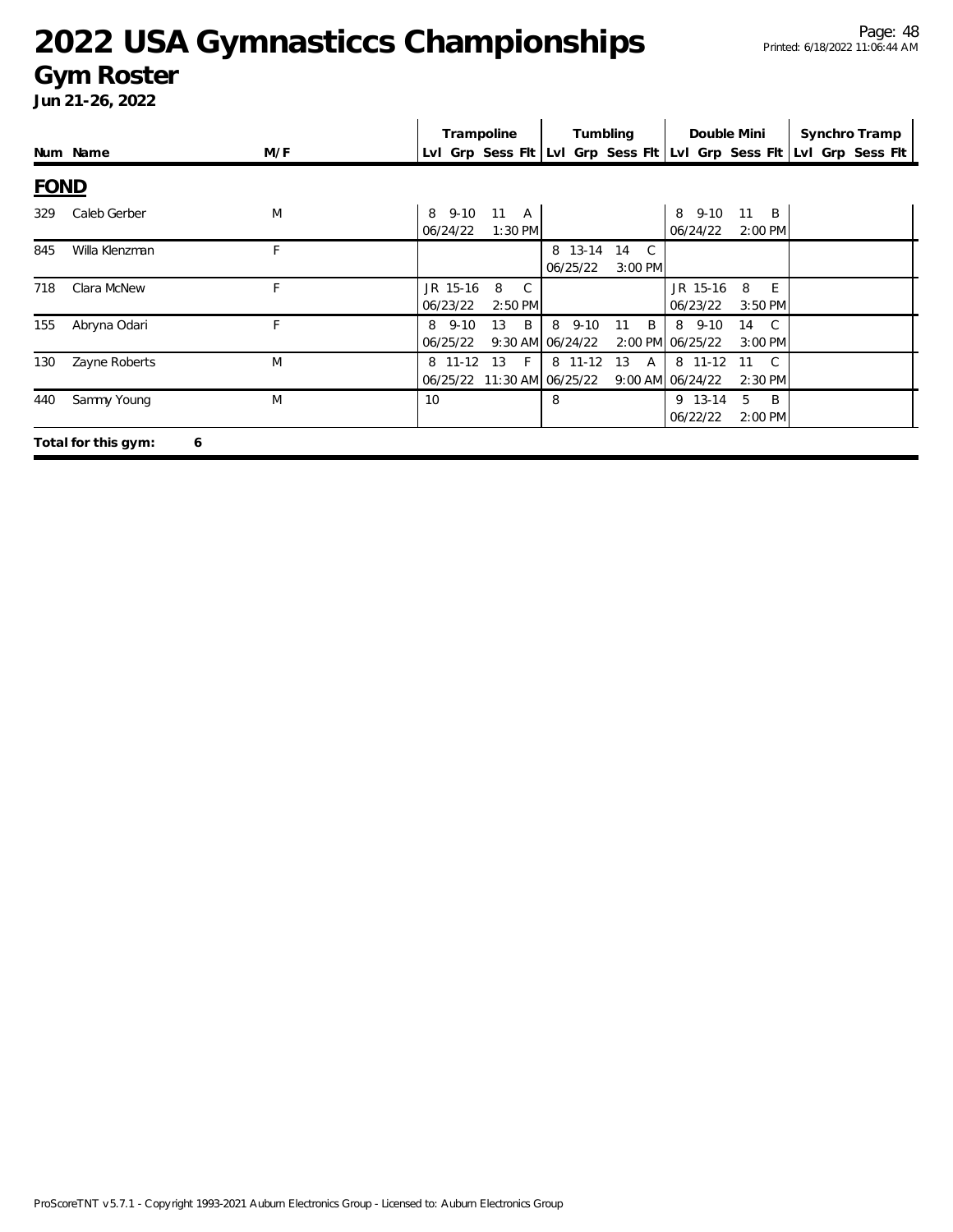#### **Gym Roster**

|     |                          |     | Trampoline                                                          | Tumbling | Double Mini                                            | Synchro Tramp                                         |
|-----|--------------------------|-----|---------------------------------------------------------------------|----------|--------------------------------------------------------|-------------------------------------------------------|
|     | Num Name                 | M/F | LvI Grp Sess FIt LvI Grp Sess FIt LvI Grp Sess FIt LvI Grp Sess FIt |          |                                                        |                                                       |
|     | <b>Full Force</b>        |     |                                                                     |          |                                                        |                                                       |
| 916 | Kayla Ferguson           | F   | 8 13-14 13 C<br>06/25/22 10:00 AM                                   |          |                                                        |                                                       |
| 256 | Caleigh Ganaway          | F   | 8 11-12 14<br>$\mathcal{C}$<br>06/25/22<br>3:00 PM                  |          | 8 11-12 13<br>$-F$<br>06/25/22 11:30 AM                |                                                       |
| 300 | Kendall Helms            | F   | 8 13-14 13<br>$\Box$<br>06/25/22 10:30 AM                           |          | 8 13-14 11<br>$\Box$<br>06/24/22<br>3:00 PM            |                                                       |
| 557 | Jaden McCarter           | F   | 10 15-16 4 C<br>06/22/22 10:00 AM                                   |          | $9 \t15+$<br>$4 \overline{A}$<br>06/22/22<br>$9:00$ AM |                                                       |
|     | 1006  McCarter-Ortiz     | F   |                                                                     |          |                                                        | S1 15-16<br>3<br>$\mathcal{C}$<br>06/21/22<br>6:00 PM |
| 272 | Kesli Most               | F   | 8 11-12<br>14<br>D<br>06/25/22<br>3:30 PM                           |          | 8 11-12 13<br>$\mathsf{F}$<br>06/25/22 11:30 AM        |                                                       |
| 566 | Kylie Ortiz              | F   | $\overline{2}$<br>10 13-14<br>$\overline{B}$<br>06/21/22<br>1:30 PM |          | 9 13-14<br>B<br>06/21/22<br>9:30 AM                    |                                                       |
| 333 | Daizy Rickman            | F   | 13<br>$\overline{B}$<br>8 9-10<br>06/25/22<br>$9:30$ AM             |          | $8\quad 9-10$<br>14<br>B<br>06/25/22<br>2:30 PM        |                                                       |
|     | Total for this gym:<br>8 |     |                                                                     |          |                                                        |                                                       |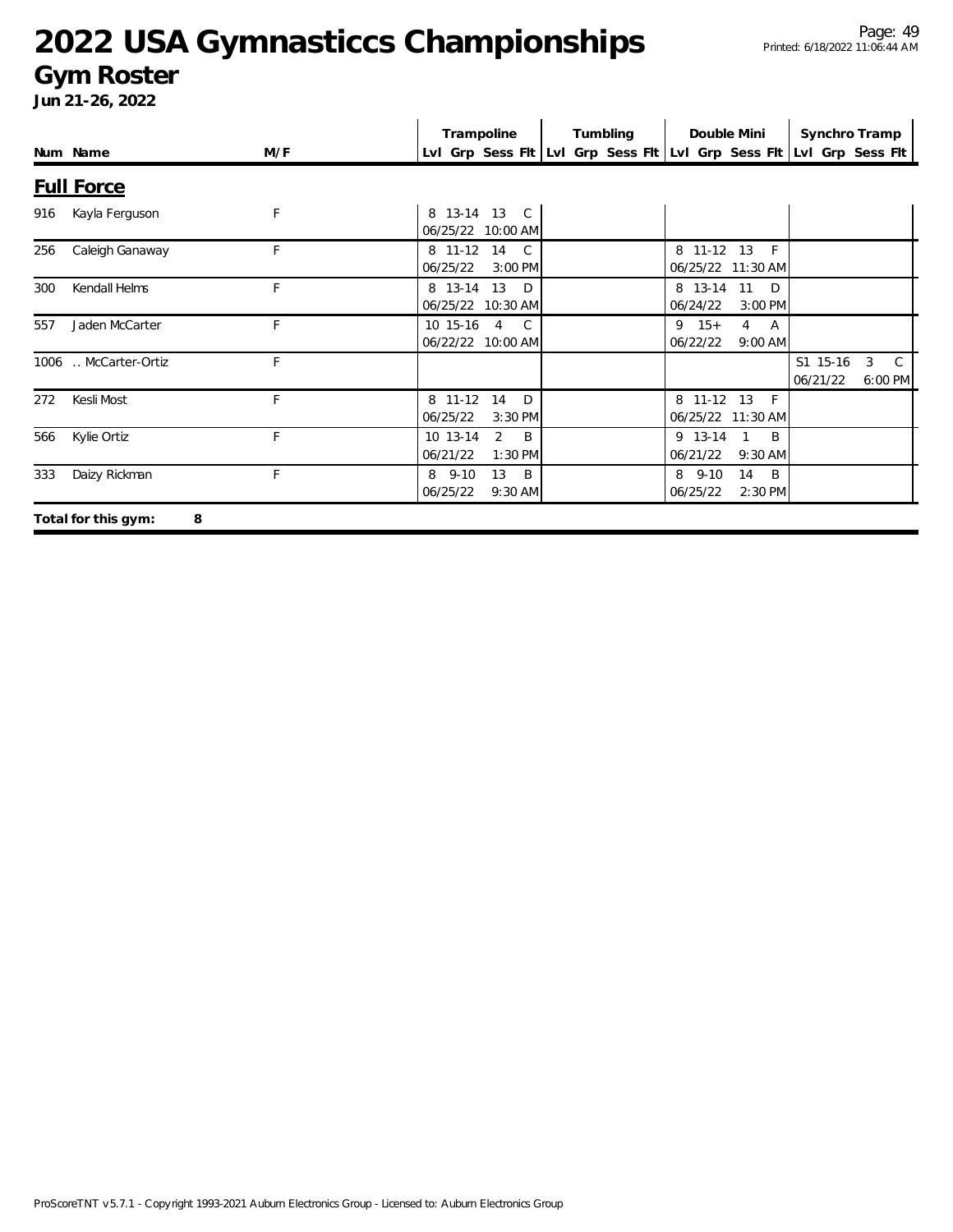### **Gym Roster**

| Jun 21-26, 2022 |  |
|-----------------|--|
|                 |  |

|             |                          |     |                      | Trampoline                                                          |                                 | Tumbling            | Double Mini                             |                                   | Synchro Tramp |
|-------------|--------------------------|-----|----------------------|---------------------------------------------------------------------|---------------------------------|---------------------|-----------------------------------------|-----------------------------------|---------------|
|             | Num Name                 | M/F |                      | Lvl Grp Sess Flt Lvl Grp Sess Flt Lvl Grp Sess Flt Lvl Grp Sess Flt |                                 |                     |                                         |                                   |               |
| <b>GKSC</b> |                          |     |                      |                                                                     |                                 |                     |                                         |                                   |               |
| 832         | Temperance Comer         | F   |                      |                                                                     | $8 \t15+$<br>06/25/22           | 13<br>G<br>12:00 PM |                                         |                                   |               |
| 296         | Zayde Gladish            | M   | 8 13-14              | 13<br>D <sub>1</sub><br>06/25/22 10:30 AM                           |                                 |                     | 8 13-14 13                              | $\mathbb{C}$<br>06/25/22 10:00 AM |               |
| 379         | Ava Hawkins              | F   |                      |                                                                     |                                 |                     | 06/24/22                                | 8 13-14 11 G<br>4:30 PM           |               |
| 362         | l'Leigh Johnston         | F   |                      |                                                                     |                                 |                     | $8 \t15+$<br>06/25/22                   | 14 F<br>4:30 PM                   |               |
| 434         | Hannah Kemp              | F   | 10 15-16<br>06/22/22 | C<br>4                                                              | 8<br>$15+$<br>10:00 AM 06/25/22 | 13<br>G             | $9 \t15+$<br>12:00 PM 06/22/22 11:00 AM | - E<br>4                          |               |
| 353         | Sam Shackelford          | M   | 9 13-14<br>06/22/22  | 5<br>D<br>3:00 PM                                                   |                                 |                     |                                         | 8 13-14 13 C<br>06/25/22 10:00 AM |               |
|             | Total for this gym:<br>6 |     |                      |                                                                     |                                 |                     |                                         |                                   |               |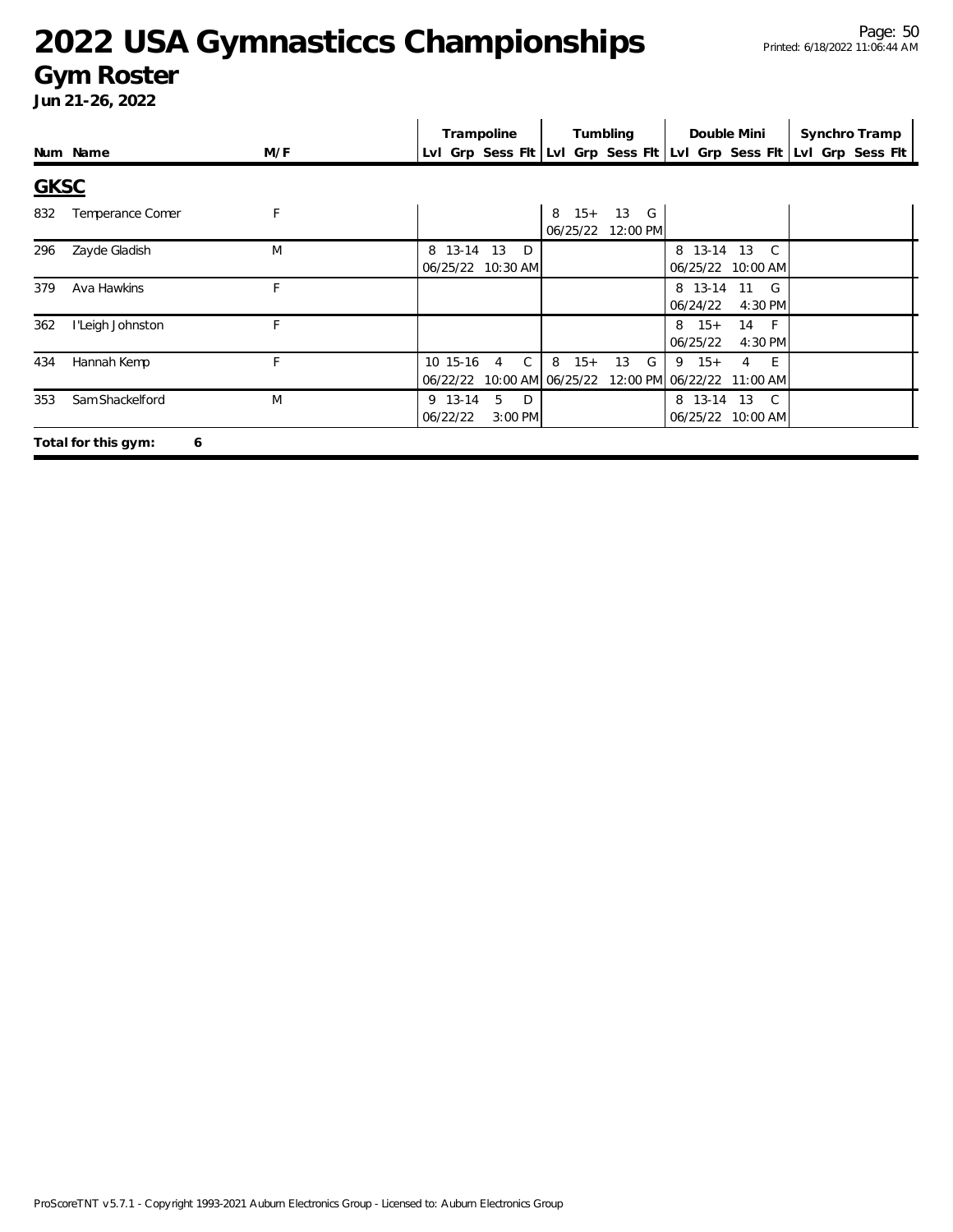#### **Gym Roster**

|     | Num Name                     | M/F | Trampoline                                                                      | Tumbling                         | Double Mini                                       | Synchro Tramp<br>Lvl Grp Sess Fit Lvl Grp Sess Fit Lvl Grp Sess Fit Lvl Grp Sess Fit |
|-----|------------------------------|-----|---------------------------------------------------------------------------------|----------------------------------|---------------------------------------------------|--------------------------------------------------------------------------------------|
|     |                              |     |                                                                                 |                                  |                                                   |                                                                                      |
|     | Gleasons<br>752 Kaylee Bowar | F   | OP 17-21 4 E<br>06/22/22 11:00 AM                                               |                                  | OP 17-21 5 C<br>06/22/22<br>2:30 PM               |                                                                                      |
|     | 1048 . Bowar-Cardwell        | F.  |                                                                                 |                                  |                                                   | OP 17-21<br>$\mathbf{3}$<br>D<br>06/21/22<br>6:30 PM                                 |
| 245 | Lucy Brezina                 | F   | 8 11-12 14<br>E<br>06/25/22<br>4:00 PM                                          |                                  | 8 11-12 13<br>B<br>06/25/22<br>9:30 AM            |                                                                                      |
| 724 | Kennedy Cardwell             | F   | OP 17-21<br>$\overline{4}$<br>E<br>06/22/22 11:00 AM 06/25/22 10:00 AM 06/22/22 | 8<br>$15+$<br>13<br>$\mathsf{C}$ | 5<br>OP 17-21<br>B<br>2:00 PM                     |                                                                                      |
| 292 | Vera Flores                  | F   | 8 13-14 13<br><sup>D</sup><br>06/25/22 10:30 AM                                 |                                  | 8 13-14<br>11<br>B<br>06/24/22<br>2:00 PM         |                                                                                      |
| 215 | Arianna Goelzer              | F   | 11<br>$8 \t15+$<br>B<br>06/24/22<br>2:00 PM                                     |                                  | 14<br>$8 \t15+$<br>D<br>06/25/22<br>3:30 PM       |                                                                                      |
| 363 | Laila Jordan                 | F.  |                                                                                 |                                  | $14$ F<br>$8 \t15+$<br>06/25/22<br>4:30 PM        |                                                                                      |
| 565 | Bennett Lamon Scott          | M   | 10 13-14<br>$\overline{2}$<br>$\mathcal{C}$<br>06/21/22<br>2:00 PM              |                                  | 9 13-14<br>5<br>B<br>06/22/22<br>2:00 PM          |                                                                                      |
| 350 | Payton Lewis                 | F   | 2<br>9 13-14<br>$\mathbb{C}$<br>06/21/22<br>2:00 PM                             |                                  | 8 13-14 11<br>$\mathsf{C}$<br>06/24/22<br>2:30 PM |                                                                                      |
|     | 1050  Lewis-Paper            | F   |                                                                                 |                                  |                                                   | $S9 \t13+$<br>3 <sup>1</sup><br>A<br>06/21/22<br>5:00 PM                             |
|     | 540 Ayla Paper               | F   | 2<br>9 13-14<br>$\overline{A}$<br>06/21/22<br>$1:00$ PM                         |                                  | 9 13-14 1<br>E<br>06/21/22 11:00 AM               |                                                                                      |
|     | Total for this gym:<br>11    |     |                                                                                 |                                  |                                                   |                                                                                      |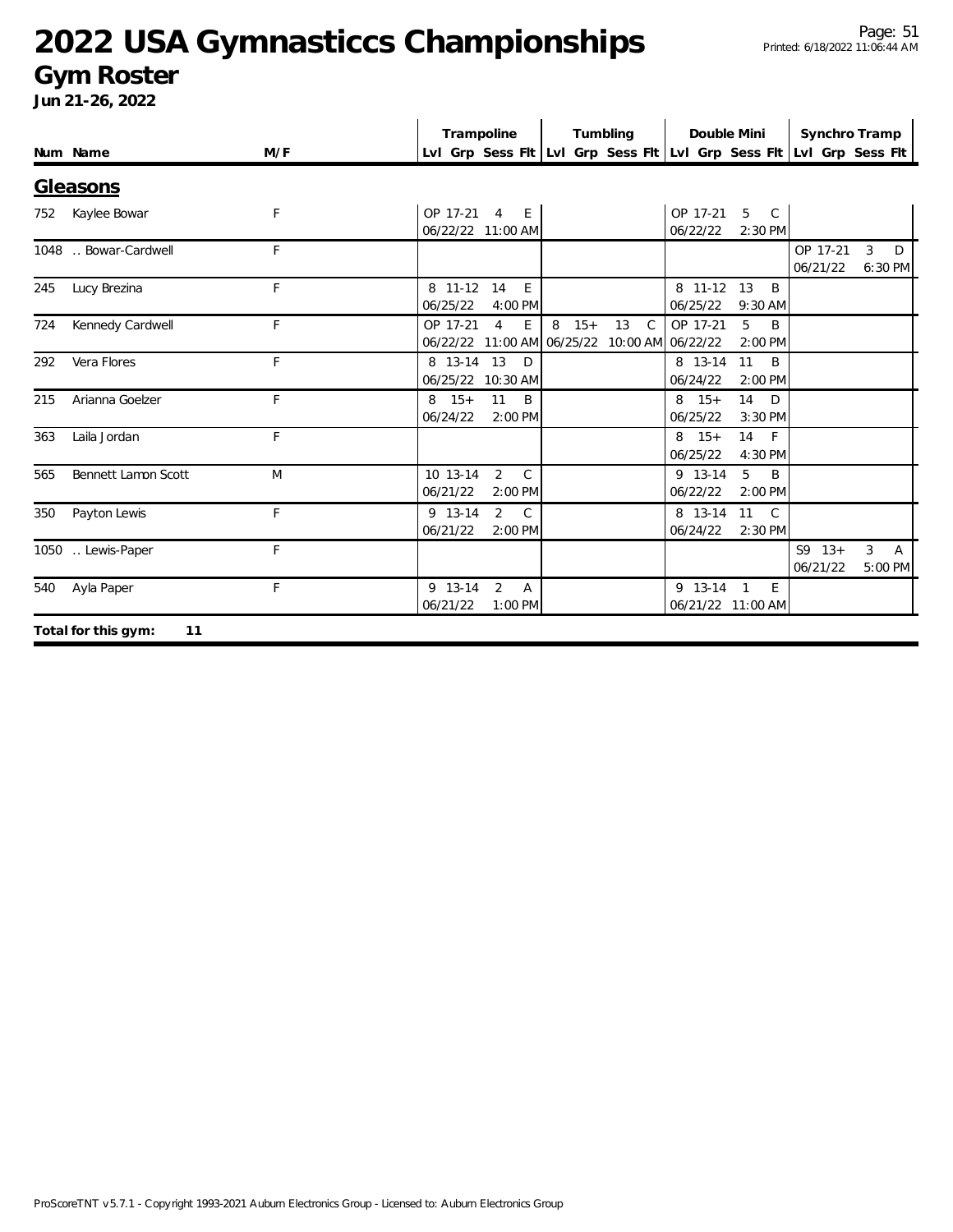#### **Gym Roster**

|             | Num Name                  | M/F | Trampoline                                                 | Tumbling                            | Double Mini                                                 | Synchro Tramp<br>Lvl Grp Sess Fit Lvl Grp Sess Fit Lvl Grp Sess Fit Lvl Grp Sess Fit |
|-------------|---------------------------|-----|------------------------------------------------------------|-------------------------------------|-------------------------------------------------------------|--------------------------------------------------------------------------------------|
| <b>GSTA</b> |                           |     |                                                            |                                     |                                                             |                                                                                      |
| 241         | Isabelle Barros           | F   | 8 11-12 14 C<br>06/25/22<br>3:00 PM                        |                                     | 8 11-12 13 G<br>06/25/22 12:00 PM                           |                                                                                      |
| 284         | Stella Bove               | F   | 8 13-14 13<br>E<br>06/25/22 11:00 AM                       |                                     | 8 13-14 11<br>E<br>06/24/22<br>3:30 PM                      |                                                                                      |
| 561         | Noiella Caruso            | F   | 10 11-12 1 C<br>06/21/22 10:00 AM                          |                                     | 2<br>9 11-12<br>E<br>06/21/22<br>3:00 PM                    |                                                                                      |
|             | 1018  Caruso-Simmonds     | F   |                                                            |                                     |                                                             | S1 14U<br>3 <sup>7</sup><br>$\overline{A}$<br>06/21/22<br>5:00 PM                    |
| 597         | <b>Grace Danley</b>       | F   | YE 13-14<br>8<br>$\overline{A}$<br>06/23/22                | 8 13-14 14<br>D<br>1:50 PM 06/25/22 | $10$ 13-14 1<br><sup>B</sup><br>3:30 PM 06/21/22<br>9:30 AM |                                                                                      |
| 251         | <b>Lily Danley</b>        | F   | 14<br>8 11-12<br>E<br>06/25/22<br>4:00 PM                  |                                     | 8 11-12 13<br>G<br>06/25/22 12:00 PM                        |                                                                                      |
| 530         | Maggie Danley             | F   | $\overline{2}$<br>9 13-14<br>$\Box$<br>06/21/22<br>2:30 PM |                                     | 9 13-14<br>$\overline{1}$<br>B<br>06/21/22 9:30 AM          |                                                                                      |
| 260         | Sachita Gupta             | F   | 8 11-12<br>14<br>$\Box$<br>06/25/22<br>$3:30$ PM           |                                     | 8 11-12 13<br>G<br>06/25/22 12:00 PM                        |                                                                                      |
| 271         | Anna Mordecai             | F   | 14<br>$\mathsf{B}$<br>8 11-12<br>06/25/22<br>2:30 PM       |                                     | 8 11-12 13<br>B<br>06/25/22<br>9:30 AM                      |                                                                                      |
| 564         | Nora Simmonds             | F   | B<br>10 11-12<br>$\mathbf{1}$<br>06/21/22<br>$9:30$ AM     |                                     | $2 \quad C$<br>$9$ 11-12<br>06/21/22<br>$2:00$ PM           |                                                                                      |
| 336         | Kate Solitario            | F   | 13<br>$8$ 9-10<br>A<br>06/25/22<br>9:00 AM                 |                                     | 8 9-10<br>14<br>B<br>06/25/22<br>2:30 PM                    |                                                                                      |
|             | Total for this gym:<br>11 |     |                                                            |                                     |                                                             |                                                                                      |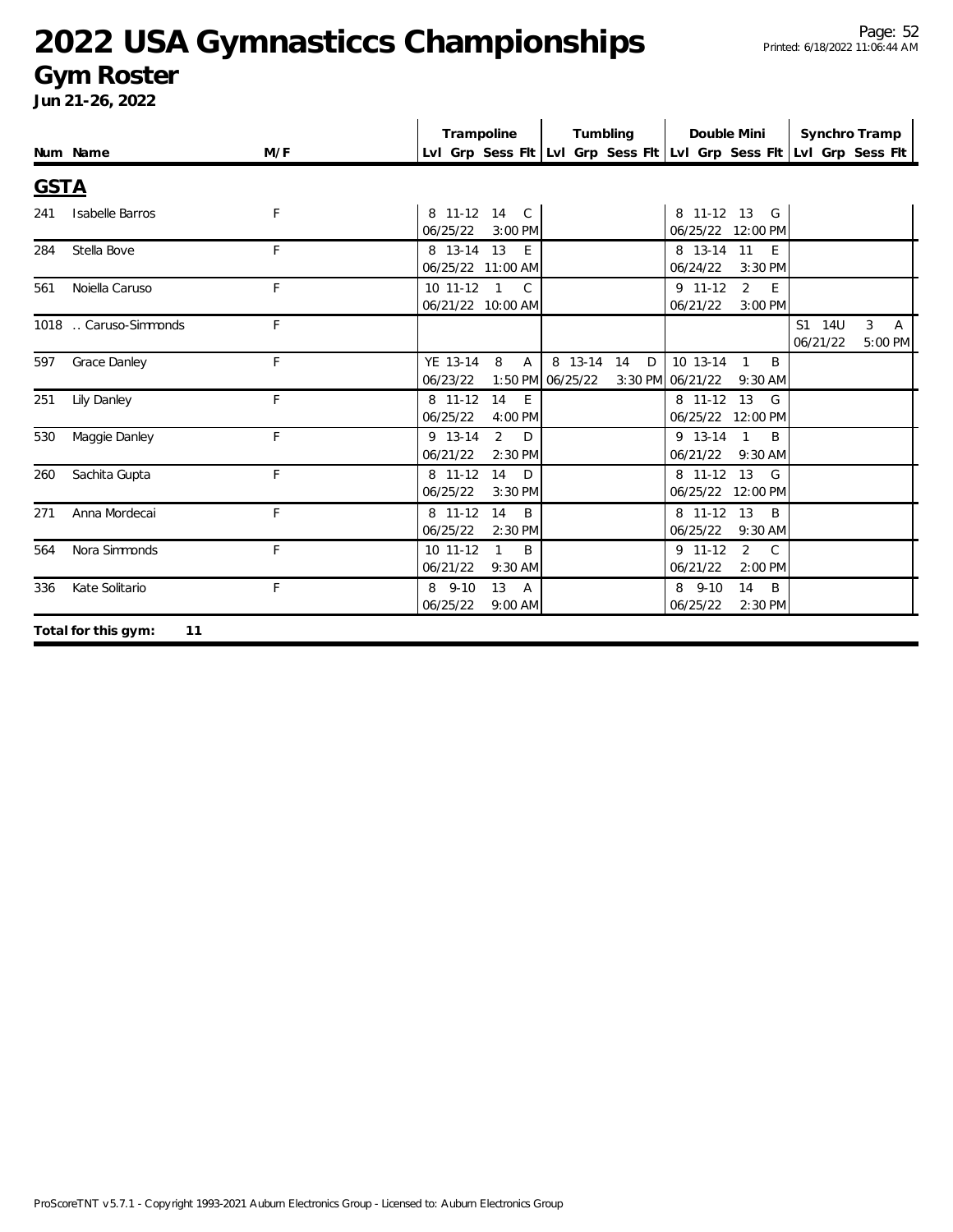#### **Gym Roster**

|     |                     |     | Trampoline                                                          | Tumbling     | Double Mini                                                   | Synchro Tramp |
|-----|---------------------|-----|---------------------------------------------------------------------|--------------|---------------------------------------------------------------|---------------|
|     | Num Name            | M/F | Lvl Grp Sess Fit Lvl Grp Sess Fit Lvl Grp Sess Fit Lvl Grp Sess Fit |              |                                                               |               |
|     | Gymagic             |     |                                                                     |              |                                                               |               |
| 355 | Olive Clay          |     | $10$ 11-12 1 C<br>06/21/22 10:00 AM                                 |              | 8 11-12 13 D<br>06/25/22 10:30 AM                             |               |
| 160 | Skyy Ellis          |     | B<br>9 11-12<br>06/21/22                                            | 8 11-12 11 F | 8 11-12<br>- 13<br>9:30 AM 06/24/22 4:00 PM 06/25/22 10:00 AM |               |
|     | Total for this gym: |     |                                                                     |              |                                                               |               |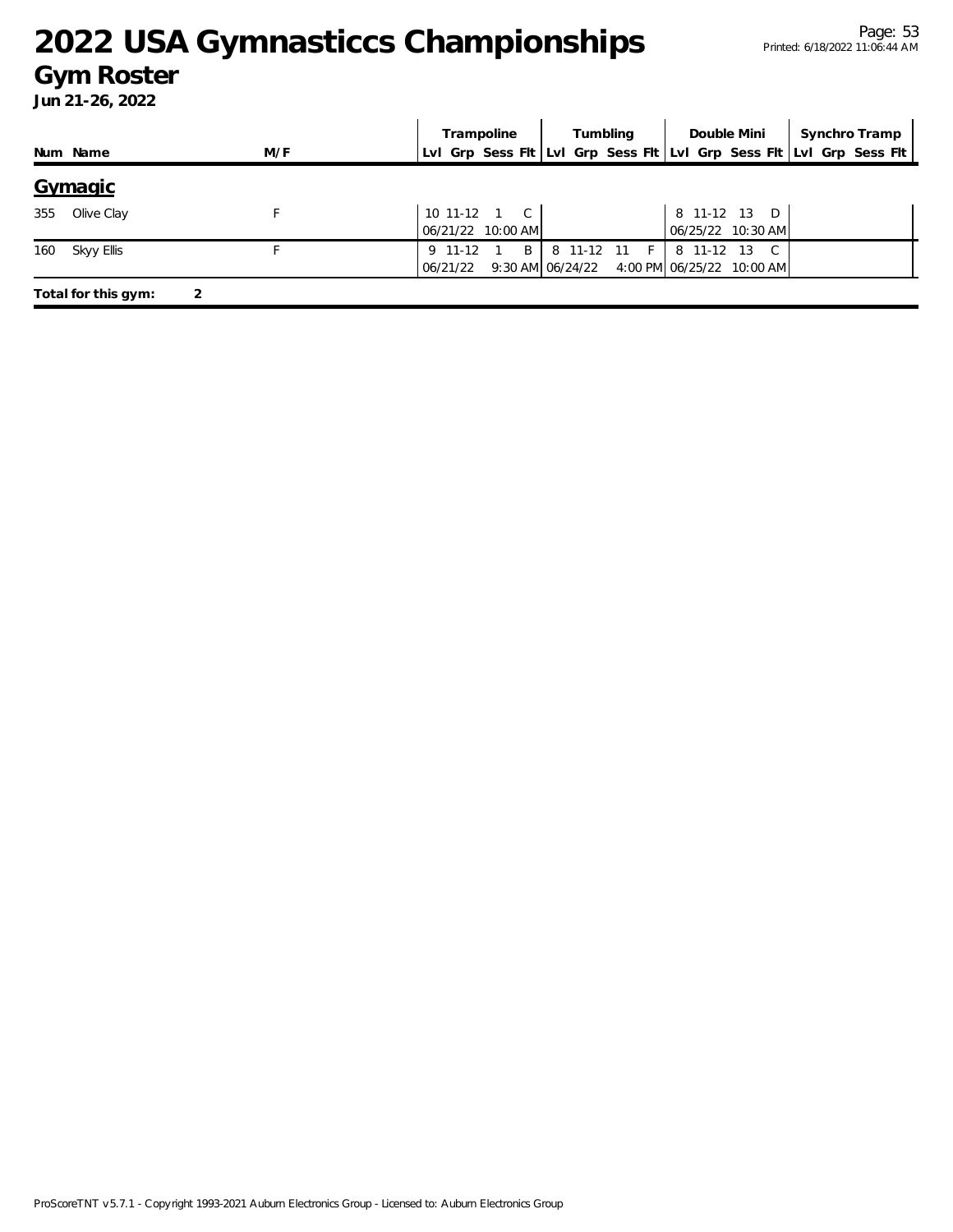### **Gym Roster**

|     |                             |     |          | Trampoline       |  | Tumbling |              | Double Mini                                                         | Synchro Tramp |  |
|-----|-----------------------------|-----|----------|------------------|--|----------|--------------|---------------------------------------------------------------------|---------------|--|
|     | Num Name                    | M/F |          |                  |  |          |              | LvI Grp Sess FIt LvI Grp Sess FIt LvI Grp Sess FIt LvI Grp Sess FIt |               |  |
|     | <b>Gymfinity Gymnastics</b> |     |          |                  |  |          |              |                                                                     |               |  |
| 508 | Julija Mulholland           |     |          | $9 \t15 + 4 \tA$ |  |          | $9 \t15 + 4$ | D                                                                   |               |  |
|     |                             |     | 06/22/22 | $9:00$ AM        |  |          |              | 06/22/22 10:30 AM                                                   |               |  |
|     | Total for this gym:         |     |          |                  |  |          |              |                                                                     |               |  |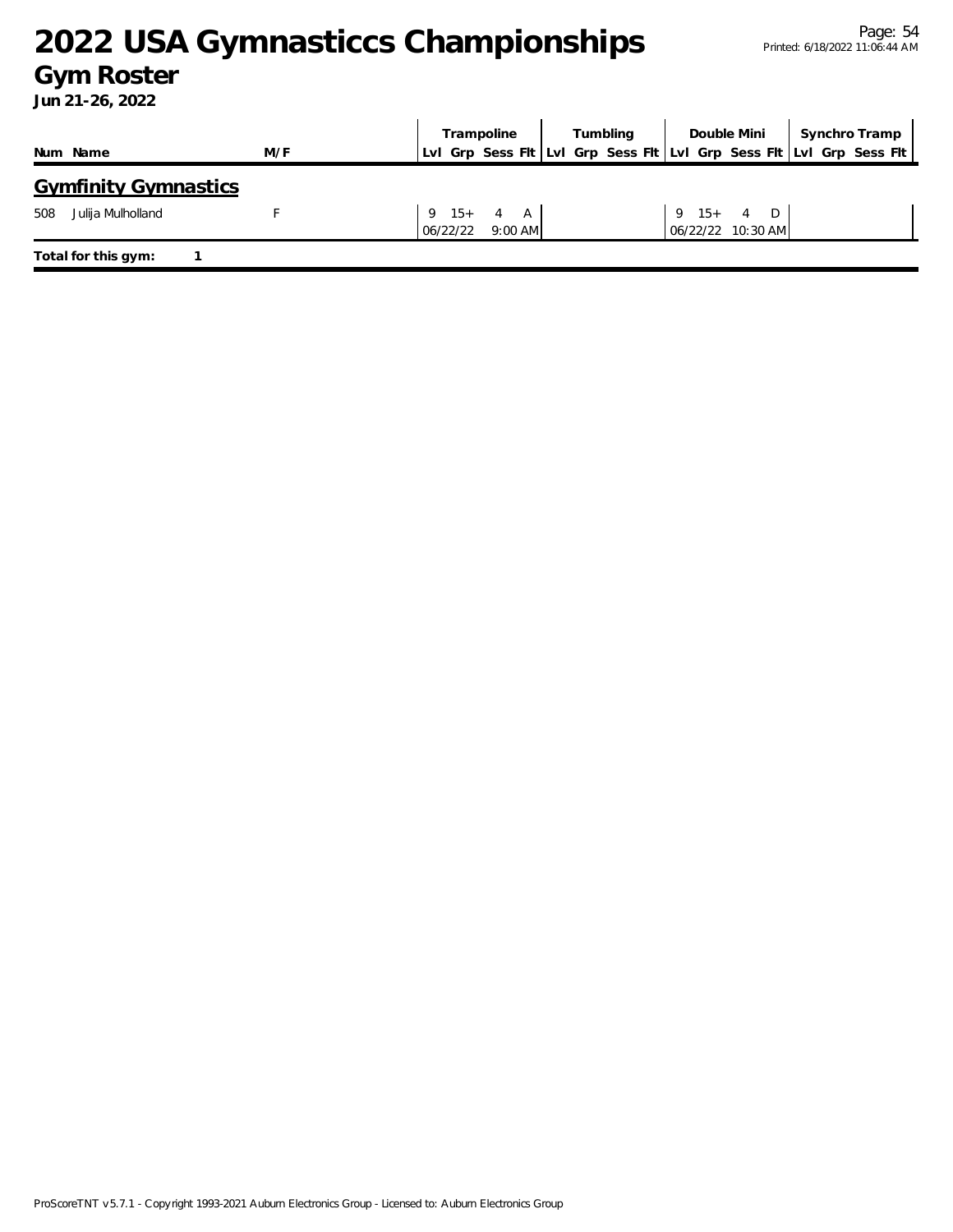#### **Gym Roster**

|     | Num Name                 | M/F | Trampoline                                            | Tumbling                                                        | Double Mini                                                        | Synchro Tramp<br>LvI Grp Sess FIt LvI Grp Sess FIt LvI Grp Sess FIt LvI Grp Sess FIt |
|-----|--------------------------|-----|-------------------------------------------------------|-----------------------------------------------------------------|--------------------------------------------------------------------|--------------------------------------------------------------------------------------|
|     | <b>Gymnast Factory</b>   |     |                                                       |                                                                 |                                                                    |                                                                                      |
| 134 | Elizabeth Ayers          | F   | $\overline{B}$<br>8 13-14<br>13<br>06/25/22           | 8 13-14 14<br>F <sub>1</sub><br>$9:30$ AM $06/25/22$            | 8 13-14<br>$11 \quad F$<br>4:30 PM 06/24/22<br>$4:00 \, \text{PM}$ |                                                                                      |
| 282 | Emily Bolton             | F   | 8 13-14<br>13<br>$-F$<br>06/25/22<br>11:30 AM         |                                                                 | 8 13-14<br>11<br>- E<br>06/24/22<br>$3:30$ PM                      |                                                                                      |
| 102 | Marlyssa Bombarde        | F   | $15+$<br>11<br>8<br>A<br>06/24/22                     | 13<br>8<br>$15+$<br>-F<br>1:30 PM 06/25/22<br>11:30 AM 06/25/22 | $8 \t15+$<br>14<br>A<br>$2:00$ PM                                  |                                                                                      |
| 248 | Lakshmi Coffey           | F.  | 8 11-12<br>14<br>A<br>06/25/22<br>2:00 PM             |                                                                 | 8 11-12<br>13<br>- F<br>06/25/22 11:30 AM                          |                                                                                      |
| 439 | Ryan Mantel              | M   | $\mathsf{C}$<br>10 13-14<br>2<br>06/21/22             | 8 13-14 10<br>D<br>2:00 PM 06/24/22 10:30 AM 06/22/22           | 9 13-14<br>5<br>A<br>$1:30$ PM                                     |                                                                                      |
| 165 | Tova Vayner-Vishnubhotla | F   | 9 11-12<br>D<br>06/21/22                              | 8 11-12<br>11<br>E<br>10:30 AM 06/24/22                         | 8 11-12<br>13<br>G<br>3:30 PM 06/25/22<br>12:00 PM                 |                                                                                      |
| 240 | Zheen Zheng              | F   | $15+$<br>11<br>8<br><b>A</b><br>06/24/22<br>$1:30$ PM |                                                                 | $15+$<br>14<br>8<br>A<br>06/25/22<br>2:00 PM                       |                                                                                      |
|     | 7<br>Total for this gym: |     |                                                       |                                                                 |                                                                    |                                                                                      |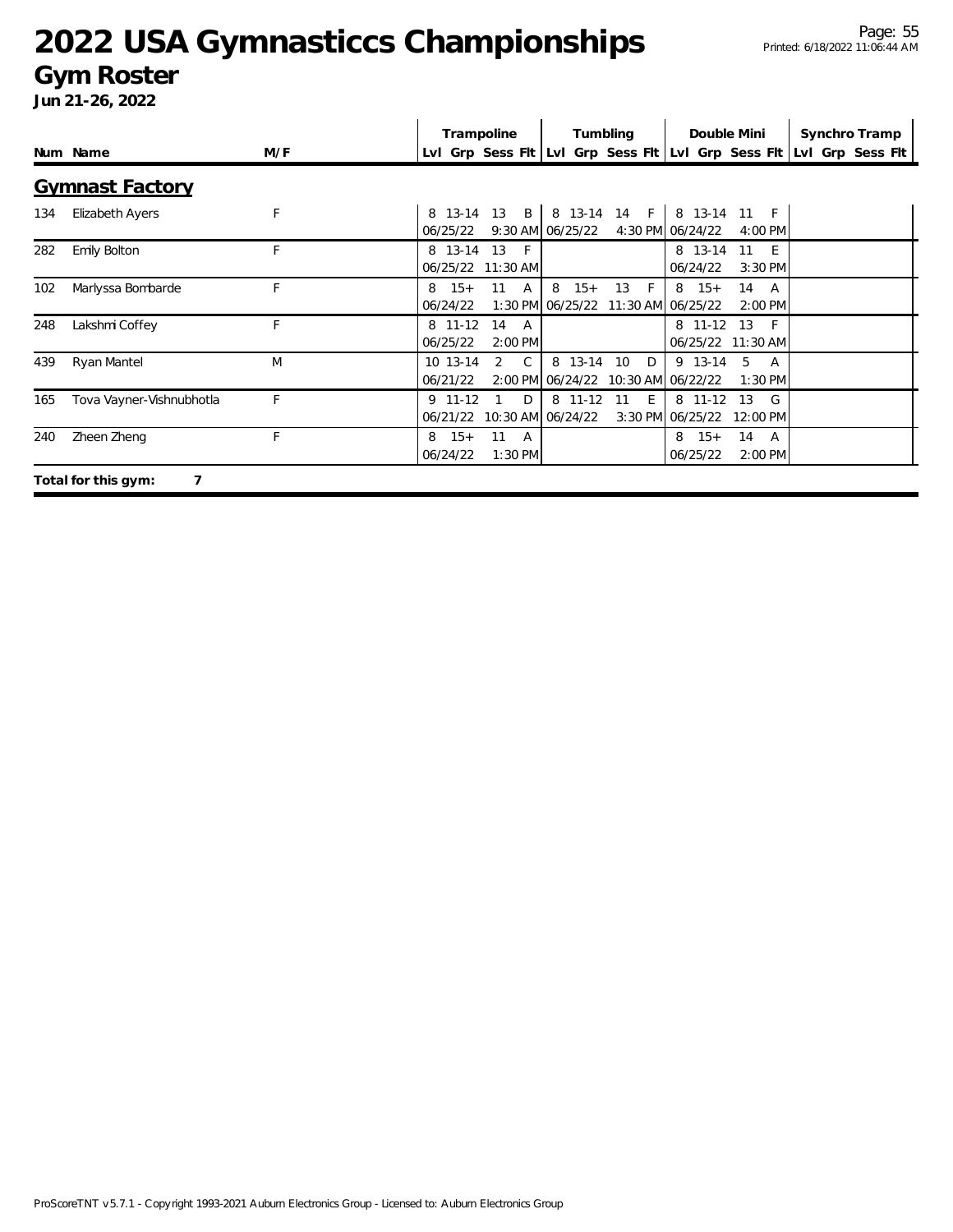#### **Gym Roster**

|     |                     |     | Tumbling<br>Double Mini<br>Trampoline                                                                                                              | Synchro Tramp |
|-----|---------------------|-----|----------------------------------------------------------------------------------------------------------------------------------------------------|---------------|
|     | Num Name            | M/F | Lyl Grp Sess Fit Lyl Grp Sess Fit Lyl Grp Sess Fit Lyl Grp Sess Fit                                                                                |               |
|     | Hangtime TNT        |     |                                                                                                                                                    |               |
| 252 | Adalyn Denman       | F   | 8 11-12 13<br>8 11-12<br>14<br>$-F$<br>$\overline{B}$<br>06/25/22 11:30 AM<br>2:30 PM<br>06/25/22                                                  |               |
| 346 | Annah Dodge         |     | 9 11-12<br>C.<br>8 11-12<br>-13<br>A<br>06/21/22 10:00 AM<br>06/25/22<br>$9:00$ AM                                                                 |               |
| 161 | Graham Foreman      | M   | 8 11-12 13<br>$\overline{B}$<br>9 11-12 1 E<br>8 11-12<br>$\overline{C}$<br>-11<br>06/21/22 11:00 AM 06/25/22<br>$9:30$ AM $06/24/22$<br>$2:30$ PM |               |
| 862 | Caylee Vincent      |     | - B<br>9 11-12<br>$\mathsf{B}$<br>9 11-12 5<br>06/21/22<br>9:30 AM 06/22/22<br>2:00 PM                                                             |               |
|     | Total for this gym: | 4   |                                                                                                                                                    |               |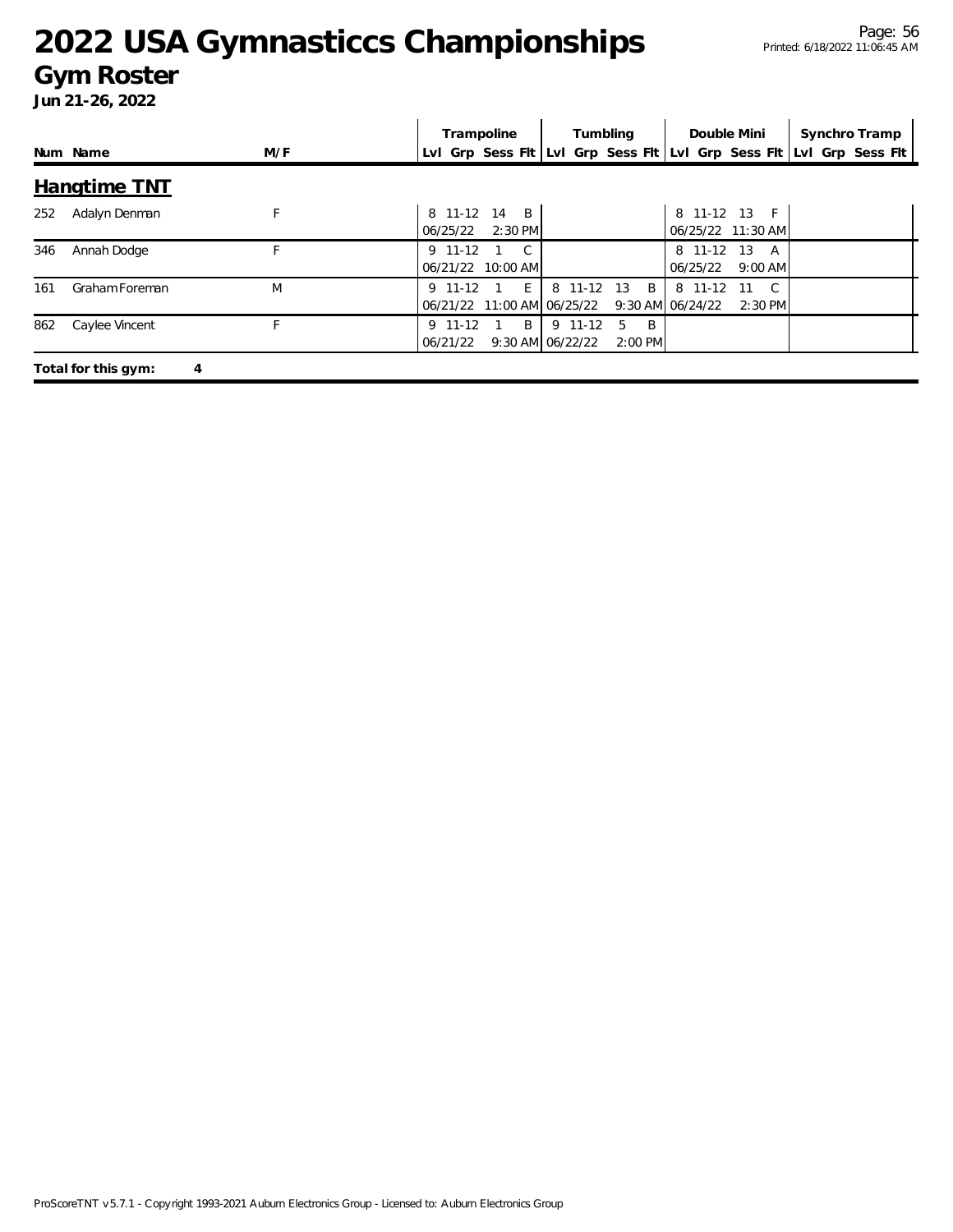#### **Gym Roster**

|              |                          |     | Trampoline<br>Tumbling<br>Synchro Tramp<br>Double Mini                                                                                |
|--------------|--------------------------|-----|---------------------------------------------------------------------------------------------------------------------------------------|
|              | Num Name                 | M/F | Lvl Grp Sess Fit Lvl Grp Sess Fit Lvl Grp Sess Fit Lvl Grp Sess Fit                                                                   |
| <b>Helix</b> |                          |     |                                                                                                                                       |
| 119          | Grady Crane              | M   | 8 11-12 13 A 8 11-12 11<br>8 11-12 13 F<br>$\Box$<br>06/25/22 11:30 AM 06/25/22 9:00 AM 06/24/22<br>$3:00$ PM                         |
| 930          | Ryan Sprague             | M   | 8 13-14 13 C<br>06/25/22 10:00 AM                                                                                                     |
| 425          | Carson Sprouls           | M   | 8 13-14 10 E<br>5 E<br>9 13-14<br>5<br><b>B</b><br>9 13-14<br>3:30 PM 06/24/22 11:00 AM 06/22/22<br>06/22/22<br>$2:00$ PM             |
| 131          | Stella Teeter            | F   | 8 11-12<br>8 11-12<br>D<br>D<br>8 11-12 13<br>$\overline{C}$<br>14<br>11<br>06/25/22<br>3:30 PM 06/24/22<br>3:00 PM 06/25/22 10:00 AM |
| 518          | Kian Zustiak             | M   | $15+$<br>5<br>- B<br>5<br>C.<br>9<br>$15+$<br>9<br>06/22/22<br>2:00 PM<br>06/22/22<br>2:30 PM                                         |
|              | 5<br>Total for this gym: |     |                                                                                                                                       |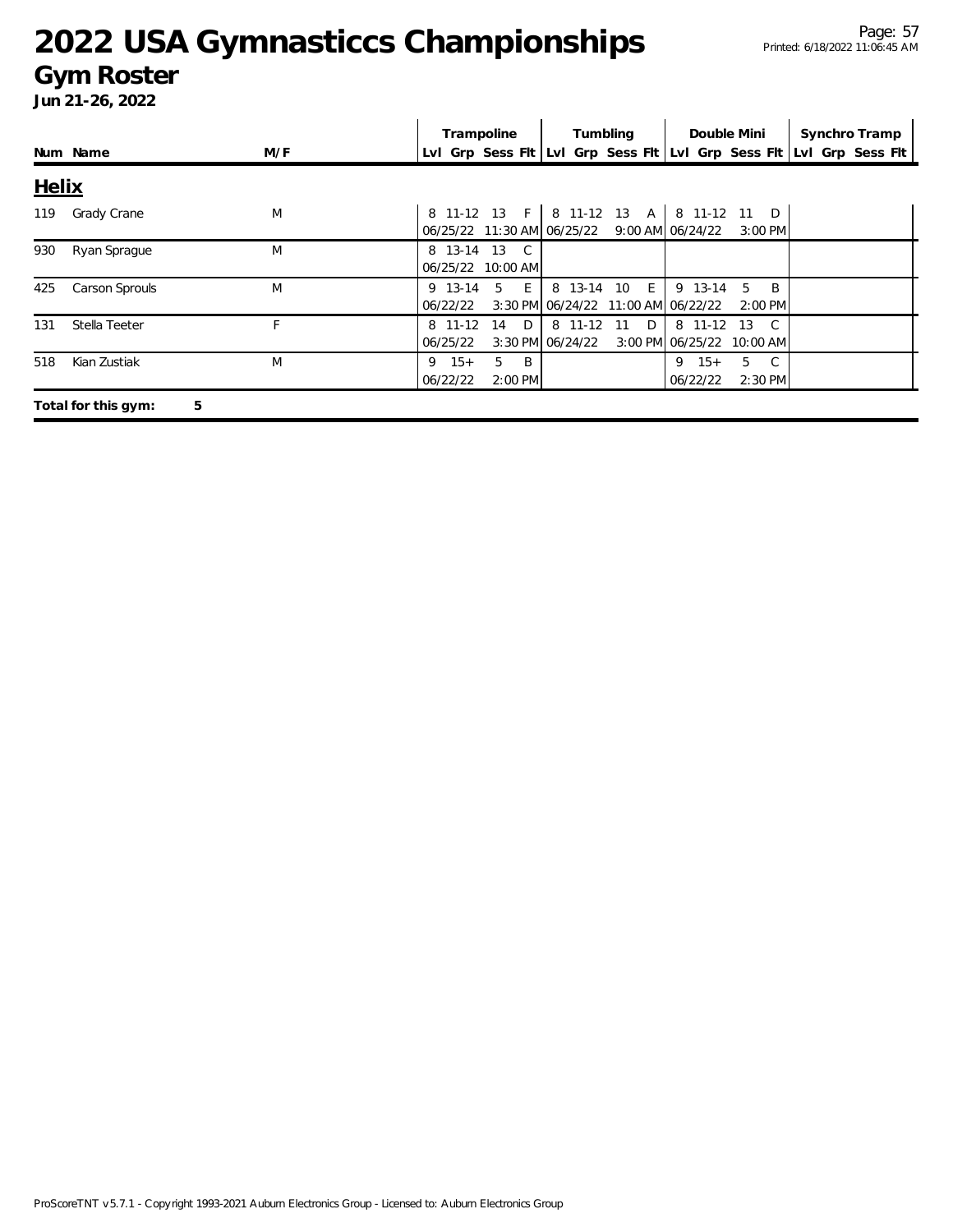### **Gym Roster**

|                     |     | Trampoline                          | Tumbling | Double Mini | Synchro Tramp                                                       |
|---------------------|-----|-------------------------------------|----------|-------------|---------------------------------------------------------------------|
| Num Name            | M/F |                                     |          |             | Lvl Grp Sess Flt Lvl Grp Sess Flt Lvl Grp Sess Flt Lvl Grp Sess Flt |
| <b>HGA</b>          |     |                                     |          |             |                                                                     |
| Julia Bi<br>910     |     | 8 15+ 11 B<br>$2:00$ PM<br>06/24/22 |          |             |                                                                     |
| Total for this gym: |     |                                     |          |             |                                                                     |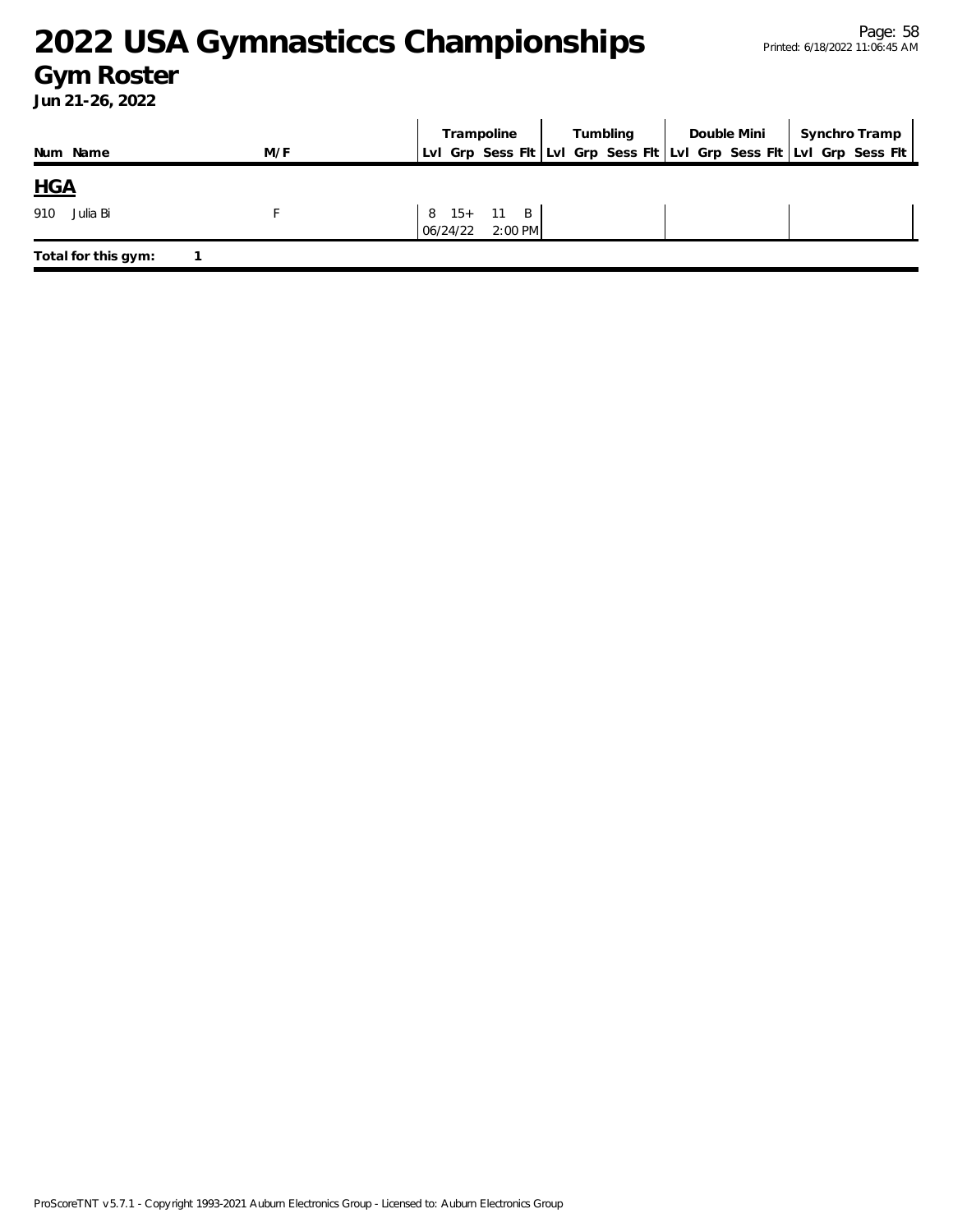#### **Gym Roster**

|                      |     | Trampoline                                                          | Tumbling | Double Mini                                              | Synchro Tramp |
|----------------------|-----|---------------------------------------------------------------------|----------|----------------------------------------------------------|---------------|
| Num Name             | M/F | Lvl Grp Sess Flt Lvl Grp Sess Flt Lvl Grp Sess Flt Lvl Grp Sess Flt |          |                                                          |               |
| Hi-Flyers T&T        |     |                                                                     |          |                                                          |               |
| Caleb Egarta<br>360  | M   |                                                                     |          | 8 15+ 14 E<br>06/25/22<br>4:00 PM                        |               |
| 344<br>Laura Kimmell |     | F<br>$15+$<br>9<br>4<br>06/22/22 11:30 AM                           |          | $8 \t15+$<br>$\overline{C}$<br>14<br>06/25/22<br>3:00 PM |               |
| 225<br>Rilynn Miller | F   | $15+$<br>11<br>$\overline{C}$<br>8<br>06/24/22<br>$2:30$ PM         |          | $8 \t15+$<br>14<br>- F<br>06/25/22<br>4:00 PM            |               |
| Total for this gym:  | 3   |                                                                     |          |                                                          |               |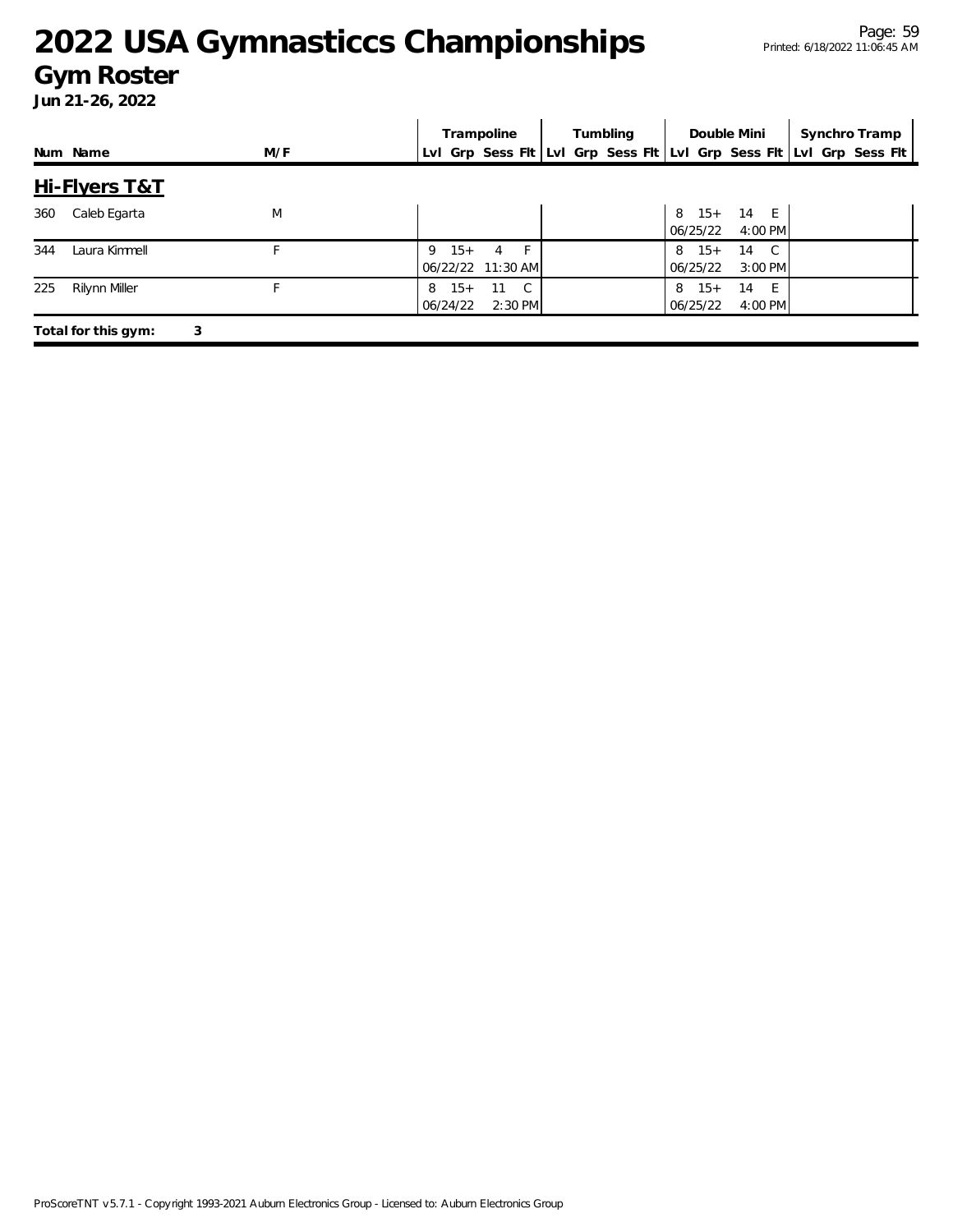#### **Gym Roster**

|     | Num Name              | M/F | Trampoline             |                                 |                                       | Tumbling                        |                                             | Double Mini                                   | Synchro Tramp<br>LvI Grp Sess FIt LvI Grp Sess FIt LvI Grp Sess FIt LvI Grp Sess FIt |  |
|-----|-----------------------|-----|------------------------|---------------------------------|---------------------------------------|---------------------------------|---------------------------------------------|-----------------------------------------------|--------------------------------------------------------------------------------------|--|
|     | <b>High Altitude</b>  |     |                        |                                 |                                       |                                 |                                             |                                               |                                                                                      |  |
| 115 | Sadie Bingham         | F   | 06/25/22               | 8 11-12 14 E                    | 4:00 PM 06/24/22                      |                                 | 8 11-12 11 C 8 11-12 13<br>2:30 PM 06/25/22 | $\overline{B}$<br>$9:30$ AM                   |                                                                                      |  |
| 431 | Raylee DeJesus        | F   | $9.9 - 10$<br>06/21/22 | A                               | $8\quad 9-10$<br>$9:00$ AM $06/24/22$ | 11 A                            | $9 \t 9-10$<br>1:30 PM 06/21/22             | $\mathcal{P}$<br>B<br>1:30 PM                 |                                                                                      |  |
| 254 | Kenia Evans           | F   | 8 11-12<br>06/25/22    | 14<br>$\overline{B}$<br>2:30 PM |                                       |                                 | 8 11-12 13<br>06/25/22 10:30 AM             | D.                                            |                                                                                      |  |
| 627 | Asher Little          | M   |                        |                                 | 10 15-16                              | E<br>06/21/22 11:00 AM 06/22/22 | 10 15-16                                    | .5<br>D.<br>3:00 PM                           |                                                                                      |  |
| 227 | Emmy Pedroso          | F   | $15+$<br>8<br>06/24/22 | 11<br>$\mathbb{C}$<br>2:30 PM   |                                       |                                 | $8 \t15+$<br>06/25/22                       | 14 E<br>4:00 PM                               |                                                                                      |  |
| 190 | <b>Ethan Saunders</b> | M   |                        |                                 | 8 11-12<br>06/25/22                   | 13<br>B                         | 8 11-12<br>9:30 AM 06/24/22                 | $\overline{C}$<br>11<br>2:30 PM               |                                                                                      |  |
| 743 | A.J. Willis           | M   |                        |                                 | OP 17-21<br>06/22/22                  | A<br>$\overline{4}$             | OP 17-21<br>9:00 AM 06/21/22                | $\overline{2}$<br>$\overline{C}$<br>$2:00$ PM |                                                                                      |  |
|     | Total for this gym:   |     |                        |                                 |                                       |                                 |                                             |                                               |                                                                                      |  |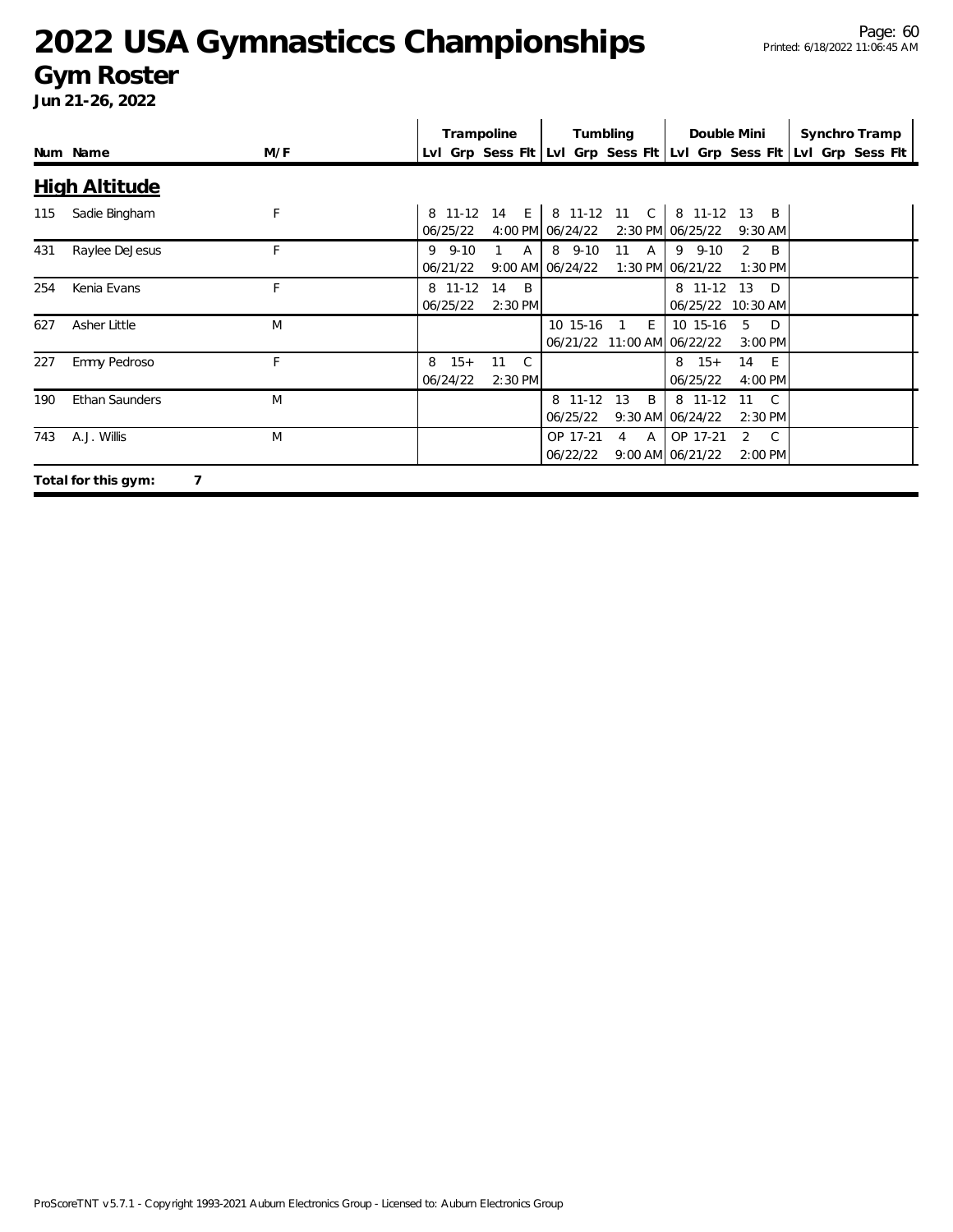#### **Gym Roster**

|     |                     |     | Trampoline                                               | Tumbling                                                              | Double Mini                                                       | Synchro Tramp                                                       |
|-----|---------------------|-----|----------------------------------------------------------|-----------------------------------------------------------------------|-------------------------------------------------------------------|---------------------------------------------------------------------|
|     | Num Name            | M/F |                                                          |                                                                       |                                                                   | Lvl Grp Sess Flt Lvl Grp Sess Flt Lvl Grp Sess Flt Lvl Grp Sess Flt |
|     | <b>High Energy</b>  |     |                                                          |                                                                       |                                                                   |                                                                     |
| 817 | Nate Erkert         | M   | YE 13-14<br>8<br>E<br>06/23/22<br>$3:50$ PM              |                                                                       | YE 13-14<br>8<br>D<br>06/23/22<br>$3:20$ PM                       |                                                                     |
| 498 | Hayley Hubert       | F   | $9 \t15+$<br>$-F$<br>$\overline{4}$<br>06/22/22 11:30 AM |                                                                       | $9 \t15+$<br>$\overline{4}$<br>$\mathcal{C}$<br>06/22/22 10:00 AM |                                                                     |
| 351 | Jacob Marshall      | M   | 5<br>9 13-14<br>E.<br>06/22/22<br>3:30 PM                |                                                                       | 8 13-14 13<br>$\mathcal{C}$<br>06/25/22 10:00 AM                  |                                                                     |
| 157 | Trista Morgan       | F   | $9 \t15+$<br>4<br>D                                      | 8<br>$15+$<br>13<br>E<br>06/22/22 10:30 AM 06/25/22 11:00 AM 06/25/22 | $8 \t15+$<br>14<br>- F<br>4:30 PM                                 |                                                                     |
| 947 | Ruthie Parham       | F   | 10 15-16<br>4<br>B<br>06/22/22<br>$9:30$ AM              |                                                                       |                                                                   |                                                                     |
| 866 | Shriya Sawant       | F   | E<br>OP 17-21<br>4<br>06/22/22                           | $9 \t15+$<br>B<br>11:00 AM 06/21/22<br>$9:30$ AM                      |                                                                   |                                                                     |
| 158 | Ava Sicard          | F   | $9 \t15+$<br>4<br>E.<br>06/22/22                         | $8 \t15+$<br>13<br>F<br>11:00 AM 06/25/22 11:30 AM 06/25/22           | 8<br>$15+$<br>14<br>B<br>$2:30$ PM                                |                                                                     |
| 322 | Cruz Tucker         | M   | 8 13-14 13<br>$\mathsf{C}$<br>06/25/22 10:00 AM          |                                                                       | 13<br>8 13-14<br>A<br>06/25/22<br>$9:00$ AM                       |                                                                     |
| 460 | Leah Uetrecht       | F   | $9 \t15+$<br>4<br>D<br>06/22/22 10:30 AM 06/21/22        | $9 \t15+$<br>$\mathbf{1}$<br>B                                        | $9 \t15+$<br>$\overline{4}$<br>B<br>9:30 AM 06/22/22<br>$9:30$ AM |                                                                     |
|     | Total for this gym: | 9   |                                                          |                                                                       |                                                                   |                                                                     |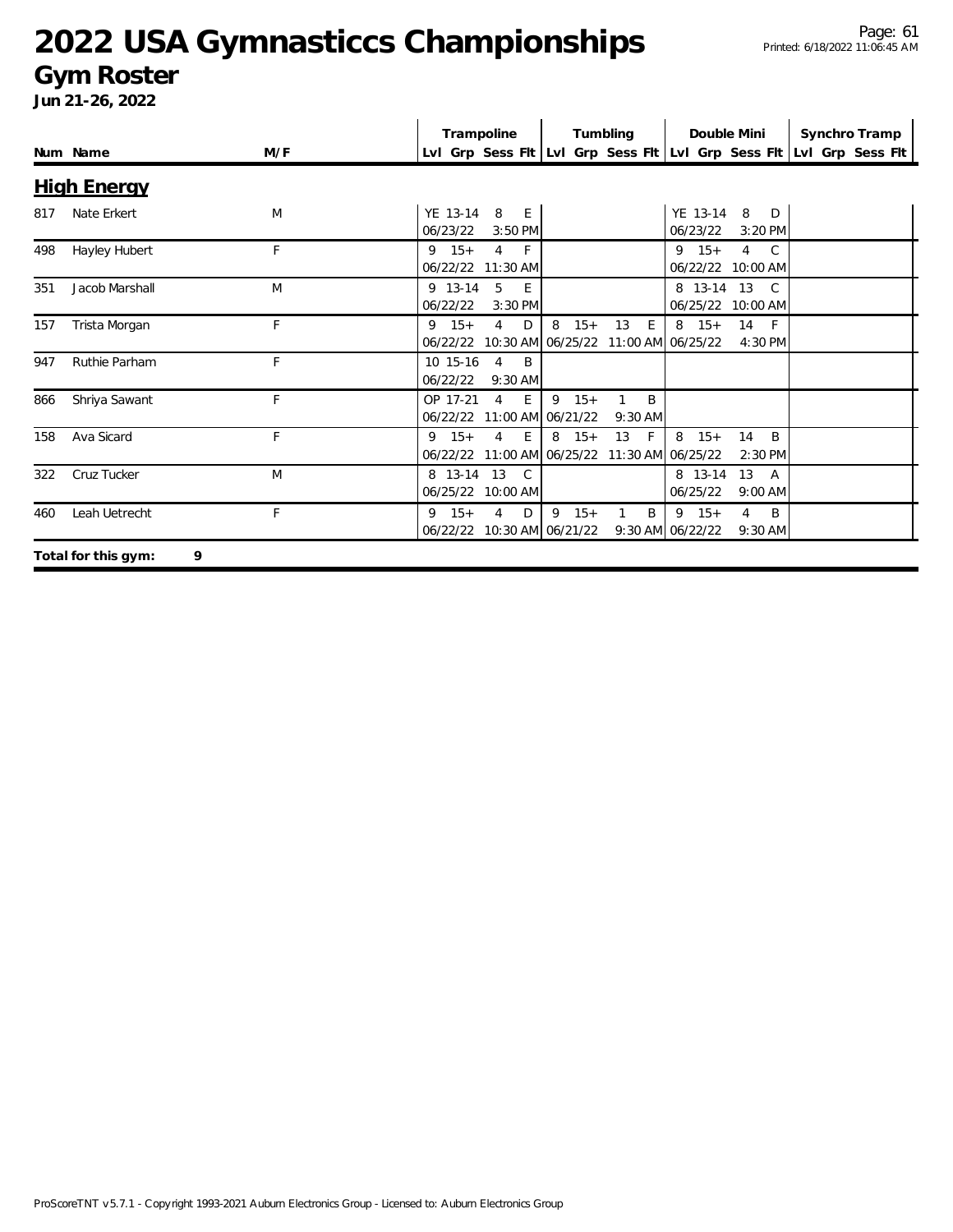#### **Gym Roster**

|          |                            |     |  | Trampoline |                       | Tumbling                            | Double Mini                                                         | Synchro Tramp |  |
|----------|----------------------------|-----|--|------------|-----------------------|-------------------------------------|---------------------------------------------------------------------|---------------|--|
| Num Name |                            | M/F |  |            |                       |                                     | Lvl Grp Sess Fit Lvl Grp Sess Fit Lvl Grp Sess Fit Lvl Grp Sess Fit |               |  |
|          | <b>HIGH FLYERS T and T</b> |     |  |            |                       |                                     |                                                                     |               |  |
| 827      | M.J Andrus                 | M   |  |            |                       | 8 13-14 10 D<br>$06/24/22$ 10:30 AM |                                                                     |               |  |
| 838      | Kenzi George               | F   |  |            | 06/25/22              | 8 13-14 14 F<br>4:30 PM             |                                                                     |               |  |
| 850      | Zaylie Serrette            | F   |  |            | $8 \t15+$<br>06/25/22 | 13 C<br>$10:00$ AM                  |                                                                     |               |  |
|          | Total for this gym:<br>3   |     |  |            |                       |                                     |                                                                     |               |  |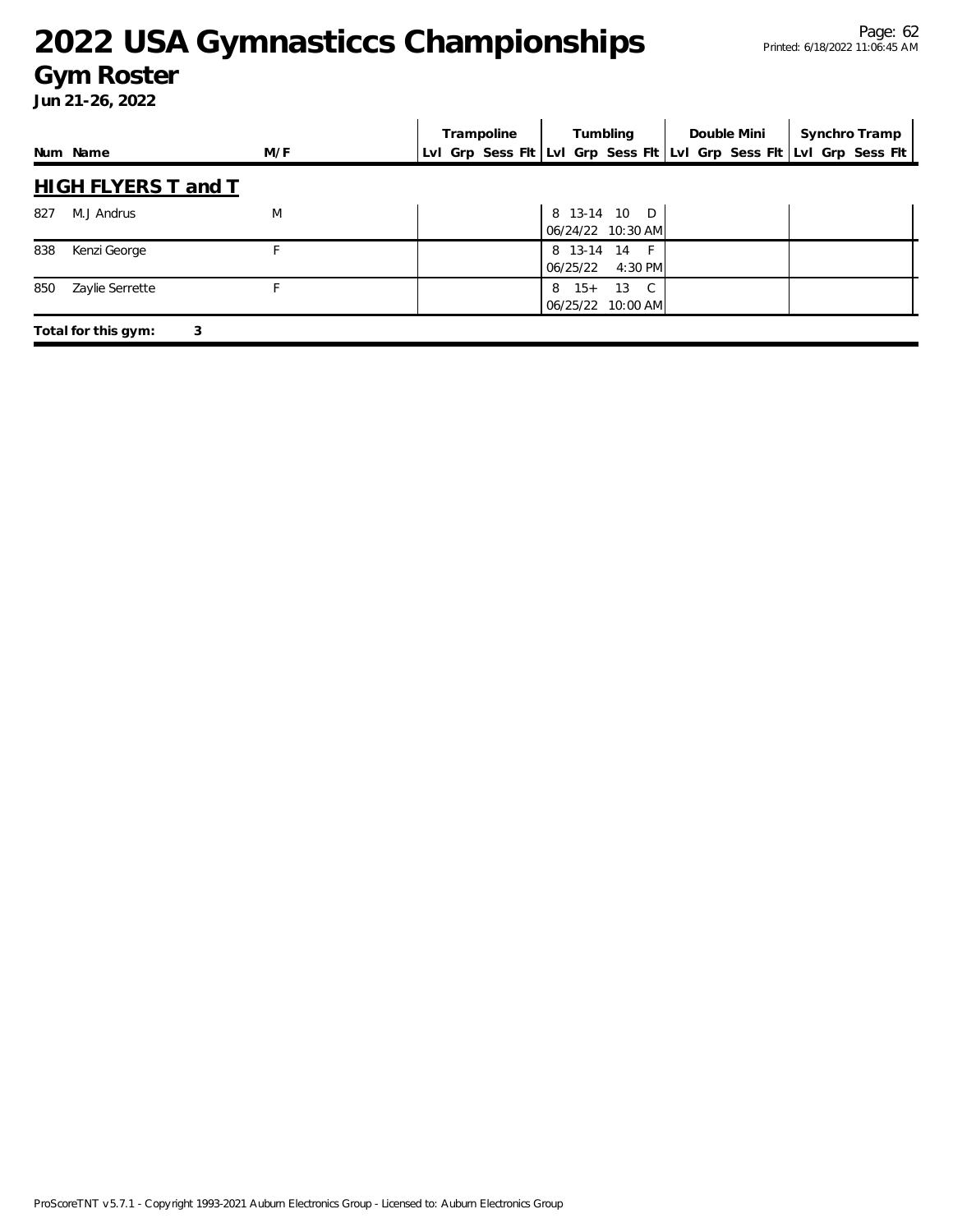#### **Gym Roster**

|                     |     | Trampoline | Tumbling                                | Double Mini | Synchro Tramp                                                       |
|---------------------|-----|------------|-----------------------------------------|-------------|---------------------------------------------------------------------|
| Num Name            | M/F |            |                                         |             | LvI Grp Sess Fit LvI Grp Sess Fit LvI Grp Sess Fit LvI Grp Sess Fit |
| <u>IGN</u>          |     |            |                                         |             |                                                                     |
| 873<br>Kayli Mohror |     |            | $9 \t15+1 \tB$<br>06/21/22<br>$9:30$ AM |             |                                                                     |
| Total for this gym: |     |            |                                         |             |                                                                     |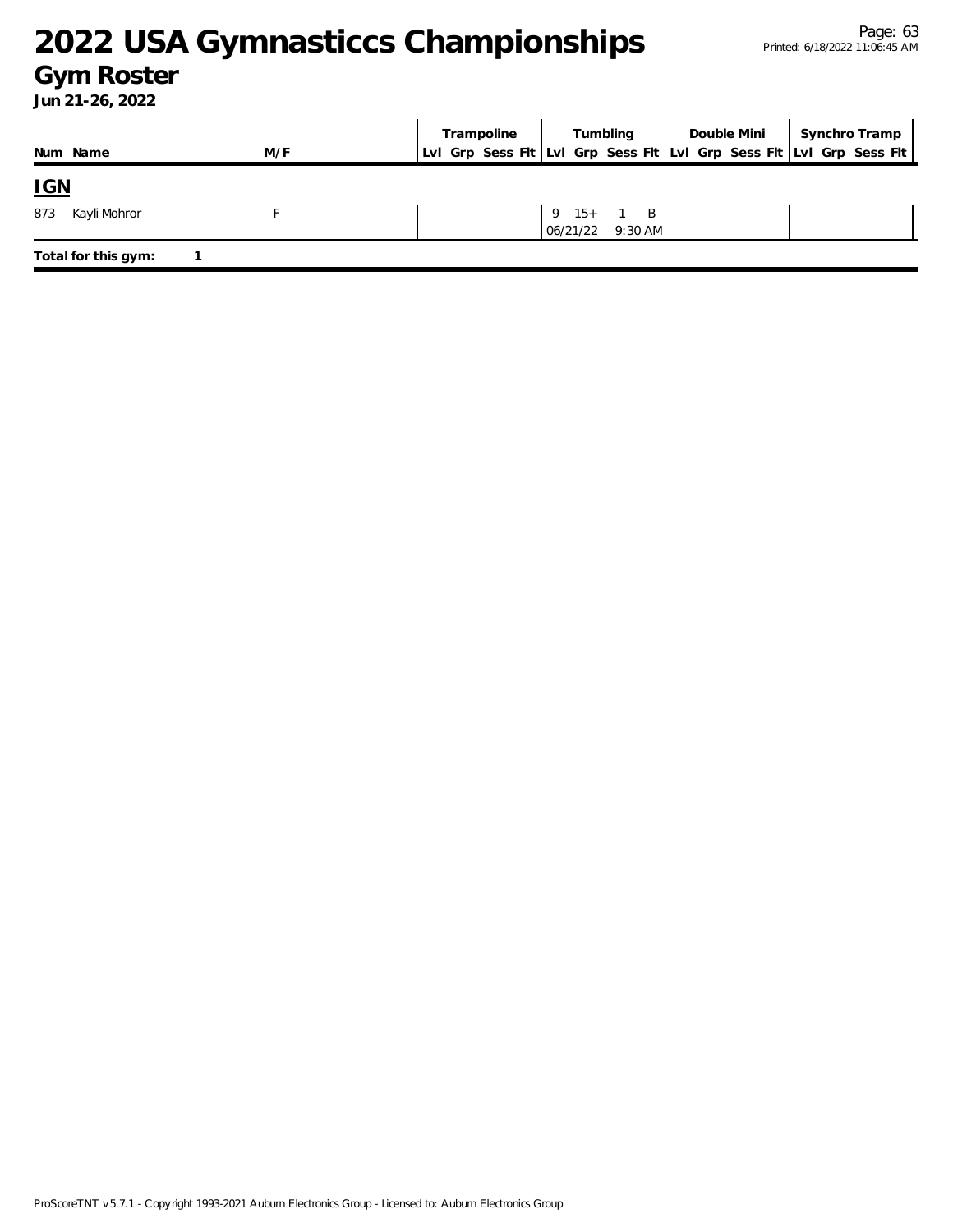#### **Gym Roster**

|            |                     |     | Trampoline             |                      | Tumbling                                                                                                                                                         |                       | Double Mini     | Synchro Tramp                                                       |
|------------|---------------------|-----|------------------------|----------------------|------------------------------------------------------------------------------------------------------------------------------------------------------------------|-----------------------|-----------------|---------------------------------------------------------------------|
|            | Num Name            | M/F |                        |                      |                                                                                                                                                                  |                       |                 | Lvl Grp Sess Fit Lvl Grp Sess Fit Lvl Grp Sess Fit Lvl Grp Sess Fit |
| <u>IKG</u> |                     |     |                        |                      |                                                                                                                                                                  |                       |                 |                                                                     |
| 417        | Maya Dewitt         |     |                        |                      | 9 13-14 2 D   8 13-14 14 C   9 13-14 1 A<br>$\begin{bmatrix} 06/21/22 & 2:30 \text{ PM} & 06/25/22 & 3:00 \text{ PM} & 06/21/22 & 9:00 \text{ AM} \end{bmatrix}$ |                       |                 |                                                                     |
| 212        | Hana Eichler        |     | $15+$<br>8<br>06/24/22 | 11<br>D<br>$3:00$ PM |                                                                                                                                                                  | $8 \t15+$<br>06/25/22 | - 14<br>4:30 PM |                                                                     |
|            | Total for this gym: |     |                        |                      |                                                                                                                                                                  |                       |                 |                                                                     |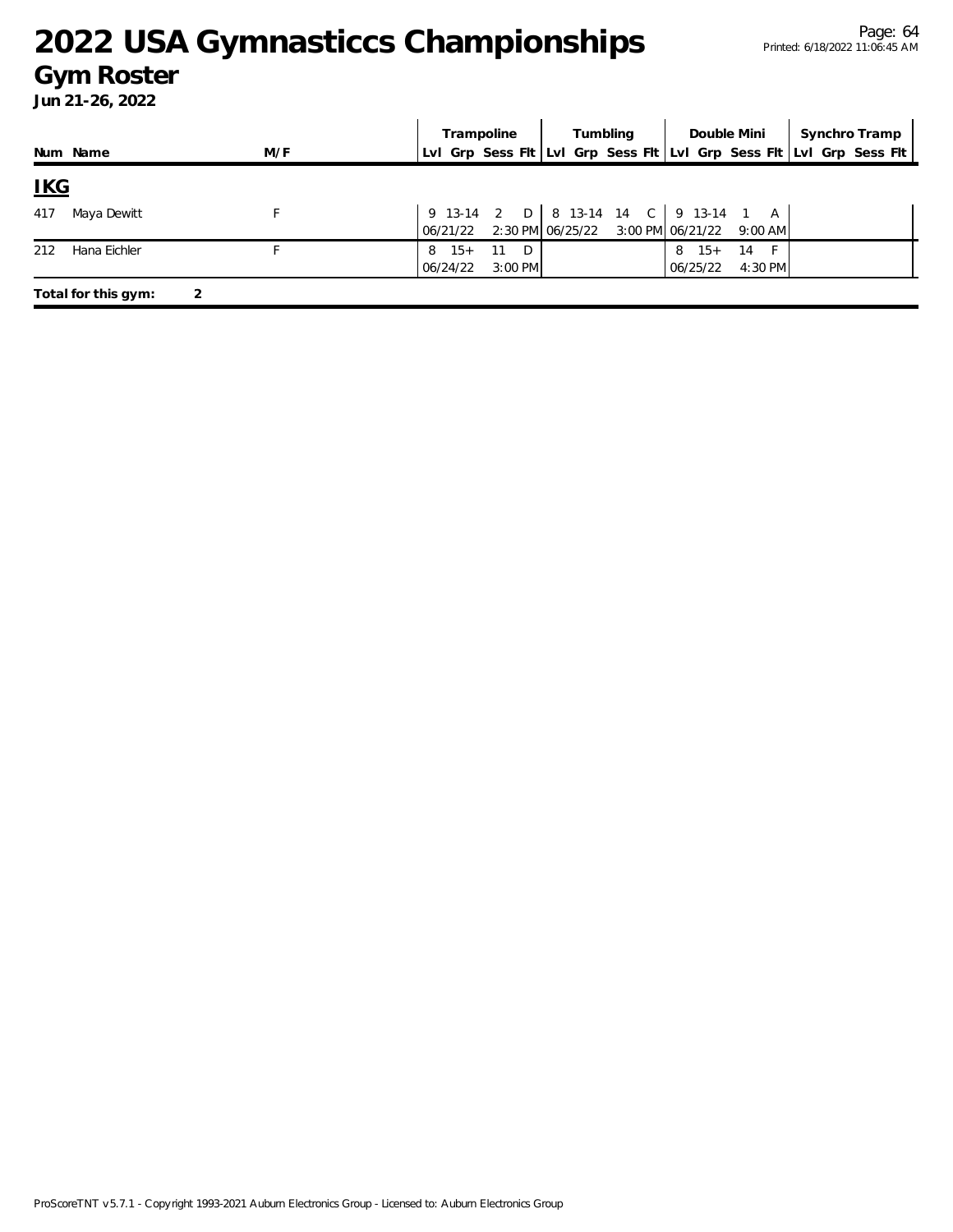#### **Gym Roster**

|     |                            |     | Trampoline                                                | Tumbling                                                                                   | Double Mini                                            | Synchro Tramp                                        |
|-----|----------------------------|-----|-----------------------------------------------------------|--------------------------------------------------------------------------------------------|--------------------------------------------------------|------------------------------------------------------|
|     | Num Name                   | M/F |                                                           | Lvl Grp Sess Fit Lvl Grp Sess Fit Lvl Grp Sess Fit Lvl Grp Sess Fit                        |                                                        |                                                      |
|     | <b>Integrity Athletics</b> |     |                                                           |                                                                                            |                                                        |                                                      |
| 650 | Amanda Abraham             | F   | 10 15-16 4<br>C                                           |                                                                                            | 10 15-16<br>$\overline{4}$<br>Α                        |                                                      |
|     | 1045  Abraham-Orders       | F   | 06/22/22 10:00 AM                                         |                                                                                            | 06/22/22<br>$9:00$ AM                                  | OP 17-21<br>3<br>D                                   |
|     |                            |     |                                                           |                                                                                            |                                                        | 06/21/22<br>6:30 PM                                  |
| 528 | Caitlyn Akina              | F   | $\overline{2}$<br>9 13-14<br>A<br>06/21/22<br>$1:00$ PM   |                                                                                            | 9 13-14 1<br>E<br>06/21/22 11:00 AM                    |                                                      |
| 651 | Isabelle Aucoin            | F   | 10 15-16<br>$\overline{4}$<br>A                           |                                                                                            | 10 15-16<br>$\overline{4}$<br>D                        |                                                      |
|     |                            |     | 06/22/22<br>$9:00$ AM                                     |                                                                                            | 06/22/22 10:30 AM                                      |                                                      |
|     | 1004 . Aucoin-Houser       | F   |                                                           |                                                                                            |                                                        | $\mathsf{C}$<br>S1 15-16<br>3<br>06/21/22<br>6:00 PM |
| 147 | Daniel Basily              | M   | $8\quad 9-10$<br>11<br>A                                  | 8 9-10<br>11<br>H                                                                          | 8<br>$9 - 10$<br>11<br>B                               |                                                      |
|     |                            |     | 06/24/22<br>$1:30$ PM                                     | 06/24/22                                                                                   | 5:00 PM 06/24/22<br>2:00 PM                            |                                                      |
| 148 | David Basily               | M   | 11<br>$8$ 9-10<br>$\overline{A}$<br>06/24/22<br>$1:30$ PM | 8 9-10<br>11<br>H<br>06/24/22                                                              | $8, 9-10$<br>11<br>B<br>5:00 PM 06/24/22<br>2:00 PM    |                                                      |
|     | 1059  Bly-Light            | M   |                                                           |                                                                                            |                                                        | F<br>3<br>SR 18+                                     |
|     |                            |     |                                                           |                                                                                            |                                                        | 06/21/22<br>7:30 PM                                  |
| 669 | Emma Bowman                | F   | 8<br>YE 13-14<br>$\overline{A}$<br>06/23/22<br>$1:50$ PM  |                                                                                            | 10 13-14<br>B<br>$\mathbf{1}$<br>06/21/22<br>$9:30$ AM |                                                      |
|     | 1000  Bowman-Leder         | F   |                                                           |                                                                                            |                                                        | JR 15-16<br>3<br>E                                   |
|     |                            |     |                                                           |                                                                                            |                                                        | 06/21/22<br>7:00 PM                                  |
| 737 | Keith Eldridge             | M   |                                                           | OP 22+<br>$\overline{A}$<br>$\overline{4}$<br>06/22/22<br>9:00 AM                          | OP 22+<br>$\overline{2}$<br>D<br>06/21/22<br>2:30 PM   |                                                      |
| 730 | <b>Brandon Frasure</b>     | M   | 5<br>OP 17-21<br>D                                        | $9 \t15+$<br>$\mathbf{1}$<br>$\mathsf{C}$                                                  | $\overline{2}$<br>$\mathsf{C}$<br>OP 17-21             |                                                      |
|     |                            |     | 06/22/22<br>$3:00$ PM                                     | 06/21/22<br>10:00 AM                                                                       | 06/21/22<br>2:00 PM                                    |                                                      |
|     | 1047  Frasure-Sargel       | M   |                                                           |                                                                                            |                                                        | OP 17-21<br>3<br>D<br>06/21/22<br>6:30 PM            |
| 644 | Abby Houser                | F   | $\overline{2}$<br>10 13-14<br>$\overline{A}$              |                                                                                            | 10 13-14<br>B<br>$\mathbf{1}$                          |                                                      |
|     |                            |     | 06/21/22<br>1:00 PM                                       |                                                                                            | 06/21/22<br>$9:30$ AM                                  |                                                      |
| 717 | Hannah Leder               | F   | $\mathsf{C}$<br>8<br>JR 15-16<br>06/23/22<br>2:50 PM      |                                                                                            | 8<br>E<br>JR 15-16<br>06/23/22<br>3:50 PM              |                                                      |
| 107 | Ainsley Loredo             | F   | $8 \t15+$<br>11<br>E                                      | $8 \t15+$<br>13<br>G                                                                       | $8 \t15+$<br>14<br>$\mathsf{F}$                        |                                                      |
|     |                            |     | 06/24/22                                                  | 3:30 PM 06/25/22 12:00 PM 06/25/22                                                         | $4:30$ PM                                              |                                                      |
|     | 731 Ava Orders             |     |                                                           | OP 17-21 4 E 9 15+ 1 A OP 17-21 5 A<br>06/22/22 11:00 AM 06/21/22 9:00 AM 06/22/22 1:30 PM |                                                        |                                                      |
|     | 610 Mason Sargel           | M   | 10 13-14<br>2 C                                           | 9 13-14 4<br>D                                                                             | $\overline{10}$ 13-14 1<br>D                           |                                                      |
|     |                            |     | 06/21/22                                                  | 2:00 PM 06/22/22 10:30 AM 06/21/22 10:30 AM                                                |                                                        |                                                      |
| 928 | Stella Shuster             | F   | 8 11-12 14 A<br>06/25/22<br>2:00 PM                       |                                                                                            |                                                        |                                                      |
| 275 | Olivia Stroop              | F   | 8 11-12 14<br>E.                                          |                                                                                            | 8 11-12 13 G                                           |                                                      |
|     |                            |     | 06/25/22<br>4:00 PM                                       |                                                                                            | 06/25/22 12:00 PM                                      |                                                      |
|     | 324 Peter Zink             | M   | 8 13-14 13 D                                              |                                                                                            | 8 13-14 13 B                                           |                                                      |
|     |                            |     | 06/25/22 10:30 AM                                         |                                                                                            | 06/25/22 9:30 AM                                       |                                                      |
|     | Total for this gym:<br>21  |     |                                                           |                                                                                            |                                                        |                                                      |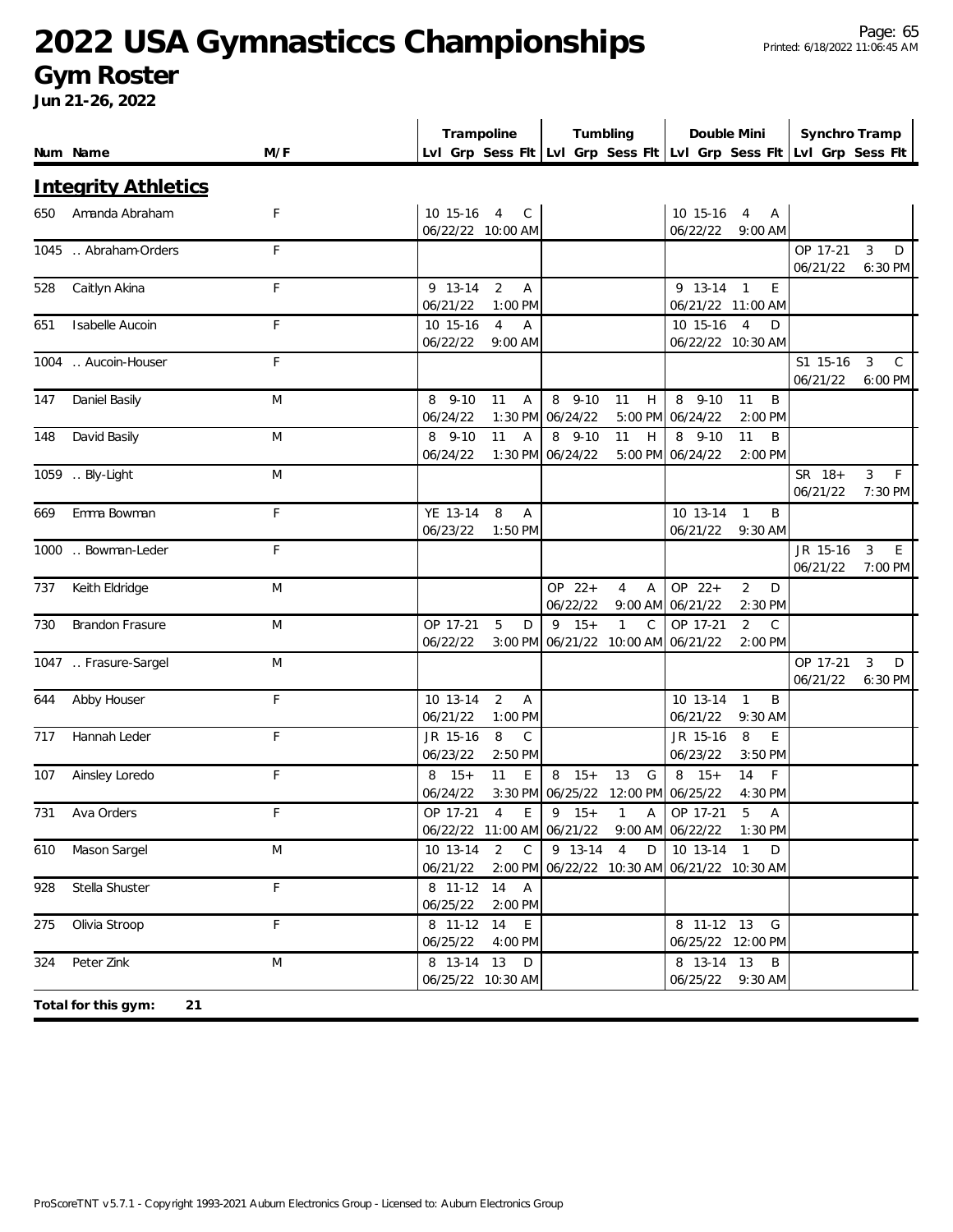### **Gym Roster**

|                     |                            |                                                                                                                                                        | Trampoline | Tumbling | Double Mini                            | Synchro Tramp |                                                                        |
|---------------------|----------------------------|--------------------------------------------------------------------------------------------------------------------------------------------------------|------------|----------|----------------------------------------|---------------|------------------------------------------------------------------------|
| Num Name            | M/F                        |                                                                                                                                                        |            |          |                                        |               | LvI Grp Sess FIt  LvI Grp Sess FIt  LvI Grp Sess FIt  LvI Grp Sess FIt |
|                     | <b>Invictus Gymnastics</b> |                                                                                                                                                        |            |          |                                        |               |                                                                        |
| Rachel Terry<br>145 |                            | $\begin{bmatrix} 06/25/22 & 10:00 \end{bmatrix}$ AM $\begin{bmatrix} 06/25/22 & 3:30 \end{bmatrix}$ PM $\begin{bmatrix} 06/24/22 & 3:00 \end{bmatrix}$ |            |          | 8 13-14 13 C 8 13-14 14 D 8 13-14 11 D |               |                                                                        |
| Total for this gym: |                            |                                                                                                                                                        |            |          |                                        |               |                                                                        |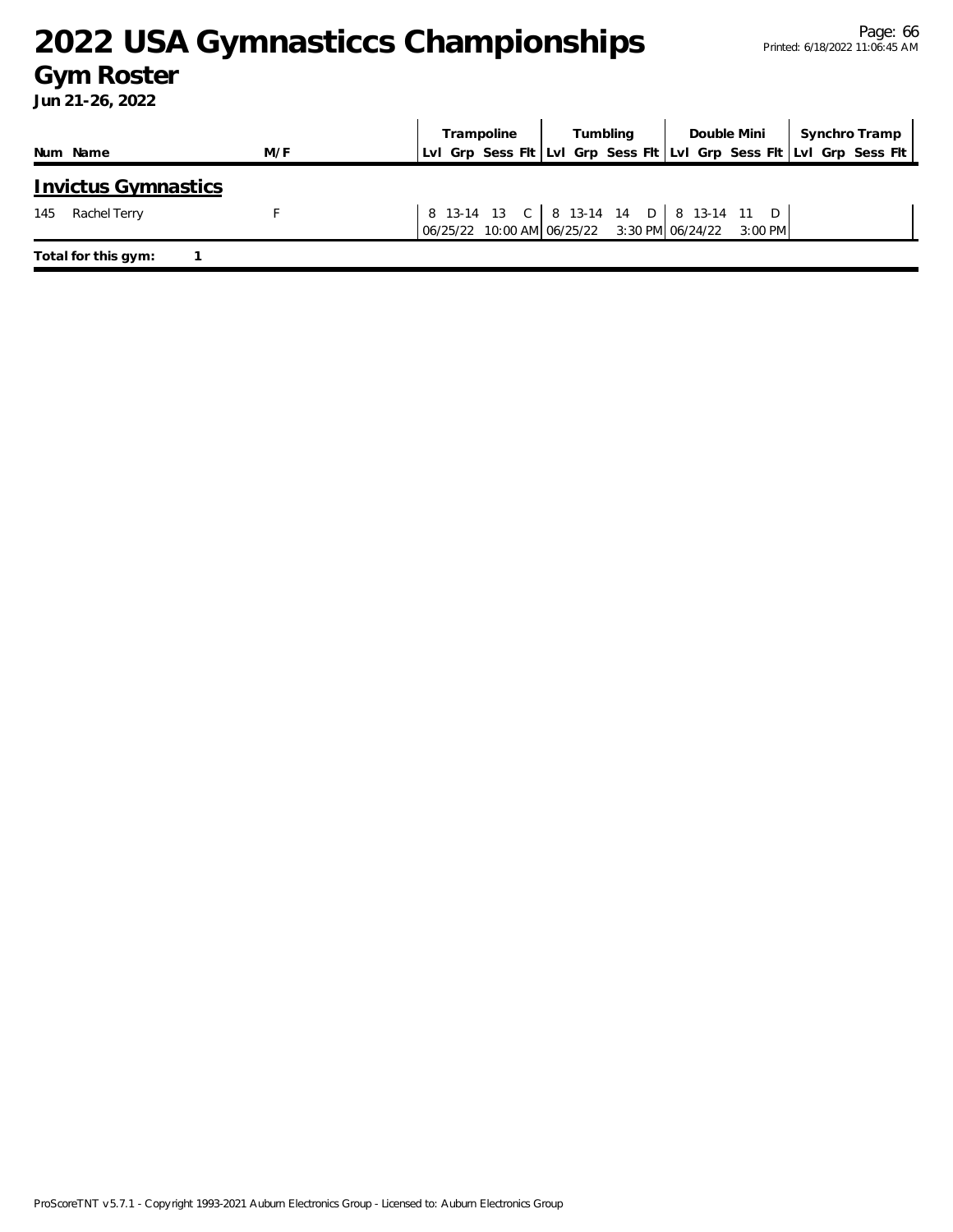#### **Gym Roster**

|                             |     |                      | Trampoline                              |                | Tumbling | Double Mini                                        |                               |                              | Synchro Tramp          |
|-----------------------------|-----|----------------------|-----------------------------------------|----------------|----------|----------------------------------------------------|-------------------------------|------------------------------|------------------------|
| Num Name                    | M/F |                      | Lvl Grp Sess Flt                        |                |          | Lvl Grp Sess FIt Lvl Grp Sess FIt Lvl Grp Sess FIt |                               |                              |                        |
| K and L Tumbletown          |     |                      |                                         |                |          |                                                    |                               |                              |                        |
| Madi Hubbard Hubbard<br>524 | F   | 9 11-12              | 1 D<br>06/21/22 10:30 AM                |                |          | 9 11-12<br>06/21/22                                | 2<br>D<br>2:30 PM             |                              |                        |
| Hubbard-Mican<br>1041       | F   |                      |                                         |                |          |                                                    |                               | S9<br><b>12U</b><br>06/21/22 | $3 \quad C$<br>6:00 PM |
| 962<br>Rayleigh Huette      |     | JR 15-16<br>06/23/22 | 8<br>C.<br>2:50 PM                      |                |          |                                                    |                               |                              |                        |
| <b>Tot Mican</b><br>414     | F   | $9$ 11-12            | C.<br>06/21/22 10:00 AM 06/24/22        | 8<br>$11 - 12$ | F.<br>11 | 9 11-12<br>4:00 PM 06/21/22                        | D<br>$\mathcal{P}$<br>2:30 PM |                              |                        |
| 512<br>Gabbie Roznovsky     | F   | 9                    | $15+$<br>$-E$<br>4<br>06/22/22 11:00 AM |                |          | $15+$<br>9<br>06/22/22                             | 4<br>A<br>$9:00$ AM           |                              |                        |
| 5<br>Total for this gym:    |     |                      |                                         |                |          |                                                    |                               |                              |                        |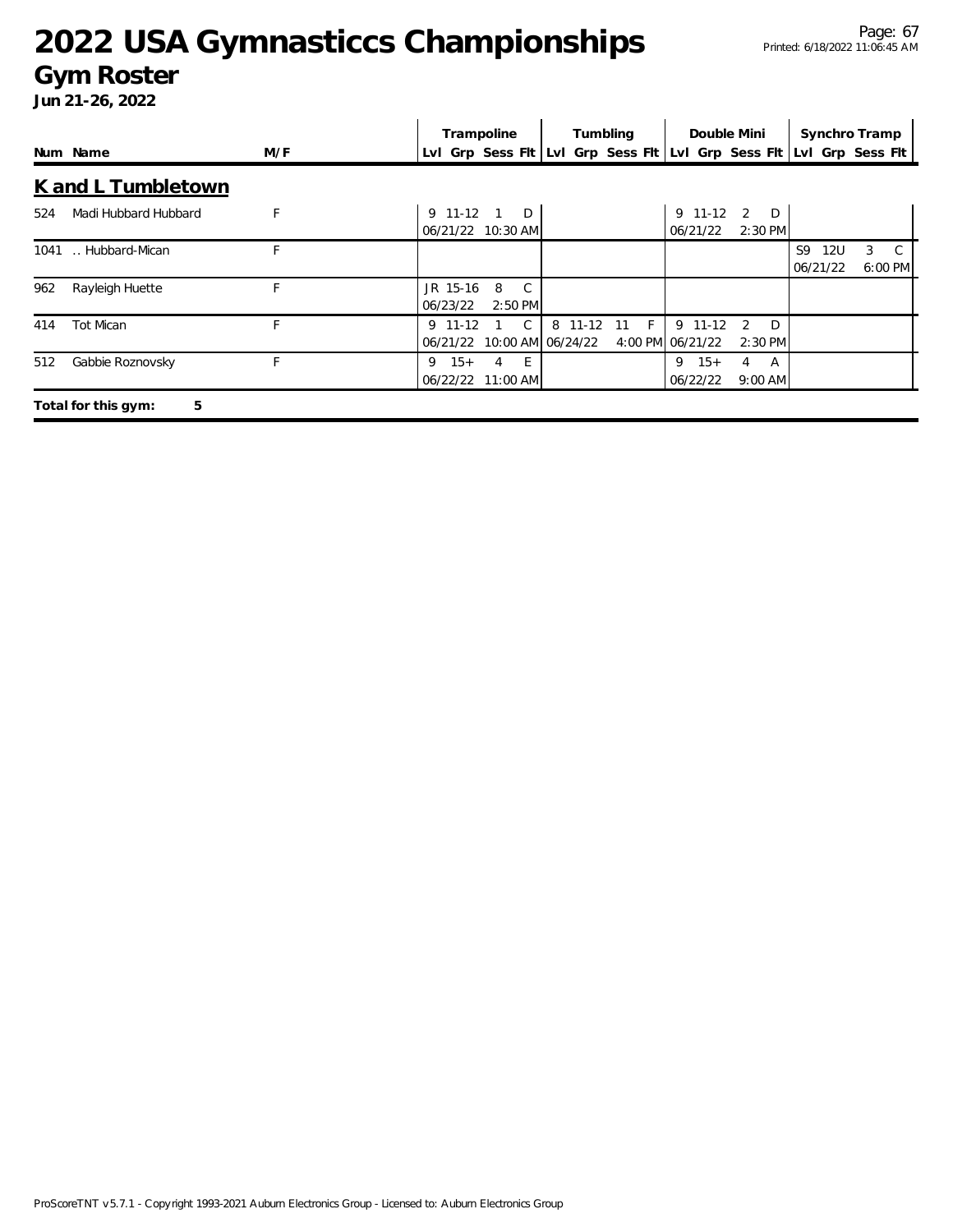### **Gym Roster**

|                         |                     |     | Trampoline | Tumbling |                                                    | Double Mini   Synchro Tramp |                                                                     |
|-------------------------|---------------------|-----|------------|----------|----------------------------------------------------|-----------------------------|---------------------------------------------------------------------|
|                         | Num Name            | M/F |            |          |                                                    |                             | Lui Grp Sess Fit Lui Grp Sess Fit Lui Grp Sess Fit Lui Grp Sess Fit |
| <u>KCT&amp;T</u><br>124 | Breckyn Kiefer      |     |            |          | 8 11-12 14 D   8 11-12 11 D   8 11-12 13 A         |                             |                                                                     |
|                         |                     |     |            |          | 06/25/22 3:30 PM 06/24/22 3:00 PM 06/25/22 9:00 AM |                             |                                                                     |
|                         | Total for this gym: |     |            |          |                                                    |                             |                                                                     |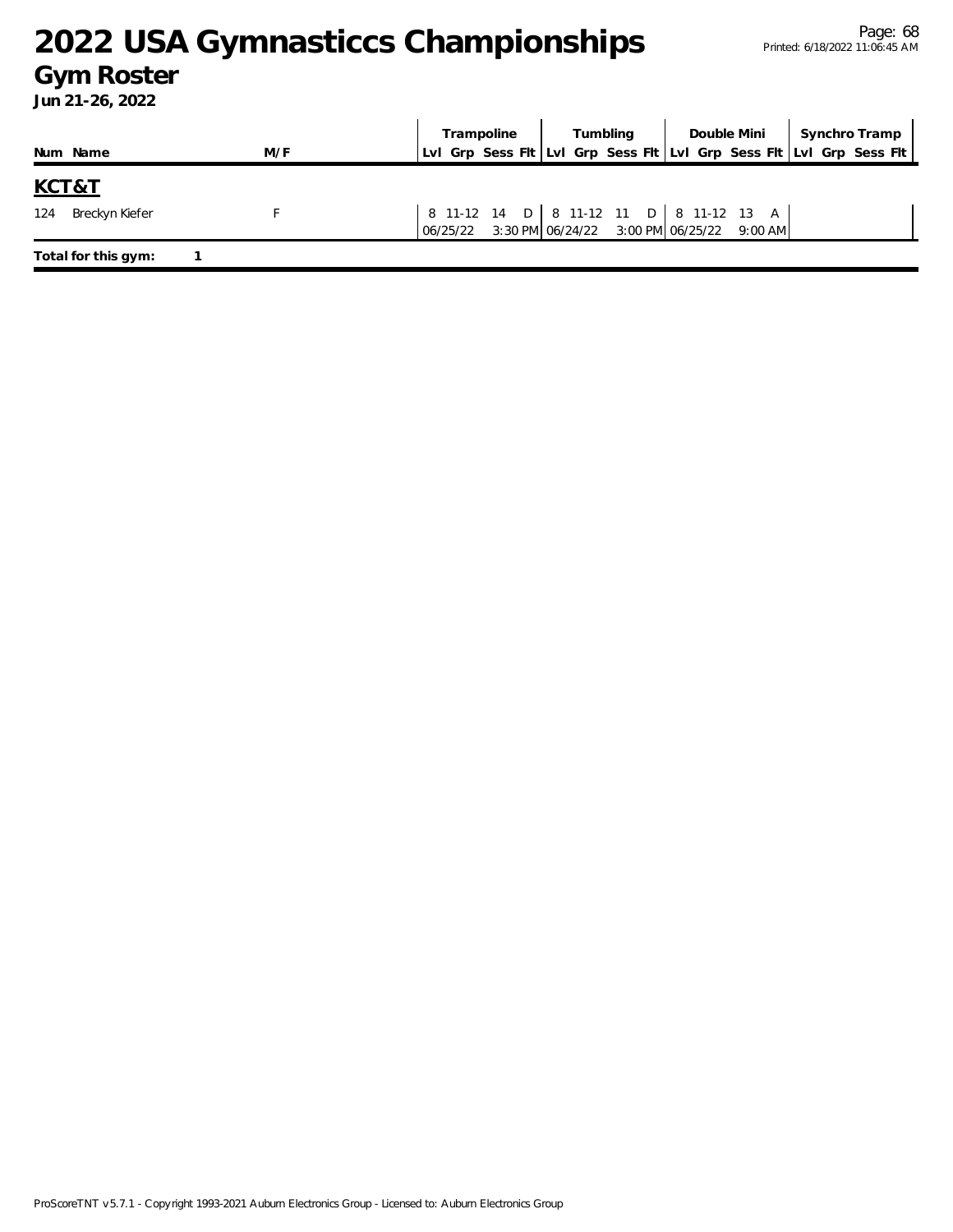#### **Gym Roster**

|     |                          |     | Trampoline                                                | Tumbling                                           | Double Mini                                     | Synchro Tramp    |
|-----|--------------------------|-----|-----------------------------------------------------------|----------------------------------------------------|-------------------------------------------------|------------------|
|     | Num Name                 | M/F |                                                           | Lvl Grp Sess Fit Lvl Grp Sess Fit Lvl Grp Sess Fit |                                                 | Lvl Grp Sess Flt |
|     | <b>KMC Gymnastics</b>    |     |                                                           |                                                    |                                                 |                  |
| 569 | Isaac Hannah             | M   | 5<br>OP 17-21<br>D<br>06/22/22<br>3:00 PM                 |                                                    | 5 E<br>$15+$<br>9<br>06/22/22<br>$3:30$ PM      |                  |
| 570 | Kiara Kloss              | E.  | OP 17-21<br>$\Box$<br>$\overline{4}$<br>06/22/22 10:30 AM |                                                    | $9 \t15+$<br>$4 \quad F$<br>06/22/22 11:30 AM   |                  |
| 268 | Gagen McInnes            | M   | 8 11-12<br>- 13<br>$-E$<br>06/25/22 11:00 AM              |                                                    | 11<br>8<br>- E<br>$3:30$ PM<br>06/24/22         |                  |
| 231 | Mike Schultz             | M   | $15+$<br>11<br>D<br>8<br>06/24/22<br>3:00 PM              |                                                    | $15+$<br>8<br>14<br>$-F$<br>06/25/22<br>4:30 PM |                  |
| 573 | Albert Zilbershteyn      | M   | 5<br>E<br>OP 17-21<br>3:30 PM<br>06/22/22                 |                                                    | $9 \t15+$<br>5 D<br>06/22/22<br>3:00 PM         |                  |
|     | 5<br>Total for this gym: |     |                                                           |                                                    |                                                 |                  |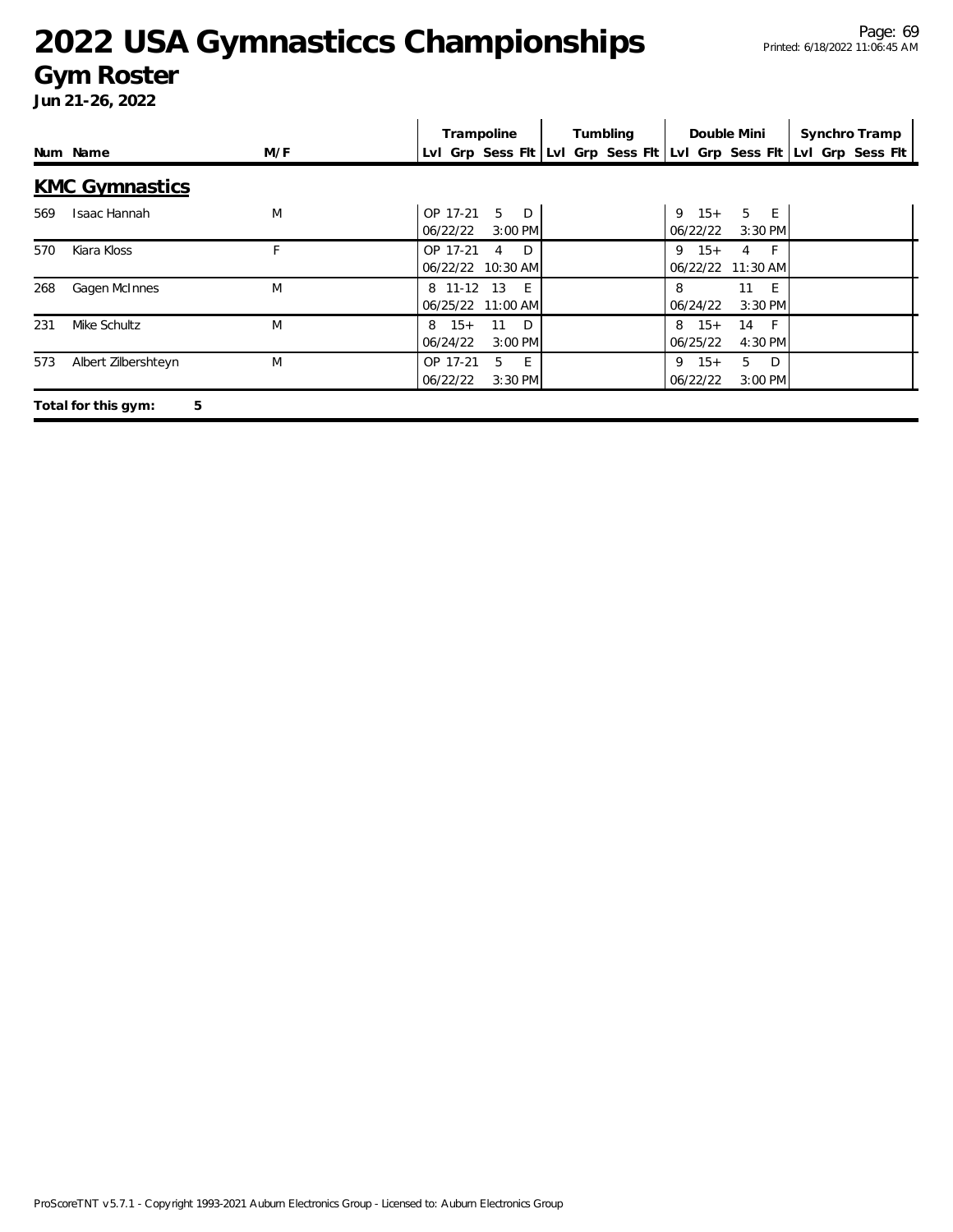#### **Gym Roster**

|     |                            |     | Trampoline           |                            |          | Tumbling                                           |                              | Double Mini            | Synchro Tramp    |
|-----|----------------------------|-----|----------------------|----------------------------|----------|----------------------------------------------------|------------------------------|------------------------|------------------|
|     | Num Name                   | M/F |                      |                            |          | Lvl Grp Sess Flt Lvl Grp Sess Flt Lvl Grp Sess Flt |                              |                        | Lvl Grp Sess Flt |
|     | <u>Kris Power Tumbling</u> |     |                      |                            |          |                                                    |                              |                        |                  |
| 711 | Samantha Breckenridge      | F   | JR 15-16<br>06/23/22 | 8<br>D<br>$3:20$ PM        |          |                                                    | JR 15-16<br>06/23/22         | 8 E<br>$3:50$ PM       |                  |
| 713 | Luke Davis                 | M   | JR 15-16<br>06/23/22 | B<br>8<br>2:20 PM          |          |                                                    | JR 15-16<br>06/23/22         | D.<br>8<br>3:20 PM     |                  |
| 720 | Jillian Jones-Pschirrer    |     |                      |                            |          |                                                    | JR 15-16<br>06/23/22         | 8<br>$-E$<br>$3:50$ PM |                  |
| 706 | Micah Miner                | M   | JR 15-16<br>06/23/22 | 8<br>A<br>1:50 PM 06/23/22 | JR 15-16 | 8<br>$\mathsf{C}$                                  | JR 15-16<br>2:50 PM 06/23/22 | 8<br>- E<br>3:50 PM    |                  |
| 722 | Derek Ruehl                | M   |                      |                            |          |                                                    | JR 15-16<br>06/23/22         | 8<br>D<br>$3:20$ PM    |                  |
|     | 5<br>Total for this gym:   |     |                      |                            |          |                                                    |                              |                        |                  |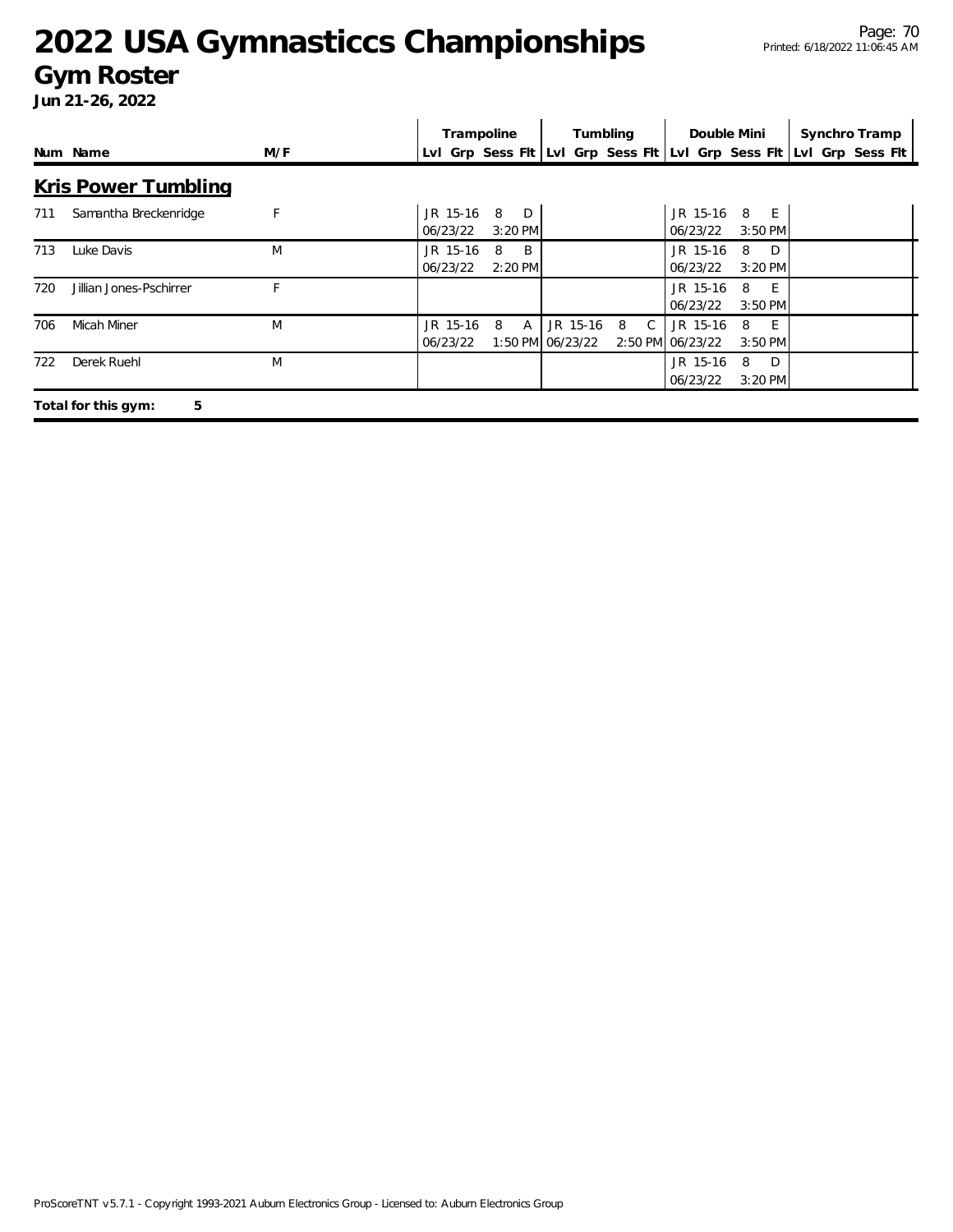#### **Gym Roster**

|     |                     |     | Trampoline                                   | Tumbling                                                        | Double Mini                                     | Synchro Tramp                                                       |
|-----|---------------------|-----|----------------------------------------------|-----------------------------------------------------------------|-------------------------------------------------|---------------------------------------------------------------------|
|     | Num Name            | M/F |                                              |                                                                 |                                                 | Lyl Grp Sess Fit Lyl Grp Sess Fit Lyl Grp Sess Fit Lyl Grp Sess Fit |
|     | <b>Legacy Elite</b> |     |                                              |                                                                 |                                                 |                                                                     |
| 596 | Victoria Azarov     | F   | YE 11-12 8<br>06/23/22                       | A   8 11-12 11 D   10 11-12 2<br>1:50 PM 06/24/22               | $\overline{B}$<br>3:00 PM 06/21/22<br>$1:30$ PM |                                                                     |
| 122 | Alex Hopkins        |     | 8 11-12 14 E<br>06/25/22                     | 8 11-12 11 G<br>4:00 PM 06/24/22                                | G<br>8 11-12 13<br>4:30 PM 06/25/22 12:00 PM    |                                                                     |
| 496 | Amy Hopkins         | F   | $9 \t15+$<br>A<br>4<br>06/22/22<br>$9:00$ AM |                                                                 | $9 \t15+$<br>4<br>06/22/22 10:00 AM             |                                                                     |
| 422 | Ethan Rybolt        | M   | E<br>5<br>9 13-14<br>06/22/22                | 8 13-14 10<br>$E_{\perp}$<br>3:30 PM 06/24/22 11:00 AM 06/22/22 | 9 13-14<br>B.<br>5.<br>$2:00$ PM                |                                                                     |
|     | Total for this gym: | 4   |                                              |                                                                 |                                                 |                                                                     |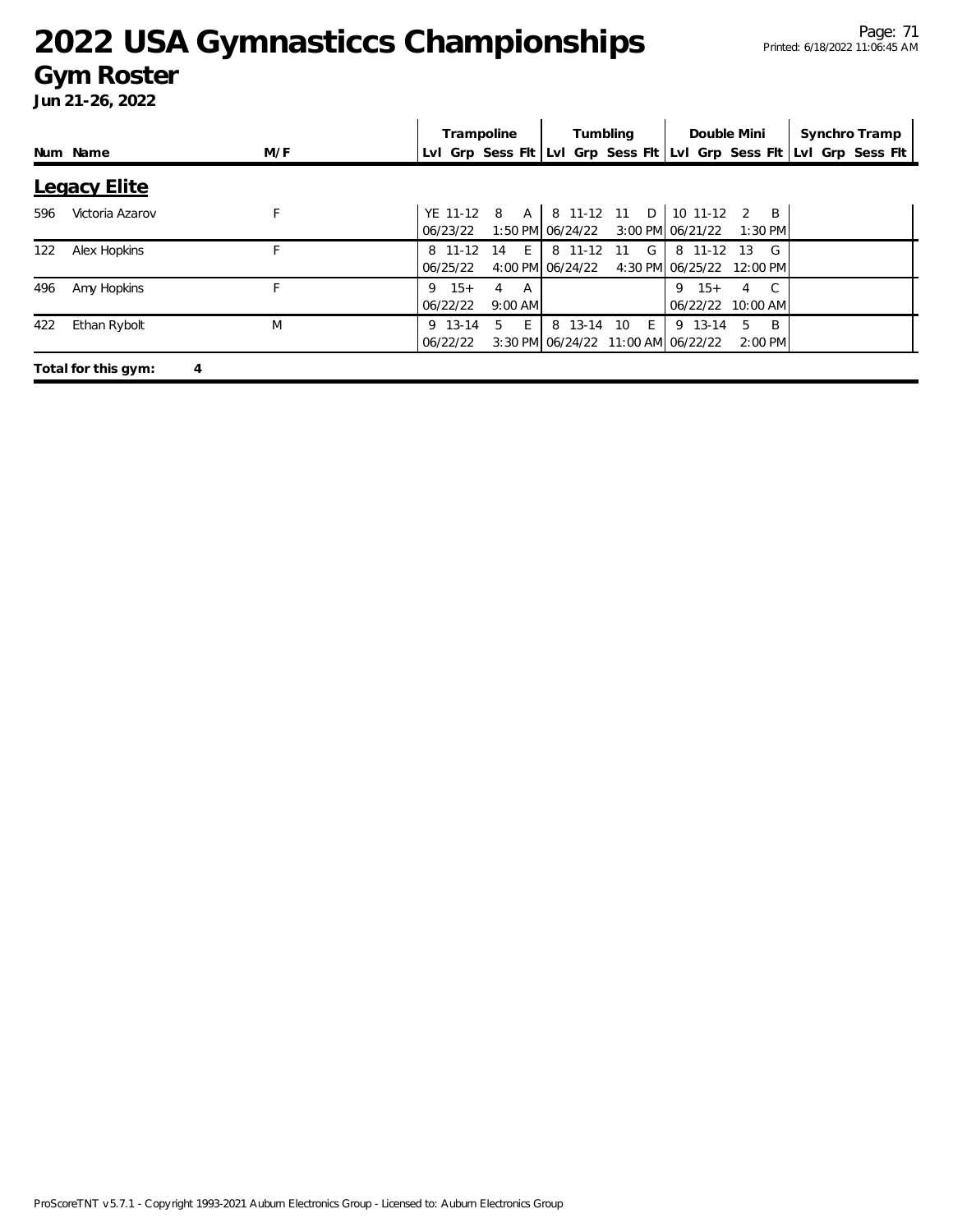#### **Gym Roster**

|            |                          |     | Trampoline                                            | Tumbling                                                            | Double Mini                                                       | Synchro Tramp |
|------------|--------------------------|-----|-------------------------------------------------------|---------------------------------------------------------------------|-------------------------------------------------------------------|---------------|
|            | Num Name                 | M/F |                                                       | LvI Grp Sess FIt LvI Grp Sess FIt LvI Grp Sess FIt LvI Grp Sess FIt |                                                                   |               |
| Legacy T&T |                          |     |                                                       |                                                                     |                                                                   |               |
| 917        | Kira Gibson              | F   | $15+$<br>11 A<br>8<br>06/24/22<br>1:30 PM             |                                                                     |                                                                   |               |
| 220        | Lucas Krause             | M   | $15+$<br>11 C<br>8<br>06/24/22<br>2:30 PM             |                                                                     | $15+$<br>8<br>14<br>$-E$<br>06/25/22<br>4:00 PM                   |               |
| 615        | Maddie Lambert           | E.  | B<br>10 15-16<br>4<br>06/22/22                        | $9 \t15+$<br>$\mathsf{A}$<br>9:30 AM 06/21/22                       | D<br>10 15-16<br>4<br>9:00 AM 06/22/22 10:30 AM                   |               |
| 759        | Ethan McCormick          | M   | 5<br>OP 17-21<br>$\mathcal{C}$<br>06/22/22<br>2:30 PM |                                                                     | $\mathcal{C}$<br>OP 17-21<br>$\mathcal{P}$<br>2:00 PM<br>06/21/22 |               |
| 599        | Gavin Moore              | M   |                                                       | 8 13-14<br>10<br>D                                                  | 10 13-14<br>- E<br>06/24/22 10:30 AM 06/21/22 11:00 AM            |               |
| 320        | Megan Thompson           | F   | 8 13-14<br>13<br>$\mathcal{C}$<br>06/25/22 10:00 AM   |                                                                     | 8 13-14<br>11<br>- E<br>06/24/22<br>3:30 PM                       |               |
|            | Total for this gym:<br>6 |     |                                                       |                                                                     |                                                                   |               |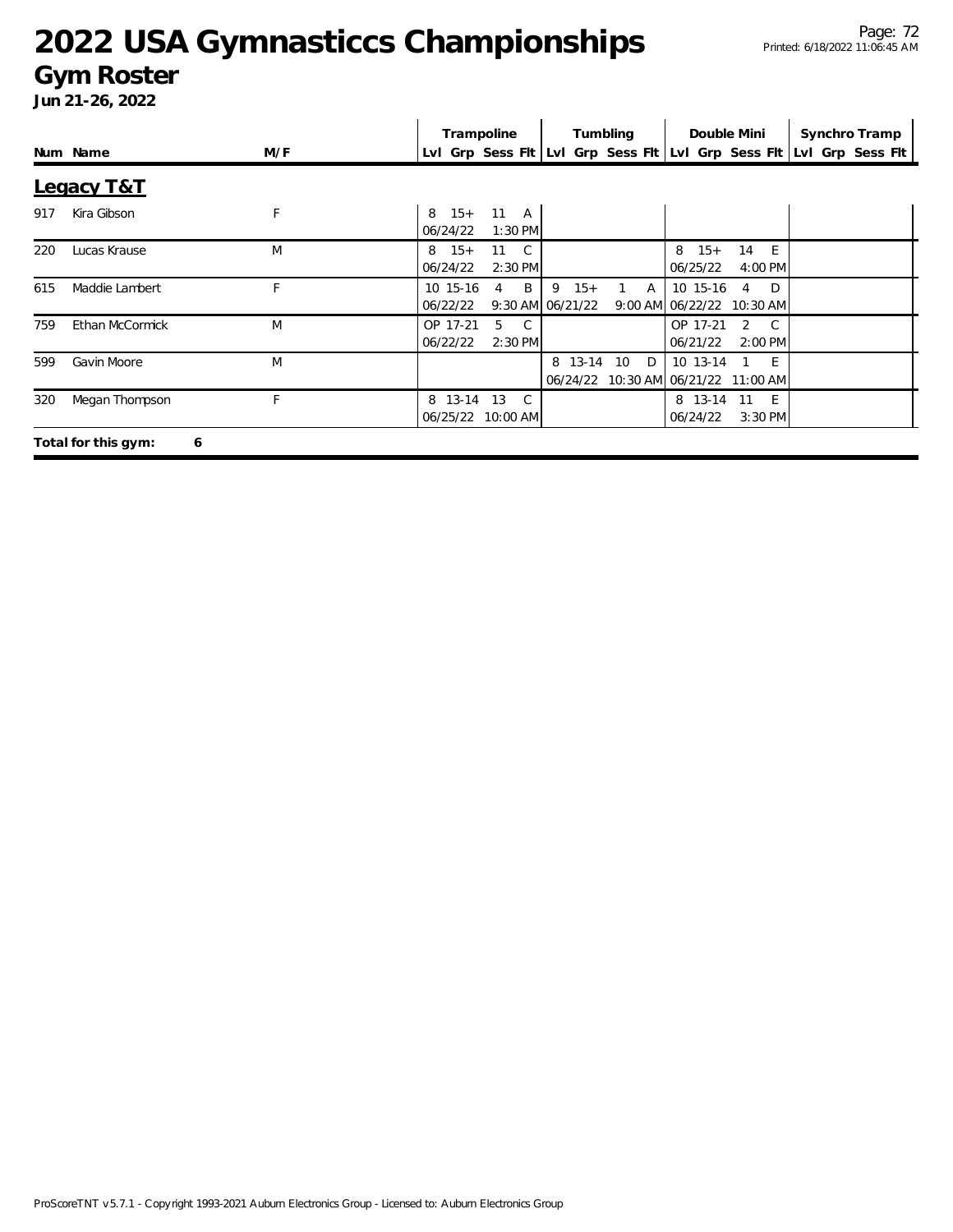### **Gym Roster**

|                             |     | Trampoline                                                          | Tumbling |                          | Double Mini    | Synchro Tramp |
|-----------------------------|-----|---------------------------------------------------------------------|----------|--------------------------|----------------|---------------|
| Num Name                    | M/F | Lvl Grp Sess Fit Lvl Grp Sess Fit Lvl Grp Sess Fit Lvl Grp Sess Fit |          |                          |                |               |
| <b>Legacy Training Ctr.</b> |     |                                                                     |          |                          |                |               |
| Nikita Mittal<br>578        |     |                                                                     |          | $9 \t15 + 4$<br>06/22/22 | B<br>$9:30$ AM |               |
| Total for this gym:         |     |                                                                     |          |                          |                |               |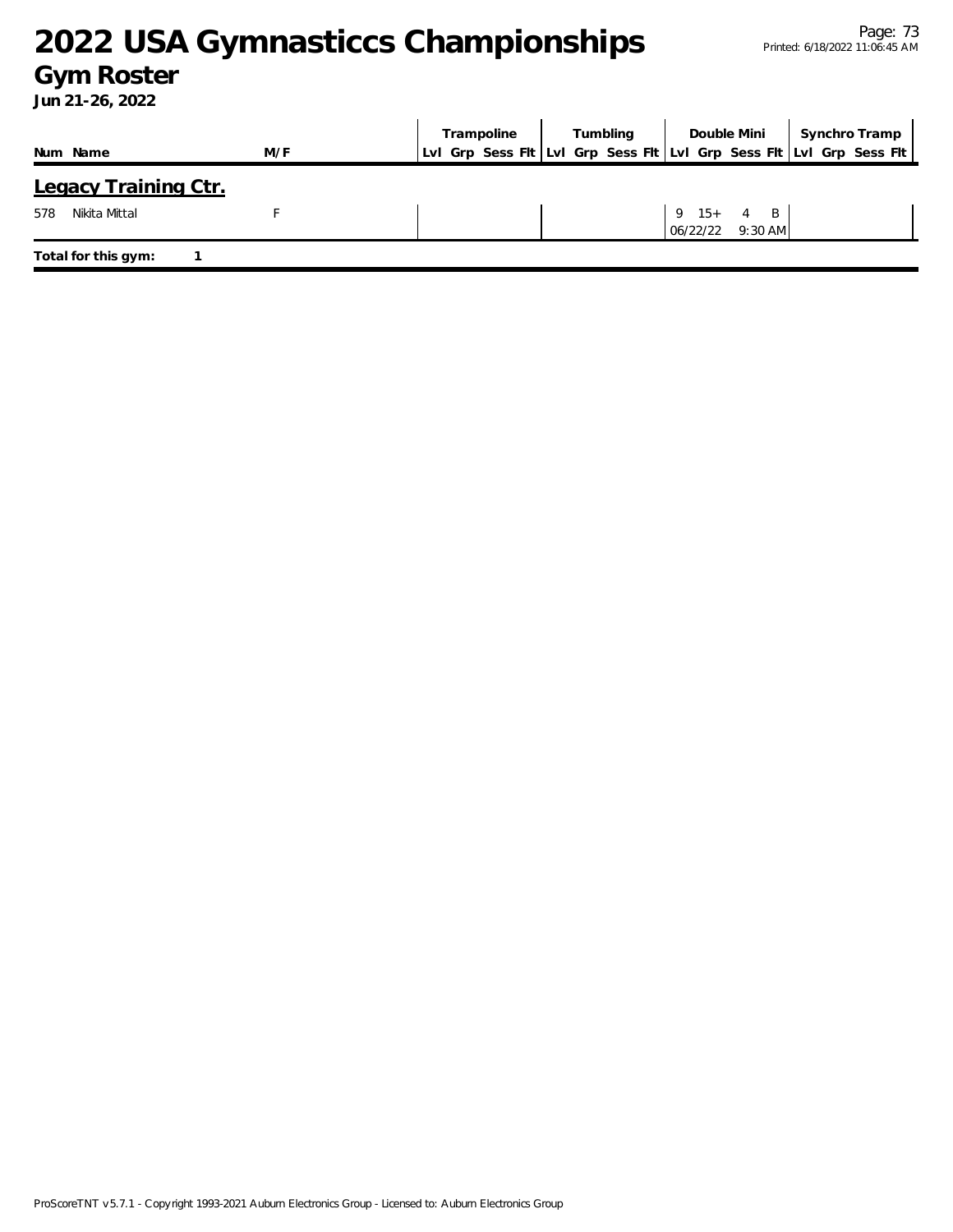#### **Gym Roster**

**Jun 21-26, 2022**

|     |                          |     |                      | Trampoline                                                          | Tumbling                    |         | Double Mini                  |                                           | Synchro Tramp        |                        |  |
|-----|--------------------------|-----|----------------------|---------------------------------------------------------------------|-----------------------------|---------|------------------------------|-------------------------------------------|----------------------|------------------------|--|
|     | Num Name                 | M/F |                      | Lvl Grp Sess Fit Lvi Grp Sess Fit Lvi Grp Sess Fit Lvi Grp Sess Fit |                             |         |                              |                                           |                      |                        |  |
|     | Let It Shine             |     |                      |                                                                     |                             |         |                              |                                           |                      |                        |  |
| 243 | Kaelyn Borgra            | F   | 06/25/22             | 8 11-12 14 D<br>$3:30$ PM                                           |                             |         |                              | 8 11-12 13 E<br>06/25/22 11:00 AM         |                      |                        |  |
| 246 | Ellie Browne             | F   | 8 11-12<br>06/25/22  | 14<br>D<br>$3:30$ PM                                                |                             |         |                              | 8 11-12 13 D<br>06/25/22 10:30 AM         |                      |                        |  |
| 137 | Lexie Darby              | F   | 8 13-14<br>06/25/22  | 13<br>B                                                             | 8 13-14<br>9:30 AM 06/25/22 | 14<br>B | 2:30 PM 06/24/22             | 8 13-14 11 A<br>$1:30$ PM                 |                      |                        |  |
| 253 | Ava Essell               | E   | 8 11-12<br>06/25/22  | 14<br>$\overline{B}$<br>$2:30$ PM                                   |                             |         |                              | 8 11-12 13 D<br>06/25/22 10:30 AM         |                      |                        |  |
|     | 1003  Girbert-Taylor     | F   |                      |                                                                     |                             |         |                              |                                           | S1 15-16<br>06/21/22 | $3 \quad C$<br>6:00 PM |  |
| 598 | Rory Loe                 | F   |                      |                                                                     | 8 11-12<br>06/24/22         | 11<br>D | 10 11-12<br>3:00 PM 06/21/22 | 2<br><b>A</b><br>1:00 PM                  |                      |                        |  |
| 352 | Alley McGaugh            | F   | 9 13-14<br>06/21/22  | $\overline{2}$<br>B<br>$1:30$ PM                                    |                             |         | 8 13-14<br>06/24/22          | 11<br>B<br>2:00 PM                        |                      |                        |  |
| 660 | Riley Taylor             | F   | 10 15-16<br>06/22/22 | B<br>4<br>9:30 AM                                                   |                             |         | 10 15-16                     | $\overline{4}$<br>C.<br>06/22/22 10:00 AM |                      |                        |  |
|     | Total for this gym:<br>Я |     |                      |                                                                     |                             |         |                              |                                           |                      |                        |  |

**o**tal for this gym: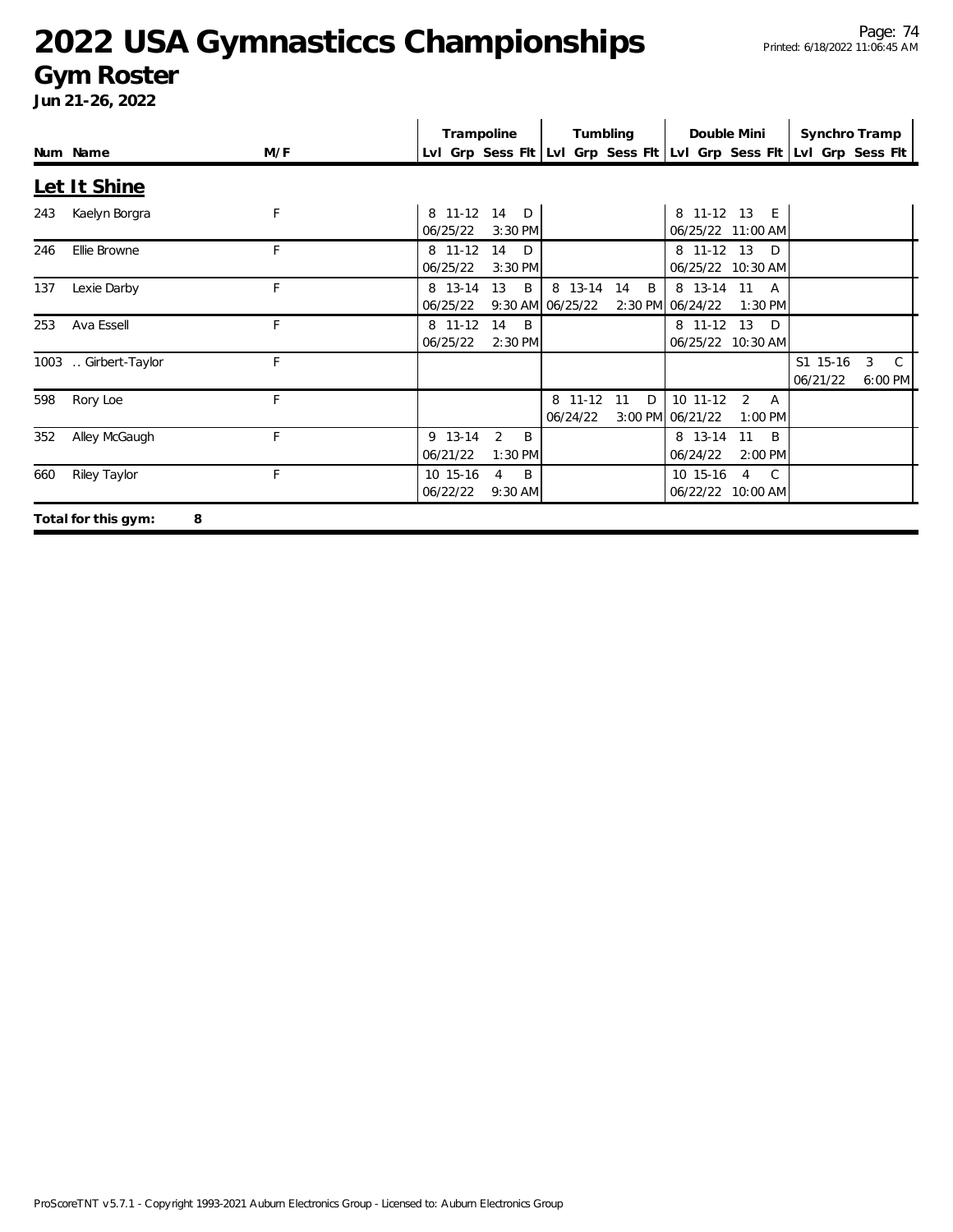#### **Gym Roster**

|     |                     |     |                        | Trampoline |         |   |       | Tumbling    |                                                 | Double Mini               | Synchro Tramp                                                       |  |
|-----|---------------------|-----|------------------------|------------|---------|---|-------|-------------|-------------------------------------------------|---------------------------|---------------------------------------------------------------------|--|
|     | Num Name            | M/F |                        |            |         |   |       |             |                                                 |                           | Lvl Grp Sess Flt Lvl Grp Sess Flt Lvl Grp Sess Flt Lvl Grp Sess Flt |  |
|     | <b>LGA T&amp;T</b>  |     |                        |            |         |   |       |             |                                                 |                           |                                                                     |  |
| 218 | Lauren Hines        | F   | 8 15+ 11 C<br>06/24/22 |            | 2:30 PM |   |       |             | 06/25/22                                        | $8$ 15+ 14 A<br>$2:00$ PM |                                                                     |  |
| 367 | Olivia Nadolny      |     |                        |            |         |   |       |             | $8 \t15+$<br>06/25/22                           | 14<br>- B<br>$2:30$ PM    |                                                                     |  |
| 396 | Cooper Tolin        | M   | $15+$<br>8<br>06/24/22 | 11         | D.      | 8 | $15+$ | 10<br>- F - | $9 \t15+$<br>3:00 PM 06/24/22 11:30 AM 06/22/22 | 5<br>- F<br>$3:30$ PM     |                                                                     |  |
|     | Total for this gym: | 3   |                        |            |         |   |       |             |                                                 |                           |                                                                     |  |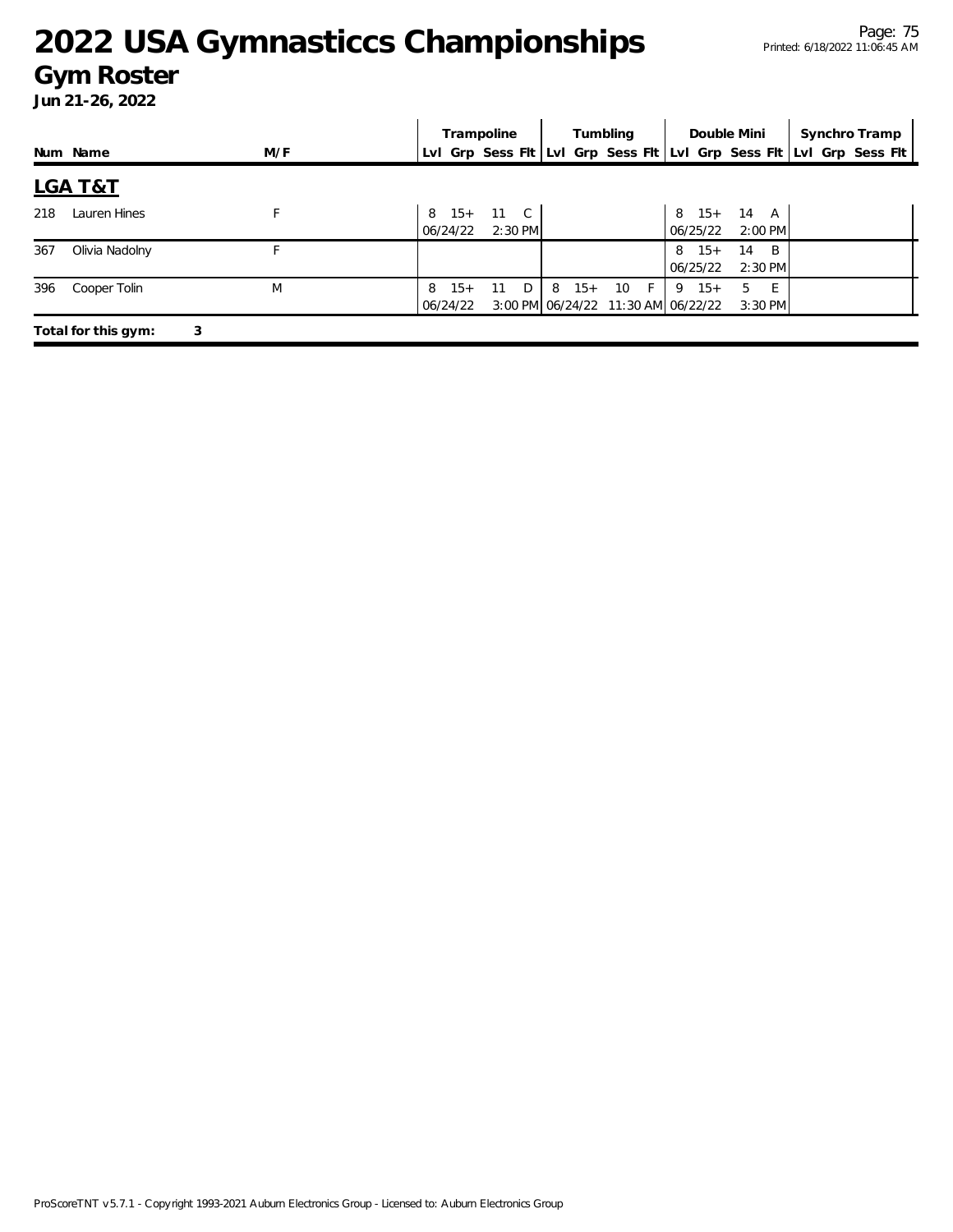### **Gym Roster**

|            |                     |     | Trampoline                        | Tumbling                  | Double Mini                                                         | Synchro Tramp |
|------------|---------------------|-----|-----------------------------------|---------------------------|---------------------------------------------------------------------|---------------|
|            | Num Name            | M/F |                                   |                           | Lvl Grp Sess Flt Lvl Grp Sess Flt Lvl Grp Sess Flt Lvl Grp Sess Flt |               |
| <u>LSA</u> |                     |     |                                   |                           |                                                                     |               |
| 824        | Abagail White       |     | 06/25/22 2:00 PM 06/24/22 2:30 PM | 8 11-12 14 A 8 11-12 11 C |                                                                     |               |
|            | Total for this gym: |     |                                   |                           |                                                                     |               |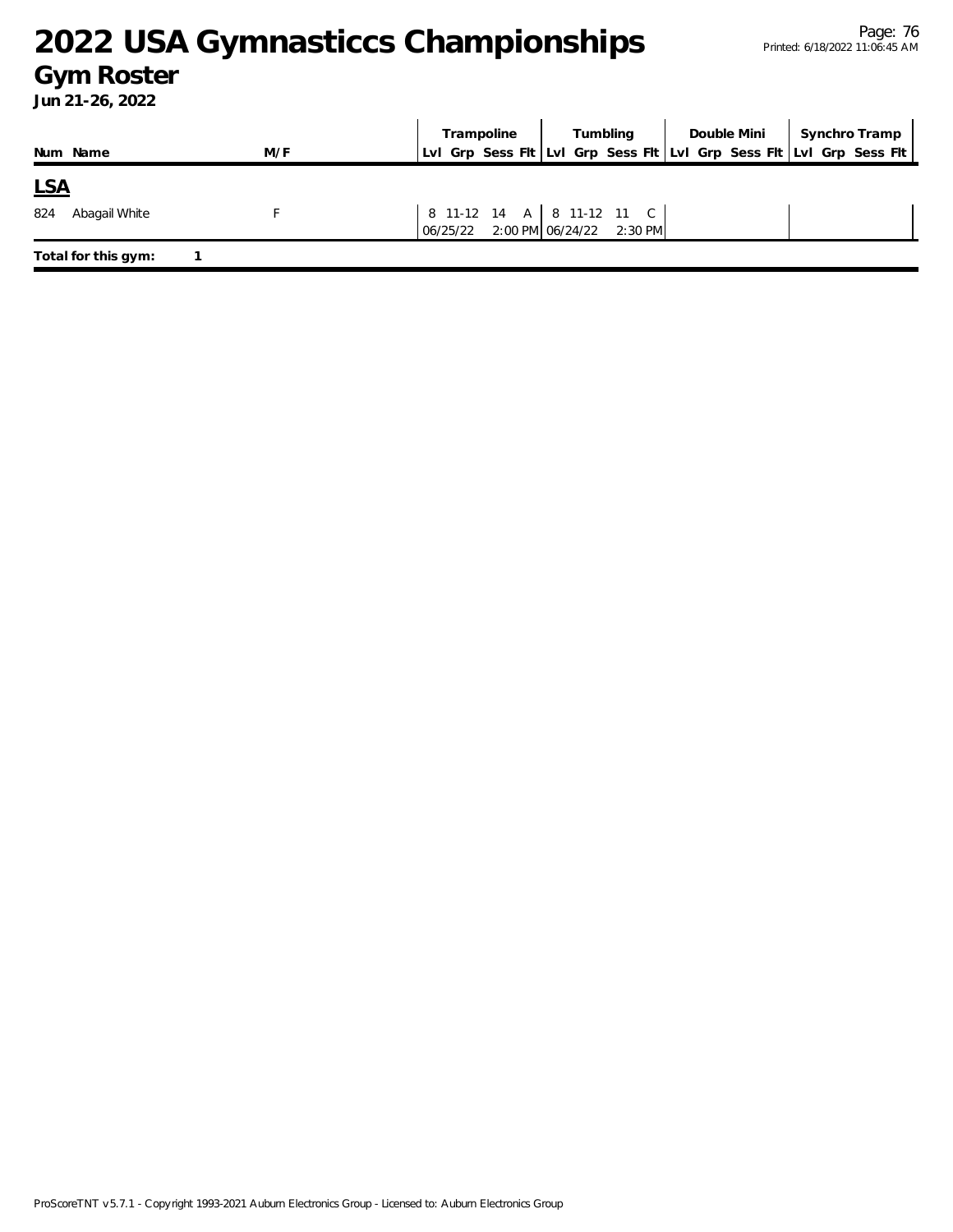#### **Gym Roster**

|     |                          |     | Trampoline                                                          | Tumbling          | Double Mini                                                       | Synchro Tramp |
|-----|--------------------------|-----|---------------------------------------------------------------------|-------------------|-------------------------------------------------------------------|---------------|
|     | Num Name                 | M/F | Lvl Grp Sess Flt Lvl Grp Sess Flt Lvl Grp Sess Flt Lvl Grp Sess Flt |                   |                                                                   |               |
|     | M and M Gymnastics       |     |                                                                     |                   |                                                                   |               |
| 289 | Elizabeth Dring          | F   | 8 13-14<br>13 A<br>06/25/22<br>$9:00$ AM                            |                   | 8 13-14 11 A<br>06/24/22<br>$1:30$ PM                             |               |
| 461 | Hadley Jossart           |     | B<br>9 11-12<br>9:30 AM 06/22/22<br>06/21/22                        | 9 11-12<br>B<br>5 | 9 11-12<br>$\mathcal{P}$<br>$-E$<br>2:00 PM 06/21/22<br>$3:00$ PM |               |
| 383 | Allie Kutmas             |     |                                                                     |                   | 8 13-14 11 G<br>06/24/22<br>$4:30$ PM                             |               |
| 304 | Keiler Leinen            | M   | 8 13-14<br>13<br>$\mathbb{C}$<br>06/25/22 10:00 AM                  |                   | 8 13-14 13 C<br>06/25/22 10:00 AM                                 |               |
| 583 | Tatum Rawski             | F.  |                                                                     |                   | 9 13-14<br>$1\quad D$<br>06/21/22 10:30 AM                        |               |
|     | 5<br>Total for this gym: |     |                                                                     |                   |                                                                   |               |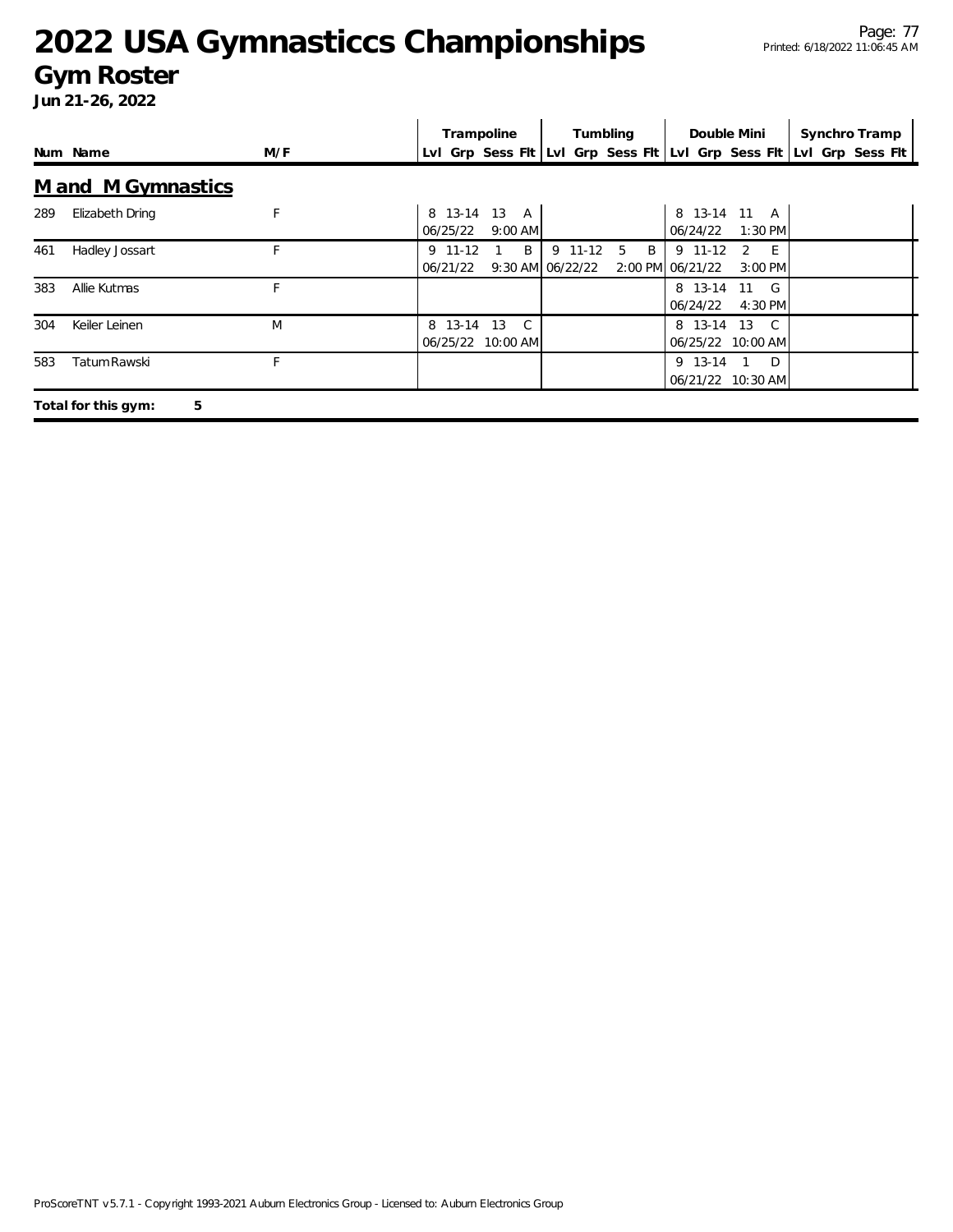#### **Gym Roster**

|            |                        |     | Trampoline           |                              |                     | Tumbling |                             | Double Mini                       | Synchro Tramp                                                       |
|------------|------------------------|-----|----------------------|------------------------------|---------------------|----------|-----------------------------|-----------------------------------|---------------------------------------------------------------------|
|            | Num Name               | M/F |                      |                              |                     |          |                             |                                   | LvI Grp Sess FIt LvI Grp Sess FIt LvI Grp Sess FIt LvI Grp Sess FIt |
| <b>MGA</b> |                        |     |                      |                              |                     |          |                             |                                   |                                                                     |
| 326        | Ansley Brown           | F   | 8 9-10<br>06/25/22   | 13 B<br>$9:30$ AM            |                     |          | 8 9-10<br>06/25/22          | 14 A<br>2:00 PM                   |                                                                     |
| 182        | Saylor Elam            | F   |                      |                              | 8 11-12<br>06/24/22 | E<br>11  | 8 11-12<br>3:30 PM 06/25/22 | 13<br>A<br>$9:00$ AM              |                                                                     |
| 328        | <b>Scarlet Fuentes</b> | F   | 8 9-10<br>06/25/22   | 13<br>B.<br>$9:30$ AM        |                     |          | 8 9-10<br>06/25/22          | 14 C<br>3:00 PM                   |                                                                     |
| 269        | Kinsley Mcintosh       | F   | 8 11-12<br>06/25/22  | 14<br>- E<br>4:00 PM         |                     |          | 8 11-12 13                  | $\mathsf{G}$<br>06/25/22 12:00 PM |                                                                     |
| 274        | Hanna Roby             | F   | 8 11-12<br>06/25/22  | 14<br>A<br>2:00 PM           |                     |          | 8 11-12 13                  | $-F$<br>06/25/22 11:30 AM         |                                                                     |
| 647        | Daniela Sotelo         | F   | 10 13-14<br>06/21/22 | 2<br><sup>B</sup><br>1:30 PM |                     |          | 10 13-14<br>06/21/22        | 1 A<br>$9:00$ AM                  |                                                                     |
| 278        | Ashton Wilson          | F   | 8 11-12<br>06/25/22  | 14<br>B<br>2:30 PM           |                     |          | 8 11-12 13                  | - E<br>06/25/22 11:00 AM          |                                                                     |
|            | Total for this gym:    |     |                      |                              |                     |          |                             |                                   |                                                                     |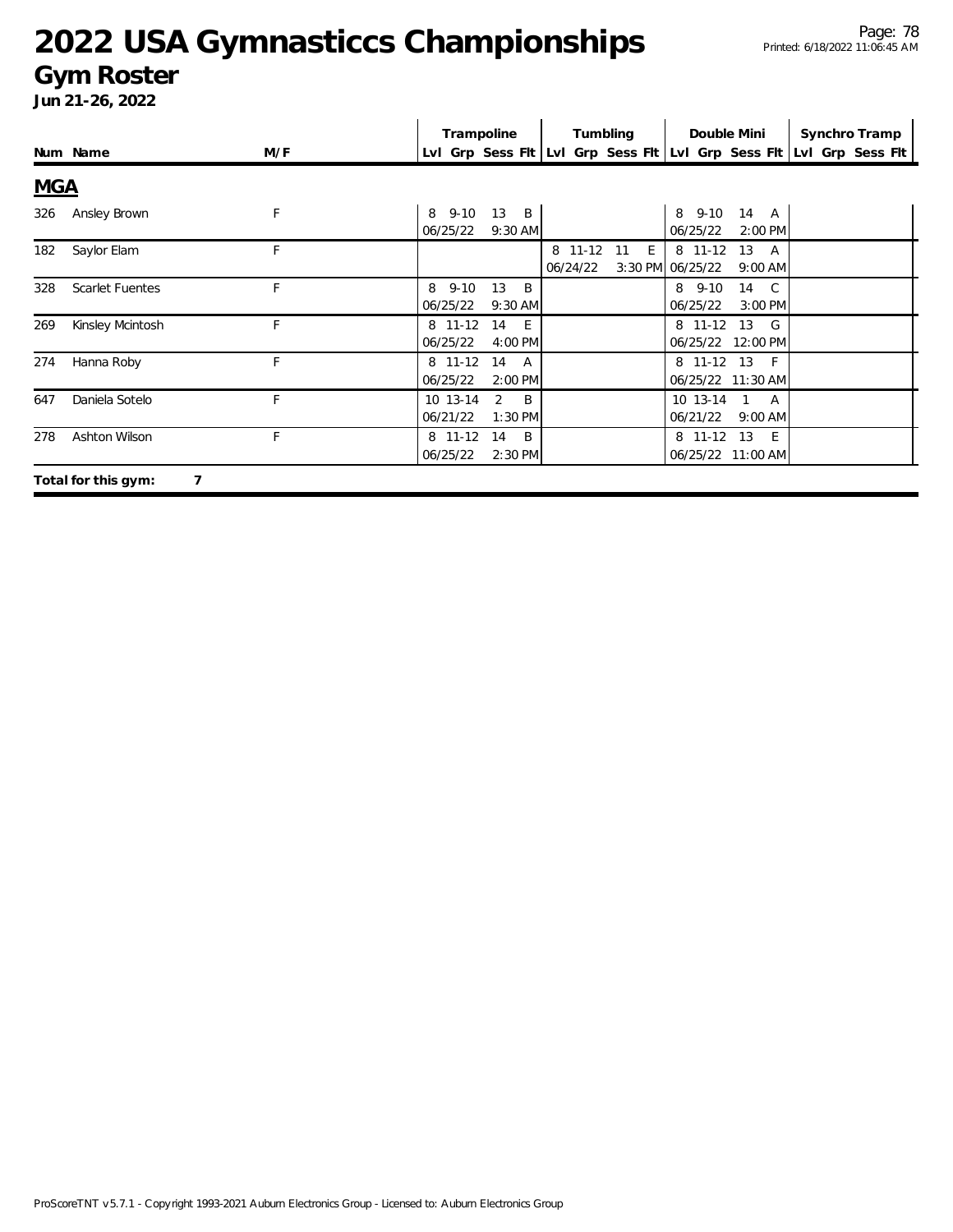#### **Gym Roster**

|     |                            |     | Trampoline             |                                  |                                               | Tumbling                        | Double Mini                                            |                                  | Synchro Tramp                                                       |                   |
|-----|----------------------------|-----|------------------------|----------------------------------|-----------------------------------------------|---------------------------------|--------------------------------------------------------|----------------------------------|---------------------------------------------------------------------|-------------------|
|     | Num Name                   | M/F |                        |                                  |                                               |                                 |                                                        |                                  | Lvl Grp Sess Fit Lvl Grp Sess Fit Lvl Grp Sess Fit Lvl Grp Sess Fit |                   |
|     | <b>Midwest Training</b>    |     |                        |                                  |                                               |                                 |                                                        |                                  |                                                                     |                   |
| 435 | Zoey Alilovich             | F   | $10$ 11-12<br>06/21/22 | B<br>$\mathbf{1}$                | 8 11-12<br>9:30 AM 06/24/22                   | G<br>11                         | 9 11-12<br>4:30 PM 06/21/22                            | $\overline{2}$<br>D<br>2:30 PM   |                                                                     |                   |
| 603 | Lexi Arredondo             | F   | 10 10U<br>06/21/22     | $\mathbf{1}$<br>$\overline{A}$   | $9 - 9 - 10$<br>9:00 AM 06/22/22              | $\mathsf{C}$<br>$5^{\circ}$     | 10 10U<br>2:30 PM 06/21/22                             | $\overline{2}$<br>A<br>1:00 PM   |                                                                     |                   |
|     | 1017  Arredondo-Kurczewski | F   |                        |                                  |                                               |                                 |                                                        |                                  | 14U<br>S1<br>06/21/22                                               | 3<br>B<br>5:30 PM |
| 438 | Adriana Baca               | F   | 10 13-14<br>06/21/22   | $\overline{2}$<br>$\overline{A}$ | 8 13-14<br>1:00 PM 06/25/22                   | $\mathsf{F}$<br>14              | 9 13-14<br>4:30 PM 06/21/22 10:30 AM                   | $\overline{1}$<br>D              |                                                                     |                   |
|     | 1015 . Baca-Karagias       | F   |                        |                                  |                                               |                                 |                                                        |                                  | S1 14U<br>06/21/22                                                  | 3<br>A<br>5:00 PM |
| 591 | Addison Karagias           | F   | 10 13-14<br>06/21/22   | $\overline{2}$<br>B              | 8 13-14<br>1:30 PM 06/25/22                   | 14<br>B                         | 10 13-14<br>2:30 PM 06/21/22 10:00 AM                  | $\overline{1}$<br>C              |                                                                     |                   |
| 466 | Aubrey Kurczewski          | F   | 10 13-14<br>06/21/22   | $\mathcal{P}$<br>B               | 9 13-14                                       | $\overline{4}$<br>$\mathcal{C}$ | 9 13-14<br>1:30 PM 06/22/22 10:00 AM 06/21/22 11:00 AM | E                                |                                                                     |                   |
| 266 | Vivien Lenart              | F   | 8 11-12<br>06/25/22    | 14<br>D<br>3:30 PM               |                                               |                                 | 8 11-12 13                                             | D<br>06/25/22 10:30 AM           |                                                                     |                   |
| 276 | Emma Szwajnos              | F   | 8                      |                                  |                                               |                                 | 8 11-12 13<br>06/25/22                                 | A<br>$9:00$ AM                   |                                                                     |                   |
| 437 | Eva Zambo                  | F   | 10 11-12               | $\mathsf{C}$<br>$\mathbf{1}$     | 8 11-12<br>06/21/22 10:00 AM 06/24/22         | 11<br>E                         | 9 11-12<br>3:30 PM 06/21/22                            | $\overline{2}$<br>D<br>$2:30$ PM |                                                                     |                   |
| 132 | Adison Ziccardi            | F   | 8 11-12<br>06/25/22    | 14<br>$\mathcal{C}$              | 8 11-12<br>3:00 PM 06/24/22                   | 11<br>D                         | 8 11-12<br>3:00 PM 06/25/22 10:00 AM                   | 13<br>C                          |                                                                     |                   |
| 467 | Althea Zinmer              | F   | 10 13-14<br>06/21/22   | $\overline{2}$<br>B              | 9 13-14<br>1:30 PM 06/22/22 10:30 AM 06/21/22 | $\overline{4}$<br>D             | 9 13-14                                                | 1<br>$\mathsf{A}$<br>$9:00$ AM   |                                                                     |                   |
|     | 12<br>Total for this gym:  |     |                        |                                  |                                               |                                 |                                                        |                                  |                                                                     |                   |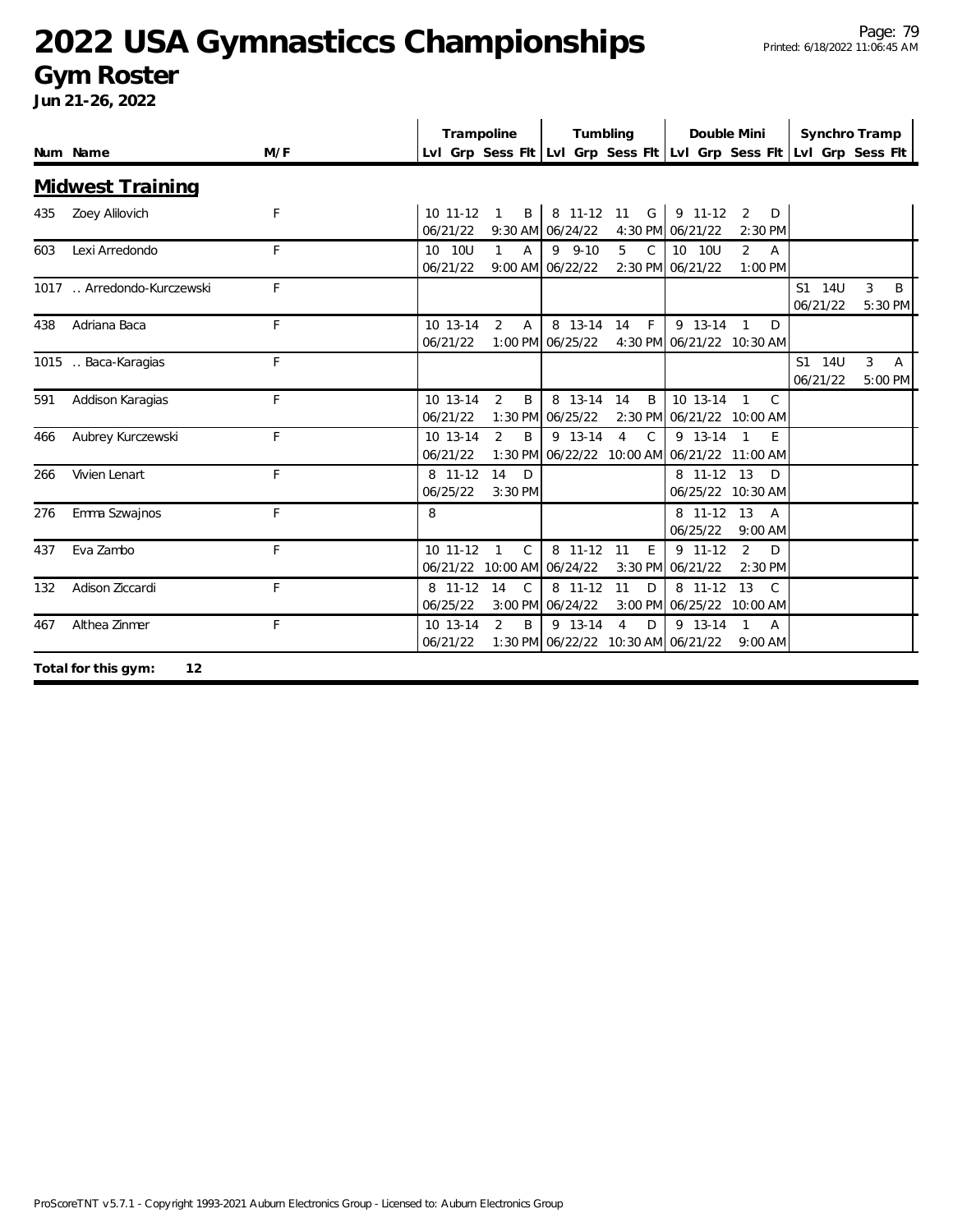#### **Gym Roster**

|     |                     |     |   |                   | Trampoline        |  | Tumbling                                            |                       | Double Mini           | Synchro Tramp                                                       |
|-----|---------------------|-----|---|-------------------|-------------------|--|-----------------------------------------------------|-----------------------|-----------------------|---------------------------------------------------------------------|
|     | Num Name            | M/F |   |                   |                   |  |                                                     |                       |                       | Lvl Grp Sess Fit Lvl Grp Sess Fit Lvl Grp Sess Fit Lvl Grp Sess Fit |
|     | Miss Maria's        |     |   |                   |                   |  |                                                     |                       |                       |                                                                     |
| 178 | Elizabeth Plumb     |     |   |                   |                   |  | $8 \t15 + 13 \tD \t8$<br>06/25/22 10:30 AM 06/25/22 |                       | 14 F<br>4:30 PM       |                                                                     |
| 228 | Zahara Ray          |     | 8 | $15+$<br>06/24/22 | 11 E<br>$3:30$ PM |  |                                                     | $8 \t15+$<br>06/25/22 | D.<br>14<br>$3:30$ PM |                                                                     |
|     | Total for this gym: |     |   |                   |                   |  |                                                     |                       |                       |                                                                     |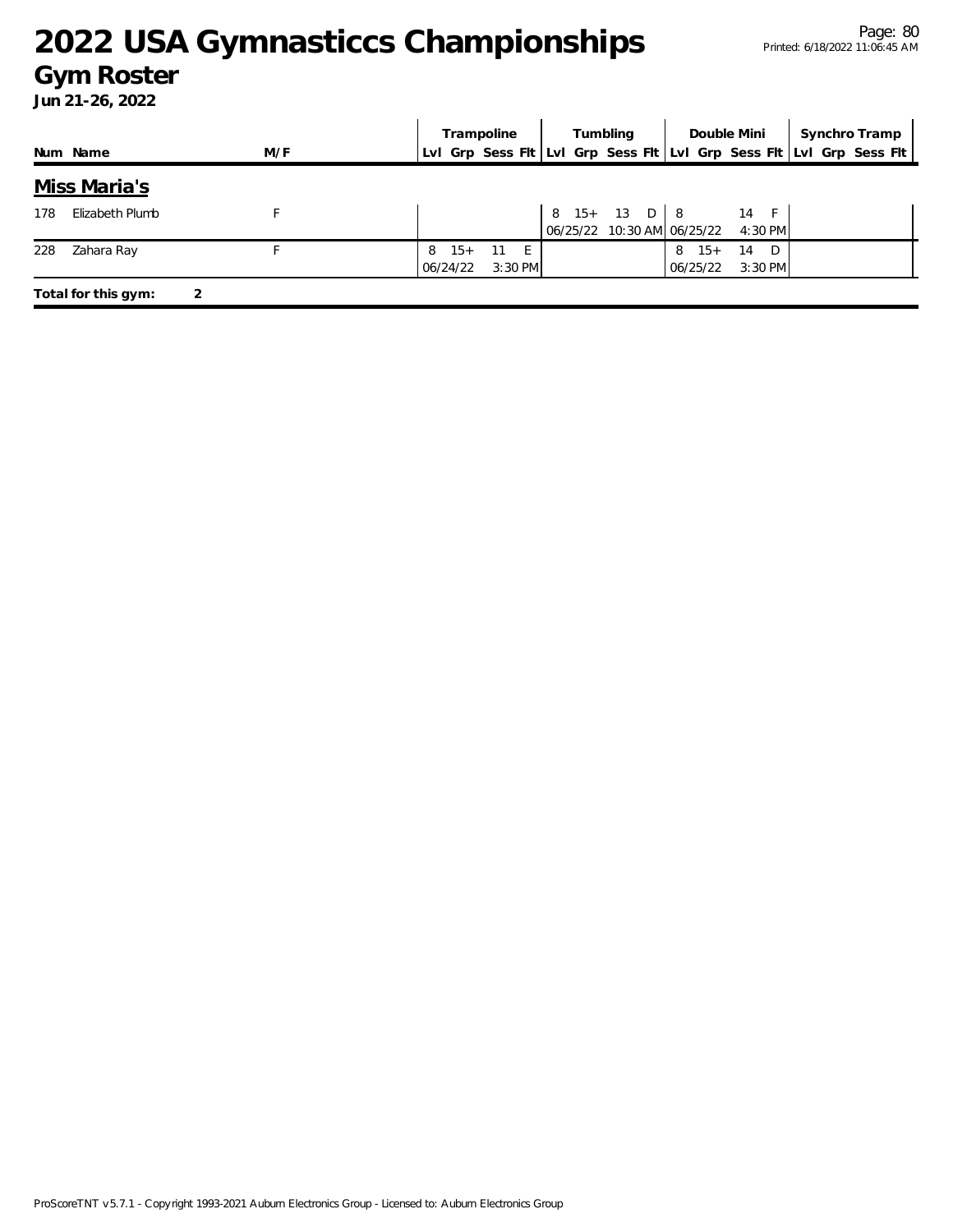#### **Gym Roster**

|     |                      |     | Trampoline                                                          | Tumbling | Double Mini                                      | Synchro Tramp |
|-----|----------------------|-----|---------------------------------------------------------------------|----------|--------------------------------------------------|---------------|
|     | Num Name             | M/F | Lvl Grp Sess Fit Lvl Grp Sess Fit Lvl Grp Sess Fit Lvl Grp Sess Fit |          |                                                  |               |
|     | <b>MJM Studios</b>   |     |                                                                     |          |                                                  |               |
| 295 | Adrian Geiger        | M   | 8 13-14 13 C<br>06/25/22 10:00 AM                                   |          | $13 \quad B$<br>8 13-14<br>06/25/22<br>$9:30$ AM |               |
| 495 | Andrew Geiger        | M   | <sup>B</sup><br>$15+$<br>5<br>9<br>06/22/22<br>$2:00$ PM            |          | $9 \t15+$<br>5<br>D<br>06/22/22<br>$3:00$ PM     |               |
| 221 | Lydia Leineweber     | E.  | D<br>$8 \t15+$<br>11<br>06/24/22<br>3:00 PM                         |          | $8 \t15+$<br>$-F$<br>14<br>06/25/22<br>4:30 PM   |               |
| 337 | <b>Tyler Tullius</b> | M   | 8 9-10<br>B<br>11<br>06/24/22<br>$2:00$ PM                          |          | 8 9-10<br>11<br>A<br>06/24/22<br>$1:30$ PM       |               |
|     | Total for this gym:  | 4   |                                                                     |          |                                                  |               |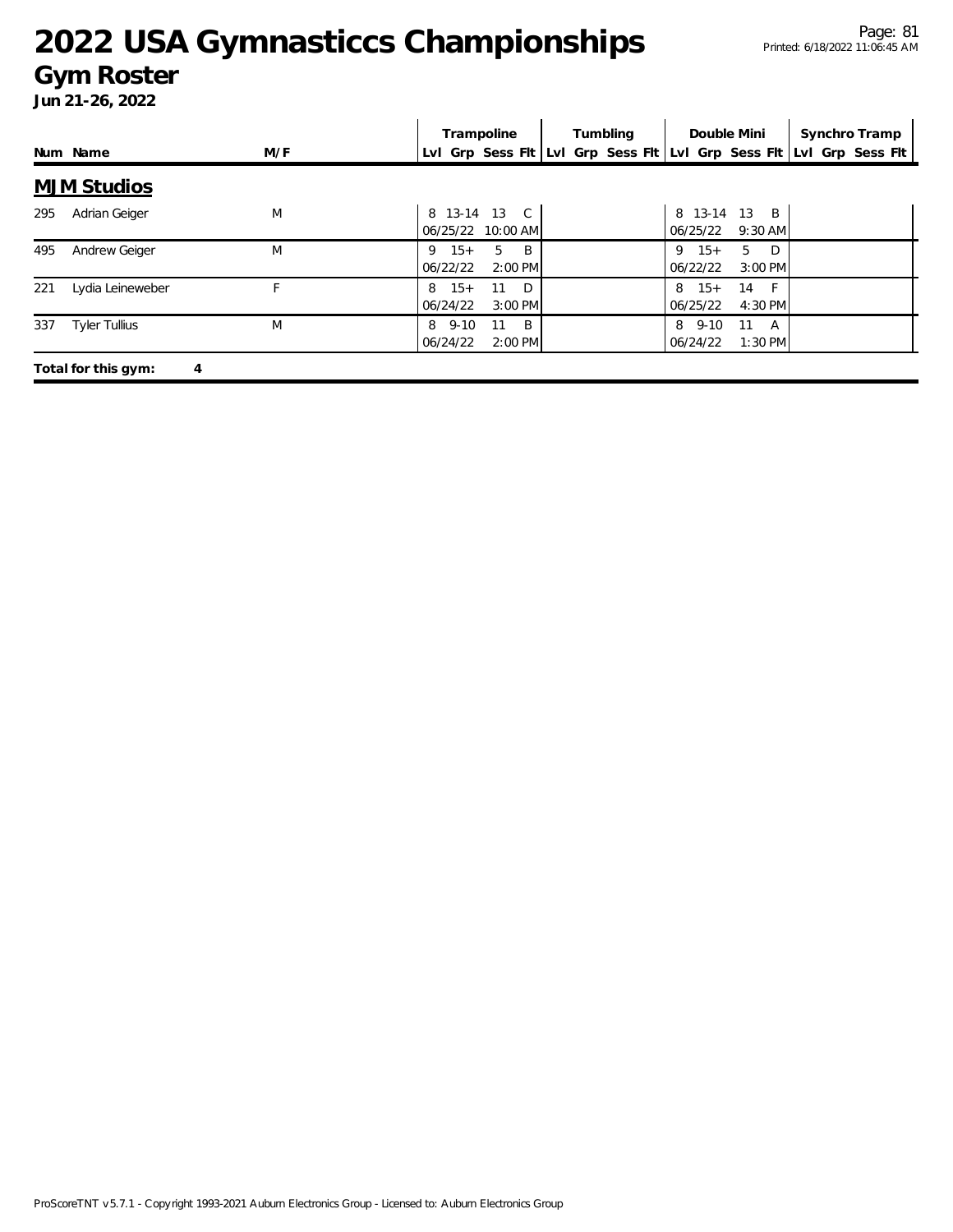#### **Gym Roster**

|             |                               |     | Trampoline                                                              | Tumbling                                            | Double Mini                                                  | Synchro Tramp                                                       |
|-------------|-------------------------------|-----|-------------------------------------------------------------------------|-----------------------------------------------------|--------------------------------------------------------------|---------------------------------------------------------------------|
|             | Num Name                      | M/F |                                                                         |                                                     |                                                              | Lvl Grp Sess Fit Lvl Grp Sess Fit Lvl Grp Sess Fit Lvl Grp Sess Fit |
| <b>MTGA</b> |                               |     |                                                                         |                                                     |                                                              |                                                                     |
| 242         | <b>Brooklyn Biles</b>         | F   | 8 11-12 14 A<br>06/25/22<br>$2:00$ PM                                   |                                                     | 8 11-12 13<br>B<br>06/25/22<br>9:30 AM                       |                                                                     |
|             | 1052  Brown-Van Natta         | F   |                                                                         |                                                     |                                                              | SR 18+<br>3<br>F<br>06/21/22<br>7:30 PM                             |
| 287         | Lewis Carter                  | M   | $\mathcal{C}$<br>8 13-14 13<br>06/25/22 10:00 AM                        |                                                     | 8 13-14 13<br>$\overline{A}$<br>06/25/22<br>$9:00$ AM        |                                                                     |
|             | 1054 . Gesuelli-Maccagnan     | M   |                                                                         |                                                     |                                                              | SR 18+<br>$\mathbf{3}$<br>F<br>06/21/22<br>7:30 PM                  |
| 746         | Aamirah Hayes                 | F   |                                                                         | $15+$<br>13<br>8<br>D<br>06/25/22 10:30 AM 06/22/22 | OP 17-21<br>5<br>B<br>$2:00$ PM                              |                                                                     |
| 343         | Eli Hubler                    | M   | 5<br>$9 \t15+$<br>B<br>06/22/22<br>2:00 PM                              |                                                     | 14<br>$8 \t15+$<br>D<br>06/25/22<br>3:30 PM                  |                                                                     |
| 553         | Juliana Ralph                 | F   | $9 - 9 - 10$<br>$\mathbf{1}$<br>$\overline{A}$<br>06/21/22<br>$9:00$ AM |                                                     | $9 - 9 - 10$<br>$\overline{2}$<br>B<br>06/21/22<br>$1:30$ PM |                                                                     |
| 348         | Aleksandra Spangler           | F   | 9 11-12<br>B<br>1<br>06/21/22<br>9:30 AM                                |                                                     | 8 11-12 13<br>$\mathcal{C}$<br>06/25/22 10:00 AM             |                                                                     |
| 748         | Anna Katherine Spangler       | F   |                                                                         |                                                     | 5<br>OP 17-21<br>B<br>06/22/22<br>2:00 PM                    |                                                                     |
| 514         | <b>Taylor Stewart-Beavers</b> | F   | $9 \t15+$<br>F<br>$\overline{4}$<br>06/22/22<br>$11:30$ AM              |                                                     | $9 \t15+$<br>$\overline{4}$<br>B<br>06/22/22<br>$9:30$ AM    |                                                                     |
| 677         | Zackrey Whaley                | M   | YE 13-14<br>8<br>E.<br>06/23/22<br>3:50 PM                              |                                                     | 10 13-14<br>$\mathbf{1}$<br>D<br>06/21/22 10:30 AM           |                                                                     |
|             | Total for this gym:<br>11     |     |                                                                         |                                                     |                                                              |                                                                     |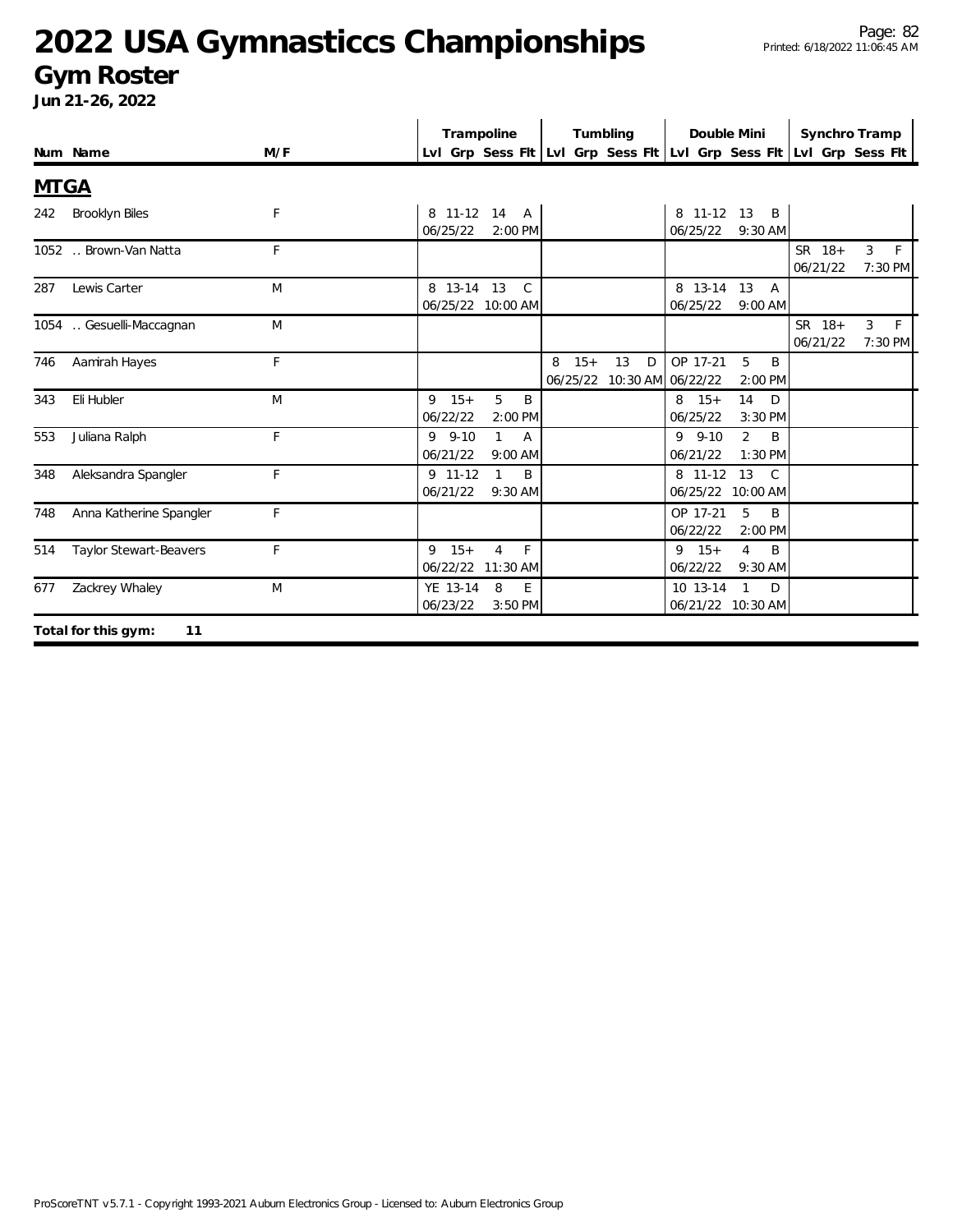#### **Gym Roster**

|     |                           |     | Trampoline          |                                   |            | Tumbling |                                               | Double Mini               | Synchro Tramp                                                       |
|-----|---------------------------|-----|---------------------|-----------------------------------|------------|----------|-----------------------------------------------|---------------------------|---------------------------------------------------------------------|
|     | Num Name                  | M/F |                     |                                   |            |          |                                               |                           | LvI Grp Sess FIt LvI Grp Sess FIt LvI Grp Sess FIt LvI Grp Sess FIt |
|     | <b>Naples Progressive</b> |     |                     |                                   |            |          |                                               |                           |                                                                     |
| 291 | Fiona Erwin               |     |                     | 8 13-14 13 F<br>06/25/22 11:30 AM |            |          | 06/24/22                                      | 8 13-14 11 F<br>$4:00$ PM |                                                                     |
| 428 | Sawyer Whitemiller        | M   | 9 13-14<br>06/22/22 | $\mathcal{C}$<br>5                | 8 13-14 10 | D        | 9 13-14<br>2:30 PM 06/24/22 10:30 AM 06/22/22 | - B<br>5<br>$2:00$ PM     |                                                                     |
|     | Total for this gym:       |     |                     |                                   |            |          |                                               |                           |                                                                     |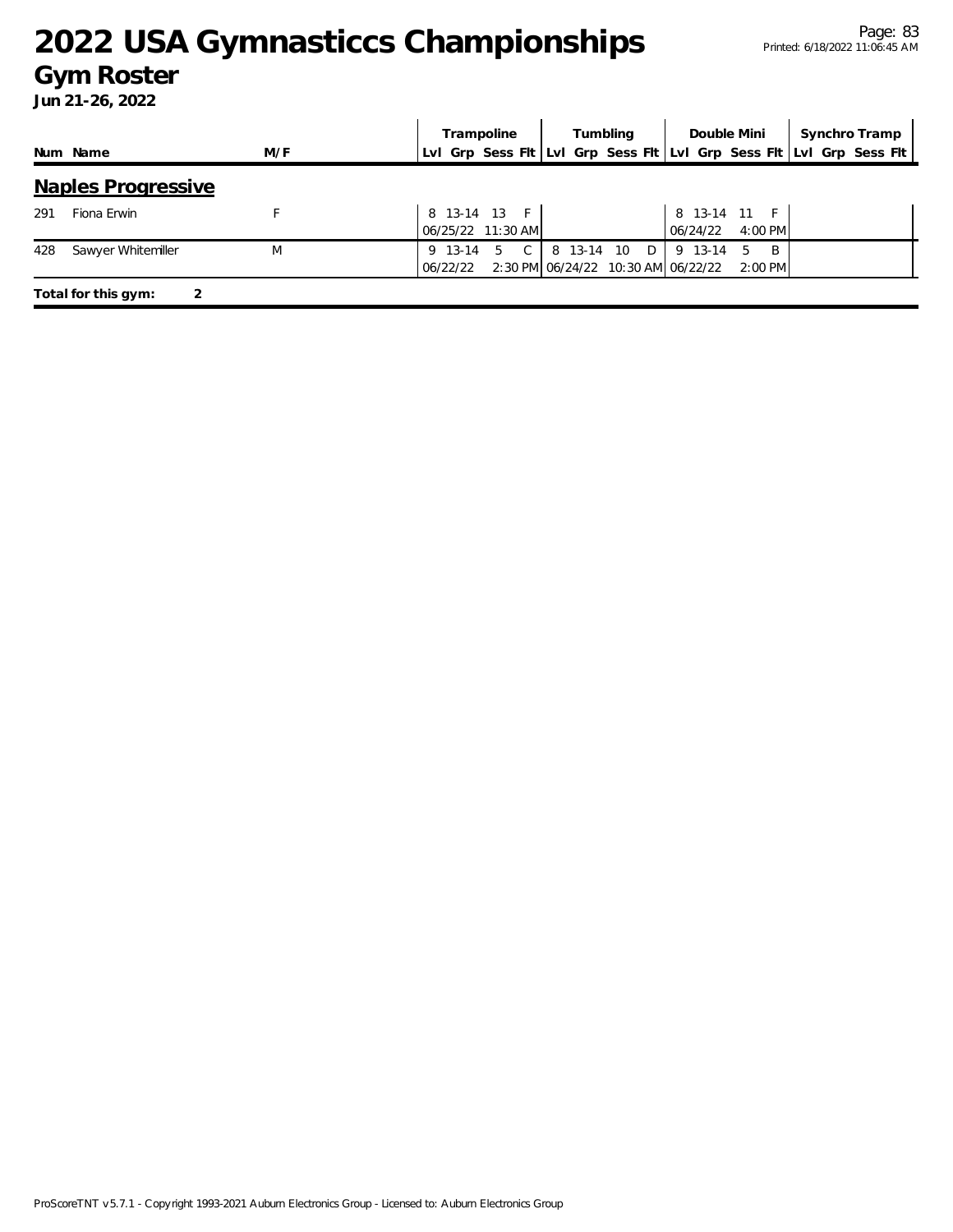#### **Gym Roster**

|     |                     |     | Trampoline<br>Tumbling                                                                        |                     | Double Mini                                                            | Synchro Tramp |
|-----|---------------------|-----|-----------------------------------------------------------------------------------------------|---------------------|------------------------------------------------------------------------|---------------|
|     | Num Name            | M/F | Lvl Grp Sess Flt Lvl Grp Sess Flt Lvl Grp Sess Flt Lvl Grp Sess Flt                           |                     |                                                                        |               |
|     | <b>Nook TNT</b>     |     |                                                                                               |                     |                                                                        |               |
| 133 | Kendall Achen       | F   | 8 13-14 13 A   8 13-14 14 D   8 13-14 11 D<br>9:00 AM 06/25/22 $3:30$ PM 06/24/22<br>06/25/22 |                     | $3:00$ PM                                                              |               |
| 965 | Shaun Brumm         | M   | OP 17-21<br>5<br>$\overline{C}$<br>$2:30$ PM<br>06/22/22                                      |                     |                                                                        |               |
| 485 | Olivia Oswald       |     | $8 \t15+$<br>11<br>A<br>$1:30$ PM<br>06/24/22                                                 |                     | $9 \t15+$<br>$\overline{B}$<br>$\overline{4}$<br>06/22/22<br>$9:30$ AM |               |
| 736 | Alyssa Turner       | F   | $E \rightarrow$<br><b>OP</b><br>OP 17-21<br>$\overline{4}$<br>06/22/22 11:00 AM 06/22/22      | B<br>$\overline{4}$ | OP 17-21<br>5<br>A<br>9:30 AM 06/22/22<br>$1:30$ PM                    |               |
|     | Total for this gym: | 4   |                                                                                               |                     |                                                                        |               |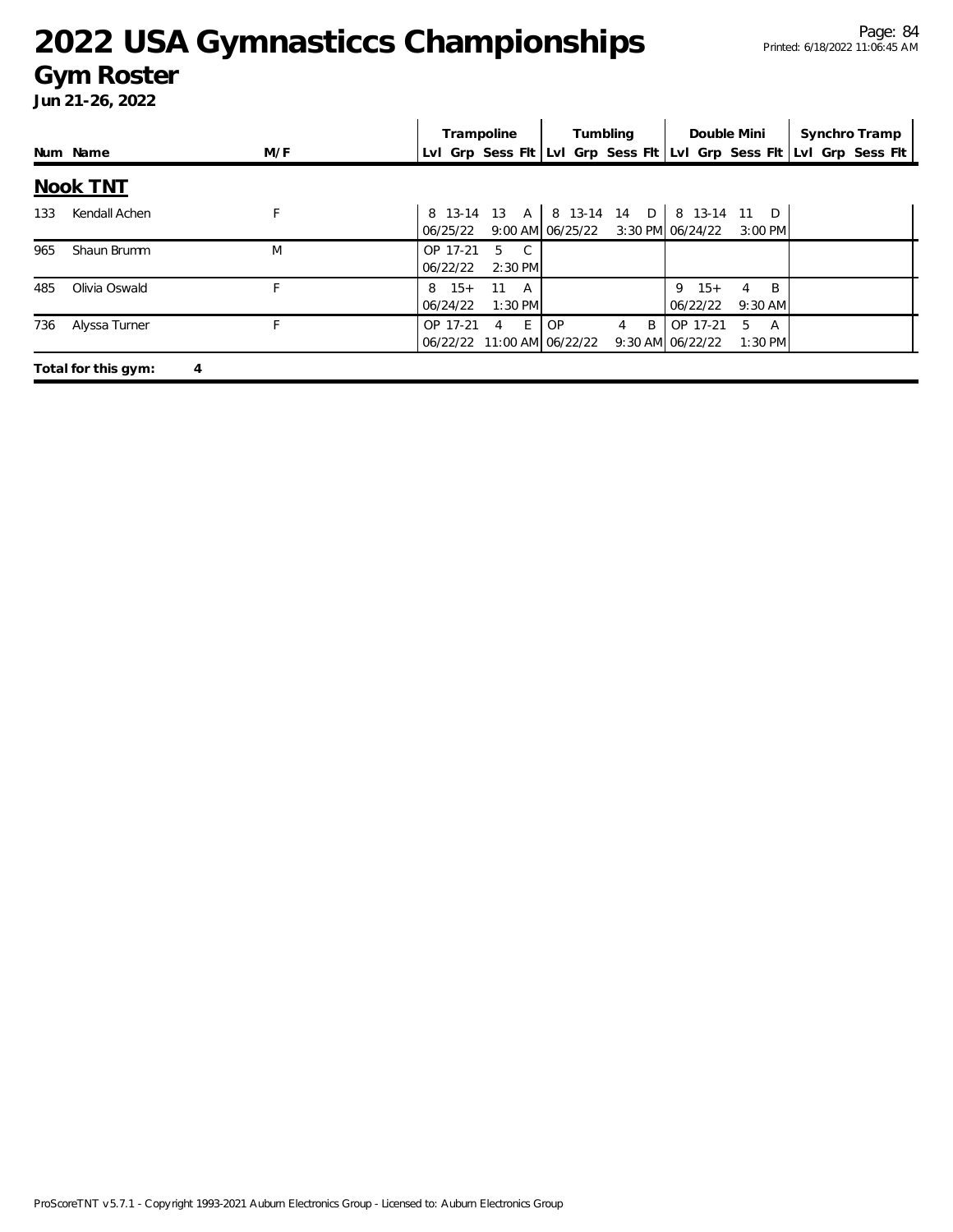#### **Gym Roster**

|     |                     |     | Tumbling<br>Double Mini<br>Trampoline                 |  |                                                          | Synchro Tramp                                                       |
|-----|---------------------|-----|-------------------------------------------------------|--|----------------------------------------------------------|---------------------------------------------------------------------|
|     | Num Name            | M/F |                                                       |  |                                                          | Lvl Grp Sess Fit Lvl Grp Sess Fit Lvl Grp Sess Fit Lvl Grp Sess Fit |
|     | <b>Northstars</b>   |     |                                                       |  |                                                          |                                                                     |
| 281 | Samuel Bielawski    | M   | 8 13-14 13 D<br>06/25/22 10:30 AM                     |  | 8 13-14 13 B<br>06/25/22<br>$9:30$ AM                    |                                                                     |
| 757 | Hunter Hart         | M   | OP 17-21<br>$\mathcal{C}$<br>5<br>2:30 PM<br>06/22/22 |  | OP 17-21<br>C.<br>$\mathcal{P}$<br>$2:00$ PM<br>06/21/22 |                                                                     |
|     | Total for this gym: |     |                                                       |  |                                                          |                                                                     |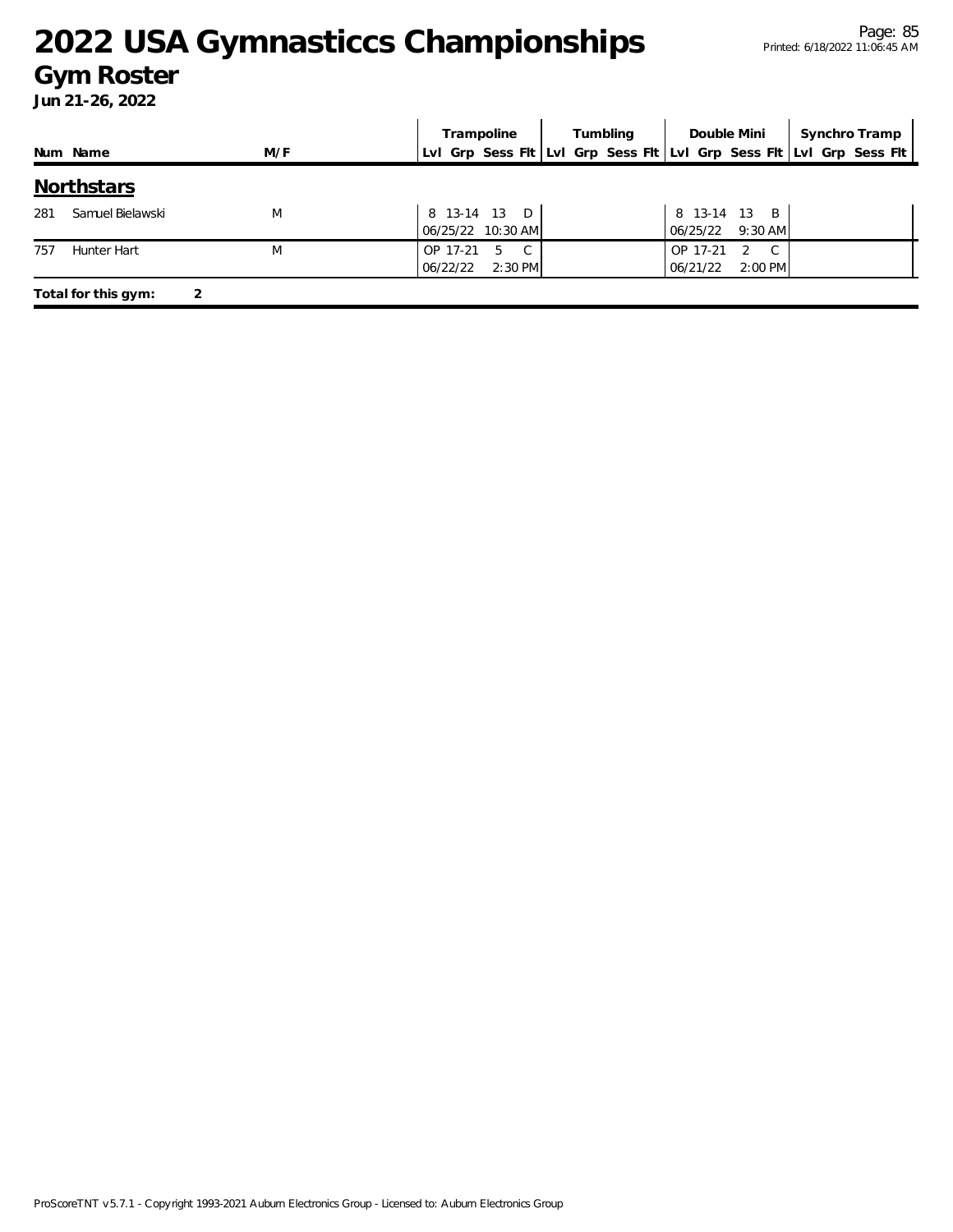#### **Gym Roster**

|     |                     |     | Trampoline                                                          |  | Tumbling       |                                                | Double Mini             | Synchro Tramp |
|-----|---------------------|-----|---------------------------------------------------------------------|--|----------------|------------------------------------------------|-------------------------|---------------|
|     | Num Name            | M/F | Lvl Grp Sess Flt Lvl Grp Sess Flt Lvl Grp Sess Flt Lvl Grp Sess Flt |  |                |                                                |                         |               |
|     | <u>NSAG-WI</u>      |     |                                                                     |  |                |                                                |                         |               |
| 358 | Makayla Ansay       |     |                                                                     |  |                | 06/25/22                                       | 8 15+ 14 C<br>$3:00$ PM |               |
| 629 | Evan Zimbelman      | M   |                                                                     |  | 10 15-16 1 $E$ | 10 15-16<br>06/21/22 11:00 AM 06/22/22 3:30 PM | 5<br>E                  |               |
|     | Total for this gym: | 2   |                                                                     |  |                |                                                |                         |               |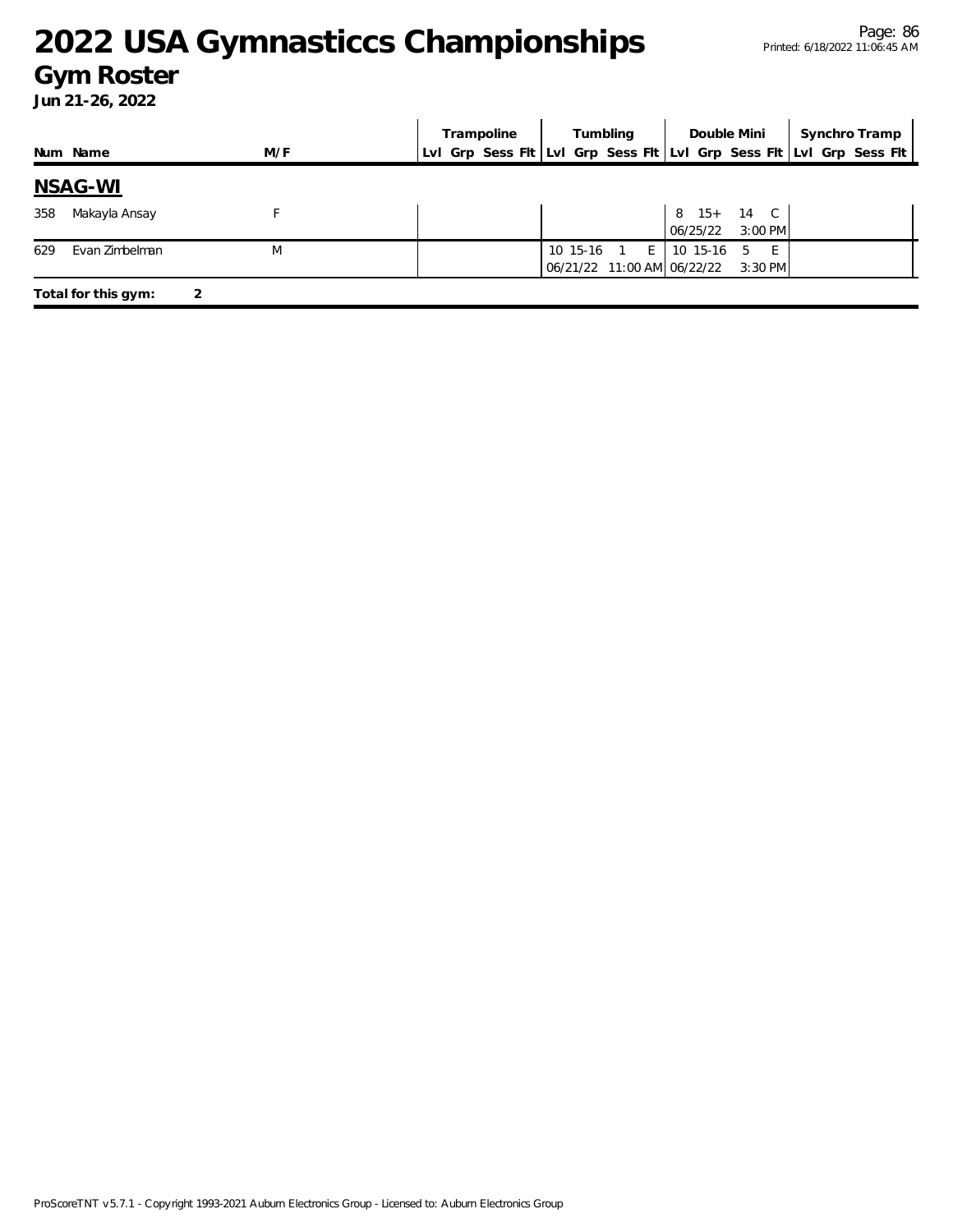#### **Gym Roster**

|            |                      |             | Trampoline | Tumbling                                                            | Double Mini                                                              | Synchro Tramp |
|------------|----------------------|-------------|------------|---------------------------------------------------------------------|--------------------------------------------------------------------------|---------------|
|            | Num Name             | M/F         |            | LvI Grp Sess FIt LvI Grp Sess FIt LvI Grp Sess FIt LvI Grp Sess FIt |                                                                          |               |
| <b>NSB</b> |                      |             |            |                                                                     |                                                                          |               |
|            | Anya Brooks          | F           |            | $9$ 11-12<br>5<br>B                                                 | 9 11-12<br>2<br>C                                                        |               |
| 470        |                      |             |            | 06/22/22                                                            | 2:00 PM 06/21/22<br>2:00 PM                                              |               |
| 829        | Major Brown          | M           |            | 8 9-10<br>11<br>H                                                   |                                                                          |               |
|            |                      |             |            | 06/24/22<br>5:00 PM                                                 |                                                                          |               |
| 471        | Aftyn Campbell       | F           |            | 9 11-12<br>5<br>B                                                   | $9 11 - 12$<br>$\overline{2}$<br>D                                       |               |
|            |                      |             |            | 06/22/22<br>2:00 PM                                                 | 06/21/22<br>2:30 PM                                                      |               |
| 192        | Ella Campbell        | F           |            | 14<br>8 13-14<br>E                                                  | 8 13-14<br>11<br>G                                                       |               |
|            |                      |             |            | 06/25/22<br>4:00 PM                                                 | 06/24/22<br>4:30 PM                                                      |               |
| 198        | Gweny Campbell       | F           |            | 8 9-10<br>11<br>$\overline{A}$                                      | 8 9-10<br>14<br>C                                                        |               |
|            |                      |             |            | 06/24/22<br>1:30 PM                                                 | 06/25/22<br>3:00 PM                                                      |               |
| 472        | Ingrid Campbell      | F           |            | 9 11-12<br>5<br>B                                                   | $9 11 - 12$<br>2<br>E                                                    |               |
|            |                      |             |            | 2:00 PM<br>06/22/22                                                 | 06/21/22<br>3:00 PM                                                      |               |
| 616        | Soren Campbell       | M           |            | $9 11 - 12$<br>$\overline{4}$<br>$\mathsf{C}$                       | 10 11-12<br>$\mathbf{1}$<br>E                                            |               |
|            |                      |             |            | 06/22/22 10:00 AM                                                   | 06/21/22 11:00 AM                                                        |               |
| 181        | Lyhla Christensen    | F           |            | F<br>8 11-12<br>11                                                  | $\overline{8}$ 11-12 13<br>C                                             |               |
|            |                      |             |            | 06/24/22<br>4:00 PM                                                 | 06/25/22 10:00 AM                                                        |               |
| 834        | Grace East           | F           |            | 8 9-10<br>11<br>B                                                   |                                                                          |               |
|            |                      |             |            | 06/24/22<br>2:00 PM                                                 |                                                                          |               |
| 193        | Edyn Gale            | F           |            | 14<br>$\mathsf{F}$<br>8 13-14                                       | 8 13-14 11<br>B                                                          |               |
|            |                      |             |            | 06/25/22                                                            | 4:30 PM 06/24/22<br>2:00 PM                                              |               |
| 839        | Cy Grant             | M           |            | 8 9-10<br>11<br>H                                                   |                                                                          |               |
|            |                      |             |            | 06/24/22<br>5:00 PM                                                 |                                                                          |               |
| 199        | Brynlee Hamblin      | $\mathsf F$ |            | 8 9-10<br>11<br>$\overline{A}$                                      | 8 9-10<br>14<br>$\mathsf{C}$                                             |               |
|            |                      |             |            | 06/24/22<br>1:30 PM                                                 | 06/25/22<br>3:00 PM                                                      |               |
| 810        | Annie Hansen         | F           |            | YE 13-14<br>8<br>D                                                  | YE 13-14<br>8<br>F.                                                      |               |
|            |                      |             |            | 06/23/22<br>3:20 PM                                                 | 06/23/22<br>4:20 PM                                                      |               |
| 184        | Sharly Hansen        | F           |            | 11<br>8 11-12<br>D                                                  | 8 11-12<br>13<br>B                                                       |               |
|            |                      |             |            | 06/24/22<br>3:00 PM                                                 | 06/25/22<br>9:30 AM                                                      |               |
| 842        | Nevaeh Hedges        | F           |            | 8 9-10<br>11<br>$\overline{A}$                                      |                                                                          |               |
|            |                      |             |            | 06/24/22<br>1:30 PM                                                 |                                                                          |               |
| 480        | Lahela Hoopii        | F           |            | OP 17-21<br>$\overline{4}$<br>B                                     | $9 \t15+$<br>$\overline{4}$<br>F                                         |               |
|            |                      |             |            | 06/22/22<br>$9:30$ AM                                               | 06/22/22 11:30 AM                                                        |               |
| 451        | Nikki Hunt           | F           |            | 8 13-14<br>14<br>D                                                  | $\overline{1}$<br>9 13-14<br>Α                                           |               |
|            |                      |             |            | 06/25/22                                                            | 3:30 PM 06/21/22<br>$9:00$ AM                                            |               |
| 185        | Presli Johnston      | F           |            | 11<br>G<br>8 11-12                                                  | 8 11-12 13<br>A                                                          |               |
|            |                      |             |            | 06/24/22                                                            | 4:30 PM 06/25/22<br>9:00 AM                                              |               |
| 630        | Brooklyn Jolley      | F           |            | JR 15-16<br>8<br>$\mathsf{A}$                                       | 10 15-16<br>$\overline{4}$<br>D                                          |               |
|            |                      |             |            | 06/23/22                                                            | 1:50 PM 06/22/22 10:30 AM                                                |               |
| 200        | Nixon Lamph          | M           |            | 8 9-10<br>11<br>$\boldsymbol{\mathsf{H}}$                           | $8$ 9-10<br>11<br>B                                                      |               |
|            |                      |             |            | 06/24/22                                                            | 5:00 PM 06/24/22<br>2:00 PM                                              |               |
| 481        | Cearah Larry         | F           |            | OP 17-21<br>$\overline{4}$<br>B                                     | $9 \t15+$<br>$\overline{4}$<br>$\mathsf{A}$                              |               |
|            |                      |             |            | 06/22/22                                                            | 9:30 AM 06/22/22<br>9:00 AM                                              |               |
|            | 476 Ashby Myers      | F           |            | $9 - 9 - 10$<br>$5\overline{)}$<br>$\mathsf{C}$                     | $9 - 9 - 10$<br>$\overline{2}$<br>Β                                      |               |
|            |                      |             |            | 06/22/22                                                            | 2:30 PM 06/21/22<br>1:30 PM                                              |               |
| 739        | Tennessee Nichols    | M           |            | OP 17-21<br>$\overline{4}$<br>Α<br>06/22/22                         | OP 17-21<br>$\overline{2}$<br>$\mathsf C$<br>9:00 AM 06/21/22<br>2:00 PM |               |
|            |                      | F           |            |                                                                     |                                                                          |               |
| 849        | Leila Orton          |             |            | 8 11-12 11<br>$\mathsf E$<br>06/24/22<br>3:30 PM                    |                                                                          |               |
|            |                      | ${\sf M}$   |            | 10<br>8 13-14<br>$\mathsf D$                                        | $\mathsf B$<br>9 13-14<br>5                                              |               |
|            | 452 Jackson Peterson |             |            | 06/24/22 10:30 AM 06/22/22                                          | 2:00 PM                                                                  |               |
|            |                      |             |            |                                                                     |                                                                          |               |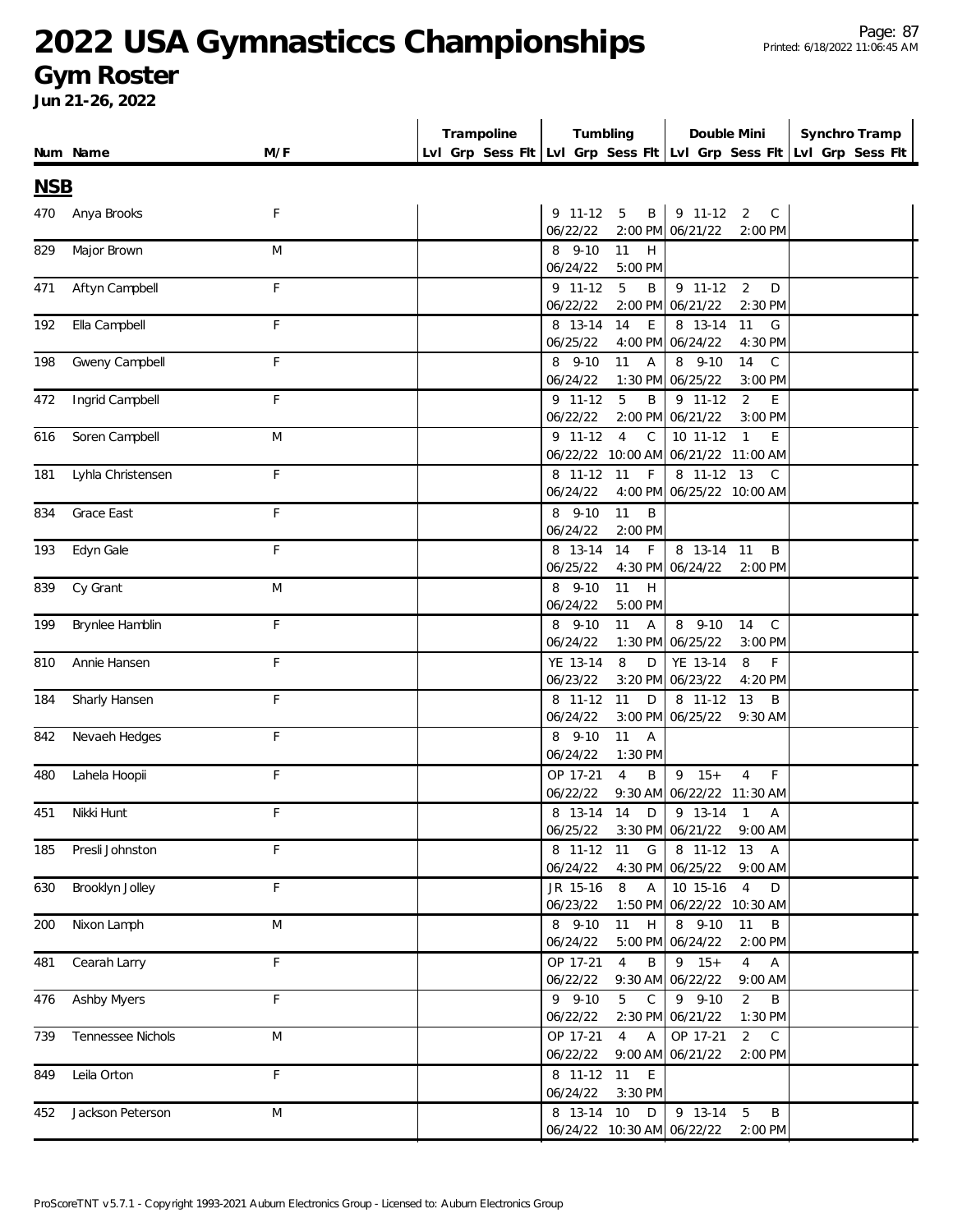#### **Gym Roster**

|     | Num Name                  | M/F | Trampoline | Tumbling                                                | Double Mini                                                         | Synchro Tramp<br>Lvl Grp Sess Fit Lvl Grp Sess Fit Lvl Grp Sess Fit Lvl Grp Sess Fit |
|-----|---------------------------|-----|------------|---------------------------------------------------------|---------------------------------------------------------------------|--------------------------------------------------------------------------------------|
|     | NSB continued             |     |            |                                                         |                                                                     |                                                                                      |
| 195 | <b>Brinlee Presher</b>    | F   |            | 8 13-14 14 C<br>06/25/22                                | 8 13-14 11 D<br>3:00 PM 06/24/22<br>3:00 PM                         |                                                                                      |
| 879 | Brylee Ray                | F   |            | 10 15-16<br>$\overline{1}$<br>D<br>06/21/22 10:30 AM    |                                                                     |                                                                                      |
| 482 | Cici Redd                 | F   |            | YE 13-14<br>8<br>D<br>06/23/22                          | 9 13-14 1<br>D<br>3:20 PM 06/21/22 10:30 AM                         |                                                                                      |
| 469 | Cai Reeves                | F   |            | $9 \t15+$<br>$\mathbf{1}$<br>$\overline{A}$<br>06/21/22 | $9 \t15+$<br>$\overline{4}$<br>E<br>9:00 AM 06/22/22 11:00 AM       |                                                                                      |
| 880 | <b>Ross Reeves</b>        | M   |            | E<br>10 15-16<br>$\overline{1}$<br>06/21/22 11:00 AM    |                                                                     |                                                                                      |
| 449 | Reese Scoville            | F   |            | 8 11-12<br>G<br>11<br>06/24/22                          | $9$ 11-12<br>2<br>$\mathsf{C}$<br>4:30 PM 06/21/22<br>2:00 PM       |                                                                                      |
| 473 | Hadlee Shupe              | F   |            | $\frac{1}{9}$ 11-12<br>5<br>B<br>06/22/22               | $9$ 11-12<br>$\overline{2}$<br>E<br>2:00 PM 06/21/22<br>3:00 PM     |                                                                                      |
| 197 | Reese Shupe               | F   |            | 13<br>8U<br>$\overline{A}$<br>8<br>06/25/22             | 8U<br>14<br>$\mathsf{C}$<br>8<br>9:00 AM 06/25/22<br>3:00 PM        |                                                                                      |
| 475 | Kennedy Stoker            | F   |            | 9 13-14<br>$\overline{4}$<br>D                          | 9 13-14<br>$\mathbf{1}$<br>E<br>06/22/22 10:30 AM 06/21/22 11:00 AM |                                                                                      |
| 477 | Lexi Stoker               | F   |            | $9 - 9 - 10$<br>5<br>$\mathsf{C}$<br>06/22/22           | $9 - 9 - 10$<br>$\overline{2}$<br>B<br>2:30 PM 06/21/22<br>1:30 PM  |                                                                                      |
| 483 | Payton Stokes             | F   |            | 8<br>YE 13-14<br>D<br>06/23/22                          | 9 13-14<br>$\mathbf{1}$<br>D<br>3:20 PM 06/21/22 10:30 AM           |                                                                                      |
| 617 | <b>Tripp Stokes</b>       | M   |            | $\overline{4}$<br>9 13-14<br>D                          | 10 13-14 1<br>E<br>06/22/22 10:30 AM 06/21/22 11:00 AM              |                                                                                      |
| 450 | Ruby Turpin               | F   |            | 8 11-12<br>11<br>$\mathsf{C}$<br>06/24/22               | $9$ 11-12<br>2<br>D<br>2:30 PM 06/21/22<br>2:30 PM                  |                                                                                      |
| 854 | MaKenna Watkins           | F   |            | 8 9-10<br>11<br>B<br>06/24/22<br>2:00 PM                |                                                                     |                                                                                      |
| 858 | <b>Addison Yantes</b>     | F   |            | 8 13-14<br>14<br>$\overline{A}$<br>06/25/22<br>2:00 PM  |                                                                     |                                                                                      |
|     | Total for this gym:<br>40 |     |            |                                                         |                                                                     |                                                                                      |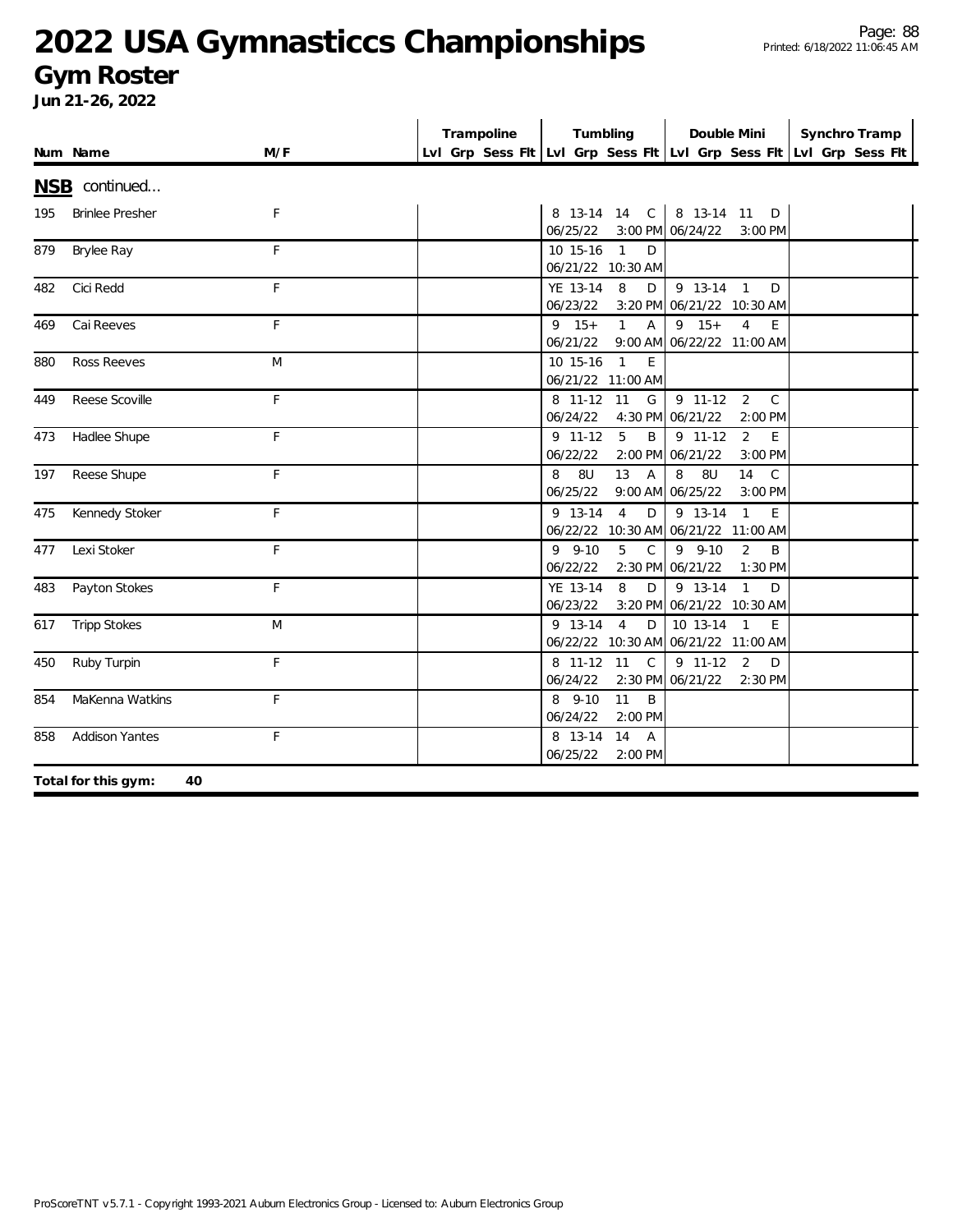### **Gym Roster**

|            |                           |     | Trampoline            |                                 | Tumbling                    |                                             | Double Mini                   |                              | Synchro Tramp                                                       |                              |
|------------|---------------------------|-----|-----------------------|---------------------------------|-----------------------------|---------------------------------------------|-------------------------------|------------------------------|---------------------------------------------------------------------|------------------------------|
|            | Num Name                  | M/F |                       |                                 |                             |                                             |                               |                              | Lvl Grp Sess Fit Lvl Grp Sess Fit Lvl Grp Sess Fit Lvl Grp Sess Fit |                              |
| <b>NVG</b> |                           |     |                       |                                 |                             |                                             |                               |                              |                                                                     |                              |
| 994        | Baker-Loisel              | F   |                       |                                 |                             |                                             |                               |                              | IE 17-21<br>06/21/22                                                | 3<br>F.<br>7:30 PM           |
| 529        | Maggie Bautzmann          | F   | 9 13-14<br>06/21/22   | $\overline{2}$<br>D<br>2:30 PM  |                             |                                             | 9 13-14<br>06/21/22           | 1<br>A<br>$9:00$ AM          |                                                                     |                              |
|            | 1012  Bautzmann-Farling   | F   |                       |                                 |                             |                                             |                               |                              | S1 14U<br>06/21/22                                                  | 3<br>B<br>5:30 PM            |
| 687        | Zach Chesler              | M   |                       |                                 | OP 17-21<br>06/22/22        | $\overline{A}$<br>$\overline{4}$<br>9:00 AM |                               |                              |                                                                     |                              |
| 642        | <b>Boden Courtney</b>     | M   | 10 13-14<br>06/21/22  | $\overline{2}$<br>C.<br>2:00 PM |                             |                                             | 10 13-14<br>06/21/22 10:30 AM | $\mathbf{1}$<br>D            |                                                                     |                              |
| 590        | Lynkoln Farling           | F   | 10 13-14<br>06/21/22  | 2<br>$\overline{A}$             | 8 13-14<br>1:00 PM 06/25/22 | 14<br>A                                     | 10 13-14<br>2:00 PM 06/21/22  | B<br>9:30 AM                 |                                                                     |                              |
|            | Makenna House             | E.  | 06/21/22              | $\overline{2}$<br>$\epsilon$    | -8<br>2:00 PM 06/25/22      | $14 - B$<br>2:30 PM                         |                               |                              |                                                                     |                              |
| 265        | Harper Jamrozy            | F   | 8 11-12<br>06/25/22   | 14<br>C.<br>$3:00$ PM           |                             |                                             | 8 11-12<br>06/25/22           | 13<br>B<br>9:30 AM           |                                                                     |                              |
| 500        | Nathan Kindler            | M   | $9 \t15+$<br>06/22/22 | 5<br>$\overline{A}$<br>1:30 PM  |                             |                                             | $9 \t15+$<br>06/22/22         | 5<br>$\mathsf{C}$<br>2:30 PM |                                                                     |                              |
|            | 1056 . Noble-Williams     | M   |                       |                                 |                             |                                             |                               |                              | SR 18+<br>06/21/22                                                  | 3<br>$\mathsf{F}$<br>7:30 PM |
|            | Total for this gym:<br>10 |     |                       |                                 |                             |                                             |                               |                              |                                                                     |                              |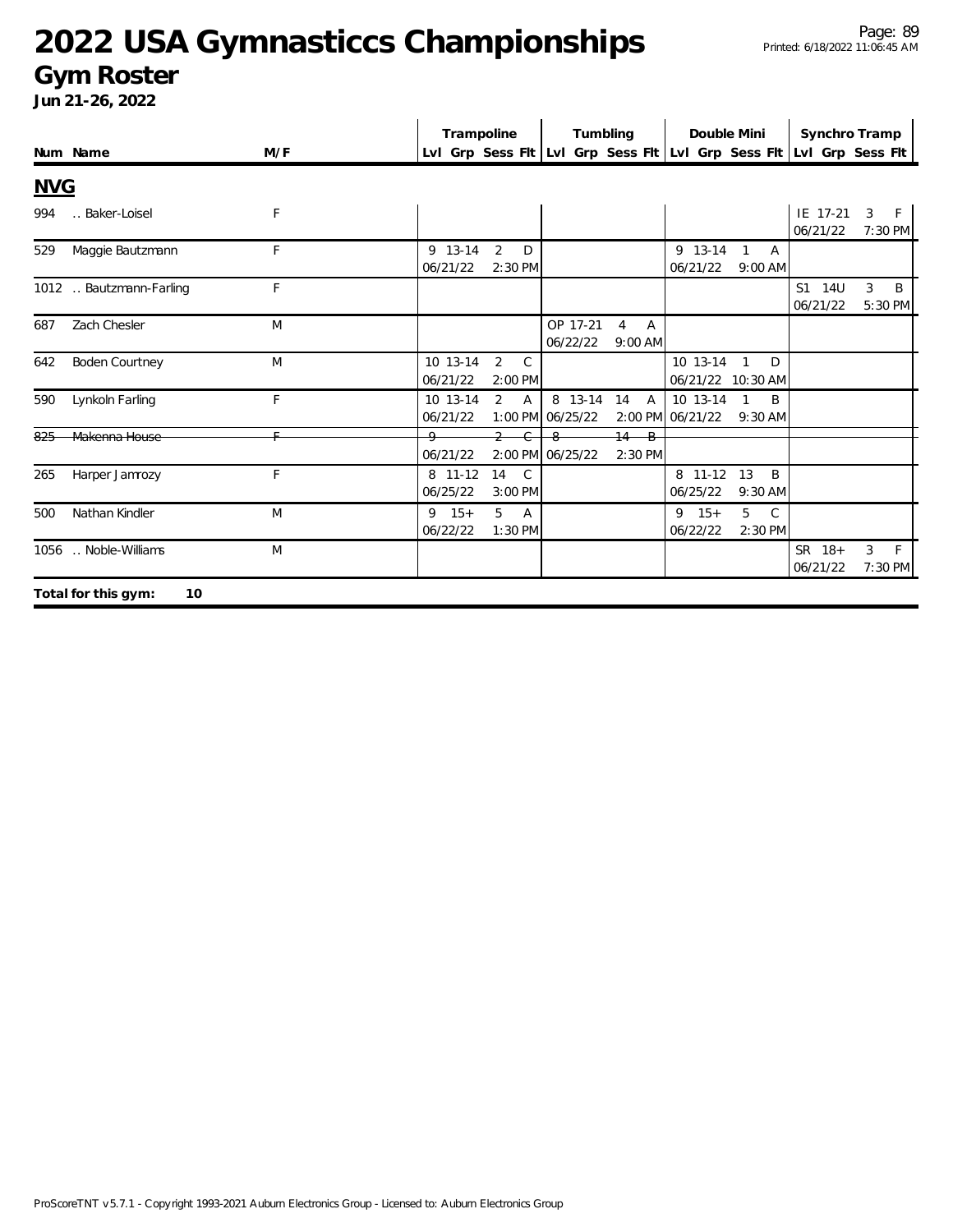### **Gym Roster**

|     |                     |     |  | Tumbling<br>Trampoline             |  | Double Mini                                                         |              | Synchro Tramp      |  |  |
|-----|---------------------|-----|--|------------------------------------|--|---------------------------------------------------------------------|--------------|--------------------|--|--|
|     | Num Name            | M/F |  |                                    |  | Lui Grp Sess Fit Lui Grp Sess Fit Lui Grp Sess Fit Lui Grp Sess Fit |              |                    |  |  |
|     | Old Pueblo          |     |  |                                    |  |                                                                     |              |                    |  |  |
| 749 | Ariana Schein       |     |  | OP $22 + 4$ D<br>06/22/22 10:30 AM |  |                                                                     | $OP$ 22+ 5 C | $06/22/22$ 2:30 PM |  |  |
|     | Total for this gym: |     |  |                                    |  |                                                                     |              |                    |  |  |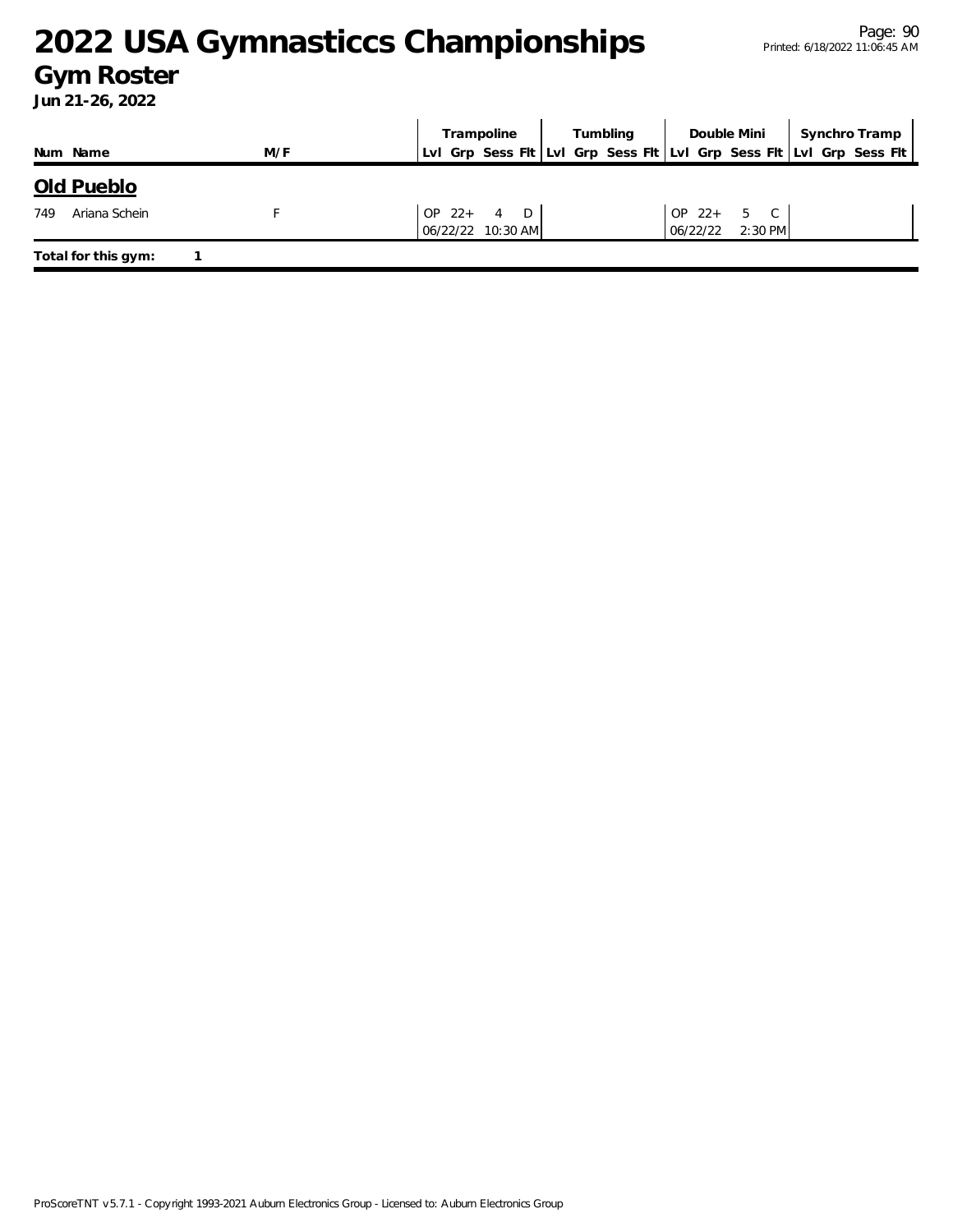### **Gym Roster**

|            |                          | Trampoline<br>Tumbling |                                                                   | Double Mini                                              | Synchro Tramp |                                                                     |
|------------|--------------------------|------------------------|-------------------------------------------------------------------|----------------------------------------------------------|---------------|---------------------------------------------------------------------|
|            | Num Name                 | M/F                    |                                                                   |                                                          |               | Lvl Grp Sess Fit Lvl Grp Sess Fit Lvl Grp Sess Fit Lvl Grp Sess Fit |
| <u>OXT</u> |                          |                        |                                                                   |                                                          |               |                                                                     |
| 944        | Makalie Bahruth          | F                      | 10 15-16<br>$\overline{4}$<br>$\overline{C}$<br>06/22/22 10:00 AM |                                                          |               |                                                                     |
| 860        | Rylan Berry              | F                      | $\mathbb{C}$<br>2<br>9 13-14<br>06/21/22                          | 9 13-14 4<br>$\overline{C}$<br>2:00 PM 06/22/22 10:00 AM |               |                                                                     |
| 874        | Diamond Hill             | F                      | 10 15-16<br>$4 \overline{A}$<br>06/22/22                          | 10 15-16 1 D<br>9:00 AM 06/21/22 10:30 AM                |               |                                                                     |
| 961        | Kaitlyn Holsapple        | F                      | JR 15-16<br>8<br>$\overline{C}$<br>06/23/22<br>$2:50$ PM          |                                                          |               |                                                                     |
| 861        | Morgan Murphy            | F                      | $9 \t15+$<br>$B$ .<br>4<br>06/22/22                               | $9 \t15+$<br>B<br>9:30 AM 06/21/22<br>$9:30$ AM          |               |                                                                     |
| 875        | Megan Ranta              | F.                     | 4 C<br>10 15-16                                                   | 10 15-16 1 D<br>06/22/22 10:00 AM 06/21/22 10:30 AM      |               |                                                                     |
|            | Total for this gym:<br>6 |                        |                                                                   |                                                          |               |                                                                     |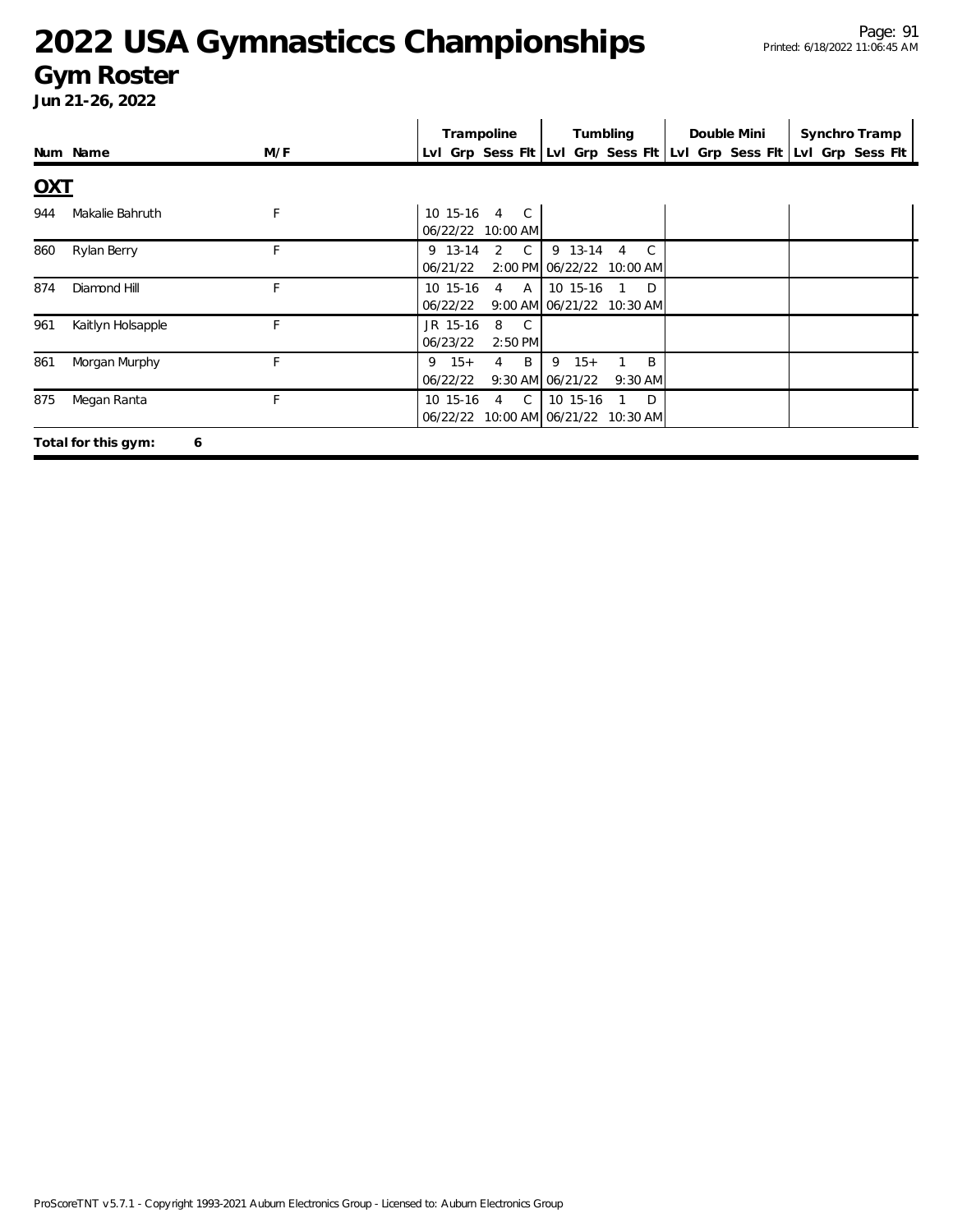#### **Gym Roster**

|     |                          |     | Trampoline                                  | Tumbling | Double Mini                                | Synchro Tramp                                                       |
|-----|--------------------------|-----|---------------------------------------------|----------|--------------------------------------------|---------------------------------------------------------------------|
|     | Num Name                 | M/F |                                             |          |                                            | Lvl Grp Sess Flt Lvl Grp Sess Flt Lvl Grp Sess Flt Lvl Grp Sess Flt |
|     | <b>Phoenix Elite</b>     |     |                                             |          |                                            |                                                                     |
| 378 | Lily Durbin              | F   |                                             |          | 8 13-14 11 E<br>06/24/22<br>$3:30$ PM      |                                                                     |
| 668 | Ethan Gordon             | M   | YE 11-12<br>8<br>E<br>$3:50$ PM<br>06/23/22 |          | 10 11-12<br>- F<br>06/21/22 11:00 AM       |                                                                     |
| 391 | Ava Janes                |     |                                             |          | -B<br>8 9-10<br>14<br>06/25/22<br>2:30 PM  |                                                                     |
| 303 | Mya Lapeyrouse           | F   | 8 13-14 13<br>F<br>06/25/22 11:30 AM        |          | 8 13-14<br>F<br>-11<br>06/24/22<br>4:00 PM |                                                                     |
|     | Total for this gym:<br>4 |     |                                             |          |                                            |                                                                     |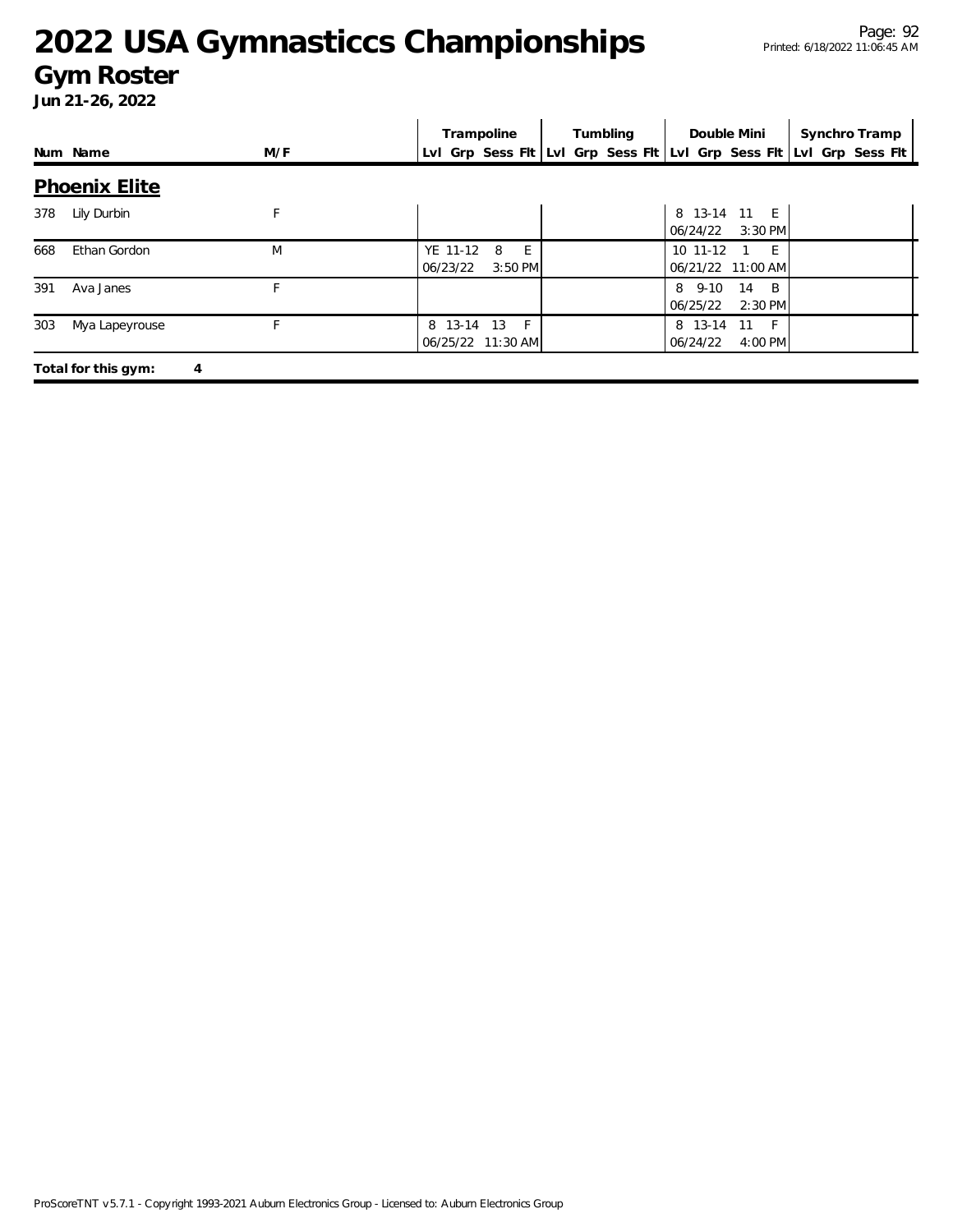#### **Gym Roster**

|     | Num Name                 | M/F | Trampoline                                              | Tumbling | Double Mini                             | Synchro Tramp<br>Lvl Grp Sess Flt Lvl Grp Sess Flt Lvl Grp Sess Flt Lvl Grp Sess Flt |
|-----|--------------------------|-----|---------------------------------------------------------|----------|-----------------------------------------|--------------------------------------------------------------------------------------|
|     | Powerhouse               |     |                                                         |          |                                         |                                                                                      |
| 581 | Aria Fields              | F   |                                                         |          | 9 13-14 1 C<br>06/21/22 10:00 AM        |                                                                                      |
| 521 | Sebastian Gallardo       | M   | 9 11-12<br>E<br>06/21/22 11:00 AM                       |          | 9 11-12<br>2 A<br>06/21/22<br>$1:00$ PM |                                                                                      |
| 259 | Vida Guerrero            | F   | 8 11-12 14<br>$\overline{B}$<br>06/25/22<br>2:30 PM     |          | 8 11-12 13 A<br>06/25/22<br>$9:00$ AM   |                                                                                      |
| 305 | Lillie Lew               | F   | 8 13-14<br>13 D<br>06/25/22 10:30 AM                    |          | 8 13-14 11 C<br>06/24/22<br>$2:30$ PM   |                                                                                      |
| 502 | Abby Liesman             | E   | $9 \t15+$<br>$\overline{B}$<br>4<br>06/22/22<br>9:30 AM |          | $9 \t15+$<br>4 C<br>06/22/22 10:00 AM   |                                                                                      |
| 270 | Ava Merrill              | F   | $\mathbb{C}$<br>8 11-12<br>14<br>06/25/22<br>$3:00$ PM  |          | 8 11-12 13 B<br>06/25/22<br>$9:30$ AM   |                                                                                      |
|     | Total for this gym:<br>6 |     |                                                         |          |                                         |                                                                                      |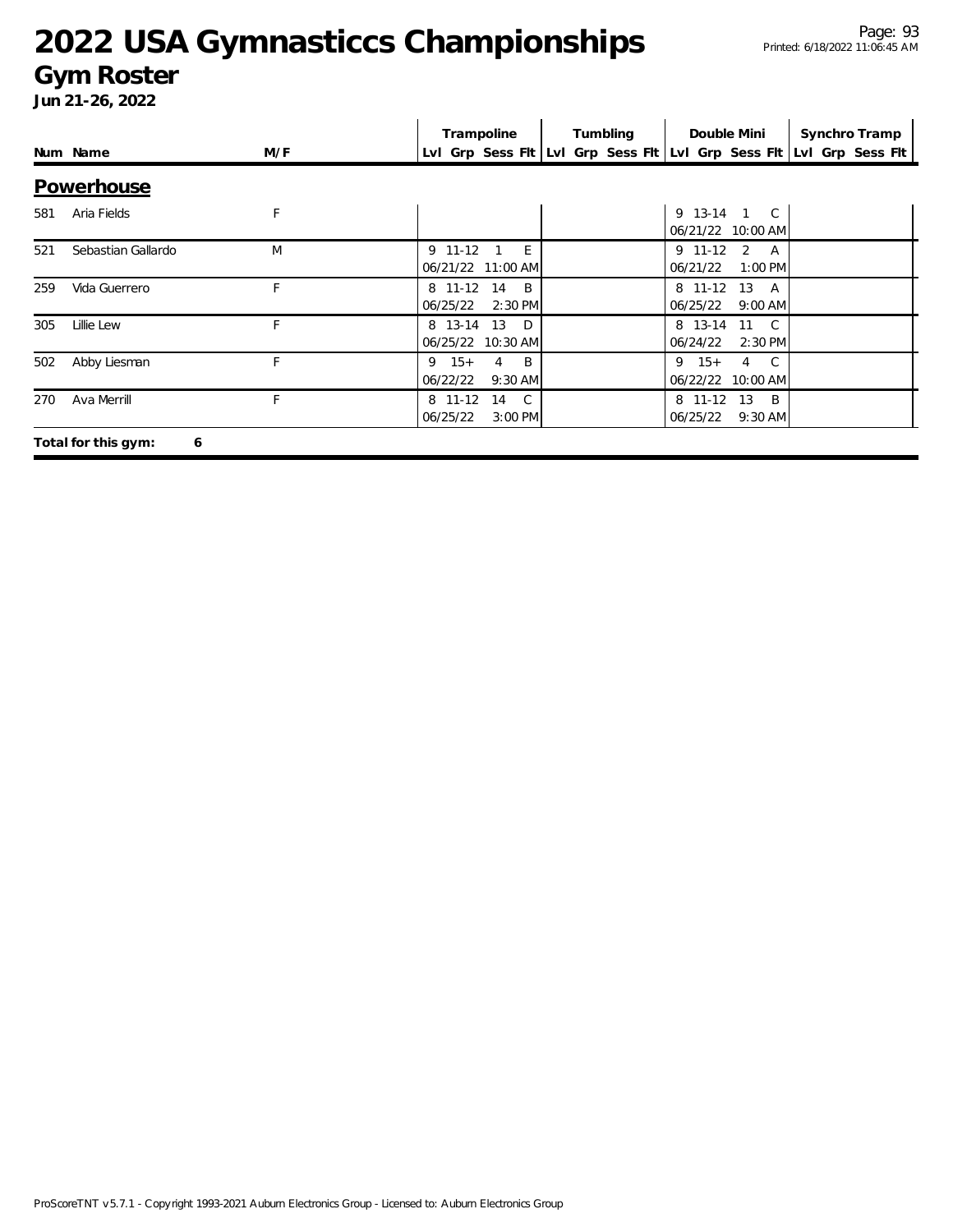#### **Gym Roster**

|                     |     | Trampoline | Tumbling                                                                                       | Double Mini | Synchro Tramp                                                       |
|---------------------|-----|------------|------------------------------------------------------------------------------------------------|-------------|---------------------------------------------------------------------|
| Num Name            | M/F |            |                                                                                                |             | Lvl Grp Sess Fit Lvl Grp Sess Fit Lvl Grp Sess Fit Lvl Grp Sess Fit |
| PPG                 |     |            |                                                                                                |             |                                                                     |
| 809<br>West Fowler  | M   |            | YE 13-14 8 E   10 13-14 5 A   YE 13-14 8<br>06/23/22 3:50 PM 06/22/22 1:30 PM 06/23/22 3:20 PM | D           |                                                                     |
| 1063  Fowler-Seyler | M   |            |                                                                                                |             | YE 13-14 3 D<br>$6:30$ PM<br>06/21/22                               |
| Total for this gym: |     |            |                                                                                                |             |                                                                     |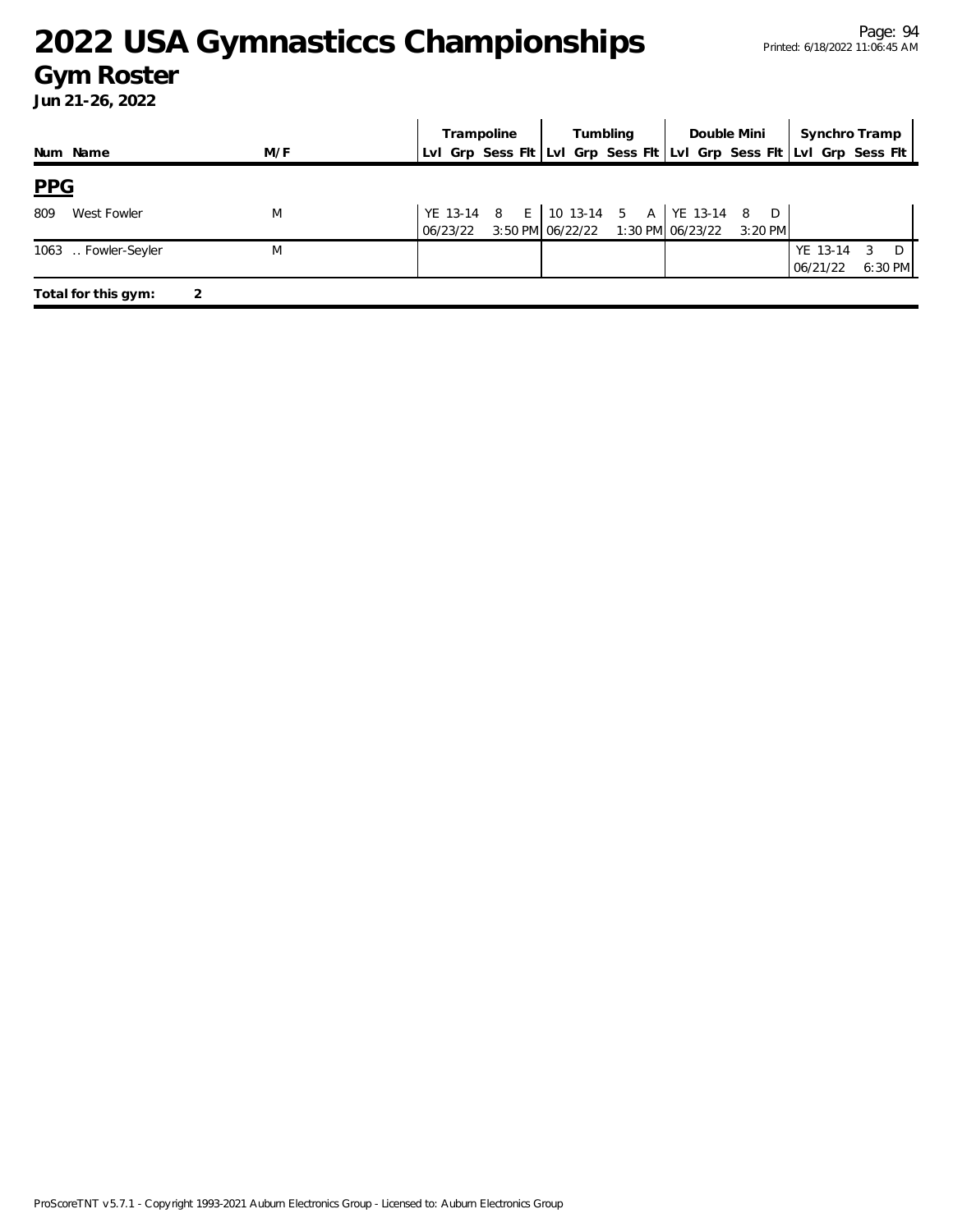#### **Gym Roster**

|     |                          |     | Trampoline                                                  | Tumbling                                                            | Double Mini | Synchro Tramp                                         |
|-----|--------------------------|-----|-------------------------------------------------------------|---------------------------------------------------------------------|-------------|-------------------------------------------------------|
|     | Num Name                 | M/F |                                                             | Lvl Grp Sess Fit Lvl Grp Sess Fit Lvl Grp Sess Fit Lvl Grp Sess Fit |             |                                                       |
|     | <b>Premier Athletics</b> |     |                                                             |                                                                     |             |                                                       |
| 821 | <b>Tinsley Bube</b>      | F   | 06/25/22 10:00 AM 06/25/22                                  | 8 13-14 13 C 8 13-14 14 C<br>$3:00$ PM                              |             |                                                       |
| 822 | <b>Baileigh Hankins</b>  |     | 8 11-12<br>14 C<br>06/25/22                                 | 8 11-12<br>$\Box$<br>-11<br>3:00 PM 06/24/22<br>$3:00$ PM           |             |                                                       |
| 886 | Xavier Harper            | M   | JR 15-16<br>B<br>8<br>06/23/22                              | JR 15-16<br>$\mathbb{C}$<br>8<br>2:20 PM 06/23/22<br>2:50 PM        |             |                                                       |
| 997 | Harper-Miner             | M   |                                                             |                                                                     |             | JR 15-16<br>3<br>E<br>06/21/22<br>$7:00 \, \text{PM}$ |
| 826 | Alaina Osborn            | F   | $15+$<br>D<br>9<br>4<br>06/22/22 10:30 AM 06/25/22 10:30 AM | 13<br>D <sub>D</sub><br>8<br>$15+$                                  |             |                                                       |
|     | 5<br>Total for this gym: |     |                                                             |                                                                     |             |                                                       |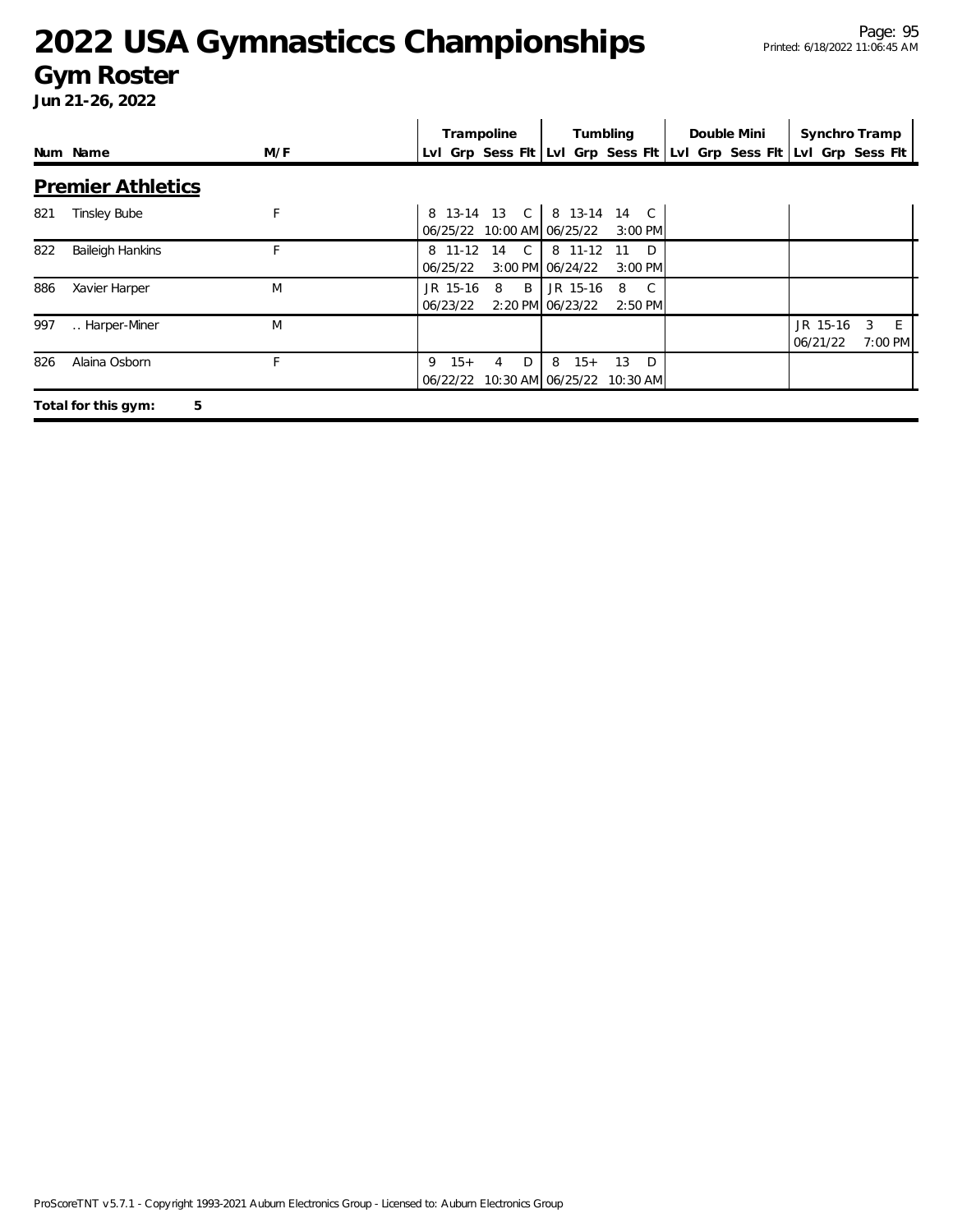#### **Gym Roster**

|     |                           |     | Trampoline                                                          |                                               | Tumbling |            | Double Mini                                         | Synchro Tramp        |   |               |
|-----|---------------------------|-----|---------------------------------------------------------------------|-----------------------------------------------|----------|------------|-----------------------------------------------------|----------------------|---|---------------|
|     | Num Name                  | M/F | Lvl Grp Sess Fit Lvl Grp Sess Fit Lvl Grp Sess Fit Lvl Grp Sess Fit |                                               |          |            |                                                     |                      |   |               |
|     | <b>Premier Gymnastics</b> |     |                                                                     |                                               |          |            |                                                     |                      |   |               |
| 958 | Gavin Britton             | M   | JR 15-16<br>06/23/22                                                | 8<br>$\overline{B}$<br>2:20 PM                |          |            |                                                     |                      |   |               |
| 998 | Britton-Larson            | M   |                                                                     |                                               |          |            |                                                     | JR 15-16<br>06/21/22 | 3 | E.<br>7:00 PM |
| 911 | Jaida Bullard             | F   | 8 11-12<br>06/25/22                                                 | $\mathbb{C}$<br>14<br>3:00 PM                 |          |            |                                                     |                      |   |               |
| 555 | Olivia Erickson           | F   | 10 15-16<br>06/22/22                                                | $\overline{B}$<br>$\overline{4}$<br>$9:30$ AM |          | 9<br>$15+$ | <sup>D</sup><br>$\overline{4}$<br>06/22/22 10:30 AM |                      |   |               |
| 924 | Sydney McCoy              | F   | $8 \t15+$<br>06/24/22                                               | 11 E<br>3:30 PM                               |          |            |                                                     |                      |   |               |
| 927 | Luciana Popp              | F   | 8 11-12<br>06/25/22                                                 | - B<br>14<br>2:30 PM                          |          |            |                                                     |                      |   |               |
|     | Total for this gym:<br>6  |     |                                                                     |                                               |          |            |                                                     |                      |   |               |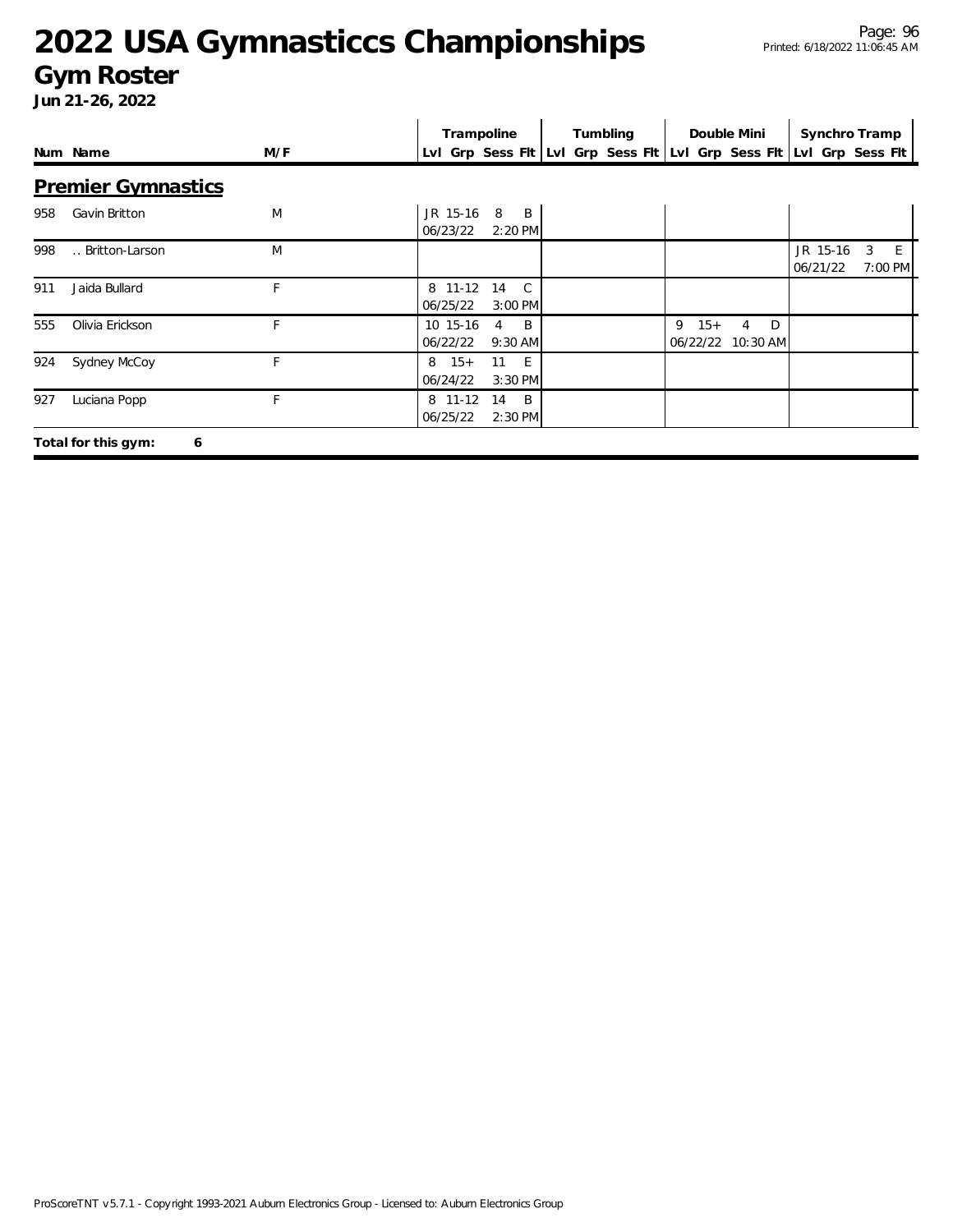#### **2022 USA Gymnasticcs Championships** Page: 97 Printed: 6/18/2022 11:06:45 AM

#### **Gym Roster**

|             |                     |     | Trampoline                                                          |                                 | Tumbling |                       | Double Mini                     | Synchro Tramp |  |
|-------------|---------------------|-----|---------------------------------------------------------------------|---------------------------------|----------|-----------------------|---------------------------------|---------------|--|
|             | Num Name            | M/F | Lvl Grp Sess Flt Lvl Grp Sess Flt Lvl Grp Sess Flt Lvl Grp Sess Flt |                                 |          |                       |                                 |               |  |
| <b>PRTT</b> |                     |     |                                                                     |                                 |          |                       |                                 |               |  |
| 209         | <b>Tad Counton</b>  | M   | $8 \t15+$<br>06/24/22                                               | 11 D<br>$3:00$ PM               |          | 06/25/22              | 8 15+ 14 F<br>4:30 PM           |               |  |
| 236         | Bradley Thomas      | M   | 06/24/22                                                            | D <sub>D</sub><br>11<br>3:00 PM |          | $8 \t15+$<br>06/25/22 | D <sub>D</sub><br>14<br>3:30 PM |               |  |
| 370         | Lauren Thomas       | F   |                                                                     |                                 |          | $8 \t15+$<br>06/25/22 | 14<br>- F<br>4:00 PM            |               |  |
|             | Total for this gym: | 3   |                                                                     |                                 |          |                       |                                 |               |  |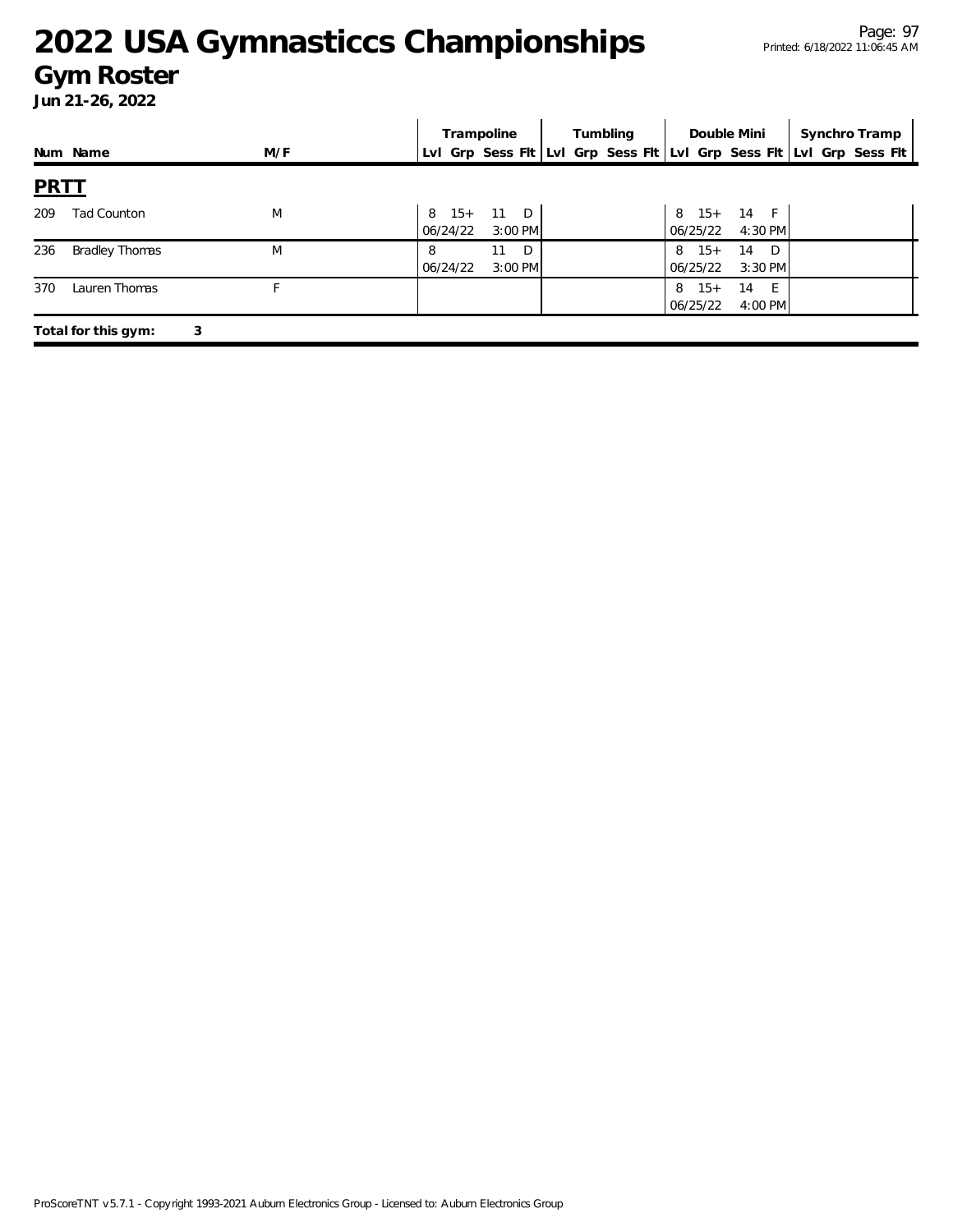#### **Gym Roster**

|     |                          |     | Trampoline                                | Tumbling                           | Double Mini                                              | Synchro Tramp                                                       |
|-----|--------------------------|-----|-------------------------------------------|------------------------------------|----------------------------------------------------------|---------------------------------------------------------------------|
|     | Num Name                 | M/F |                                           |                                    |                                                          | Lvl Grp Sess Fit Lvl Grp Sess Fit Lvl Grp Sess Fit Lvl Grp Sess Fit |
|     | Rays TnT                 |     |                                           |                                    |                                                          |                                                                     |
|     | 156 AviFox               | M   | 06/22/22                                  | 2:00 PM 06/24/22 11:30 AM 06/25/22 | 9 $15+ 5 B 8 15+ 10 F 8 15+ 14 F$<br>4:30 PM             |                                                                     |
| 293 | Talia Fox                | F   | 8 13-14 13 E<br>06/25/22 11:00 AM         |                                    | 8 13-14 11 G<br>06/24/22<br>4:30 PM                      |                                                                     |
| 368 | Abby Potts               | F   |                                           |                                    | $8 \t15+$<br>$\overline{C}$<br>14<br>06/25/22<br>3:00 PM |                                                                     |
| 659 | Jack Stefan              | M   | 10 15-16<br>5<br>A<br>1:30 PM<br>06/22/22 |                                    | $-E$<br>10 15-16<br>-5<br>06/22/22<br>3:30 PM            |                                                                     |
|     | Total for this gym:<br>4 |     |                                           |                                    |                                                          |                                                                     |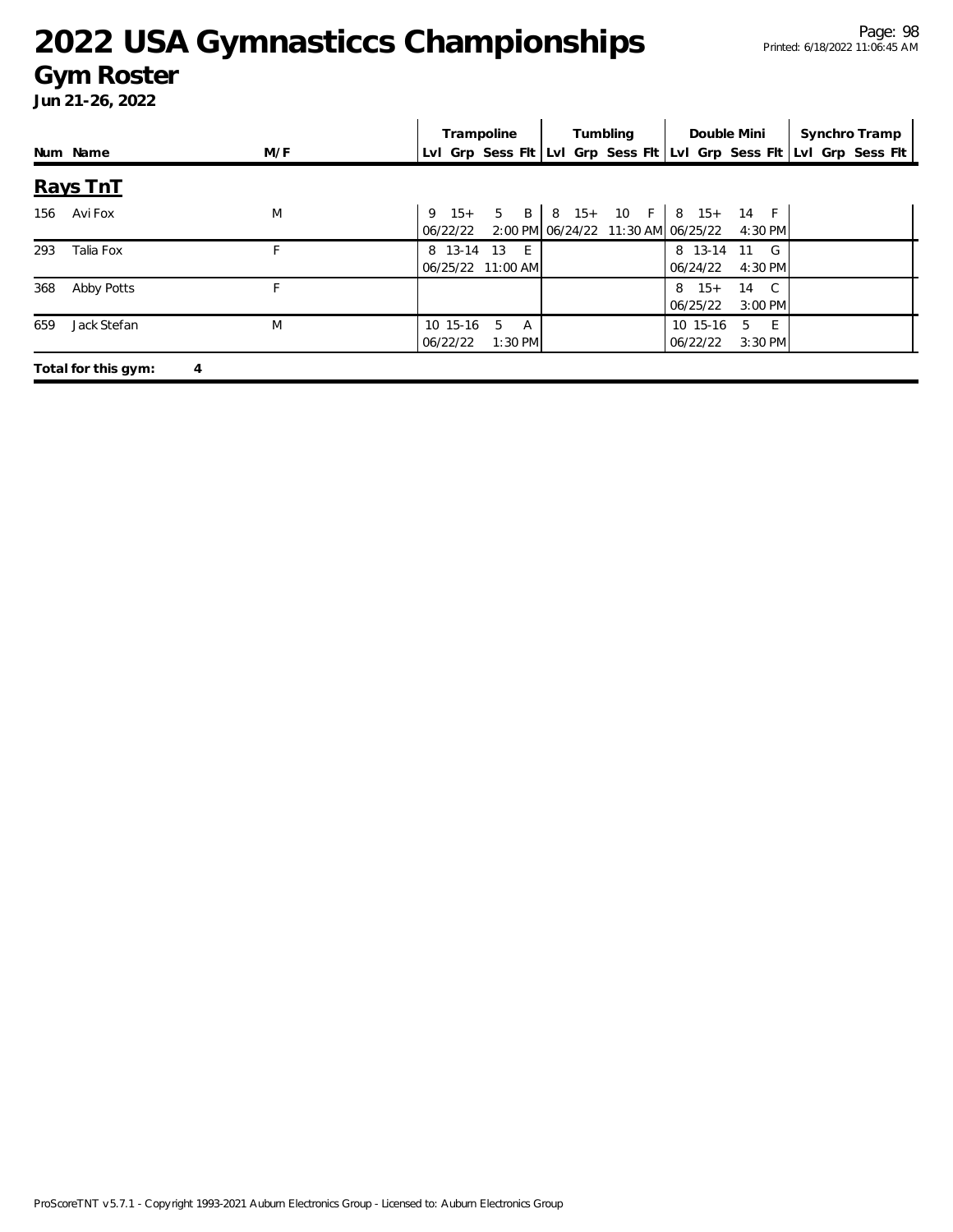#### **Gym Roster**

|     |                          |     | Trampoline                                                  | Tumbling                                              | Double Mini                                   | Synchro Tramp                                                       |
|-----|--------------------------|-----|-------------------------------------------------------------|-------------------------------------------------------|-----------------------------------------------|---------------------------------------------------------------------|
|     | Num Name                 | M/F |                                                             |                                                       |                                               | Lvl Grp Sess Flt Lvl Grp Sess Flt Lvl Grp Sess Flt Lvl Grp Sess Flt |
|     | Rebounders Gymnastic     |     |                                                             |                                                       |                                               |                                                                     |
| 150 | Jordan Calungsod         | M   | 06/24/22                                                    | 8 9-10 11 B 8 9-10 11 H 8 9-10 11<br>2:00 PM 06/24/22 | A<br>5:00 PM 06/24/22<br>$1:30$ PM            |                                                                     |
| 210 | Mariah Craig             |     | $15+$<br>11<br>D<br>8<br>$3:00$ PM<br>06/24/22              |                                                       | $8 \t15+$<br>14<br>A<br>06/25/22<br>$2:00$ PM |                                                                     |
| 550 | Kailie Wieland           |     | 9 13-14<br>$E^{-1}$<br>$\mathcal{L}$<br>06/21/22<br>3:00 PM |                                                       | 9 13-14<br>A<br>06/21/22<br>$9:00$ AM         |                                                                     |
|     | Total for this gym:<br>3 |     |                                                             |                                                       |                                               |                                                                     |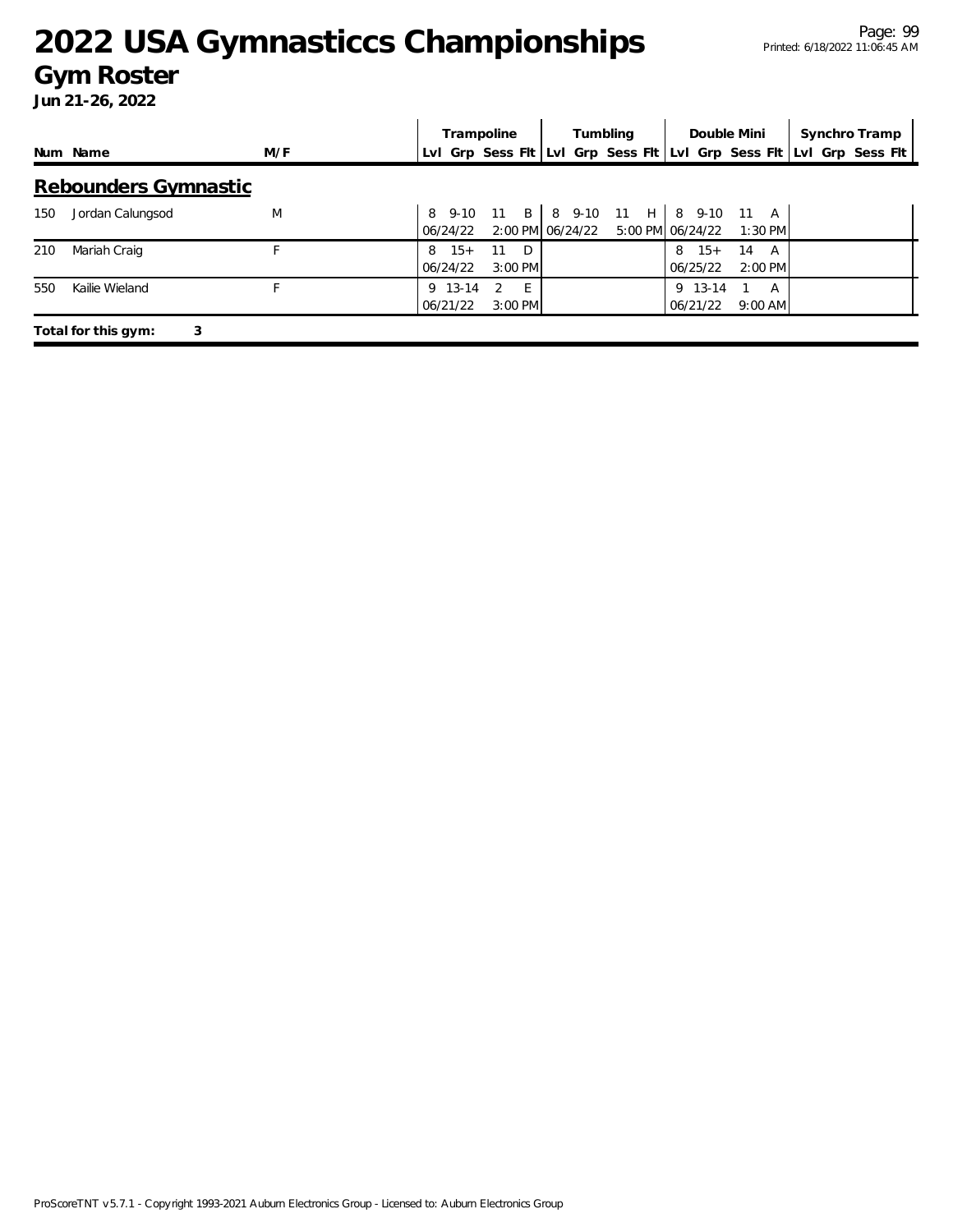#### **Gym Roster**

| Num Name              | M/F | Trampoline<br>Lvl Grp Sess Flt Lvl Grp Sess Flt Lvl Grp Sess Flt Lvl Grp Sess Flt | Tumbling |                                  | Double Mini   Synchro Tramp |
|-----------------------|-----|-----------------------------------------------------------------------------------|----------|----------------------------------|-----------------------------|
| <b>Rise</b>           |     |                                                                                   |          |                                  |                             |
| Kreed Kirkland<br>382 | M   |                                                                                   |          | 8 13-14 13 B<br>06/25/22 9:30 AM |                             |
| Total for this gym:   |     |                                                                                   |          |                                  |                             |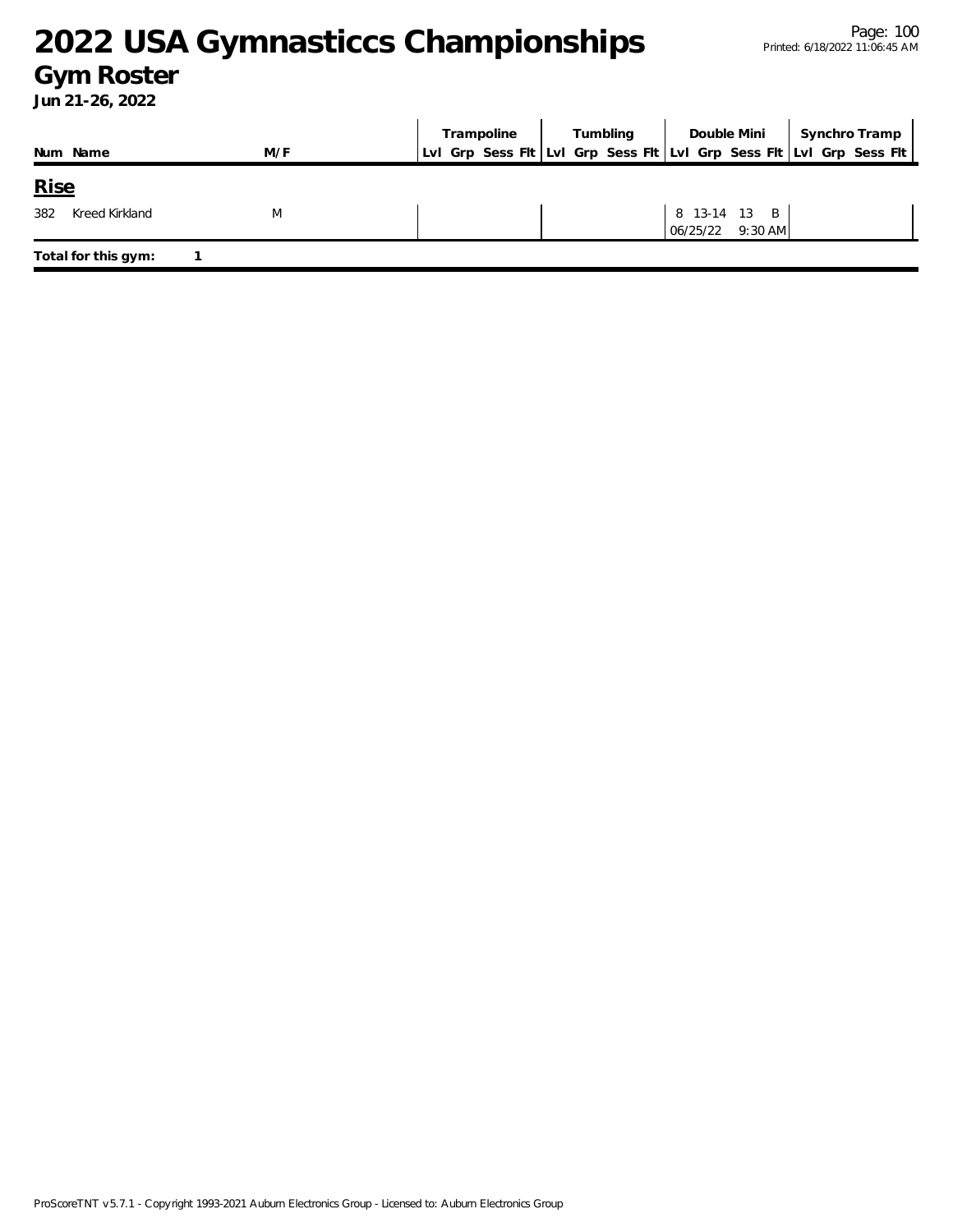#### **Gym Roster**

|     |                           |     |                       | Trampoline            | Tumbling                                                                               | Double Mini                                                               | Synchro Tramp                                                       |
|-----|---------------------------|-----|-----------------------|-----------------------|----------------------------------------------------------------------------------------|---------------------------------------------------------------------------|---------------------------------------------------------------------|
|     | Num Name                  | M/F |                       |                       |                                                                                        |                                                                           | LvI Grp Sess FIt LvI Grp Sess FIt LvI Grp Sess FIt LvI Grp Sess FIt |
|     | <b>Rocky Mountain</b>     |     |                       |                       |                                                                                        |                                                                           |                                                                     |
| 831 | Allie Christy             | F   |                       |                       | 8 11-12 11<br>E<br>06/24/22<br>$3:30$ PM                                               |                                                                           |                                                                     |
| 175 | Karli Freeman             | F   |                       |                       | 13<br>$8 \t15+$<br>D<br>06/25/22 10:30 AM 06/25/22                                     | 8<br>$15+$<br>B<br>14<br>$2:30$ PM                                        |                                                                     |
| 619 | Cassidy Jenkins           | F   | 9 13-14<br>06/21/22   | $\overline{2}$<br>B   | 10 13-14<br>5<br>$\overline{A}$<br>1:30 PM 06/22/22                                    | 10 13-14<br>$\mathbf{1}$<br>$\overline{A}$<br>1:30 PM 06/21/22<br>9:00 AM |                                                                     |
| 394 | Tayla Jones               | F   | $8 \t15+$<br>06/24/22 | B<br>11               | $8 \t15+$<br>13<br>$-F$<br>2:00 PM 06/25/22 11:30 AM 06/22/22 10:00 AM                 | $9 \t15+$<br>$\overline{4}$<br>C                                          |                                                                     |
| 456 | <b>Bryce Lower</b>        | F   | 8<br>06/25/22         | 13<br>B               | $\mathsf{C}$<br>9 13-14<br>$\overline{4}$<br>$9:30$ AM $06/22/22$<br>10:00 AM 06/21/22 | 9 13-14<br>B<br>$\mathbf{1}$<br>$9:30$ AM                                 |                                                                     |
| 187 | <b>Tessa Merrill</b>      | F   |                       |                       | 8 11-12<br>$\mathsf{C}$<br>11<br>06/24/22                                              | 8 11-12 13<br>-F<br>2:30 PM 06/25/22 11:00 AM                             |                                                                     |
| 142 | Ella Redd                 | F   | 8 13-14<br>06/25/22   | 13<br>E.              | 8 13-14<br>$\mathsf{F}$<br>14<br>11:00 AM 06/25/22                                     | 8 13-14<br>11<br>-F<br>4:30 PM 06/24/22<br>4:00 PM                        |                                                                     |
| 455 | Peyton Smith              | F   | $8 \t15+$<br>06/24/22 | 11<br>B.<br>$2:00$ PM | $9 \t15+$<br>$\mathbf{1}$<br>A<br>06/21/22                                             | $9 \t15+$<br>$\overline{4}$<br>F<br>9:00 AM 06/22/22 11:00 AM             |                                                                     |
| 388 | Ethan Wardell             | M   |                       |                       |                                                                                        | 8 13-14 13<br>C.<br>06/25/22 10:00 AM                                     |                                                                     |
| 856 | Kaitlin Worthington       | F   |                       |                       | $15+$<br>13<br>$\mathcal{C}$<br>8<br>06/25/22 10:00 AM                                 |                                                                           |                                                                     |
|     | Total for this gym:<br>10 |     |                       |                       |                                                                                        |                                                                           |                                                                     |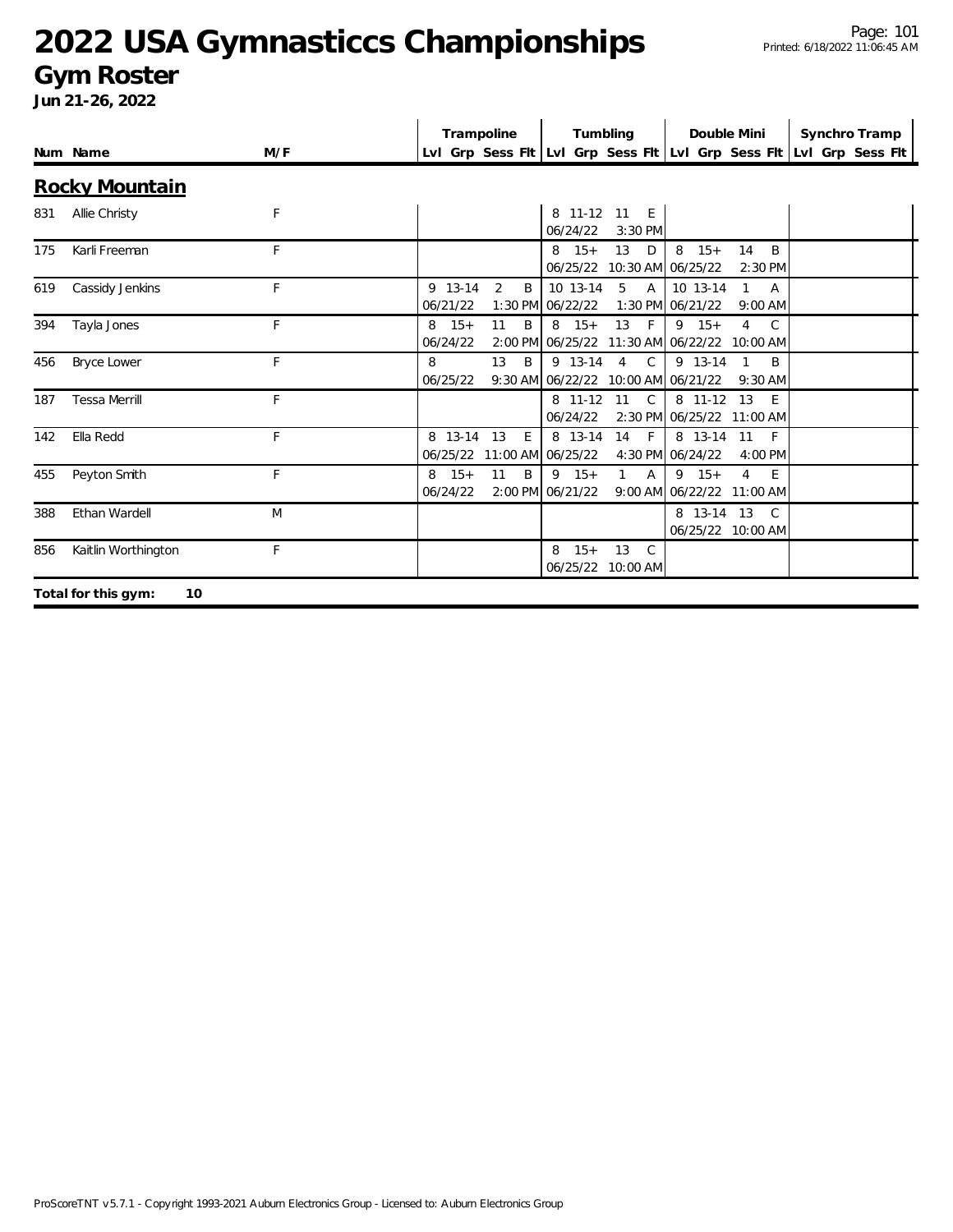#### **Gym Roster**

|          |                         |     |          | Tumbling<br>Trampoline           |  | Double Mini |  |  | Synchro Tramp |                                            |  |  |                                                                     |  |
|----------|-------------------------|-----|----------|----------------------------------|--|-------------|--|--|---------------|--------------------------------------------|--|--|---------------------------------------------------------------------|--|
| Num Name |                         | M/F |          |                                  |  |             |  |  |               |                                            |  |  | LvI Grp Sess Fit LvI Grp Sess Fit LvI Grp Sess Fit LvI Grp Sess Fit |  |
|          | <b>Roots Gymnastics</b> |     |          |                                  |  |             |  |  |               |                                            |  |  |                                                                     |  |
| 106      | Steel Land              | M   | 06/24/22 | 8 15+ 11 D 8 15+ 10 F 8 15+ 14 F |  |             |  |  |               | 3:00 PM 06/24/22 11:30 AM 06/25/22 4:30 PM |  |  |                                                                     |  |
|          | Total for this gym:     |     |          |                                  |  |             |  |  |               |                                            |  |  |                                                                     |  |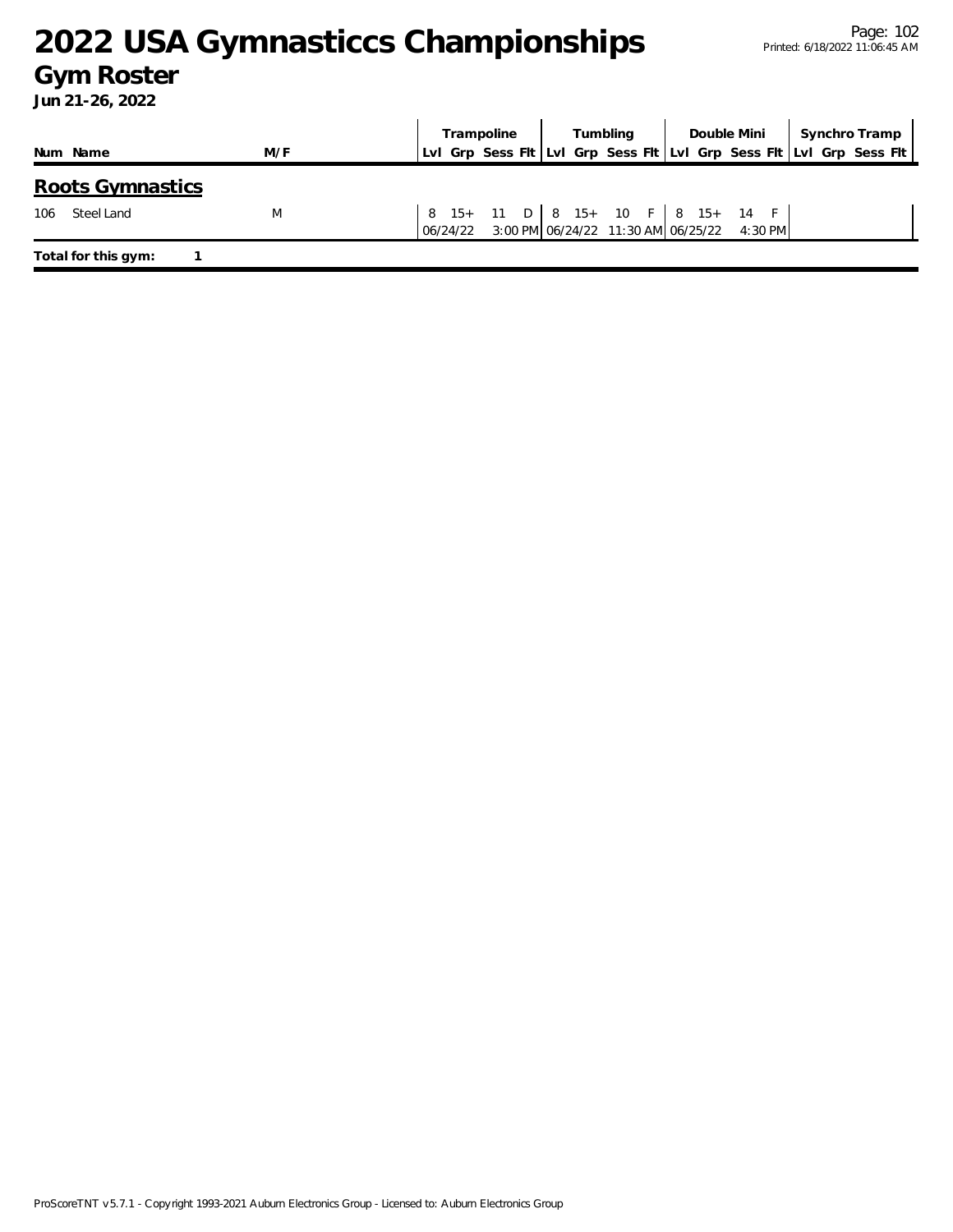### **Gym Roster**

|     |                     |     | Trampoline                            | Tumbling | Double Mini                                              | Synchro Tramp                                                       |
|-----|---------------------|-----|---------------------------------------|----------|----------------------------------------------------------|---------------------------------------------------------------------|
|     | Num Name            | M/F |                                       |          |                                                          | Lvl Grp Sess Flt Lvl Grp Sess Flt Lvl Grp Sess Flt Lvl Grp Sess Flt |
|     | <b>SGA Ballard</b>  |     |                                       |          |                                                          |                                                                     |
| 487 | Norine Bao          | F   | $9 \t15 + 4 \tE$<br>06/22/22 11:00 AM |          | $9 \t15 + 4 \tC$<br>06/22/22 10:00 AM                    |                                                                     |
| 390 | Eric Cisyk          | M   |                                       |          | 8 9-10<br>$11 \quad A$<br>06/24/22<br>$1:30$ PM          |                                                                     |
| 373 | Rya McElroy         |     |                                       |          | 8 11-12 13 A<br>06/25/22<br>$9:00$ AM                    |                                                                     |
| 376 | Holden Weston       | M   |                                       |          | 8 11-12<br>$\mathbb{C}$<br>- 11<br>06/24/22<br>$2:30$ PM |                                                                     |
|     | Total for this gym: | 4   |                                       |          |                                                          |                                                                     |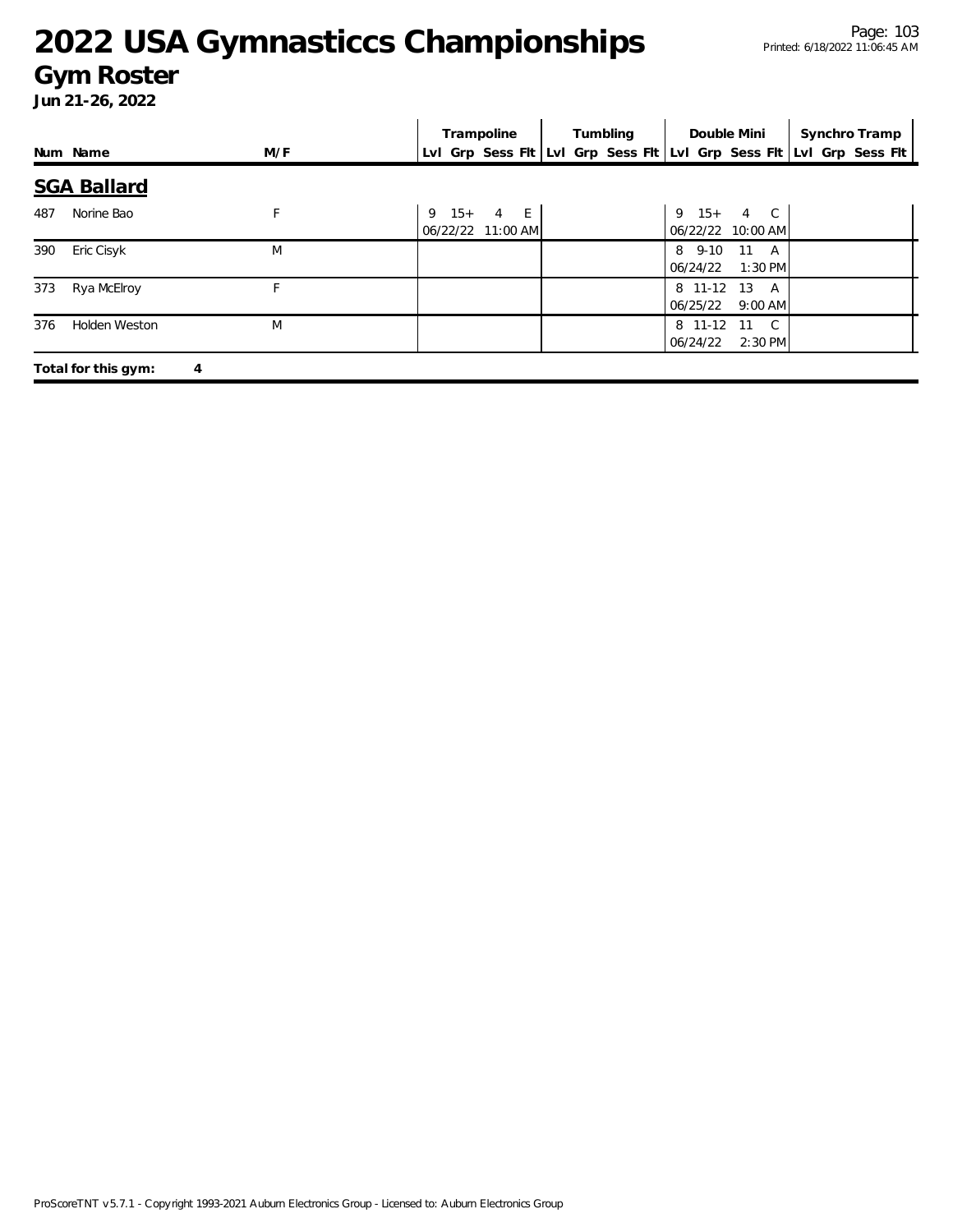### **Gym Roster**

|              |                     |     | Trampoline |          | Tumbling                          | Double Mini | Synchro Tramp                                                       |
|--------------|---------------------|-----|------------|----------|-----------------------------------|-------------|---------------------------------------------------------------------|
|              | Num Name            | M/F |            |          |                                   |             | Lvl Grp Sess Fit Lvl Grp Sess Fit Lvl Grp Sess Fit Lvl Grp Sess Fit |
| <b>SHINE</b> |                     |     |            |          |                                   |             |                                                                     |
| 869          | Nygel Bush          | M   |            |          | 9 15+ 1 C<br>06/21/22 10:00 AM    |             |                                                                     |
| 844          | Jeremiah Kelly      | M   |            |          | 8 13-14 10 E<br>06/24/22 11:00 AM |             |                                                                     |
| 853          | Saniyah Thurman     | F   |            | 06/25/22 | 8 13-14 14 C<br>$3:00$ PM         |             |                                                                     |
|              | Total for this gym: | 3   |            |          |                                   |             |                                                                     |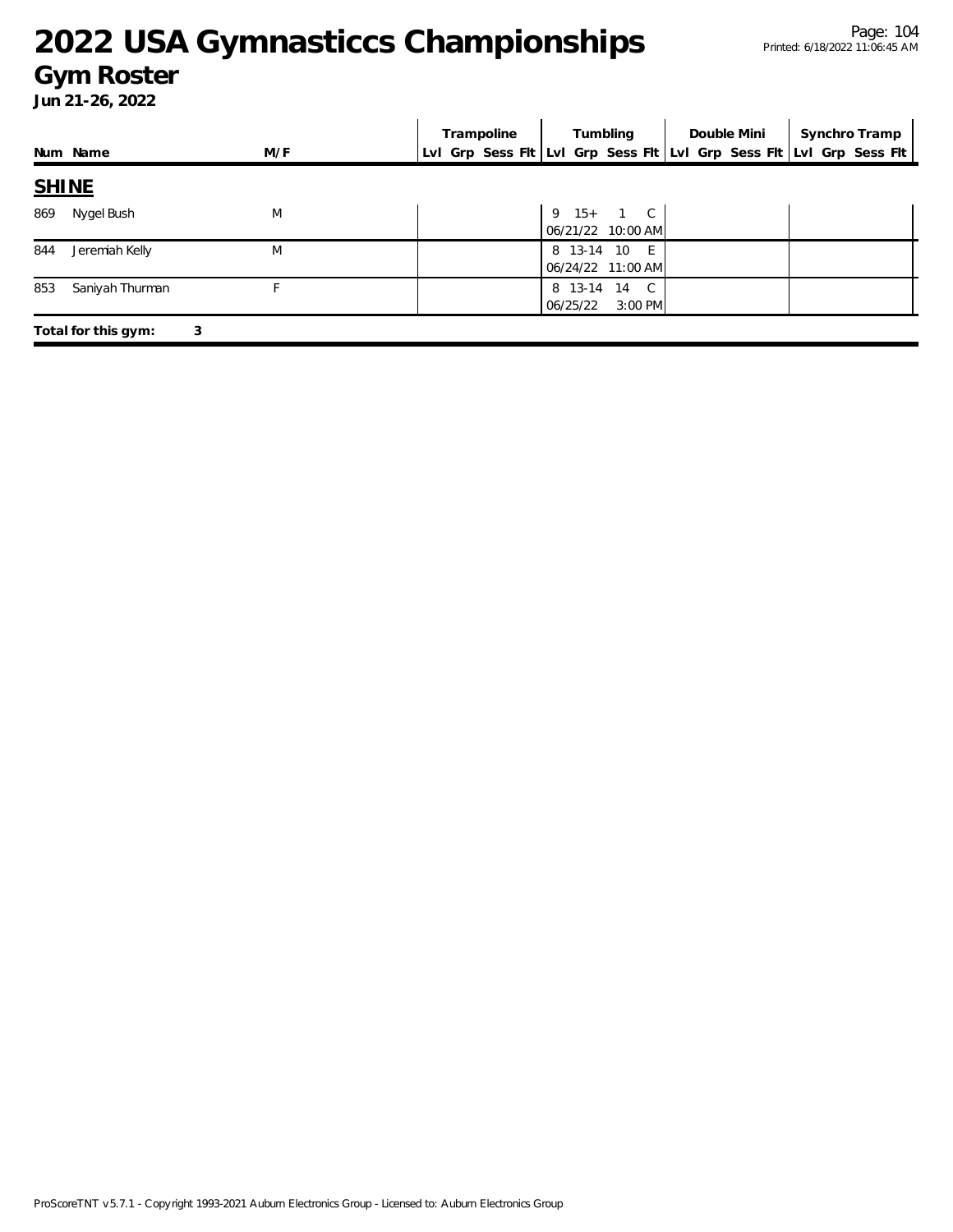### **Gym Roster**

|                     |                            |     |  | Trampoline | Tumbling |  |  |                                                                                                 | Double Mini   Synchro Tramp |  |                                                                     |  |
|---------------------|----------------------------|-----|--|------------|----------|--|--|-------------------------------------------------------------------------------------------------|-----------------------------|--|---------------------------------------------------------------------|--|
| Num Name            |                            | M/F |  |            |          |  |  |                                                                                                 |                             |  | Lvl Grp Sess Flt Lvl Grp Sess Flt Lvl Grp Sess Flt Lvl Grp Sess Flt |  |
|                     | <b>Showcase Gymnastics</b> |     |  |            |          |  |  |                                                                                                 |                             |  |                                                                     |  |
| 612                 | Cate Cupples               |     |  |            |          |  |  | 10 15-16 4 B   9 15+ 1 B   10 15-16 4 A  <br>06/22/22 9:30 AM 06/21/22 9:30 AM 06/22/22 9:00 AM |                             |  |                                                                     |  |
| Total for this gym: |                            |     |  |            |          |  |  |                                                                                                 |                             |  |                                                                     |  |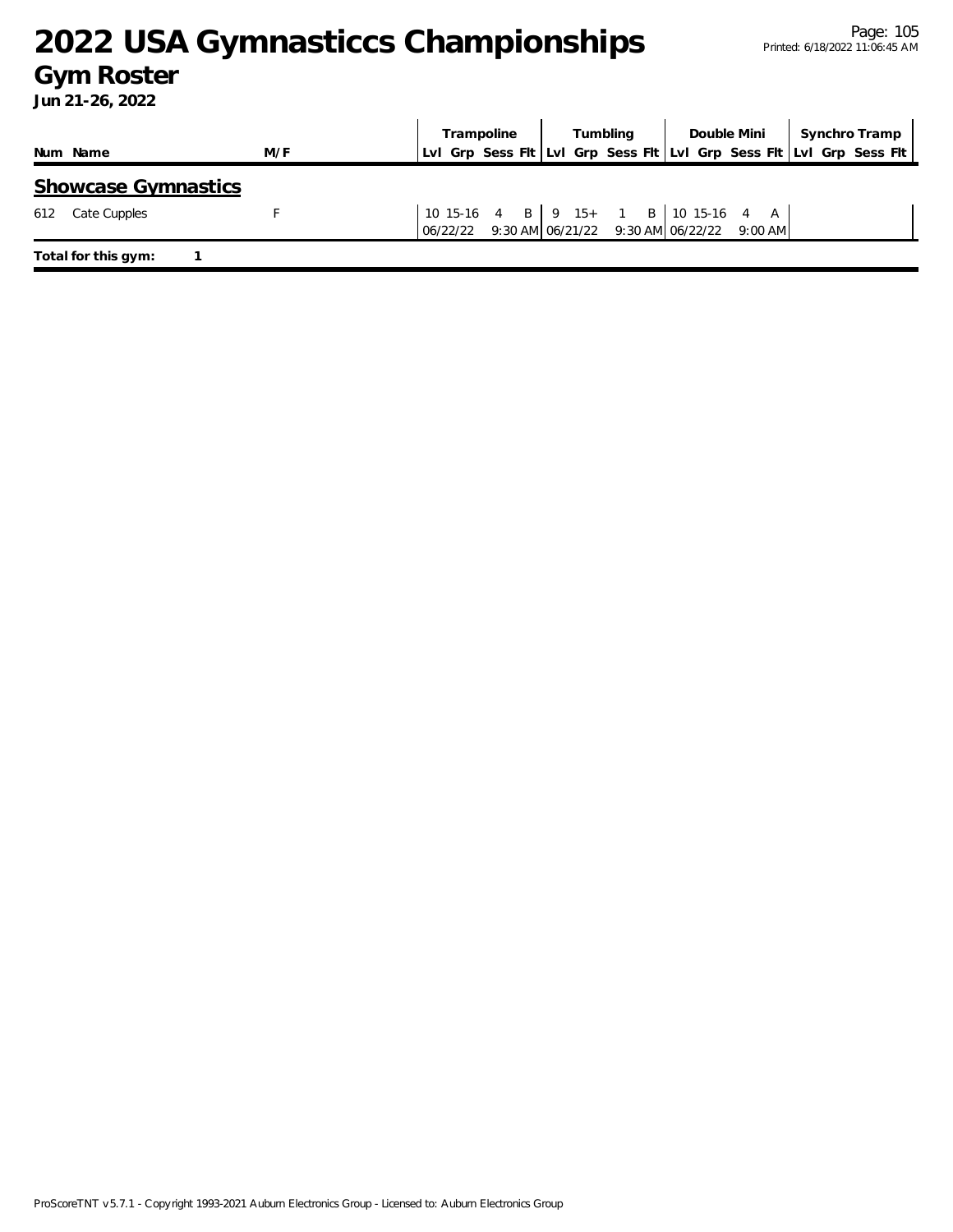#### **Gym Roster**

|     |                          |     |  | Trampoline            |                |                                    |   |         | Tumbling       |   |                                                                     | Double Mini                               | Synchro Tramp      |   |              |
|-----|--------------------------|-----|--|-----------------------|----------------|------------------------------------|---|---------|----------------|---|---------------------------------------------------------------------|-------------------------------------------|--------------------|---|--------------|
|     | Num Name                 | M/F |  |                       |                |                                    |   |         |                |   | Lyl Grp Sess Fit Lyl Grp Sess Fit Lyl Grp Sess Fit Lyl Grp Sess Fit |                                           |                    |   |              |
|     | <b>Silver Stars</b>      |     |  |                       |                |                                    |   |         |                |   |                                                                     |                                           |                    |   |              |
|     | 1051  Anderson-Collard   | M   |  |                       |                |                                    |   |         |                |   |                                                                     |                                           | SR 18+<br>06/21/22 | 3 | F<br>7:30 PM |
| 462 | <b>Bauti Andres</b>      | M   |  | 9 13-14<br>06/22/22   | 5              | D                                  |   | 9 13-14 | $\overline{4}$ | D | 9 13-14<br>3:00 PM 06/22/22 10:30 AM 06/22/22                       | 5<br>B<br>2:00 PM                         |                    |   |              |
| 745 | Jack Collard             | M   |  |                       |                |                                    |   |         |                |   | OP 17-21<br>06/21/22                                                | $\overline{2}$<br>D<br>2:30 PM            |                    |   |              |
| 664 | Caroline Evans           | F   |  | JR.<br>06/23/22       | 8              | $\mathcal{C}$<br>2:50 PM           |   |         |                |   | 10 15-16<br>06/22/22                                                | <sup>B</sup><br>$\overline{4}$<br>9:30 AM |                    |   |              |
| 723 | Phoebe Evans             | F   |  | 9<br>06/22/22         | $\overline{4}$ | $\mathcal{C}$<br>10:00 AM 06/25/22 | 8 | $15+$   | 13             | E | OP 17-21<br>11:00 AM 06/22/22                                       | 5<br>$\overline{C}$<br>2:30 PM            |                    |   |              |
| 413 | Calder Kong              | M   |  | $9$ 11-12<br>06/21/22 |                | E.<br>11:00 AM 06/25/22            |   | 8 11-12 | 13             | B | $9$ 11-12<br>9:30 AM 06/21/22                                       | $\mathcal{P}$<br><b>A</b><br>1:00 PM      |                    |   |              |
| 536 | Harper Lunde             | F   |  | 9 13-14<br>06/21/22   | 2              | $\mathsf{C}$<br>2:00 PM            |   |         |                |   | 9 13-14                                                             | $-E$<br>06/21/22 11:00 AM                 |                    |   |              |
| 645 | Keira Porzel             | F   |  | 10 13-14<br>06/21/22  | 2              | A<br>1:00 PM                       |   |         |                |   | 10 13-14                                                            | C.<br>06/21/22 10:00 AM                   |                    |   |              |
|     | Total for this gym:<br>8 |     |  |                       |                |                                    |   |         |                |   |                                                                     |                                           |                    |   |              |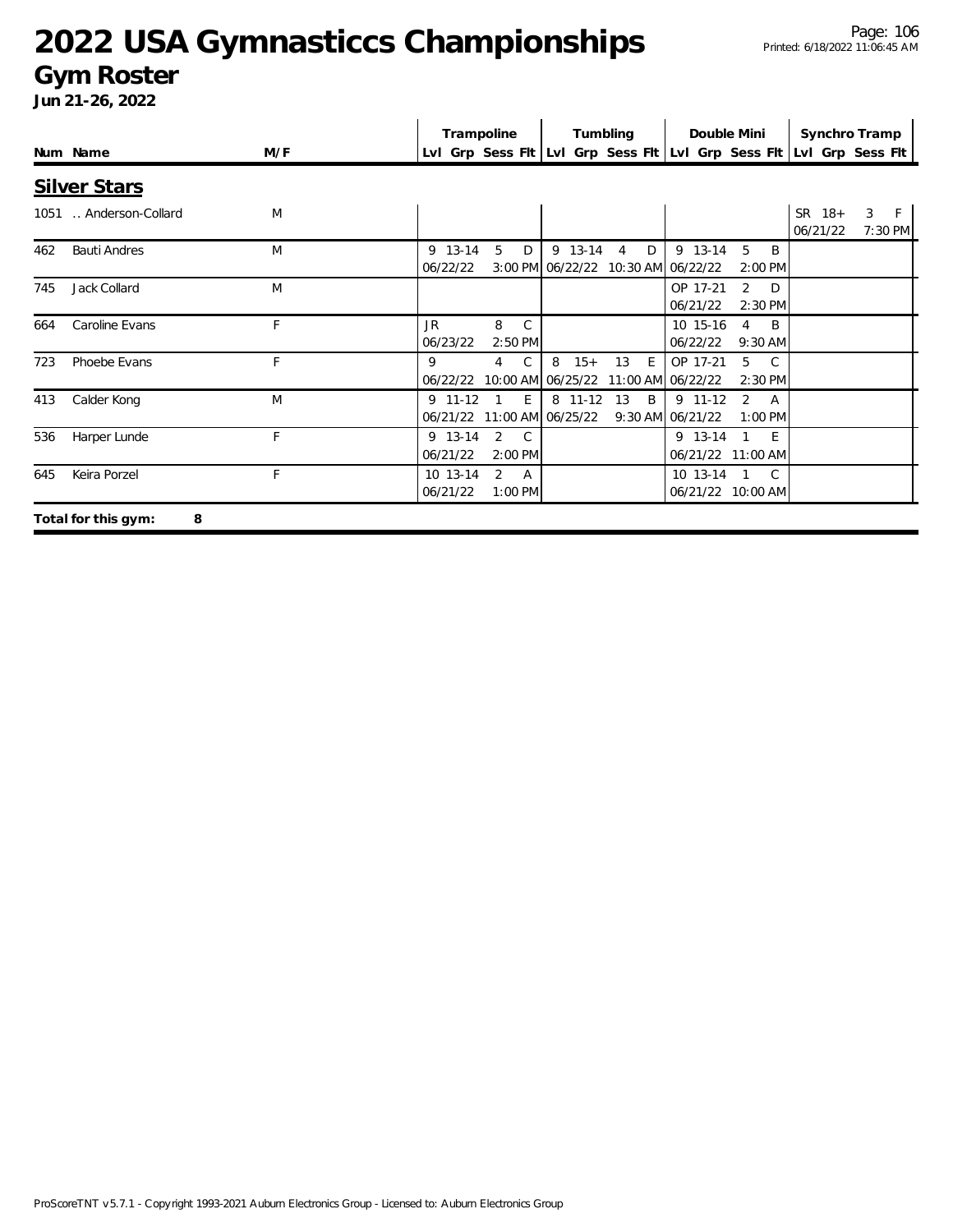#### **Gym Roster**

|     |                           |     | Trampoline             |                                           |                                | Tumbling                                          |                                | Double Mini                                         |                      | Synchro Tramp                                                       |
|-----|---------------------------|-----|------------------------|-------------------------------------------|--------------------------------|---------------------------------------------------|--------------------------------|-----------------------------------------------------|----------------------|---------------------------------------------------------------------|
|     | Num Name                  | M/F |                        |                                           |                                |                                                   |                                |                                                     |                      | Lvl Grp Sess Fit Lvl Grp Sess Fit Lvl Grp Sess Fit Lvl Grp Sess Fit |
|     | <b>Skywalkers</b>         |     |                        |                                           |                                |                                                   |                                |                                                     |                      |                                                                     |
| 401 | Maya Anderson             | F   | $15+$<br>9<br>06/22/22 | 4<br>$\mathsf{A}$                         | $15+$<br>8<br>9:00 AM 06/25/22 | 13<br>D                                           | $9 \t15+$<br>10:30 AM 06/22/22 | $\overline{4}$<br>D<br>10:30 AM                     |                      |                                                                     |
| 101 | Abby Audiss               | F   | $8 \t15+$<br>06/24/22  | 11<br>D<br>$3:00$ PM                      | $8 \t15+$<br>06/25/22          | 13<br>B<br>9:30 AM                                | $8 \t15+$<br>06/25/22          | 14<br>$\mathsf{C}$<br>3:00 PM                       |                      |                                                                     |
| 490 | Olivia Carlson            | F   | $9 \t15+$<br>06/22/22  | $\overline{4}$<br>B<br>9:30 AM            |                                |                                                   | $9 \t15+$                      | $\overline{4}$<br>E<br>06/22/22 11:00 AM            |                      |                                                                     |
|     | 1029  Carlson-Cooper      | F   |                        |                                           |                                |                                                   |                                |                                                     | $S9 13+$<br>06/21/22 | 3<br>B<br>5:30 PM                                                   |
| 491 | Laney Cooper              | F   | $9$ 15+                | $\overline{4}$<br>F<br>06/22/22 11:30 AM  |                                |                                                   | $9 \t15+$<br>06/22/22          | $\overline{4}$<br>Α<br>9:00 AM                      |                      |                                                                     |
| 445 | D'myia Cox                | F   |                        |                                           | $8 \t15+$<br>06/25/22          | 13<br>B<br>9:30 AM                                | $9 \t15+$<br>06/22/22 11:30 AM | $\overline{4}$<br>F.                                |                      |                                                                     |
| 405 | Abigail Garcia            | F   | $9 \t15+$<br>06/22/22  | $\overline{4}$<br>$\overline{A}$          | $15+$<br>8                     | 13<br>D<br>9:00 AM 06/25/22 10:30 AM 06/22/22     | $9 \t15+$                      | $\overline{4}$<br>B<br>9:30 AM                      |                      |                                                                     |
|     | 1028 . Garcia-Morris      | F   |                        |                                           |                                |                                                   |                                |                                                     | $S9 13+$<br>06/21/22 | 3<br>B<br>5:30 PM                                                   |
| 870 | Bobby Harshaw             | M   |                        |                                           | $9$ 15+                        | $\mathbf{1}$<br>$\mathsf{C}$<br>06/21/22 10:00 AM |                                |                                                     |                      |                                                                     |
| 703 | Malachi Jackson           | M   |                        |                                           | 10 15-16                       | $\overline{1}$<br>E<br>06/21/22 11:00 AM 06/23/22 | JR 15-16                       | 8<br>D<br>3:20 PM                                   |                      |                                                                     |
| 484 | Pierce Madden             | M   | $8 \t15+$<br>06/24/22  | 11<br>D<br>3:00 PM                        |                                |                                                   | $9 \t15+$<br>06/22/22          | 5<br>E<br>3:30 PM                                   |                      |                                                                     |
| 507 | Maleah Morris             | F   | $9 \t15+$<br>06/22/22  | $\overline{4}$<br>$\mathsf C$<br>10:00 AM |                                |                                                   | $9 \t15+$                      | $\overline{4}$<br>D<br>06/22/22 10:30 AM            |                      |                                                                     |
| 427 | Allisyn Weiss             | F   | 9 13-14<br>06/21/22    | 2<br>A<br>1:00 PM                         | 8 13-14<br>06/25/22            | 14<br>B<br>2:30 PM                                | 9 13-14<br>06/21/22 10:30 AM   | $\overline{1}$<br>D                                 |                      |                                                                     |
| 788 | Brady Wilson              | M   | OP 22+<br>06/22/22     | 5<br>E<br>3:30 PM                         |                                |                                                   |                                |                                                     |                      |                                                                     |
| 579 | Kayla Winchel             | F   |                        |                                           |                                |                                                   | $9 \t15+$                      | $\overline{4}$<br>$\mathsf{C}$<br>06/22/22 10:00 AM |                      |                                                                     |
|     | 15<br>Total for this gym: |     |                        |                                           |                                |                                                   |                                |                                                     |                      |                                                                     |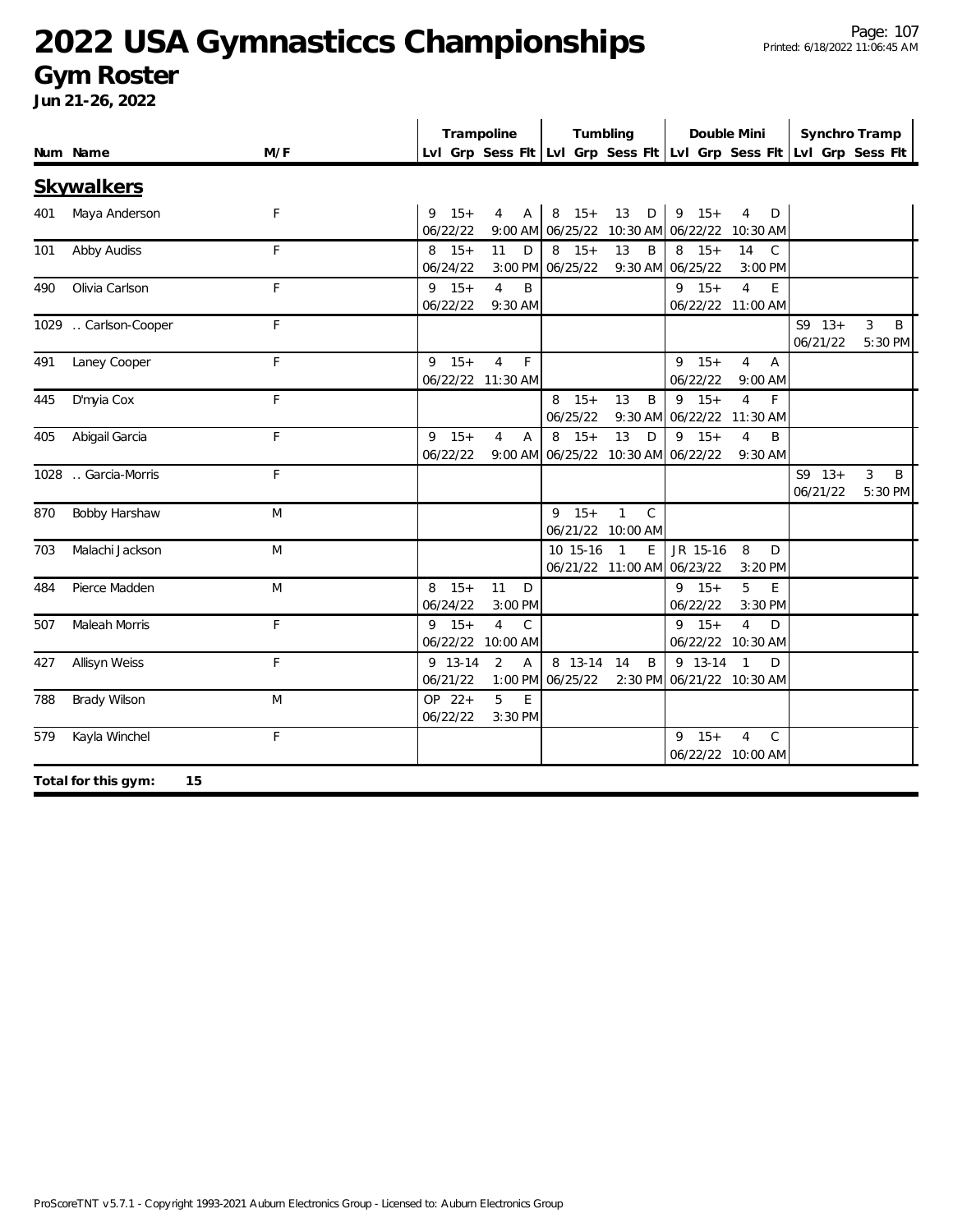#### **Gym Roster**

|     |                            |     | Trampoline                                                               | Tumbling                                                                | Double Mini                                                                       | Synchro Tramp                                                       |
|-----|----------------------------|-----|--------------------------------------------------------------------------|-------------------------------------------------------------------------|-----------------------------------------------------------------------------------|---------------------------------------------------------------------|
|     | Num Name                   | M/F |                                                                          |                                                                         |                                                                                   | Lvl Grp Sess Fit Lvl Grp Sess Fit Lvl Grp Sess Fit Lvl Grp Sess Fit |
|     | So Cal TTC                 |     |                                                                          |                                                                         |                                                                                   |                                                                     |
| 704 | Samuel Blando              | M   | 10 15-16<br>5<br>06/22/22                                                | A JR 15-16<br>1:30 PM 06/23/22                                          | 8 C JR 15-16<br>8<br>D<br>2:50 PM 06/23/22<br>3:20 PM                             |                                                                     |
| 725 | Kai Chiaco                 | M   | OP 17-21<br>5<br>$\mathsf{C}$<br>06/22/22                                | $8 \t15+$<br>10 <sup>1</sup><br>E<br>2:30 PM 06/24/22 11:00 AM 06/21/22 | OP 17-21<br>$\overline{2}$<br>$\mathsf{C}$<br>2:00 PM                             |                                                                     |
|     | 1046 . Chiaco-Vogan        | M   |                                                                          |                                                                         |                                                                                   | OP 17-21<br>3<br>D<br>06/21/22<br>6:30 PM                           |
| 732 | Amanda Coes                | F   |                                                                          |                                                                         | OP 17-21<br>5<br>$\mathcal{C}$<br>06/22/22<br>$2:30$ PM                           |                                                                     |
| 694 | Dylan Gharbaoui            | M   | OP 17-21<br>5<br>$\mathsf{C}$<br>06/22/22<br>2:30 PM                     |                                                                         |                                                                                   |                                                                     |
| 613 | Vittoria Gibson            | F   | $\overline{4}$<br>$\mathsf{C}$<br>10 15-16<br>06/22/22 10:00 AM 06/21/22 | $9 \t15+$<br>A<br>$\mathbf{1}$                                          | 10 15-16<br>$\overline{4}$<br>$\overline{A}$<br>$9:00$ AM $06/22/22$<br>$9:00$ AM |                                                                     |
| 371 | Cecilia Hiemcke            | F   |                                                                          |                                                                         | 8 11-12 13<br>- F<br>06/25/22 11:30 AM                                            |                                                                     |
| 369 | <b>Elizabeth Ratcliffe</b> | F   |                                                                          |                                                                         | $8 \t15+$<br>14<br>D<br>06/25/22<br>$3:30$ PM                                     |                                                                     |
| 771 | Kira Schwartz              | F   | OP 17-21<br>$\overline{4}$<br>E<br>06/22/22 11:00 AM                     |                                                                         |                                                                                   |                                                                     |
| 682 | Maddy Thomson              | F   |                                                                          |                                                                         | 10 15-16<br>$\overline{4}$<br>B<br>06/22/22<br>$9:30$ AM                          |                                                                     |
| 760 | Kenny Vogan                | M   | 5<br>$\mathsf{C}$<br>OP 17-21<br>06/22/22<br>2:30 PM                     |                                                                         | $\overline{2}$<br>$\mathsf{C}$<br>OP 17-21<br>06/21/22<br>$2:00$ PM               |                                                                     |
| 742 | Lane Wahlgren              | F   |                                                                          | OP 17-21<br>B<br>$\overline{4}$<br>06/22/22                             | 5<br>OP 17-21<br>$\overline{A}$<br>9:30 AM 06/22/22<br>1:30 PM                    |                                                                     |
|     | 12<br>Total for this gym:  |     |                                                                          |                                                                         |                                                                                   |                                                                     |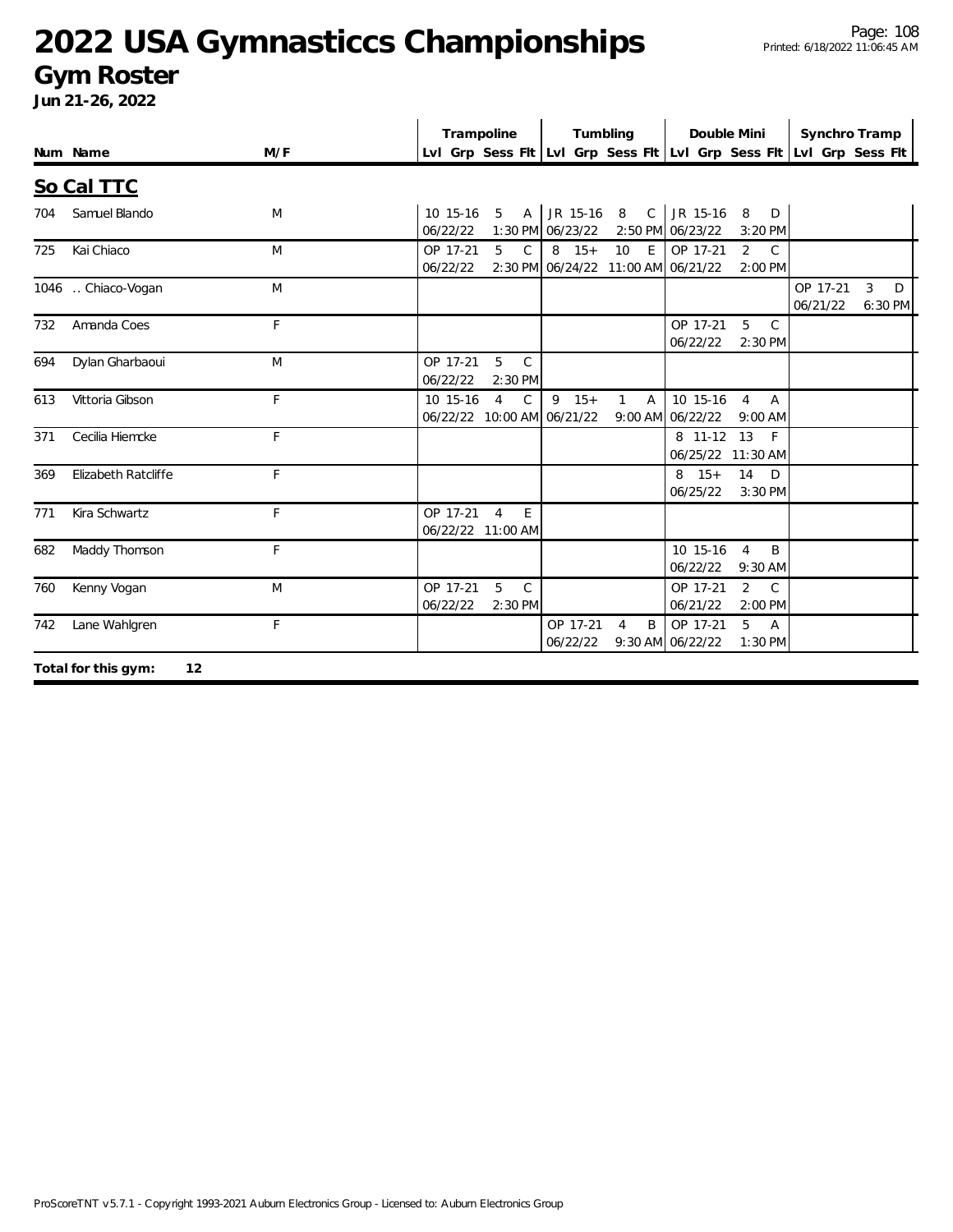#### **Gym Roster**

|     |                            |     |          | Trampoline                        |  | Tumbling |                                                                     | Double Mini          | Synchro Tramp |
|-----|----------------------------|-----|----------|-----------------------------------|--|----------|---------------------------------------------------------------------|----------------------|---------------|
|     | Num Name                   | M/F |          |                                   |  |          | Lvl Grp Sess Flt Lvl Grp Sess Flt Lvl Grp Sess Flt Lvl Grp Sess Flt |                      |               |
|     | <b>Sonshine Gymnastics</b> |     |          |                                   |  |          |                                                                     |                      |               |
| 625 | Sam Alterson               | M   |          |                                   |  |          | 10 15-16 1 E 10 15-16 5 D<br>06/21/22 11:00 AM 06/22/22             | 3:00 PM              |               |
| 301 | Ashley Inscoe              |     |          | 8 13-14 13 F<br>06/25/22 11:30 AM |  |          | 8 13-14<br>06/24/22                                                 | - 11<br>$3:30$ PM    |               |
| 758 | Kyla Kapner                |     | OP 17-21 | D.<br>4<br>06/22/22 10:30 AM      |  |          | OP 17-21<br>06/22/22                                                | B.<br>5<br>$2:00$ PM |               |
|     | 3<br>Total for this gym:   |     |          |                                   |  |          |                                                                     |                      |               |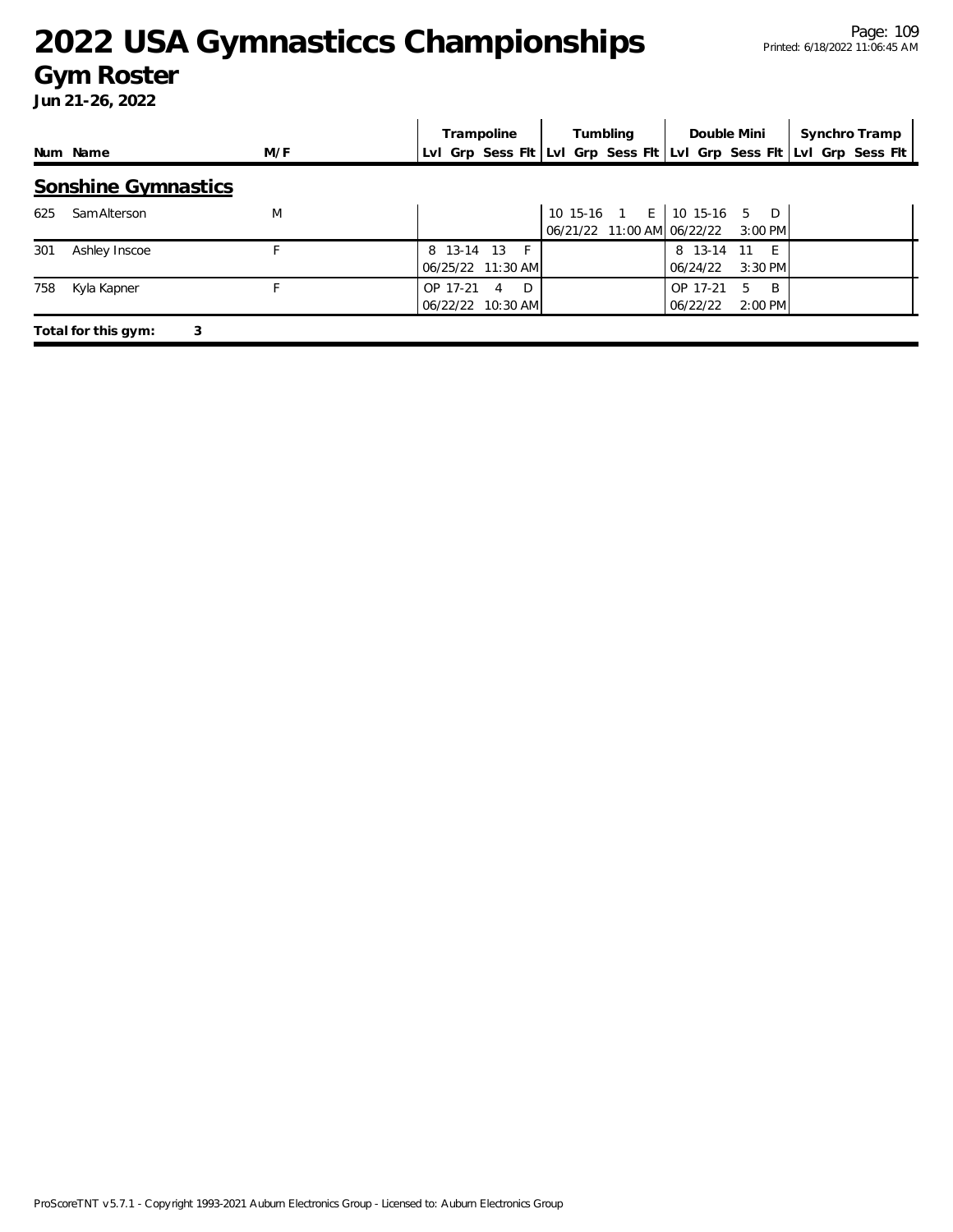#### **Gym Roster**

|     |                           |              | Trampoline                                                          |                             | Tumbling                        |                                         | Double Mini                      |                                |                      | Synchro Tramp                 |
|-----|---------------------------|--------------|---------------------------------------------------------------------|-----------------------------|---------------------------------|-----------------------------------------|----------------------------------|--------------------------------|----------------------|-------------------------------|
|     | Num Name                  | M/F          | Lvl Grp Sess Fit Lvl Grp Sess Fit Lvl Grp Sess Fit Lvl Grp Sess Fit |                             |                                 |                                         |                                  |                                |                      |                               |
|     | Southlake Gymnastics      |              |                                                                     |                             |                                 |                                         |                                  |                                |                      |                               |
| 652 | Maddie Beers              | F            | 10 15-16<br>$\overline{4}$<br>06/22/22 10:00 AM                     | $\mathsf{C}$                |                                 |                                         | 10 15-16<br>06/22/22             | $\overline{4}$<br>Α<br>9:00 AM |                      |                               |
| 592 | Bennett Church            | M            | 5<br>10 15-16<br>06/22/22                                           | A<br>$1:30$ PM              | $8 \t15+$<br>06/24/22           | 10<br>$\mathsf{F}$<br>11:30 AM 06/22/22 | 10 15-16                         | 5<br>D<br>3:00 PM              |                      |                               |
| 151 | Jonah Clower              | M            | 11<br>8 9-10<br>06/24/22                                            | $\overline{A}$<br>$1:30$ PM | 8 9-10<br>06/24/22              | 11<br>H<br>5:00 PM                      | 8 9-10<br>06/24/22               | 11<br>B<br>2:00 PM             |                      |                               |
| 412 | Mia Flores                | $\mathsf{F}$ | $9$ 11-12<br>$\mathbf{1}$<br>06/21/22 10:00 AM 06/24/22             | $\mathsf{C}$                | 8 11-12                         | 11<br>E<br>3:30 PM                      | $9 11 - 12$<br>06/21/22          | 2<br>E<br>3:00 PM              |                      |                               |
|     | 1023  Flores-Seyler       | F            |                                                                     |                             |                                 |                                         |                                  |                                | S9 12U<br>06/21/22   | 3<br>$\mathcal{C}$<br>6:00 PM |
| 582 | Marlee Ford               | F            |                                                                     |                             |                                 |                                         | $9$ 13-14 1<br>06/21/22 10:00 AM | C                              |                      |                               |
| 257 | Angelique Gann            | F            | 8 11-12<br>14<br>06/25/22                                           | $\mathsf{C}$<br>3:00 PM     |                                 |                                         | 8 11-12<br>06/25/22 10:30 AM     | 13<br>D                        |                      |                               |
| 125 | Jasmine Li                | $\mathsf{F}$ | 14<br>8 11-12<br>06/25/22                                           | $\mathsf{C}$                | 8 11-12<br>3:00 PM 06/24/22     | F<br>11<br>4:00 PM                      | 8 11-12<br>06/25/22              | 13<br>B<br>$9:30$ AM           |                      |                               |
| 812 | Kennedi Roberts           | $\mathsf F$  |                                                                     |                             | YE 13-14<br>06/23/22            | 8<br>D                                  | YE 13-14<br>3:20 PM 06/23/22     | 8<br>F<br>4:20 PM              |                      |                               |
| 820 | Mick Seyler               | M            | YE 13-14<br>8<br>06/23/22                                           | E<br>$3:50$ PM              |                                 |                                         | YE 13-14<br>06/23/22             | 8<br>D<br>3:20 PM              |                      |                               |
| 527 | Mycah Seyler              | $\mathsf{F}$ | 9 11-12<br>$\mathbf{1}$<br>06/21/22                                 | B<br>9:30 AM                |                                 |                                         | 9 11-12<br>06/21/22              | 2<br>$\mathcal{C}$<br>2:00 PM  |                      |                               |
| 851 | Alexia Stevenson          | F            |                                                                     |                             | $15+$<br>8<br>06/25/22          | 13<br>B<br>9:30 AM                      |                                  |                                |                      |                               |
| 942 | Autumn Taylor             | F            | 9 13-14<br>$\overline{2}$<br>06/21/22                               | D<br>2:30 PM                |                                 |                                         |                                  |                                |                      |                               |
|     | 1022 . Taylor-Wiskow      | F            |                                                                     |                             |                                 |                                         |                                  |                                | $S9 13+$<br>06/21/22 | 3<br>A<br>5:00 PM             |
| 323 | Claire Victory            | $\mathsf F$  | 13<br>8 13-14<br>06/25/22 10:00 AM                                  | $\mathsf{C}$                |                                 |                                         | 8 13-14<br>06/24/22              | $\mathbb C$<br>11<br>2:30 PM   |                      |                               |
| 551 | Kamden Wiskow             | $\mathsf F$  | 9 13-14<br>$\overline{2}$<br>06/21/22                               | D<br>2:30 PM                |                                 |                                         | 9 13-14<br>06/21/22              | $\mathbf{1}$<br>B<br>9:30 AM   |                      |                               |
| 857 | Andrea Yan                | F            |                                                                     |                             | $15+$<br>8<br>06/25/22 11:30 AM | 13<br>- F                               |                                  |                                |                      |                               |
|     | Total for this gym:<br>17 |              |                                                                     |                             |                                 |                                         |                                  |                                |                      |                               |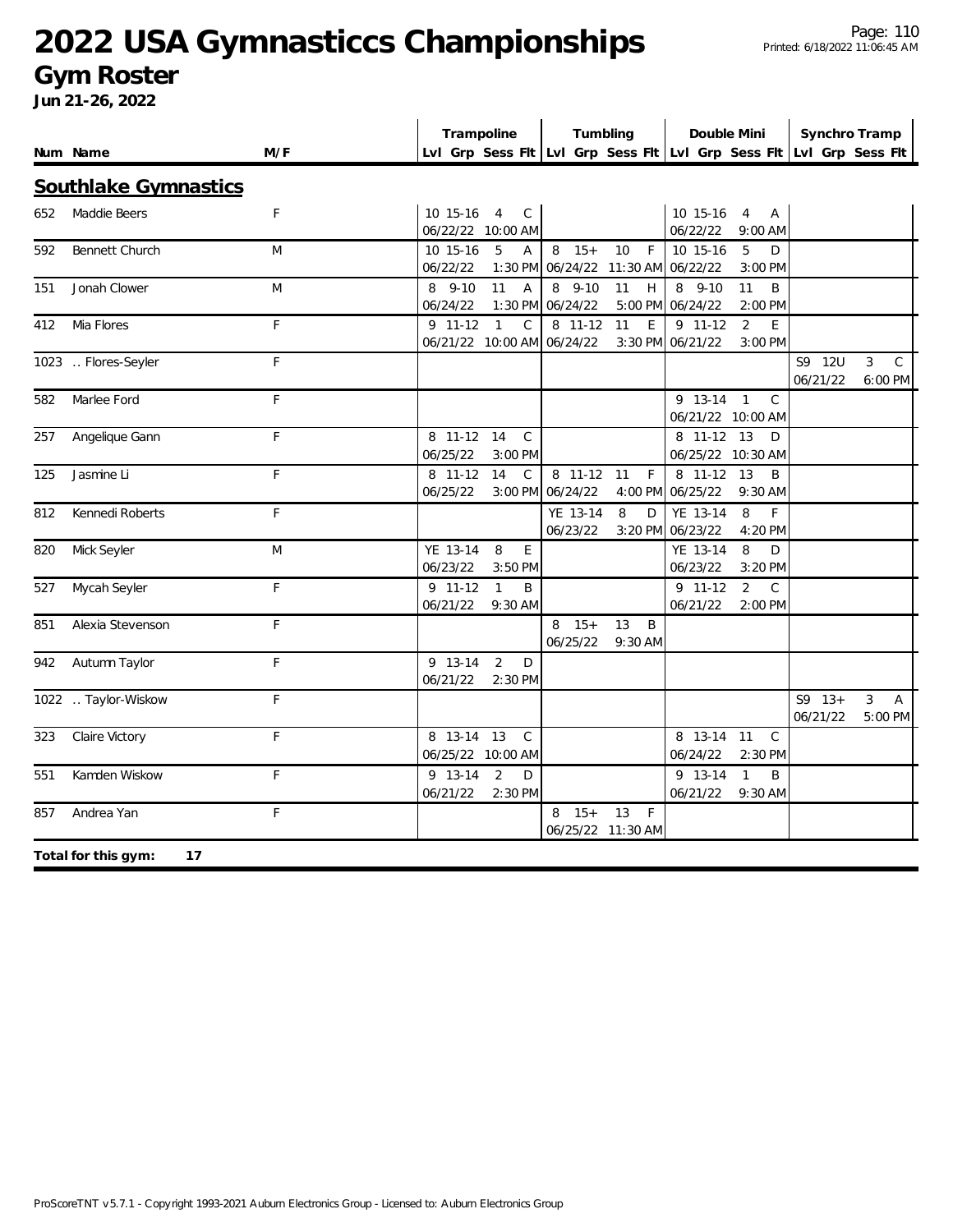#### **Gym Roster**

|     |                          |     |                       | Trampoline   |                               | Tumbling                                                     |    |                                                 | Double Mini           | Synchro Tramp                                                       |  |
|-----|--------------------------|-----|-----------------------|--------------|-------------------------------|--------------------------------------------------------------|----|-------------------------------------------------|-----------------------|---------------------------------------------------------------------|--|
|     | Num Name                 | M/F |                       |              |                               |                                                              |    |                                                 |                       | Lyl Grp Sess Fit Lyl Grp Sess Fit Lyl Grp Sess Fit Lyl Grp Sess Fit |  |
|     | <b>SPARK ATHLETICS</b>   |     |                       |              |                               |                                                              |    |                                                 |                       |                                                                     |  |
| 763 | <b>Brandon Anderson</b>  | M   | 06/22/22              |              |                               | $9 \t15+ 5 \tA \t9 \t15+ 1 \tC$<br>1:30 PM 06/21/22 10:00 AM |    |                                                 |                       |                                                                     |  |
| 103 | Alex Brey                | M   | $8 \t15+$<br>06/24/22 | $11 \quad C$ | $8 \t15+$                     | 10 F                                                         |    | $8 \t15+$<br>2:30 PM 06/24/22 11:30 AM 06/25/22 | $-F$<br>14<br>4:00 PM |                                                                     |  |
| 104 | Ethan Eblen              | M   | $8 \t15+$<br>06/24/22 | 11 C         | $8 \t15+$                     | 10 F                                                         |    | $8 \t15+$<br>2:30 PM 06/24/22 11:30 AM 06/25/22 | 14<br>$-F$<br>4:30 PM |                                                                     |  |
| 764 | Jaden Vales              | M   | OP 17-21<br>06/22/22  | $5 -$<br>D   | $9 \t15+$<br>3:00 PM 06/21/22 | $10:00$ AM                                                   | C. |                                                 |                       |                                                                     |  |
|     | Total for this gym:<br>4 |     |                       |              |                               |                                                              |    |                                                 |                       |                                                                     |  |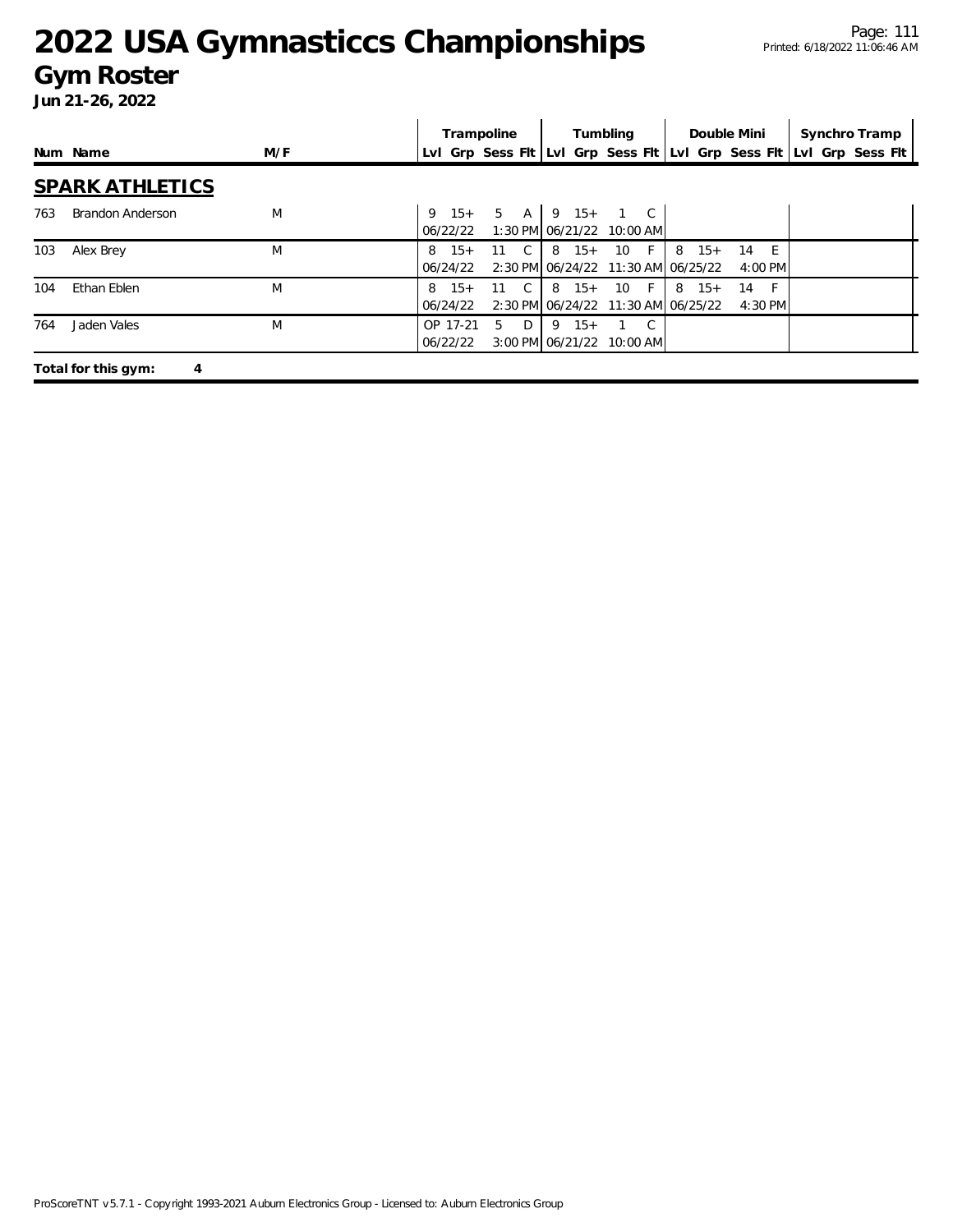#### **Gym Roster**

|     |                     |     | Trampoline             |                      |            | Tumbling                                      |                         | Double Mini          | Synchro Tramp                                                       |
|-----|---------------------|-----|------------------------|----------------------|------------|-----------------------------------------------|-------------------------|----------------------|---------------------------------------------------------------------|
|     | Num Name            | M/F |                        |                      |            |                                               |                         |                      | Lvl Grp Sess Flt Lvl Grp Sess Flt Lvl Grp Sess Flt Lvl Grp Sess Flt |
|     | <b>StarMakers</b>   |     |                        |                      |            |                                               |                         |                      |                                                                     |
| 167 | Addie Cromer        |     | 06/21/22               | 9 13-14 2 E          |            | 3:00 PM 06/25/22 4:00 PM 06/24/22             | 8 13-14 14 E 8 13-14 11 | A<br>$1:30$ PM       |                                                                     |
| 330 | Shaylee Hines       |     | 8 9-10<br>06/25/22     | 13<br>A<br>$9:00$ AM |            |                                               | 8 9-10<br>06/25/22      | B<br>14<br>$2:30$ PM |                                                                     |
| 109 | Niya Porter         |     | $15+$<br>8<br>06/24/22 | $D^{-1}$<br>11       | 8<br>$15+$ | G<br>13<br>3:00 PM 06/25/22 12:00 PM 06/25/22 | $8 \t15+$               | 14<br>A<br>$2:00$ PM |                                                                     |
|     | Total for this gym: | 3   |                        |                      |            |                                               |                         |                      |                                                                     |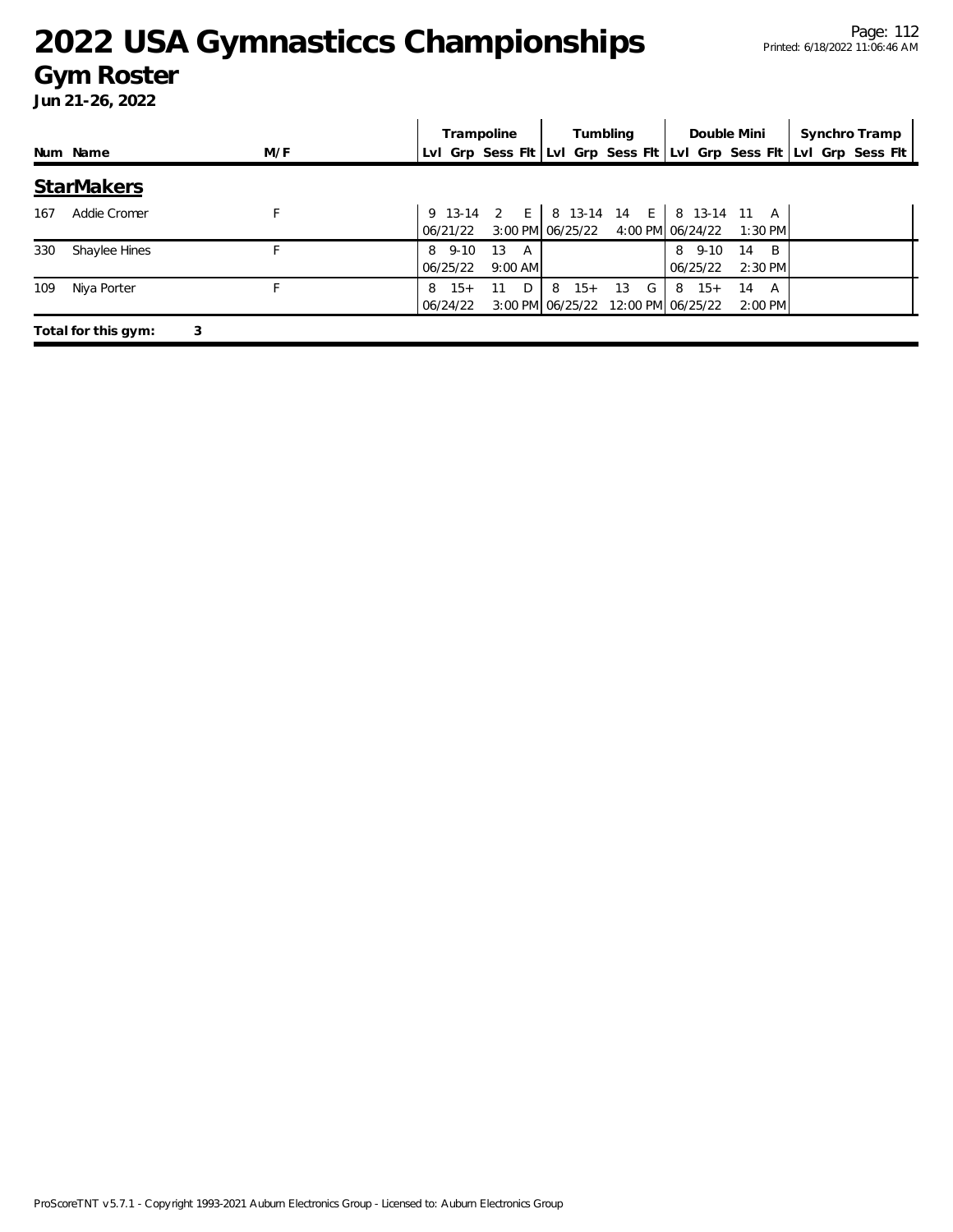#### **Gym Roster**

|     |                           |     |                       | Trampoline                          |                |                                          | Tumbling           |                                                                     | Double Mini                            |                      | Synchro Tramp                  |
|-----|---------------------------|-----|-----------------------|-------------------------------------|----------------|------------------------------------------|--------------------|---------------------------------------------------------------------|----------------------------------------|----------------------|--------------------------------|
|     | Num Name                  | M/F |                       |                                     |                |                                          |                    | LvI Grp Sess FIt LvI Grp Sess FIt LvI Grp Sess FIt LvI Grp Sess FIt |                                        |                      |                                |
|     | <b>Stars Gymnastics</b>   |     |                       |                                     |                |                                          |                    |                                                                     |                                        |                      |                                |
| 208 | Tessa Brahler             | F   | 8<br>$15+$            |                                     | $\mathsf{C}$   |                                          |                    | $8 \t15+$<br>06/25/22                                               | 14 F<br>4:30 PM                        |                      |                                |
| 404 | Kerry Driscoll            | F   | $9 \t15+$<br>06/22/22 | 4                                   | $\mathsf{C}$   | 8<br>$15+$                               | $\mathsf{F}$<br>13 | $9 \t15+$<br>10:00 AM 06/25/22 11:30 AM 06/22/22 10:30 AM           | $\overline{4}$<br>D                    |                      |                                |
|     | 1024  Driscoll-Oliver     | F   |                       |                                     |                |                                          |                    |                                                                     |                                        | $S9 13+$<br>06/21/22 | 3<br>$\overline{A}$<br>5:00 PM |
| 216 | Callie Goss               | F   | $8 \t15+$<br>06/24/22 | 11<br>$2:00$ PM                     | B              |                                          |                    | $15+$<br>8<br>06/25/22                                              | 14<br><sup>B</sup><br>$2:30$ PM        |                      |                                |
| 219 | <b>Talon Humble</b>       | M   | $8 \t15+$<br>06/24/22 | 11<br>3:00 PM                       | D              |                                          |                    | $8 \t15+$<br>06/25/22                                               | 14<br>E<br>4:00 PM                     |                      |                                |
| 534 | Shaeya Johnson            | F   | 9 13-14<br>06/21/22   | 2<br>1:00 PM                        | $\overline{A}$ |                                          |                    | 9 13-14                                                             | $\mathbf{1}$<br>E<br>06/21/22 11:00 AM |                      |                                |
| 657 | Koa Luu                   | M   | 10 15-16<br>06/22/22  | 5<br>2:00 PM                        | B              |                                          |                    | 10 15-16<br>06/22/22                                                | 5<br>E<br>$3:30$ PM                    |                      |                                |
| 510 | Olivia Oliver             | F   | $9 \t15+$             | $\overline{4}$<br>06/22/22 10:30 AM | D              |                                          |                    | $9 \t15+$<br>06/22/22                                               | $\overline{4}$<br>B<br>9:30 AM         |                      |                                |
| 143 | Emma Roddy                | F   | 8 13-14 13            |                                     | D              | 8 13-14 14<br>06/25/22 10:30 AM 06/25/22 | E                  | 8 13-14<br>4:00 PM 06/24/22                                         | 11<br>$-F$<br>4:00 PM                  |                      |                                |
| 316 | Josiah Shipp              | M   |                       | 8 13-14 13 D<br>06/25/22 10:30 AM   |                |                                          |                    | 8 13-14 13                                                          | $\overline{C}$<br>06/25/22 10:00 AM    |                      |                                |
|     | 10<br>Total for this gym: |     |                       |                                     |                |                                          |                    |                                                                     |                                        |                      |                                |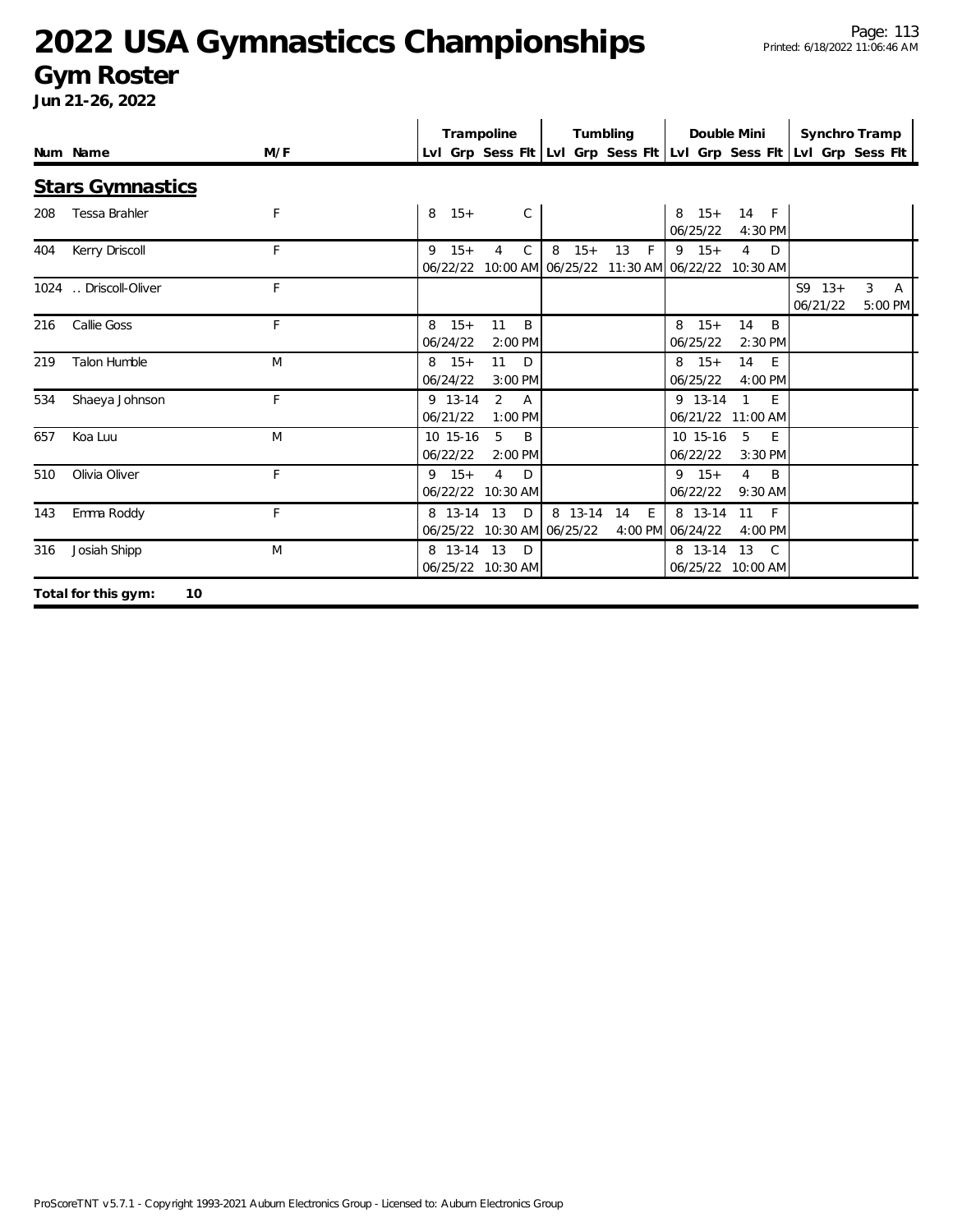#### **Gym Roster**

|     |                     |     | Tumbling<br>Double Mini                                                               | Synchro Tramp |
|-----|---------------------|-----|---------------------------------------------------------------------------------------|---------------|
|     | Num Name            | M/F | LvI Grp Sess FIt LvI Grp Sess FIt LvI Grp Sess FIt LvI Grp Sess FIt                   |               |
|     | <b>Stick It Gym</b> |     |                                                                                       |               |
| 611 | Maddie Ballinger    |     | 10 15-16 4 B   9 15+ 1 B   10 15-16 4 C<br>9:30 AM 06/21/22 9:30 AM 06/22/22 10:00 AM |               |
| 939 | Madison Marshall    |     |                                                                                       |               |
|     | Total for this gym: |     |                                                                                       |               |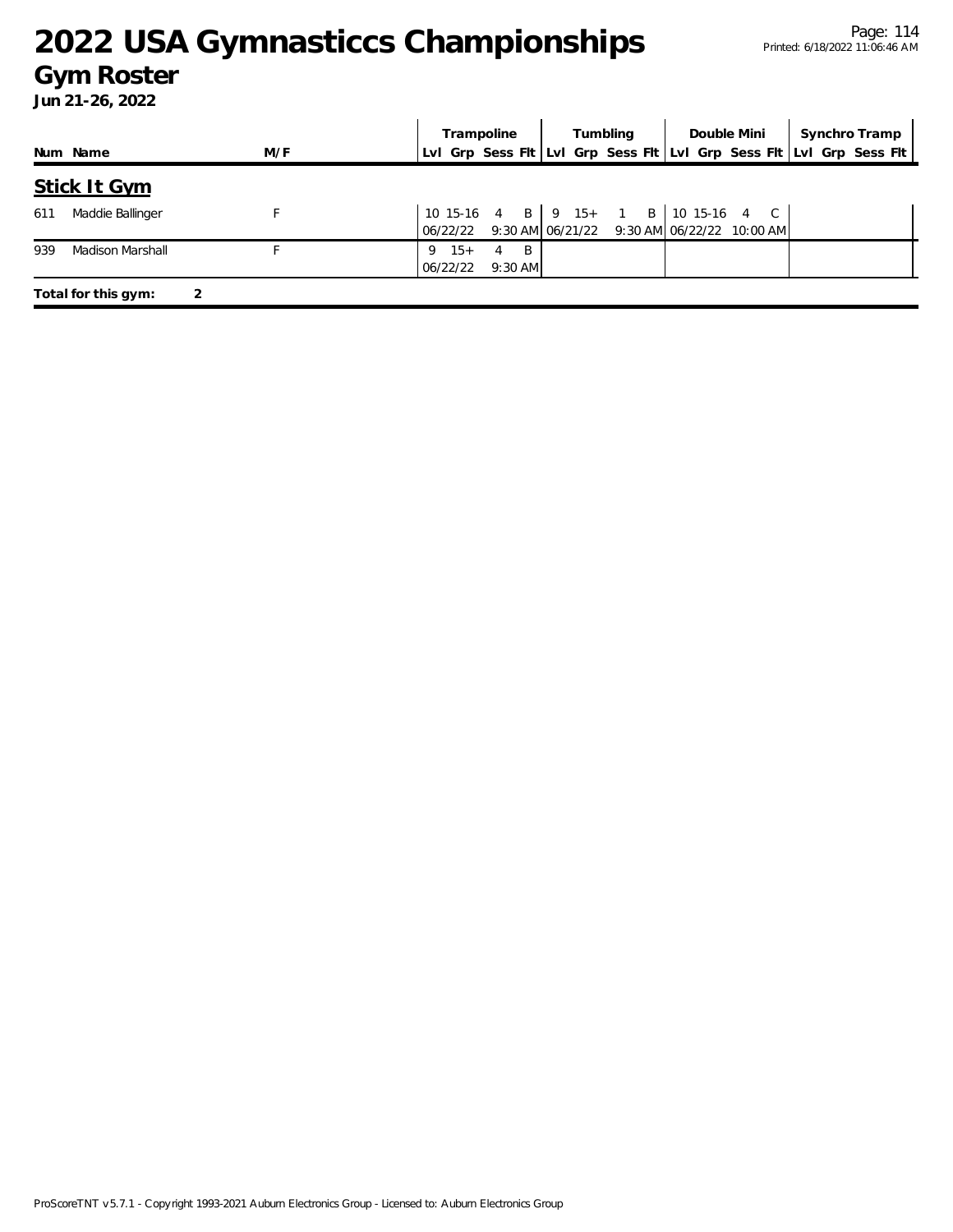#### **Gym Roster**

|             |                          |     | Trampoline                                       | Tumbling       |                                  | Double Mini                  | Synchro Tramp                                                       |
|-------------|--------------------------|-----|--------------------------------------------------|----------------|----------------------------------|------------------------------|---------------------------------------------------------------------|
|             | Num Name                 | M/F |                                                  |                |                                  |                              | Lvl Grp Sess Fit Lvl Grp Sess Fit Lvl Grp Sess Fit Lvl Grp Sess Fit |
| <b>STLE</b> |                          |     |                                                  |                |                                  |                              |                                                                     |
| 341         | Moreah Fajerski          | F   | $15+$<br>4 C<br>9<br>06/22/22<br>10:00 AM        |                | $15+$<br>8<br>06/25/22           | 14 F<br>4:30 PM              |                                                                     |
| 940         | <b>Ian Miller</b>        | M   | $9 \t15+$<br>5<br>A<br>1:30 PM<br>06/22/22       |                |                                  |                              |                                                                     |
| 141         | Aubrey Myles             | F   | D<br>8 13-14<br>13<br>06/25/22 10:30 AM 06/25/22 | 8 13-14<br>14  | 8 13-14<br>A<br>2:00 PM 06/24/22 | D<br>-11<br>3:00 PM          |                                                                     |
| 929         | Ritu Singh               | F   | $8 \t15+$<br>11 A<br>06/24/22<br>$1:30$ PM       |                |                                  |                              |                                                                     |
| 571         | Yuvraj Singh             | M   | OP 17-21<br>5<br>E<br>06/22/22<br>$3:30$ PM      |                | $15+$<br>9<br>06/22/22           | 5<br>$\mathbb{C}$<br>2:30 PM |                                                                     |
| 339         | Marlee West              | F   | 8 9-10<br>13<br>06/25/22<br>$9:30$ AM            | $\overline{B}$ | $8\quad 9-10$<br>06/25/22        | 14<br>A<br>2:00 PM           |                                                                     |
|             | Total for this gym:<br>6 |     |                                                  |                |                                  |                              |                                                                     |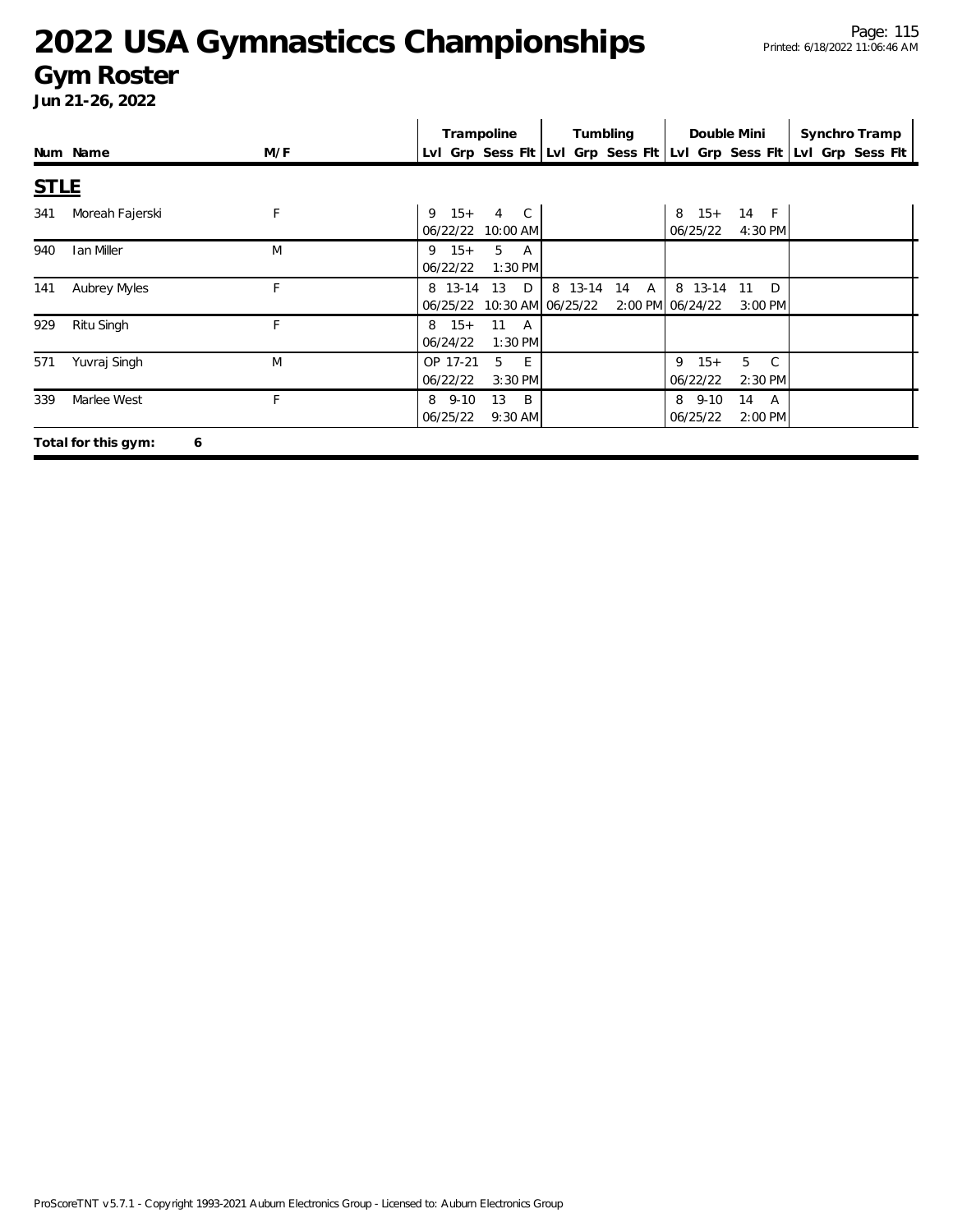#### **Gym Roster**

|     |                     |     |  | Trampoline                                                          |          | Tumbling    |                                                                    | Double Mini     |                | Synchro Tramp |  |
|-----|---------------------|-----|--|---------------------------------------------------------------------|----------|-------------|--------------------------------------------------------------------|-----------------|----------------|---------------|--|
|     | Num Name            | M/F |  | Lvl Grp Sess Fit Lvl Grp Sess Fit Lvl Grp Sess Fit Lvl Grp Sess Fit |          |             |                                                                    |                 |                |               |  |
|     | <b>Studio L</b>     |     |  |                                                                     |          |             |                                                                    |                 |                |               |  |
| 447 | Trevor Lucca        | M   |  |                                                                     |          |             | $8 \t15+ \t10 \tE \t9 \t15+ \t5 \tC$<br>06/24/22 11:00 AM 06/22/22 | $2:30$ PM       |                |               |  |
| 202 | Alessandra Rivera   |     |  |                                                                     | 06/24/22 | 8 9-10 11 B | 8 9-10<br>2:00 PM 06/25/22                                         | 14<br>$3:00$ PM | $\overline{C}$ |               |  |
| 474 | Meghan Roberts      |     |  |                                                                     |          | 9 13-14 4 C | 9 13-14<br>06/22/22 10:00 AM 06/21/22 9:30 AM                      |                 | $\overline{B}$ |               |  |
|     | Total for this gym: | 3   |  |                                                                     |          |             |                                                                    |                 |                |               |  |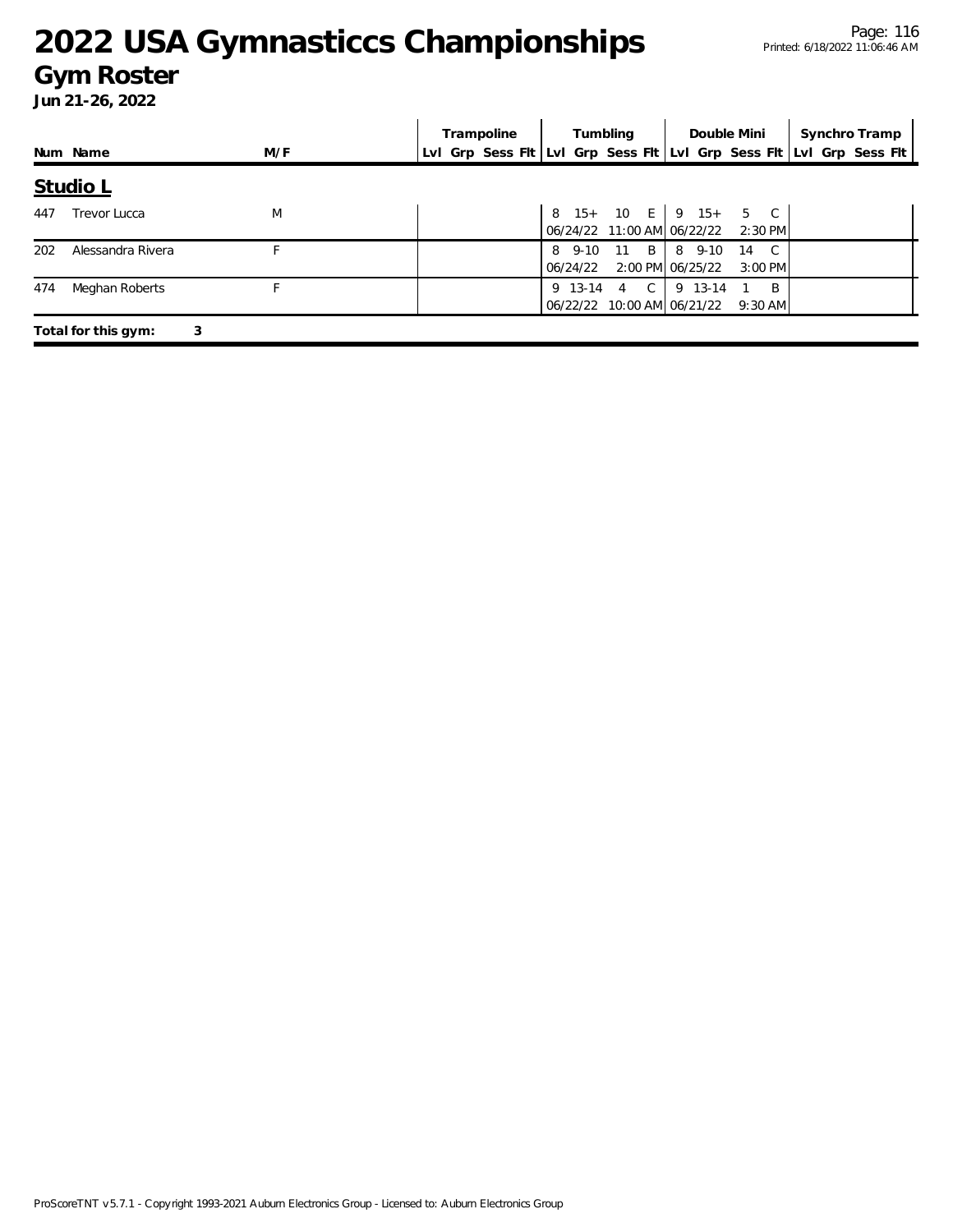#### **Gym Roster**

|     |                          |     | Trampoline | Tumbling                                         | Double Mini                                               | Synchro Tramp                                                       |
|-----|--------------------------|-----|------------|--------------------------------------------------|-----------------------------------------------------------|---------------------------------------------------------------------|
|     | Num Name                 | M/F |            |                                                  |                                                           | Lvl Grp Sess Flt Lvl Grp Sess Flt Lvl Grp Sess Flt Lvl Grp Sess Flt |
|     | <b>Summit Springers</b>  |     |            |                                                  |                                                           |                                                                     |
| 173 | Kaly Comer               | F   |            | 06/25/22                                         | 8 15+ 13 C   8 15+ 14 B<br>10:00 AM 06/25/22<br>$2:30$ PM |                                                                     |
| 837 | <b>Everly Garfield</b>   |     |            | 8 13-14<br>14<br>$\Box$<br>06/25/22<br>$3:30$ PM |                                                           |                                                                     |
| 201 | <b>Broc Rasmussen</b>    | M   |            | H<br>$8\quad 9-10$<br>11<br>06/24/22             | 8<br>B.<br>$9 - 10$<br>11<br>5:00 PM 06/24/22<br>2:00 PM  |                                                                     |
| 179 | <b>Tayler Sieverts</b>   |     |            | $\mathsf{C}$<br>$15+$<br>13<br>8<br>06/25/22     | $8 \t15+$<br>E<br>14<br>10:00 AM 06/25/22<br>4:00 PM      |                                                                     |
|     | Total for this gym:<br>4 |     |            |                                                  |                                                           |                                                                     |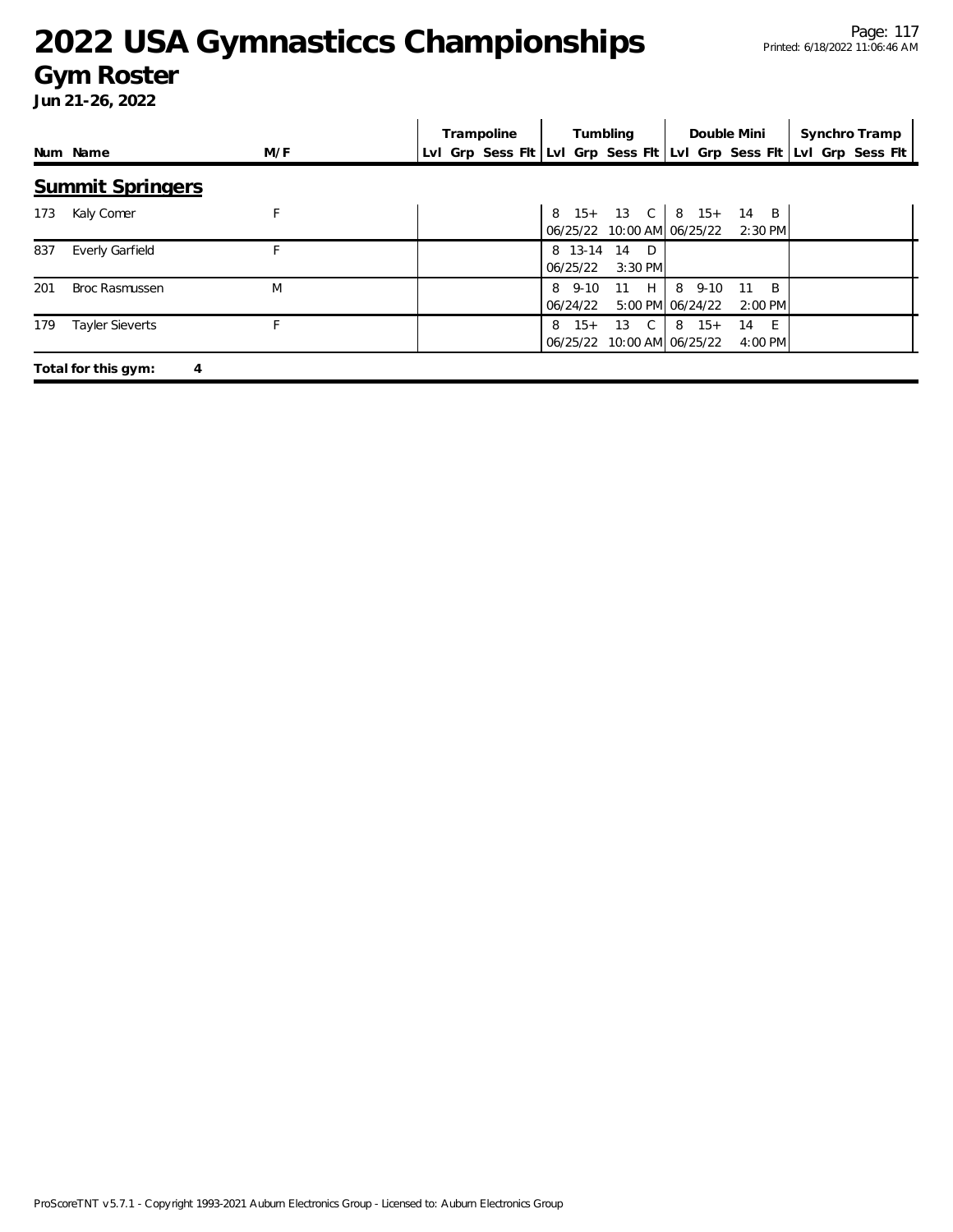#### **Gym Roster**

|     |                          |     | Trampoline                      |                          | Tumbling                                                                             | Double Mini           |                                              | Synchro Tramp                                                       |  |
|-----|--------------------------|-----|---------------------------------|--------------------------|--------------------------------------------------------------------------------------|-----------------------|----------------------------------------------|---------------------------------------------------------------------|--|
|     | Num Name                 | M/F |                                 |                          |                                                                                      |                       |                                              | Lvl Grp Sess Fit Lvi Grp Sess Fit Lvi Grp Sess Fit Lvi Grp Sess Fit |  |
|     | <b>Suncoast T&amp;T</b>  |     |                                 |                          |                                                                                      |                       |                                              |                                                                     |  |
| 585 | Frankie Cervone          | M   | 06/22/22                        |                          | 9 13-14 5 E 8 13-14 10 D 10 13-14 1 D<br>3:30 PM 06/24/22 10:30 AM 06/21/22 10:30 AM |                       |                                              |                                                                     |  |
| 580 | Evan Dufort              | M   |                                 |                          |                                                                                      | 9 13-14 5<br>06/22/22 | A<br>1:30 PM                                 |                                                                     |  |
| 226 | Jessica Patchin          | F   | $15+$<br>8<br>06/24/22          | 11 C<br>2:30 PM          |                                                                                      | $8 \t15+$<br>06/25/22 | 14 D<br>3:30 PM                              |                                                                     |  |
| 640 | Kyryl Skotarenko         | M   | 10 11-12<br>06/21/22            | $1 \quad A$<br>$9:00$ AM |                                                                                      | $10 \t11-12$          | 1 E<br>06/21/22 11:00 AM                     |                                                                     |  |
| 515 | Teghan Theile            | F   | $15+$<br>9<br>06/22/22 11:30 AM | $4 \quad F$              |                                                                                      | $15+$<br>9            | - E I<br>$\overline{4}$<br>06/22/22 11:00 AM |                                                                     |  |
|     | 5<br>Total for this gym: |     |                                 |                          |                                                                                      |                       |                                              |                                                                     |  |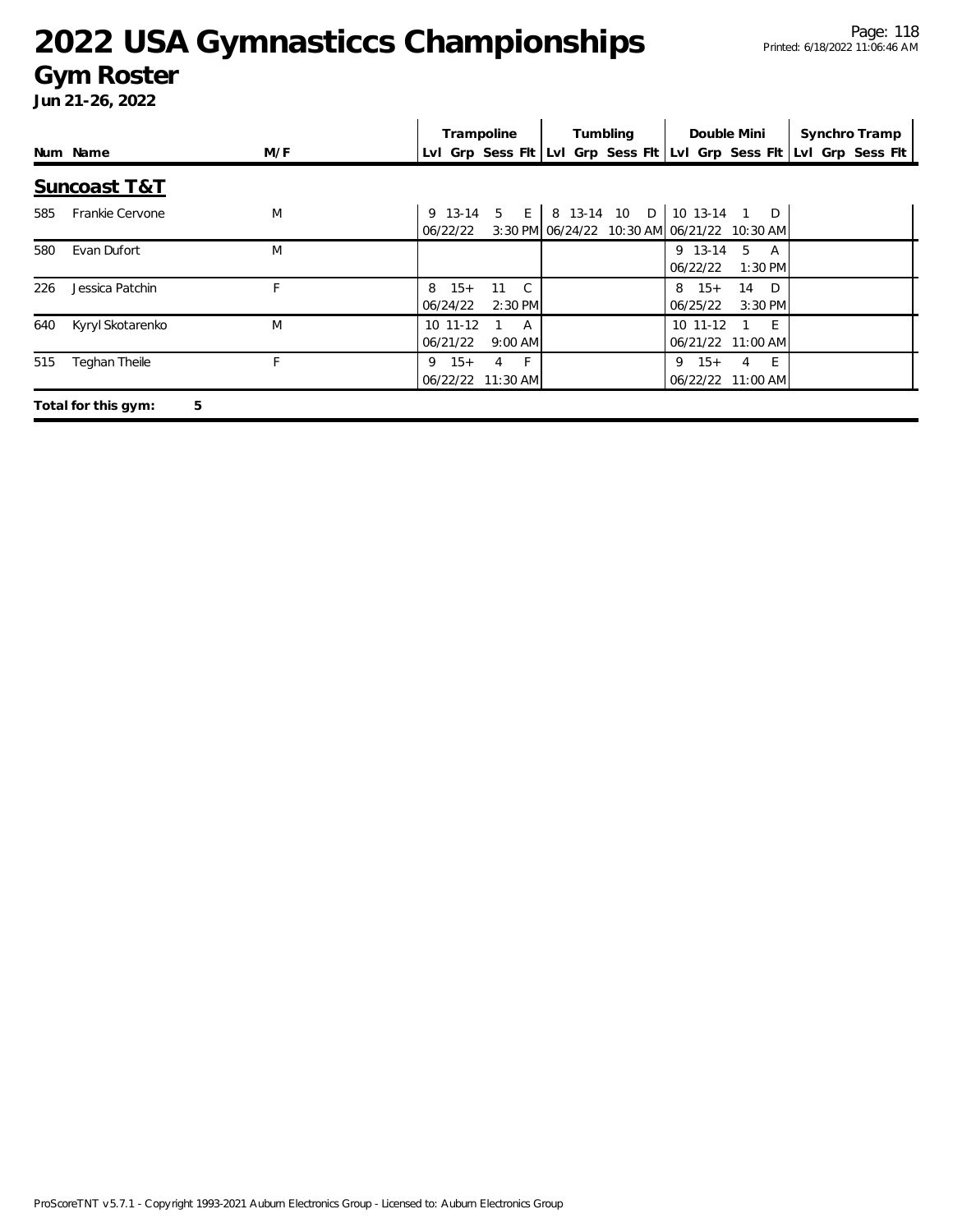#### **Gym Roster**

|                          |     | Trampoline                                 | Tumbling                                           | Double Mini                                            | Synchro Tramp                                       |
|--------------------------|-----|--------------------------------------------|----------------------------------------------------|--------------------------------------------------------|-----------------------------------------------------|
| Num Name                 | M/F |                                            | LvI Grp Sess FIt LvI Grp Sess FIt LvI Grp Sess FIt |                                                        | LvI Grp Sess Flt                                    |
| <b>T&amp;T Express</b>   |     |                                            |                                                    |                                                        |                                                     |
| Ahsinger-Webster<br>1060 | F   |                                            |                                                    |                                                        | 3<br><b>SR</b><br>$18+$<br>F<br>06/21/22<br>7:30 PM |
| Lily Byler<br>166        |     | F.<br>9 13-14<br>$\mathcal{P}$<br>06/21/22 | 8 13-14<br>14<br>A<br>3:00 PM 06/25/22             | 8 13-14<br>C.<br>- 11<br>2:00 PM 06/24/22<br>$2:30$ PM |                                                     |
| 1030<br>Byler-Segura     | F   |                                            |                                                    |                                                        | B<br>S9<br>$13+$<br>3<br>06/21/22<br>5:30 PM        |
| Londyn Segura<br>423     |     | E<br>9 13-14<br>2<br>06/21/22              | 8 13-14<br>14<br>A<br>3:00 PM 06/25/22             | 9 13-14<br>D<br>2:00 PM 06/21/22 10:30 AM              |                                                     |
| Total for this gym:<br>4 |     |                                            |                                                    |                                                        |                                                     |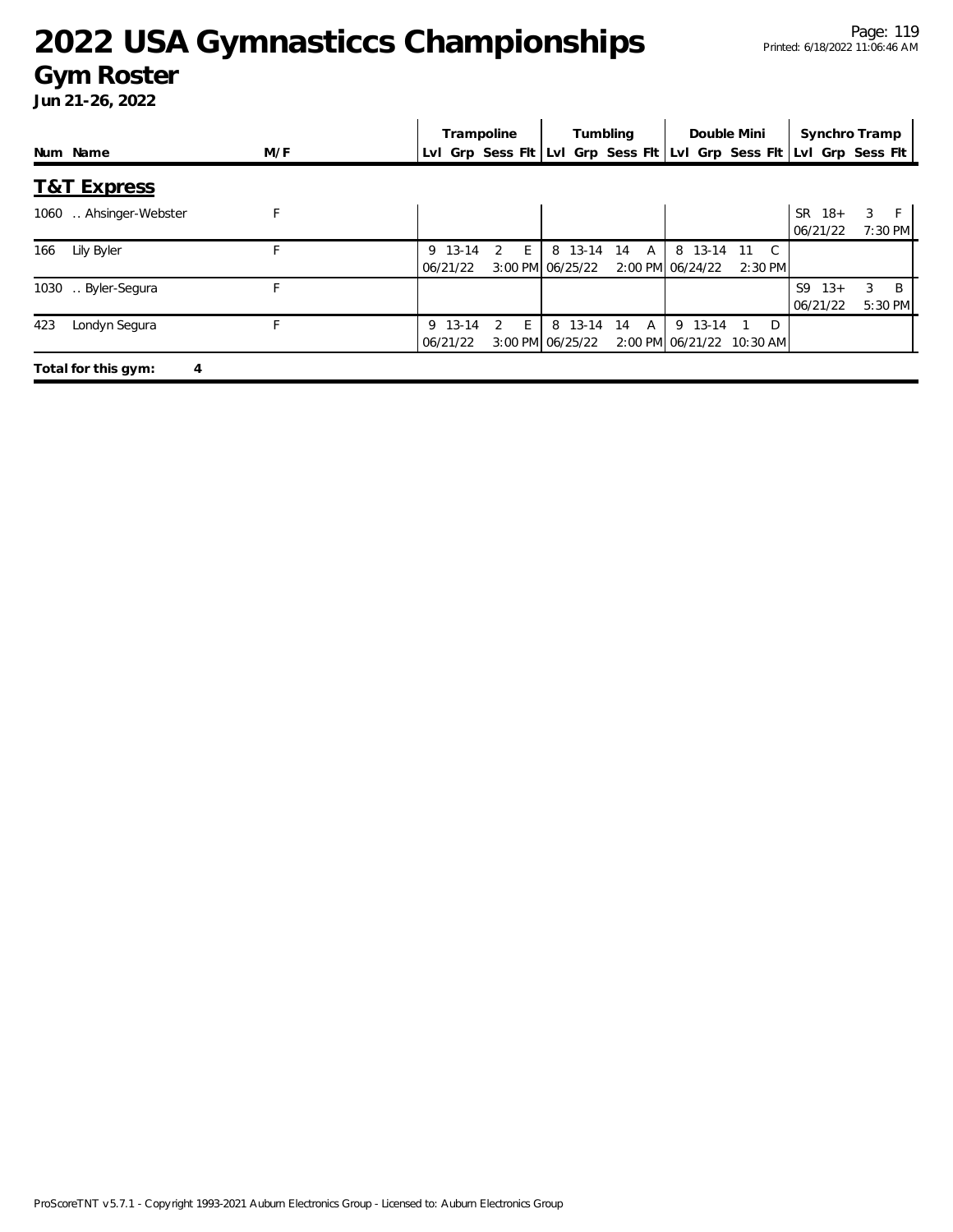#### **Gym Roster**

|     |                          |     | Trampoline                                                          | Tumbling | Double Mini                                 | Synchro Tramp |
|-----|--------------------------|-----|---------------------------------------------------------------------|----------|---------------------------------------------|---------------|
|     | Num Name                 | M/F | Lvl Grp Sess Flt Lvl Grp Sess Flt Lvl Grp Sess Flt Lvl Grp Sess Flt |          |                                             |               |
|     | <b>TAG USA</b>           |     |                                                                     |          |                                             |               |
| 693 | Ryan Diez                | M   | 5 C<br>OP 17-21<br>06/22/22<br>$2:30$ PM                            |          |                                             |               |
| 504 | Camila Marin             | F   | $9 \t15+$<br>4 E<br>06/22/22 11:00 AM                               |          | 4 C<br>9<br>$15+$<br>06/22/22 10:00 AM      |               |
| 385 | Sophia Rodriguez         | F.  |                                                                     |          | 8 13-14 11 A<br>$1:30$ PM<br>06/24/22       |               |
| 696 | Mateo Ucros              | M   | $\mathcal{C}$<br>OP 17-21<br>5<br>2:30 PM<br>06/22/22               |          |                                             |               |
| 238 | Fabiana Verlezza         | F   | $8 \t15+$<br>11 C<br>2:30 PM<br>06/24/22                            |          | $15+$<br>8<br>14 C<br>06/25/22<br>$3:00$ PM |               |
|     | 5<br>Total for this gym: |     |                                                                     |          |                                             |               |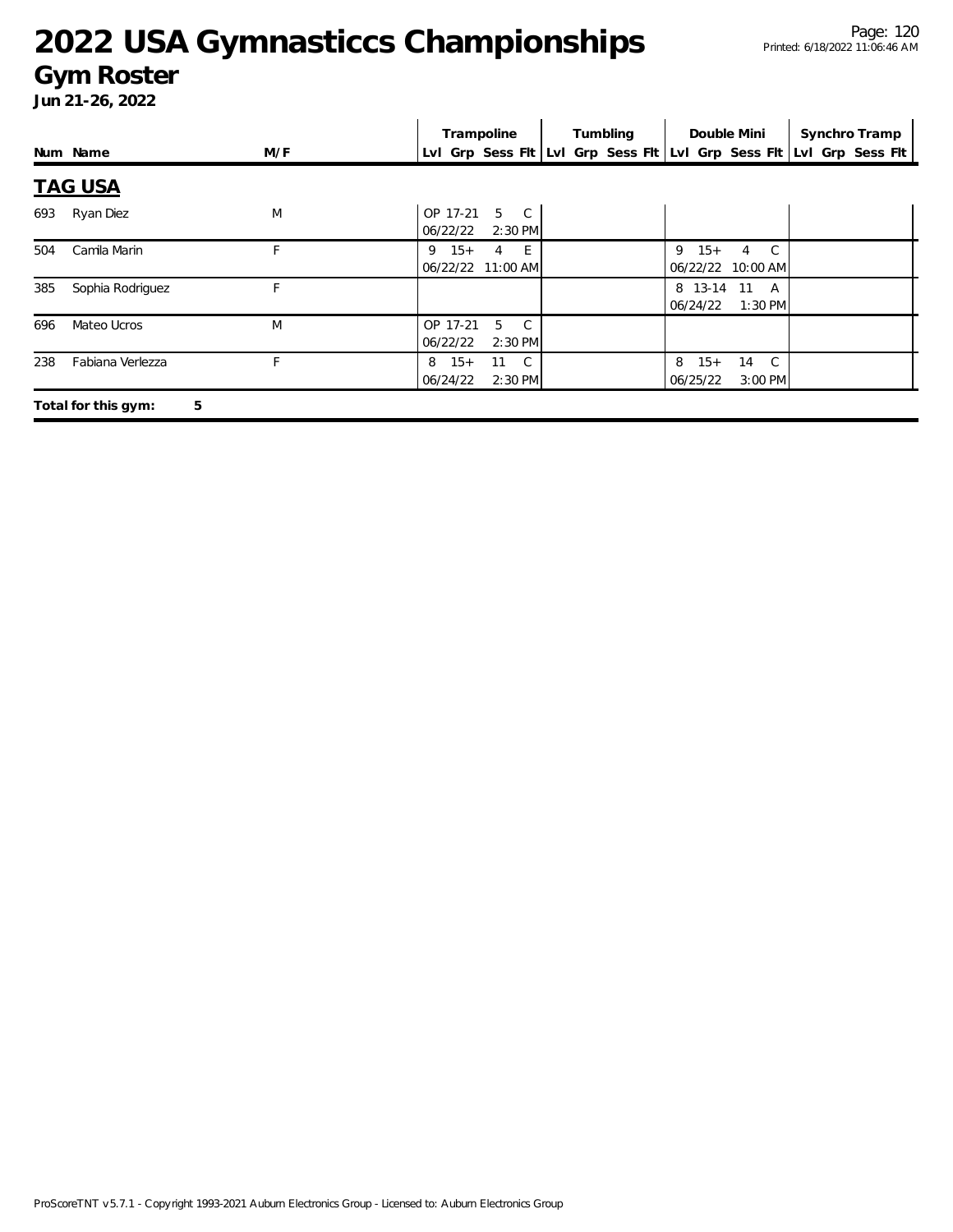#### **Gym Roster**

|      |                            |     |                         | Trampoline                              | Tumbling |    |   | Double Mini                                                         |                          |   |    | Synchro Tramp          |   |                          |
|------|----------------------------|-----|-------------------------|-----------------------------------------|----------|----|---|---------------------------------------------------------------------|--------------------------|---|----|------------------------|---|--------------------------|
|      | Num Name                   | M/F |                         |                                         |          |    |   | LvI Grp Sess FIt LvI Grp Sess FIt LvI Grp Sess FIt LvI Grp Sess FIt |                          |   |    |                        |   |                          |
|      | <b>Tataru's Gymnastics</b> |     |                         |                                         |          |    |   |                                                                     |                          |   |    |                        |   |                          |
| 934  | Claire Elliott             | F   | 9 13-14<br>06/21/22     | 2<br>$\overline{B}$<br>$1:30$ PM        |          |    |   |                                                                     |                          |   |    |                        |   |                          |
|      | 1044  Elliott-Mercado      | F   |                         |                                         |          |    |   |                                                                     |                          |   |    | $S9 13+$<br>06/21/22   | 3 | A<br>5:00 PM             |
| 643  | Jenny Girbert              | F   | 10 13-14<br>06/21/22    | 2<br>$\mathsf{A}$<br>$1:00$ PM          |          |    |   | 10 13-14<br>06/21/22                                                | $9:00$ AM                | A |    |                        |   |                          |
| 311  | Sophie Meilleur-Myles      | F   | 8 13-14<br>06/25/22     | 13<br>$-F$<br>11:30 AM                  |          |    |   | 8 13-14<br>06/24/22                                                 | 11<br>$-F$<br>4:00 PM    |   |    |                        |   |                          |
| 586  | Alondra Mercado            | F   | 9 13-14<br>06/21/22     | $\overline{2}$<br>B<br>1:30 PM 06/25/22 | 8 13-14  | 14 | E | 10 13-14<br>4:00 PM 06/21/22                                        | $1 \quad A$<br>$9:00$ AM |   |    |                        |   |                          |
| 941  | Quinn Peavley              | F   | $9 \t 9-10$<br>06/21/22 | $\mathbf{1}$<br>A<br>$9:00$ AM          |          |    |   |                                                                     |                          |   |    |                        |   |                          |
| 1043 | Peavley-Pulgar             | F   |                         |                                         |          |    |   |                                                                     |                          |   | S9 | <b>12U</b><br>06/21/22 | 3 | $\mathcal{C}$<br>6:00 PM |
| 526  | Claudia Pulgar             | F   | 9 11-12                 | D<br>06/21/22 10:30 AM                  |          |    |   | 9 11-12<br>06/21/22                                                 | 2<br>2:30 PM             | D |    |                        |   |                          |
|      | Total for this gym:<br>8   |     |                         |                                         |          |    |   |                                                                     |                          |   |    |                        |   |                          |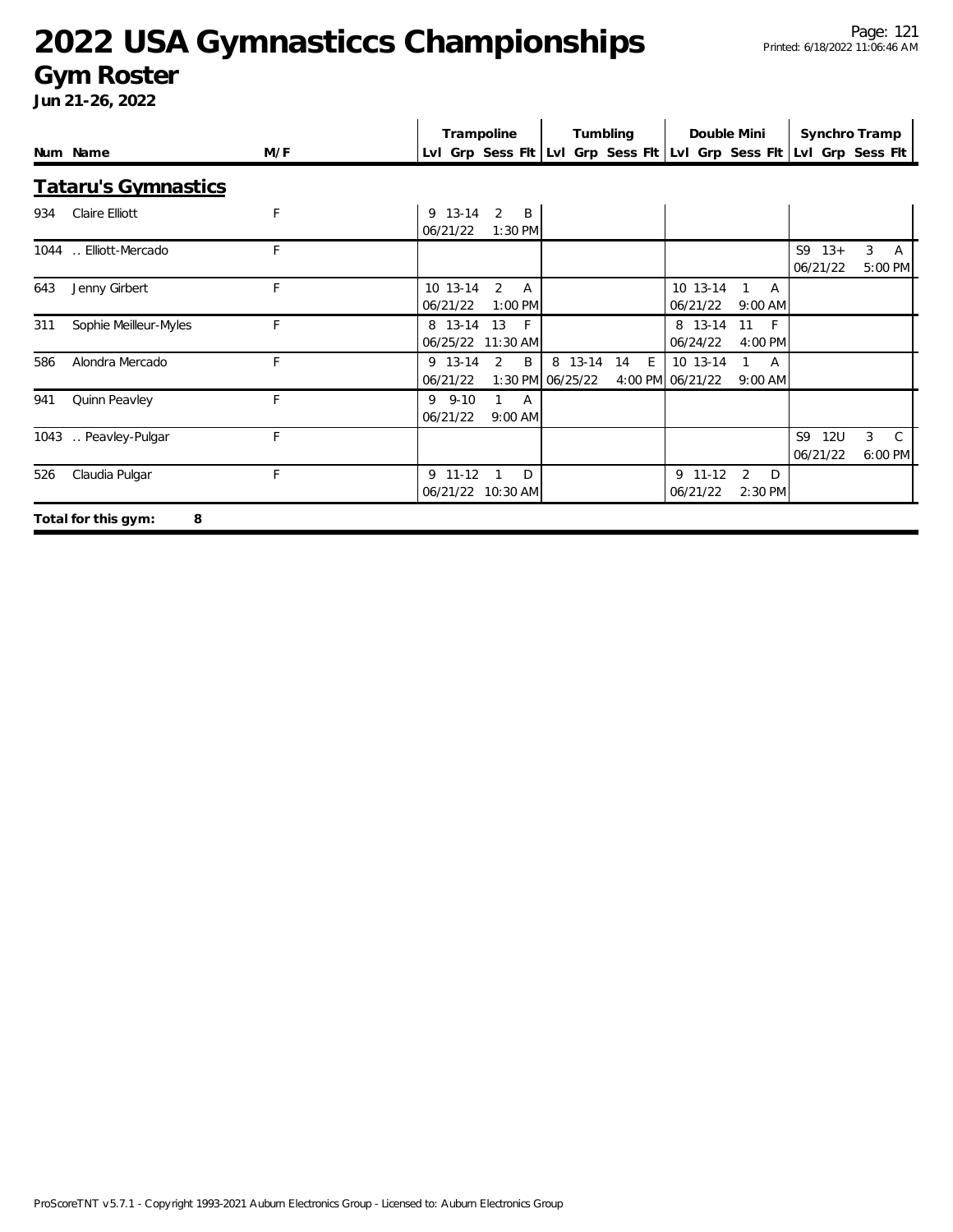#### **Gym Roster**

|            |                          |              | Trampoline                                              | Tumbling                                                                                 | Double Mini                                   | Synchro Tramp                                                             |
|------------|--------------------------|--------------|---------------------------------------------------------|------------------------------------------------------------------------------------------|-----------------------------------------------|---------------------------------------------------------------------------|
|            | Num Name                 | M/F          |                                                         |                                                                                          |                                               | LvI Grp Sess FIt   LvI Grp Sess FIt   LvI Grp Sess FIt   LvI Grp Sess FIt |
| <b>TCT</b> |                          |              |                                                         |                                                                                          |                                               |                                                                           |
| 574        | Brynn Ashley-Grochowski  | $\mathsf{F}$ |                                                         |                                                                                          | $15+$<br>9<br>4<br>A<br>06/22/22<br>9:00 AM   |                                                                           |
| 685        | Ellie Barta              | F            |                                                         | OP 17-21<br>B<br>$\overline{4}$<br>06/22/22<br>9:30 AM                                   |                                               |                                                                           |
| 744        | Josh Blomgren            | M            | $9 \t15+$<br>5<br>B<br>06/22/22<br>2:00 PM              |                                                                                          | 2<br>OP 17-21<br>D<br>06/21/22<br>2:30 PM     |                                                                           |
| 576        | Alex Franson             | M            |                                                         |                                                                                          | 5<br>$9 \t15+$<br>E<br>06/22/22<br>3:30 PM    |                                                                           |
| 695        | Cullen Howell            | M            | OP 17-21<br>5<br>E<br>06/22/22<br>3:30 PM               |                                                                                          |                                               |                                                                           |
| 608        | Rylee Kuhn               | F.           | $\overline{2}$<br>B<br>10 13-14<br>06/21/22             | $\mathsf{C}$<br>9 13-14<br>$\overline{4}$<br>1:30 PM 06/22/22 10:00 AM 06/21/22 10:00 AM | 10 13-14<br>$\mathsf{C}$                      |                                                                           |
| 727        | Rylie McCulloch          | F            | OP 17-21<br>4<br>D<br>06/22/22                          | $8 \t15+$<br>13<br>E<br>10:30 AM 06/25/22 11:00 AM 06/22/22                              | OP 17-21<br>5<br>C<br>2:30 PM                 |                                                                           |
| 506        | Thomas Mischke           | M            | $9 \t15+$<br>5<br>$\overline{A}$<br>06/22/22<br>1:30 PM |                                                                                          | $9 \t15+$<br>5<br>E<br>06/22/22<br>3:30 PM    |                                                                           |
| 409        | Regan Stefanoni          | $\mathsf{F}$ | $9 \t15+$<br>$\overline{4}$<br>B<br>06/22/22            | $15+$<br>13<br>8<br>D<br>9:30 AM 06/25/22 10:30 AM 06/22/22                              | $9 \t15+$<br>$\overline{4}$<br>A<br>$9:00$ AM |                                                                           |
|            | 9<br>Total for this gym: |              |                                                         |                                                                                          |                                               |                                                                           |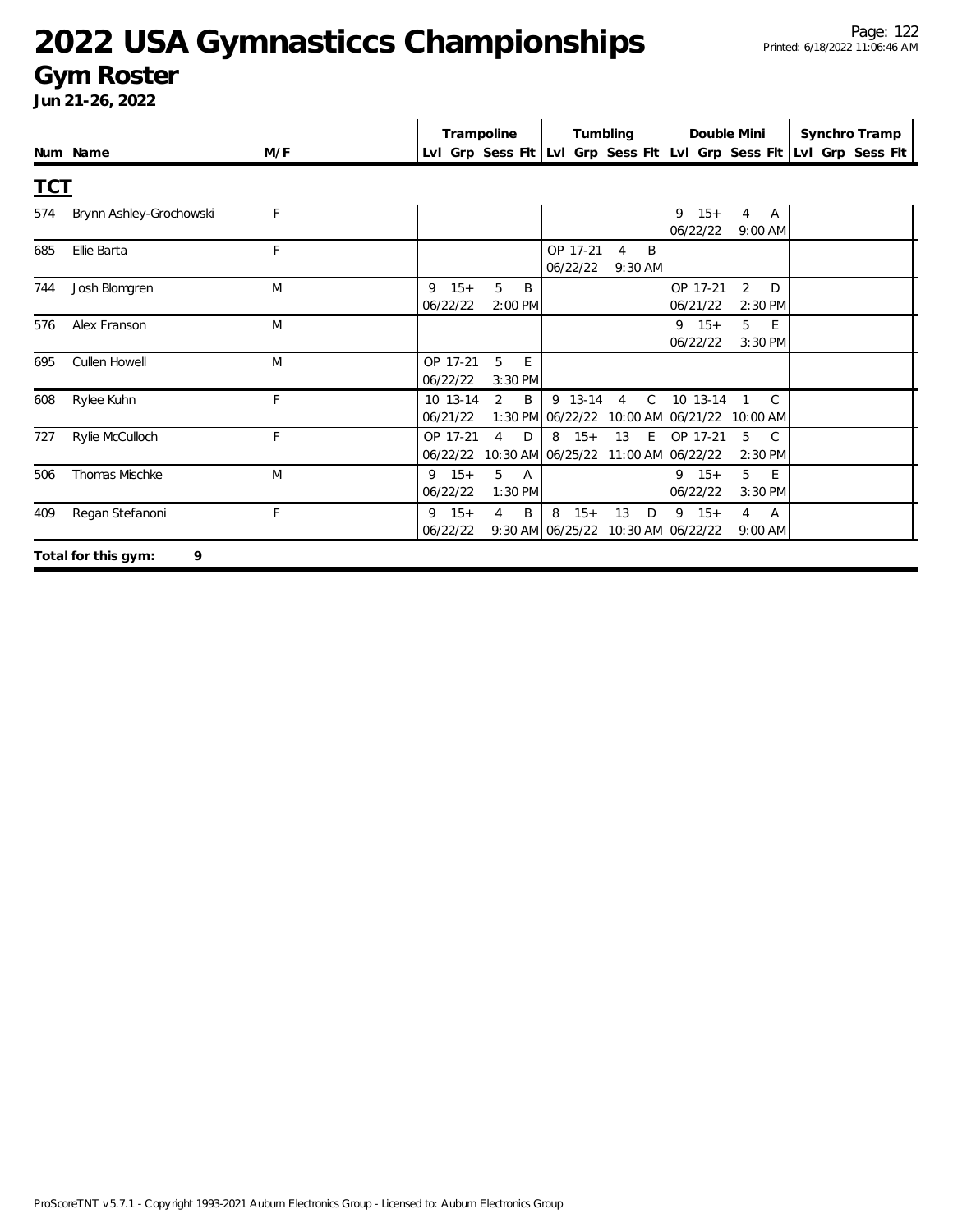#### **Gym Roster**

|                      |     | Trampoline | Tumbling | Double Mini                        | Synchro Tramp                                                       |
|----------------------|-----|------------|----------|------------------------------------|---------------------------------------------------------------------|
| Num Name             | M/F |            |          |                                    | Lvl Grp Sess Fit Lvl Grp Sess Fit Lvl Grp Sess Fit Lvl Grp Sess Fit |
| <b>TDC Tumblers</b>  |     |            |          |                                    |                                                                     |
| Gordon Bayles<br>575 | M   |            |          | 9 $15+ 5 E$<br>3:30 PM<br>06/22/22 |                                                                     |
| Total for this gym:  |     |            |          |                                    |                                                                     |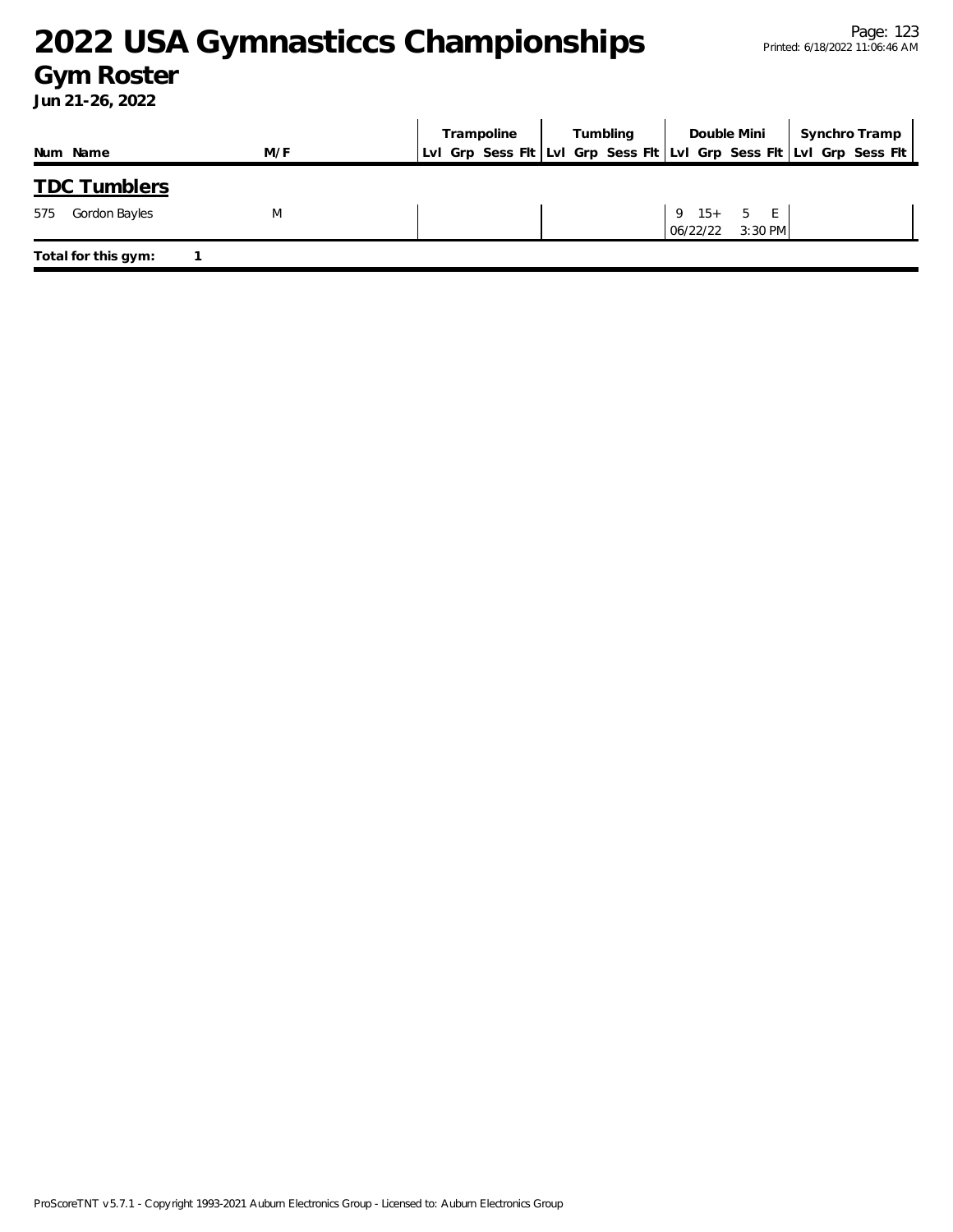#### **Gym Roster**

|     |                          |     | Trampoline                                                  | Tumbling                                  | Double Mini                                                     | Synchro Tramp                                                       |
|-----|--------------------------|-----|-------------------------------------------------------------|-------------------------------------------|-----------------------------------------------------------------|---------------------------------------------------------------------|
|     | Num Name                 | M/F |                                                             |                                           |                                                                 | LvI Grp Sess FIt LvI Grp Sess FIt LvI Grp Sess FIt LvI Grp Sess FIt |
|     | <u>Team Legacy</u>       |     |                                                             |                                           |                                                                 |                                                                     |
| 207 | Keanu Arellano           | M   | $15+$<br>11 C<br>8<br>06/24/22<br>$2:30$ PM                 |                                           | $15+$<br>14<br>8<br>$\Box$<br>06/25/22<br>3:30 PM               |                                                                     |
| 770 | Merrill Hunter           | M   |                                                             | OP 17-21<br>4<br>A<br>06/22/22<br>9:00 AM |                                                                 |                                                                     |
| 407 | Danica Lopez             | F   | 9<br>$15+$<br>C.<br>4<br>06/22/22                           | $8 \t15+$<br>13<br>E<br>10:00 AM 06/25/22 | 9<br>E<br>$15+$<br>4<br>11:00 AM 06/22/22 11:00 AM              |                                                                     |
| 593 | Eva Lopez                | F   | 10 15-16<br>$\mathsf{C}$<br>4<br>06/22/22 10:00 AM 06/25/22 | $8 \t15+$<br>13 C                         | 10 15-16<br><sup>B</sup><br>4<br>10:00 AM 06/22/22<br>$9:30$ AM |                                                                     |
| 594 | Aliyah Rose              | F   | B<br>10 15-16<br>4<br>06/22/22                              | G<br>$8 \t15+$<br>13<br>9:30 AM 06/25/22  | 10 15-16<br>C.<br>$\overline{4}$<br>12:00 PM 06/22/22 10:00 AM  |                                                                     |
| 567 | Emma Williams            | F   | 10 13-14<br>2<br>A<br>06/21/22<br>$1:00$ PM                 |                                           | 9 13-14<br>A<br>06/21/22<br>$9:00$ AM                           |                                                                     |
| 325 | Griffin Zollars          | M   | 13<br>8 13-14<br>D.<br>06/25/22<br>$10:30$ AM               |                                           | 8 13-14 13<br>B<br>06/25/22<br>$9:30$ AM                        |                                                                     |
|     | 7<br>Total for this gym: |     |                                                             |                                           |                                                                 |                                                                     |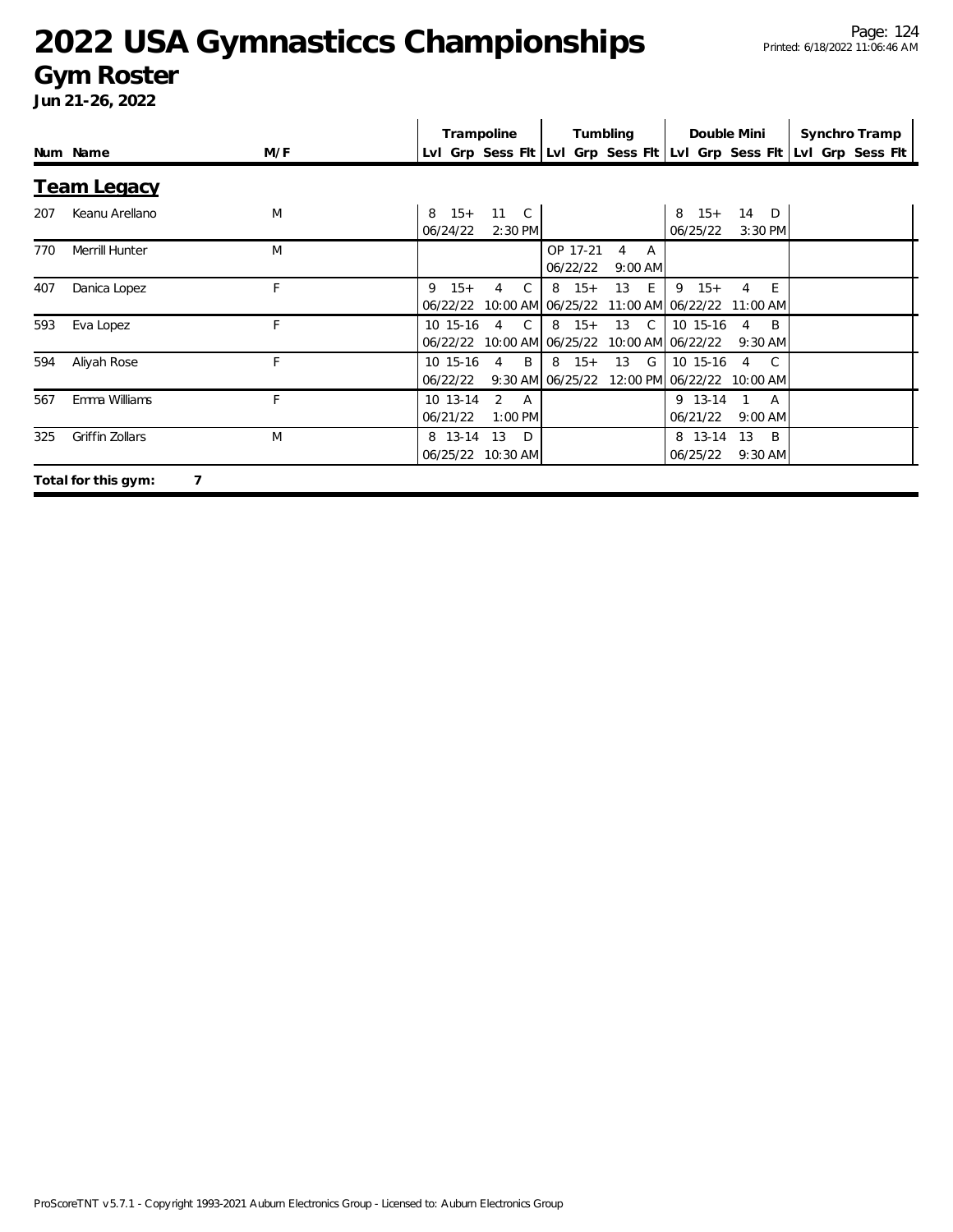#### **Gym Roster**

|     |                               |     |                   | Trampoline |     |   |       | Tumbling | Double Mini                                              |         |  | Synchro Tramp                                                       |  |
|-----|-------------------------------|-----|-------------------|------------|-----|---|-------|----------|----------------------------------------------------------|---------|--|---------------------------------------------------------------------|--|
|     | Num Name                      | M/F |                   |            |     |   |       |          |                                                          |         |  | Lvl Grp Sess Flt Lvl Grp Sess Flt Lvl Grp Sess Flt Lvl Grp Sess Flt |  |
|     | <b>Technique</b>              |     |                   |            |     |   |       |          |                                                          |         |  |                                                                     |  |
| 361 | Ada Lorraine Wattles Guidotti |     |                   |            |     |   |       |          | 8 15+ 14 E<br>06/25/22                                   | 4:00 PM |  |                                                                     |  |
| 408 | Ella Rose                     |     | $15+$<br>06/22/22 | 4          | A ' | 8 | $15+$ | 13 C     | $9 \t15+$<br>9:00 AM 06/25/22 10:00 AM 06/22/22 10:30 AM | 4       |  |                                                                     |  |
|     | Total for this gym:           |     |                   |            |     |   |       |          |                                                          |         |  |                                                                     |  |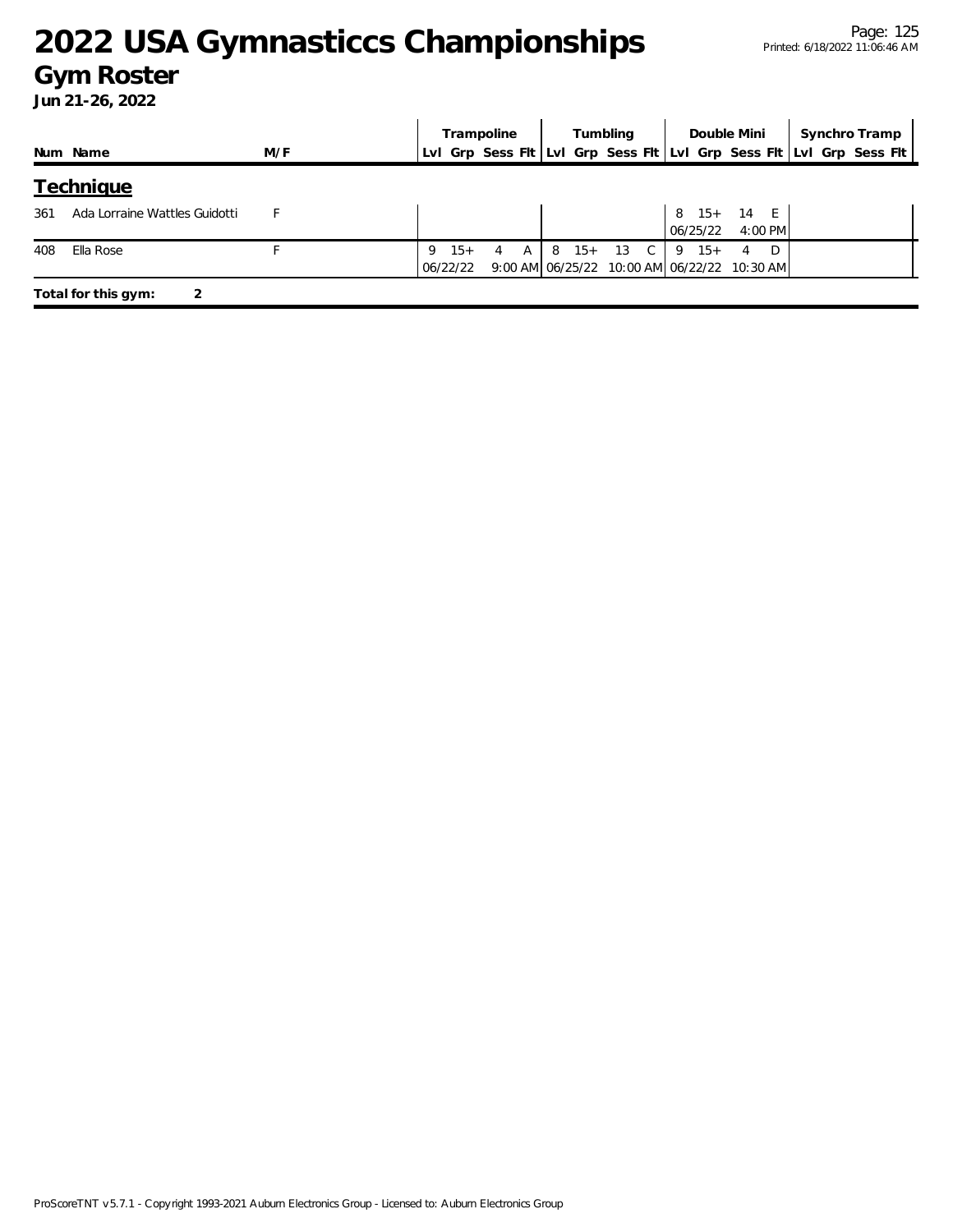#### **Gym Roster**

|            |                     |     | Trampoline                                             | Tumbling                                 | Double Mini                           | Synchro Tramp                                                       |
|------------|---------------------|-----|--------------------------------------------------------|------------------------------------------|---------------------------------------|---------------------------------------------------------------------|
|            | Num Name            | M/F |                                                        |                                          |                                       | Lvl Grp Sess Fit Lvl Grp Sess Fit Lvl Grp Sess Fit Lvl Grp Sess Fit |
| <b>TEG</b> |                     |     |                                                        |                                          |                                       |                                                                     |
| 255        | Emma Farris         | F   | 8 11-12 14 E<br>06/25/22<br>4:00 PM                    |                                          | 8 11-12 13 A<br>06/25/22<br>$9:00$ AM |                                                                     |
| 921        | Brea Joseph         | F   | 8 11-12<br>14<br>$\mathsf{A}$<br>$2:00$ PM<br>06/25/22 |                                          |                                       |                                                                     |
| 374        | Siena Miller        | F.  |                                                        |                                          | 8 11-12 13<br>E<br>06/25/22 11:00 AM  |                                                                     |
| 863        | Hannah Scott        | F.  | $2 \overline{A}$<br>10 13-14<br>06/21/22               | 9 13-14 4 D<br>1:00 PM 06/22/22 10:30 AM |                                       |                                                                     |
|            | Total for this gym: | 4   |                                                        |                                          |                                       |                                                                     |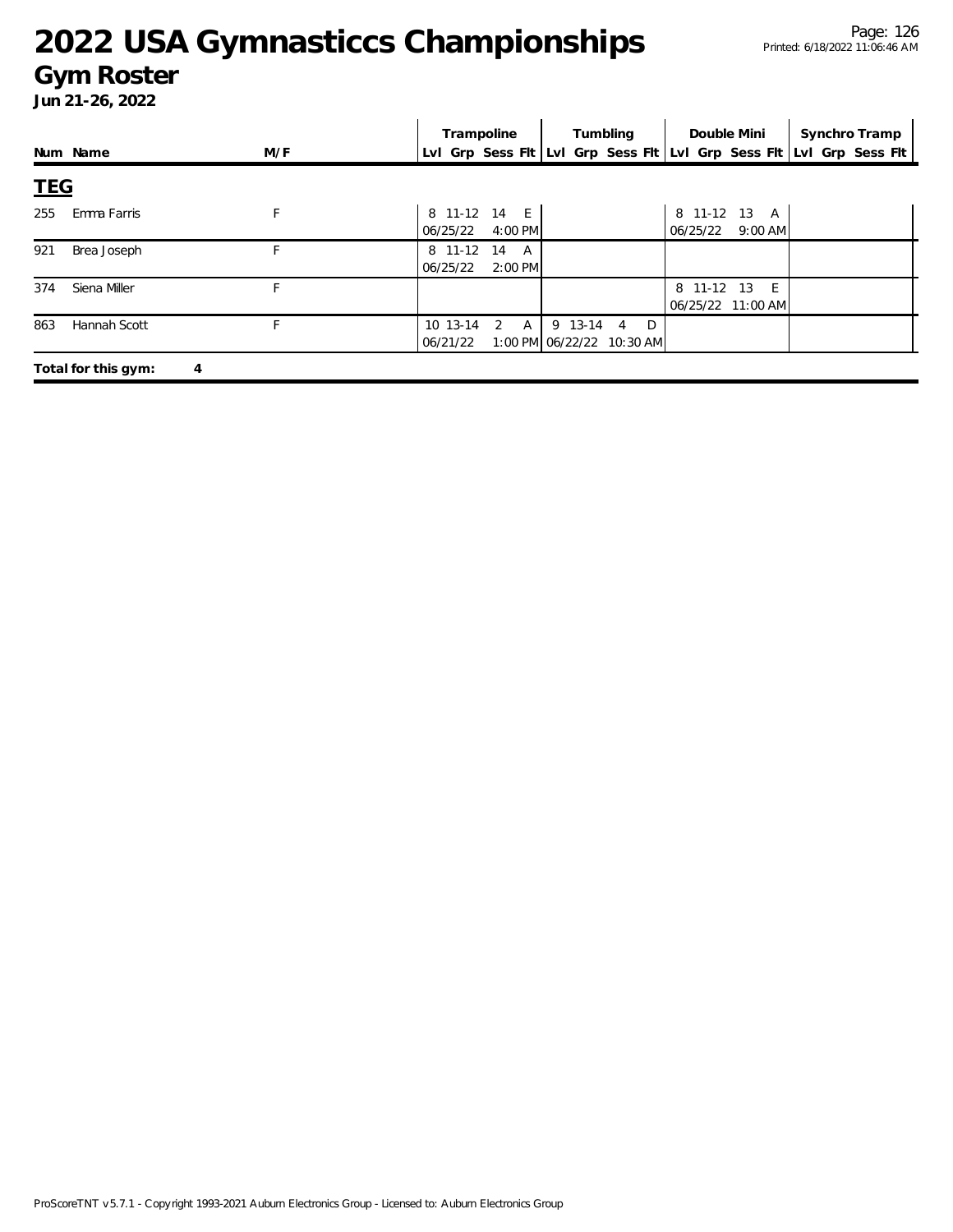### **Gym Roster**

|                       |     | Trampoline | Tumbling | Double Mini                           | Synchro Tramp                                                       |
|-----------------------|-----|------------|----------|---------------------------------------|---------------------------------------------------------------------|
| Num Name              | M/F |            |          |                                       | Lvl Grp Sess Fit Lvl Grp Sess Fit Lvl Grp Sess Fit Lvl Grp Sess Fit |
| <b>Texas Twisters</b> |     |            |          |                                       |                                                                     |
| 387<br>Kodi Thompson  |     |            |          | 8 13-14 11 A<br>$1:30$ PM<br>06/24/22 |                                                                     |
| Total for this gym:   |     |            |          |                                       |                                                                     |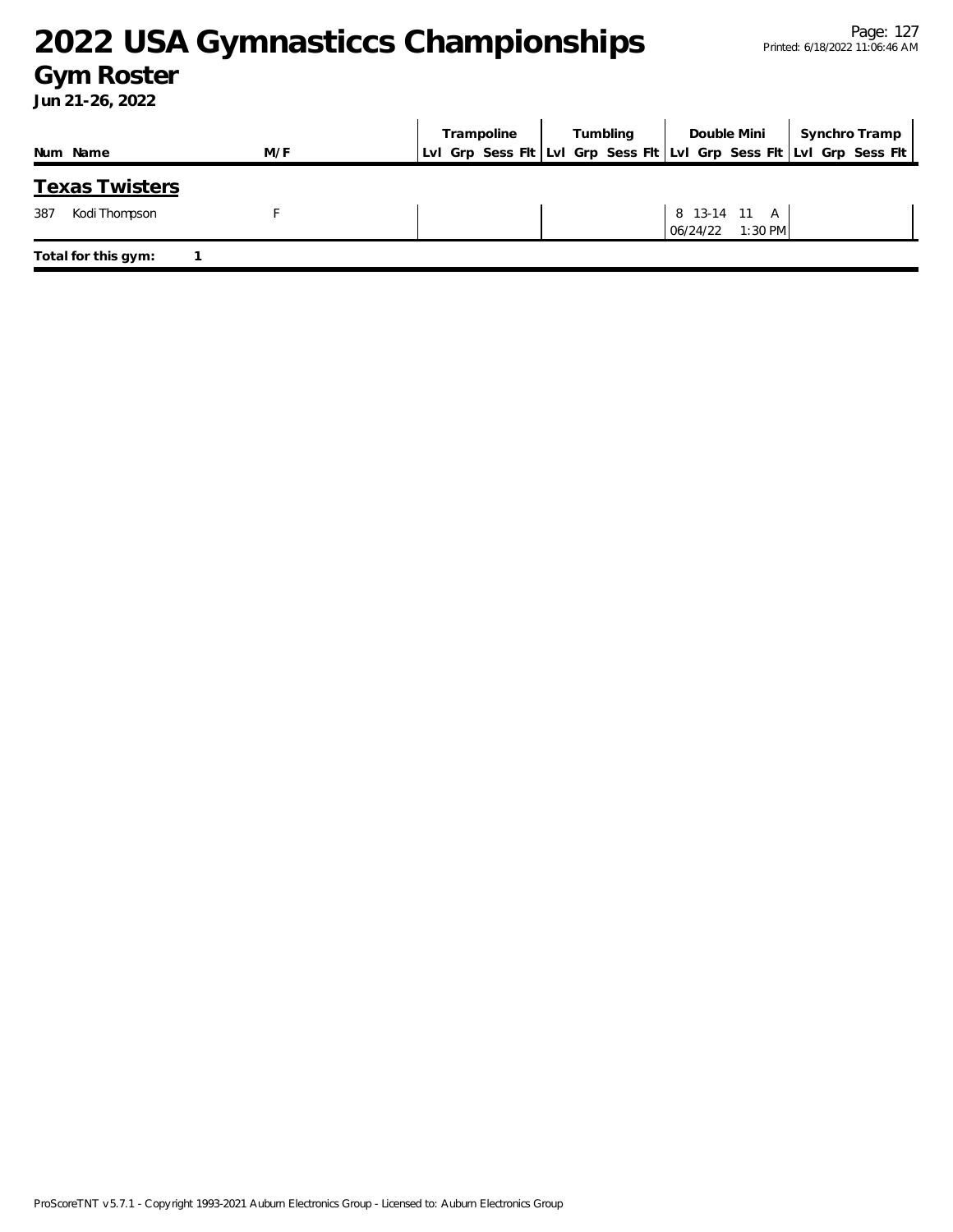#### **Gym Roster**

|     |                       |     | Trampoline                   |                                  |                             | Tumbling                                           |                                      | Double Mini                     | Synchro Tramp    |
|-----|-----------------------|-----|------------------------------|----------------------------------|-----------------------------|----------------------------------------------------|--------------------------------------|---------------------------------|------------------|
|     | Num Name              | M/F |                              |                                  |                             | Lvl Grp Sess Fit Lvl Grp Sess Fit Lvl Grp Sess Fit |                                      |                                 | Lvl Grp Sess Flt |
|     | <b>TexStar</b>        |     |                              |                                  |                             |                                                    |                                      |                                 |                  |
| 136 | Landree Buske         | F   | 06/25/22                     | 8 13-14 13 A                     | 9:00 AM 06/25/22            | 8 13-14 14 B   8 13-14 11 D                        | 2:30 PM 06/24/22                     | $3:00$ PM                       |                  |
| 120 | Adalyn Falls          | F.  | 8 11-12<br>06/25/22          | $-E$<br>14                       | 8 11-12<br>4:00 PM 06/24/22 | $\overline{C}$<br>- 11                             | 8 11-12<br>2:30 PM 06/25/22 12:00 PM | 13<br>$\mathsf{G}$              |                  |
| 558 | <b>Braden Merritt</b> | M   | 10 15-16<br>06/22/22         | 5<br>B.<br>$2:00$ PM             |                             |                                                    | $9 \t15+$<br>06/22/22                | 5 D<br>$3:00$ PM                |                  |
| 542 | Carter Ray            | F   | 9 13-14<br>06/21/22          | 2<br>$\overline{C}$<br>$2:00$ PM |                             |                                                    | 9 13-14                              | $1\quad D$<br>06/21/22 10:30 AM |                  |
| 314 | Kambree Reed          | F   | 8 13-14<br>06/25/22 11:30 AM | 13<br>$-F$                       |                             |                                                    | 8 13-14<br>06/24/22                  | 11<br>$\Box$<br>$3:00$ PM       |                  |
| 144 | Krissa Sakmar         |     | 8 13-14 13                   | E<br>06/25/22 11:00 AM 06/25/22  | 8 13-14                     | 14<br>D                                            | 8 13-14<br>3:30 PM 06/24/22          | 11 G<br>4:30 PM                 |                  |
|     | Total for this gym:   | 6   |                              |                                  |                             |                                                    |                                      |                                 |                  |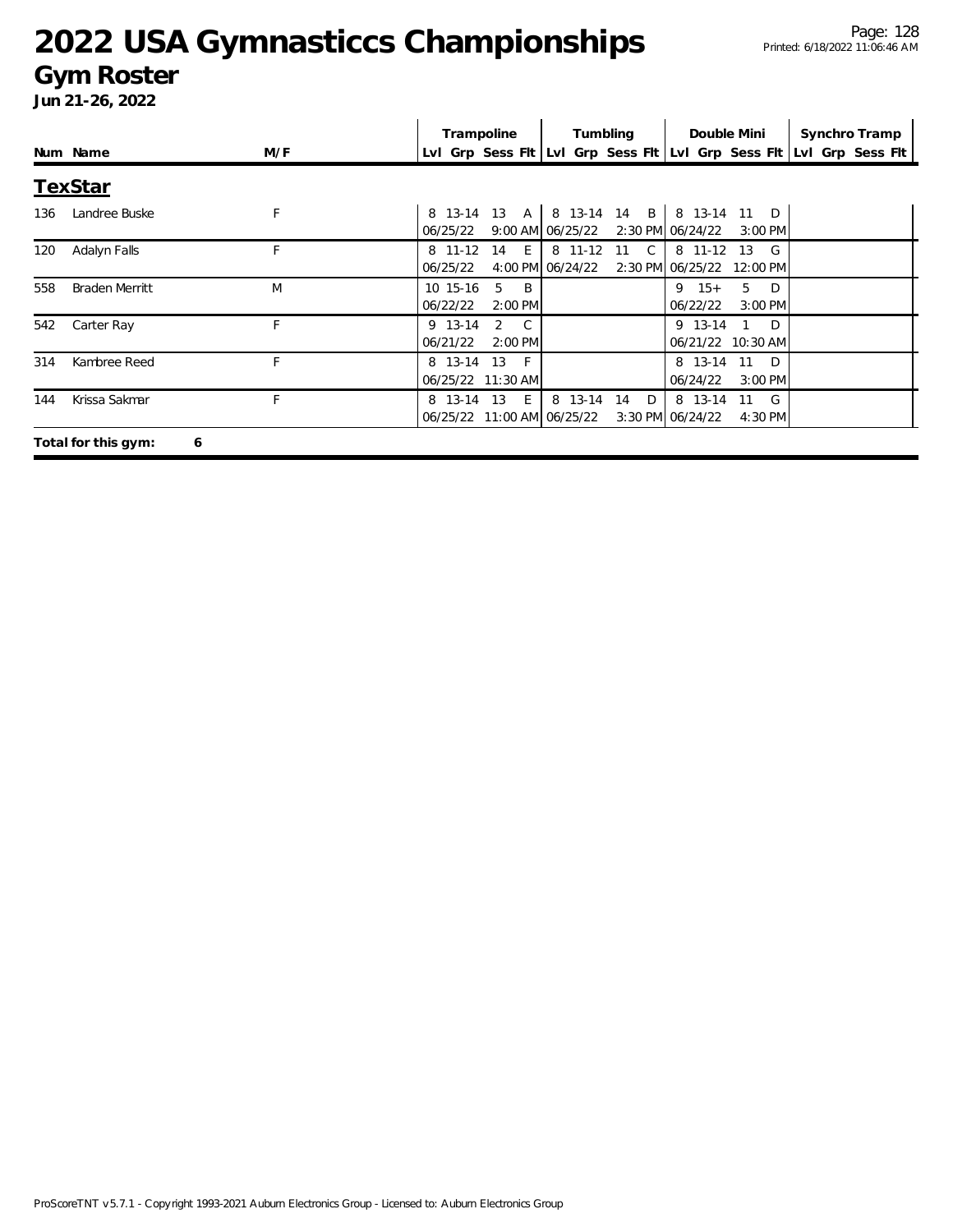### **Gym Roster**

|                     |     | Trampoline | Tumbling                                                        | Double Mini | Synchro Tramp                                                       |
|---------------------|-----|------------|-----------------------------------------------------------------|-------------|---------------------------------------------------------------------|
| Num Name            | M/F |            |                                                                 |             | Lvl Grp Sess Flt Lvl Grp Sess Flt Lvl Grp Sess Flt Lvl Grp Sess Flt |
| The Flip Shop       |     |            |                                                                 |             |                                                                     |
| 823<br>Kira New     |     |            | 8 13-14 13 E 8 13-14 14 C<br>06/25/22 11:00 AM 06/25/22 3:00 PM |             |                                                                     |
| Total for this gym: |     |            |                                                                 |             |                                                                     |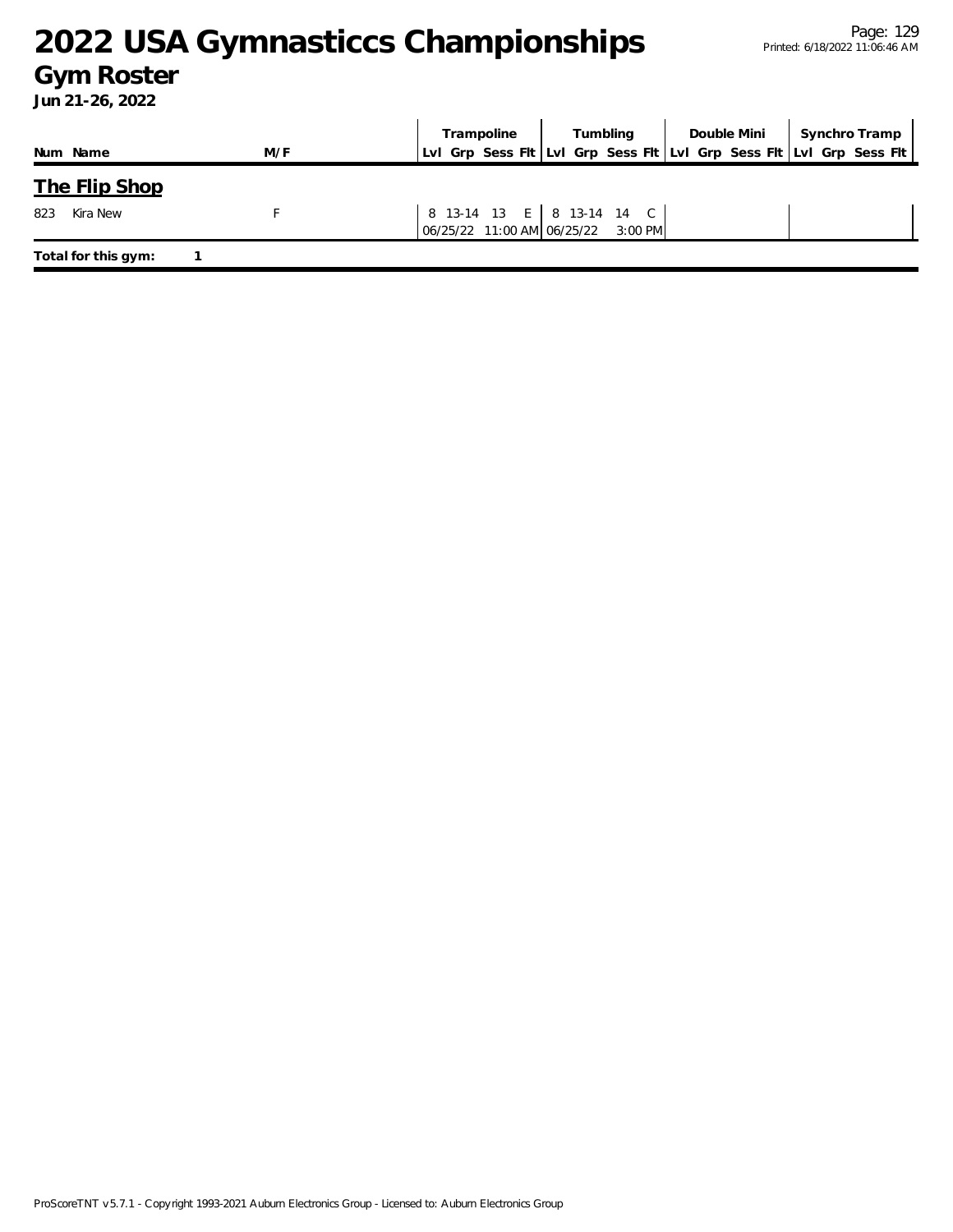#### **Gym Roster**

|     |                          |     | Trampoline           |                              |                                | Tumbling     | Double Mini                                        |                      | Synchro Tramp        |                   |
|-----|--------------------------|-----|----------------------|------------------------------|--------------------------------|--------------|----------------------------------------------------|----------------------|----------------------|-------------------|
|     | Num Name                 | M/F |                      |                              |                                |              | Lvl Grp Sess Fit Lvl Grp Sess Fit Lvl Grp Sess Fit |                      | Lvl Grp Sess Flt     |                   |
|     | The Palaestra            |     |                      |                              |                                |              |                                                    |                      |                      |                   |
| 993 | Chelstowski-Newton       | M   |                      |                              |                                |              |                                                    |                      | IE 17-21<br>06/21/22 | 3<br>F<br>7:30 PM |
| 294 | Minda Garvin             | F   | 8 13-14              | 13<br>F<br>06/25/22 11:30 AM |                                |              | 8 13-14<br>06/24/22                                | B<br>11<br>$2:00$ PM |                      |                   |
| 389 | Jackson Oujezdsky        | M   |                      |                              |                                |              | 8<br>8U<br>06/24/22                                | 11<br>A<br>$1:30$ PM |                      |                   |
| 967 | Angelica Soto            | F   | OP 17-21<br>06/22/22 | D<br>4<br>$10:30$ AM         |                                |              |                                                    |                      |                      |                   |
| 700 | Camden Weaver            | M   | JR 15-16<br>06/23/22 | B<br>8                       | $15+$<br>9<br>2:20 PM 06/21/22 | $\mathsf{C}$ | JR 15-16<br>10:00 AM 06/23/22                      | 8<br>D<br>3:20 PM    |                      |                   |
|     | 5<br>Total for this gym: |     |                      |                              |                                |              |                                                    |                      |                      |                   |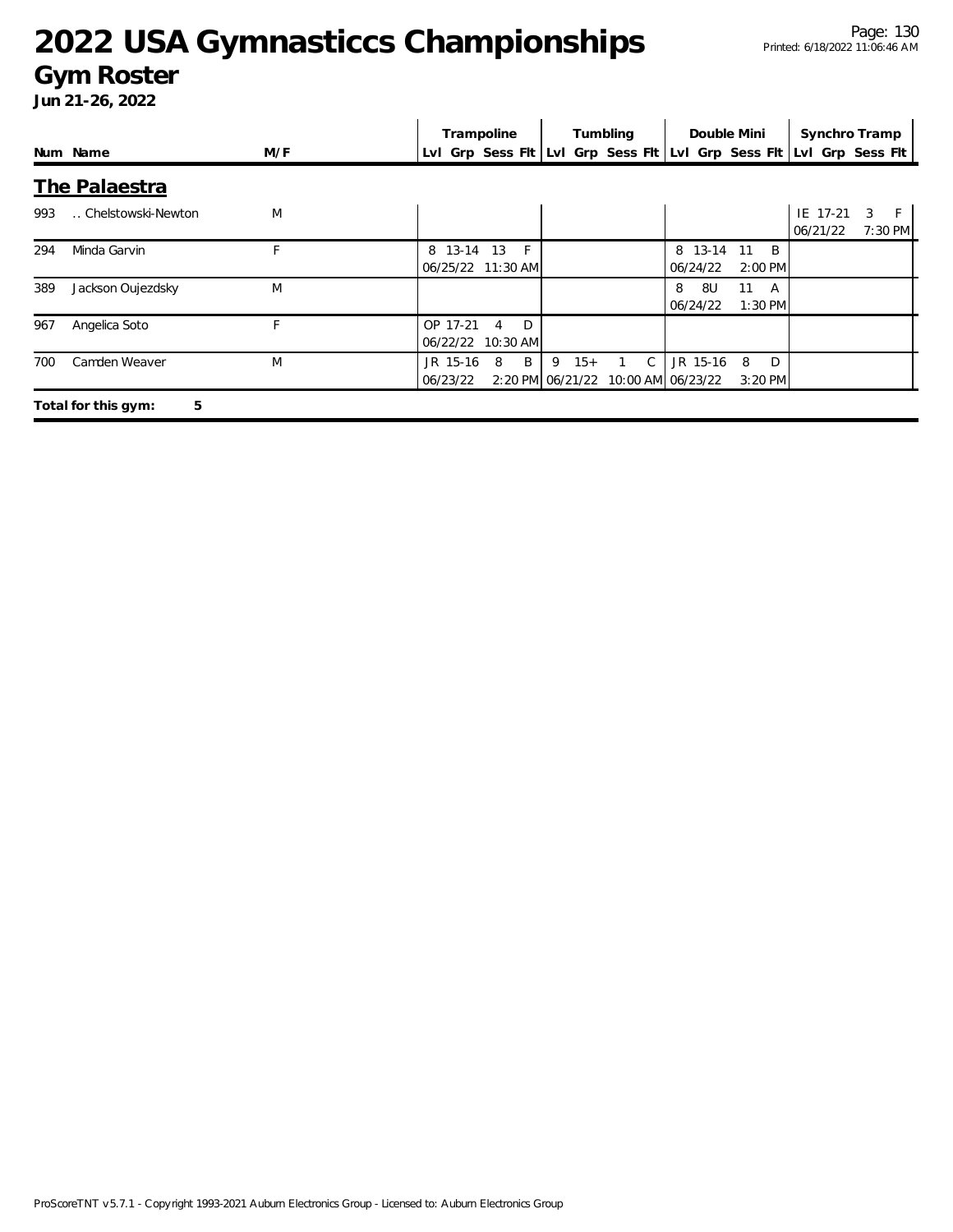#### Page: 131 Printed: 6/18/2022 11:06:46 AM

### **2022 USA Gymnasticcs Championships**

#### **Gym Roster**

|     |                      |     | Trampoline | Tumbling           | Double Mini                                              | Synchro Tramp                                                       |
|-----|----------------------|-----|------------|--------------------|----------------------------------------------------------|---------------------------------------------------------------------|
|     | Num Name             | M/F |            |                    |                                                          | Lvl Grp Sess Fit Lvl Grp Sess Fit Lvl Grp Sess Fit Lvl Grp Sess Fit |
|     | <b>Top Star</b>      |     |            |                    |                                                          |                                                                     |
| 679 | Lainey Jacobs        | F   |            |                    | 10 13-14 1 A<br>$06/21/22$ 9:00 AM                       |                                                                     |
| 721 | <b>Emily Landers</b> |     |            |                    | JR 15-16<br>E<br>-8<br>06/23/22<br>$3:50$ PM             |                                                                     |
| 601 | Rylie Vanausdoll     |     |            | 13 E<br>$15+$<br>8 | 10 15-16<br>B<br>4<br>06/25/22 11:00 AM 06/22/22 9:30 AM |                                                                     |
|     | Total for this gym:  | 3   |            |                    |                                                          |                                                                     |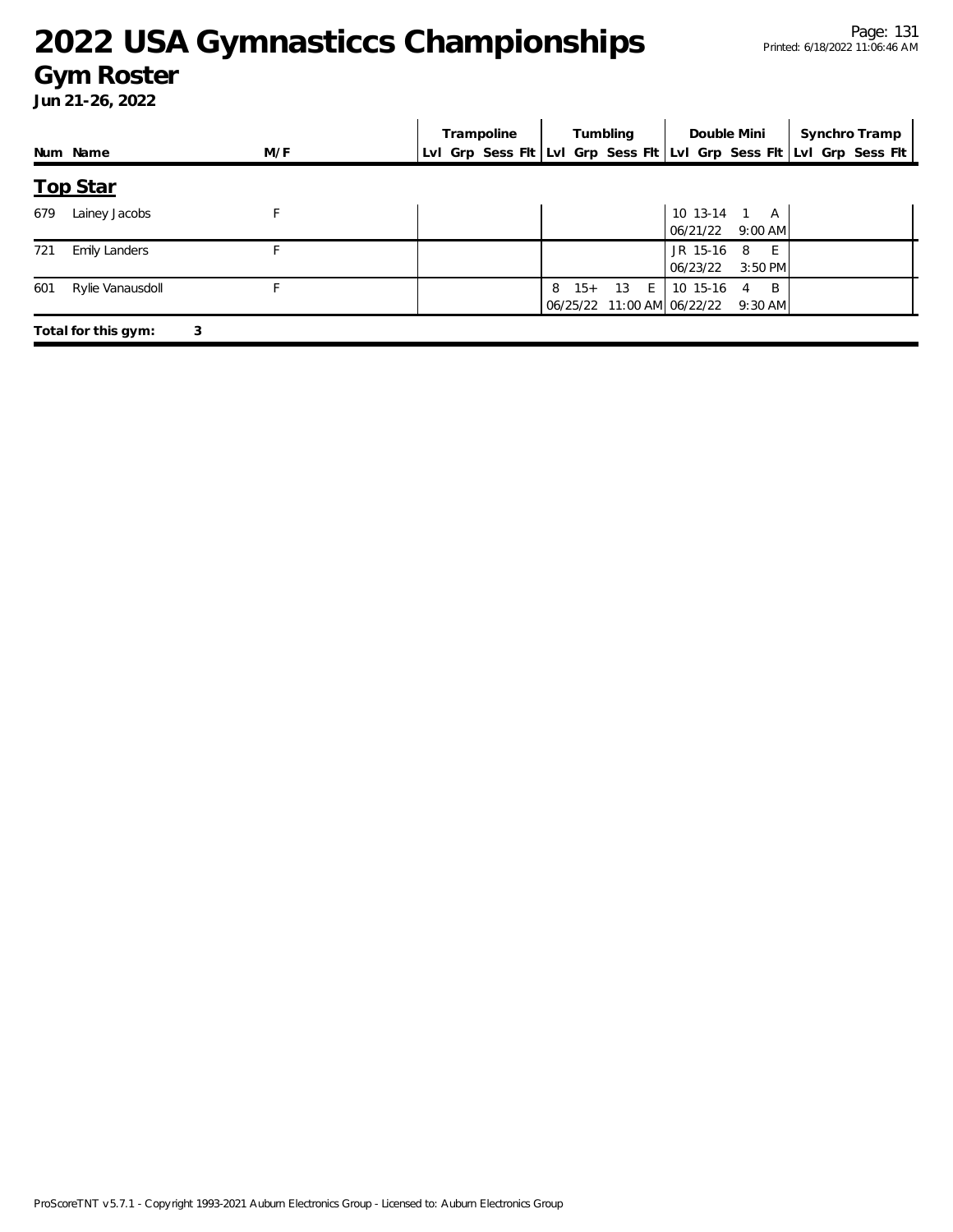#### **Gym Roster**

|     |                           |     | Trampoline          |   |               | Tumbling |            | Double Mini |                                                                                        |                 | Synchro Tramp |  |  |  |
|-----|---------------------------|-----|---------------------|---|---------------|----------|------------|-------------|----------------------------------------------------------------------------------------|-----------------|---------------|--|--|--|
|     | Num Name                  | M/F |                     |   |               |          |            |             | LvI Grp Sess FIt LvI Grp Sess FIt LvI Grp Sess FIt LvI Grp Sess FIt                    |                 |               |  |  |  |
|     | <b>Tornado Sport Club</b> |     |                     |   |               |          |            |             |                                                                                        |                 |               |  |  |  |
| 595 | Samuel Sheyman            | M   | 06/23/22            |   |               |          |            |             | JR 15-16 8 B   8 15+ 10 F   10 15-16 5 E<br>2:20 PM 06/24/22 11:30 AM 06/22/22 3:30 PM |                 |               |  |  |  |
| 430 | Dylan Ziegenfus           | M   | 9 13-14<br>06/22/22 | 5 | $\mathcal{C}$ |          | 8 13-14 10 | D           | 9 13-14<br>2:30 PM 06/24/22 10:30 AM 06/22/22                                          | .5<br>$2:00$ PM | - B           |  |  |  |
|     | Total for this gym:       |     |                     |   |               |          |            |             |                                                                                        |                 |               |  |  |  |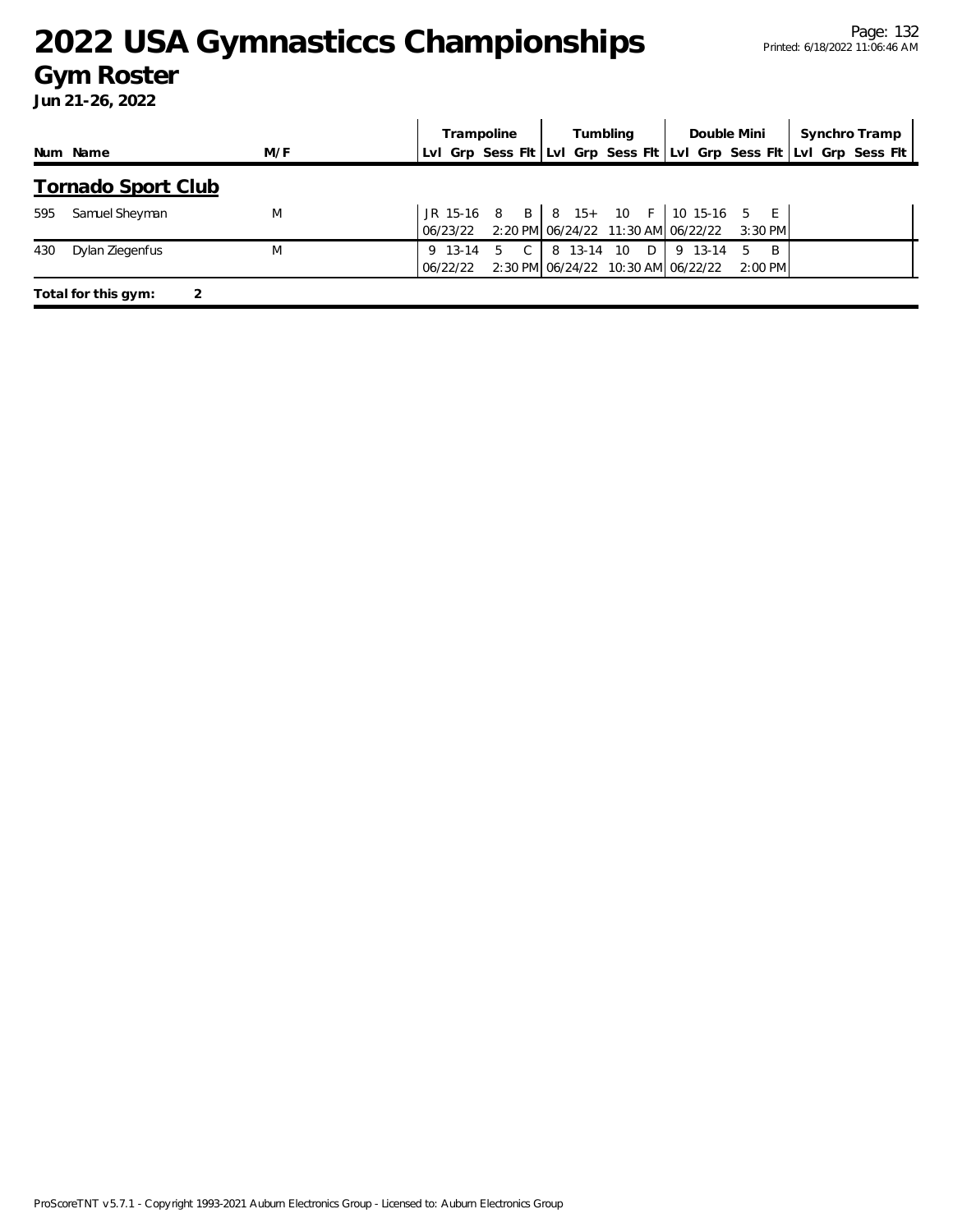#### **Gym Roster**

|     |                     |     | Tumbling<br>Double Mini<br>Trampoline |            |                                                                                           |                 |           | Synchro Tramp |                                                                     |
|-----|---------------------|-----|---------------------------------------|------------|-------------------------------------------------------------------------------------------|-----------------|-----------|---------------|---------------------------------------------------------------------|
|     | Num Name            | M/F |                                       |            |                                                                                           |                 |           |               | Lvl Grp Sess Fit Lvl Grp Sess Fit Lvl Grp Sess Fit Lvl Grp Sess Fit |
|     | <u>Trevinos</u>     |     |                                       |            |                                                                                           |                 |           |               |                                                                     |
| 135 | Elleni Bowers       |     |                                       |            | 8 13-14 13 F   8 13-14 14 E   8 13-14 11 B<br>06/25/22 11:30 AM 06/25/22 4:00 PM 06/24/22 |                 | $2:00$ PM |               |                                                                     |
| 177 | Kyra Manuel         |     |                                       | $15+$<br>8 | 13<br>$E_{\perp}$<br>06/25/22 11:00 AM 06/25/22 2:30 PM                                   | $8 \t15 + \t14$ | - B       |               |                                                                     |
|     | Total for this gym: |     |                                       |            |                                                                                           |                 |           |               |                                                                     |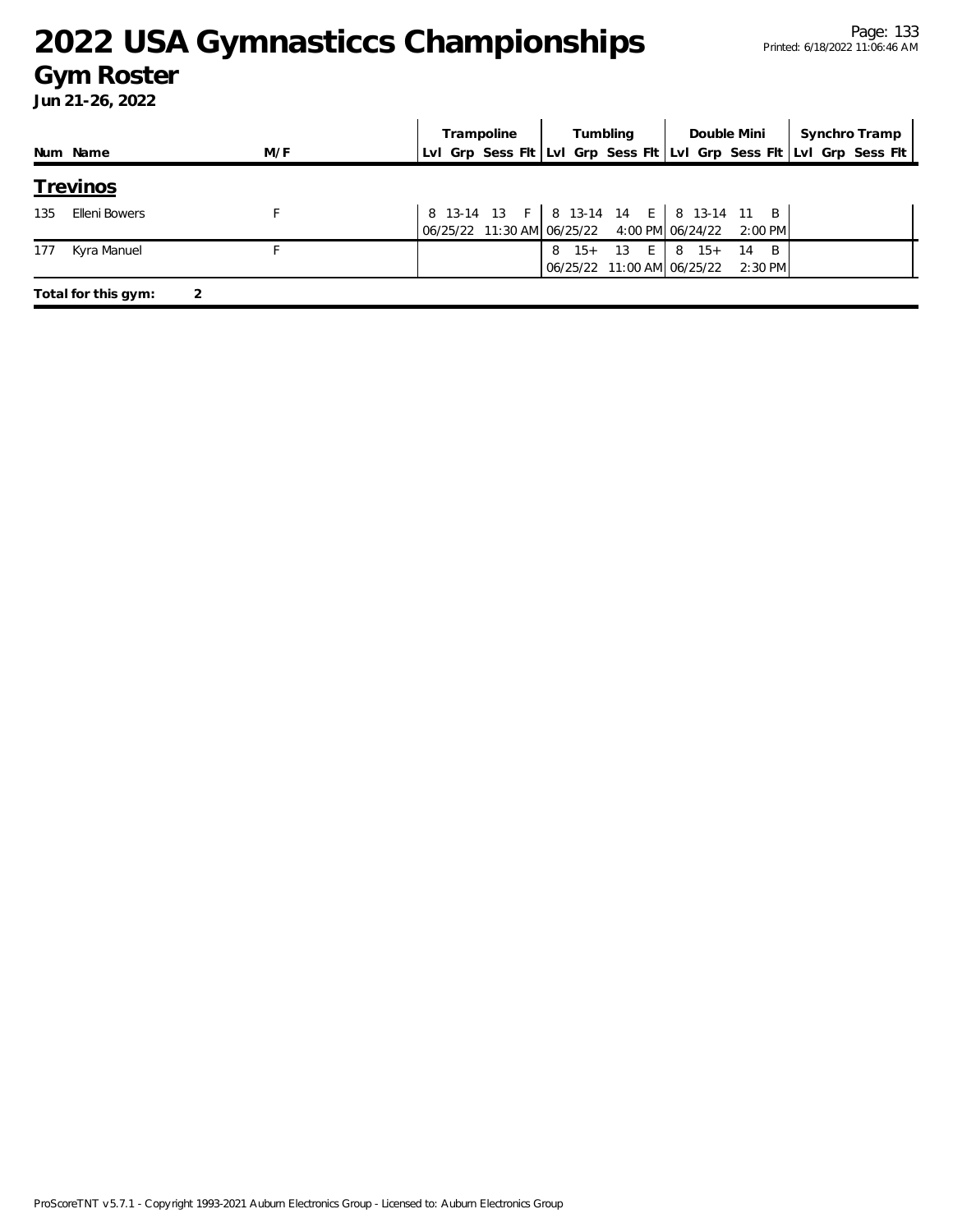#### **Gym Roster**

|     | Num Name                  | M/F | Trampoline                                                            | Tumbling | Double Mini                                                        | Synchro Tramp                                                    |
|-----|---------------------------|-----|-----------------------------------------------------------------------|----------|--------------------------------------------------------------------|------------------------------------------------------------------|
|     |                           |     | Lvl Grp Sess Fit Lvl Grp Sess Fit Lvl Grp Sess Fit Lvl Grp Sess Fit   |          |                                                                    |                                                                  |
|     | <b>Tumble Tech</b>        |     |                                                                       |          |                                                                    |                                                                  |
| 211 | Alyssa Doss               | F   | 8 15+ 11 A<br>06/24/22<br>1:30 PM                                     |          | 14 E<br>$8 \t15+$<br>06/25/22<br>4:00 PM                           |                                                                  |
| 681 | Arianna Franco            | F   |                                                                       |          | $\overline{4}$<br>$\mathcal{C}$<br>10 15-16<br>06/22/22 10:00 AM   |                                                                  |
| 494 | Asher Franco              | M   | 5 <sup>1</sup><br>$9 \t15+$<br><b>A</b><br>06/22/22<br>1:30 PM        |          | $9 \t15+$<br>5 <sup>5</sup><br>$\mathbb{C}$<br>06/22/22<br>2:30 PM |                                                                  |
| 654 | Mia Garcia                | F   | 10 15-16<br>$\overline{4}$<br>$\overline{A}$<br>06/22/22<br>$9:00$ AM |          | 10 15-16<br>$\overline{4}$<br>D<br>06/22/22 10:30 AM               |                                                                  |
|     | 1009  Garcia-Tubbs        | F   |                                                                       |          |                                                                    | S1 15-16<br>$\mathbf{3}$<br>$\mathcal{C}$<br>06/21/22<br>6:00 PM |
| 525 | Quinn Luoma               | F   | 9 11-12 1<br>$\mathcal{C}$<br>06/21/22 10:00 AM                       |          | $9$ 11-12 2<br>$\Box$<br>06/21/22<br>2:30 PM                       |                                                                  |
| 308 | Gillian Markham           | F   | 8 13-14 13<br>$\mathcal{C}$<br>06/25/22 10:00 AM                      |          | 8 13-14<br>11<br>G<br>06/24/22<br>4:30 PM                          |                                                                  |
| 671 | Leah Partida              | F   | YE 13-14<br>8<br>$\overline{A}$<br>06/23/22<br>$1:50$ PM              |          | 10 13-14<br>$1 \quad C$<br>06/21/22 10:00 AM                       |                                                                  |
| 541 | Avery Ramm                | F   | 9 13-14<br>2<br>D<br>06/21/22<br>2:30 PM                              |          | $9$ 13-14 1<br>$\mathcal{C}$<br>06/21/22 10:00 AM                  |                                                                  |
| 545 | Holden Spradley           | M   | 5<br>9 13-14<br>$\mathsf{C}$<br>06/22/22<br>2:30 PM                   |          | 9 13-14<br>5<br>$\overline{A}$<br>06/22/22<br>$1:30$ PM            |                                                                  |
| 319 | Andrew Tegtmeier          | M   | 8 13-14<br>13<br>$\mathcal{C}$<br>06/25/22 10:00 AM                   |          | 8 13-14<br>13<br>$\overline{A}$<br>06/25/22<br>9:00 AM             |                                                                  |
| 648 | Leah Tubbs                | F   | 10 13-14<br>2<br>B<br>06/21/22<br>1:30 PM                             |          | 10 13-14<br>$\mathbf{1}$<br>$\overline{B}$<br>06/21/22<br>9:30 AM  |                                                                  |
|     | Total for this gym:<br>12 |     |                                                                       |          |                                                                    |                                                                  |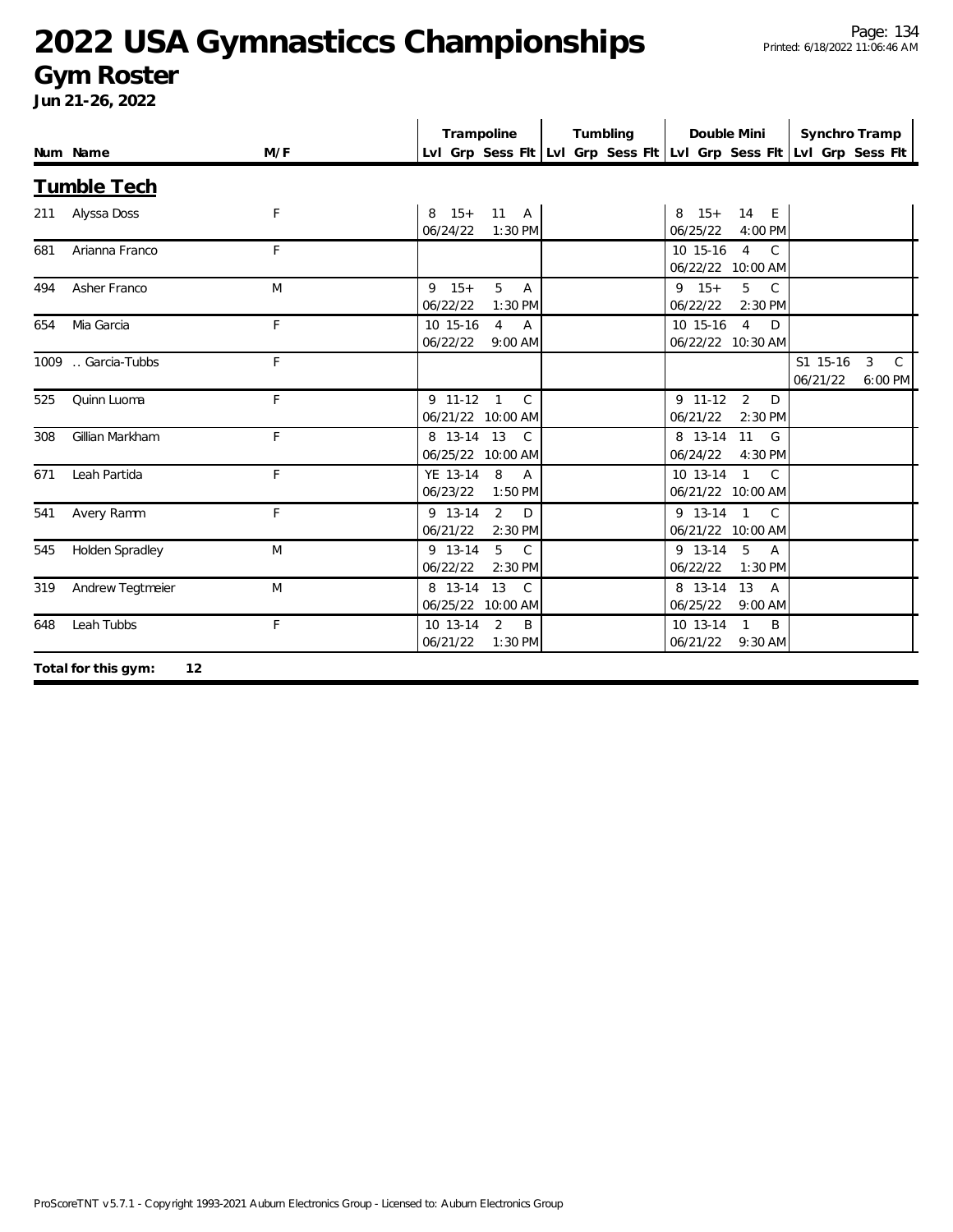#### **Gym Roster**

|     |                       |     | Trampoline |          | Tumbling                  | Double Mini                                                         | Synchro Tramp |
|-----|-----------------------|-----|------------|----------|---------------------------|---------------------------------------------------------------------|---------------|
|     | Num Name              | M/F |            |          |                           | Lvl Grp Sess Fit Lvl Grp Sess Fit Lvl Grp Sess Fit Lvl Grp Sess Fit |               |
|     | <b>Tumbling Elite</b> |     |            |          |                           |                                                                     |               |
| 828 | Arys Baeza            | F   |            | 06/25/22 | 8 13-14 14 E<br>$4:00$ PM |                                                                     |               |
| 868 | Khloe Bigham          | F   |            | 06/22/22 | 9 11-12 5 B<br>2:00 PM    |                                                                     |               |
| 840 | Zylah Guenther        | F   |            | 06/25/22 | 8 13-14 14 A<br>2:00 PM   |                                                                     |               |
|     | Total for this gym:   | 3   |            |          |                           |                                                                     |               |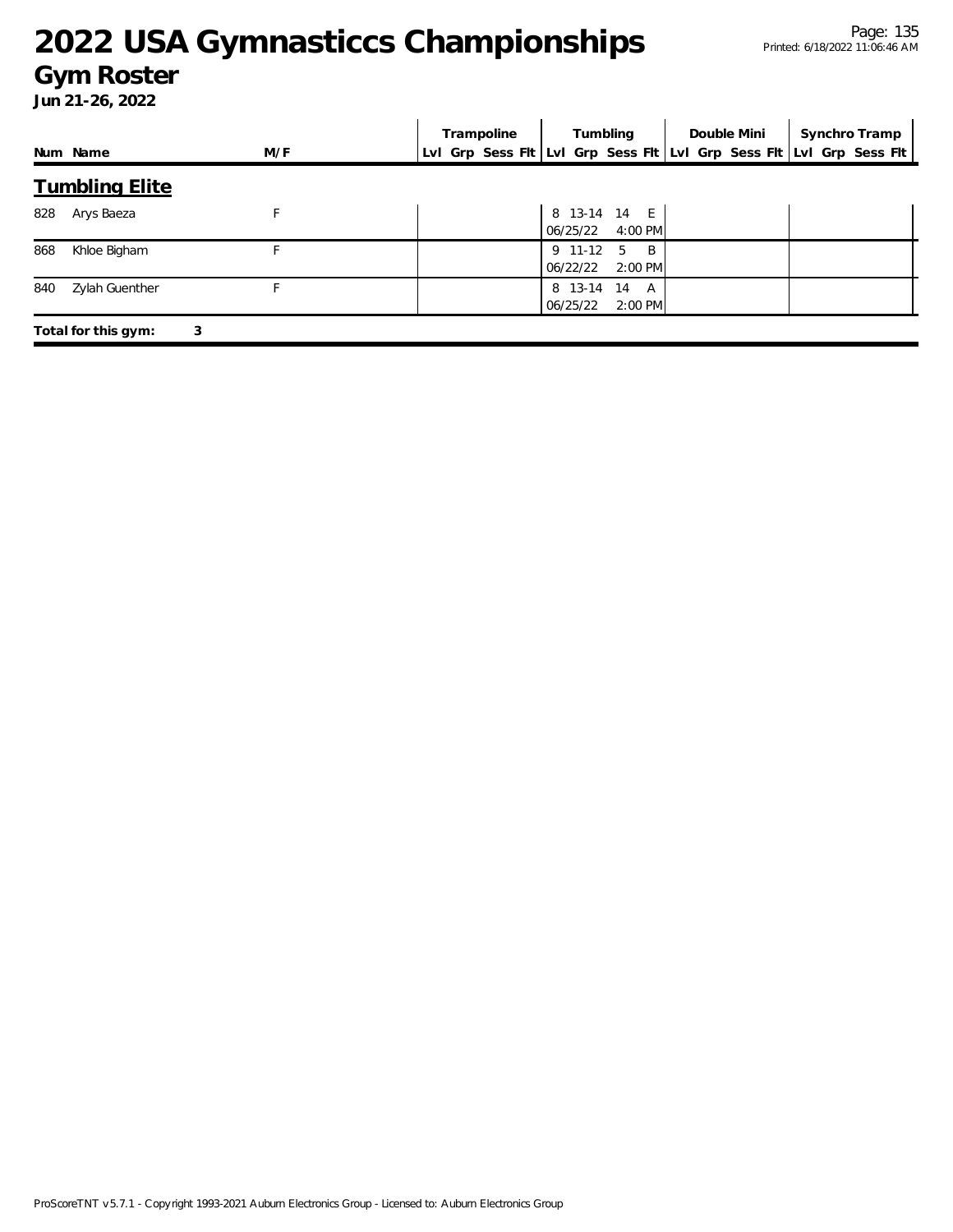#### Page: 136 Printed: 6/18/2022 11:06:46 AM

# **2022 USA Gymnasticcs Championships**

#### **Gym Roster**

|            |                     |     | Trampoline           |                          | Tumbling |  | Double Mini |                      | Synchro Tramp     |  |                                                                     |
|------------|---------------------|-----|----------------------|--------------------------|----------|--|-------------|----------------------|-------------------|--|---------------------------------------------------------------------|
|            | Num Name            | M/F |                      |                          |          |  |             |                      |                   |  | Lvl Grp Sess Flt Lvl Grp Sess Flt Lvl Grp Sess Flt Lvl Grp Sess Flt |
| <u>TWG</u> |                     |     |                      |                          |          |  |             |                      |                   |  |                                                                     |
| 750        | Eman Alvarez        | M   | OP 17-21<br>06/22/22 | $\Box$<br>5<br>$3:00$ PM |          |  |             | OP 17-21<br>06/21/22 | 2 D<br>$2:30$ PM  |  |                                                                     |
| 375        | Dustin Padilla      | M   |                      |                          |          |  |             | 8 11-12<br>06/24/22  | - 11<br>$3:30$ PM |  |                                                                     |
|            | Total for this gym: | 2   |                      |                          |          |  |             |                      |                   |  |                                                                     |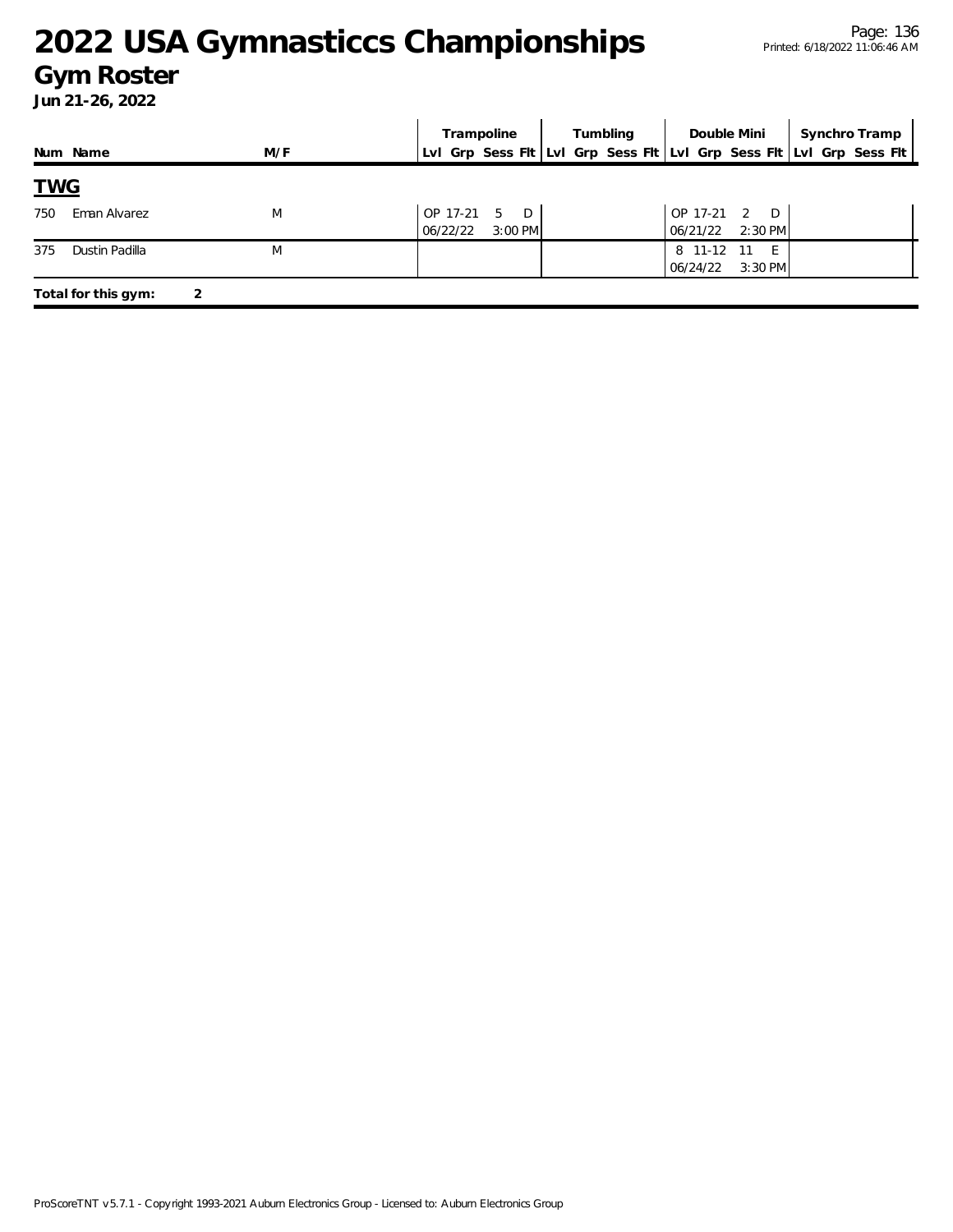#### **Gym Roster**

|     |                          |     |   |                      | Trampoline                        |   |          | Tumbling |   | Double Mini                                                         |                |                    | Synchro Tramp |  |
|-----|--------------------------|-----|---|----------------------|-----------------------------------|---|----------|----------|---|---------------------------------------------------------------------|----------------|--------------------|---------------|--|
|     | Num Name                 | M/F |   |                      |                                   |   |          |          |   | Lvl Grp Sess Flt Lvl Grp Sess Flt Lvl Grp Sess Flt Lvl Grp Sess Flt |                |                    |               |  |
|     | <b>Twiststars</b>        |     |   |                      |                                   |   |          |          |   |                                                                     |                |                    |               |  |
| 279 | Katiana Anderson         | F   |   |                      | 8 13-14 13 C<br>06/25/22 10:00 AM |   |          |          |   | 8 13-14 11 G<br>06/24/22                                            |                | 4:30 PM            |               |  |
| 458 | Aislinn Hayes            | F.  | 9 | $15+$<br>06/22/22    | A<br>4<br>9:00 AM 06/21/22        | 9 | $15+$    |          | B | $9 \t15+$<br>9:30 AM 06/22/22 11:30 AM                              | $\overline{4}$ | $-F$               |               |  |
| 680 | Kanye Rodgers            | M   |   |                      |                                   |   |          |          |   | 10 13-14<br>06/21/22 11:00 AM                                       |                | $-E$               |               |  |
| 701 | Kiron Rodgers            | M   |   | 10 15-16<br>06/22/22 | 5<br>$\overline{A}$               |   | 10 15-16 | 1 E      |   | JR 15-16<br>1:30 PM 06/21/22 11:00 AM 06/23/22                      | 8              | - E -<br>$3:50$ PM |               |  |
| 544 | Ali Smith                | F   |   | 9 13-14<br>06/21/22  | 2<br>- B<br>$1:30$ PM             |   |          |          |   | 9 13-14<br>06/21/22                                                 |                | A<br>$9:00$ AM     |               |  |
|     | 5<br>Total for this gym: |     |   |                      |                                   |   |          |          |   |                                                                     |                |                    |               |  |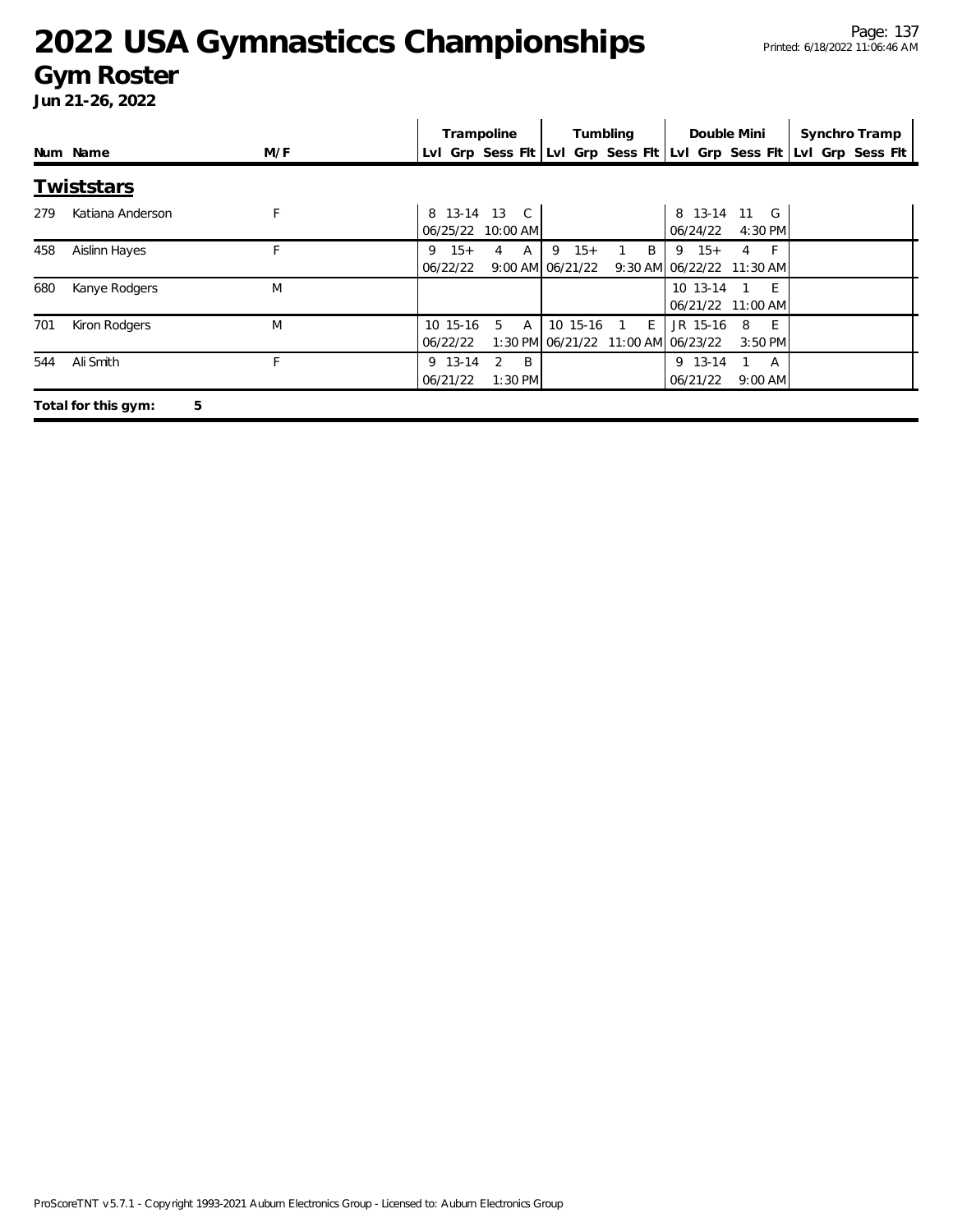#### **Gym Roster**

|     | Num Name                  | M/F | Trampoline<br>Lvl Grp Sess Fit Lvl Grp Sess Fit Lvl Grp Sess Fit Lvl Grp Sess Fit | Tumbling | Double Mini                                           | Synchro Tramp          |                   |
|-----|---------------------------|-----|-----------------------------------------------------------------------------------|----------|-------------------------------------------------------|------------------------|-------------------|
|     | Ultimate Air              |     |                                                                                   |          |                                                       |                        |                   |
| 258 | Natalie Gillis            | F   | 8 11-12 14 B<br>06/25/22<br>2:30 PM                                               |          | 8 11-12 13 E<br>06/25/22 11:00 AM                     |                        |                   |
| 522 | Matteo Giove              | M   | 9 11-12<br>$\overline{1}$<br>E<br>06/21/22 11:00 AM                               |          | $9$ 11-12 2<br>A<br>1:00 PM<br>06/21/22               |                        |                   |
| 990 | Harder-Petrich            | F   |                                                                                   |          |                                                       | IE 17-21<br>06/21/22   | 3<br>F<br>7:30 PM |
| 261 | Riley Harmon              | F   | 8 11-12<br>14<br>B<br>06/25/22<br>2:30 PM                                         |          | 8 11-12 13<br>$\overline{A}$<br>9:00 AM<br>06/25/22   |                        |                   |
| 297 | Tommy Harmon              | M   | 13<br>8 13-14<br>$\mathcal{C}$<br>06/25/22 10:00 AM                               |          | 8 13-14<br>13<br><b>A</b><br>06/25/22<br>$9:00$ AM    |                        |                   |
| 938 | Ryker Mai                 | M   | 5<br>9 13-14<br>E<br>06/22/22<br>3:30 PM                                          |          |                                                       |                        |                   |
|     | 1027  Mai-Thomas          | M   |                                                                                   |          |                                                       | $S9 \t13+$<br>06/21/22 | 3<br>B<br>5:30 PM |
| 747 | McKenzie Petrich          | F   |                                                                                   |          | 5<br>OP 17-21<br>A<br>06/22/22<br>1:30 PM             |                        |                   |
| 547 | Colby Thomas              | M   | 5<br>$\mathsf{C}$<br>9 13-14<br>06/22/22<br>2:30 PM                               |          | 9 13-14<br>5<br>B<br>06/22/22<br>2:00 PM              |                        |                   |
| 517 | Sara Whitener             | F   | B<br>$9 \t15+$<br>$\overline{4}$<br>06/22/22<br>9:30 AM                           |          | $9 \t15+$<br>$\overline{4}$<br>D<br>06/22/22 10:30 AM |                        |                   |
|     | Total for this gym:<br>10 |     |                                                                                   |          |                                                       |                        |                   |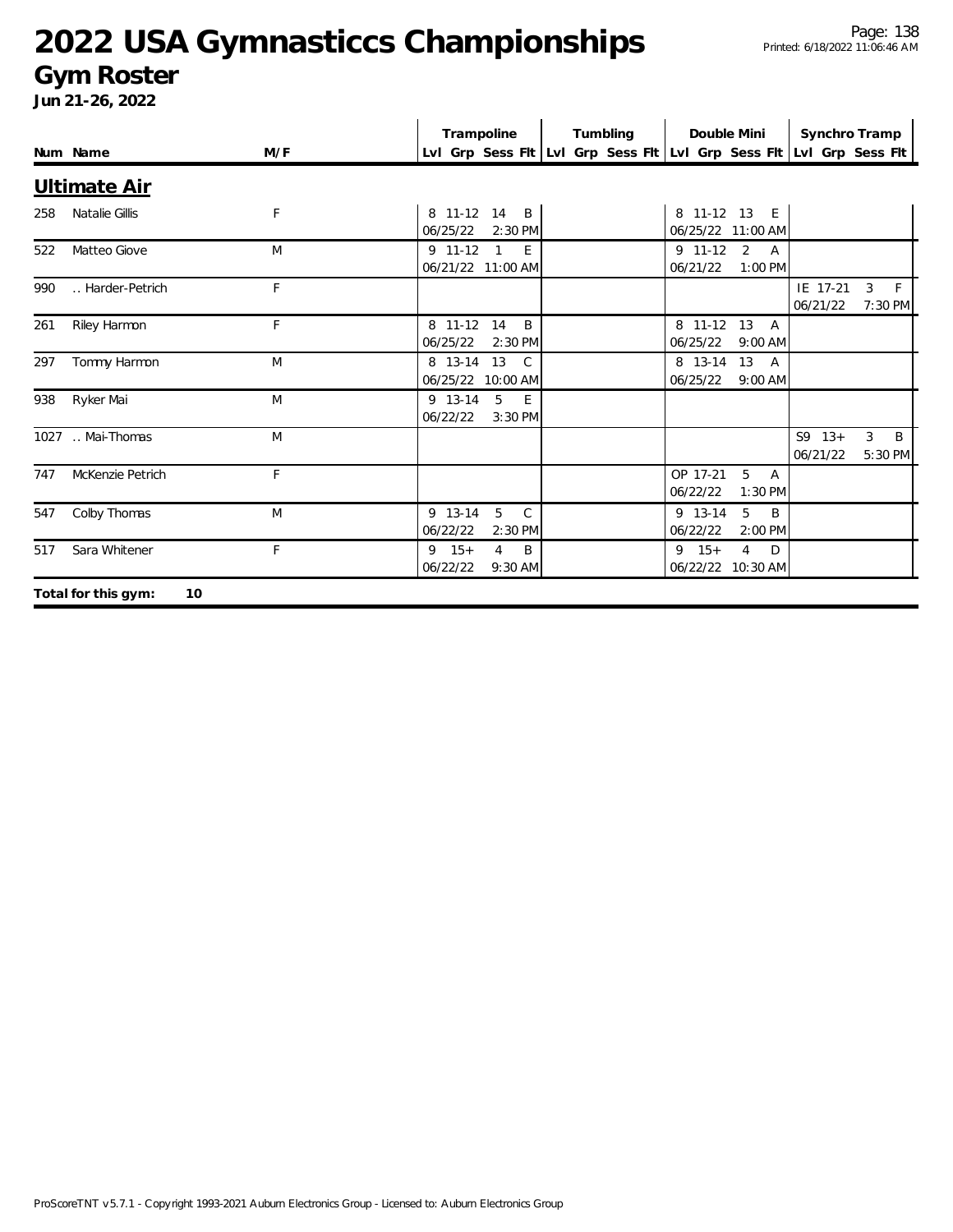#### **Gym Roster**

|                                      |     | Trampoline              | Tumbling                                                   | Double Mini                   | Synchro Tramp                                                       |
|--------------------------------------|-----|-------------------------|------------------------------------------------------------|-------------------------------|---------------------------------------------------------------------|
| Num Name                             | M/F |                         |                                                            |                               | Lvl Grp Sess Fit Lvl Grp Sess Fit Lvl Grp Sess Fit Lvl Grp Sess Fit |
| <b>United Gymnastix</b>              |     |                         |                                                            |                               |                                                                     |
| <del>Julian Marmalyukov</del><br>400 |     | 06/24/22                | 2:00 PM 06/24/22                                           | 5:00 PM 06/21/22<br>$1:00$ PM |                                                                     |
| Matt Ragland<br>04E<br>000           | TVI | $\cap$<br>ਯ<br>06/22/22 | $\sim$<br>$\overline{ }$<br>3:30 PM 06/21/22<br>$10:00$ AM |                               |                                                                     |
| Total for this gym:                  |     |                         |                                                            |                               |                                                                     |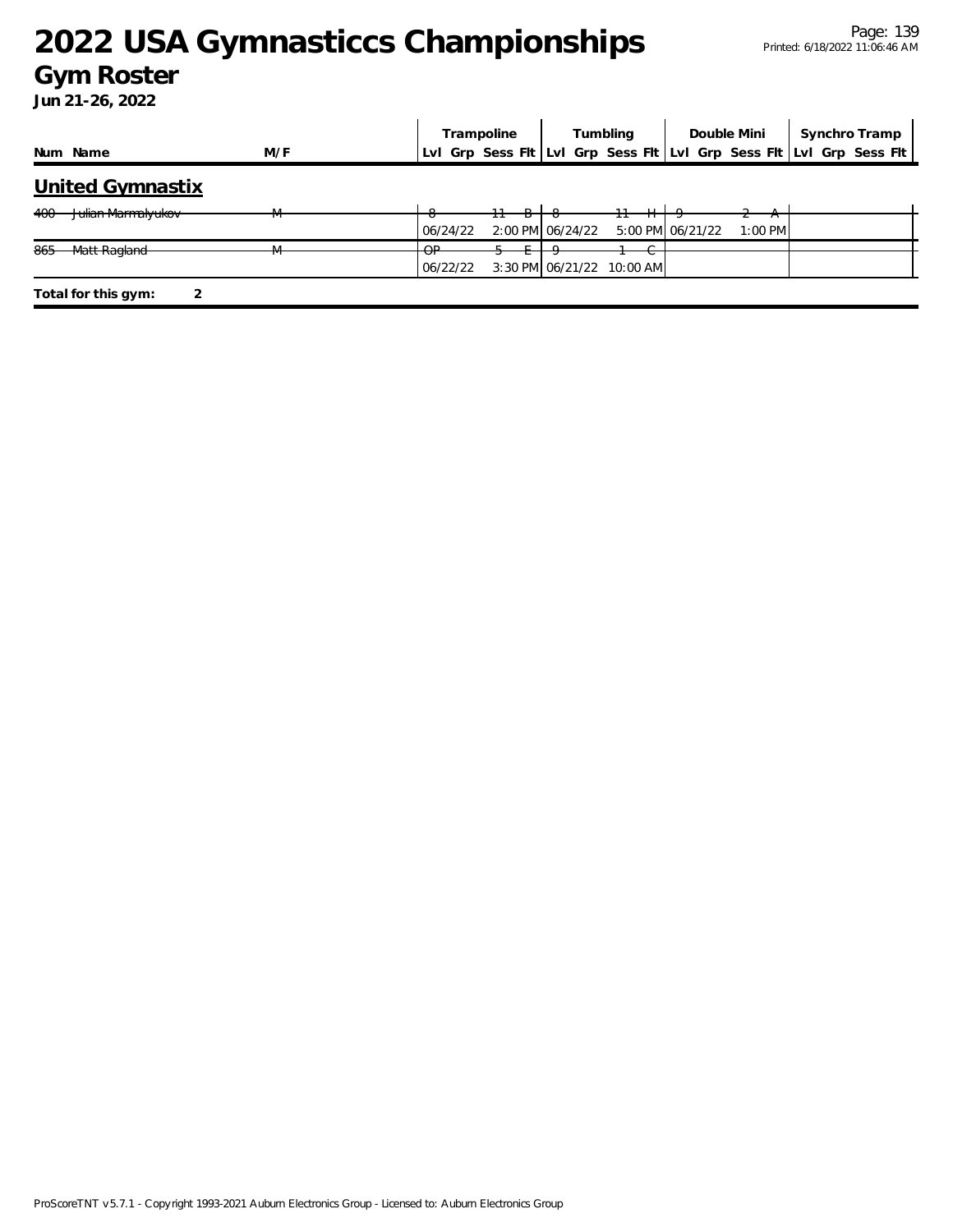#### **Gym Roster**

|                                |     |             | Trampoline |                      |  | Tumbling |                         | Double Mini | Synchro Tramp |                                                                     |
|--------------------------------|-----|-------------|------------|----------------------|--|----------|-------------------------|-------------|---------------|---------------------------------------------------------------------|
| Num Name                       | M/F |             |            |                      |  |          |                         |             |               | Lvl Grp Sess Fit Lvl Grp Sess Fit Lvl Grp Sess Fit Lvl Grp Sess Fit |
| United Sports                  |     |             |            |                      |  |          |                         |             |               |                                                                     |
| Alyssa Daubert<br>753          |     | $\cap$<br>আ |            | 06/22/22 11:00 AM    |  |          | $\cap$<br>◡<br>06/22/22 | $1:30$ PM   |               |                                                                     |
| 919<br>Alexandra Grodzka-Erazo |     | 8           | 06/25/22   | 13<br>B<br>$9:30$ AM |  |          |                         |             |               |                                                                     |
| Total for this gym:            |     |             |            |                      |  |          |                         |             |               |                                                                     |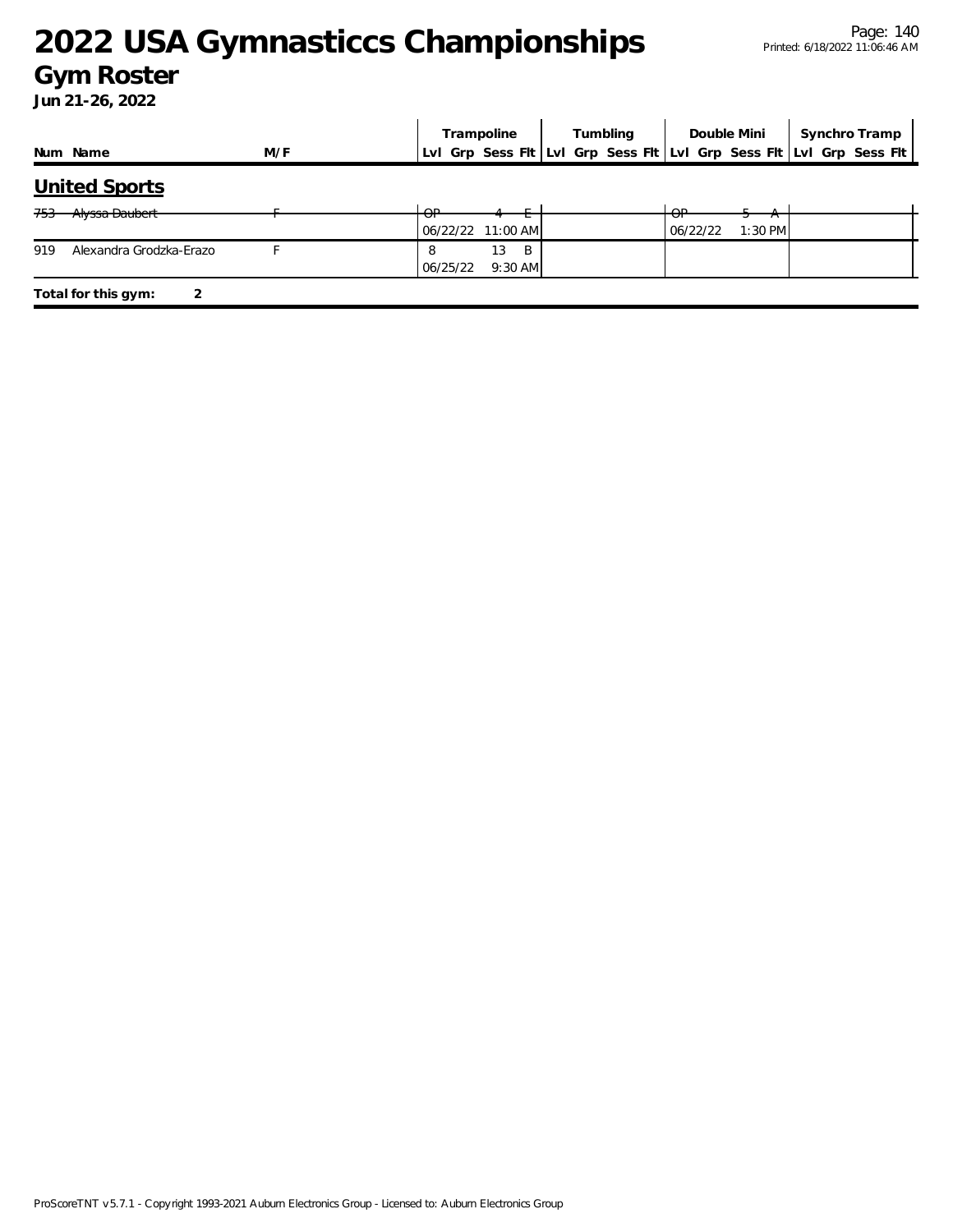#### **Gym Roster**

|     |                          |     | Trampoline<br>Tumbling<br>Double Mini                                                                                                                                             | Synchro Tramp |
|-----|--------------------------|-----|-----------------------------------------------------------------------------------------------------------------------------------------------------------------------------------|---------------|
|     | Num Name                 | M/F | LvI Grp Sess Fit LvI Grp Sess Fit LvI Grp Sess Fit LvI Grp Sess Fit                                                                                                               |               |
|     | Upsidedowners            |     |                                                                                                                                                                                   |               |
| 488 | Kiera Blake              | F   | $15+$<br>$9 \t15+$<br>9<br>4<br>B<br>$\overline{4}$<br>D<br>06/22/22<br>$9:30$ AM<br>06/22/22 10:30 AM                                                                            |               |
| 285 | Lauren Brashear          | F   | 13<br>8 13-14<br>D<br>8 13-14 11<br>$\overline{C}$<br>06/25/22 10:30 AM<br>06/24/22<br>2:30 PM                                                                                    |               |
| 138 | Aubry Elrod              | F   | 8 13-14<br>8 13-14<br>8 13-14<br>13<br>$\mathsf{A}$<br>14<br>B<br>11<br>C.<br>06/25/22<br>9:00 AM 06/25/22<br>2:30 PM 06/24/22<br>2:30 PM                                         |               |
| 622 | Katy Evans               | F   | 10 15-16<br>$\mathcal{C}$<br>10 15-16<br>10 15-16<br>$\overline{4}$<br>$\overline{1}$<br>D<br>$\overline{4}$<br>A<br>10:00 AM 06/21/22 10:30 AM 06/22/22<br>06/22/22<br>$9:00$ AM |               |
| 925 | <b>Emerson Mooty</b>     | F   | 8 13-14<br>13<br>$\overline{B}$<br>06/25/22<br>9:30 AM                                                                                                                            |               |
| 443 | Ashtyn Quijada           | F   | OP 17-21<br>E<br>E.<br>8<br>$15+$<br>13<br>9<br>$15+$<br>4<br>4<br>$\Box$<br>06/22/22<br>06/25/22<br>11:00 AM 06/22/22 10:30 AM<br>11:00 AM                                       |               |
| 168 | Shelby Rivas             | F   | $\overline{2}$<br>9 13-14<br>D<br>8 13-14<br>14<br>$\overline{A}$<br>8 13-14<br>11<br>D<br>06/21/22<br>2:30 PM 06/25/22<br>2:00 PM 06/24/22<br>3:00 PM                            |               |
| 170 | Chayce Welborn           | F   | 9 13-14<br>2<br>C.<br>8 13-14<br>F<br>8 13-14<br>11<br>14<br>D<br>06/21/22<br>2:00 PM 06/25/22<br>4:30 PM 06/24/22<br>$3:00$ PM                                                   |               |
|     | 8<br>Total for this gym: |     |                                                                                                                                                                                   |               |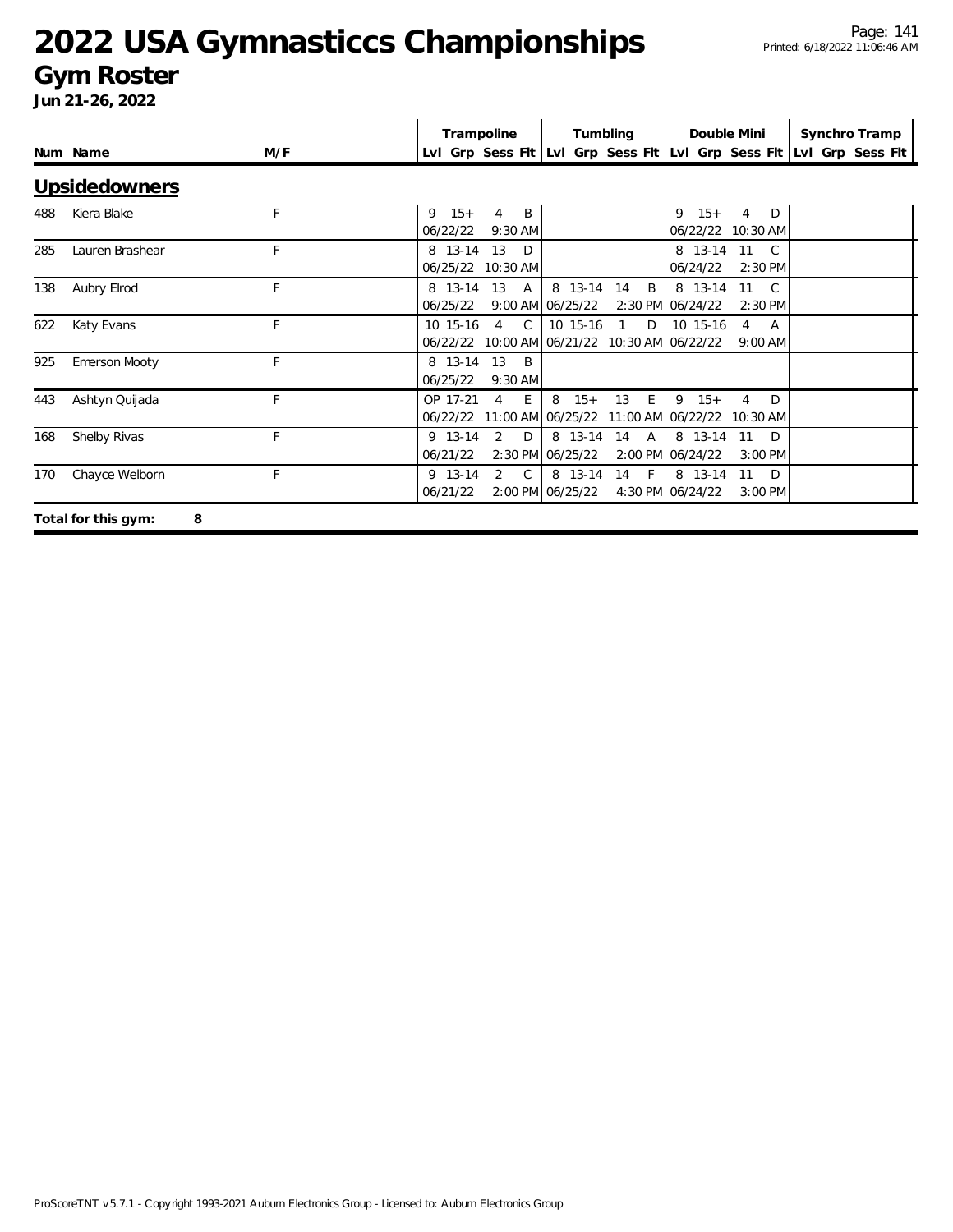#### **Gym Roster**

|     |                           |              | Trampoline            |                                            |                                | Tumbling                     |                                                           | Double Mini                      |                        | Synchro Tramp                                                       |
|-----|---------------------------|--------------|-----------------------|--------------------------------------------|--------------------------------|------------------------------|-----------------------------------------------------------|----------------------------------|------------------------|---------------------------------------------------------------------|
|     | Num Name                  | M/F          |                       |                                            |                                |                              |                                                           |                                  |                        | Lvl Grp Sess Fit Lvl Grp Sess Fit Lvl Grp Sess Fit Lvl Grp Sess Fit |
|     | <b>USA Dynamites</b>      |              |                       |                                            |                                |                              |                                                           |                                  |                        |                                                                     |
| 486 | Henry Amador              | M            | $9 \t15+$<br>06/22/22 | 5<br>$\mathsf{A}$<br>1:30 PM               |                                |                              | $9 \t15+$<br>06/22/22                                     | 5<br>$\mathsf{C}$<br>2:30 PM     |                        |                                                                     |
|     | 1034  Amador-Pappas       | M            |                       |                                            |                                |                              |                                                           |                                  | $S9 \t13+$<br>06/21/22 | 3<br>B<br>5:30 PM                                                   |
| 403 | Olivia Delph              | F            | $9 \t15+$<br>06/22/22 | 4<br>A                                     | 8<br>$15+$                     | F<br>13                      | 9<br>$15+$<br>9:00 AM 06/25/22 11:30 AM 06/22/22 11:30 AM | 4<br>F                           |                        |                                                                     |
|     | 1038  Delph-Nall          | F            |                       |                                            |                                |                              |                                                           |                                  | $S9 13+$<br>06/21/22   | 3<br>B<br>5:30 PM                                                   |
| 728 | Kable Moore               | M            | OP 17-21<br>06/22/22  | 5<br>D                                     | 8<br>$15+$<br>3:00 PM 06/24/22 | E<br>10<br>11:00 AM 06/21/22 | OP 17-21                                                  | $\overline{2}$<br>D<br>$2:30$ PM |                        |                                                                     |
| 509 | Alyssa Nall               | F            | $9 \t15+$<br>06/22/22 | $\overline{4}$<br>$\mathsf{C}$<br>10:00 AM |                                |                              | $9 \t15+$<br>06/22/22                                     | 4<br>D<br>10:30 AM               |                        |                                                                     |
| 511 | Jason Pappas              | M            | $9 \t15+$<br>06/22/22 | 5<br>$\overline{A}$<br>1:30 PM             |                                |                              | $9 \t15+$<br>06/22/22                                     | 5<br>D<br>3:00 PM                |                        |                                                                     |
| 230 | Ellie Ritchay             | $\mathsf{F}$ | $8 \t15+$<br>06/24/22 | 11<br>D<br>3:00 PM                         |                                |                              | $8 \t15+$<br>06/25/22                                     | 14<br>D<br>3:30 PM               |                        |                                                                     |
| 707 | Rosalie Thongphay         | F            | JR 15-16<br>06/23/22  | 8<br>$\mathcal{C}$                         | JR 15-16<br>2:50 PM 06/23/22   | 8<br>A                       | JR 15-16<br>1:50 PM 06/23/22                              | 8<br>E<br>3:50 PM                |                        |                                                                     |
| 552 | Collin Woffinden          | M            | 9 13-14<br>06/22/22   | 5<br>D<br>3:00 PM                          |                                |                              | 9 13-14<br>06/22/22                                       | 5<br>$\overline{A}$<br>1:30 PM   |                        |                                                                     |
|     | Total for this gym:<br>10 |              |                       |                                            |                                |                              |                                                           |                                  |                        |                                                                     |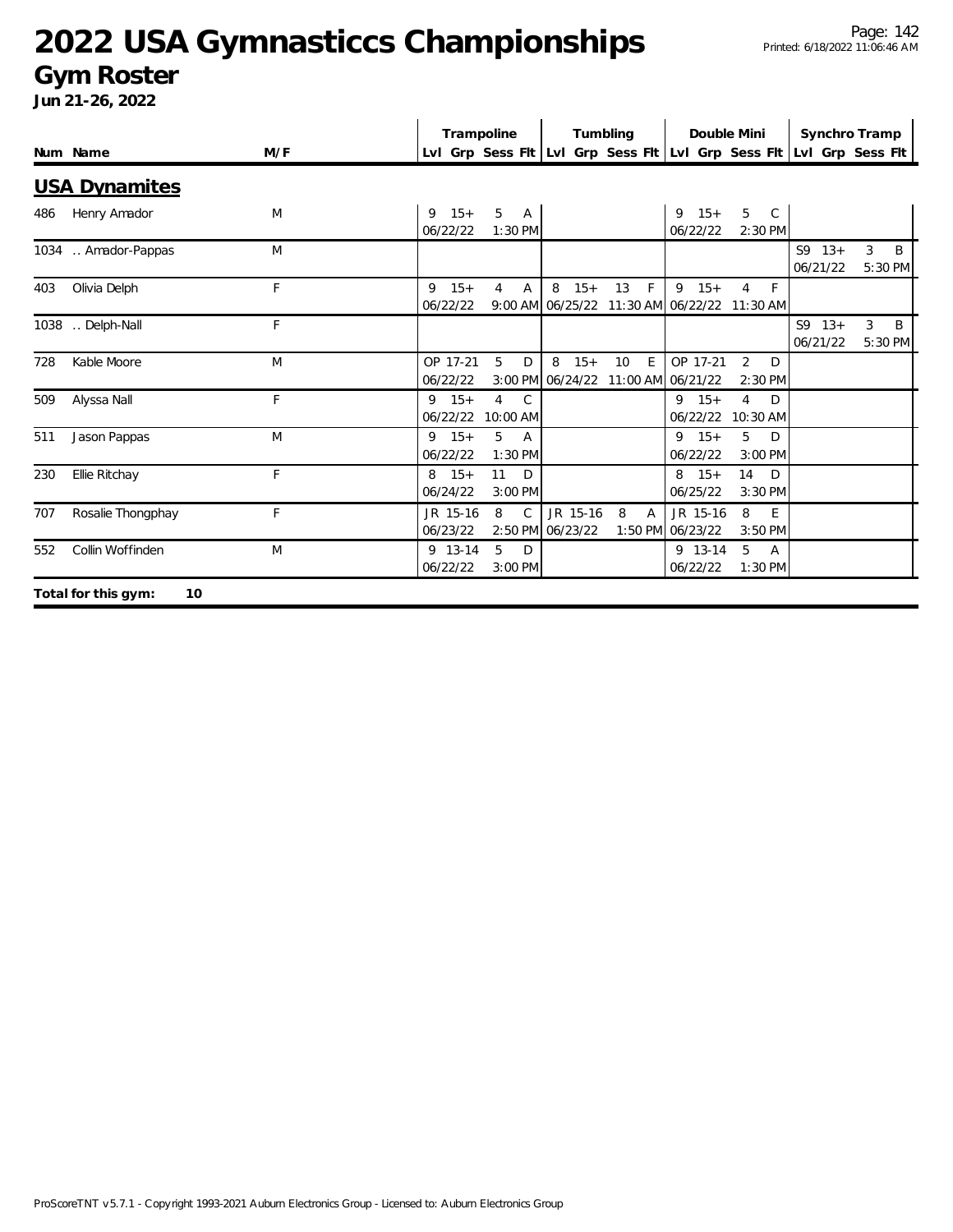#### **Gym Roster**

|     | Num Name              | M/F | Trampoline                                                             | Tumbling | Double Mini | Synchro Tramp<br>LvI Grp Sess FIt LvI Grp Sess FIt LvI Grp Sess FIt LvI Grp Sess FIt |
|-----|-----------------------|-----|------------------------------------------------------------------------|----------|-------------|--------------------------------------------------------------------------------------|
|     | <b>USA Trampoline</b> |     |                                                                        |          |             |                                                                                      |
| 932 | Sabine Balentine      | F   | 9 13-14 2 A<br>06/21/22<br>1:00 PM                                     |          |             |                                                                                      |
| 933 | Alexandra Cooper      | F   | $9 \t15+$<br>$\overline{4}$<br>$\mathcal{C}$<br>06/22/22 10:00 AM      |          |             |                                                                                      |
| 912 | Eli Davies            | M   | 8 11-12 13<br>F<br>06/25/22 11:30 AM                                   |          |             |                                                                                      |
| 913 | Hanan Davies          | M   | 8 13-14 13<br>D<br>06/25/22 10:30 AM                                   |          |             |                                                                                      |
| 914 | <b>Iris Davies</b>    | F   | $8 \t15+$<br>11<br>$\mathsf{C}$<br>06/24/22<br>2:30 PM                 |          |             |                                                                                      |
| 915 | Claire Fallon         | F   | 11<br>B<br>$8 \t15+$<br>06/24/22<br>2:00 PM                            |          |             |                                                                                      |
| 935 | Sophie Galouzis       | F   | $9 \t15+$<br>$\overline{4}$<br>$\overline{A}$<br>06/22/22<br>$9:00$ AM |          |             |                                                                                      |
| 920 | Elizabeth Henderson   | F   | 11<br>$8 \t15+$<br>B<br>06/24/22<br>2:00 PM                            |          |             |                                                                                      |
| 922 | Makenna Koss-Brown    | F   | 8 13-14<br>13<br><b>A</b><br>06/25/22<br>9:00 AM                       |          |             |                                                                                      |
| 937 | Daniel Krupansky      | M   | $9 \t15+$<br>5<br>B<br>06/22/22<br>2:00 PM                             |          |             |                                                                                      |
| 923 | Nicole LaRose         | F   | $8 \t15+$<br>11<br>D<br>06/24/22<br>3:00 PM                            |          |             |                                                                                      |
| 931 | Will Stanton          | M   | 8 13-14<br>13<br>$\mathsf{C}$<br>06/25/22 10:00 AM                     |          |             |                                                                                      |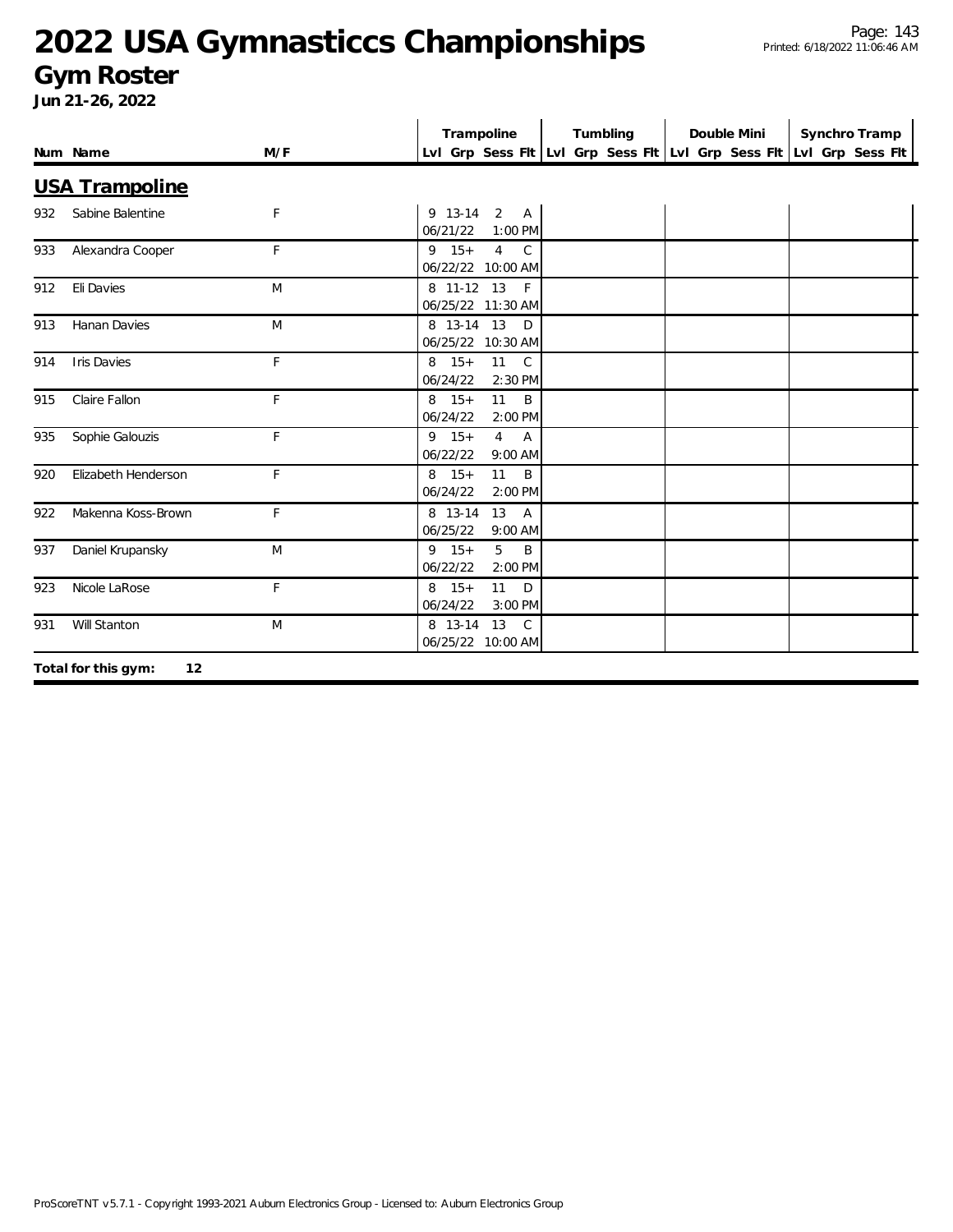#### **Gym Roster**

|     |                            |     |          |           | Trampoline            | Tumbling |  | Double Mini |                        | Synchro Tramp                     |                                                                     |
|-----|----------------------------|-----|----------|-----------|-----------------------|----------|--|-------------|------------------------|-----------------------------------|---------------------------------------------------------------------|
|     | Num Name                   | M/F |          |           |                       |          |  |             |                        |                                   | LvI Grp Sess FIt LvI Grp Sess FIt LvI Grp Sess FIt LvI Grp Sess FIt |
|     | <b>Utah Valley T&amp;T</b> |     |          |           |                       |          |  |             |                        |                                   |                                                                     |
| 678 | <b>Preston Dukes</b>       | M   |          |           |                       |          |  |             |                        | 10 13-14 1 D<br>06/21/22 10:30 AM |                                                                     |
| 503 | Kaysen Maag                | M   | 06/22/22 | $9 \t15+$ | - B<br>5<br>$2:00$ PM |          |  |             | $15+$<br>9<br>06/22/22 | - E -<br>-5<br>3:30 PM            |                                                                     |
|     | Total for this gym:        | 2   |          |           |                       |          |  |             |                        |                                   |                                                                     |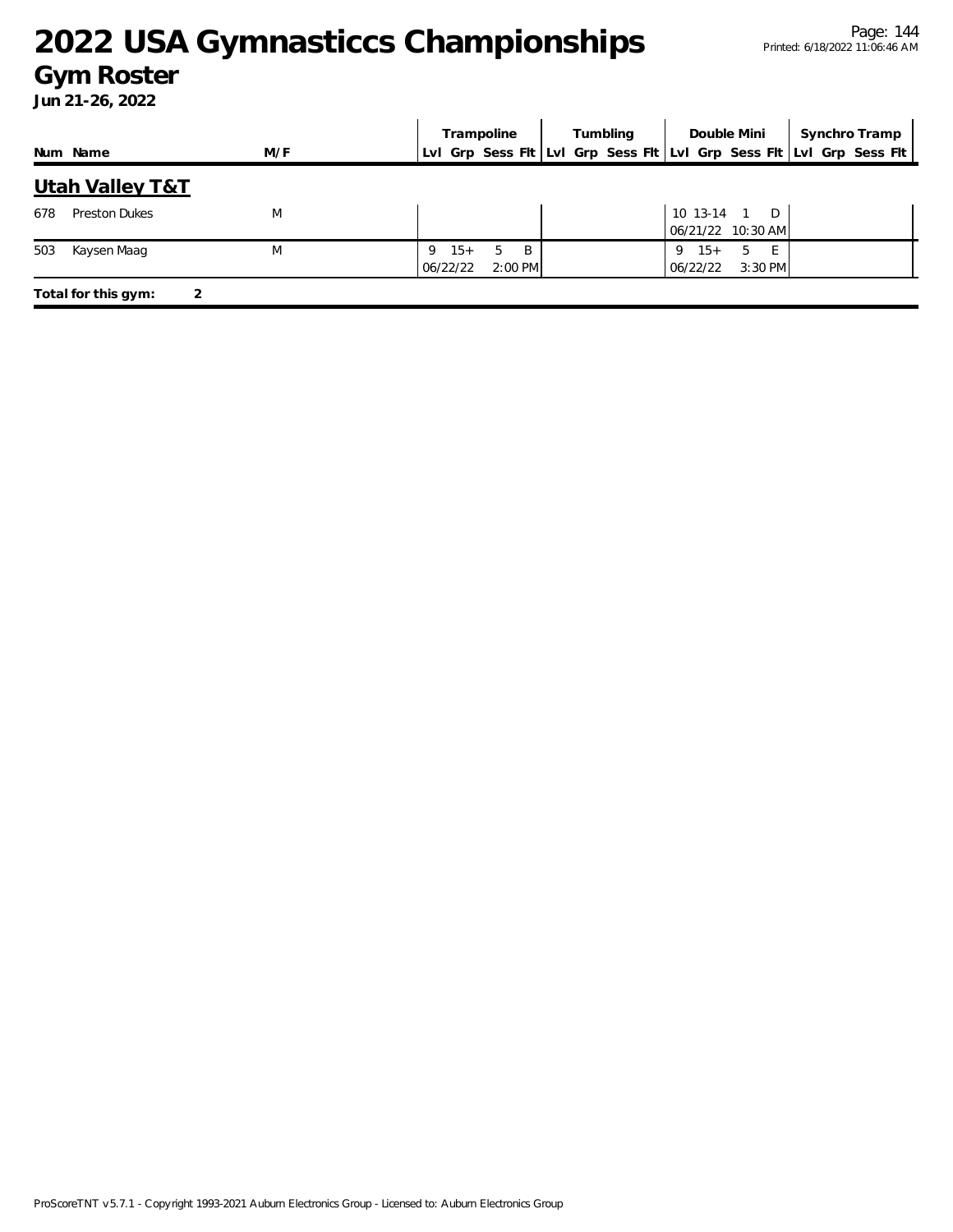#### **Gym Roster**

|     |                          |     |                           | Trampoline                      | Tumbling |                                                  | Double Mini           |                                | Synchro Tramp |                                                                     |
|-----|--------------------------|-----|---------------------------|---------------------------------|----------|--------------------------------------------------|-----------------------|--------------------------------|---------------|---------------------------------------------------------------------|
|     | Num Name                 | M/F |                           |                                 |          |                                                  |                       |                                |               | LvI Grp Sess FIt LvI Grp Sess FIt LvI Grp Sess FIt LvI Grp Sess FIt |
|     | Vargas Academy           |     |                           |                                 |          |                                                  |                       |                                |               |                                                                     |
| 966 | Anjali Clark             | F   | OP 17-21                  | E<br>4<br>06/22/22 11:00 AM     |          |                                                  |                       |                                |               |                                                                     |
| 715 | Taj Gleitsman            | M   | JR 15-16<br>06/23/22      | 8<br>A<br>$1:50$ PM             |          |                                                  | JR 15-16<br>06/23/22  | 8<br>E<br>3:50 PM              |               |                                                                     |
| 623 | Hana Goulart             | F   | JR 15-16<br>06/23/22      | 8<br>D                          | 10 15-16 | D<br>3:20 PM 06/21/22 10:30 AM 06/22/22 10:00 AM | 10 15-16              | $\overline{C}$<br>4            |               |                                                                     |
| 535 | Benjamin Khaimovich      | M   | 9 13-14<br>06/22/22       | 5<br>D<br>$3:00$ PM             |          |                                                  | 9 13-14<br>06/22/22   | -5<br>- B<br>2:00 PM           |               |                                                                     |
| 505 | Abby McGregor            | F   | $9 \t15+$<br>06/22/22     | B<br>4<br>9:30 AM               |          |                                                  | $9 \t15+$             | $-F$<br>4<br>06/22/22 11:30 AM |               |                                                                     |
| 335 | Kyle Schottgen           | M   | $8\quad 9-10$<br>06/24/22 | 11<br>$\overline{B}$<br>2:00 PM |          |                                                  | 8 9-10<br>06/24/22    | 11<br>A<br>1:30 PM             |               |                                                                     |
| 239 | Faith Vokos              | F   | $8 \t15+$<br>06/24/22     | 11 C<br>2:30 PM                 |          |                                                  | $8 \t15+$<br>06/25/22 | 14 E<br>4:00 PM                |               |                                                                     |
|     | 7<br>Total for this gym: |     |                           |                                 |          |                                                  |                       |                                |               |                                                                     |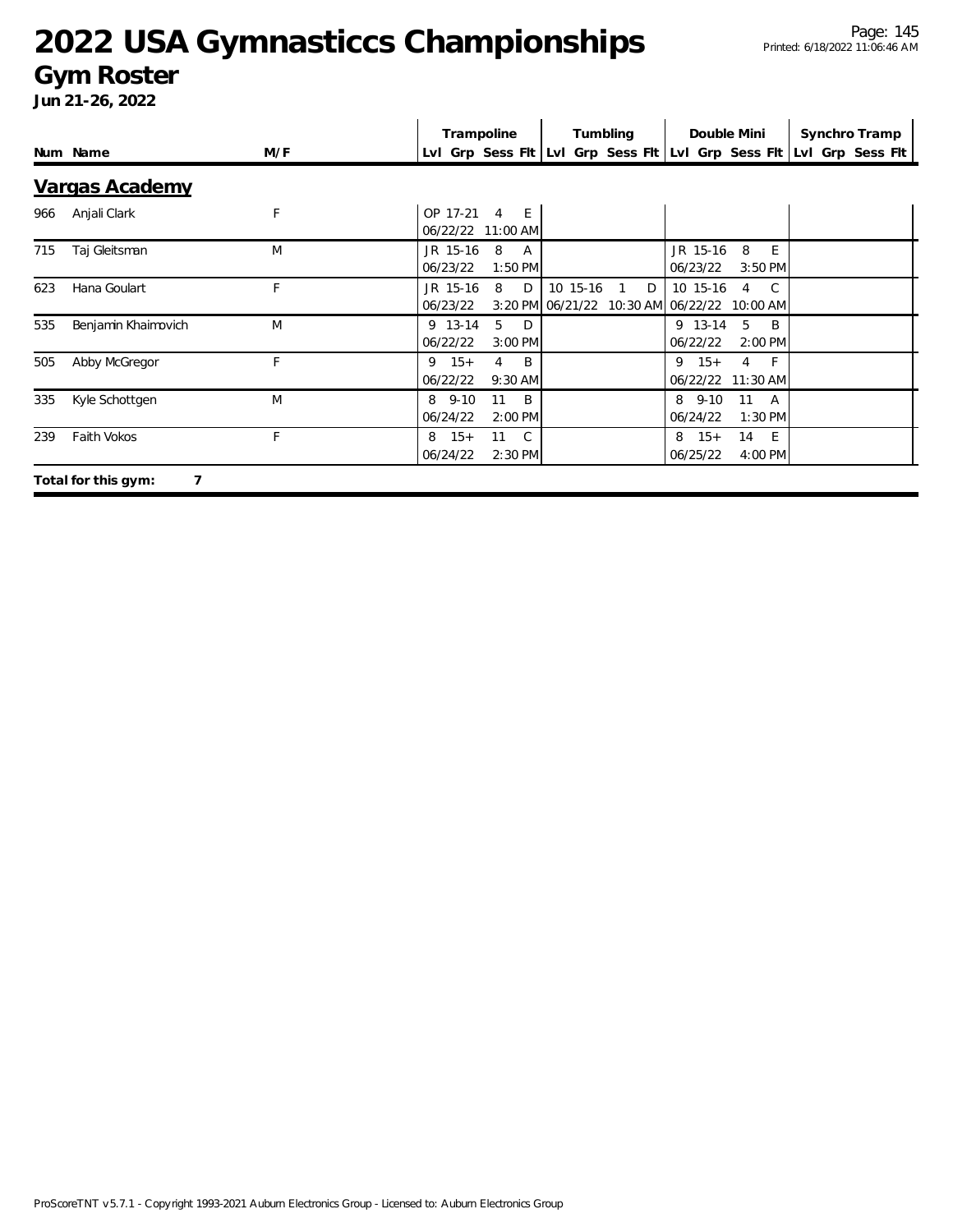### **Gym Roster**

|     |                           |              | Trampoline                                                          |                           | Tumbling             |                           | Double Mini                      | Synchro Tramp        |                                |  |
|-----|---------------------------|--------------|---------------------------------------------------------------------|---------------------------|----------------------|---------------------------|----------------------------------|----------------------|--------------------------------|--|
|     | Num Name                  | M/F          | Lvl Grp Sess Fit Lvl Grp Sess Fit Lvl Grp Sess Fit Lvl Grp Sess Fit |                           |                      |                           |                                  |                      |                                |  |
|     | <u>Wasatch</u>            |              |                                                                     |                           |                      |                           |                                  |                      |                                |  |
|     |                           |              |                                                                     |                           |                      |                           |                                  |                      |                                |  |
| 146 | Lexi Allen                | F            | 8 9-10 13 B 8 9-10 11 B 8 9-10<br>06/25/22 9:30 AM 06/24/22         |                           |                      | 2:00 PM 06/25/22          | 14 B<br>2:30 PM                  |                      |                                |  |
| 519 | Sam Andersen              | M            | $9$ 11-12 1<br>E                                                    |                           |                      | $9$ 11-12                 | 2<br>$\overline{A}$              |                      |                                |  |
|     |                           |              | 06/21/22 11:00 AM                                                   |                           |                      | 06/21/22                  | 1:00 PM                          |                      |                                |  |
| 988 | Andersen-Bianchini        | F            |                                                                     |                           |                      |                           |                                  | IE 17-21<br>06/21/22 | $\mathsf F$<br>3               |  |
| 876 | Katie Brown               | F            |                                                                     | 10 15-16                  | $\overline{1}$<br>D  |                           |                                  |                      | 7:30 PM                        |  |
|     |                           |              |                                                                     |                           | 06/21/22 10:30 AM    |                           |                                  |                      |                                |  |
| 418 | <b>Brynnley Ford</b>      | F            | 2<br>9 13-14                                                        | $\mathsf{C}$<br>8 13-14   | 14<br>F              | 9 13-14 1                 | $\mathcal{C}$                    |                      |                                |  |
|     |                           |              | 06/21/22                                                            | 2:00 PM 06/25/22          |                      | 4:30 PM 06/21/22 10:00 AM |                                  |                      |                                |  |
| 634 | Carter Garn               | M            |                                                                     | YE 13-14                  | 8<br>B               | 10 13-14 1                | E                                |                      |                                |  |
|     |                           |              |                                                                     | 06/23/22                  |                      | 2:20 PM 06/21/22 11:00 AM |                                  |                      |                                |  |
| 605 | Neila Johnson             | F            | $\mathbf{1}$<br>B<br>10 11-12                                       | $9$ 11-12                 | 5<br>B               | $10$ 11-12                | 2<br>B                           |                      |                                |  |
|     |                           |              | 06/21/22                                                            | 9:30 AM 06/22/22          |                      | 2:00 PM 06/21/22          | 1:30 PM                          |                      |                                |  |
| 123 | Kellen Jones              | M            | 8 11-12<br>13<br>F                                                  | 8 11-12                   | 13<br>$\overline{A}$ | 8 11-12                   | 11<br>E                          |                      |                                |  |
|     |                           |              | 06/25/22 11:30 AM 06/25/22                                          |                           |                      | 9:00 AM 06/24/22          | 3:30 PM                          |                      |                                |  |
| 419 | Jessica Jordan            | F            | 9 13-14<br>2                                                        | E<br>$\overline{8}$ 13-14 | 14 C                 | 9 13-14                   | $\overline{1}$<br>B              |                      |                                |  |
|     |                           |              | 06/21/22                                                            | 3:00 PM 06/25/22          |                      | 3:00 PM 06/21/22          | 9:30 AM                          |                      |                                |  |
|     | 1026  Jordan-Sorensen     | F            |                                                                     |                           |                      |                           |                                  | $S9 13+$             | $\mathbf{3}$<br>$\overline{A}$ |  |
|     |                           |              |                                                                     |                           |                      |                           |                                  | 06/21/22             | 5:00 PM                        |  |
| 302 | Chase Kimball             | M            | 8 13-14 13<br>D                                                     |                           |                      | 8 13-14                   | 13<br>$\overline{B}$             |                      |                                |  |
|     |                           |              | 06/25/22 10:30 AM                                                   |                           |                      | 06/25/22                  | 9:30 AM                          |                      |                                |  |
| 501 | Dallas Labrum             | M            | $9 \t15+$<br>5<br>$\overline{A}$<br>06/22/22<br>1:30 PM             |                           |                      | $9 \t15+$<br>06/22/22     | 5<br>E<br>$3:30$ PM              |                      |                                |  |
| 909 | Eli Nilson                | M            |                                                                     | YE 13-14                  | 8<br>B               |                           |                                  |                      |                                |  |
|     |                           |              |                                                                     | 06/23/22                  | 2:20 PM              |                           |                                  |                      |                                |  |
| 987 | Ryder Nilson              | M            | YE 13-14<br>8<br>E                                                  |                           |                      |                           |                                  |                      |                                |  |
|     |                           |              | 06/23/22<br>3:50 PM                                                 |                           |                      |                           |                                  |                      |                                |  |
| 397 | Hutch Page                | M            | 8 11-12 13                                                          | E                         | 8 11-12 13 A         | $9$ 11-12                 | 2<br>$\overline{A}$              |                      |                                |  |
|     |                           |              | 06/25/22 11:00 AM 06/25/22                                          |                           |                      | 9:00 AM 06/21/22          | $1:00$ PM                        |                      |                                |  |
| 128 | Priya Page                | F            | 8 11-12 14                                                          | E                         | 8 11-12 11 D         | 8 11-12 13                | C <sub>c</sub>                   |                      |                                |  |
|     |                           |              | 06/25/22 4:00 PM 06/24/22                                           |                           |                      | 3:00 PM 06/25/22 10:00 AM |                                  |                      |                                |  |
|     | 459 Shay Payton           | $\mathbb{E}$ | 9 15+ 4 C   9 15+ 1 B   9 15+ 4 E                                   |                           |                      |                           |                                  |                      |                                |  |
|     |                           |              | 06/22/22 10:00 AM 06/21/22 9:30 AM 06/22/22 11:00 AM                |                           |                      |                           |                                  |                      |                                |  |
| 129 | Reese Petersen            | F            | 8 11-12 14 A                                                        |                           | 8 11-12 11 F         |                           | 8 11-12 13 C                     |                      |                                |  |
|     |                           |              | 06/25/22                                                            | 2:00 PM 06/24/22          |                      | 4:00 PM 06/25/22 10:00 AM |                                  |                      |                                |  |
| 384 | Jayda Ridge               | F            |                                                                     |                           |                      |                           | 8 13-14 11 C                     |                      |                                |  |
|     |                           |              |                                                                     |                           |                      | 06/24/22                  | 2:30 PM                          |                      |                                |  |
| 618 | Avery Schmidt             | F            | $9$ 11-12 1                                                         | $10$ 11-12 $5$<br>D       | $\overline{A}$       | 10 11-12                  | $\overline{2}$<br>$\overline{A}$ |                      |                                |  |
|     |                           |              | 06/21/22 10:30 AM 06/22/22                                          |                           |                      | 1:30 PM 06/21/22          | 1:00 PM                          |                      |                                |  |
| 424 | Saylor Sorensen           | F            | 9 13-14<br>2                                                        | E.                        | 8 13-14 14 C         | 9 13-14 1                 | E.                               |                      |                                |  |
|     |                           |              | 06/21/22                                                            | 3:00 PM 06/25/22          |                      | 3:00 PM 06/21/22 11:00 AM |                                  |                      |                                |  |
|     | 426 Ainsley Tornow        | F            | 9 13-14<br>2<br>$\mathsf{A}$                                        | 8 13-14 14                | B                    | 9 13-14 1                 | B                                |                      |                                |  |
|     |                           |              | 06/21/22                                                            | 1:00 PM 06/25/22          |                      | 2:30 PM 06/21/22          | 9:30 AM                          |                      |                                |  |
|     | 22<br>Total for this gym: |              |                                                                     |                           |                      |                           |                                  |                      |                                |  |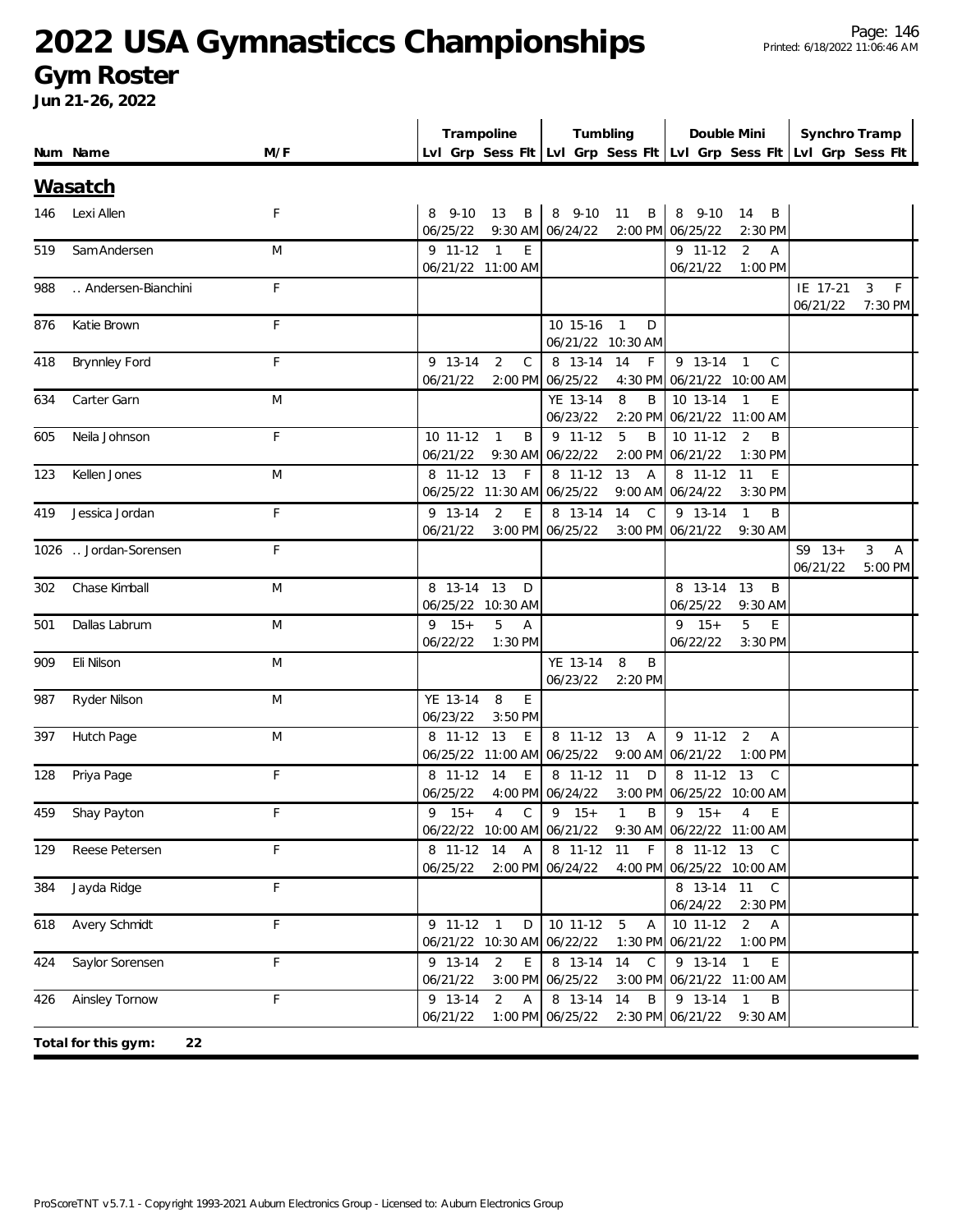### **Gym Roster**

|          |                     |     | Tumbling<br>Trampoline |  | Double Mini                    |  |                                                                     | Synchro Tramp |  |                                |  |  |  |
|----------|---------------------|-----|------------------------|--|--------------------------------|--|---------------------------------------------------------------------|---------------|--|--------------------------------|--|--|--|
| Num Name |                     | M/F |                        |  |                                |  | LvI Grp Sess Fit LvI Grp Sess Fit LvI Grp Sess Fit LvI Grp Sess Fit |               |  |                                |  |  |  |
|          | Waxahachie          |     |                        |  |                                |  |                                                                     |               |  |                                |  |  |  |
| 213      | Nathan Flachman     | M   |                        |  | 8 15+ 11 C<br>06/24/22 2:30 PM |  |                                                                     |               |  | 8 15+ 14 D<br>06/25/22 3:30 PM |  |  |  |
|          | Total for this gym: |     |                        |  |                                |  |                                                                     |               |  |                                |  |  |  |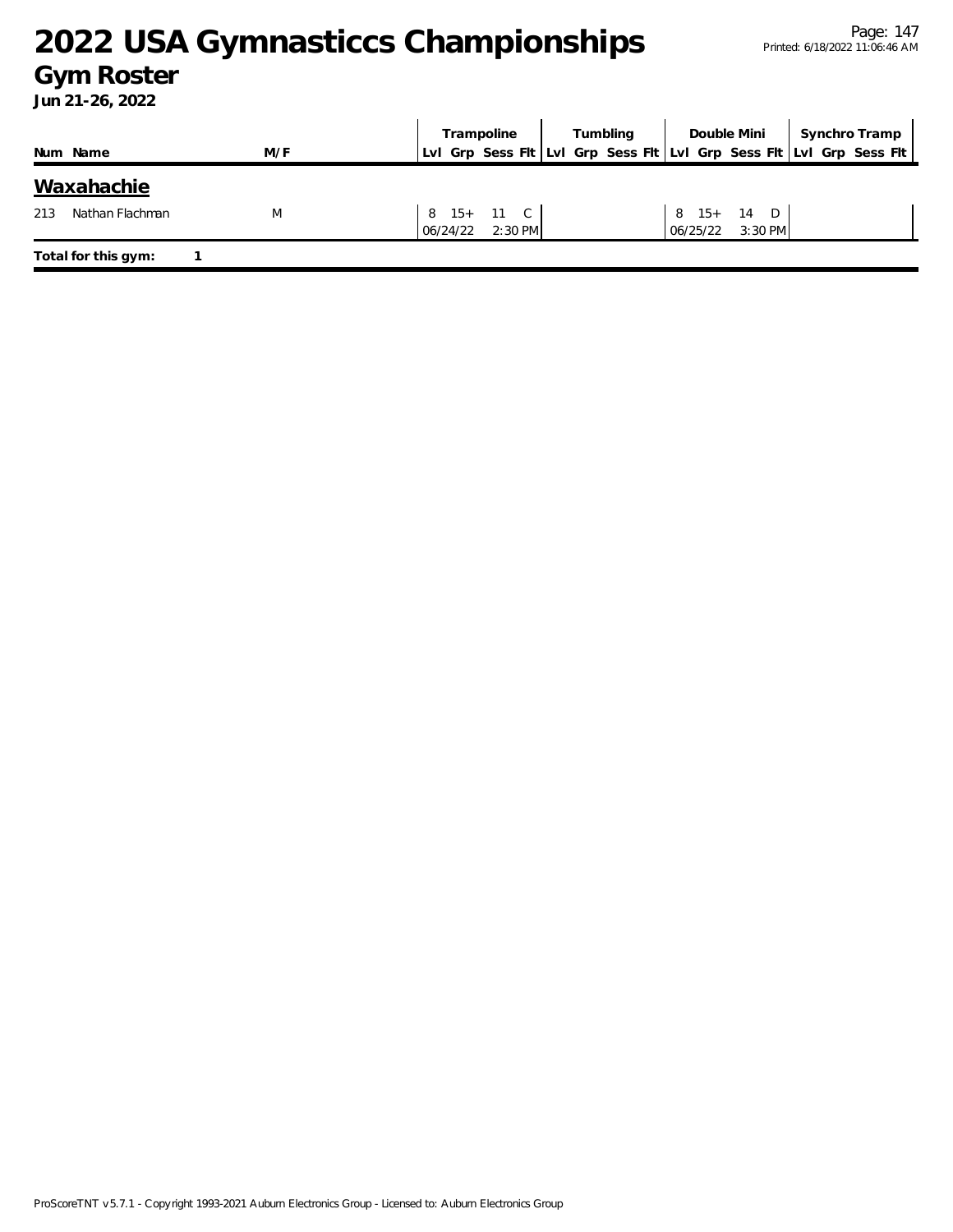### **Gym Roster**

|            | Num Name                  | M/F | Trampoline<br>Tumbling<br>Lvl Grp Sess Flt Lvl Grp Sess Flt Lvl Grp Sess Flt Lvl Grp Sess Flt | Double Mini<br>Synchro Tramp                      |               |
|------------|---------------------------|-----|-----------------------------------------------------------------------------------------------|---------------------------------------------------|---------------|
| <b>Wcc</b> |                           |     |                                                                                               |                                                   |               |
|            | 1001  Arakawa-Pansano     | F   |                                                                                               | JR 15-16<br>$\overline{3}$<br>06/21/22<br>7:00 PM | E.            |
| 633        | Cole Bianca               | M   | YE 13-14<br>8<br>B<br>06/23/22<br>2:20 PM 06/21/22 11:00 AM                                   | 10 13-14 1<br>E                                   |               |
| 989        | Buck-Maldonado            | M   |                                                                                               | IE 17-21<br>3<br>06/21/22<br>7:30 PM              | F             |
|            | 1013  Cupples-Vanecko     | F   |                                                                                               | S1 15-16<br>3<br>06/21/22<br>6:00 PM              | $\mathcal{C}$ |
| 290        | McKlauren Dunn            | F   | 8 13-14 13<br>D<br>06/25/22 10:30 AM<br>06/24/22                                              | 8 13-14 11<br>$\mathcal{C}$<br>2:30 PM            |               |
| 183        | Paris Graham              | F   | 8 11-12 11<br>E<br>06/24/22<br>3:30 PM 06/25/22 10:00 AM                                      | 8 11-12 13<br>$\mathcal{C}$                       |               |
| 262        | <b>Brady Harris</b>       | M   | 8 11-12 13<br>E<br>06/25/22 11:00 AM<br>06/24/22                                              | 8 11-12 11<br>C.<br>$2:30$ PM                     |               |
| 888        | London Hunt               | F   | 8<br>JR 15-16<br>A<br>06/23/22<br>$1:50$ PM                                                   |                                                   |               |
| 307        | Alexandra Manchev         | F   | 8 13-14<br>13<br>B<br>06/25/22<br>06/24/22<br>9:30 AM                                         | 8 13-14 11<br>E<br>$3:30$ PM                      |               |
| 719        | Isabella Pansano          | F   | 8<br>JR 15-16<br>D<br>JR 15-16<br>06/23/22<br>06/23/22<br>$3:20$ PM                           | 8<br>E<br>3:50 PM                                 |               |
| 448        | Dre Spivey                | F   | $8 \t15+$<br>13<br>$9 \t15+$<br>G<br>06/25/22<br>12:00 PM 06/22/22 10:30 AM                   | $\overline{4}$<br>D                               |               |
| 662        | Lucy Vanecko              | F.  | 10 15-16<br>10 15-16<br>4<br>Α<br>06/22/22<br>06/22/22<br>9:00 AM                             | B<br>$\overline{4}$<br>9:30 AM                    |               |
|            | Total for this gym:<br>12 |     |                                                                                               |                                                   |               |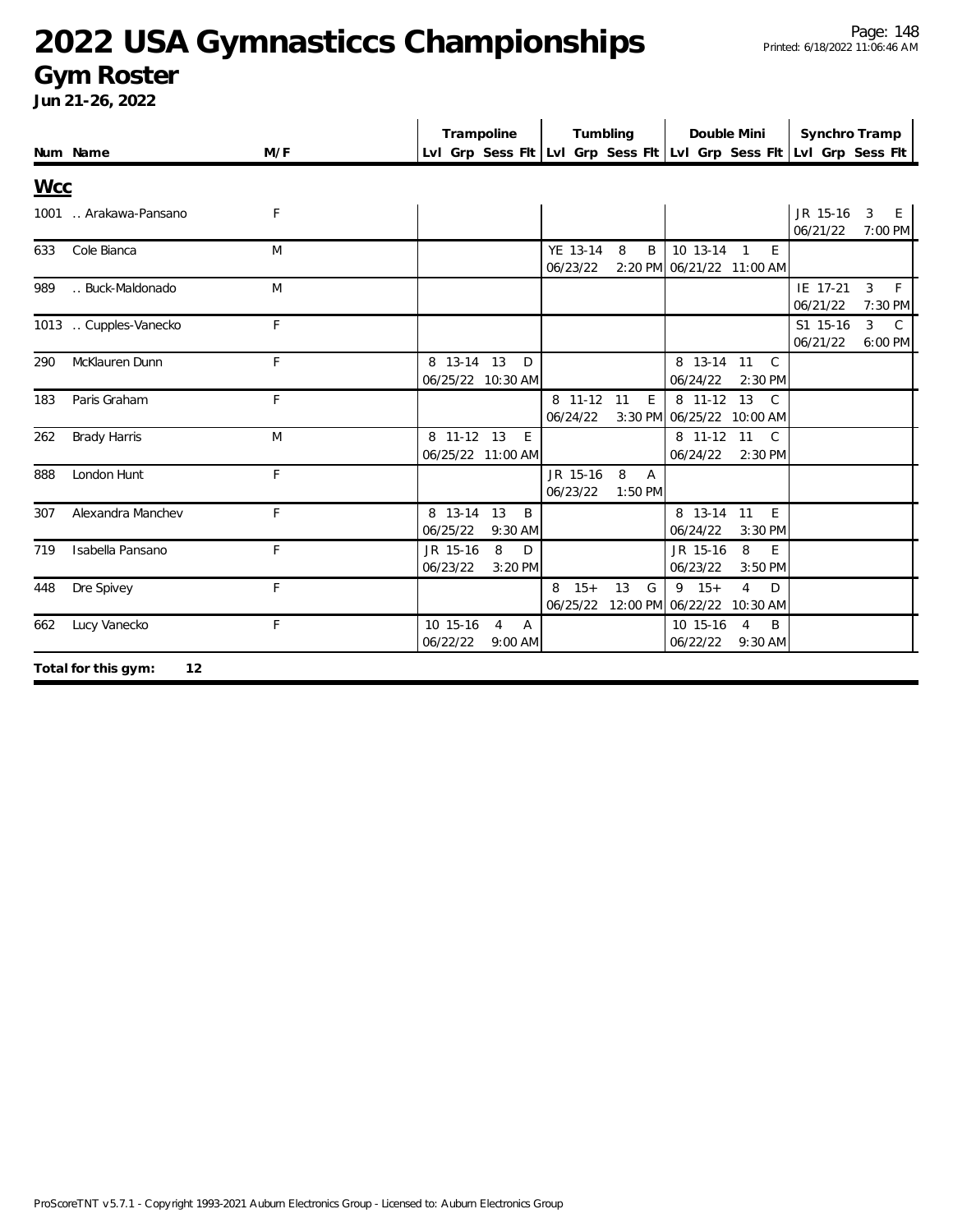### **Gym Roster**

|                       |     | Trampoline | Tumbling |                                                             | Synchro Tramp                                                       |  |
|-----------------------|-----|------------|----------|-------------------------------------------------------------|---------------------------------------------------------------------|--|
| Num Name              | M/F |            |          |                                                             | Lvl Grp Sess Fit Lvl Grp Sess Fit Lvl Grp Sess Fit Lvl Grp Sess Fit |  |
| <b>WHGE</b>           |     |            |          |                                                             |                                                                     |  |
| Carter Beckles<br>171 | M   |            |          | 8 15+ 10 E 8 15+ 14 D<br>06/24/22 11:00 AM 06/25/22 3:30 PM |                                                                     |  |
| Total for this gym:   |     |            |          |                                                             |                                                                     |  |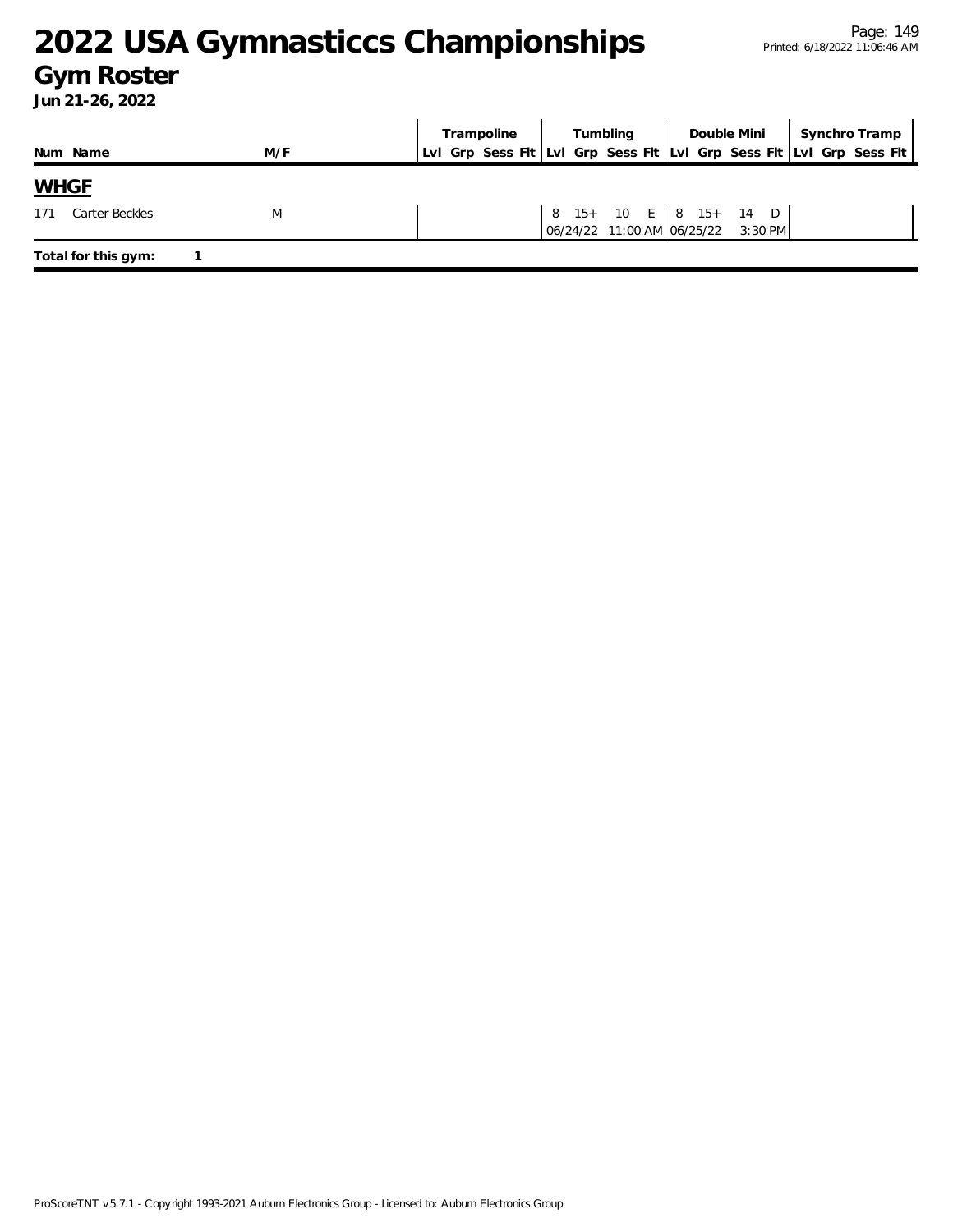#### **Gym Roster**

|     |                     |     | Trampoline                                                | Tumbling | Double Mini                                     | Synchro Tramp                                                       |
|-----|---------------------|-----|-----------------------------------------------------------|----------|-------------------------------------------------|---------------------------------------------------------------------|
|     | Num Name            | M/F |                                                           |          |                                                 | Lvl Grp Sess Flt Lvl Grp Sess Flt Lvl Grp Sess Flt Lvl Grp Sess Flt |
|     | <u>Win Kids</u>     |     |                                                           |          |                                                 |                                                                     |
| 234 | Earl Taylor         | M   | 8 15+ 11 D<br>$3:00$ PM<br>06/24/22                       |          | 8 15+ 14 E<br>06/25/22<br>4:00 PM               |                                                                     |
| 235 | Micah Terrill       | M   | $15+$<br>$\mathbb{C}$<br>11<br>8<br>06/24/22<br>$2:30$ PM |          | $15+$<br>14<br>D.<br>8<br>$3:30$ PM<br>06/25/22 |                                                                     |
|     | Total for this gym: |     |                                                           |          |                                                 |                                                                     |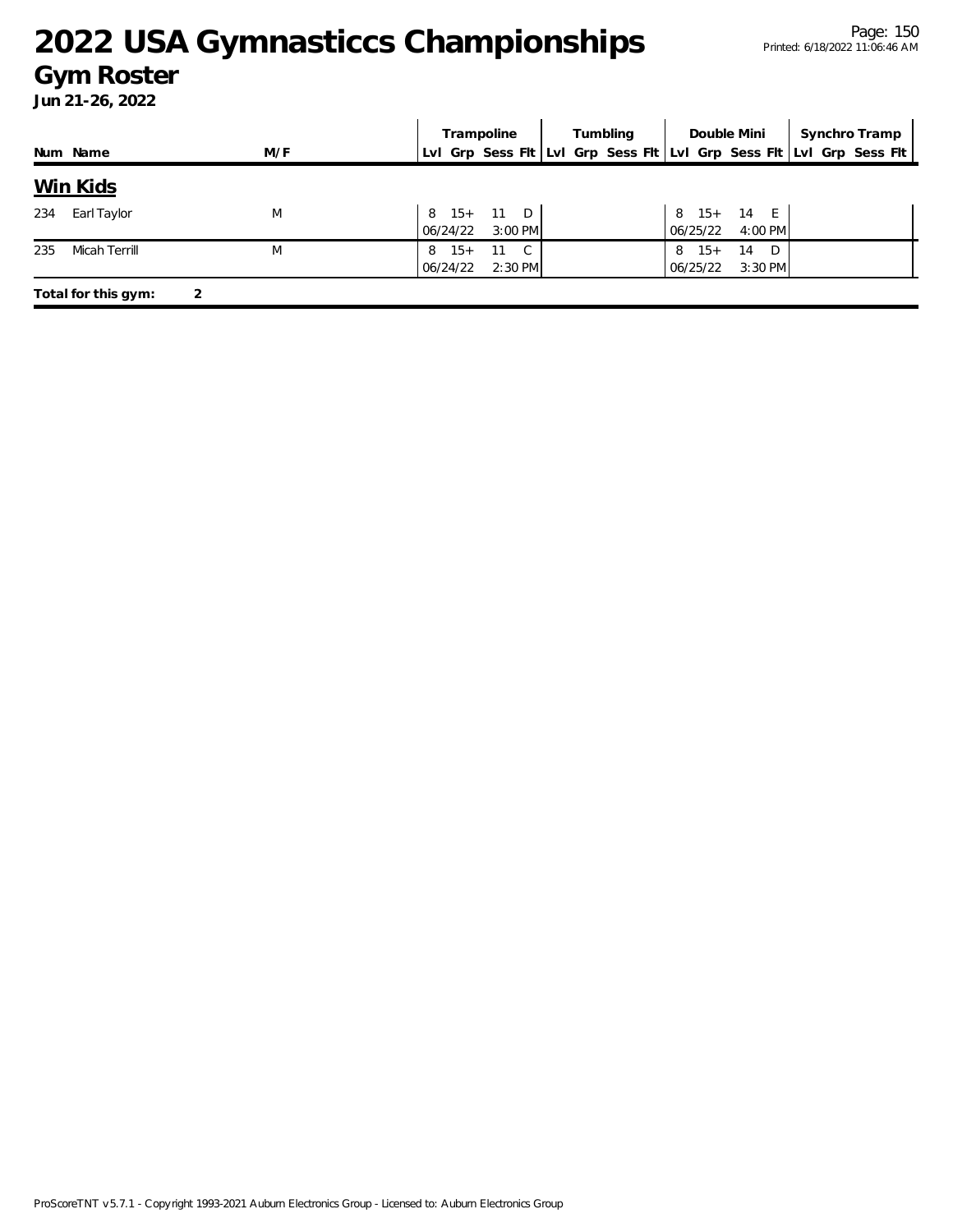### **Gym Roster**

|     |                           |             | Trampoline                                                 | Tumbling                                                            | Double Mini                                                     | Synchro Tramp                             |
|-----|---------------------------|-------------|------------------------------------------------------------|---------------------------------------------------------------------|-----------------------------------------------------------------|-------------------------------------------|
|     | Num Name                  | M/F         |                                                            | Lvl Grp Sess Fit Lvl Grp Sess Fit Lvl Grp Sess Fit Lvl Grp Sess Fit |                                                                 |                                           |
|     | <b>World Elite</b>        |             |                                                            |                                                                     |                                                                 |                                           |
| 416 | Maya Andrew               | $\mathsf F$ | 9 13-14<br>2<br>D<br>06/21/22                              | 8 13-14 14 A<br>2:30 PM 06/25/22                                    | 9 13-14 1<br>$\mathsf{C}$<br>2:00 PM 06/21/22 10:00 AM          |                                           |
| 751 | Olivia Boucly             | F           | OP 17-21<br>$\overline{4}$<br>D<br>06/22/22 10:30 AM       |                                                                     | OP 17-21<br>5<br>$\overline{A}$<br>06/22/22<br>1:30 PM          |                                           |
|     | 1055  Cooper-Cooper       | M           |                                                            |                                                                     |                                                                 | SR 18+<br>3<br>F.<br>06/21/22<br>7:30 PM  |
| 816 | Oliver Czekmany           | M           | YE 13-14<br>8<br>E<br>06/23/22<br>3:50 PM                  |                                                                     | YE 13-14<br>8<br>D<br>06/23/22<br>3:20 PM                       |                                           |
|     | 1064  Czekmany-Ramberg    | M           |                                                            |                                                                     |                                                                 | YE 13-14<br>3<br>D<br>06/21/22<br>6:30 PM |
| 808 | Lexie Danko               | $\mathsf F$ | YE 13-14<br>8<br>B<br>06/23/22<br>2:20 PM                  | 10 13-14<br>5<br>Α<br>06/22/22<br>$1:30$ PM                         | YE 13-14<br>$\mathsf F$<br>8<br>06/23/22<br>4:20 PM             |                                           |
| 457 | McKayla DeRuyter          | F           | $9 \t15+$<br>$\overline{4}$<br>E<br>06/22/22 11:00 AM      | $15+$<br>$\mathbf{1}$<br>9<br>Α<br>06/21/22<br>9:00 AM              | $9 \t15+$<br>$\overline{4}$<br>$\mathsf C$<br>06/22/22 10:00 AM |                                           |
| 754 | Lucas Durand              | M           | OP 17-21<br>5<br>$\mathcal{C}$<br>06/22/22<br>2:30 PM      |                                                                     | OP 17-21<br>D<br>2<br>06/21/22<br>2:30 PM                       |                                           |
| 299 | Hana Heavirland           | F           | 8 13-14<br>13<br>B<br>06/25/22<br>9:30 AM                  |                                                                     | 11<br>8 13-14<br>A<br>06/24/22<br>1:30 PM                       |                                           |
| 665 | Hudson Huggins            | M           | 8<br>JR 15-16<br>$\overline{A}$<br>06/23/22<br>$1:50$ PM   |                                                                     | 10 15-16<br>5<br>D<br>06/22/22<br>3:00 PM                       |                                           |
|     | 1002  Huggins-Poveda      | M           |                                                            |                                                                     |                                                                 | JR 15-16<br>3<br>E<br>06/21/22<br>7:00 PM |
| 222 | Jessie Li                 | $\mathsf F$ | $8 \t15+$<br>11<br>$\overline{A}$<br>06/24/22<br>$1:30$ PM |                                                                     | $15+$<br>14<br>B<br>8<br>06/25/22<br>2:30 PM                    |                                           |
| 702 | Max Poveda                | M           | JR 15-16<br>8<br>06/23/22<br>2:20 PM                       | 10 15-16<br>$\overline{1}$<br>E<br>Β<br>06/21/22 11:00 AM           | JR 15-16<br>8<br>E<br>06/23/22<br>3:50 PM                       |                                           |
| 819 | Sebastian Ramberg         | M           | YE 13-14<br>8<br>E<br>06/23/22<br>3:50 PM                  |                                                                     | YE 13-14<br>8<br>D<br>06/23/22<br>3:20 PM                       |                                           |
| 543 | Caiden Rozell             | M           | 5<br>$\mathcal{C}$<br>9 13-14<br>06/22/22<br>2:30 PM       |                                                                     | 9 13-14<br>5<br>$\overline{A}$<br>06/22/22<br>1:30 PM           |                                           |
| 588 | Eva Sultanov              | F           | 10 11-12<br>$\mathbf{1}$<br>B<br>06/21/22                  | 8 11-12<br>11<br>G<br>9:30 AM 06/24/22<br>4:30 PM                   | 10 11-12<br>2<br>$\overline{A}$<br>06/21/22<br>1:00 PM          |                                           |
| 237 | Lenora Tognetti           | F           | E<br>$8 \t15+$<br>11<br>06/24/22<br>3:30 PM                |                                                                     | $15+$<br>E<br>8<br>14<br>06/25/22<br>4:00 PM                    |                                           |
|     | Total for this gym:<br>17 |             |                                                            |                                                                     |                                                                 |                                           |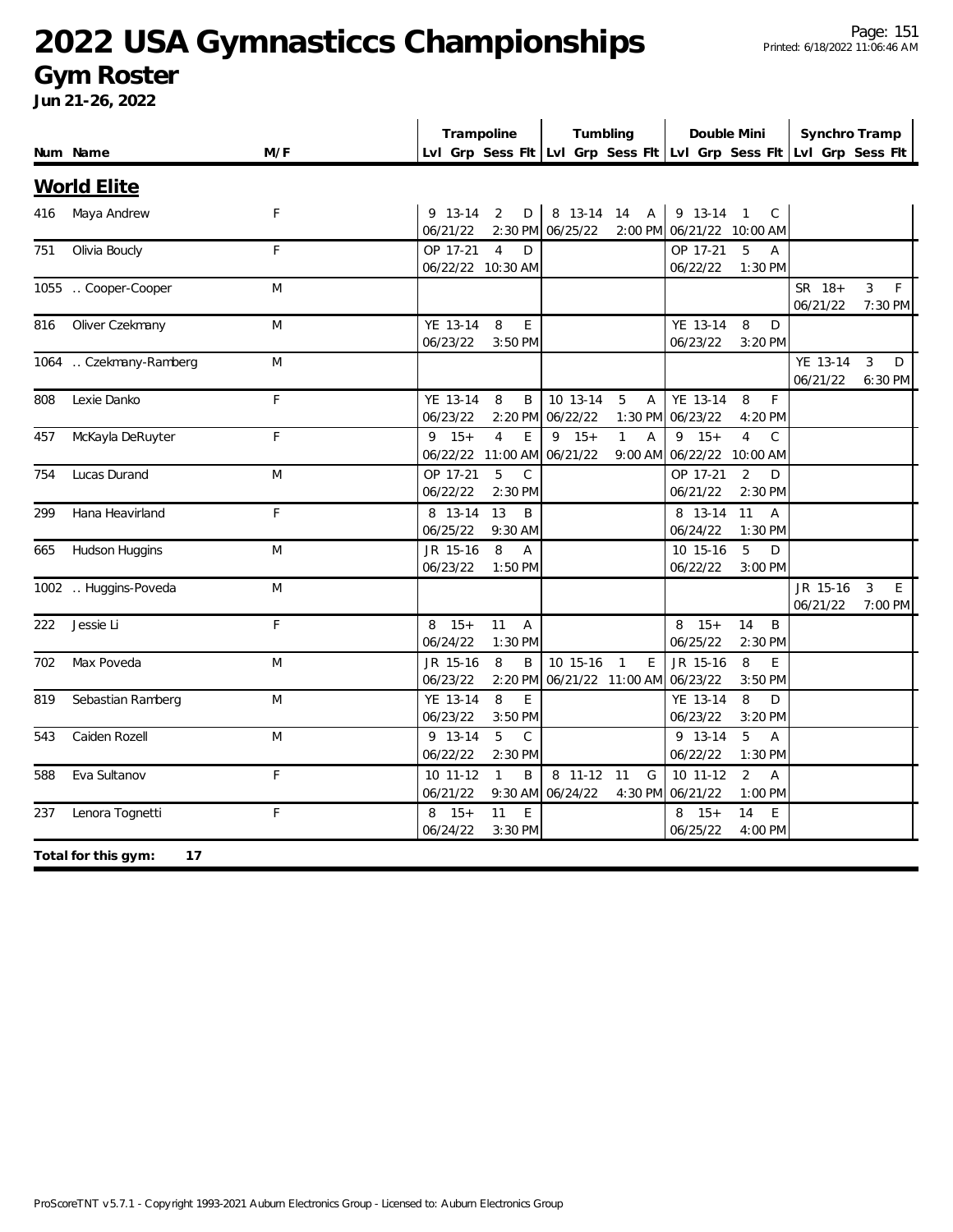#### **Gym Roster**

|     |                     |     |                        | Trampoline |   | Tumbling |                               | Double Mini    |                                                                     | Synchro Tramp     |  |  |
|-----|---------------------|-----|------------------------|------------|---|----------|-------------------------------|----------------|---------------------------------------------------------------------|-------------------|--|--|
|     | Num Name            | M/F |                        |            |   |          |                               |                | Lvl Grp Sess Flt Lvl Grp Sess Flt Lvl Grp Sess Flt Lvl Grp Sess Flt |                   |  |  |
|     | Zero Gravity        |     |                        |            |   |          |                               |                |                                                                     |                   |  |  |
| 366 | Mercedes Morrill    |     |                        |            |   |          |                               |                | $15+$<br>8<br>06/25/22                                              | 14 A<br>$2:00$ PM |  |  |
| 859 | Sela Rossetti       |     | $15+$<br>8<br>06/24/22 | 11         | A |          | $9 \t15+$<br>1:30 PM 06/21/22 | B<br>$9:30$ AM |                                                                     |                   |  |  |
| 386 | Macye Sanchez       |     |                        |            |   |          |                               |                | 8 13-14 11<br>06/24/22                                              | $-F$<br>3:30 PM   |  |  |
|     | Total for this gym: | 3   |                        |            |   |          |                               |                |                                                                     |                   |  |  |